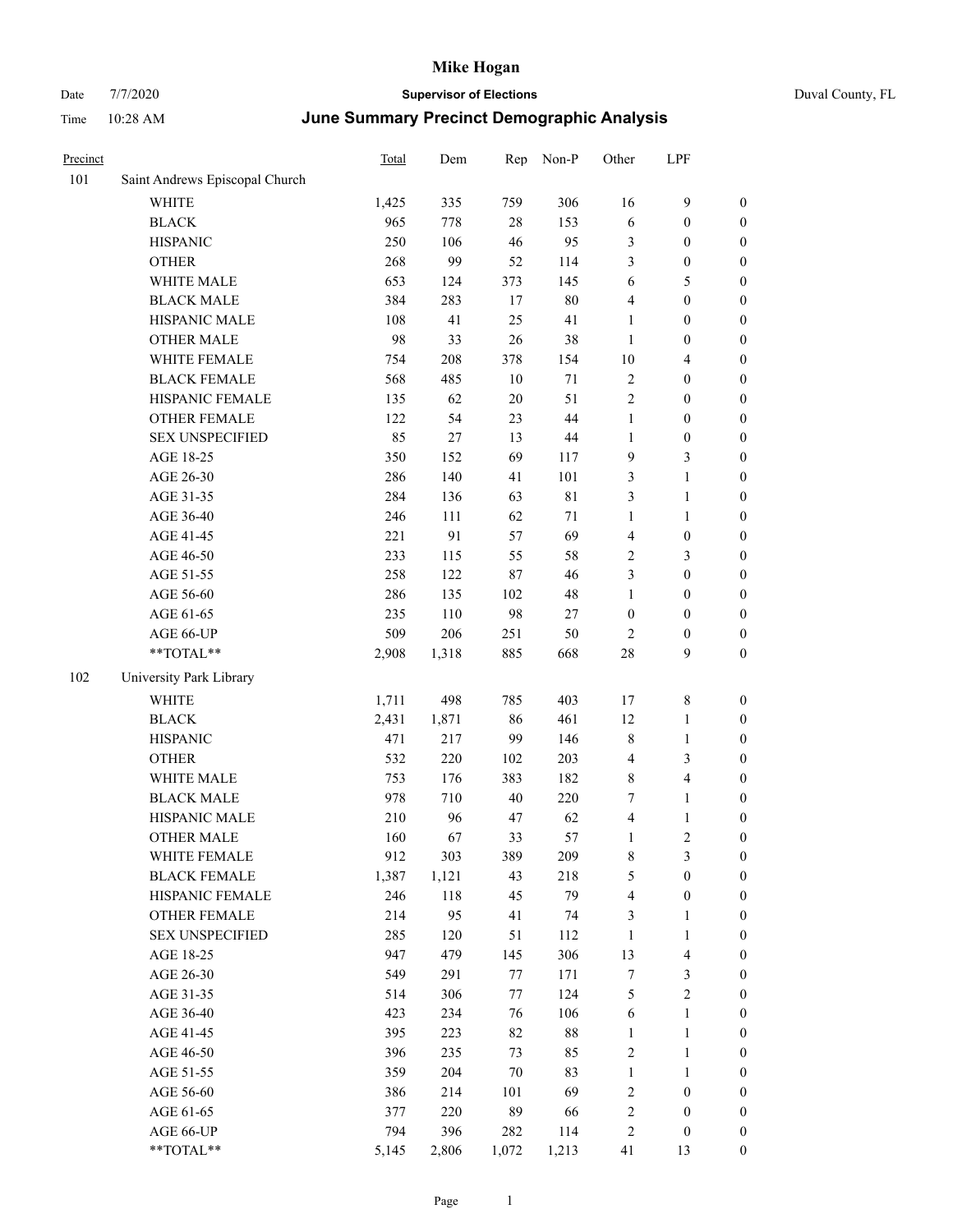## Date 7/7/2020 **Supervisor of Elections** Duval County, FL Time 10:28 AM **June Summary Precinct Demographic Analysis**

| Precinct |                                  | Total  | Dem    | Rep        | Non-P  | Other            | LPF              |                  |
|----------|----------------------------------|--------|--------|------------|--------|------------------|------------------|------------------|
| 103      | River Reach Baptist Church       |        |        |            |        |                  |                  |                  |
|          | <b>WHITE</b>                     | 910    | 192    | 511        | 187    | 16               | $\overline{4}$   | $\boldsymbol{0}$ |
|          | <b>BLACK</b>                     | 457    | 355    | 14         | 85     | 3                | $\boldsymbol{0}$ | $\boldsymbol{0}$ |
|          | <b>HISPANIC</b>                  | 119    | 43     | $28\,$     | 48     | $\boldsymbol{0}$ | $\boldsymbol{0}$ | $\boldsymbol{0}$ |
|          | <b>OTHER</b>                     | 187    | 51     | $44\,$     | 89     | $\overline{c}$   | $\mathbf{1}$     | $\boldsymbol{0}$ |
|          | WHITE MALE                       | 434    | 71     | 259        | 95     | 6                | 3                | $\boldsymbol{0}$ |
|          | <b>BLACK MALE</b>                | 206    | 150    | $\tau$     | 47     | $\overline{c}$   | $\boldsymbol{0}$ | $\boldsymbol{0}$ |
|          | HISPANIC MALE                    | 49     | 14     | 14         | 21     | $\boldsymbol{0}$ | $\boldsymbol{0}$ | $\boldsymbol{0}$ |
|          | <b>OTHER MALE</b>                | 75     | 22     | 16         | 35     | $\mathbf{1}$     | $\mathbf{1}$     | $\boldsymbol{0}$ |
|          | WHITE FEMALE                     | 462    | 116    | 246        | 89     | $10\,$           | $\mathbf{1}$     | $\boldsymbol{0}$ |
|          | <b>BLACK FEMALE</b>              | 243    | 200    | $\sqrt{6}$ | 36     | $\mathbf{1}$     | $\boldsymbol{0}$ | $\boldsymbol{0}$ |
|          | HISPANIC FEMALE                  | 66     | 27     | 14         | 25     | $\boldsymbol{0}$ | $\boldsymbol{0}$ | $\boldsymbol{0}$ |
|          | OTHER FEMALE                     | $87\,$ | 23     | 24         | 39     | $\mathbf{1}$     | $\boldsymbol{0}$ | $\boldsymbol{0}$ |
|          | <b>SEX UNSPECIFIED</b>           | 51     | 18     | 11         | $22\,$ | $\boldsymbol{0}$ | $\boldsymbol{0}$ | $\boldsymbol{0}$ |
|          | AGE 18-25                        | 178    | 66     | 46         | 62     | 4                | $\boldsymbol{0}$ | $\boldsymbol{0}$ |
|          | AGE 26-30                        | 154    | 53     | 41         | 58     | 2                | $\boldsymbol{0}$ | $\boldsymbol{0}$ |
|          | AGE 31-35                        | 170    | 65     | 50         | 52     | $\mathbf{1}$     | 2                | $\boldsymbol{0}$ |
|          | AGE 36-40                        | 154    | 58     | 45         | 50     | $\mathbf{1}$     | $\boldsymbol{0}$ | $\boldsymbol{0}$ |
|          | AGE 41-45                        | 131    | 54     | 35         | 40     | 2                | $\boldsymbol{0}$ | $\boldsymbol{0}$ |
|          | AGE 46-50                        | 127    | 56     | 40         | 29     | 2                | $\boldsymbol{0}$ | $\boldsymbol{0}$ |
|          | AGE 51-55                        | 174    | $70\,$ | 67         | 33     | 3                | $\mathbf{1}$     | $\boldsymbol{0}$ |
|          | AGE 56-60                        | 154    | 51     | 72         | 30     | $\mathbf{1}$     | $\boldsymbol{0}$ | $\boldsymbol{0}$ |
|          | AGE 61-65                        | 106    | 43     | 46         | 13     | 3                | $\mathbf{1}$     | $\boldsymbol{0}$ |
|          | AGE 66-UP                        | 323    | 125    | 155        | 40     | $\overline{2}$   | $\mathbf{1}$     | $\boldsymbol{0}$ |
|          | $\mathrm{``TOTAL}^{\mathrm{**}}$ | 1,673  | 641    | 597        | 409    | 21               | 5                | $\boldsymbol{0}$ |
| 104      | Arlington Christian Church       |        |        |            |        |                  |                  |                  |
|          | <b>WHITE</b>                     | 1,451  | 321    | 783        | 329    | 15               | 3                | $\boldsymbol{0}$ |
|          | <b>BLACK</b>                     | 888    | 698    | 50         | 134    | $\mathfrak{S}$   | $\mathbf{1}$     | $\boldsymbol{0}$ |
|          | <b>HISPANIC</b>                  | 301    | 112    | 69         | 116    | 3                | $\mathbf{1}$     | $\boldsymbol{0}$ |
|          | <b>OTHER</b>                     | 278    | 85     | 76         | 116    | $\mathbf{1}$     | $\boldsymbol{0}$ | $\boldsymbol{0}$ |
|          | WHITE MALE                       | 706    | 132    | 384        | 179    | 8                | 3                | $\boldsymbol{0}$ |
|          | <b>BLACK MALE</b>                | 369    | 272    | 23         | $72\,$ | $\mathbf{1}$     | $\mathbf{1}$     | $\boldsymbol{0}$ |
|          | HISPANIC MALE                    | 125    | 36     | 31         | 56     | $\sqrt{2}$       | $\boldsymbol{0}$ | $\boldsymbol{0}$ |
|          | <b>OTHER MALE</b>                | 102    | 27     | 33         | 41     | $\mathbf{1}$     | $\boldsymbol{0}$ | $\boldsymbol{0}$ |
|          | WHITE FEMALE                     | 725    | 185    | 387        | 146    | $\tau$           | $\mathbf{0}$     | $\boldsymbol{0}$ |
|          | <b>BLACK FEMALE</b>              | 507    | 418    | 27         | 58     | 4                | $\boldsymbol{0}$ | $\boldsymbol{0}$ |
|          | HISPANIC FEMALE                  | 168    | 71     | 35         | 60     | $\mathbf{1}$     | $\mathbf{1}$     | $\boldsymbol{0}$ |
|          | <b>OTHER FEMALE</b>              | 132    | 45     | 36         | 51     | $\boldsymbol{0}$ | $\boldsymbol{0}$ | $\boldsymbol{0}$ |
|          | <b>SEX UNSPECIFIED</b>           | 84     | 30     | 22         | 32     | $\boldsymbol{0}$ | $\boldsymbol{0}$ | $\boldsymbol{0}$ |
|          | AGE 18-25                        | 320    | 134    | 63         | 119    | $\overline{4}$   | $\boldsymbol{0}$ | $\boldsymbol{0}$ |
|          | AGE 26-30                        | 314    | 118    | 81         | 109    | $\mathfrak{S}$   | $\mathbf{1}$     | $\boldsymbol{0}$ |
|          | AGE 31-35                        | 275    | 120    | 71         | $77\,$ | 6                | $\mathbf{1}$     | $\boldsymbol{0}$ |
|          | AGE 36-40                        | 268    | 103    | 74         | 89     | $\mathbf{1}$     | $\mathbf{1}$     | $\boldsymbol{0}$ |
|          | AGE 41-45                        | 238    | 108    | 66         | 62     | $\sqrt{2}$       | $\boldsymbol{0}$ | $\boldsymbol{0}$ |
|          | AGE 46-50                        | 257    | 101    | 86         | 68     | $\sqrt{2}$       | $\mathbf{0}$     | $\boldsymbol{0}$ |
|          | AGE 51-55                        | 232    | 96     | 94         | 41     | $\mathbf{1}$     | $\boldsymbol{0}$ | $\boldsymbol{0}$ |
|          | AGE 56-60                        | 258    | 115    | 110        | 31     | $\mathbf{1}$     | $\mathbf{1}$     | $\boldsymbol{0}$ |
|          | AGE 61-65                        | 244    | 97     | 101        | 44     | $\boldsymbol{2}$ | $\boldsymbol{0}$ | $\boldsymbol{0}$ |
|          | AGE 66-UP                        | 512    | 224    | 232        | 55     | $\boldsymbol{0}$ | $\mathbf{1}$     | $\boldsymbol{0}$ |

\*\*TOTAL\*\* 2,918 1,216 978 695 24 5 0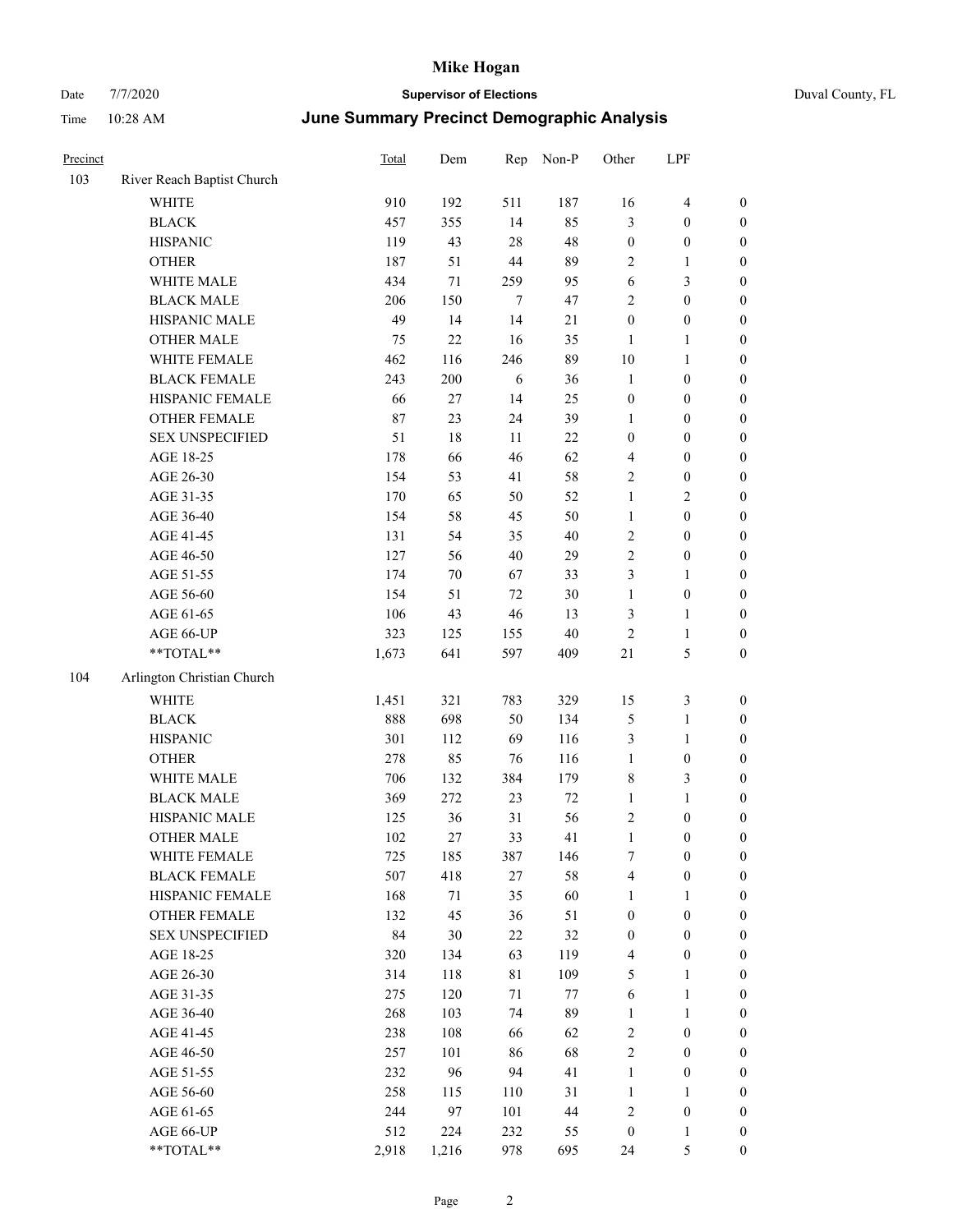| Precinct |                               | Total | Dem   | Rep         | Non-P  | Other            | LPF                     |                  |
|----------|-------------------------------|-------|-------|-------------|--------|------------------|-------------------------|------------------|
| 105      | Terry Parker Baptist Church   |       |       |             |        |                  |                         |                  |
|          | <b>WHITE</b>                  | 2,439 | 591   | 1,280       | 534    | $22\,$           | 12                      | 0                |
|          | <b>BLACK</b>                  | 1,149 | 891   | 62          | 183    | $11\,$           | $\sqrt{2}$              | $\boldsymbol{0}$ |
|          | <b>HISPANIC</b>               | 340   | 117   | 83          | 137    | 3                | $\boldsymbol{0}$        | $\boldsymbol{0}$ |
|          | <b>OTHER</b>                  | 377   | 123   | $88\,$      | 165    | $\boldsymbol{0}$ | $\mathbf{1}$            | $\boldsymbol{0}$ |
|          | WHITE MALE                    | 1,118 | 224   | 588         | 284    | 12               | $10\,$                  | $\boldsymbol{0}$ |
|          | <b>BLACK MALE</b>             | 496   | 360   | 33          | 96     | 6                | $\mathbf{1}$            | $\boldsymbol{0}$ |
|          | HISPANIC MALE                 | 139   | 40    | 39          | 58     | 2                | $\boldsymbol{0}$        | $\boldsymbol{0}$ |
|          | <b>OTHER MALE</b>             | 140   | 38    | 39          | 63     | $\boldsymbol{0}$ | $\boldsymbol{0}$        | $\boldsymbol{0}$ |
|          | WHITE FEMALE                  | 1,286 | 360   | 672         | 242    | $10\,$           | $\overline{2}$          | $\boldsymbol{0}$ |
|          | <b>BLACK FEMALE</b>           | 621   | 511   | $27\,$      | 77     | 5                | $\mathbf{1}$            | $\boldsymbol{0}$ |
|          | HISPANIC FEMALE               | 191   | 73    | 42          | 75     | $\mathbf{1}$     | $\boldsymbol{0}$        | 0                |
|          | OTHER FEMALE                  | 165   | 66    | $42\,$      | 56     | $\boldsymbol{0}$ | $\mathbf{1}$            | $\boldsymbol{0}$ |
|          | <b>SEX UNSPECIFIED</b>        | 149   | 50    | 31          | 68     | $\boldsymbol{0}$ | $\boldsymbol{0}$        | $\boldsymbol{0}$ |
|          | AGE 18-25                     | 508   | 207   | 104         | 191    | 3                | $\mathfrak{Z}$          | $\boldsymbol{0}$ |
|          | AGE 26-30                     | 385   | 143   | 94          | 138    | 9                | $\mathbf{1}$            | $\boldsymbol{0}$ |
|          | AGE 31-35                     | 428   | 153   | 114         | 153    | $\overline{4}$   | $\overline{\mathbf{4}}$ | $\boldsymbol{0}$ |
|          | AGE 36-40                     | 366   | 145   | 97          | 117    | 3                | $\overline{4}$          | $\boldsymbol{0}$ |
|          | AGE 41-45                     | 310   | 123   | 101         | 82     | 3                | $\mathbf{1}$            | $\boldsymbol{0}$ |
|          | AGE 46-50                     | 321   | 128   | 112         | $78\,$ | $\mathbf{1}$     | $\mathbf{2}$            | $\boldsymbol{0}$ |
|          | AGE 51-55                     | 345   | 123   | 159         | 58     | 5                | $\boldsymbol{0}$        | $\boldsymbol{0}$ |
|          | AGE 56-60                     | 418   | 176   | 168         | 72     | $\sqrt{2}$       | $\boldsymbol{0}$        | 0                |
|          | AGE 61-65                     | 393   | 171   | 168         | 50     | 4                | $\boldsymbol{0}$        | $\boldsymbol{0}$ |
|          | AGE 66-UP                     | 827   | 350   | 396         | 79     | $\overline{2}$   | $\boldsymbol{0}$        | $\boldsymbol{0}$ |
|          | $**TOTAL**$                   | 4,305 | 1,722 | 1,513       | 1,019  | 36               | 15                      | $\boldsymbol{0}$ |
| 106      | Blue Cypress Community Center |       |       |             |        |                  |                         |                  |
|          | <b>WHITE</b>                  | 2,312 | 557   | 1,281       | 446    | 19               | $\mathbf{9}$            | $\boldsymbol{0}$ |
|          | <b>BLACK</b>                  | 1,934 | 1,593 | 62          | 271    | 7                | $\mathbf{1}$            | $\boldsymbol{0}$ |
|          | <b>HISPANIC</b>               | 254   | 107   | 55          | 89     | 3                | $\boldsymbol{0}$        | $\boldsymbol{0}$ |
|          | <b>OTHER</b>                  | 421   | 109   | 125         | 181    | 4                | $\sqrt{2}$              | $\boldsymbol{0}$ |
|          | WHITE MALE                    | 1,094 | 229   | 637         | 213    | 9                | $\sqrt{6}$              | $\boldsymbol{0}$ |
|          | <b>BLACK MALE</b>             | 702   | 535   | 32          | 130    | 5                | $\boldsymbol{0}$        | $\boldsymbol{0}$ |
|          | HISPANIC MALE                 | 114   | 46    | $27\,$      | 38     | 3                | $\boldsymbol{0}$        | $\boldsymbol{0}$ |
|          | <b>OTHER MALE</b>             | 151   | 39    | 56          | 52     | 3                | $\mathbf{1}$            | $\boldsymbol{0}$ |
|          | WHITE FEMALE                  | 1,191 | 324   | 630         | 226    | 9                | 2                       | 0                |
|          | <b>BLACK FEMALE</b>           | 1,198 | 1,030 | $28\,$      | 137    | $\sqrt{2}$       | $\mathbf{1}$            | $\boldsymbol{0}$ |
|          | HISPANIC FEMALE               | 134   | 60    | $28\,$      | 46     | $\boldsymbol{0}$ | $\boldsymbol{0}$        | $\overline{0}$   |
|          | OTHER FEMALE                  | 202   | 54    | 61          | 86     | $\mathbf{1}$     | $\boldsymbol{0}$        | 0                |
|          | <b>SEX UNSPECIFIED</b>        | 135   | 49    | 24          | 59     | $\mathbf{1}$     | $\sqrt{2}$              | 0                |
|          | AGE 18-25                     | 547   | 266   | 118         | 154    | $\,$ 8 $\,$      | $\mathbf{1}$            | 0                |
|          | AGE 26-30                     | 522   | 251   | 109         | 157    | $\mathbf{1}$     | $\overline{\mathbf{4}}$ | 0                |
|          | AGE 31-35                     | 506   | 278   | 105         | 120    | 3                | $\boldsymbol{0}$        | 0                |
|          | AGE 36-40                     | 427   | 211   | 91          | 120    | 5                | $\boldsymbol{0}$        | 0                |
|          | AGE 41-45                     | 378   | 193   | $8\sqrt{1}$ | 101    | $\mathbf{1}$     | $\sqrt{2}$              | 0                |
|          | AGE 46-50                     | 374   | 179   | 116         | 74     | 4                | $\mathbf{1}$            | 0                |
|          | AGE 51-55                     | 367   | 190   | 120         | 53     | $\overline{c}$   | $\sqrt{2}$              | 0                |
|          | AGE 56-60                     | 445   | 197   | 180         | 62     | 4                | $\sqrt{2}$              | $\boldsymbol{0}$ |
|          | AGE 61-65                     | 396   | 191   | 150         | 53     | $\overline{c}$   | $\boldsymbol{0}$        | $\boldsymbol{0}$ |
|          | AGE 66-UP                     | 956   | 409   | 452         | 93     | $\overline{c}$   | $\boldsymbol{0}$        | $\boldsymbol{0}$ |
|          | **TOTAL**                     | 4,921 | 2,366 | 1,523       | 987    | 33               | 12                      | $\boldsymbol{0}$ |
|          |                               |       |       |             |        |                  |                         |                  |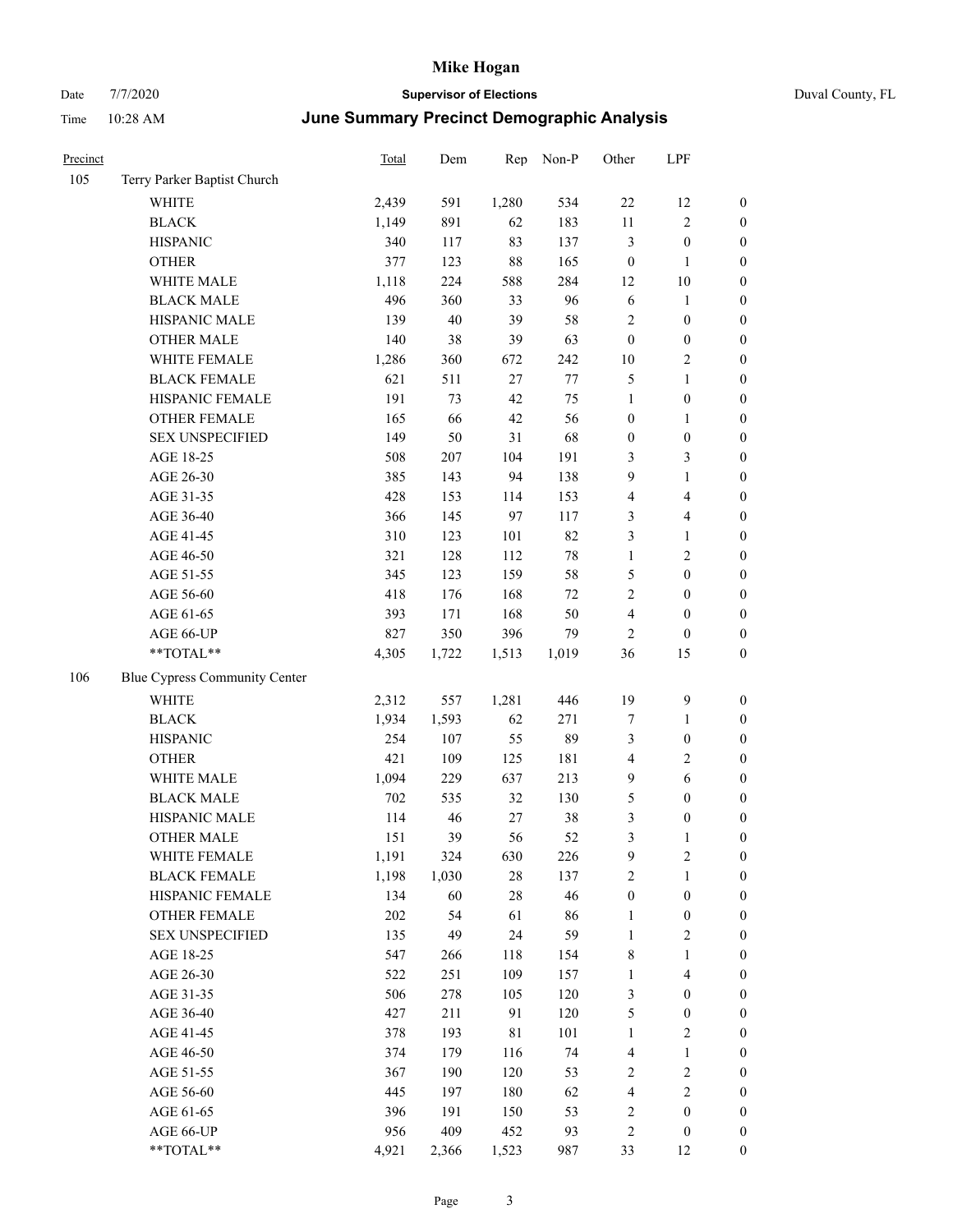| Precinct |                                    | Total      | Dem       | Rep            | Non-P    | Other            | LPF                              |                  |
|----------|------------------------------------|------------|-----------|----------------|----------|------------------|----------------------------------|------------------|
| 107      | Arlington Baptist Church           |            |           |                |          |                  |                                  |                  |
|          | <b>WHITE</b>                       | 594        | 190       | 262            | 133      | $\tau$           | 2                                | $\boldsymbol{0}$ |
|          | <b>BLACK</b>                       | 753        | 591       | $30\,$         | 127      | $\overline{4}$   | 1                                | $\boldsymbol{0}$ |
|          | <b>HISPANIC</b>                    | 93         | 45        | 16             | 30       | $\overline{2}$   | $\boldsymbol{0}$                 | $\boldsymbol{0}$ |
|          | <b>OTHER</b>                       | 142        | 53        | 24             | 62       | $\sqrt{2}$       | 1                                | $\boldsymbol{0}$ |
|          | WHITE MALE                         | 286        | 85        | 131            | 67       | $\mathfrak{Z}$   | $\boldsymbol{0}$                 | $\boldsymbol{0}$ |
|          | <b>BLACK MALE</b>                  | 300        | 222       | 17             | 59       | $\sqrt{2}$       | $\boldsymbol{0}$                 | $\boldsymbol{0}$ |
|          | HISPANIC MALE                      | 35         | 17        | 5              | 13       | $\boldsymbol{0}$ | $\boldsymbol{0}$                 | $\boldsymbol{0}$ |
|          | <b>OTHER MALE</b>                  | 49         | 17        | 14             | 17       | $\boldsymbol{0}$ | 1                                | $\boldsymbol{0}$ |
|          | WHITE FEMALE                       | 303        | 103       | 129            | 65       | $\overline{4}$   | 2                                | $\boldsymbol{0}$ |
|          | <b>BLACK FEMALE</b>                | 436        | 357       | 12             | 64       | $\sqrt{2}$       | 1                                | $\boldsymbol{0}$ |
|          | HISPANIC FEMALE                    | 57         | $28\,$    | 10             | 17       | $\sqrt{2}$       | $\boldsymbol{0}$                 | $\boldsymbol{0}$ |
|          | <b>OTHER FEMALE</b>                | 66         | 29        | 9              | 26       | $\overline{2}$   | $\boldsymbol{0}$                 | $\boldsymbol{0}$ |
|          | <b>SEX UNSPECIFIED</b>             | 50         | $21\,$    | $\mathfrak{H}$ | 24       | $\boldsymbol{0}$ | $\boldsymbol{0}$                 | $\boldsymbol{0}$ |
|          | AGE 18-25                          | 167        | 94        | 25             | 47       | 1                | $\boldsymbol{0}$                 | $\boldsymbol{0}$ |
|          | AGE 26-30                          | 145        | 78        | 16             | 49       | $\overline{2}$   | $\boldsymbol{0}$                 | $\boldsymbol{0}$ |
|          | AGE 31-35                          | 176        | 111       | 21             | 43       | $\mathbf{1}$     | $\boldsymbol{0}$                 | $\boldsymbol{0}$ |
|          | AGE 36-40                          | 119        | 66        | 14             | 36       | 3                | $\boldsymbol{0}$                 | $\boldsymbol{0}$ |
|          | AGE 41-45                          | 122        | 61        | 23             | 35       | $\sqrt{2}$       | 1                                | $\boldsymbol{0}$ |
|          | AGE 46-50                          | 125        | 71        | 24             | 29       | $\mathbf{1}$     | $\boldsymbol{0}$                 | $\boldsymbol{0}$ |
|          | AGE 51-55                          | 131        | 75        | 32             | 20       | $\sqrt{2}$       | 2                                | $\boldsymbol{0}$ |
|          | AGE 56-60                          | 147        | 91        | 34             | $21\,$   | $\mathbf{1}$     | $\boldsymbol{0}$                 | $\boldsymbol{0}$ |
|          | AGE 61-65                          | 152        | 84        | 36             | $30\,$   | $\overline{2}$   | $\boldsymbol{0}$                 | $\boldsymbol{0}$ |
|          | AGE 66-UP                          | 294        | 146       | 107            | $40\,$   | $\boldsymbol{0}$ | 1                                | $\boldsymbol{0}$ |
|          | **TOTAL**                          | 1,582      | 879       | 332            | 352      | 15               | 4                                | $\boldsymbol{0}$ |
| 108      | The Central Church of the Nazarene |            |           |                |          |                  |                                  |                  |
|          | WHITE                              | 1,459      | 350       | 757            | 332      | 17               | 3                                | $\boldsymbol{0}$ |
|          | <b>BLACK</b>                       | 556        | 452       | 23             | 79       | $\sqrt{2}$       | $\boldsymbol{0}$                 | $\boldsymbol{0}$ |
|          | <b>HISPANIC</b>                    | 193        | 76        | 38             | 79       | $\boldsymbol{0}$ | $\boldsymbol{0}$                 | $\boldsymbol{0}$ |
|          | <b>OTHER</b>                       | 174        | 76        | 36             | 61       | $\mathbf{1}$     | $\boldsymbol{0}$                 | $\boldsymbol{0}$ |
|          | WHITE MALE                         | 661        | 135       | 362            | 160      | $\mathfrak{Z}$   | 1                                | $\boldsymbol{0}$ |
|          | <b>BLACK MALE</b>                  | 231        | 171       | 16             | 42       | $\sqrt{2}$       | $\boldsymbol{0}$                 | $\boldsymbol{0}$ |
|          | HISPANIC MALE                      | 89         | 30        | 22             | 37       | $\boldsymbol{0}$ | 0                                | $\boldsymbol{0}$ |
|          | <b>OTHER MALE</b>                  | 59         | 23        | 16             | 20       | $\boldsymbol{0}$ | $\boldsymbol{0}$                 | $\boldsymbol{0}$ |
|          | WHITE FEMALE                       | 790        | 214       | 392            | 168      | 14               | $\mathbf{2}$                     | $\boldsymbol{0}$ |
|          | <b>BLACK FEMALE</b>                | 307        | 267       | $\tau$         | 33       | $\boldsymbol{0}$ | $\boldsymbol{0}$                 | $\boldsymbol{0}$ |
|          | HISPANIC FEMALE                    | 100        | 45        | 16             | 39       | $\boldsymbol{0}$ | $\boldsymbol{0}$                 | $\boldsymbol{0}$ |
|          | OTHER FEMALE                       | 76         | 39        | 16             | 20       | 1                | $\boldsymbol{0}$                 | $\boldsymbol{0}$ |
|          | <b>SEX UNSPECIFIED</b>             | 69         | 30        | $\tau$         | 32       | $\boldsymbol{0}$ | $\boldsymbol{0}$                 | $\boldsymbol{0}$ |
|          | AGE 18-25                          | 260        | 108       | 53             | 98       | 1                | $\boldsymbol{0}$                 | $\boldsymbol{0}$ |
|          | AGE 26-30                          | 202        | 89        | 43             | 67       | $\mathfrak{Z}$   | $\boldsymbol{0}$                 | $\boldsymbol{0}$ |
|          | AGE 31-35                          | 226        | 99        | 56             | 67       | $\overline{4}$   | $\boldsymbol{0}$                 | $\boldsymbol{0}$ |
|          | AGE 36-40                          | 195        | 75        | 57             | 59       | $\overline{4}$   | $\boldsymbol{0}$                 | $\boldsymbol{0}$ |
|          | AGE 41-45                          | 171        | 60        | 50             | 57       | 3                | 1                                | $\boldsymbol{0}$ |
|          |                                    |            |           |                | 34       | $\mathbf{1}$     |                                  | $\boldsymbol{0}$ |
|          | AGE 46-50<br>AGE 51-55             | 175<br>206 | 76        | 64             |          | $\mathbf{1}$     | $\boldsymbol{0}$                 | $\boldsymbol{0}$ |
|          | AGE 56-60                          | 285        | 86<br>123 | 86<br>116      | 33<br>43 | $\mathbf{1}$     | $\boldsymbol{0}$<br>$\mathbf{2}$ | $\boldsymbol{0}$ |
|          | AGE 61-65                          | 217        | $77\,$    | 93             | 47       | $\boldsymbol{0}$ | $\boldsymbol{0}$                 | $\boldsymbol{0}$ |
|          | AGE 66-UP                          | 444        | 160       | 236            | 46       | $\overline{2}$   | $\boldsymbol{0}$                 | $\mathbf{0}$     |
|          | **TOTAL**                          | 2,382      | 954       | 854            | 551      | $20\,$           | $\mathfrak{Z}$                   | $\boldsymbol{0}$ |
|          |                                    |            |           |                |          |                  |                                  |                  |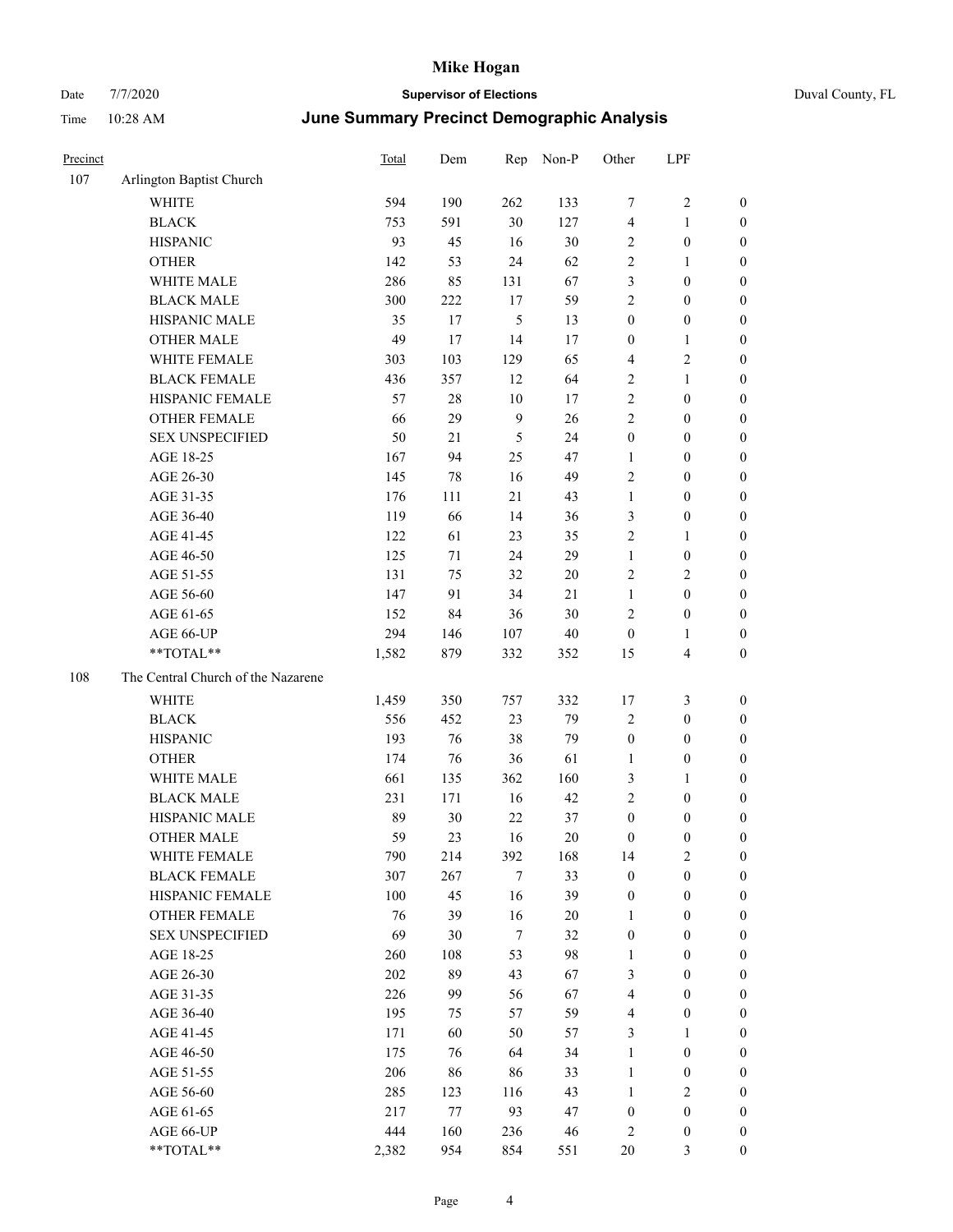| Precinct |                                 | <b>Total</b> | Dem    | Rep     | Non-P   | Other            | LPF                     |                  |
|----------|---------------------------------|--------------|--------|---------|---------|------------------|-------------------------|------------------|
| 109      | Arlington Congregational Church |              |        |         |         |                  |                         |                  |
|          | <b>WHITE</b>                    | 860          | 232    | 447     | 164     | 10               | 7                       | $\mathbf{0}$     |
|          | <b>BLACK</b>                    | 471          | 352    | 17      | 95      | 6                | 1                       | $\boldsymbol{0}$ |
|          | <b>HISPANIC</b>                 | 92           | 48     | 17      | 25      | $\mathbf{1}$     | 1                       | $\boldsymbol{0}$ |
|          | <b>OTHER</b>                    | 103          | 40     | 28      | 35      | $\boldsymbol{0}$ | $\boldsymbol{0}$        | $\boldsymbol{0}$ |
|          | WHITE MALE                      | 405          | 93     | 218     | 85      | $\overline{4}$   | 5                       | $\boldsymbol{0}$ |
|          | <b>BLACK MALE</b>               | 191          | 132    | 9       | 45      | $\overline{4}$   | 1                       | $\boldsymbol{0}$ |
|          | HISPANIC MALE                   | 39           | $18\,$ | 7       | 13      | $\boldsymbol{0}$ | 1                       | $\boldsymbol{0}$ |
|          | <b>OTHER MALE</b>               | 30           | 7      | 13      | 10      | $\boldsymbol{0}$ | $\boldsymbol{0}$        | $\boldsymbol{0}$ |
|          | WHITE FEMALE                    | 450          | 138    | 226     | 78      | 6                | 2                       | $\boldsymbol{0}$ |
|          | <b>BLACK FEMALE</b>             | 271          | 214    | $\,8\,$ | 47      | $\sqrt{2}$       | $\boldsymbol{0}$        | $\boldsymbol{0}$ |
|          | HISPANIC FEMALE                 | 49           | $28\,$ | $10\,$  | $10\,$  | 1                | $\boldsymbol{0}$        | $\boldsymbol{0}$ |
|          | <b>OTHER FEMALE</b>             | 52           | 28     | 12      | 12      | $\boldsymbol{0}$ | $\boldsymbol{0}$        | $\boldsymbol{0}$ |
|          | <b>SEX UNSPECIFIED</b>          | 39           | 14     | 6       | 19      | $\boldsymbol{0}$ | $\boldsymbol{0}$        | $\boldsymbol{0}$ |
|          | AGE 18-25                       | 184          | 83     | 38      | 59      | 1                | 3                       | $\boldsymbol{0}$ |
|          | AGE 26-30                       | 168          | 76     | 41      | 47      | $\overline{4}$   | $\boldsymbol{0}$        | $\boldsymbol{0}$ |
|          | AGE 31-35                       | 200          | 95     | 42      | 60      | $\mathbf{1}$     | 2                       | $\boldsymbol{0}$ |
|          | AGE 36-40                       | 126          | 65     | 36      | 22      | $\sqrt{2}$       | 1                       | $\boldsymbol{0}$ |
|          | AGE 41-45                       | 100          | 54     | 21      | 23      | $\overline{2}$   | $\boldsymbol{0}$        | $\boldsymbol{0}$ |
|          | AGE 46-50                       | 97           | 40     | 28      | 28      | $\mathbf{1}$     | $\boldsymbol{0}$        | $\boldsymbol{0}$ |
|          | AGE 51-55                       | 118          | 51     | 43      | 19      | 3                | $\overline{\mathbf{c}}$ | $\boldsymbol{0}$ |
|          | AGE 56-60                       | 118          | 41     | 63      | 14      | $\boldsymbol{0}$ | $\boldsymbol{0}$        | $\boldsymbol{0}$ |
|          | AGE 61-65                       | 133          | 51     | 60      | $20\,$  | $\overline{2}$   | $\boldsymbol{0}$        | $\boldsymbol{0}$ |
|          | AGE 66-UP                       | 280          | 115    | 137     | 26      | $\mathbf{1}$     | 1                       | $\boldsymbol{0}$ |
|          | **TOTAL**                       | 1,526        | 672    | 509     | 319     | 17               | 9                       | $\boldsymbol{0}$ |
| 110      | St. Pauls Episcopal Church      |              |        |         |         |                  |                         |                  |
|          | <b>WHITE</b>                    | 1,700        | 440    | 943     | 289     | 17               | 11                      | $\boldsymbol{0}$ |
|          | <b>BLACK</b>                    | 199          | 147    | 8       | 43      | $\mathbf{1}$     | $\boldsymbol{0}$        | $\boldsymbol{0}$ |
|          | <b>HISPANIC</b>                 | 96           | 39     | 28      | 27      | $\sqrt{2}$       | $\boldsymbol{0}$        | $\boldsymbol{0}$ |
|          | <b>OTHER</b>                    | 150          | 46     | 43      | 59      | $\mathbf{1}$     | 1                       | $\boldsymbol{0}$ |
|          | WHITE MALE                      | 796          | 175    | 454     | 155     | $\tau$           | 5                       | $\boldsymbol{0}$ |
|          | <b>BLACK MALE</b>               | 83           | 56     | 5       | $21\,$  | $\mathbf{1}$     | $\boldsymbol{0}$        | $\boldsymbol{0}$ |
|          | HISPANIC MALE                   | 40           | 18     | 14      | $\,8\,$ | $\boldsymbol{0}$ | $\boldsymbol{0}$        | $\boldsymbol{0}$ |
|          | <b>OTHER MALE</b>               | 53           | 16     | 18      | 17      | 1                | 1                       | $\boldsymbol{0}$ |
|          | WHITE FEMALE                    | 883          | 256    | 479     | 132     | $10\,$           | 6                       | $\mathbf{0}$     |
|          | <b>BLACK FEMALE</b>             | 113          | 89     | 3       | 21      | $\boldsymbol{0}$ | $\boldsymbol{0}$        | $\boldsymbol{0}$ |
|          | HISPANIC FEMALE                 | 54           | 21     | 13      | $18\,$  | $\overline{2}$   | $\boldsymbol{0}$        | $\boldsymbol{0}$ |
|          | OTHER FEMALE                    | 73           | 26     | $22\,$  | 25      | $\boldsymbol{0}$ | $\boldsymbol{0}$        | $\boldsymbol{0}$ |
|          | <b>SEX UNSPECIFIED</b>          | 50           | 15     | 14      | 21      | $\boldsymbol{0}$ | $\boldsymbol{0}$        | $\boldsymbol{0}$ |
|          | AGE 18-25                       | 174          | 44     | 73      | 55      | $\sqrt{2}$       | $\boldsymbol{0}$        | $\boldsymbol{0}$ |
|          | AGE 26-30                       | 149          | 45     | 62      | 41      | $\boldsymbol{0}$ | 1                       | $\boldsymbol{0}$ |
|          | AGE 31-35                       | 177          | 42     | 73      | 53      | $\sqrt{5}$       | 4                       | $\boldsymbol{0}$ |
|          | AGE 36-40                       | 160          | 50     | 55      | 50      | $\sqrt{2}$       | 3                       | $\boldsymbol{0}$ |
|          | AGE 41-45                       | 129          | 32     | 60      | 35      | $\sqrt{2}$       | $\boldsymbol{0}$        | $\boldsymbol{0}$ |
|          | AGE 46-50                       | 173          | 45     | 94      | 31      | $\sqrt{2}$       | 1                       | $\boldsymbol{0}$ |
|          | AGE 51-55                       | 183          | 58     | 85      | 38      | $\mathbf{1}$     | $\mathbf{1}$            | $\boldsymbol{0}$ |
|          | AGE 56-60                       | 212          | 65     | 111     | 33      | $\mathfrak{Z}$   | $\boldsymbol{0}$        | $\boldsymbol{0}$ |
|          | AGE 61-65                       | 216          | 89     | 98      | $28\,$  | $\boldsymbol{0}$ | $\mathbf{1}$            | $\boldsymbol{0}$ |
|          | AGE 66-UP                       | 571          | 202    | 311     | 53      | $\overline{4}$   | $\mathbf{1}$            | $\boldsymbol{0}$ |
|          | **TOTAL**                       | 2,145        | 672    | 1,022   | 418     | 21               | 12                      | $\boldsymbol{0}$ |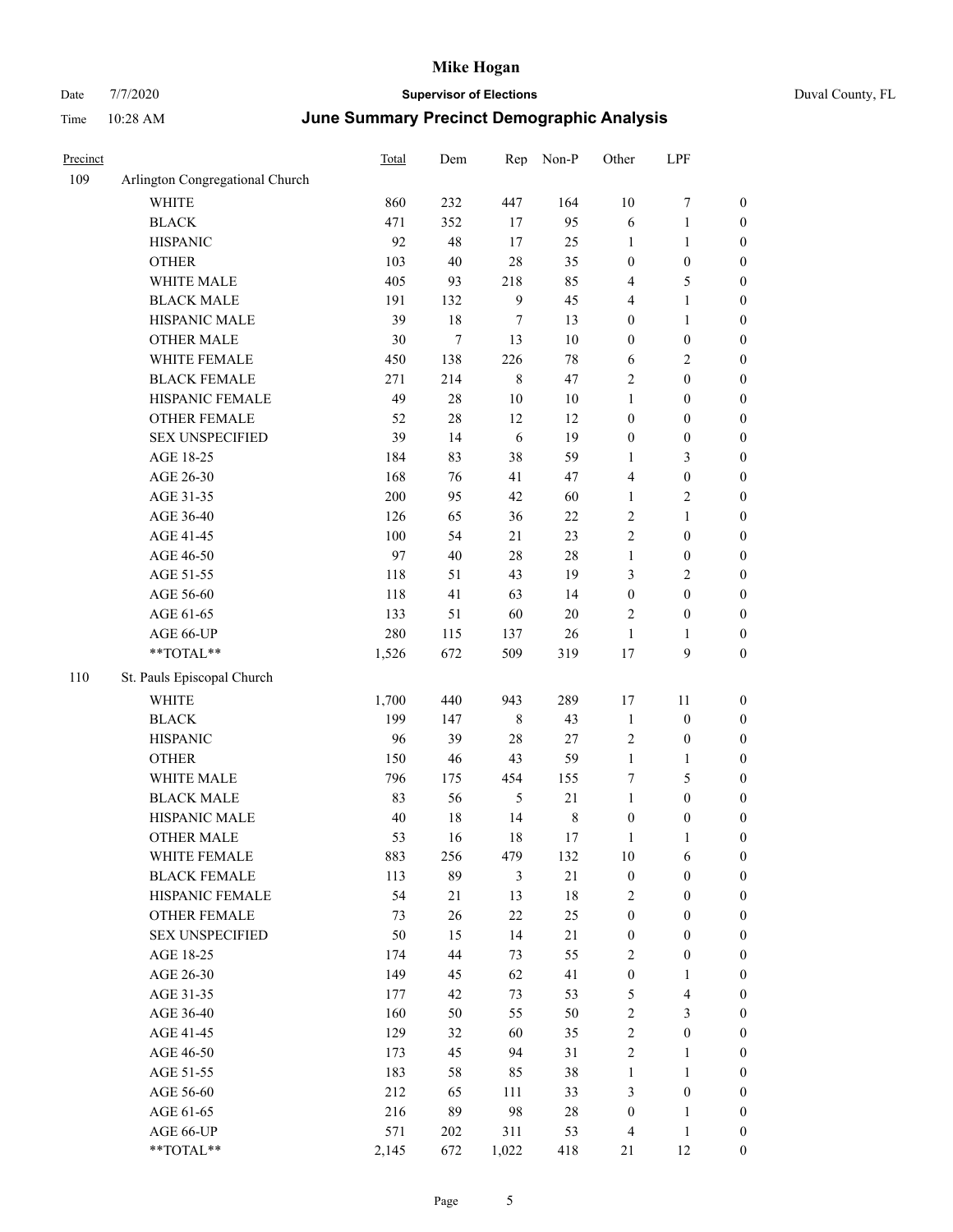|  | Duval County, FL |
|--|------------------|
|--|------------------|

| Precinct |                                   | Total | Dem    | Rep    | Non-P  | Other            | LPF              |                  |
|----------|-----------------------------------|-------|--------|--------|--------|------------------|------------------|------------------|
| 111      | Fort Caroline Presbyterian Church |       |        |        |        |                  |                  |                  |
|          | <b>WHITE</b>                      | 1,131 | 268    | 664    | 184    | 13               | 2                | $\boldsymbol{0}$ |
|          | <b>BLACK</b>                      | 312   | 243    | 13     | 53     | $\overline{2}$   | $\mathbf{1}$     | $\boldsymbol{0}$ |
|          | <b>HISPANIC</b>                   | 98    | 40     | 29     | 29     | $\boldsymbol{0}$ | $\boldsymbol{0}$ | $\boldsymbol{0}$ |
|          | <b>OTHER</b>                      | 114   | 31     | 37     | 46     | $\boldsymbol{0}$ | $\boldsymbol{0}$ | $\boldsymbol{0}$ |
|          | WHITE MALE                        | 533   | 101    | 336    | $88\,$ | 6                | 2                | $\boldsymbol{0}$ |
|          | <b>BLACK MALE</b>                 | 135   | 93     | $\tau$ | 32     | $\sqrt{2}$       | 1                | $\boldsymbol{0}$ |
|          | HISPANIC MALE                     | 41    | 14     | 15     | 12     | $\boldsymbol{0}$ | $\boldsymbol{0}$ | $\boldsymbol{0}$ |
|          | <b>OTHER MALE</b>                 | 39    | 5      | 17     | 17     | $\boldsymbol{0}$ | $\boldsymbol{0}$ | $\boldsymbol{0}$ |
|          | WHITE FEMALE                      | 586   | 165    | 321    | 93     | $\tau$           | $\boldsymbol{0}$ | $\boldsymbol{0}$ |
|          | <b>BLACK FEMALE</b>               | 174   | 148    | 6      | $20\,$ | $\boldsymbol{0}$ | $\boldsymbol{0}$ | $\boldsymbol{0}$ |
|          | HISPANIC FEMALE                   | 53    | 23     | 14     | 16     | $\boldsymbol{0}$ | $\boldsymbol{0}$ | $\boldsymbol{0}$ |
|          | <b>OTHER FEMALE</b>               | 58    | 23     | 13     | 22     | $\boldsymbol{0}$ | $\boldsymbol{0}$ | $\boldsymbol{0}$ |
|          | <b>SEX UNSPECIFIED</b>            | 36    | $10\,$ | 14     | 12     | $\boldsymbol{0}$ | $\boldsymbol{0}$ | $\boldsymbol{0}$ |
|          | AGE 18-25                         | 162   | 58     | 50     | 52     | $\sqrt{2}$       | $\boldsymbol{0}$ | $\boldsymbol{0}$ |
|          | AGE 26-30                         | 128   | 44     | 41     | 41     | $\sqrt{2}$       | $\boldsymbol{0}$ | $\boldsymbol{0}$ |
|          | AGE 31-35                         | 129   | 42     | 50     | 33     | $\mathfrak{Z}$   | 1                | $\boldsymbol{0}$ |
|          | AGE 36-40                         | 137   | 53     | 47     | 35     | $\mathbf{1}$     | 1                | $\boldsymbol{0}$ |
|          | AGE 41-45                         | 118   | 38     | 49     | 29     | $\mathbf{1}$     | 1                | $\boldsymbol{0}$ |
|          | AGE 46-50                         | 117   | 48     | 51     | 18     | $\boldsymbol{0}$ | $\boldsymbol{0}$ | $\boldsymbol{0}$ |
|          | AGE 51-55                         | 143   | 48     | 75     | 19     | 1                | $\boldsymbol{0}$ | $\boldsymbol{0}$ |
|          | AGE 56-60                         | 156   | 46     | 87     | $20\,$ | 3                | $\boldsymbol{0}$ | $\boldsymbol{0}$ |
|          | AGE 61-65                         | 162   | 46     | 89     | 26     | 1                | $\boldsymbol{0}$ | $\boldsymbol{0}$ |
|          | AGE 66-UP                         | 402   | 159    | 203    | 39     | 1                | $\boldsymbol{0}$ | $\boldsymbol{0}$ |
|          | **TOTAL**                         | 1,655 | 582    | 743    | 312    | 15               | 3                | $\boldsymbol{0}$ |
| 112      | Regency Square Regional Library   |       |        |        |        |                  |                  |                  |
|          | <b>WHITE</b>                      | 937   | 257    | 415    | 248    | 13               | 4                | $\boldsymbol{0}$ |
|          | <b>BLACK</b>                      | 825   | 621    | 36     | 163    | $\overline{4}$   | 1                | $\boldsymbol{0}$ |
|          | <b>HISPANIC</b>                   | 178   | 78     | $28\,$ | 69     | $\sqrt{2}$       | 1                | $\boldsymbol{0}$ |
|          | <b>OTHER</b>                      | 193   | 75     | 43     | 72     | $\overline{2}$   | 1                | $\boldsymbol{0}$ |
|          | WHITE MALE                        | 428   | 93     | 196    | 130    | 7                | 2                | $\boldsymbol{0}$ |
|          | <b>BLACK MALE</b>                 | 325   | 233    | 15     | 76     | $\mathbf{1}$     | $\boldsymbol{0}$ | $\boldsymbol{0}$ |
|          | HISPANIC MALE                     | 69    | 28     | 11     | 29     | 1                | $\boldsymbol{0}$ | $\boldsymbol{0}$ |
|          | <b>OTHER MALE</b>                 | 66    | 23     | 14     | 28     | $\boldsymbol{0}$ | 1                | $\boldsymbol{0}$ |
|          | WHITE FEMALE                      | 500   | 160    | 216    | 116    | $\sqrt{6}$       | 2                | $\boldsymbol{0}$ |
|          | <b>BLACK FEMALE</b>               | 490   | 381    | $20\,$ | 85     | 3                | 1                | $\boldsymbol{0}$ |
|          | HISPANIC FEMALE                   | 104   | 48     | 17     | 37     | $\mathbf{1}$     | $\mathbf{1}$     | $\boldsymbol{0}$ |
|          | <b>OTHER FEMALE</b>               | 97    | 44     | 21     | 30     | $\sqrt{2}$       | $\boldsymbol{0}$ | $\boldsymbol{0}$ |
|          | <b>SEX UNSPECIFIED</b>            | 54    | $21\,$ | 12     | $21\,$ | $\boldsymbol{0}$ | $\boldsymbol{0}$ | $\boldsymbol{0}$ |
|          | AGE 18-25                         | 275   | 128    | 41     | 99     | 5                | 2                | $\boldsymbol{0}$ |
|          | AGE 26-30                         | 292   | 136    | 53     | 98     | $\overline{4}$   | 1                | $\boldsymbol{0}$ |
|          | AGE 31-35                         | 227   | 128    | 32     | 65     | $\mathbf{1}$     | $\mathbf{1}$     | $\boldsymbol{0}$ |
|          | AGE 36-40                         | 174   | $78\,$ | 40     | 54     | $\sqrt{2}$       | $\boldsymbol{0}$ | $\boldsymbol{0}$ |
|          | AGE 41-45                         | 150   | 77     | 33     | 39     | $\mathbf{1}$     | $\boldsymbol{0}$ | $\boldsymbol{0}$ |
|          | AGE 46-50                         | 163   | 88     | 34     | 41     | $\boldsymbol{0}$ | $\boldsymbol{0}$ | $\boldsymbol{0}$ |
|          | AGE 51-55                         | 146   | 68     | 33     | 43     | $\sqrt{2}$       | $\boldsymbol{0}$ | $\boldsymbol{0}$ |
|          | AGE 56-60                         | 159   | 82     | 41     | 32     | $\sqrt{2}$       | 2                | $\boldsymbol{0}$ |
|          | AGE 61-65                         | 156   | 66     | 59     | 29     | $\sqrt{2}$       | $\boldsymbol{0}$ | $\boldsymbol{0}$ |
|          | AGE 66-UP                         | 391   | 180    | 156    | 52     | $\overline{c}$   | 1                | $\boldsymbol{0}$ |
|          | **TOTAL**                         | 2,133 | 1,031  | 522    | 552    | 21               | 7                | $\mathbf{0}$     |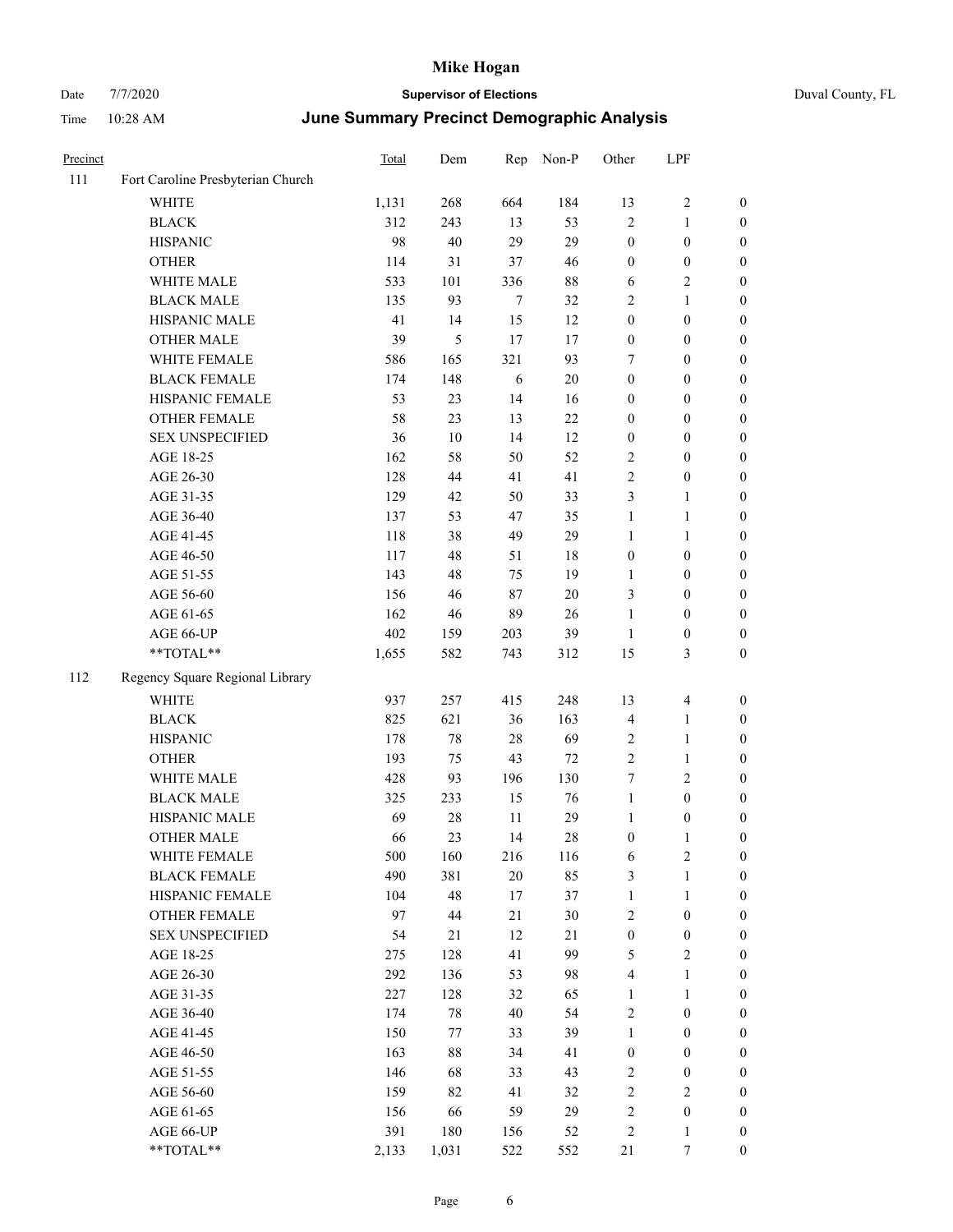| Precinct |                                             | <b>Total</b> | Dem    | Rep    | Non-P  | Other            | LPF                     |                  |
|----------|---------------------------------------------|--------------|--------|--------|--------|------------------|-------------------------|------------------|
| 113      | Fort Caroline Christian Church              |              |        |        |        |                  |                         |                  |
|          | WHITE                                       | 3,058        | 767    | 1,615  | 648    | 16               | 12                      | $\mathbf{0}$     |
|          | <b>BLACK</b>                                | 1,986        | 1,560  | 71     | 339    | 15               | 1                       | $\mathbf{0}$     |
|          | <b>HISPANIC</b>                             | 445          | 185    | 101    | 156    | $\mathfrak{Z}$   | $\boldsymbol{0}$        | $\mathbf{0}$     |
|          | <b>OTHER</b>                                | 584          | 197    | 113    | 267    | $\overline{4}$   | 3                       | $\boldsymbol{0}$ |
|          | WHITE MALE                                  | 1,391        | 290    | 760    | 322    | 10               | 9                       | $\boldsymbol{0}$ |
|          | <b>BLACK MALE</b>                           | 787          | 596    | 41     | 144    | 6                | $\boldsymbol{0}$        | $\boldsymbol{0}$ |
|          | HISPANIC MALE                               | 210          | $80\,$ | 54     | 74     | $\sqrt{2}$       | $\boldsymbol{0}$        | $\boldsymbol{0}$ |
|          | <b>OTHER MALE</b>                           | 240          | $80\,$ | 55     | 103    | $\boldsymbol{0}$ | 2                       | $\boldsymbol{0}$ |
|          | WHITE FEMALE                                | 1,635        | 470    | 841    | 316    | 6                | $\overline{c}$          | $\boldsymbol{0}$ |
|          | <b>BLACK FEMALE</b>                         | 1,153        | 936    | 29     | 178    | 9                | $\mathbf{1}$            | $\boldsymbol{0}$ |
|          | HISPANIC FEMALE                             | 220          | 98     | 45     | 76     | $\mathbf{1}$     | $\boldsymbol{0}$        | $\boldsymbol{0}$ |
|          | <b>OTHER FEMALE</b>                         | 256          | 94     | 50     | 107    | $\overline{4}$   | 1                       | $\boldsymbol{0}$ |
|          | <b>SEX UNSPECIFIED</b>                      | 180          | 65     | 25     | 89     | $\boldsymbol{0}$ | 1                       | $\boldsymbol{0}$ |
|          | AGE 18-25                                   | 736          | 307    | 166    | 249    | 12               | 2                       | $\boldsymbol{0}$ |
|          | AGE 26-30                                   | 625          | 291    | 128    | 197    | $\mathfrak{H}$   | $\overline{\mathbf{4}}$ | $\boldsymbol{0}$ |
|          | AGE 31-35                                   | 547          | 245    | 124    | 172    | $\overline{4}$   | 2                       | $\boldsymbol{0}$ |
|          | AGE 36-40                                   | 565          | 275    | 132    | 155    | $\sqrt{2}$       | $\mathbf{1}$            | $\boldsymbol{0}$ |
|          | AGE 41-45                                   | 472          | 234    | 120    | 112    | 3                | 3                       | $\boldsymbol{0}$ |
|          | AGE 46-50                                   | 528          | 246    | 164    | 112    | $\overline{4}$   | 2                       | $\boldsymbol{0}$ |
|          | AGE 51-55                                   | 551          | 249    | 182    | 116    | $\overline{4}$   | $\boldsymbol{0}$        | $\boldsymbol{0}$ |
|          | AGE 56-60                                   | 545          | 228    | 216    | 96     | $\overline{4}$   | 1                       | $\boldsymbol{0}$ |
|          | AGE 61-65                                   | 468          | 206    | 192    | $70\,$ | $\boldsymbol{0}$ | $\boldsymbol{0}$        | $\boldsymbol{0}$ |
|          | AGE 66-UP                                   | 1,034        | 428    | 475    | 131    | $\boldsymbol{0}$ | $\boldsymbol{0}$        | $\boldsymbol{0}$ |
|          | **TOTAL**                                   | 6,073        | 2,709  | 1,900  | 1,410  | 38               | 16                      | $\boldsymbol{0}$ |
| 114      | Destination Church of the Assemblies of God |              |        |        |        |                  |                         |                  |
|          | WHITE                                       | 954          | 245    | 409    | 286    | 11               | 3                       | $\mathbf{0}$     |
|          | <b>BLACK</b>                                | 1,240        | 959    | 45     | 226    | $\,$ 8 $\,$      | $\overline{c}$          | $\boldsymbol{0}$ |
|          | <b>HISPANIC</b>                             | 226          | 96     | 33     | 94     | $\sqrt{2}$       | $\mathbf{1}$            | $\boldsymbol{0}$ |
|          | <b>OTHER</b>                                | 219          | 89     | 31     | 99     | $\boldsymbol{0}$ | $\boldsymbol{0}$        | $\boldsymbol{0}$ |
|          | WHITE MALE                                  | 468          | 101    | 214    | 146    | 5                | 2                       | $\boldsymbol{0}$ |
|          | <b>BLACK MALE</b>                           | 438          | 312    | 20     | 101    | $\mathfrak{Z}$   | 2                       | $\boldsymbol{0}$ |
|          | HISPANIC MALE                               | 97           | 43     | 15     | 39     | $\boldsymbol{0}$ | $\boldsymbol{0}$        | $\boldsymbol{0}$ |
|          | <b>OTHER MALE</b>                           | 74           | 31     | 14     | 29     | $\boldsymbol{0}$ | $\theta$                | $\boldsymbol{0}$ |
|          | WHITE FEMALE                                | 467          | 141    | 185    | 134    | $\sqrt{6}$       | $\mathbf{1}$            | $\boldsymbol{0}$ |
|          | <b>BLACK FEMALE</b>                         | 762          | 617    | $22\,$ | 118    | 5                | $\boldsymbol{0}$        | $\boldsymbol{0}$ |
|          | HISPANIC FEMALE                             | 123          | 49     | $18\,$ | 53     | $\sqrt{2}$       | 1                       | $\boldsymbol{0}$ |
|          | OTHER FEMALE                                | 84           | 46     | $\tau$ | 31     | $\boldsymbol{0}$ | $\boldsymbol{0}$        | $\boldsymbol{0}$ |
|          | <b>SEX UNSPECIFIED</b>                      | 126          | 49     | 23     | 54     | $\boldsymbol{0}$ | $\boldsymbol{0}$        | $\boldsymbol{0}$ |
|          | AGE 18-25                                   | 395          | 199    | 40     | 151    | $\mathfrak{Z}$   | $\overline{\mathbf{c}}$ | $\boldsymbol{0}$ |
|          | AGE 26-30                                   | 340          | 196    | 41     | 97     | $\mathfrak{S}$   | 1                       | $\boldsymbol{0}$ |
|          | AGE 31-35                                   | 349          | 183    | 45     | 119    | $\sqrt{2}$       | $\boldsymbol{0}$        | $\boldsymbol{0}$ |
|          | AGE 36-40                                   | 248          | 136    | 35     | 73     | $\mathfrak{Z}$   | $\mathbf{1}$            | $\boldsymbol{0}$ |
|          | AGE 41-45                                   | 190          | 101    | 40     | 46     | $\sqrt{2}$       | 1                       | $\boldsymbol{0}$ |
|          | AGE 46-50                                   | 217          | 117    | 46     | 51     | $\sqrt{2}$       | 1                       | $\boldsymbol{0}$ |
|          | AGE 51-55                                   | 202          | 92     | 64     | 44     | $\sqrt{2}$       | $\boldsymbol{0}$        | $\boldsymbol{0}$ |
|          | AGE 56-60                                   | 227          | 117    | 57     | 51     | $\sqrt{2}$       | $\boldsymbol{0}$        | $\boldsymbol{0}$ |
|          | AGE 61-65                                   | 174          | 93     | 46     | 35     | $\boldsymbol{0}$ | $\boldsymbol{0}$        | $\boldsymbol{0}$ |
|          | AGE 66-UP                                   | 296          | 154    | 104    | $38\,$ | $\boldsymbol{0}$ | $\boldsymbol{0}$        | $\boldsymbol{0}$ |
|          | **TOTAL**                                   | 2,639        | 1,389  | 518    | 705    | 21               | 6                       | $\mathbf{0}$     |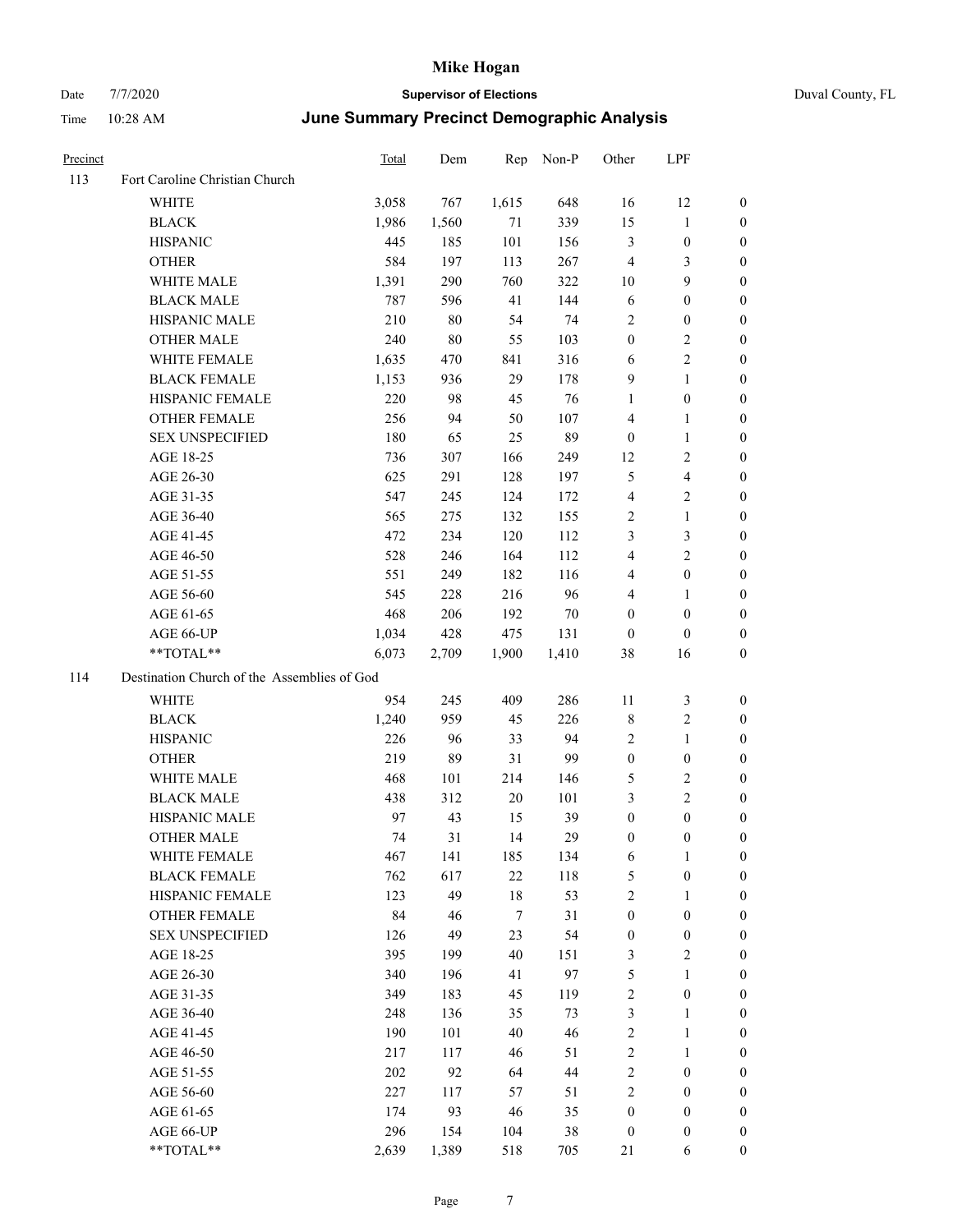| Precinct |                            | Total  | Dem    | Rep    | Non-P  | Other                   | LPF                     |                  |
|----------|----------------------------|--------|--------|--------|--------|-------------------------|-------------------------|------------------|
| 201      | Victory Celebration Church |        |        |        |        |                         |                         |                  |
|          | WHITE                      | 1,936  | 338    | 1,207  | 360    | 21                      | $10\,$                  | $\boldsymbol{0}$ |
|          | <b>BLACK</b>               | 886    | 687    | $40\,$ | 145    | 14                      | $\boldsymbol{0}$        | $\boldsymbol{0}$ |
|          | <b>HISPANIC</b>            | 235    | $72\,$ | 67     | 93     | $\sqrt{2}$              | $\mathbf{1}$            | $\boldsymbol{0}$ |
|          | <b>OTHER</b>               | 279    | 96     | 87     | 94     | $\mathbf{1}$            | $\mathbf{1}$            | $\boldsymbol{0}$ |
|          | WHITE MALE                 | 933    | 137    | 594    | 185    | $11\,$                  | 6                       | 0                |
|          | <b>BLACK MALE</b>          | 398    | 286    | 24     | $80\,$ | $\,$ 8 $\,$             | $\boldsymbol{0}$        | $\boldsymbol{0}$ |
|          | HISPANIC MALE              | 112    | 25     | 38     | 46     | $\sqrt{2}$              | $\mathbf{1}$            | $\boldsymbol{0}$ |
|          | <b>OTHER MALE</b>          | 120    | 37     | 39     | 42     | $\mathbf{1}$            | $\mathbf{1}$            | $\boldsymbol{0}$ |
|          | WHITE FEMALE               | 982    | 197    | 602    | 169    | $10\,$                  | $\overline{\mathbf{4}}$ | $\boldsymbol{0}$ |
|          | <b>BLACK FEMALE</b>        | 476    | 395    | 16     | 59     | 6                       | $\boldsymbol{0}$        | $\boldsymbol{0}$ |
|          | HISPANIC FEMALE            | 116    | 46     | 26     | 44     | $\boldsymbol{0}$        | $\boldsymbol{0}$        | $\boldsymbol{0}$ |
|          | <b>OTHER FEMALE</b>        | 129    | 53     | 42     | 34     | $\boldsymbol{0}$        | $\boldsymbol{0}$        | $\boldsymbol{0}$ |
|          | <b>SEX UNSPECIFIED</b>     | $70\,$ | $17\,$ | $20\,$ | 33     | $\boldsymbol{0}$        | $\boldsymbol{0}$        | $\boldsymbol{0}$ |
|          | AGE 18-25                  | 373    | 139    | 108    | 117    | 6                       | $\mathfrak{Z}$          | $\boldsymbol{0}$ |
|          | AGE 26-30                  | 316    | 110    | 117    | $88\,$ | 1                       | $\boldsymbol{0}$        | 0                |
|          | AGE 31-35                  | 334    | 113    | 136    | $77\,$ | 5                       | 3                       | $\boldsymbol{0}$ |
|          | AGE 36-40                  | 390    | 149    | 116    | 111    | $10\,$                  | $\overline{\mathbf{4}}$ | $\boldsymbol{0}$ |
|          | AGE 41-45                  | 306    | 110    | 131    | 64     | $\mathbf{1}$            | $\boldsymbol{0}$        | $\boldsymbol{0}$ |
|          | AGE 46-50                  | 339    | 120    | 153    | 61     | 5                       | $\boldsymbol{0}$        | $\boldsymbol{0}$ |
|          | AGE 51-55                  | 302    | 122    | 130    | 49     | $\mathbf{1}$            | $\boldsymbol{0}$        | $\boldsymbol{0}$ |
|          | AGE 56-60                  | 290    | 101    | 145    | 38     | 5                       | $\mathbf{1}$            | $\boldsymbol{0}$ |
|          | AGE 61-65                  | 246    | 85     | 124    | 36     | $\mathbf{1}$            | $\boldsymbol{0}$        | $\boldsymbol{0}$ |
|          | AGE 66-UP                  | 433    | 141    | 240    | 48     | 3                       | $\mathbf{1}$            | 0                |
|          | **TOTAL**                  | 3,336  | 1,193  | 1,401  | 692    | 38                      | 12                      | $\boldsymbol{0}$ |
| 202      | Faith Bridge Church        |        |        |        |        |                         |                         |                  |
|          | WHITE                      | 3,500  | 707    | 1,933  | 810    | 35                      | 15                      | $\boldsymbol{0}$ |
|          | <b>BLACK</b>               | 830    | 609    | 60     | 153    | $\,$ 8 $\,$             | $\boldsymbol{0}$        | 0                |
|          | <b>HISPANIC</b>            | 401    | 142    | 113    | 140    | 4                       | $\overline{c}$          | 0                |
|          | <b>OTHER</b>               | 916    | 234    | 295    | 379    | 6                       | $\overline{2}$          | $\boldsymbol{0}$ |
|          | WHITE MALE                 | 1,687  | 284    | 958    | 419    | 17                      | 9                       | $\boldsymbol{0}$ |
|          | <b>BLACK MALE</b>          | 385    | 261    | 35     | 87     | $\sqrt{2}$              | $\boldsymbol{0}$        | $\boldsymbol{0}$ |
|          | HISPANIC MALE              | 180    | 53     | 56     | 67     | 3                       | 1                       | $\boldsymbol{0}$ |
|          | <b>OTHER MALE</b>          | 388    | 98     | 132    | 156    | $\mathbf{1}$            | $\mathbf{1}$            | $\boldsymbol{0}$ |
|          | WHITE FEMALE               | 1,771  | 413    | 955    | 379    | 18                      | 6                       | $\boldsymbol{0}$ |
|          | <b>BLACK FEMALE</b>        | 428    | 334    | 25     | 64     | 5                       | $\boldsymbol{0}$        | 0                |
|          | HISPANIC FEMALE            | 213    | 87     | 55     | 69     | $\mathbf{1}$            | $\mathbf{1}$            | 0                |
|          | <b>OTHER FEMALE</b>        | 432    | 117    | 142    | 167    | 5                       | $\mathbf{1}$            | 0                |
|          | <b>SEX UNSPECIFIED</b>     | 163    | 45     | 43     | 74     | $\mathbf{1}$            | $\boldsymbol{0}$        | 0                |
|          | AGE 18-25                  | 676    | 191    | 261    | 199    | 19                      | 6                       | 0                |
|          | AGE 26-30                  | 569    | 161    | 216    | 182    | $\,$ 8 $\,$             | $\sqrt{2}$              | $\boldsymbol{0}$ |
|          | AGE 31-35                  | 647    | 183    | 238    | 216    | 7                       | $\mathfrak{Z}$          | $\overline{0}$   |
|          | AGE 36-40                  | 558    | 173    | 202    | 176    | 5                       | $\sqrt{2}$              | 0                |
|          | AGE 41-45                  | 511    | 151    | 200    | 153    | 5                       | $\sqrt{2}$              | 0                |
|          | AGE 46-50                  | 555    | 160    | 261    | 133    | $\boldsymbol{0}$        | $\mathbf{1}$            | 0                |
|          | AGE 51-55                  | 496    | 154    | 234    | 104    | $\sqrt{2}$              | $\sqrt{2}$              | 0                |
|          | AGE 56-60                  | 492    | 140    | 243    | 105    | $\overline{\mathbf{4}}$ | $\boldsymbol{0}$        | 0                |
|          | AGE 61-65                  | 364    | 126    | 166    | 71     | $\mathbf{1}$            | $\boldsymbol{0}$        | 0                |
|          | AGE 66-UP                  | 774    | 251    | 378    | 142    | $\overline{c}$          | $\mathbf{1}$            | 0                |
|          | $**TOTAL**$                | 5,647  | 1,692  | 2,401  | 1,482  | 53                      | 19                      | $\boldsymbol{0}$ |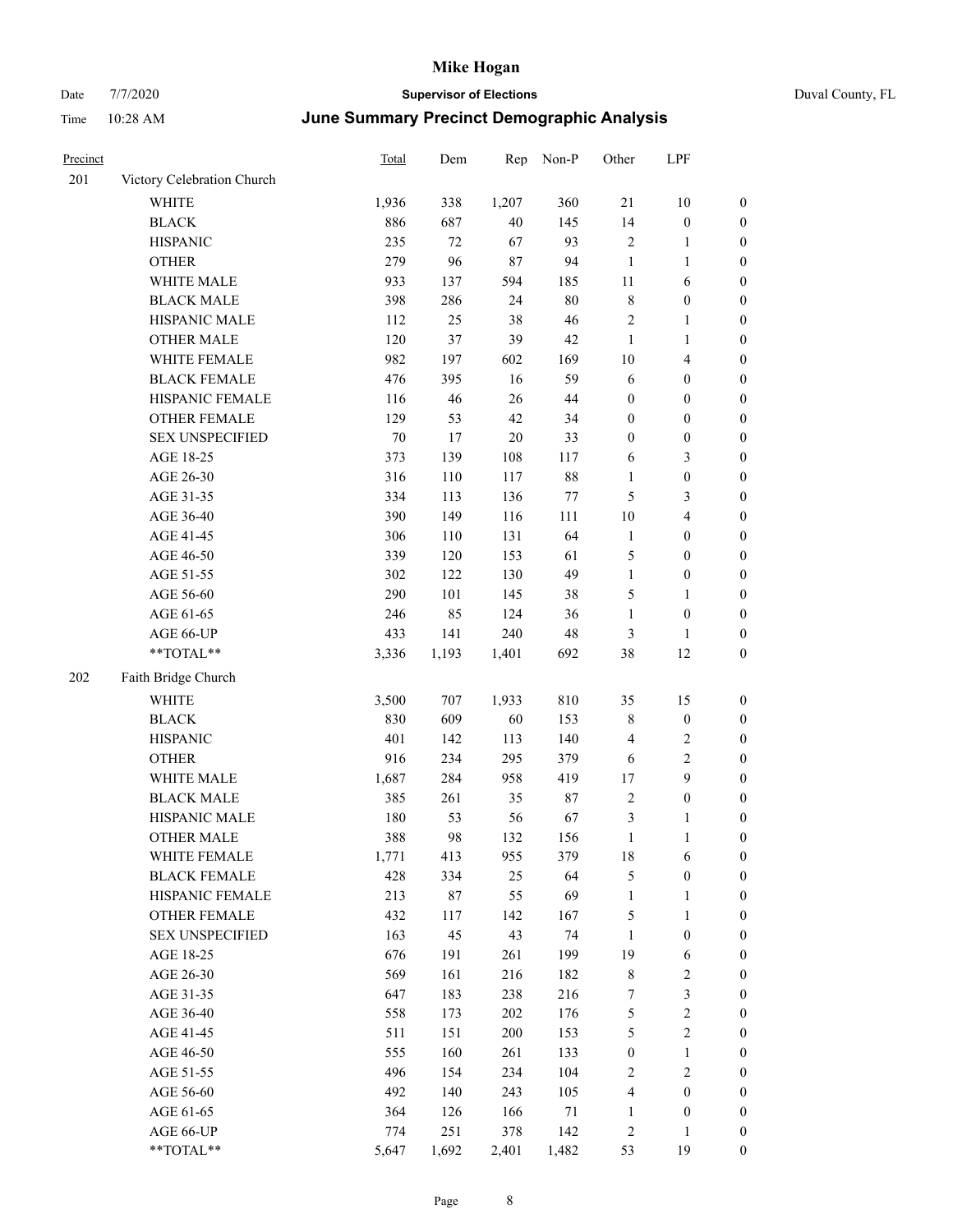| Duval County, FL |  |
|------------------|--|
|                  |  |

| Precinct |                                       | <b>Total</b> | Dem    | Rep    | Non-P            | Other            | LPF                     |                  |
|----------|---------------------------------------|--------------|--------|--------|------------------|------------------|-------------------------|------------------|
| 203      | Faith Chapel Free Will Baptist Church |              |        |        |                  |                  |                         |                  |
|          | WHITE                                 | 2,602        | 592    | 1,394  | 574              | 26               | 16                      | $\boldsymbol{0}$ |
|          | <b>BLACK</b>                          | 1,252        | 938    | 47     | 257              | $\overline{9}$   | $\mathbf{1}$            | $\boldsymbol{0}$ |
|          | <b>HISPANIC</b>                       | 373          | 160    | 75     | 137              | $\mathbf{1}$     | $\boldsymbol{0}$        | 0                |
|          | <b>OTHER</b>                          | 414          | 131    | 102    | 169              | 9                | $\mathfrak{Z}$          | $\boldsymbol{0}$ |
|          | WHITE MALE                            | 1,241        | 256    | 672    | 288              | 14               | 11                      | $\boldsymbol{0}$ |
|          | <b>BLACK MALE</b>                     | 483          | 318    | 26     | 136              | 2                | $\mathbf{1}$            | $\boldsymbol{0}$ |
|          | HISPANIC MALE                         | 170          | $71\,$ | 36     | 63               | $\boldsymbol{0}$ | $\boldsymbol{0}$        | $\boldsymbol{0}$ |
|          | <b>OTHER MALE</b>                     | 154          | 49     | 51     | 50               | 3                | $\mathbf{1}$            | $\boldsymbol{0}$ |
|          | WHITE FEMALE                          | 1,329        | 325    | 709    | 278              | 12               | $\mathfrak{S}$          | $\boldsymbol{0}$ |
|          | <b>BLACK FEMALE</b>                   | 749          | 609    | 21     | 112              | 7                | $\boldsymbol{0}$        | $\boldsymbol{0}$ |
|          | HISPANIC FEMALE                       | 190          | 84     | 35     | $70\,$           | $\mathbf{1}$     | $\boldsymbol{0}$        | $\boldsymbol{0}$ |
|          | OTHER FEMALE                          | 201          | 69     | 43     | 81               | 6                | $\sqrt{2}$              | 0                |
|          | <b>SEX UNSPECIFIED</b>                | 124          | $40\,$ | 25     | 59               | $\boldsymbol{0}$ | $\boldsymbol{0}$        | 0                |
|          | AGE 18-25                             | 537          | 202    | 133    | 191              | 9                | $\sqrt{2}$              | 0                |
|          | AGE 26-30                             | 533          | 228    | 122    | 171              | 10               | $\sqrt{2}$              | $\boldsymbol{0}$ |
|          | AGE 31-35                             | 469          | 181    | 127    | 155              | 4                | $\sqrt{2}$              | $\boldsymbol{0}$ |
|          | AGE 36-40                             | 466          | 174    | 131    | 156              | $\mathbf{1}$     | $\overline{\mathbf{4}}$ | $\boldsymbol{0}$ |
|          | AGE 41-45                             | 382          | 152    | 111    | 110              | 3                | 6                       | $\boldsymbol{0}$ |
|          | AGE 46-50                             | 360          | 131    | 148    | 72               | 8                | $\mathbf{1}$            | $\boldsymbol{0}$ |
|          | AGE 51-55                             | 370          | 140    | 151    | 75               | 4                | $\boldsymbol{0}$        | $\boldsymbol{0}$ |
|          | AGE 56-60                             | 397          | 140    | 177    | $77 \,$          | $\sqrt{2}$       | $\mathbf{1}$            | $\boldsymbol{0}$ |
|          | AGE 61-65                             | 363          | 129    | 178    | 54               | $\sqrt{2}$       | $\boldsymbol{0}$        | 0                |
|          | AGE 66-UP                             | 764          | 344    | 340    | 76               | 2                | $\overline{c}$          | 0                |
|          | **TOTAL**                             | 4,641        | 1,821  | 1,618  | 1,137            | 45               | $20\,$                  | $\boldsymbol{0}$ |
| 204      | Cedar Bay Baptist Church              |              |        |        |                  |                  |                         |                  |
|          | <b>WHITE</b>                          | 2,107        | 431    | 1,311  | 335              | 23               | 7                       | $\boldsymbol{0}$ |
|          | <b>BLACK</b>                          | 297          | 233    | 13     | 50               | $\boldsymbol{0}$ | $\mathbf{1}$            | $\boldsymbol{0}$ |
|          | <b>HISPANIC</b>                       | 85           | 30     | 38     | 17               | $\boldsymbol{0}$ | $\boldsymbol{0}$        | $\boldsymbol{0}$ |
|          | <b>OTHER</b>                          | 141          | 30     | $48\,$ | 60               | 3                | $\boldsymbol{0}$        | $\boldsymbol{0}$ |
|          | WHITE MALE                            | 938          | 158    | 602    | 164              | 10               | $\overline{4}$          | $\boldsymbol{0}$ |
|          | <b>BLACK MALE</b>                     | 127          | 89     | 6      | 31               | $\boldsymbol{0}$ | $\mathbf{1}$            | $\boldsymbol{0}$ |
|          | HISPANIC MALE                         | 46           | 16     | 23     | $\boldsymbol{7}$ | $\boldsymbol{0}$ | $\boldsymbol{0}$        | $\boldsymbol{0}$ |
|          | <b>OTHER MALE</b>                     | 57           | 7      | 18     | 31               | $\mathbf{1}$     | $\boldsymbol{0}$        | $\boldsymbol{0}$ |
|          | WHITE FEMALE                          | 1,153        | 270    | 701    | 166              | 13               | 3                       | 0                |
|          | <b>BLACK FEMALE</b>                   | 169          | 143    | $\tau$ | 19               | $\boldsymbol{0}$ | $\boldsymbol{0}$        | 0                |
|          | HISPANIC FEMALE                       | 39           | 14     | 15     | 10               | $\boldsymbol{0}$ | $\boldsymbol{0}$        | 0                |
|          | <b>OTHER FEMALE</b>                   | 54           | 16     | 21     | 15               | 2                | $\boldsymbol{0}$        | 0                |
|          | <b>SEX UNSPECIFIED</b>                | 47           | 11     | $17\,$ | 19               | $\boldsymbol{0}$ | $\boldsymbol{0}$        | $\overline{0}$   |
|          | AGE 18-25                             | 259          | 67     | 119    | 68               | 5                | $\boldsymbol{0}$        | 0                |
|          | AGE 26-30                             | 251          | 62     | 101    | 82               | 3                | $\mathfrak{Z}$          | 0                |
|          | AGE 31-35                             | 214          | 60     | 95     | 52               | 4                | $\mathfrak{Z}$          | 0                |
|          | AGE 36-40                             | 243          | 65     | 117    | 61               | $\boldsymbol{0}$ | $\boldsymbol{0}$        | 0                |
|          | AGE 41-45                             | 181          | 57     | 73     | 49               | $\sqrt{2}$       | $\boldsymbol{0}$        | 0                |
|          | AGE 46-50                             | 210          | 62     | 115    | 31               | $\sqrt{2}$       | $\boldsymbol{0}$        | 0                |
|          | AGE 51-55                             | 199          | 48     | 123    | 25               | $\sqrt{2}$       | $\mathbf{1}$            | 0                |
|          | AGE 56-60                             | 245          | 60     | 148    | 33               | 4                | $\boldsymbol{0}$        | 0                |
|          | AGE 61-65                             | 213          | 58     | 136    | $18\,$           | 1                | $\boldsymbol{0}$        | $\boldsymbol{0}$ |
|          | AGE 66-UP                             | 613          | 183    | 383    | 43               | 3                | $\mathbf{1}$            | $\boldsymbol{0}$ |
|          | $**TOTAL**$                           | 2,630        | 724    | 1,410  | 462              | $26\,$           | $\,$ 8 $\,$             | $\boldsymbol{0}$ |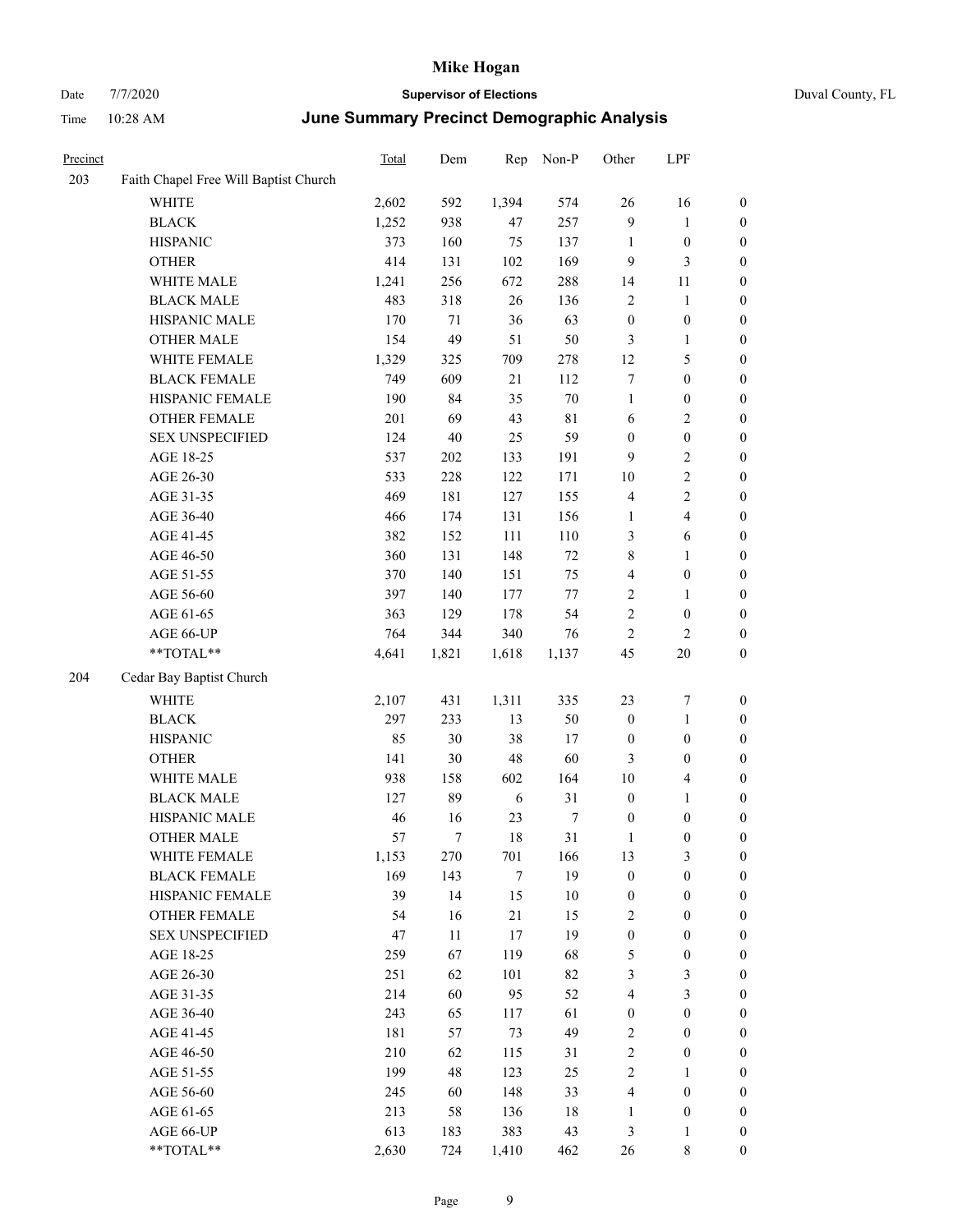| Duval County, FL |  |
|------------------|--|
|                  |  |

| Precinct |                               | <b>Total</b> | Dem   | Rep            | Non-P  | Other                   | LPF                     |                  |
|----------|-------------------------------|--------------|-------|----------------|--------|-------------------------|-------------------------|------------------|
| 205      | Dunns Creek Baptist Church    |              |       |                |        |                         |                         |                  |
|          | WHITE                         | 5,240        | 960   | 3,123          | 1,074  | 58                      | $25\,$                  | $\boldsymbol{0}$ |
|          | <b>BLACK</b>                  | 2,457        | 1,945 | 109            | 383    | 18                      | $\overline{2}$          | $\boldsymbol{0}$ |
|          | <b>HISPANIC</b>               | 543          | 208   | 148            | 184    | $\mathfrak{Z}$          | $\boldsymbol{0}$        | $\boldsymbol{0}$ |
|          | <b>OTHER</b>                  | 710          | 203   | 225            | 270    | $\boldsymbol{7}$        | 5                       | $\boldsymbol{0}$ |
|          | WHITE MALE                    | 2,464        | 368   | 1,519          | 538    | $25\,$                  | 14                      | 0                |
|          | <b>BLACK MALE</b>             | 1,076        | 799   | 60             | 205    | 10                      | $\sqrt{2}$              | $\boldsymbol{0}$ |
|          | HISPANIC MALE                 | 272          | 91    | 84             | 95     | $\sqrt{2}$              | $\boldsymbol{0}$        | $\boldsymbol{0}$ |
|          | <b>OTHER MALE</b>             | 278          | 84    | 94             | 92     | 4                       | $\overline{4}$          | $\boldsymbol{0}$ |
|          | WHITE FEMALE                  | 2,714        | 587   | 1,564          | 520    | 32                      | 11                      | $\boldsymbol{0}$ |
|          | <b>BLACK FEMALE</b>           | 1,351        | 1,125 | 49             | 169    | $\,$ 8 $\,$             | $\boldsymbol{0}$        | $\boldsymbol{0}$ |
|          | HISPANIC FEMALE               | 262          | 113   | 62             | 86     | $\mathbf{1}$            | $\boldsymbol{0}$        | $\boldsymbol{0}$ |
|          | OTHER FEMALE                  | 328          | 100   | 110            | 114    | 3                       | $\mathbf{1}$            | $\boldsymbol{0}$ |
|          | <b>SEX UNSPECIFIED</b>        | 205          | 49    | 63             | 92     | $\mathbf{1}$            | $\boldsymbol{0}$        | $\boldsymbol{0}$ |
|          | AGE 18-25                     | 1,026        | 391   | 327            | 286    | $20\,$                  | $\sqrt{2}$              | $\boldsymbol{0}$ |
|          | AGE 26-30                     | 823          | 267   | 287            | 256    | $\,8\,$                 | $\mathfrak{S}$          | 0                |
|          | AGE 31-35                     | 935          | 276   | 348            | 293    | 14                      | $\overline{\mathbf{4}}$ | $\boldsymbol{0}$ |
|          | AGE 36-40                     | 898          | 347   | 293            | 239    | 10                      | 9                       | $\boldsymbol{0}$ |
|          | AGE 41-45                     | 846          | 324   | 306            | 204    | 6                       | 6                       | $\boldsymbol{0}$ |
|          | AGE 46-50                     | 890          | 375   | 333            | 175    | 4                       | $\mathfrak{Z}$          | $\boldsymbol{0}$ |
|          | AGE 51-55                     | 861          | 321   | 387            | 144    | 7                       | $\sqrt{2}$              | $\boldsymbol{0}$ |
|          | AGE 56-60                     | 768          | 291   | 364            | 108    | 4                       | $\mathbf{1}$            | $\boldsymbol{0}$ |
|          | AGE 61-65                     | 605          | 226   | 304            | $72\,$ | 3                       | $\boldsymbol{0}$        | $\boldsymbol{0}$ |
|          | AGE 66-UP                     | 1,287        | 493   | 653            | 132    | 9                       | $\boldsymbol{0}$        | 0                |
|          | **TOTAL**                     | 8,950        | 3,316 | 3,605          | 1,911  | 86                      | 32                      | $\boldsymbol{0}$ |
| 206      | Resurrection Episcopal Church |              |       |                |        |                         |                         |                  |
|          | WHITE                         | 3,930        | 735   | 2,544          | 600    | 34                      | 17                      | $\boldsymbol{0}$ |
|          | <b>BLACK</b>                  | 321          | 253   | 22             | 45     | $\boldsymbol{0}$        | $\mathbf{1}$            | 0                |
|          | <b>HISPANIC</b>               | 177          | 49    | 69             | 58     | $\mathbf{1}$            | $\boldsymbol{0}$        | 0                |
|          | <b>OTHER</b>                  | 312          | 85    | 120            | 106    | $\mathbf{1}$            | $\boldsymbol{0}$        | $\boldsymbol{0}$ |
|          | WHITE MALE                    | 1,896        | 292   | 1,252          | 323    | 17                      | 12                      | $\boldsymbol{0}$ |
|          | <b>BLACK MALE</b>             | 154          | 114   | 13             | 26     | $\boldsymbol{0}$        | $\mathbf{1}$            | $\boldsymbol{0}$ |
|          | HISPANIC MALE                 | 75           | 14    | 29             | 32     | $\boldsymbol{0}$        | $\boldsymbol{0}$        | $\boldsymbol{0}$ |
|          | <b>OTHER MALE</b>             | 124          | 29    | 47             | 47     | $\mathbf{1}$            | $\boldsymbol{0}$        | $\boldsymbol{0}$ |
|          | WHITE FEMALE                  | 2,006        | 439   | 1,273          | 272    | 17                      | $\mathfrak{S}$          | $\boldsymbol{0}$ |
|          | <b>BLACK FEMALE</b>           | 163          | 135   | $\overline{9}$ | 19     | $\boldsymbol{0}$        | $\boldsymbol{0}$        | 0                |
|          | HISPANIC FEMALE               | 97           | 33    | 39             | 24     | 1                       | $\boldsymbol{0}$        | 0                |
|          | <b>OTHER FEMALE</b>           | 149          | 47    | 65             | 37     | $\boldsymbol{0}$        | $\boldsymbol{0}$        | 0                |
|          | <b>SEX UNSPECIFIED</b>        | 76           | 19    | $28\,$         | 29     | $\boldsymbol{0}$        | $\boldsymbol{0}$        | 0                |
|          | AGE 18-25                     | 428          | 105   | 191            | 123    | 6                       | 3                       | 0                |
|          | AGE 26-30                     | 326          | 95    | 155            | $72\,$ | 1                       | $\mathfrak{Z}$          | $\boldsymbol{0}$ |
|          | AGE 31-35                     | 370          | 93    | 176            | 92     | 6                       | $\mathfrak{Z}$          | $\overline{0}$   |
|          | AGE 36-40                     | 347          | 83    | 169            | $88\,$ | 4                       | $\mathfrak{Z}$          | 0                |
|          | AGE 41-45                     | 310          | 69    | 163            | 78     | $\boldsymbol{0}$        | $\boldsymbol{0}$        | 0                |
|          | AGE 46-50                     | 341          | 78    | 191            | 65     | 3                       | $\overline{\mathbf{4}}$ | 0                |
|          | AGE 51-55                     | 472          | 92    | 306            | $72\,$ | $\sqrt{2}$              | $\boldsymbol{0}$        | 0                |
|          | AGE 56-60                     | 533          | 124   | 350            | 54     | $\overline{\mathbf{4}}$ | $\mathbf{1}$            | 0                |
|          | AGE 61-65                     | 437          | 88    | 298            | 49     | $\sqrt{2}$              | $\boldsymbol{0}$        | 0                |
|          | AGE 66-UP                     | 1,172        | 295   | 753            | 115    | $\,$ 8 $\,$             | 1                       | 0                |
|          | $**TOTAL**$                   | 4,740        | 1,122 | 2,755          | 809    | 36                      | $18\,$                  | $\boldsymbol{0}$ |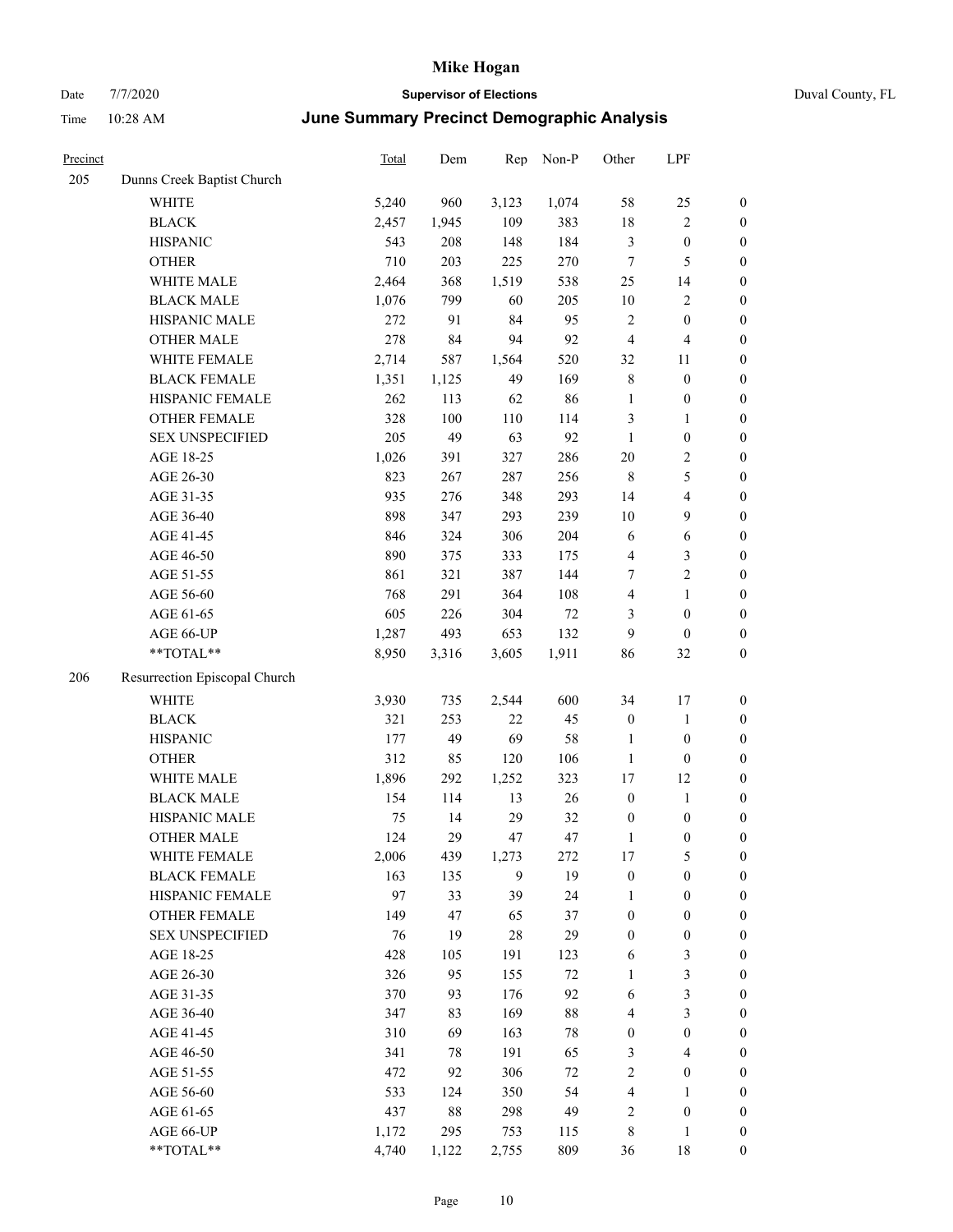| Precinct |                        | Total | Dem                     | Rep    | Non-P       | Other            | LPF              |                  |
|----------|------------------------|-------|-------------------------|--------|-------------|------------------|------------------|------------------|
| 207      | Police Athletic League |       |                         |        |             |                  |                  |                  |
|          | <b>WHITE</b>           | 3,530 | 764                     | 1,941  | 777         | 37               | 11               | $\mathbf{0}$     |
|          | <b>BLACK</b>           | 1,069 | 838                     | $27\,$ | 193         | 10               | $\mathbf{1}$     | $\boldsymbol{0}$ |
|          | <b>HISPANIC</b>        | 402   | 153                     | 96     | 149         | $\mathbf{1}$     | 3                | $\boldsymbol{0}$ |
|          | <b>OTHER</b>           | 534   | 139                     | 176    | 215         | $\mathfrak{Z}$   | $\mathbf{1}$     | $\boldsymbol{0}$ |
|          | WHITE MALE             | 1,651 | 296                     | 966    | 359         | 23               | 7                | $\boldsymbol{0}$ |
|          | <b>BLACK MALE</b>      | 450   | 324                     | 16     | 104         | 5                | $\mathbf{1}$     | $\boldsymbol{0}$ |
|          | HISPANIC MALE          | 168   | 54                      | $47\,$ | 66          | $\boldsymbol{0}$ | 1                | $\boldsymbol{0}$ |
|          | <b>OTHER MALE</b>      | 218   | 51                      | $78\,$ | 88          | $\mathbf{1}$     | $\boldsymbol{0}$ | $\boldsymbol{0}$ |
|          | WHITE FEMALE           | 1,846 | 463                     | 963    | 402         | 14               | 4                | $\boldsymbol{0}$ |
|          | <b>BLACK FEMALE</b>    | 602   | 502                     | $10\,$ | 85          | $\mathfrak{S}$   | $\boldsymbol{0}$ | $\boldsymbol{0}$ |
|          | HISPANIC FEMALE        | 220   | 95                      | 47     | 76          | $\mathbf{1}$     | 1                | $\boldsymbol{0}$ |
|          | <b>OTHER FEMALE</b>    | 247   | $78\,$                  | 80     | $87\,$      | $\sqrt{2}$       | $\boldsymbol{0}$ | $\boldsymbol{0}$ |
|          | <b>SEX UNSPECIFIED</b> | 133   | 31                      | 33     | 67          | $\boldsymbol{0}$ | 2                | $\boldsymbol{0}$ |
|          | AGE 18-25              | 527   | 184                     | 148    | 186         | $\,8\,$          | $\mathbf{1}$     | $\boldsymbol{0}$ |
|          | AGE 26-30              | 544   | 178                     | 171    | 180         | 10               | 5                | $\boldsymbol{0}$ |
|          | AGE 31-35              | 562   | 196                     | 169    | 190         | $\overline{4}$   | 3                | $\boldsymbol{0}$ |
|          | AGE 36-40              | 529   | 177                     | 179    | 164         | 6                | 3                | $\boldsymbol{0}$ |
|          | AGE 41-45              | 433   | 160                     | 139    | 130         | $\overline{4}$   | $\boldsymbol{0}$ | $\boldsymbol{0}$ |
|          | AGE 46-50              | 416   | 148                     | 160    | 103         | 3                | 2                | $\boldsymbol{0}$ |
|          | AGE 51-55              | 473   | 161                     | 211    | 96          | $\overline{4}$   | 1                | $\boldsymbol{0}$ |
|          | AGE 56-60              | 512   | 185                     | 244    | $8\sqrt{1}$ | $\sqrt{2}$       | $\boldsymbol{0}$ | $\boldsymbol{0}$ |
|          | AGE 61-65              | 470   | 172                     | 216    | 78          | $\overline{4}$   | $\boldsymbol{0}$ | $\boldsymbol{0}$ |
|          | AGE 66-UP              | 1,065 | 331                     | 602    | 126         | 6                | $\boldsymbol{0}$ | $\boldsymbol{0}$ |
|          | **TOTAL**              | 5,535 | 1,894                   | 2,240  | 1,334       | 51               | 16               | $\boldsymbol{0}$ |
| 208      | Fire Station #49       |       |                         |        |             |                  |                  |                  |
|          | <b>WHITE</b>           | 1,911 | 287                     | 1,322  | 286         | 12               | $\overline{4}$   | $\boldsymbol{0}$ |
|          | <b>BLACK</b>           | 174   | 126                     | 16     | 29          | $\mathfrak{Z}$   | $\boldsymbol{0}$ | $\boldsymbol{0}$ |
|          | <b>HISPANIC</b>        | 51    | 12                      | $27\,$ | 12          | $\boldsymbol{0}$ | $\boldsymbol{0}$ | $\boldsymbol{0}$ |
|          | <b>OTHER</b>           | 90    | $28\,$                  | 39     | $22\,$      | $\mathbf{1}$     | $\boldsymbol{0}$ | $\boldsymbol{0}$ |
|          | WHITE MALE             | 913   | 123                     | 636    | 147         | 6                | 1                | $\boldsymbol{0}$ |
|          | <b>BLACK MALE</b>      | 85    | 52                      | $10\,$ | $20\,$      | 3                | $\boldsymbol{0}$ | $\boldsymbol{0}$ |
|          | HISPANIC MALE          | 25    | $\overline{\mathbf{4}}$ | 17     | 4           | $\boldsymbol{0}$ | $\boldsymbol{0}$ | $\boldsymbol{0}$ |
|          | <b>OTHER MALE</b>      | 30    | 8                       | 13     | 9           | $\boldsymbol{0}$ | 0                | $\boldsymbol{0}$ |
|          | WHITE FEMALE           | 973   | 161                     | 670    | 134         | $\mathfrak{S}$   | 3                | $\mathbf{0}$     |
|          | <b>BLACK FEMALE</b>    | 86    | 73                      | 6      | 7           | $\boldsymbol{0}$ | $\boldsymbol{0}$ | $\boldsymbol{0}$ |
|          | HISPANIC FEMALE        | 25    | $\,$ 8 $\,$             | 9      | 8           | $\boldsymbol{0}$ | $\boldsymbol{0}$ | $\boldsymbol{0}$ |
|          | OTHER FEMALE           | 38    | 16                      | 15     | 6           | $\mathbf{1}$     | $\boldsymbol{0}$ | $\boldsymbol{0}$ |
|          | <b>SEX UNSPECIFIED</b> | 51    | $\,8\,$                 | $28\,$ | 14          | $\mathbf{1}$     | $\boldsymbol{0}$ | $\boldsymbol{0}$ |
|          | AGE 18-25              | 198   | 38                      | 103    | 54          | $\mathfrak{Z}$   | $\boldsymbol{0}$ | $\boldsymbol{0}$ |
|          | AGE 26-30              | 116   | 26                      | 56     | 33          | $\boldsymbol{0}$ | 1                | $\boldsymbol{0}$ |
|          | AGE 31-35              | 122   | 24                      | 67     | 31          | $\boldsymbol{0}$ | $\boldsymbol{0}$ | $\boldsymbol{0}$ |
|          | AGE 36-40              | 142   | 18                      | 87     | 34          | 1                | 2                | $\boldsymbol{0}$ |
|          | AGE 41-45              | 151   | 27                      | 94     | $28\,$      | $\sqrt{2}$       | $\boldsymbol{0}$ | $\boldsymbol{0}$ |
|          | AGE 46-50              | 169   | 32                      | 117    | 18          | $\sqrt{2}$       | $\boldsymbol{0}$ | $\boldsymbol{0}$ |
|          | AGE 51-55              | 244   | 49                      | 159    | 32          | $\overline{4}$   | $\boldsymbol{0}$ | $\boldsymbol{0}$ |
|          | AGE 56-60              | 249   | 55                      | 153    | 39          | $\sqrt{2}$       | $\boldsymbol{0}$ | $\boldsymbol{0}$ |
|          | AGE 61-65              | 273   | 63                      | 178    | 29          | $\sqrt{2}$       | 1                | $\boldsymbol{0}$ |
|          | AGE 66-UP              | 559   | 120                     | 389    | 50          | $\boldsymbol{0}$ | $\boldsymbol{0}$ | $\boldsymbol{0}$ |
|          | **TOTAL**              | 2,226 | 453                     | 1,404  | 349         | 16               | 4                | $\boldsymbol{0}$ |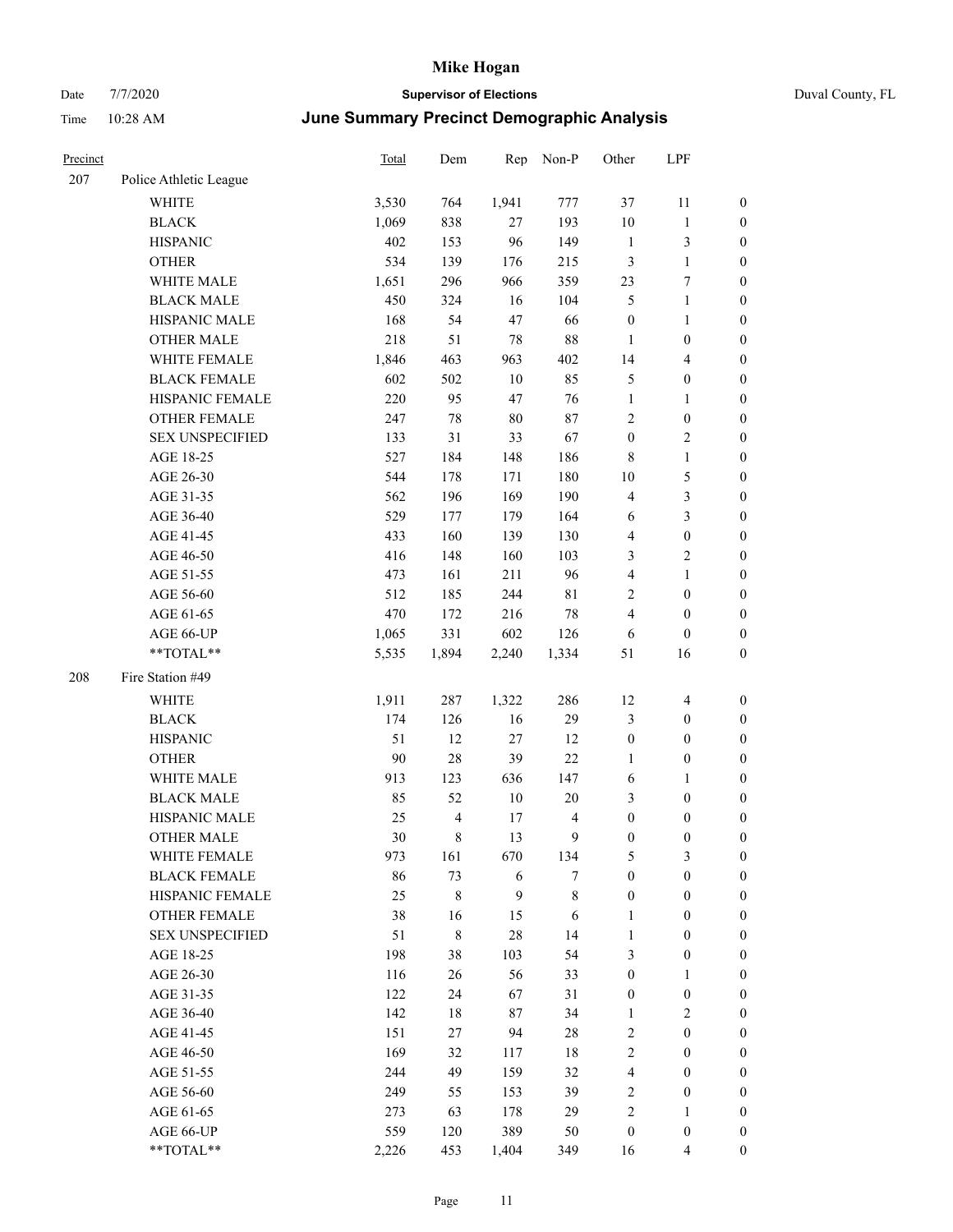| Precinct |                            | Total  | Dem         | Rep              | Non-P       | Other            | LPF              |                  |
|----------|----------------------------|--------|-------------|------------------|-------------|------------------|------------------|------------------|
| 209      | Monument Pointe Fellowship |        |             |                  |             |                  |                  |                  |
|          | <b>WHITE</b>               | 2,209  | 452         | 1,351            | 376         | 20               | 10               | $\boldsymbol{0}$ |
|          | <b>BLACK</b>               | 130    | 99          | 15               | 16          | $\boldsymbol{0}$ | $\boldsymbol{0}$ | $\boldsymbol{0}$ |
|          | <b>HISPANIC</b>            | 91     | 39          | 27               | 24          | $\mathbf{1}$     | $\boldsymbol{0}$ | $\boldsymbol{0}$ |
|          | <b>OTHER</b>               | 167    | 31          | 77               | 57          | $\overline{2}$   | $\boldsymbol{0}$ | $\boldsymbol{0}$ |
|          | WHITE MALE                 | 1,081  | 180         | 691              | 190         | 11               | 9                | $\boldsymbol{0}$ |
|          | <b>BLACK MALE</b>          | 72     | 50          | 11               | 11          | $\boldsymbol{0}$ | $\boldsymbol{0}$ | $\boldsymbol{0}$ |
|          | HISPANIC MALE              | 44     | 14          | 15               | 14          | $\mathbf{1}$     | $\boldsymbol{0}$ | $\boldsymbol{0}$ |
|          | <b>OTHER MALE</b>          | 58     | 12          | 23               | 22          | $\mathbf{1}$     | $\boldsymbol{0}$ | $\boldsymbol{0}$ |
|          | WHITE FEMALE               | 1,103  | 267         | 646              | 180         | 9                | 1                | $\boldsymbol{0}$ |
|          | <b>BLACK FEMALE</b>        | 58     | 49          | $\overline{4}$   | 5           | $\boldsymbol{0}$ | $\boldsymbol{0}$ | $\boldsymbol{0}$ |
|          | HISPANIC FEMALE            | 46     | 25          | 12               | 9           | $\boldsymbol{0}$ | $\boldsymbol{0}$ | $\boldsymbol{0}$ |
|          | <b>OTHER FEMALE</b>        | 77     | 16          | 41               | 19          | 1                | $\boldsymbol{0}$ | $\boldsymbol{0}$ |
|          | <b>SEX UNSPECIFIED</b>     | 58     | $\,8\,$     | 27               | 23          | $\boldsymbol{0}$ | $\boldsymbol{0}$ | $\boldsymbol{0}$ |
|          | AGE 18-25                  | 226    | 60          | 108              | 54          | $\overline{4}$   | $\boldsymbol{0}$ | $\boldsymbol{0}$ |
|          | AGE 26-30                  | 187    | 50          | 80               | 54          | $\overline{2}$   | $\mathbf{1}$     | $\boldsymbol{0}$ |
|          | AGE 31-35                  | 222    | 38          | 113              | 68          | $\mathfrak{Z}$   | $\boldsymbol{0}$ | $\boldsymbol{0}$ |
|          | AGE 36-40                  | 217    | 51          | 94               | 64          | $\mathfrak{Z}$   | 5                | $\boldsymbol{0}$ |
|          | AGE 41-45                  | 188    | 32          | 102              | 51          | $\mathfrak{Z}$   | $\boldsymbol{0}$ | $\boldsymbol{0}$ |
|          | AGE 46-50                  | 189    | 35          | 116              | 35          | $\mathbf{1}$     | 2                | $\boldsymbol{0}$ |
|          | AGE 51-55                  | 217    | 52          | 134              | 28          | $\mathfrak{Z}$   | $\boldsymbol{0}$ | $\boldsymbol{0}$ |
|          | AGE 56-60                  | 273    | 59          | 173              | 39          | 1                | 1                | $\boldsymbol{0}$ |
|          | AGE 61-65                  | 274    | $71\,$      | 180              | $20\,$      | $\sqrt{2}$       | 1                | $\boldsymbol{0}$ |
|          | AGE 66-UP                  | 602    | 173         | 370              | 59          | $\boldsymbol{0}$ | $\boldsymbol{0}$ | $\mathbf{0}$     |
|          | **TOTAL**                  | 2,597  | 621         | 1,470            | 473         | 23               | 10               | $\boldsymbol{0}$ |
| 210      | Sisters Creek Marina       |        |             |                  |             |                  |                  |                  |
|          | WHITE                      | 1,289  | 242         | 853              | 175         | 10               | $\mathbf{9}$     | $\boldsymbol{0}$ |
|          | <b>BLACK</b>               | 72     | 54          | $\overline{4}$   | 13          | $\mathbf{1}$     | $\boldsymbol{0}$ | $\boldsymbol{0}$ |
|          | <b>HISPANIC</b>            | 40     | 11          | 16               | 13          | $\boldsymbol{0}$ | $\boldsymbol{0}$ | $\boldsymbol{0}$ |
|          | <b>OTHER</b>               | 83     | $21\,$      | 41               | 21          | $\boldsymbol{0}$ | $\boldsymbol{0}$ | $\boldsymbol{0}$ |
|          | WHITE MALE                 | 647    | 104         | 443              | 91          | 5                | 4                | $\boldsymbol{0}$ |
|          | <b>BLACK MALE</b>          | 39     | 28          | $\boldsymbol{0}$ | 11          | $\boldsymbol{0}$ | $\boldsymbol{0}$ | $\boldsymbol{0}$ |
|          | HISPANIC MALE              | 18     | 3           | $\,$ 8 $\,$      | $\tau$      | $\boldsymbol{0}$ | $\boldsymbol{0}$ | $\boldsymbol{0}$ |
|          | <b>OTHER MALE</b>          | 36     | 7           | 20               | 9           | $\boldsymbol{0}$ | $\mathbf{0}$     | $\boldsymbol{0}$ |
|          | WHITE FEMALE               | 626    | 133         | 404              | 79          | $\sqrt{5}$       | 5                | $\boldsymbol{0}$ |
|          | <b>BLACK FEMALE</b>        | 32     | 25          | $\overline{4}$   | $\sqrt{2}$  | $\mathbf{1}$     | $\boldsymbol{0}$ | $\boldsymbol{0}$ |
|          | HISPANIC FEMALE            | $21\,$ | $\tau$      | $\,$ 8 $\,$      | 6           | $\boldsymbol{0}$ | $\boldsymbol{0}$ | $\boldsymbol{0}$ |
|          | OTHER FEMALE               | 39     | 13          | $17\,$           | 9           | $\boldsymbol{0}$ | $\boldsymbol{0}$ | $\boldsymbol{0}$ |
|          | <b>SEX UNSPECIFIED</b>     | 26     | $\,$ 8 $\,$ | $10\,$           | $\,$ 8 $\,$ | $\boldsymbol{0}$ | $\boldsymbol{0}$ | $\boldsymbol{0}$ |
|          | AGE 18-25                  | 113    | 24          | 64               | 24          | $\mathbf{1}$     | $\boldsymbol{0}$ | $\boldsymbol{0}$ |
|          | AGE 26-30                  | 70     | 18          | 36               | 16          | $\boldsymbol{0}$ | $\boldsymbol{0}$ | $\boldsymbol{0}$ |
|          | AGE 31-35                  | 89     | $\,$ 8 $\,$ | 55               | 21          | $\mathfrak{Z}$   | $\mathbf{2}$     | $\boldsymbol{0}$ |
|          | AGE 36-40                  | 76     | 14          | 41               | $20\,$      | $\mathbf{1}$     | $\boldsymbol{0}$ | $\boldsymbol{0}$ |
|          | AGE 41-45                  | 93     | 22          | 54               | 13          | $\mathbf{1}$     | 3                | $\boldsymbol{0}$ |
|          | AGE 46-50                  | 107    | 15          | 73               | 15          | $\sqrt{2}$       | 2                | $\boldsymbol{0}$ |
|          | AGE 51-55                  | 136    | 21          | 97               | 17          | $\mathbf{1}$     | $\boldsymbol{0}$ | $\boldsymbol{0}$ |
|          | AGE 56-60                  | 179    | 37          | 119              | $22\,$      | $\mathbf{1}$     | $\boldsymbol{0}$ | $\boldsymbol{0}$ |
|          | AGE 61-65                  | 209    | 53          | 125              | 30          | $\boldsymbol{0}$ | $\mathbf{1}$     | $\boldsymbol{0}$ |
|          | AGE 66-UP                  | 412    | 116         | 250              | $44\,$      | 1                | 1                | $\boldsymbol{0}$ |
|          | **TOTAL**                  | 1,484  | 328         | 914              | 222         | 11               | 9                | $\mathbf{0}$     |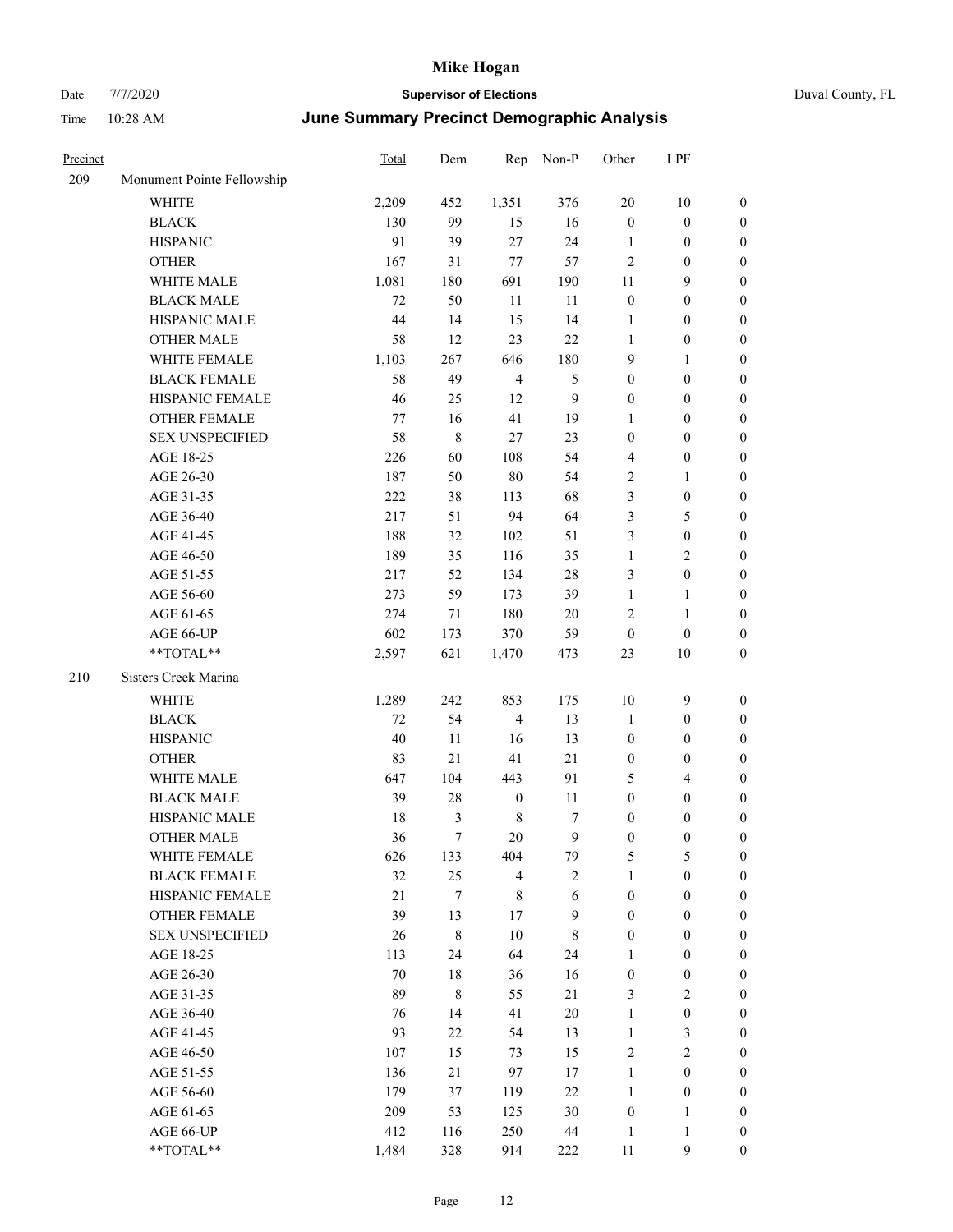# Date 7/7/2020 **Supervisor of Elections** Duval County, FL Time 10:28 AM **June Summary Precinct Demographic Analysis**

| Precinct |                                       | Total                   | Dem                     | Rep              | Non-P            | Other            | LPF              |                  |
|----------|---------------------------------------|-------------------------|-------------------------|------------------|------------------|------------------|------------------|------------------|
| 211      | Spirit of Life Lutheran Church        |                         |                         |                  |                  |                  |                  |                  |
|          | <b>WHITE</b>                          | 3,123                   | 565                     | 1,856            | 666              | 30               | 6                | 0                |
|          | <b>BLACK</b>                          | 1,387                   | 1,048                   | 62               | 264              | 12               | $\mathbf{1}$     | 0                |
|          | <b>HISPANIC</b>                       | 314                     | 123                     | 89               | 101              | $\mathbf{1}$     | $\boldsymbol{0}$ | $\boldsymbol{0}$ |
|          | <b>OTHER</b>                          | 459                     | 122                     | 141              | 190              | $\overline{2}$   | $\overline{4}$   | $\boldsymbol{0}$ |
|          | WHITE MALE                            | 1,496                   | 226                     | 918              | 335              | 12               | 5                | $\boldsymbol{0}$ |
|          | <b>BLACK MALE</b>                     | 631                     | 440                     | 31               | 149              | 10               | $\mathbf{1}$     | $\boldsymbol{0}$ |
|          | HISPANIC MALE                         | 161                     | 65                      | 47               | 49               | $\boldsymbol{0}$ | $\boldsymbol{0}$ | $\boldsymbol{0}$ |
|          | <b>OTHER MALE</b>                     | 190                     | 46                      | 64               | 77               | $\mathbf{1}$     | $\overline{2}$   | $\boldsymbol{0}$ |
|          | WHITE FEMALE                          | 1,589                   | 334                     | 916              | 320              | 18               | $\mathbf{1}$     | $\boldsymbol{0}$ |
|          | <b>BLACK FEMALE</b>                   | 736                     | 591                     | 31               | 112              | $\overline{c}$   | $\boldsymbol{0}$ | 0                |
|          | HISPANIC FEMALE                       | 149                     | 55                      | 41               | 52               | $\mathbf{1}$     | $\boldsymbol{0}$ | 0                |
|          | <b>OTHER FEMALE</b>                   | 191                     | 64                      | 55               | $70\,$           | $\mathbf{1}$     | $\mathbf{1}$     | 0                |
|          | <b>SEX UNSPECIFIED</b>                | 140                     | 37                      | 45               | 57               | $\boldsymbol{0}$ | $\mathbf{1}$     | $\boldsymbol{0}$ |
|          | AGE 18-25                             | 621                     | 212                     | 177              | 221              | $10\,$           | $\mathbf{1}$     | $\boldsymbol{0}$ |
|          | AGE 26-30                             | 454                     | 164                     | 141              | 142              | 7                | $\boldsymbol{0}$ | $\boldsymbol{0}$ |
|          | AGE 31-35                             | 534                     | 176                     | 199              | 154              | 4                | $\mathbf{1}$     | $\boldsymbol{0}$ |
|          | AGE 36-40                             | 616                     | 216                     | 218              | 170              | 6                | 6                | $\boldsymbol{0}$ |
|          | AGE 41-45                             | 582                     | 213                     | 224              | 140              | 4                | $\mathbf{1}$     | $\boldsymbol{0}$ |
|          | AGE 46-50                             | 587                     | 249                     | 218              | 119              | $\mathbf{1}$     | $\boldsymbol{0}$ | $\boldsymbol{0}$ |
|          | AGE 51-55                             | 501                     | 188                     | 211              | 96               | 5                | $\mathbf{1}$     | 0                |
|          | AGE 56-60                             | 399                     | 128                     | 212              | 56               | 3                | $\boldsymbol{0}$ | 0                |
|          | AGE 61-65                             | 335                     | 99                      | 191              | 43               | $\mathfrak{2}$   | $\boldsymbol{0}$ | 0                |
|          | AGE 66-UP                             | 644                     | 208                     | 356              | 76               | 3                | $\mathbf{1}$     | $\boldsymbol{0}$ |
|          | $**TOTAL**$                           | 5,283                   | 1,858                   | 2,148            | 1,221            | 45               | 11               | $\boldsymbol{0}$ |
| 212      | Black Hammock Island Community Center |                         |                         |                  |                  |                  |                  |                  |
|          | <b>WHITE</b>                          | 678                     | 117                     | 448              | 109              | $\overline{4}$   | $\boldsymbol{0}$ | $\boldsymbol{0}$ |
|          | <b>BLACK</b>                          | 6                       | 5                       | $\boldsymbol{0}$ | $\mathbf{1}$     | $\boldsymbol{0}$ | $\boldsymbol{0}$ | $\boldsymbol{0}$ |
|          | <b>HISPANIC</b>                       | 3                       | $\mathbf{1}$            | $\overline{2}$   | $\boldsymbol{0}$ | $\boldsymbol{0}$ | $\boldsymbol{0}$ | $\boldsymbol{0}$ |
|          | <b>OTHER</b>                          | 23                      | 5                       | $\,8\,$          | 10               | $\boldsymbol{0}$ | $\boldsymbol{0}$ | $\boldsymbol{0}$ |
|          | WHITE MALE                            | 335                     | 45                      | 232              | 57               | $\mathbf{1}$     | $\boldsymbol{0}$ | $\boldsymbol{0}$ |
|          | <b>BLACK MALE</b>                     | $\overline{\mathbf{4}}$ | $\overline{\mathbf{4}}$ | $\boldsymbol{0}$ | $\boldsymbol{0}$ | $\boldsymbol{0}$ | $\boldsymbol{0}$ | $\boldsymbol{0}$ |
|          | HISPANIC MALE                         | $\sqrt{2}$              | $\mathbf{1}$            | $\mathbf{1}$     | $\boldsymbol{0}$ | $\boldsymbol{0}$ | $\boldsymbol{0}$ | 0                |
|          | <b>OTHER MALE</b>                     | 10                      | $\overline{2}$          | 5                | 3                | $\boldsymbol{0}$ | $\boldsymbol{0}$ | $\boldsymbol{0}$ |
|          | WHITE FEMALE                          | 334                     | 71                      | 209              | 51               | 3                | $\boldsymbol{0}$ | 0                |
|          | <b>BLACK FEMALE</b>                   | $\overline{2}$          | $\mathbf{1}$            | $\boldsymbol{0}$ | $\mathbf{1}$     | $\boldsymbol{0}$ | $\boldsymbol{0}$ | $\overline{0}$   |
|          | HISPANIC FEMALE                       | $\mathbf{0}$            | $\boldsymbol{0}$        | $\boldsymbol{0}$ | $\boldsymbol{0}$ | $\boldsymbol{0}$ | $\boldsymbol{0}$ | $\overline{0}$   |
|          | <b>OTHER FEMALE</b>                   | 7                       | 3                       | $\sqrt{2}$       | $\mathbf{2}$     | $\boldsymbol{0}$ | $\boldsymbol{0}$ | $\overline{0}$   |
|          | <b>SEX UNSPECIFIED</b>                | 16                      | $\mathbf{1}$            | 9                | 6                | $\boldsymbol{0}$ | $\boldsymbol{0}$ | $\overline{0}$   |
|          | AGE 18-25                             | 55                      | 4                       | 34               | 16               | 1                | $\boldsymbol{0}$ | $\theta$         |
|          | AGE 26-30                             | 50                      | $\overline{4}$          | 31               | 15               | $\boldsymbol{0}$ | $\boldsymbol{0}$ | $\overline{0}$   |
|          | AGE 31-35                             | 54                      | 10                      | 33               | 11               | $\boldsymbol{0}$ | $\boldsymbol{0}$ | $\overline{0}$   |
|          | AGE 36-40                             | 37                      | 4                       | 21               | 12               | $\boldsymbol{0}$ | $\boldsymbol{0}$ | 0                |
|          | AGE 41-45                             | 36                      | 8                       | 19               | $\,8\,$          | 1                | $\boldsymbol{0}$ | 0                |
|          | AGE 46-50                             | 71                      | 11                      | 43               | 16               | 1                | $\boldsymbol{0}$ | $\overline{0}$   |
|          | AGE 51-55                             | 82                      | 15                      | 56               | 11               | $\boldsymbol{0}$ | $\boldsymbol{0}$ | $\overline{0}$   |
|          | AGE 56-60                             | 96                      | 16                      | 72               | $\,$ 8 $\,$      | $\boldsymbol{0}$ | $\boldsymbol{0}$ | $\overline{0}$   |
|          | AGE 61-65                             | 90                      | 25                      | 58               | 6                | $\mathbf{1}$     | $\boldsymbol{0}$ | $\boldsymbol{0}$ |
|          | AGE 66-UP                             | 139                     | 31                      | 91               | 17               | $\boldsymbol{0}$ | $\boldsymbol{0}$ | $\overline{0}$   |

\*\*TOTAL\*\* 710 128 458 120 4 0 0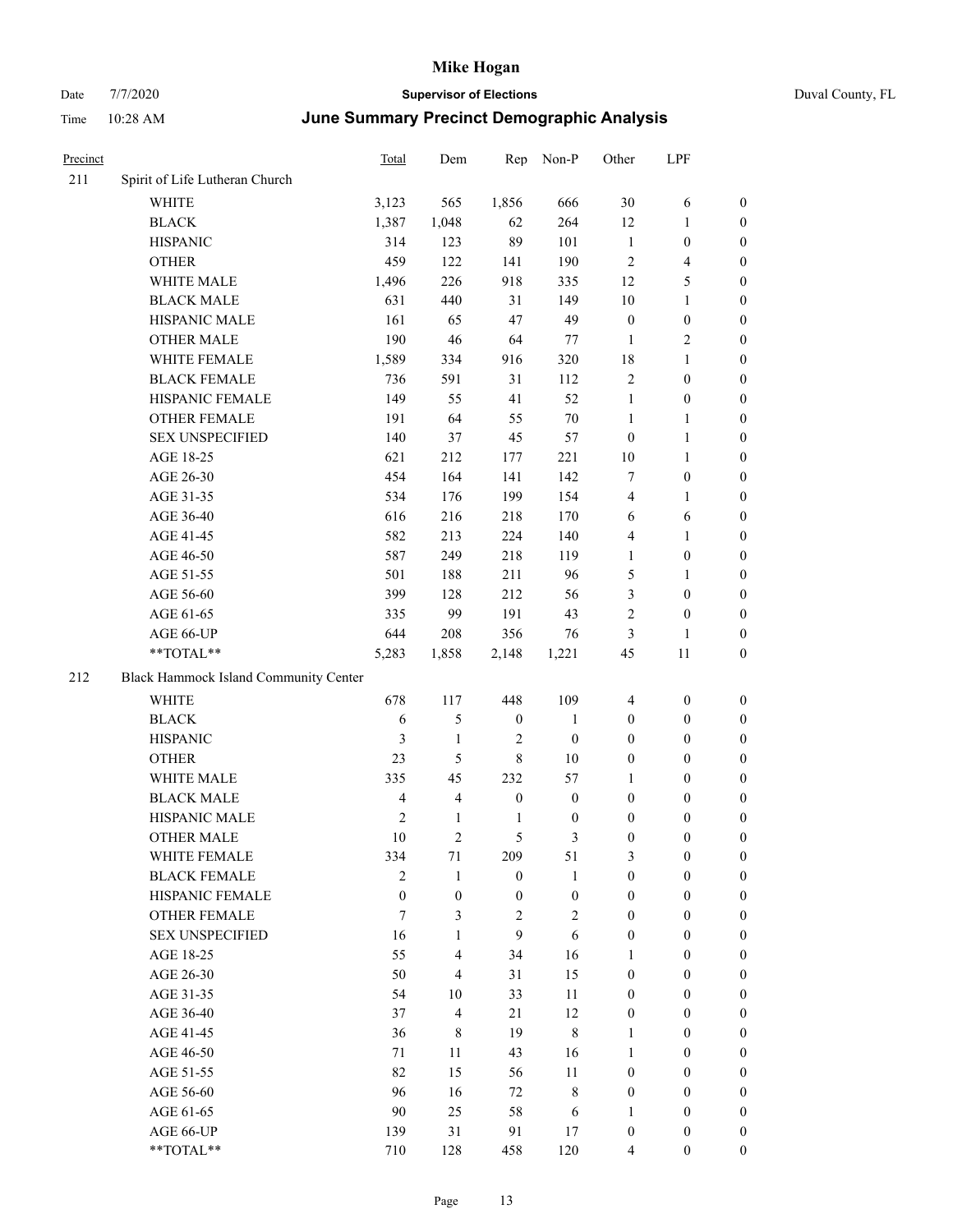| Precinct |                                                             | Total       | Dem            | Rep            | Non-P       | Other            | LPF              |                  |
|----------|-------------------------------------------------------------|-------------|----------------|----------------|-------------|------------------|------------------|------------------|
| 213      | Hidden Hills Country Club                                   |             |                |                |             |                  |                  |                  |
|          | WHITE                                                       | 982         | 175            | 668            | 130         | 8                | $\mathbf{1}$     | $\boldsymbol{0}$ |
|          | <b>BLACK</b>                                                | 199         | 162            | 13             | 21          | 3                | $\boldsymbol{0}$ | $\boldsymbol{0}$ |
|          | <b>HISPANIC</b>                                             | 46          | 15             | $22\,$         | $\,$ 8 $\,$ | $\mathbf{1}$     | $\boldsymbol{0}$ | $\boldsymbol{0}$ |
|          | <b>OTHER</b>                                                | 124         | 26             | 65             | 33          | $\boldsymbol{0}$ | $\boldsymbol{0}$ | $\boldsymbol{0}$ |
|          | WHITE MALE                                                  | 470         | 78             | 330            | 58          | $\overline{4}$   | $\boldsymbol{0}$ | $\boldsymbol{0}$ |
|          | <b>BLACK MALE</b>                                           | 91          | 67             | 9              | 14          | $\mathbf{1}$     | $\boldsymbol{0}$ | $\boldsymbol{0}$ |
|          | HISPANIC MALE                                               | 22          | $\,8\,$        | $10\,$         | 3           | $\mathbf{1}$     | $\boldsymbol{0}$ | $\boldsymbol{0}$ |
|          | <b>OTHER MALE</b>                                           | 48          | 10             | $26\,$         | 12          | $\boldsymbol{0}$ | $\boldsymbol{0}$ | $\boldsymbol{0}$ |
|          | WHITE FEMALE                                                | 504         | 96             | 333            | $70\,$      | 4                | $\mathbf{1}$     | $\boldsymbol{0}$ |
|          | <b>BLACK FEMALE</b>                                         | 104         | 92             | $\overline{4}$ | 6           | $\sqrt{2}$       | $\boldsymbol{0}$ | $\boldsymbol{0}$ |
|          | HISPANIC FEMALE                                             | 23          | $\tau$         | 11             | 5           | $\boldsymbol{0}$ | $\boldsymbol{0}$ | $\boldsymbol{0}$ |
|          | <b>OTHER FEMALE</b>                                         | 57          | 12             | 30             | 15          | $\boldsymbol{0}$ | $\boldsymbol{0}$ | $\boldsymbol{0}$ |
|          | <b>SEX UNSPECIFIED</b>                                      | 32          | $\,8\,$        | 15             | 9           | $\boldsymbol{0}$ | $\boldsymbol{0}$ | $\boldsymbol{0}$ |
|          | AGE 18-25                                                   | 133         | 40             | 63             | $27\,$      | 3                | $\boldsymbol{0}$ | $\boldsymbol{0}$ |
|          | AGE 26-30                                                   | $71\,$      | 23             | 30             | 13          | $\overline{4}$   | $\mathbf{1}$     | $\boldsymbol{0}$ |
|          | AGE 31-35                                                   | 55          | 17             | 30             | $\,8\,$     | $\boldsymbol{0}$ | $\boldsymbol{0}$ | $\boldsymbol{0}$ |
|          | AGE 36-40                                                   | 53          | 11             | 23             | 19          | $\boldsymbol{0}$ | $\boldsymbol{0}$ | $\boldsymbol{0}$ |
|          | AGE 41-45                                                   | 87          | 35             | 36             | 16          | $\boldsymbol{0}$ | $\boldsymbol{0}$ | $\boldsymbol{0}$ |
|          | AGE 46-50                                                   | 120         | 36             | 58             | 25          | $\mathbf{1}$     | $\boldsymbol{0}$ | $\boldsymbol{0}$ |
|          | AGE 51-55                                                   | 129         | 35             | $70\,$         | 24          | $\boldsymbol{0}$ | $\boldsymbol{0}$ | $\boldsymbol{0}$ |
|          | AGE 56-60                                                   | 161         | 37             | 106            | 15          | 3                | $\boldsymbol{0}$ | $\boldsymbol{0}$ |
|          | AGE 61-65                                                   | 147         | 45             | $87\,$         | 15          | $\boldsymbol{0}$ | $\boldsymbol{0}$ | $\boldsymbol{0}$ |
|          | AGE 66-UP                                                   | 395         | 99             | 265            | 30          | $\mathbf{1}$     | $\boldsymbol{0}$ | $\boldsymbol{0}$ |
|          | $**TOTAL**$                                                 | 1,351       | 378            | 768            | 192         | 12               | $\mathbf{1}$     | $\boldsymbol{0}$ |
| 301      | Queen's Harbor Yacht & Country Club                         |             |                |                |             |                  |                  |                  |
|          | <b>WHITE</b>                                                | 1,720       | 286            | 1,173          | 244         | 15               | $\overline{c}$   | $\boldsymbol{0}$ |
|          | <b>BLACK</b>                                                | 133         | 102            | 11             | 19          | $\mathbf{1}$     | $\boldsymbol{0}$ | $\boldsymbol{0}$ |
|          | <b>HISPANIC</b>                                             | 50          | 9              | 28             | 13          | $\boldsymbol{0}$ | $\boldsymbol{0}$ | $\boldsymbol{0}$ |
|          | <b>OTHER</b>                                                | 163         | 39             | 67             | 55          | $\overline{c}$   | $\boldsymbol{0}$ | $\boldsymbol{0}$ |
|          | WHITE MALE                                                  | 856         | 114            | 607            | 126         | $\,$ $\,$        | $\mathbf{1}$     | $\boldsymbol{0}$ |
|          | <b>BLACK MALE</b>                                           | 62          | 44             | 9              | 9           | $\boldsymbol{0}$ | $\boldsymbol{0}$ | $\boldsymbol{0}$ |
|          | HISPANIC MALE                                               | 20          | $\overline{4}$ | 11             | 5           | $\boldsymbol{0}$ | $\boldsymbol{0}$ | $\boldsymbol{0}$ |
|          | <b>OTHER MALE</b>                                           | 60          | 10             | 28             | 22          | $\mathbf{0}$     | $\boldsymbol{0}$ | $\boldsymbol{0}$ |
|          | WHITE FEMALE                                                | 846         | 169            | 560            | 109         | $\tau$           | $\mathbf{1}$     | $\boldsymbol{0}$ |
|          | <b>BLACK FEMALE</b>                                         | $70\,$      | 58             | $\overline{c}$ | 9           | $\mathbf{1}$     | $\boldsymbol{0}$ | $\boldsymbol{0}$ |
|          | HISPANIC FEMALE                                             | 28          | $\mathfrak{S}$ | 17             | 6           | $\boldsymbol{0}$ | $\boldsymbol{0}$ | $\boldsymbol{0}$ |
|          | OTHER FEMALE                                                | 81          | 22             | 33             | 24          | $\overline{c}$   | $\boldsymbol{0}$ | $\boldsymbol{0}$ |
|          | <b>SEX UNSPECIFIED</b>                                      | 43          | 10             | 12             | $21\,$      | $\boldsymbol{0}$ | $\boldsymbol{0}$ | $\boldsymbol{0}$ |
|          | AGE 18-25                                                   | 194         | 58             | 97             | 34          | 5                | $\boldsymbol{0}$ | $\boldsymbol{0}$ |
|          | AGE 26-30                                                   | $8\sqrt{1}$ | $22\,$         | 45             | 14          | $\boldsymbol{0}$ | $\boldsymbol{0}$ | $\boldsymbol{0}$ |
|          | AGE 31-35                                                   | 66          | 12             | 35             | 19          | $\boldsymbol{0}$ | $\boldsymbol{0}$ | $\boldsymbol{0}$ |
|          | AGE 36-40                                                   | 100         | 21             | 48             | 31          | $\boldsymbol{0}$ | $\boldsymbol{0}$ | $\boldsymbol{0}$ |
|          | AGE 41-45                                                   | 106         | 24             | 54             | 28          | $\boldsymbol{0}$ | $\boldsymbol{0}$ | $\boldsymbol{0}$ |
|          | AGE 46-50                                                   | 171         | 43             | 92             | 33          | 3                | $\boldsymbol{0}$ | $\boldsymbol{0}$ |
|          | AGE 51-55                                                   | 189         | 38             | 122            | 26          | 3                | $\boldsymbol{0}$ | $\boldsymbol{0}$ |
|          | AGE 56-60                                                   | 240         | 35             | 169            | 36          | $\boldsymbol{0}$ | $\boldsymbol{0}$ | $\boldsymbol{0}$ |
|          | AGE 61-65                                                   | 227         | 47             | 134            | 39          | 7                | $\boldsymbol{0}$ | $\boldsymbol{0}$ |
|          | AGE 66-UP                                                   | 688         | 135            | 480            | 71          | $\boldsymbol{0}$ | $\overline{c}$   | $\boldsymbol{0}$ |
|          | $\mathrm{*}\mathrm{*} \mathrm{TOTAL} \mathrm{*} \mathrm{*}$ | 2,066       | 436            | 1,279          | 331         | $18\,$           | $\overline{2}$   | $\boldsymbol{0}$ |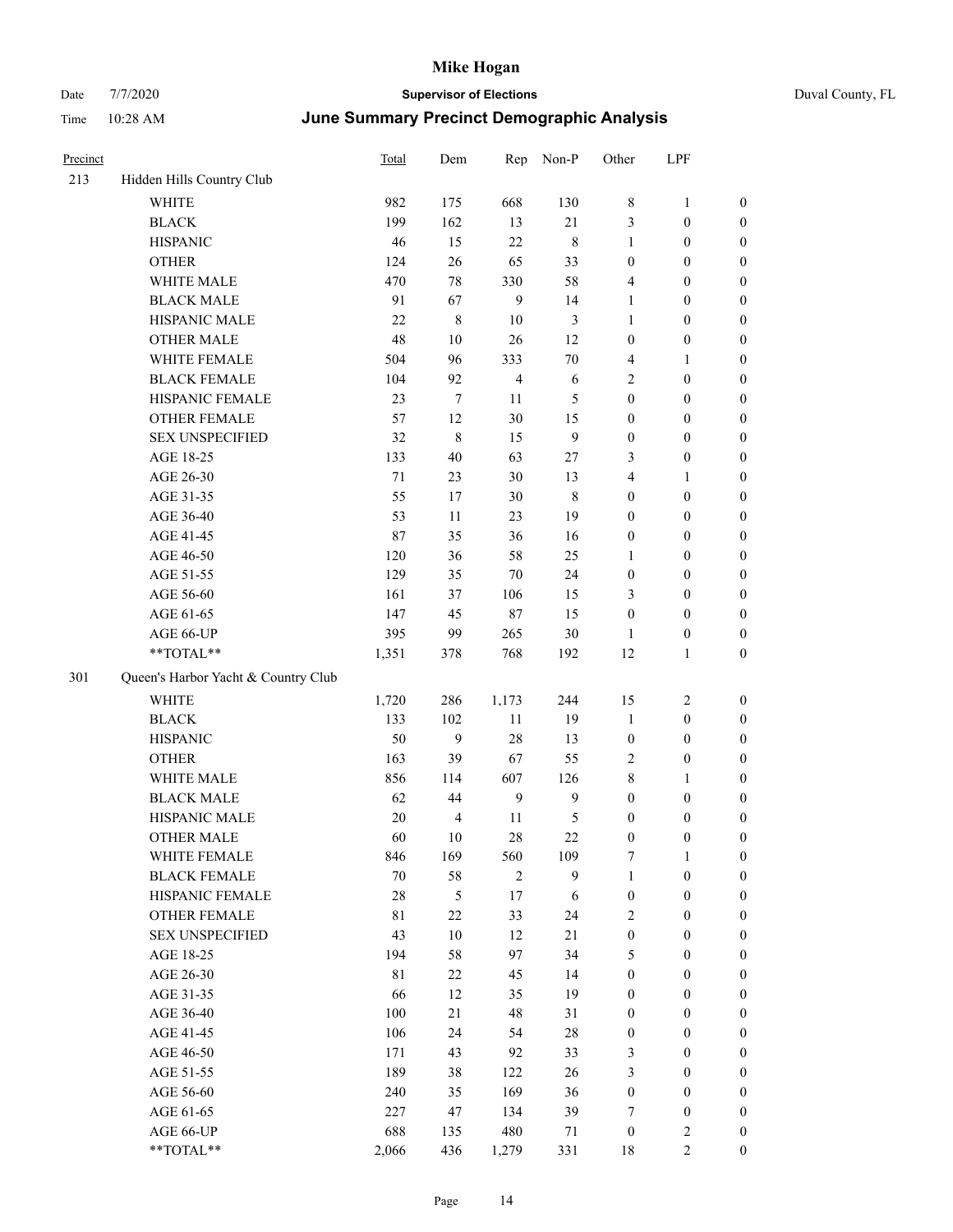| Duval County, FI |  |
|------------------|--|

| Precinct |                        | Total  | Dem | Rep            | Non-P            | Other            | LPF                     |                  |
|----------|------------------------|--------|-----|----------------|------------------|------------------|-------------------------|------------------|
| 302      | Fire Station #58       |        |     |                |                  |                  |                         |                  |
|          | <b>WHITE</b>           | 1,653  | 391 | 845            | 400              | $\overline{9}$   | $\,$ 8 $\,$             | $\boldsymbol{0}$ |
|          | <b>BLACK</b>           | 247    | 184 | 14             | 47               | $\overline{c}$   | $\boldsymbol{0}$        | $\boldsymbol{0}$ |
|          | <b>HISPANIC</b>        | 156    | 48  | 54             | 53               | $\mathbf{1}$     | $\boldsymbol{0}$        | $\boldsymbol{0}$ |
|          | <b>OTHER</b>           | 298    | 73  | 111            | 112              | $\overline{c}$   | $\boldsymbol{0}$        | $\boldsymbol{0}$ |
|          | WHITE MALE             | 804    | 151 | 444            | 195              | 7                | $\boldsymbol{7}$        | $\boldsymbol{0}$ |
|          | <b>BLACK MALE</b>      | 114    | 78  | 8              | 26               | $\sqrt{2}$       | $\boldsymbol{0}$        | 0                |
|          | HISPANIC MALE          | 77     | 19  | 23             | 35               | $\boldsymbol{0}$ | $\boldsymbol{0}$        | 0                |
|          | <b>OTHER MALE</b>      | 123    | 31  | $44\,$         | 46               | $\overline{c}$   | $\boldsymbol{0}$        | 0                |
|          | WHITE FEMALE           | 832    | 236 | 395            | 198              | $\sqrt{2}$       | $\mathbf{1}$            | $\boldsymbol{0}$ |
|          | <b>BLACK FEMALE</b>    | 130    | 104 | 6              | $20\,$           | $\boldsymbol{0}$ | $\boldsymbol{0}$        | $\boldsymbol{0}$ |
|          | HISPANIC FEMALE        | 74     | 25  | 31             | 17               | $\mathbf{1}$     | $\boldsymbol{0}$        | $\boldsymbol{0}$ |
|          | OTHER FEMALE           | 136    | 33  | 55             | 48               | $\boldsymbol{0}$ | $\boldsymbol{0}$        | $\boldsymbol{0}$ |
|          | <b>SEX UNSPECIFIED</b> | 64     | 19  | $18\,$         | 27               | $\boldsymbol{0}$ | $\boldsymbol{0}$        | $\boldsymbol{0}$ |
|          | AGE 18-25              | 215    | 66  | 63             | 84               | $\mathbf{1}$     | $\mathbf{1}$            | $\boldsymbol{0}$ |
|          | AGE 26-30              | 228    | 72  | 77             | 77               | $\mathbf{1}$     | $\mathbf{1}$            | $\boldsymbol{0}$ |
|          | AGE 31-35              | 238    | 54  | 92             | 87               | 3                | $\sqrt{2}$              | 0                |
|          | AGE 36-40              | 202    | 63  | 77             | 57               | 3                | $\sqrt{2}$              | 0                |
|          | AGE 41-45              | 242    | 75  | 90             | 73               | 3                | $\mathbf{1}$            | 0                |
|          | AGE 46-50              | 185    | 46  | 94             | 43               | $\overline{c}$   | $\boldsymbol{0}$        | 0                |
|          | AGE 51-55              | 181    | 49  | 86             | 45               | $\mathbf{1}$     | $\boldsymbol{0}$        | $\boldsymbol{0}$ |
|          | AGE 56-60              | 227    | 69  | 112            | 46               | $\boldsymbol{0}$ | $\boldsymbol{0}$        | $\boldsymbol{0}$ |
|          | AGE 61-65              | 220    | 73  | 110            | 37               | $\boldsymbol{0}$ | $\boldsymbol{0}$        | $\boldsymbol{0}$ |
|          | AGE 66-UP              | 415    | 129 | 222            | 63               | $\boldsymbol{0}$ | $\mathbf{1}$            | $\boldsymbol{0}$ |
|          | **TOTAL**              | 2,354  | 696 | 1,024          | 612              | 14               | $\,$ 8 $\,$             | $\boldsymbol{0}$ |
| 303      | Isle of Faith          |        |     |                |                  |                  |                         |                  |
|          | WHITE                  | 2,758  | 620 | 1,520          | 573              | 32               | 13                      | $\boldsymbol{0}$ |
|          | <b>BLACK</b>           | 158    | 119 | $\mathbf{9}$   | 29               | $\mathbf{1}$     | $\boldsymbol{0}$        | $\boldsymbol{0}$ |
|          | <b>HISPANIC</b>        | 143    | 43  | 54             | 43               | $\overline{c}$   | 1                       | $\boldsymbol{0}$ |
|          | <b>OTHER</b>           | 255    | 68  | 99             | $87\,$           | $\mathbf{1}$     | $\boldsymbol{0}$        | 0                |
|          | WHITE MALE             | 1,316  | 244 | 757            | 283              | 22               | $10\,$                  | 0                |
|          | <b>BLACK MALE</b>      | 77     | 50  | $\overline{4}$ | $22\,$           | $\mathbf{1}$     | $\boldsymbol{0}$        | 0                |
|          | HISPANIC MALE          | 66     | 15  | 25             | 24               | 1                | 1                       | $\boldsymbol{0}$ |
|          | <b>OTHER MALE</b>      | 96     | 25  | 35             | 36               | $\boldsymbol{0}$ | $\boldsymbol{0}$        | $\boldsymbol{0}$ |
|          | WHITE FEMALE           | 1,404  | 369 | 745            | 277              | 10               | $\mathfrak{Z}$          | $\boldsymbol{0}$ |
|          | <b>BLACK FEMALE</b>    | $78\,$ | 66  | $\sqrt{5}$     | $\boldsymbol{7}$ | $\boldsymbol{0}$ | $\boldsymbol{0}$        | $\overline{0}$   |
|          | HISPANIC FEMALE        | $72\,$ | 27  | $28\,$         | $17\,$           | $\boldsymbol{0}$ | $\boldsymbol{0}$        | $\theta$         |
|          | <b>OTHER FEMALE</b>    | 125    | 37  | 50             | 37               | $\mathbf{1}$     | $\boldsymbol{0}$        | 0                |
|          | <b>SEX UNSPECIFIED</b> | 80     | 17  | 33             | 29               | $\mathbf{1}$     | $\boldsymbol{0}$        | 0                |
|          | AGE 18-25              | 315    | 78  | 144            | $90\,$           | 3                | $\boldsymbol{0}$        | 0                |
|          | AGE 26-30              | 296    | 85  | 129            | $72\,$           | 7                | 3                       | 0                |
|          | AGE 31-35              | 285    | 75  | 110            | 93               | 6                | $\mathbf{1}$            | 0                |
|          | AGE 36-40              | 309    | 75  | 120            | 109              | 3                | $\sqrt{2}$              | $\boldsymbol{0}$ |
|          | AGE 41-45              | 248    | 63  | 106            | 73               | $\overline{c}$   | $\overline{\mathbf{4}}$ | $\boldsymbol{0}$ |
|          | AGE 46-50              | 262    | 60  | 135            | 61               | $\overline{4}$   | $\sqrt{2}$              | $\boldsymbol{0}$ |
|          | AGE 51-55              | 276    | 59  | 165            | 48               | $\sqrt{2}$       | $\sqrt{2}$              | $\overline{0}$   |
|          | AGE 56-60              | 318    | 75  | 200            | 41               | $\sqrt{2}$       | $\boldsymbol{0}$        | $\overline{0}$   |
|          | AGE 61-65              | 301    | 71  | 173            | 55               | $\sqrt{2}$       | $\boldsymbol{0}$        | $\overline{0}$   |
|          | AGE 66-UP              | 703    | 208 | 400            | 90               | $\mathfrak s$    | $\boldsymbol{0}$        | $\boldsymbol{0}$ |
|          | **TOTAL**              | 3,314  | 850 | 1,682          | 732              | 36               | 14                      | $\boldsymbol{0}$ |
|          |                        |        |     |                |                  |                  |                         |                  |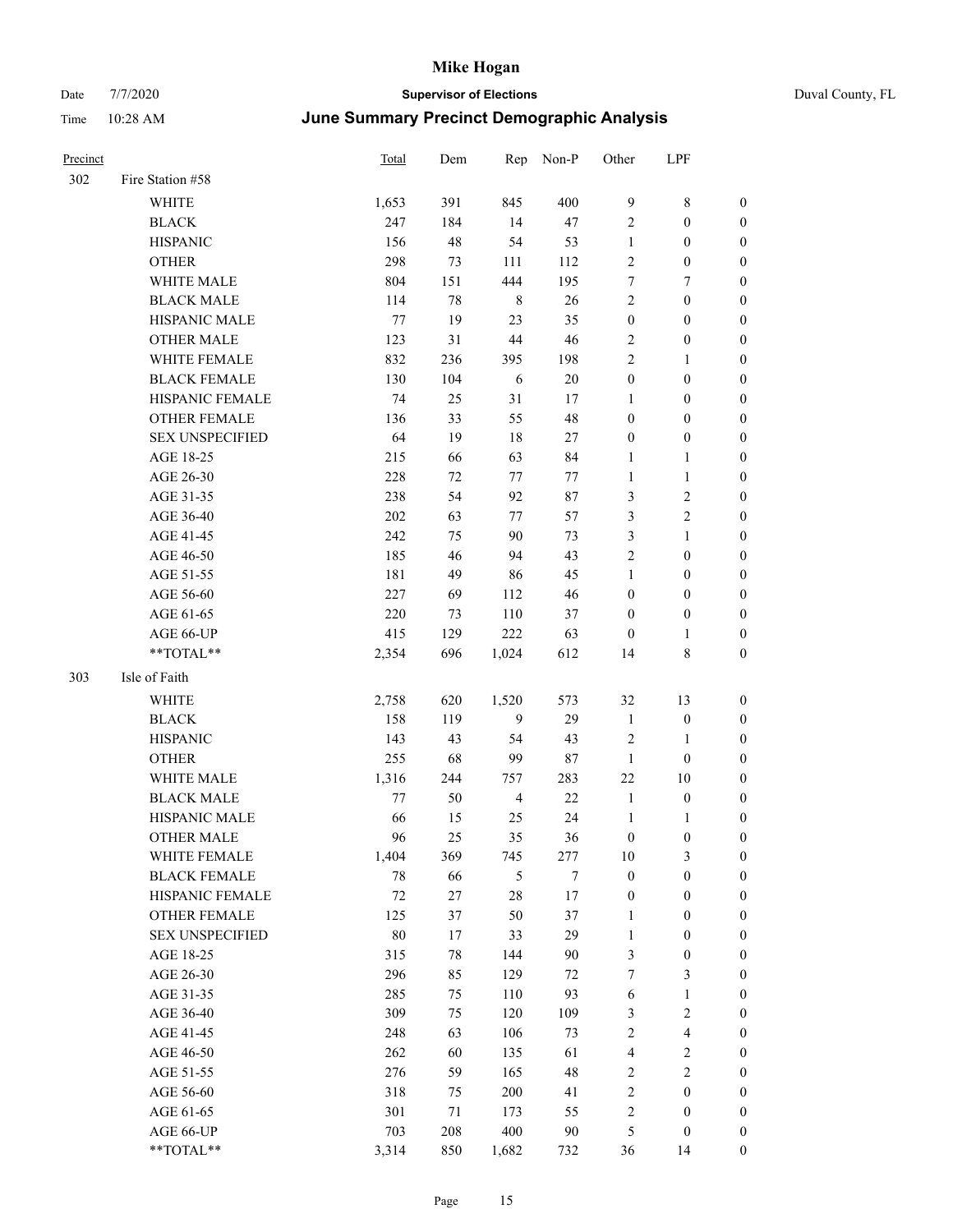## Date 7/7/2020 **Supervisor of Elections** Duval County, FL Time 10:28 AM **June Summary Precinct Demographic Analysis**

| Precinct |                                    | <b>Total</b> | Dem            |                | Rep Non-P    | Other            | LPF              |                  |
|----------|------------------------------------|--------------|----------------|----------------|--------------|------------------|------------------|------------------|
| 304      | Jacksonville Golf and Country Club |              |                |                |              |                  |                  |                  |
|          | <b>WHITE</b>                       | 1,781        | 289            | 1,175          | 301          | 13               | 3                | 0                |
|          | <b>BLACK</b>                       | 56           | 40             | 7              | 9            | $\boldsymbol{0}$ | $\boldsymbol{0}$ | 0                |
|          | <b>HISPANIC</b>                    | 52           | 13             | 25             | 12           | 2                | $\boldsymbol{0}$ | $\boldsymbol{0}$ |
|          | <b>OTHER</b>                       | 168          | 30             | 61             | 77           | $\boldsymbol{0}$ | $\boldsymbol{0}$ | $\boldsymbol{0}$ |
|          | WHITE MALE                         | 873          | 104            | 608            | 156          | 4                | $\mathbf{1}$     | $\boldsymbol{0}$ |
|          | <b>BLACK MALE</b>                  | 27           | 16             | $\overline{4}$ | 7            | $\boldsymbol{0}$ | $\boldsymbol{0}$ | $\boldsymbol{0}$ |
|          | HISPANIC MALE                      | 26           | $\,8\,$        | 11             | 6            | $\mathbf{1}$     | $\boldsymbol{0}$ | $\boldsymbol{0}$ |
|          | <b>OTHER MALE</b>                  | 73           | 13             | 29             | 31           | $\boldsymbol{0}$ | $\boldsymbol{0}$ | $\boldsymbol{0}$ |
|          | WHITE FEMALE                       | 888          | 181            | 556            | 142          | 7                | 2                | $\boldsymbol{0}$ |
|          | <b>BLACK FEMALE</b>                | $28\,$       | 24             | 3              | $\mathbf{1}$ | $\boldsymbol{0}$ | $\mathbf{0}$     | $\boldsymbol{0}$ |
|          | HISPANIC FEMALE                    | 24           | $\mathfrak{S}$ | 14             | 5            | $\boldsymbol{0}$ | $\boldsymbol{0}$ | $\boldsymbol{0}$ |
|          | OTHER FEMALE                       | 71           | 14             | 24             | 33           | $\boldsymbol{0}$ | $\boldsymbol{0}$ | $\boldsymbol{0}$ |
|          | <b>SEX UNSPECIFIED</b>             | 47           | $\tau$         | 19             | 18           | 3                | $\boldsymbol{0}$ | $\boldsymbol{0}$ |
|          | AGE 18-25                          | 223          | 50             | 121            | 47           | 5                | $\boldsymbol{0}$ | $\boldsymbol{0}$ |
|          | AGE 26-30                          | 99           | 24             | 48             | 26           | $\mathbf{1}$     | $\boldsymbol{0}$ | $\boldsymbol{0}$ |
|          | AGE 31-35                          | 82           | 12             | 54             | 16           | $\boldsymbol{0}$ | $\boldsymbol{0}$ | $\boldsymbol{0}$ |
|          | AGE 36-40                          | 133          | 26             | 68             | 35           | 3                | $\mathbf{1}$     | $\boldsymbol{0}$ |
|          | AGE 41-45                          | 119          | 19             | 72             | $28\,$       | $\boldsymbol{0}$ | $\boldsymbol{0}$ | $\boldsymbol{0}$ |
|          | AGE 46-50                          | 163          | 30             | 97             | 34           | $\boldsymbol{0}$ | $\overline{2}$   | $\boldsymbol{0}$ |
|          | AGE 51-55                          | 204          | 29             | 144            | 30           | $\mathbf{1}$     | $\boldsymbol{0}$ | $\boldsymbol{0}$ |
|          | AGE 56-60                          | 253          | 42             | 162            | 48           | 1                | $\boldsymbol{0}$ | $\boldsymbol{0}$ |
|          | AGE 61-65                          | 222          | 41             | 141            | 39           | $\mathbf{1}$     | $\overline{0}$   | $\boldsymbol{0}$ |
|          | AGE 66-UP                          | 559          | 99             | 361            | 96           | 3                | $\boldsymbol{0}$ | $\boldsymbol{0}$ |
|          | **TOTAL**                          | 2,057        | 372            | 1,268          | 399          | 15               | 3                | $\overline{0}$   |
| 305      | Chets Creek Church                 |              |                |                |              |                  |                  |                  |
|          | <b>WHITE</b>                       | 4,266        | 1,004          | 2,239          | 941          | 60               | $22\,$           | $\boldsymbol{0}$ |
|          | <b>BLACK</b>                       | 375          | 272            | 25             | 73           | $\overline{4}$   | $\mathbf{1}$     | $\boldsymbol{0}$ |
|          | <b>HISPANIC</b>                    | 314          | 107            | 83             | 119          | 5                | $\boldsymbol{0}$ | $\boldsymbol{0}$ |
|          | <b>OTHER</b>                       | 499          | 148            | 160            | 186          | $\overline{4}$   | $\mathbf{1}$     | $\boldsymbol{0}$ |
|          | WHITE MALE                         | 1,975        | 366            | 1,087          | 478          | 30               | 14               | $\boldsymbol{0}$ |
|          | <b>BLACK MALE</b>                  | 174          | 120            | 17             | 35           | $\mathbf{1}$     | $\mathbf{1}$     | $\boldsymbol{0}$ |
|          | HISPANIC MALE                      | 136          | 41             | 35             | 56           | $\overline{4}$   | $\boldsymbol{0}$ | $\boldsymbol{0}$ |
|          | OTHER MALE                         | 171          | 46             | 56             | 67           | 2                | $\boldsymbol{0}$ | 0                |
|          | WHITE FEMALE                       | 2,236        | 621            | 1,131          | 449          | 29               | 6                | $\boldsymbol{0}$ |
|          | <b>BLACK FEMALE</b>                | 197          | 149            | $\,$ 8 $\,$    | 37           | 3                | $\boldsymbol{0}$ | $\boldsymbol{0}$ |
|          | HISPANIC FEMALE                    | 174          | 64             | 47             | 62           | $\mathbf{1}$     | $\boldsymbol{0}$ | $\boldsymbol{0}$ |
|          | <b>OTHER FEMALE</b>                | 239          | 86             | 78             | 73           | $\overline{c}$   | $\boldsymbol{0}$ | $\boldsymbol{0}$ |
|          | <b>SEX UNSPECIFIED</b>             | 152          | 38             | 48             | 62           | $\mathbf{1}$     | 3                | $\boldsymbol{0}$ |
|          | AGE 18-25                          | 641          | 204            | 225            | 192          | 17               | $\mathfrak{Z}$   | $\boldsymbol{0}$ |
|          | AGE 26-30                          | 581          | 182            | 234            | 155          | $8\,$            | $\boldsymbol{2}$ | $\boldsymbol{0}$ |
|          | AGE 31-35                          | 528          | 161            | 193            | 167          | $\overline{4}$   | $\mathfrak{Z}$   | $\boldsymbol{0}$ |
|          | AGE 36-40                          | 460          | 139            | 164            | 147          | 8                | $\sqrt{2}$       | $\boldsymbol{0}$ |
|          | AGE 41-45                          | 434          | 117            | 184            | 125          | $\overline{c}$   | $\sqrt{6}$       | $\boldsymbol{0}$ |

AGE 46-50 498 110 249 126 10 3 0 AGE 51-55 464 109 247 98 8 2 0 AGE 56-60 433 112 228 84 8 1 0 AGE 61-65 382 118 195 64 3 2 0 AGE 66-UP 1,029 279 586 159 5 0 0 \*\*TOTAL\*\* 5,454 1,531 2,507 1,319 73 24 0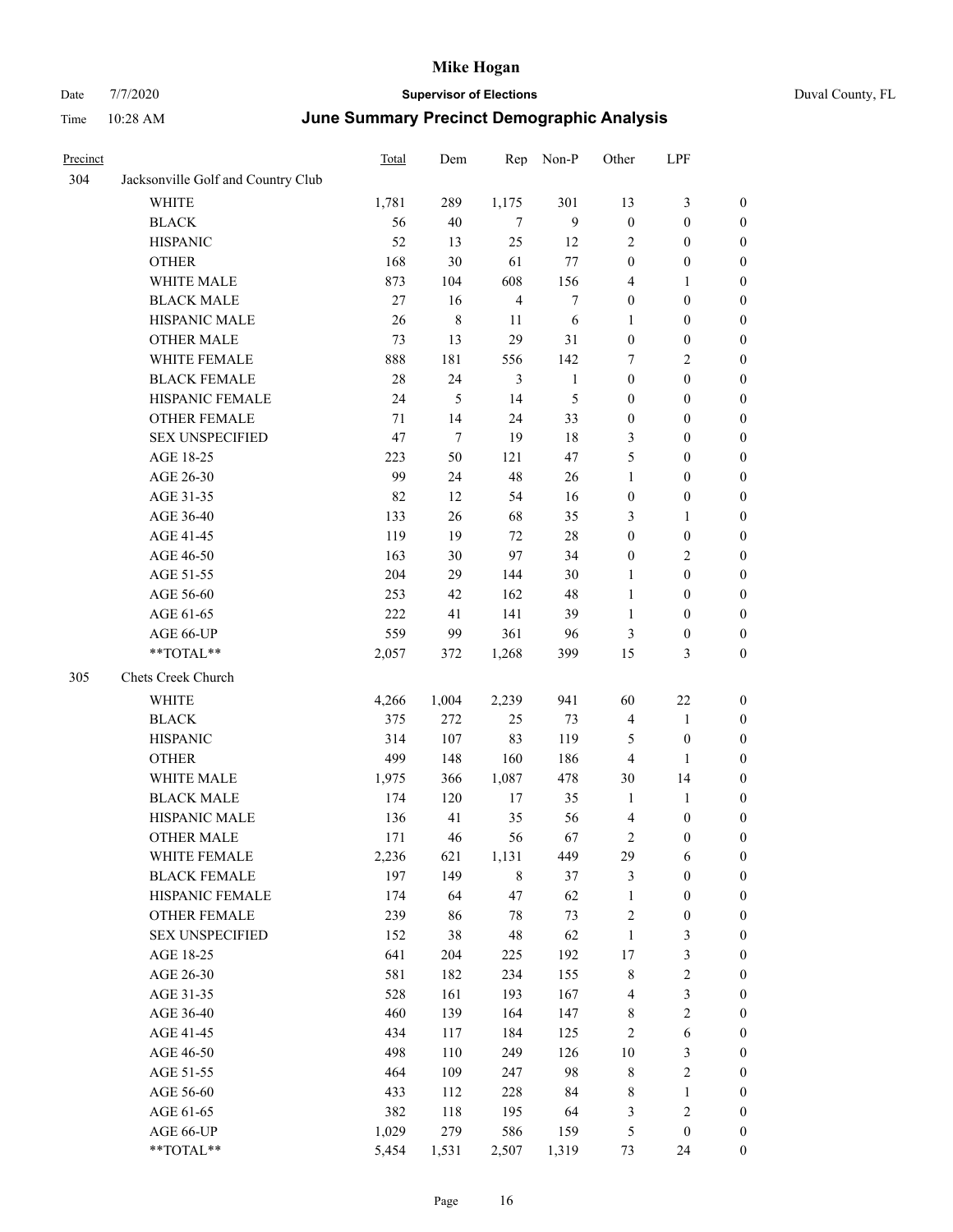| Precinct |                              | <b>Total</b> | Dem    | Rep         | Non-P  | Other            | LPF                     |                  |
|----------|------------------------------|--------------|--------|-------------|--------|------------------|-------------------------|------------------|
| 306      | East Pointe Baptist Church   |              |        |             |        |                  |                         |                  |
|          | <b>WHITE</b>                 | 2,225        | 564    | 1,045       | 580    | $22\,$           | 14                      | $\boldsymbol{0}$ |
|          | <b>BLACK</b>                 | 779          | 564    | 29          | 180    | $\mathfrak{Z}$   | 3                       | $\boldsymbol{0}$ |
|          | <b>HISPANIC</b>              | 400          | 139    | 102         | 154    | 5                | $\boldsymbol{0}$        | $\boldsymbol{0}$ |
|          | <b>OTHER</b>                 | 992          | 270    | 294         | 414    | 12               | 2                       | $\boldsymbol{0}$ |
|          | WHITE MALE                   | 1,047        | 227    | 514         | 285    | 9                | 12                      | $\boldsymbol{0}$ |
|          | <b>BLACK MALE</b>            | 367          | 249    | $20\,$      | 94     | $\sqrt{2}$       | 2                       | $\boldsymbol{0}$ |
|          | HISPANIC MALE                | 176          | 49     | 50          | 73     | $\overline{4}$   | $\boldsymbol{0}$        | $\boldsymbol{0}$ |
|          | <b>OTHER MALE</b>            | 435          | 111    | 136         | 180    | 6                | 2                       | $\boldsymbol{0}$ |
|          | WHITE FEMALE                 | 1,148        | 332    | 517         | 284    | 13               | $\overline{c}$          | $\boldsymbol{0}$ |
|          | <b>BLACK FEMALE</b>          | 398          | 303    | 9           | 84     | $\mathbf{1}$     | 1                       | $\boldsymbol{0}$ |
|          | HISPANIC FEMALE              | 208          | 86     | 49          | 72     | $\mathbf{1}$     | $\boldsymbol{0}$        | $\boldsymbol{0}$ |
|          | <b>OTHER FEMALE</b>          | 454          | 138    | 142         | 169    | 5                | $\boldsymbol{0}$        | $\boldsymbol{0}$ |
|          | <b>SEX UNSPECIFIED</b>       | 163          | 42     | 33          | $87\,$ | $\mathbf{1}$     | $\boldsymbol{0}$        | $\boldsymbol{0}$ |
|          | AGE 18-25                    | 539          | 196    | 122         | 212    | $\,$ 8 $\,$      | 1                       | $\boldsymbol{0}$ |
|          | AGE 26-30                    | 449          | 146    | 140         | 155    | 5                | 3                       | $\boldsymbol{0}$ |
|          | AGE 31-35                    | 475          | 175    | 143         | 144    | 6                | 7                       | $\boldsymbol{0}$ |
|          | AGE 36-40                    | 453          | 146    | 136         | 161    | $\,$ 8 $\,$      | 2                       | $\boldsymbol{0}$ |
|          | AGE 41-45                    | 437          | 143    | 148         | 142    | $\overline{2}$   | 2                       | $\boldsymbol{0}$ |
|          | AGE 46-50                    | 453          | 168    | 153         | 126    | 5                | 1                       | $\boldsymbol{0}$ |
|          | AGE 51-55                    | 383          | 146    | 140         | 95     | $\mathbf{1}$     | 1                       | $\boldsymbol{0}$ |
|          | AGE 56-60                    | 383          | 127    | 152         | 101    | 3                | $\boldsymbol{0}$        | $\boldsymbol{0}$ |
|          | AGE 61-65                    | 289          | 89     | 125         | 71     | $\sqrt{2}$       | 2                       | $\boldsymbol{0}$ |
|          | AGE 66-UP                    | 529          | 198    | 211         | 118    | $\overline{2}$   | $\boldsymbol{0}$        | $\boldsymbol{0}$ |
|          | **TOTAL**                    | 4,396        | 1,537  | 1,470       | 1,328  | 42               | 19                      | $\boldsymbol{0}$ |
| 307      | Pablo Creek Regional Library |              |        |             |        |                  |                         |                  |
|          | <b>WHITE</b>                 | 1,979        | 469    | 943         | 527    | 27               | 13                      | $\boldsymbol{0}$ |
|          | <b>BLACK</b>                 | 294          | 203    | $22\,$      | 66     | 3                | $\boldsymbol{0}$        | $\boldsymbol{0}$ |
|          | <b>HISPANIC</b>              | 347          | 151    | 68          | 123    | 3                | 2                       | $\boldsymbol{0}$ |
|          | <b>OTHER</b>                 | 277          | 68     | 73          | 129    | 7                | $\boldsymbol{0}$        | $\boldsymbol{0}$ |
|          | WHITE MALE                   | 903          | 165    | 463         | 251    | 14               | 10                      | $\boldsymbol{0}$ |
|          | <b>BLACK MALE</b>            | 138          | $88\,$ | 14          | 34     | $\sqrt{2}$       | $\boldsymbol{0}$        | $\boldsymbol{0}$ |
|          | HISPANIC MALE                | 152          | 64     | 31          | 54     | $\sqrt{2}$       | 1                       | $\boldsymbol{0}$ |
|          | <b>OTHER MALE</b>            | 109          | 28     | 32          | 47     | $\mathfrak{2}$   | $\boldsymbol{0}$        | $\boldsymbol{0}$ |
|          | WHITE FEMALE                 | 1,052        | 299    | 465         | 272    | 13               | 3                       | $\mathbf{0}$     |
|          | <b>BLACK FEMALE</b>          | 152          | 112    | $\,$ 8 $\,$ | 31     | $\mathbf{1}$     | $\boldsymbol{0}$        | $\boldsymbol{0}$ |
|          | HISPANIC FEMALE              | 189          | 84     | 36          | 67     | $\mathbf{1}$     | 1                       | $\boldsymbol{0}$ |
|          | <b>OTHER FEMALE</b>          | 132          | 35     | 37          | 55     | $\sqrt{5}$       | $\boldsymbol{0}$        | $\boldsymbol{0}$ |
|          | <b>SEX UNSPECIFIED</b>       | $70\,$       | 16     | $20\,$      | 34     | $\boldsymbol{0}$ | $\boldsymbol{0}$        | $\boldsymbol{0}$ |
|          | AGE 18-25                    | 391          | 118    | 106         | 156    | 10               | 1                       | $\boldsymbol{0}$ |
|          | AGE 26-30                    | 362          | 110    | 123         | 119    | $\overline{4}$   | 6                       | $\boldsymbol{0}$ |
|          | AGE 31-35                    | 346          | 106    | 107         | 124    | $\mathfrak{S}$   | 4                       | $\boldsymbol{0}$ |
|          | AGE 36-40                    | 277          | 84     | 92          | 94     | $\mathfrak s$    | $\overline{\mathbf{c}}$ | $\boldsymbol{0}$ |
|          | AGE 41-45                    | 229          | 75     | $8\sqrt{1}$ | 69     | 3                | 1                       | $\boldsymbol{0}$ |
|          | AGE 46-50                    | 238          | 73     | 100         | 62     | $\sqrt{2}$       | 1                       | $\boldsymbol{0}$ |
|          | AGE 51-55                    | 219          | 65     | 96          | 56     | $\sqrt{2}$       | $\boldsymbol{0}$        | $\boldsymbol{0}$ |
|          | AGE 56-60                    | 254          | 77     | 122         | 54     | $\mathbf{1}$     | $\boldsymbol{0}$        | $\boldsymbol{0}$ |
|          | AGE 61-65                    | 189          | 62     | 84          | 39     | $\overline{4}$   | $\boldsymbol{0}$        | $\boldsymbol{0}$ |
|          | AGE 66-UP                    | 390          | 120    | 195         | 71     | $\overline{4}$   | $\boldsymbol{0}$        | $\boldsymbol{0}$ |
|          | **TOTAL**                    | 2,897        | 891    | 1,106       | 845    | 40               | 15                      | $\boldsymbol{0}$ |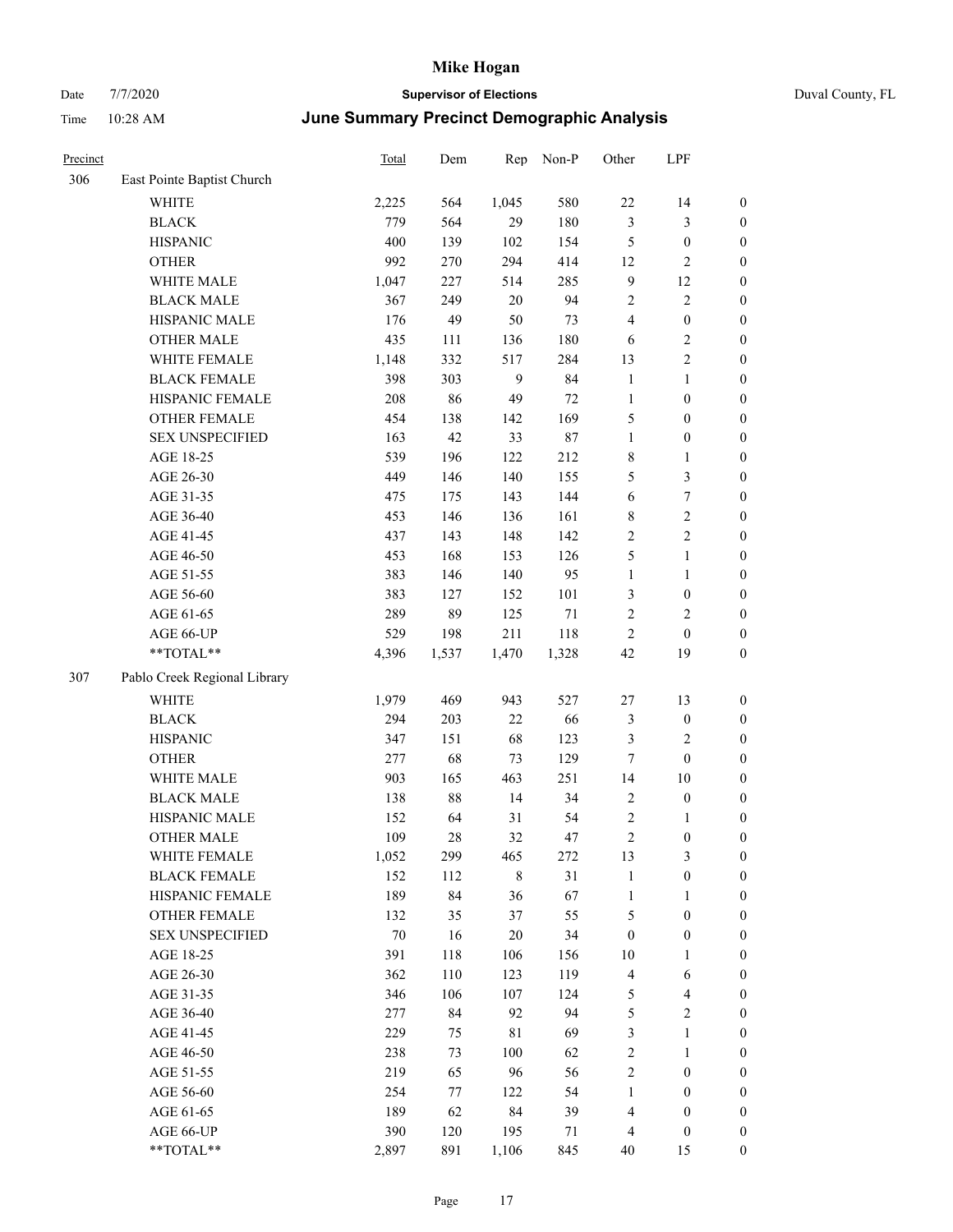| Precinct |                            | Total  | Dem   | Rep            | Non-P          | Other            | LPF                     |                  |
|----------|----------------------------|--------|-------|----------------|----------------|------------------|-------------------------|------------------|
| 308      | The Woods Community Center |        |       |                |                |                  |                         |                  |
|          | WHITE                      | 1,444  | 309   | 837            | 270            | 14               | 14                      | $\boldsymbol{0}$ |
|          | <b>BLACK</b>               | 95     | 72    | $\,$ 8 $\,$    | 14             | $\mathbf{1}$     | $\boldsymbol{0}$        | $\boldsymbol{0}$ |
|          | <b>HISPANIC</b>            | 64     | 23    | 25             | 16             | $\boldsymbol{0}$ | $\boldsymbol{0}$        | $\boldsymbol{0}$ |
|          | <b>OTHER</b>               | 131    | 34    | 42             | 52             | $\boldsymbol{0}$ | 3                       | 0                |
|          | WHITE MALE                 | 687    | 125   | 403            | 142            | 8                | 9                       | $\boldsymbol{0}$ |
|          | <b>BLACK MALE</b>          | 46     | 34    | $\mathfrak{H}$ | $\tau$         | $\boldsymbol{0}$ | $\boldsymbol{0}$        | $\boldsymbol{0}$ |
|          | HISPANIC MALE              | 25     | 9     | 12             | $\overline{4}$ | $\boldsymbol{0}$ | $\boldsymbol{0}$        | $\boldsymbol{0}$ |
|          | <b>OTHER MALE</b>          | 50     | 11    | $21\,$         | 16             | $\boldsymbol{0}$ | $\sqrt{2}$              | $\boldsymbol{0}$ |
|          | WHITE FEMALE               | 740    | 181   | 428            | 121            | 5                | 5                       | $\boldsymbol{0}$ |
|          | <b>BLACK FEMALE</b>        | 47     | 37    | $\mathfrak{Z}$ | $\sqrt{6}$     | $\mathbf{1}$     | $\boldsymbol{0}$        | $\boldsymbol{0}$ |
|          | HISPANIC FEMALE            | 38     | 14    | 12             | 12             | $\boldsymbol{0}$ | $\boldsymbol{0}$        | $\boldsymbol{0}$ |
|          | OTHER FEMALE               | 65     | 21    | $18\,$         | 25             | $\boldsymbol{0}$ | $\mathbf{1}$            | $\boldsymbol{0}$ |
|          | <b>SEX UNSPECIFIED</b>     | 36     | 6     | $10\,$         | 19             | $\mathbf{1}$     | $\boldsymbol{0}$        | $\boldsymbol{0}$ |
|          | AGE 18-25                  | 154    | 46    | 52             | 50             | $\mathbf{1}$     | $\mathfrak{S}$          | 0                |
|          | AGE 26-30                  | 106    | 28    | 49             | 24             | $\overline{c}$   | $\mathfrak{Z}$          | 0                |
|          | AGE 31-35                  | 161    | 42    | 77             | 39             | $\mathbf{1}$     | $\sqrt{2}$              | $\boldsymbol{0}$ |
|          | AGE 36-40                  | 173    | 32    | 97             | 38             | 2                | $\overline{\mathbf{4}}$ | $\boldsymbol{0}$ |
|          | AGE 41-45                  | 174    | 44    | 90             | 37             | $\overline{c}$   | $\mathbf{1}$            | $\boldsymbol{0}$ |
|          | AGE 46-50                  | 153    | 31    | 78             | 43             | $\boldsymbol{0}$ | $\mathbf{1}$            | $\boldsymbol{0}$ |
|          | AGE 51-55                  | 134    | 25    | 76             | 32             | $\mathbf{1}$     | $\boldsymbol{0}$        | $\boldsymbol{0}$ |
|          | AGE 56-60                  | 156    | 38    | 98             | 18             | $\mathbf{1}$     | $\mathbf{1}$            | $\boldsymbol{0}$ |
|          | AGE 61-65                  | 137    | 31    | $8\sqrt{1}$    | 24             | $\mathbf{1}$     | $\boldsymbol{0}$        | $\boldsymbol{0}$ |
|          | AGE 66-UP                  | 385    | 121   | 213            | 47             | 4                | $\boldsymbol{0}$        | 0                |
|          | **TOTAL**                  | 1,734  | 438   | 912            | 352            | 15               | 17                      | 0                |
| 309      | Watson Realty Corporation  |        |       |                |                |                  |                         |                  |
|          | <b>WHITE</b>               | 2,145  | 488   | 1,076          | 542            | 21               | 18                      | 0                |
|          | <b>BLACK</b>               | 517    | 392   | 25             | 95             | $\overline{4}$   | $\mathbf{1}$            | 0                |
|          | <b>HISPANIC</b>            | 254    | 96    | 76             | $78\,$         | 4                | $\boldsymbol{0}$        | 0                |
|          | <b>OTHER</b>               | 466    | 162   | 135            | 165            | 4                | $\boldsymbol{0}$        | $\boldsymbol{0}$ |
|          | WHITE MALE                 | 1,001  | 173   | 538            | 262            | 13               | 15                      | $\boldsymbol{0}$ |
|          | <b>BLACK MALE</b>          | 222    | 155   | 14             | 49             | 3                | $\mathbf{1}$            | $\boldsymbol{0}$ |
|          | HISPANIC MALE              | 100    | 33    | 33             | 32             | $\overline{c}$   | $\boldsymbol{0}$        | $\boldsymbol{0}$ |
|          | <b>OTHER MALE</b>          | 199    | 62    | 56             | 78             | 3                | $\boldsymbol{0}$        | $\boldsymbol{0}$ |
|          | WHITE FEMALE               | 1,114  | 307   | 527            | 271            | $\,$ 8 $\,$      | $\mathbf{1}$            | $\boldsymbol{0}$ |
|          | <b>BLACK FEMALE</b>        | 293    | 236   | $11\,$         | 45             | $\mathbf{1}$     | $\boldsymbol{0}$        | 0                |
|          | HISPANIC FEMALE            | 146    | 61    | 41             | 42             | $\sqrt{2}$       | $\boldsymbol{0}$        | 0                |
|          | OTHER FEMALE               | 219    | 86    | 68             | 64             | $\mathbf{1}$     | $\boldsymbol{0}$        | 0                |
|          | <b>SEX UNSPECIFIED</b>     | $88\,$ | 25    | 24             | 37             | $\boldsymbol{0}$ | $\sqrt{2}$              | 0                |
|          | AGE 18-25                  | 378    | 120   | 121            | 131            | 5                | $\mathbf{1}$            | $\boldsymbol{0}$ |
|          | AGE 26-30                  | 365    | 131   | 116            | 111            | 5                | $\sqrt{2}$              | $\overline{0}$   |
|          | AGE 31-35                  | 375    | 137   | 102            | 125            | 6                | 5                       | 0                |
|          | AGE 36-40                  | 341    | 118   | 120            | 94             | $\overline{c}$   | 7                       | $\overline{0}$   |
|          | AGE 41-45                  | 238    | 100   | 58             | 77             | 3                | $\boldsymbol{0}$        | $\overline{0}$   |
|          | AGE 46-50                  | 242    | 74    | 107            | 58             | $\sqrt{2}$       | $\mathbf{1}$            | 0                |
|          | AGE 51-55                  | 272    | 83    | 134            | 52             | $\sqrt{2}$       | $\mathbf{1}$            | 0                |
|          | AGE 56-60                  | 293    | 76    | 141            | 76             | $\boldsymbol{0}$ | $\boldsymbol{0}$        | 0                |
|          | AGE 61-65                  | 317    | 102   | 159            | 53             | $\overline{c}$   | $\mathbf{1}$            | 0                |
|          | AGE 66-UP                  | 557    | 197   | 253            | 100            | 6                | $\mathbf{1}$            | 0                |
|          | $**TOTAL**$                | 3,382  | 1,138 | 1,312          | 880            | 33               | 19                      | $\boldsymbol{0}$ |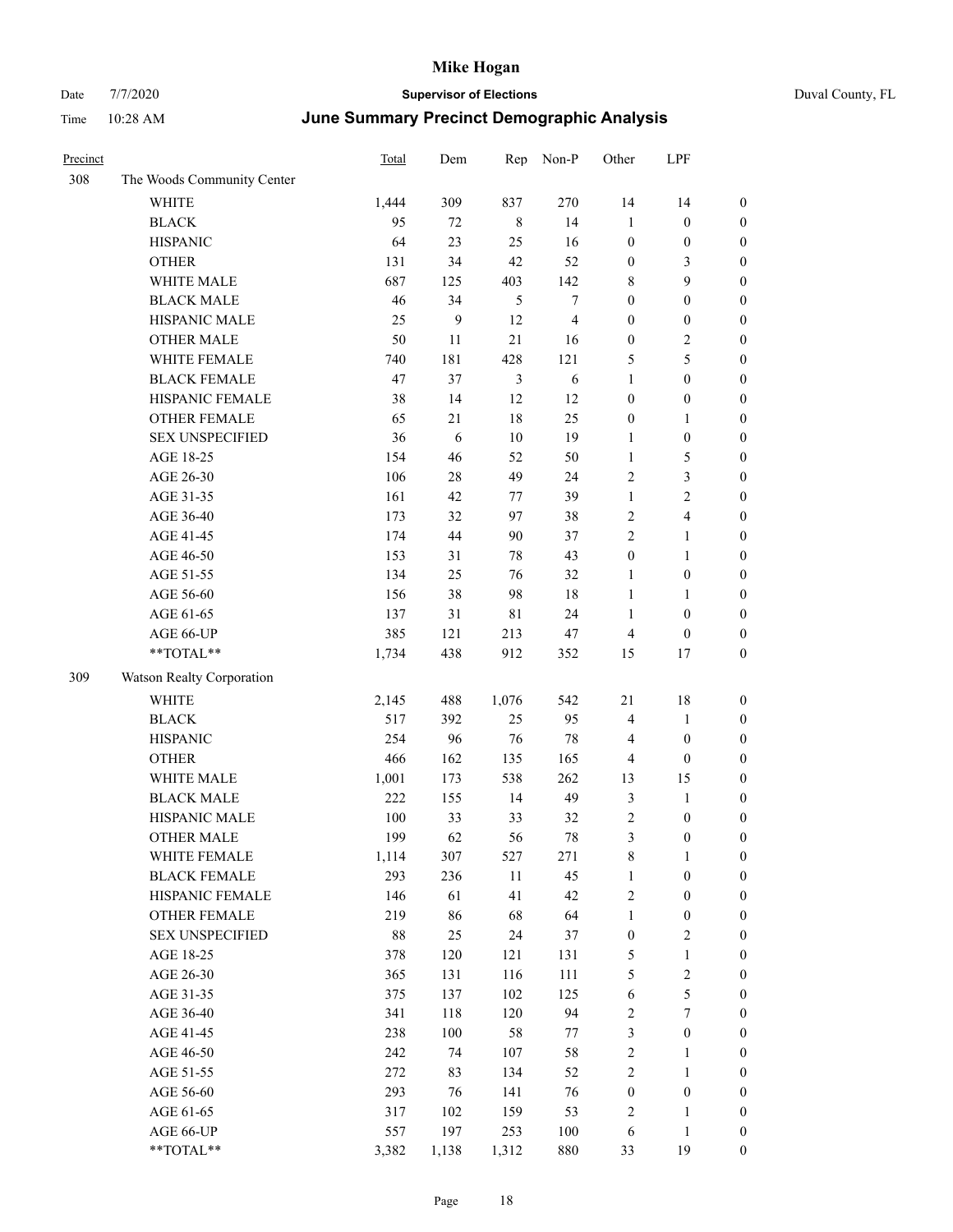| Precinct |                                       | <b>Total</b> | Dem | Rep            | Non-P        | Other            | LPF                     |                  |
|----------|---------------------------------------|--------------|-----|----------------|--------------|------------------|-------------------------|------------------|
| 310      | Fire Station #59                      |              |     |                |              |                  |                         |                  |
|          | WHITE                                 | 2,475        | 498 | 1,493          | 457          | $20\,$           | 7                       | $\boldsymbol{0}$ |
|          | <b>BLACK</b>                          | 89           | 63  | 7              | 17           | $\mathbf{2}$     | $\boldsymbol{0}$        | $\boldsymbol{0}$ |
|          | <b>HISPANIC</b>                       | 102          | 24  | 35             | 42           | $\mathbf{1}$     | $\boldsymbol{0}$        | 0                |
|          | <b>OTHER</b>                          | 213          | 65  | 70             | $72\,$       | 3                | $\mathfrak{Z}$          | 0                |
|          | WHITE MALE                            | 1,090        | 170 | 675            | 232          | 8                | $\mathfrak{S}$          | 0                |
|          | <b>BLACK MALE</b>                     | 42           | 29  | $\sqrt{2}$     | $10\,$       | $\mathbf{1}$     | $\boldsymbol{0}$        | $\boldsymbol{0}$ |
|          | HISPANIC MALE                         | 40           | 9   | 14             | 17           | $\boldsymbol{0}$ | $\boldsymbol{0}$        | $\boldsymbol{0}$ |
|          | <b>OTHER MALE</b>                     | 77           | 22  | 28             | 25           | $\mathbf{1}$     | $\mathbf{1}$            | $\boldsymbol{0}$ |
|          | WHITE FEMALE                          | 1,367        | 321 | 810            | 222          | 12               | $\sqrt{2}$              | 0                |
|          | <b>BLACK FEMALE</b>                   | 47           | 34  | $\sqrt{5}$     | $\tau$       | $\mathbf{1}$     | $\boldsymbol{0}$        | $\boldsymbol{0}$ |
|          | HISPANIC FEMALE                       | 62           | 15  | 21             | 25           | $\mathbf{1}$     | $\boldsymbol{0}$        | $\boldsymbol{0}$ |
|          | OTHER FEMALE                          | 117          | 42  | 36             | 35           | $\mathbf{2}$     | $\sqrt{2}$              | 0                |
|          | <b>SEX UNSPECIFIED</b>                | 37           | 8   | 14             | 15           | $\boldsymbol{0}$ | $\boldsymbol{0}$        | 0                |
|          | AGE 18-25                             | 156          | 43  | 61             | 49           | 3                | $\boldsymbol{0}$        | 0                |
|          | AGE 26-30                             | 119          | 23  | 58             | 36           | $\overline{c}$   | $\boldsymbol{0}$        | 0                |
|          | AGE 31-35                             | 193          | 40  | 95             | 53           | $\overline{c}$   | $\mathfrak{Z}$          | 0                |
|          | AGE 36-40                             | 265          | 64  | 115            | 79           | 6                | $\mathbf{1}$            | $\boldsymbol{0}$ |
|          | AGE 41-45                             | 218          | 46  | 109            | 58           | 3                | $\mathbf{2}$            | $\boldsymbol{0}$ |
|          | AGE 46-50                             | 231          | 54  | 127            | 49           | $\mathbf{1}$     | $\boldsymbol{0}$        | 0                |
|          | AGE 51-55                             | 216          | 32  | 131            | 49           | $\overline{c}$   | $\sqrt{2}$              | $\boldsymbol{0}$ |
|          | AGE 56-60                             | 211          | 38  | 132            | 40           | $\boldsymbol{0}$ | $\mathbf{1}$            | $\boldsymbol{0}$ |
|          | AGE 61-65                             | 163          | 47  | 95             | 21           | $\boldsymbol{0}$ | $\boldsymbol{0}$        | 0                |
|          | AGE 66-UP                             | 1,106        | 263 | 682            | 153          | 7                | 1                       | 0                |
|          | $**TOTAL**$                           | 2,879        | 650 | 1,605          | 588          | 26               | 10                      | 0                |
| 311      | Isle of Faith United Methodist Church |              |     |                |              |                  |                         |                  |
|          | WHITE                                 | 2,371        | 494 | 1,337          | 505          | 19               | 16                      | 0                |
|          | <b>BLACK</b>                          | 103          | 79  | 6              | 16           | 2                | $\boldsymbol{0}$        | 0                |
|          | <b>HISPANIC</b>                       | 82           | 30  | 29             | 23           | $\boldsymbol{0}$ | $\boldsymbol{0}$        | 0                |
|          | <b>OTHER</b>                          | 169          | 54  | 65             | 47           | 2                | $\mathbf{1}$            | $\boldsymbol{0}$ |
|          | WHITE MALE                            | 1,095        | 159 | 643            | 272          | 8                | 13                      | 0                |
|          | <b>BLACK MALE</b>                     | 48           | 34  | $\overline{4}$ | 10           | $\boldsymbol{0}$ | $\boldsymbol{0}$        | $\boldsymbol{0}$ |
|          | HISPANIC MALE                         | 37           | 14  | 11             | 12           | $\boldsymbol{0}$ | $\boldsymbol{0}$        | 0                |
|          | <b>OTHER MALE</b>                     | 66           | 18  | 29             | 17           | 2                | $\boldsymbol{0}$        | $\boldsymbol{0}$ |
|          | WHITE FEMALE                          | 1,254        | 329 | 683            | 228          | 11               | $\mathfrak{Z}$          | 0                |
|          | <b>BLACK FEMALE</b>                   | 54           | 44  | $\overline{2}$ | 6            | $\sqrt{2}$       | $\boldsymbol{0}$        | 0                |
|          | HISPANIC FEMALE                       | 41           | 14  | $18\,$         | $\mathbf{9}$ | $\boldsymbol{0}$ | $\boldsymbol{0}$        | 0                |
|          | OTHER FEMALE                          | $78\,$       | 26  | $30\,$         | $22\,$       | $\boldsymbol{0}$ | $\boldsymbol{0}$        | 0                |
|          | <b>SEX UNSPECIFIED</b>                | 52           | 19  | 17             | 15           | $\boldsymbol{0}$ | $\mathbf{1}$            | 0                |
|          | AGE 18-25                             | 250          | 55  | 115            | 71           | 5                | $\overline{\mathbf{4}}$ | $\overline{0}$   |
|          | AGE 26-30                             | 266          | 61  | 125            | 74           | 3                | $\mathfrak{Z}$          | 0                |
|          | AGE 31-35                             | 220          | 64  | $80\,$         | 73           | $\mathbf{1}$     | $\sqrt{2}$              | 0                |
|          | AGE 36-40                             | 235          | 54  | 110            | 67           | 3                | $\mathbf{1}$            | 0                |
|          | AGE 41-45                             | 187          | 48  | 83             | 54           | $\boldsymbol{0}$ | $\overline{2}$          | 0                |
|          | AGE 46-50                             | 187          | 43  | 106            | 34           | $\mathbf{1}$     | $\mathfrak{Z}$          | 0                |
|          | AGE 51-55                             | 221          | 51  | 120            | 46           | $\sqrt{2}$       | $\sqrt{2}$              | 0                |
|          | AGE 56-60                             | 289          | 60  | 173            | 54           | $\sqrt{2}$       | $\boldsymbol{0}$        | 0                |
|          | AGE 61-65                             | 237          | 53  | 146            | 37           | $\mathbf{1}$     | $\boldsymbol{0}$        | $\boldsymbol{0}$ |
|          | AGE 66-UP                             | 632          | 168 | 379            | $80\,$       | 5                | $\boldsymbol{0}$        | 0                |
|          | **TOTAL**                             | 2,725        | 657 | 1,437          | 591          | 23               | 17                      | $\boldsymbol{0}$ |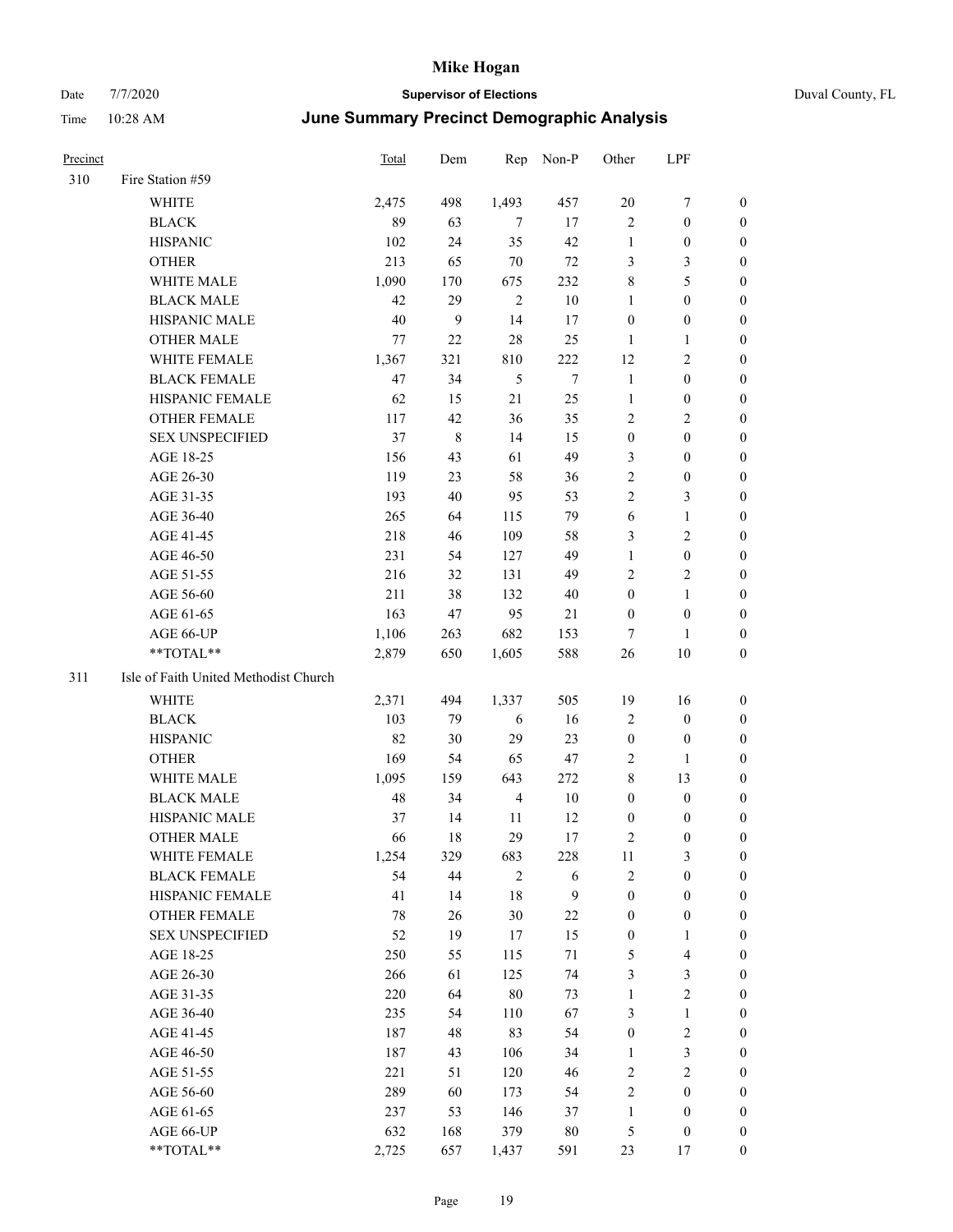## Date 7/7/2020 **Supervisor of Elections** Duval County, FL Time 10:28 AM **June Summary Precinct Demographic Analysis**

| Precinct |                              | <b>Total</b> | Dem   | Rep    | Non-P | Other            | LPF              |                  |
|----------|------------------------------|--------------|-------|--------|-------|------------------|------------------|------------------|
| 312      | Pablo Creek Regional Library |              |       |        |       |                  |                  |                  |
|          | WHITE                        | 5,901        | 1,286 | 3,183  | 1,320 | 75               | 37               | $\boldsymbol{0}$ |
|          | <b>BLACK</b>                 | 790          | 572   | 32     | 174   | $11\,$           | 1                | $\boldsymbol{0}$ |
|          | <b>HISPANIC</b>              | 601          | 219   | 155    | 215   | 11               | $\mathbf{1}$     | $\boldsymbol{0}$ |
|          | <b>OTHER</b>                 | 1,268        | 364   | 388    | 510   | $\overline{4}$   | $\overline{2}$   | $\boldsymbol{0}$ |
|          | WHITE MALE                   | 2,722        | 463   | 1,585  | 614   | 33               | 27               | $\boldsymbol{0}$ |
|          | <b>BLACK MALE</b>            | 378          | 248   | 19     | 102   | $\,$ 8 $\,$      | $\mathbf{1}$     | $\boldsymbol{0}$ |
|          | HISPANIC MALE                | 269          | 82    | 73     | 106   | 8                | $\boldsymbol{0}$ | $\boldsymbol{0}$ |
|          | <b>OTHER MALE</b>            | 520          | 140   | 162    | 214   | $\mathbf{2}$     | $\mathfrak{2}$   | $\boldsymbol{0}$ |
|          | WHITE FEMALE                 | 3,115        | 804   | 1,567  | 692   | 42               | 10               | $\boldsymbol{0}$ |
|          | <b>BLACK FEMALE</b>          | 398          | 318   | $10\,$ | 67    | $\mathfrak{Z}$   | $\boldsymbol{0}$ | $\boldsymbol{0}$ |
|          | HISPANIC FEMALE              | 319          | 135   | 78     | 102   | 3                | $\mathbf{1}$     | $\boldsymbol{0}$ |
|          | OTHER FEMALE                 | 615          | 196   | 191    | 227   | 1                | $\boldsymbol{0}$ | $\boldsymbol{0}$ |
|          | <b>SEX UNSPECIFIED</b>       | 224          | 55    | 73     | 95    | $\mathbf{1}$     | $\boldsymbol{0}$ | $\boldsymbol{0}$ |
|          | AGE 18-25                    | 943          | 304   | 318    | 295   | 18               | $\,$ 8 $\,$      | $\boldsymbol{0}$ |
|          | AGE 26-30                    | 919          | 253   | 339    | 305   | 11               | 11               | $\boldsymbol{0}$ |
|          | AGE 31-35                    | 792          | 216   | 284    | 277   | $\mathbf{9}$     | 6                | $\boldsymbol{0}$ |
|          | AGE 36-40                    | 804          | 238   | 313    | 234   | 15               | $\overline{4}$   | $\boldsymbol{0}$ |
|          | AGE 41-45                    | 688          | 202   | 271    | 206   | 6                | 3                | $\boldsymbol{0}$ |
|          | AGE 46-50                    | 805          | 221   | 365    | 206   | 9                | $\overline{4}$   | $\boldsymbol{0}$ |
|          | AGE 51-55                    | 779          | 197   | 401    | 176   | 4                | $\mathbf{1}$     | $\boldsymbol{0}$ |
|          | AGE 56-60                    | 723          | 181   | 374    | 154   | 12               | 2                | $\boldsymbol{0}$ |
|          | AGE 61-65                    | 688          | 205   | 345    | 131   | 6                | $\mathbf{1}$     | $\boldsymbol{0}$ |
|          | AGE 66-UP                    | 1,413        | 421   | 747    | 233   | 11               | $\mathbf{1}$     | $\boldsymbol{0}$ |
|          | **TOTAL**                    | 8,560        | 2,441 | 3,758  | 2,219 | 101              | 41               | $\boldsymbol{0}$ |
| 313      | Coastal Baptist Church       |              |       |        |       |                  |                  |                  |
|          | <b>WHITE</b>                 | 2,975        | 634   | 1,633  | 670   | 27               | 11               | $\boldsymbol{0}$ |
|          | <b>BLACK</b>                 | 767          | 611   | 34     | 120   | $\overline{2}$   | $\boldsymbol{0}$ | $\boldsymbol{0}$ |
|          | <b>HISPANIC</b>              | 381          | 151   | 115    | 112   | 3                | $\boldsymbol{0}$ | $\boldsymbol{0}$ |
|          | <b>OTHER</b>                 | 955          | 239   | 313    | 395   | 7                | 1                | $\boldsymbol{0}$ |
|          | WHITE MALE                   | 1,445        | 245   | 859    | 321   | 12               | $\,$ 8 $\,$      | $\boldsymbol{0}$ |
|          | <b>BLACK MALE</b>            | 348          | 257   | 18     | 72    | $\mathbf{1}$     | $\boldsymbol{0}$ | $\boldsymbol{0}$ |
|          | HISPANIC MALE                | 166          | 51    | 64     | 50    | $\mathbf{1}$     | $\boldsymbol{0}$ | $\boldsymbol{0}$ |
|          | <b>OTHER MALE</b>            | 387          | 94    | 129    | 162   | $\overline{c}$   | $\boldsymbol{0}$ | $\boldsymbol{0}$ |
|          | WHITE FEMALE                 | 1,488        | 386   | 755    | 330   | 14               | $\mathfrak{Z}$   | $\boldsymbol{0}$ |
|          | <b>BLACK FEMALE</b>          | 405          | 346   | 15     | 43    | 1                | $\boldsymbol{0}$ | $\boldsymbol{0}$ |
|          | HISPANIC FEMALE              | 208          | 97    | 51     | 58    | $\sqrt{2}$       | $\boldsymbol{0}$ | $\boldsymbol{0}$ |
|          | OTHER FEMALE                 | 470          | 123   | 166    | 176   | $\overline{4}$   | 1                | $\boldsymbol{0}$ |
|          | <b>SEX UNSPECIFIED</b>       | 160          | 36    | 38     | 84    | $\overline{c}$   | $\boldsymbol{0}$ | $\boldsymbol{0}$ |
|          | AGE 18-25                    | 546          | 186   | 158    | 190   | 11               | 1                | $\boldsymbol{0}$ |
|          | AGE 26-30                    | 524          | 164   | 191    | 159   | $\boldsymbol{7}$ | $\mathfrak{Z}$   | $\boldsymbol{0}$ |
|          | AGE 31-35                    | 522          | 161   | 204    | 154   | $\mathfrak{Z}$   | $\boldsymbol{0}$ | $\boldsymbol{0}$ |
|          | AGE 36-40                    | 546          | 162   | 215    | 163   | $\overline{4}$   | $\sqrt{2}$       | $\boldsymbol{0}$ |
|          | AGE 41-45                    | 419          | 136   | 148    | 129   | $\sqrt{2}$       | $\overline{4}$   | $\boldsymbol{0}$ |
|          | AGE 46-50                    | 430          | 123   | 195    | 109   | 2                | 1                | $\boldsymbol{0}$ |
|          | AGE 51-55                    | 484          | 168   | 202    | 110   | 3                | 1                | $\boldsymbol{0}$ |
|          |                              |              |       |        |       |                  |                  |                  |

AGE 56-60 520 168 246 104 2 0 0 AGE 61-65 420 147 184 87 2 0 0 AGE 66-UP 660 217 348 92 3 0 0 \*\*TOTAL\*\* 5,078 1,635 2,095 1,297 39 12 0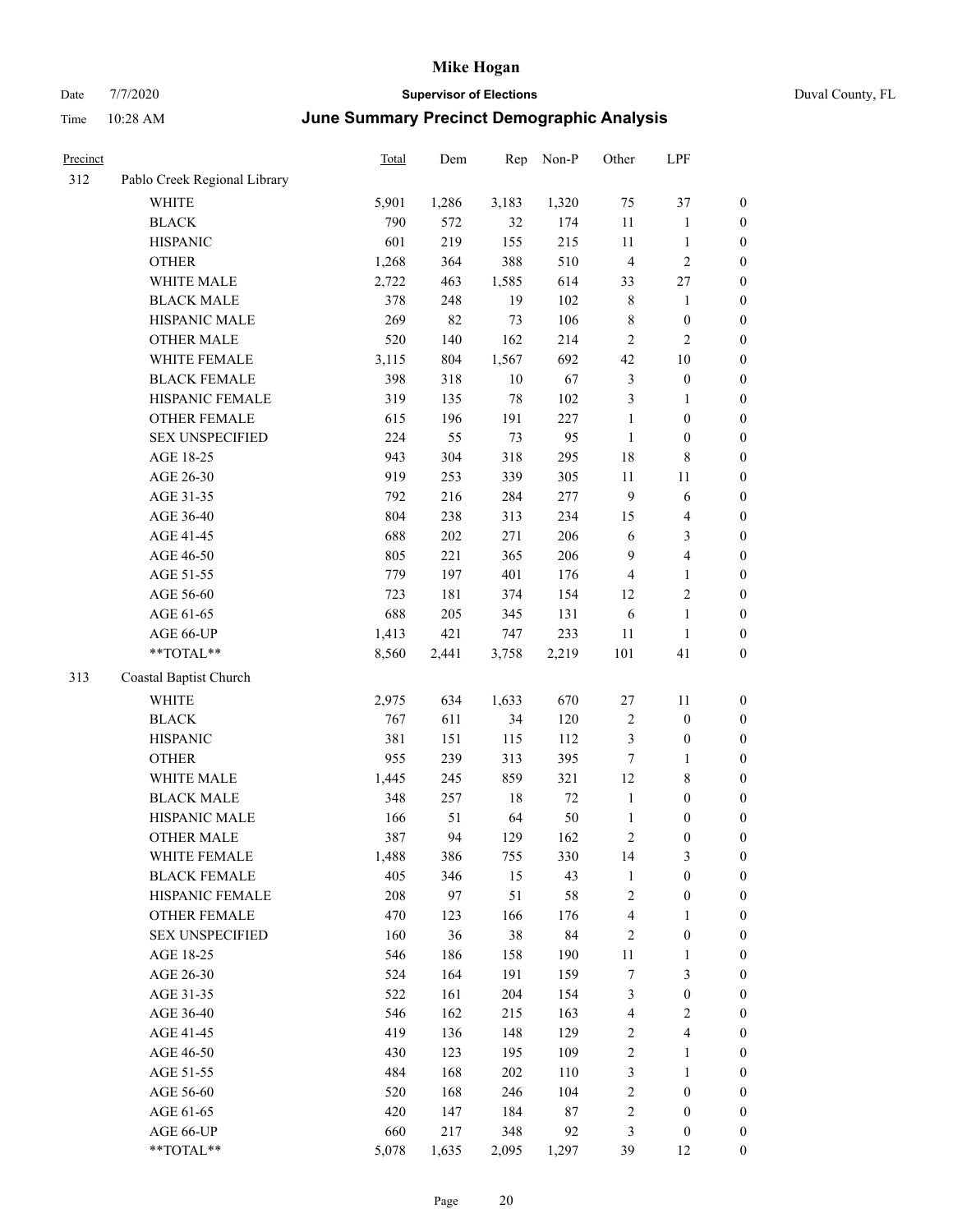| Precinct |                                   | Total | Dem        | Rep            | Non-P       | Other            | LPF              |                  |
|----------|-----------------------------------|-------|------------|----------------|-------------|------------------|------------------|------------------|
| 315      | Lighthouse Church of the Nazarene |       |            |                |             |                  |                  |                  |
|          | <b>WHITE</b>                      | 1,238 | 236        | 685            | 300         | 13               | $\overline{4}$   | $\boldsymbol{0}$ |
|          | <b>BLACK</b>                      | 257   | 209        | 17             | 30          | $\mathbf{1}$     | $\boldsymbol{0}$ | $\boldsymbol{0}$ |
|          | <b>HISPANIC</b>                   | 113   | 31         | 44             | 38          | $\boldsymbol{0}$ | $\boldsymbol{0}$ | $\boldsymbol{0}$ |
|          | <b>OTHER</b>                      | 215   | 51         | 64             | 98          | $\sqrt{2}$       | 0                | $\boldsymbol{0}$ |
|          | WHITE MALE                        | 602   | 86         | 344            | 161         | 7                | 4                | $\boldsymbol{0}$ |
|          | <b>BLACK MALE</b>                 | 123   | 92         | 11             | 19          | $\mathbf{1}$     | $\boldsymbol{0}$ | $\boldsymbol{0}$ |
|          | HISPANIC MALE                     | 48    | 12         | 18             | 18          | $\boldsymbol{0}$ | $\boldsymbol{0}$ | $\boldsymbol{0}$ |
|          | <b>OTHER MALE</b>                 | 93    | 23         | 30             | 40          | $\boldsymbol{0}$ | $\boldsymbol{0}$ | $\boldsymbol{0}$ |
|          | WHITE FEMALE                      | 618   | 149        | 327            | 136         | 6                | $\boldsymbol{0}$ | $\boldsymbol{0}$ |
|          | <b>BLACK FEMALE</b>               | 131   | 115        | 5              | 11          | $\boldsymbol{0}$ | $\boldsymbol{0}$ | $\boldsymbol{0}$ |
|          | HISPANIC FEMALE                   | 63    | 19         | 25             | 19          | $\boldsymbol{0}$ | $\boldsymbol{0}$ | $\boldsymbol{0}$ |
|          | <b>OTHER FEMALE</b>               | 91    | 21         | 29             | $40\,$      | 1                | $\boldsymbol{0}$ | $\boldsymbol{0}$ |
|          | <b>SEX UNSPECIFIED</b>            | 54    | 10         | 21             | 22          | $\mathbf{1}$     | $\boldsymbol{0}$ | $\boldsymbol{0}$ |
|          | AGE 18-25                         | 187   | 51         | 63             | 71          | $\sqrt{2}$       | $\boldsymbol{0}$ | $\boldsymbol{0}$ |
|          | AGE 26-30                         | 157   | 48         | 56             | 49          | $\mathfrak{Z}$   | 1                | $\boldsymbol{0}$ |
|          | AGE 31-35                         | 169   | 53         | 65             | 48          | $\sqrt{2}$       | 1                | $\boldsymbol{0}$ |
|          | AGE 36-40                         | 171   | 50         | 60             | 59          | $\sqrt{2}$       | $\boldsymbol{0}$ | $\boldsymbol{0}$ |
|          | AGE 41-45                         | 163   | 35         | $78\,$         | 47          | 3                | $\boldsymbol{0}$ | $\boldsymbol{0}$ |
|          | AGE 46-50                         | 154   | 41         | 75             | 34          | $\overline{2}$   | 2                | $\boldsymbol{0}$ |
|          | AGE 51-55                         | 160   | 44         | 82             | 34          | $\boldsymbol{0}$ | $\boldsymbol{0}$ | $\boldsymbol{0}$ |
|          | AGE 56-60                         | 214   | 60         | 110            | 43          | $\mathbf{1}$     | $\boldsymbol{0}$ | $\boldsymbol{0}$ |
|          | AGE 61-65                         | 174   | 57         | 83             | 33          | $\mathbf{1}$     | $\boldsymbol{0}$ | $\boldsymbol{0}$ |
|          | AGE 66-UP                         | 273   | $88\,$     | 137            | 48          | $\mathbf{0}$     | $\boldsymbol{0}$ | $\boldsymbol{0}$ |
|          | **TOTAL**                         | 1,823 | 527        | 810            | 466         | 16               | 4                | $\boldsymbol{0}$ |
| 401      | Glendale Community Church         |       |            |                |             |                  |                  |                  |
|          | <b>WHITE</b>                      | 1,055 | 257        | 602            | 181         | 11               | $\overline{4}$   | $\boldsymbol{0}$ |
|          | <b>BLACK</b>                      | 234   | 176        | 11             | 45          | $\mathbf{1}$     | 1                | $\boldsymbol{0}$ |
|          | <b>HISPANIC</b>                   | 73    | 29         | 16             | 28          | $\boldsymbol{0}$ | $\boldsymbol{0}$ | $\boldsymbol{0}$ |
|          | <b>OTHER</b>                      | 92    | 24         | 26             | 41          | $\boldsymbol{0}$ | 1                | $\boldsymbol{0}$ |
|          | WHITE MALE                        | 498   | 108        | 285            | 97          | $\mathfrak{H}$   | 3                | $\boldsymbol{0}$ |
|          | <b>BLACK MALE</b>                 | 93    | 65         | $\overline{2}$ | 24          | 1                | 1                | $\boldsymbol{0}$ |
|          | HISPANIC MALE                     | 42    | 17         | $\,$ 8 $\,$    | 17          | $\boldsymbol{0}$ | $\boldsymbol{0}$ | $\boldsymbol{0}$ |
|          | <b>OTHER MALE</b>                 | 33    | $\sqrt{6}$ | 12             | 14          | $\boldsymbol{0}$ | 1                | $\boldsymbol{0}$ |
|          | WHITE FEMALE                      | 548   | 147        | 313            | $8\sqrt{1}$ | 6                | $\mathbf{1}$     | $\mathbf{0}$     |
|          | <b>BLACK FEMALE</b>               | 137   | 108        | 9              | $20\,$      | $\boldsymbol{0}$ | $\boldsymbol{0}$ | $\boldsymbol{0}$ |
|          | HISPANIC FEMALE                   | 28    | 10         | $\,8\,$        | 10          | $\boldsymbol{0}$ | $\boldsymbol{0}$ | $\boldsymbol{0}$ |
|          | <b>OTHER FEMALE</b>               | 43    | 15         | 14             | 14          | $\boldsymbol{0}$ | $\boldsymbol{0}$ | $\boldsymbol{0}$ |
|          | <b>SEX UNSPECIFIED</b>            | 32    | $10\,$     | $\overline{4}$ | $18\,$      | $\boldsymbol{0}$ | $\boldsymbol{0}$ | $\boldsymbol{0}$ |
|          | AGE 18-25                         | 156   | 56         | 44             | 53          | $\sqrt{2}$       | 1                | $\boldsymbol{0}$ |
|          | AGE 26-30                         | 119   | 35         | 42             | 40          | $\boldsymbol{0}$ | $\mathbf{2}$     | $\boldsymbol{0}$ |
|          | AGE 31-35                         | 127   | 53         | 30             | 42          | $\sqrt{2}$       | $\boldsymbol{0}$ | $\boldsymbol{0}$ |
|          | AGE 36-40                         | 107   | 31         | 45             | $28\,$      | $\mathfrak{Z}$   | $\boldsymbol{0}$ | $\boldsymbol{0}$ |
|          | AGE 41-45                         | 96    | 29         | 34             | 31          | $\boldsymbol{0}$ | $\mathbf{2}$     | $\boldsymbol{0}$ |
|          | AGE 46-50                         | 113   | 31         | 59             | 21          | $\sqrt{2}$       | $\boldsymbol{0}$ | $\boldsymbol{0}$ |
|          | AGE 51-55                         | 117   | 42         | 54             | 20          | $\mathbf{1}$     | $\boldsymbol{0}$ | $\boldsymbol{0}$ |
|          | AGE 56-60                         | 145   | 39         | 85             | 19          | $\sqrt{2}$       | $\boldsymbol{0}$ | $\boldsymbol{0}$ |
|          | AGE 61-65                         | 130   | 45         | $72\,$         | 12          | $\boldsymbol{0}$ | $\mathbf{1}$     | $\boldsymbol{0}$ |
|          | AGE 66-UP                         | 343   | 125        | 190            | $28\,$      | $\boldsymbol{0}$ | $\boldsymbol{0}$ | $\mathbf{0}$     |
|          | **TOTAL**                         | 1,454 | 486        | 655            | 295         | 12               | 6                | $\boldsymbol{0}$ |
|          |                                   |       |            |                |             |                  |                  |                  |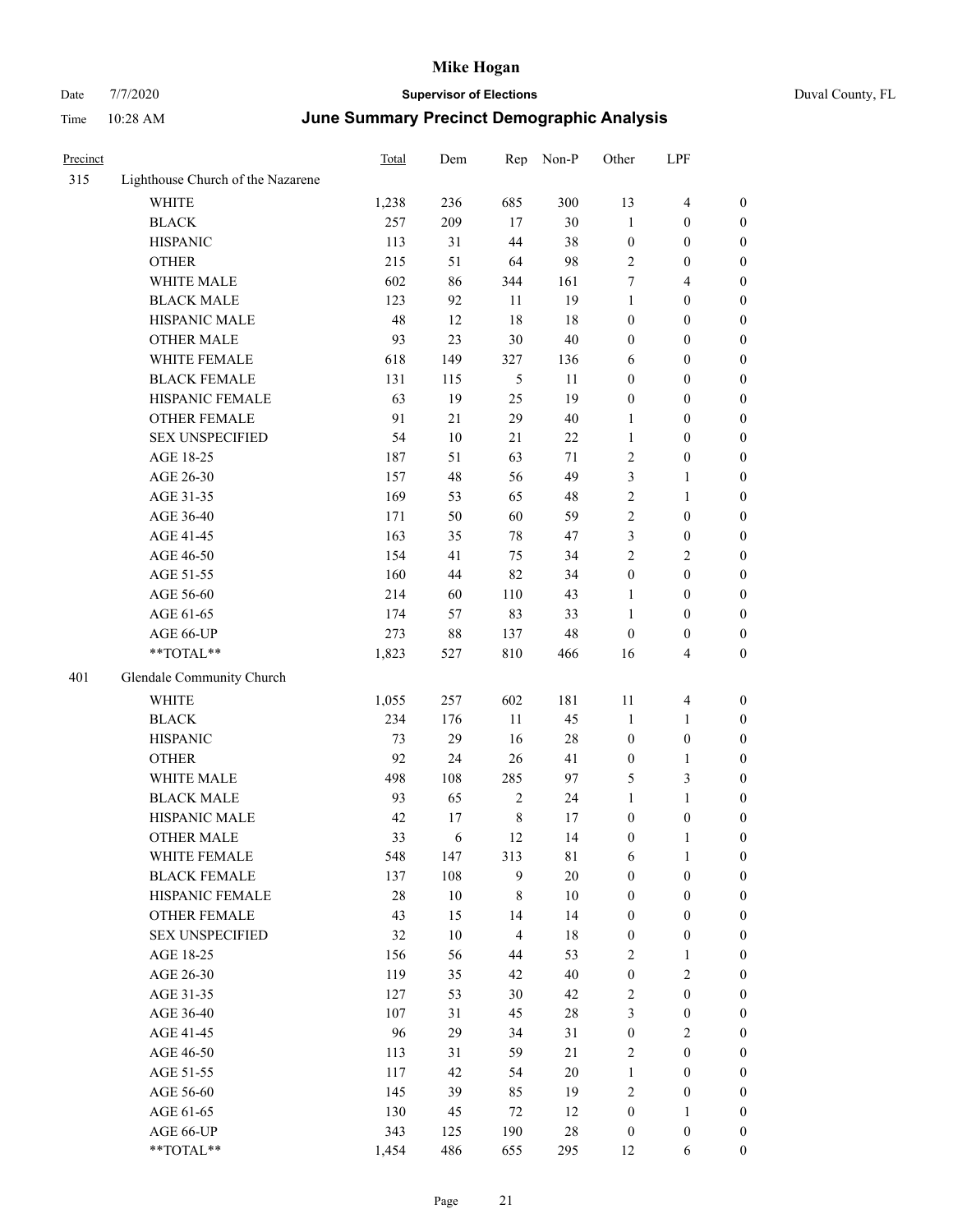| Precinct |                                       | <b>Total</b> | Dem    | Rep      | Non-P      | Other                   | LPF                     |                  |
|----------|---------------------------------------|--------------|--------|----------|------------|-------------------------|-------------------------|------------------|
| 402      | Iglesia Pentecostal Presencia De Dios |              |        |          |            |                         |                         |                  |
|          | WHITE                                 | 2,280        | 560    | 1,079    | 598        | 29                      | 14                      | $\boldsymbol{0}$ |
|          | <b>BLACK</b>                          | 816          | 632    | 36       | 141        | $\tau$                  | $\boldsymbol{0}$        | $\boldsymbol{0}$ |
|          | <b>HISPANIC</b>                       | 457          | 188    | 96       | 167        | 6                       | $\boldsymbol{0}$        | 0                |
|          | <b>OTHER</b>                          | 610          | 182    | 168      | 257        | 2                       | 1                       | 0                |
|          | WHITE MALE                            | 1,052        | 205    | 526      | 295        | 16                      | 10                      | 0                |
|          | <b>BLACK MALE</b>                     | 348          | 245    | 18       | 82         | 3                       | $\boldsymbol{0}$        | $\boldsymbol{0}$ |
|          | HISPANIC MALE                         | 197          | $71\,$ | 57       | 65         | $\overline{4}$          | $\boldsymbol{0}$        | $\boldsymbol{0}$ |
|          | <b>OTHER MALE</b>                     | 243          | $70\,$ | $72\,$   | 101        | $\boldsymbol{0}$        | $\boldsymbol{0}$        | $\boldsymbol{0}$ |
|          | WHITE FEMALE                          | 1,198        | 354    | 533      | 294        | 13                      | $\overline{\mathbf{4}}$ | $\boldsymbol{0}$ |
|          | <b>BLACK FEMALE</b>                   | 459          | 379    | $18\,$   | 58         | $\overline{4}$          | $\boldsymbol{0}$        | $\boldsymbol{0}$ |
|          | HISPANIC FEMALE                       | 246          | 109    | 38       | 97         | $\overline{c}$          | $\boldsymbol{0}$        | $\boldsymbol{0}$ |
|          | <b>OTHER FEMALE</b>                   | 290          | 96     | 82       | 109        | $\overline{c}$          | $\mathbf{1}$            | $\boldsymbol{0}$ |
|          | <b>SEX UNSPECIFIED</b>                | 130          | 33     | 35       | 62         | $\boldsymbol{0}$        | $\boldsymbol{0}$        | 0                |
|          | AGE 18-25                             | 457          | 175    | $90\,$   | 179        | 12                      | $\mathbf{1}$            | 0                |
|          | AGE 26-30                             | 458          | 153    | 113      | 180        | $\overline{9}$          | $\mathfrak{Z}$          | 0                |
|          | AGE 31-35                             | 396          | 152    | 92       | 146        | 4                       | $\sqrt{2}$              | 0                |
|          | AGE 36-40                             | 370          | 141    | 106      | 118        | 5                       | $\boldsymbol{0}$        | 0                |
|          | AGE 41-45                             | 328          | 129    | 102      | 94         | 3                       | $\boldsymbol{0}$        | $\boldsymbol{0}$ |
|          | AGE 46-50                             | 330          | 119    | 116      | 90         | 3                       | $\sqrt{2}$              | $\boldsymbol{0}$ |
|          | AGE 51-55                             | 343          | 137    | 127      | 77         | $\mathbf{1}$            | $\mathbf{1}$            | $\boldsymbol{0}$ |
|          | AGE 56-60                             | 426          | 156    | 175      | 92         | 3                       | $\boldsymbol{0}$        | $\boldsymbol{0}$ |
|          | AGE 61-65                             | 325          | 128    | 125      | 69         | $\sqrt{2}$              | $\mathbf{1}$            | $\boldsymbol{0}$ |
|          | AGE 66-UP                             | 724          | 271    | 331      | 115        | $\overline{c}$          | $\mathfrak{S}$          | 0                |
|          | **TOTAL**                             | 4,163        | 1,562  | 1,379    | 1,163      | 44                      | 15                      | 0                |
| 403      | Restoration Church                    |              |        |          |            |                         |                         |                  |
|          | WHITE                                 | 3,156        | 838    | 1,545    | 728        | 30                      | 15                      | 0                |
|          | <b>BLACK</b>                          | 1,369        | 1,066  | 54       | 241        | $\,$ 8 $\,$             | $\boldsymbol{0}$        | 0                |
|          | <b>HISPANIC</b>                       | 662          | 281    | 134      | 241        | 3                       | 3                       | 0                |
|          | <b>OTHER</b>                          | 757          | 286    | 150      | 315        | 6                       | $\boldsymbol{0}$        | 0                |
|          | WHITE MALE                            | 1,481        |        |          | 334        |                         |                         |                  |
|          |                                       |              | 340    | 783      |            | 12                      | 12<br>$\boldsymbol{0}$  | $\boldsymbol{0}$ |
|          | <b>BLACK MALE</b>                     | 537          | 376    | 28<br>68 | 129        | 4                       |                         | $\boldsymbol{0}$ |
|          | HISPANIC MALE                         | 275          | 103    | 58       | 101<br>127 | $\overline{c}$<br>4     | 1                       | 0                |
|          | <b>OTHER MALE</b>                     | 308          | 119    |          |            |                         | $\boldsymbol{0}$        | $\boldsymbol{0}$ |
|          | WHITE FEMALE                          | 1,643        | 489    | 750      | 383        | 18                      | $\mathfrak{Z}$          | $\boldsymbol{0}$ |
|          | <b>BLACK FEMALE</b>                   | 815          | 678    | $26\,$   | 107        | $\overline{\mathbf{4}}$ | $\boldsymbol{0}$        | 0                |
|          | HISPANIC FEMALE                       | 368          | 173    | 62       | 130        | 1                       | $\sqrt{2}$              | 0                |
|          | <b>OTHER FEMALE</b>                   | 328          | 136    | 73       | 117        | $\overline{c}$          | $\boldsymbol{0}$        | 0                |
|          | <b>SEX UNSPECIFIED</b>                | 189          | 57     | 35       | 97         | $\boldsymbol{0}$        | $\boldsymbol{0}$        | 0                |
|          | AGE 18-25                             | 629          | 262    | 135      | 219        | 12                      | $\mathbf{1}$            | 0                |
|          | AGE 26-30                             | 617          | 262    | 133      | 214        | 6                       | $\sqrt{2}$              | $\boldsymbol{0}$ |
|          | AGE 31-35                             | 536          | 217    | 136      | 179        | 4                       | $\boldsymbol{0}$        | $\overline{0}$   |
|          | AGE 36-40                             | 534          | 231    | 123      | 172        | 5                       | $\mathfrak{Z}$          | 0                |
|          | AGE 41-45                             | 460          | 206    | 102      | 146        | $\overline{c}$          | $\overline{\mathbf{4}}$ | 0                |
|          | AGE 46-50                             | 473          | 176    | 161      | 130        | 3                       | $\mathfrak{Z}$          | 0                |
|          | AGE 51-55                             | 498          | 212    | 180      | 105        | $\boldsymbol{0}$        | $\mathbf{1}$            | 0                |
|          | AGE 56-60                             | 603          | 238    | 246      | 111        | 5                       | $\mathfrak{Z}$          | 0                |
|          | AGE 61-65                             | 534          | 206    | 227      | 96         | $\overline{4}$          | $\mathbf{1}$            | 0                |
|          | AGE 66-UP                             | 1,057        | 460    | 440      | 151        | 6                       | $\boldsymbol{0}$        | 0                |
|          | $**TOTAL**$                           | 5,944        | 2,471  | 1,883    | 1,525      | 47                      | $18\,$                  | $\boldsymbol{0}$ |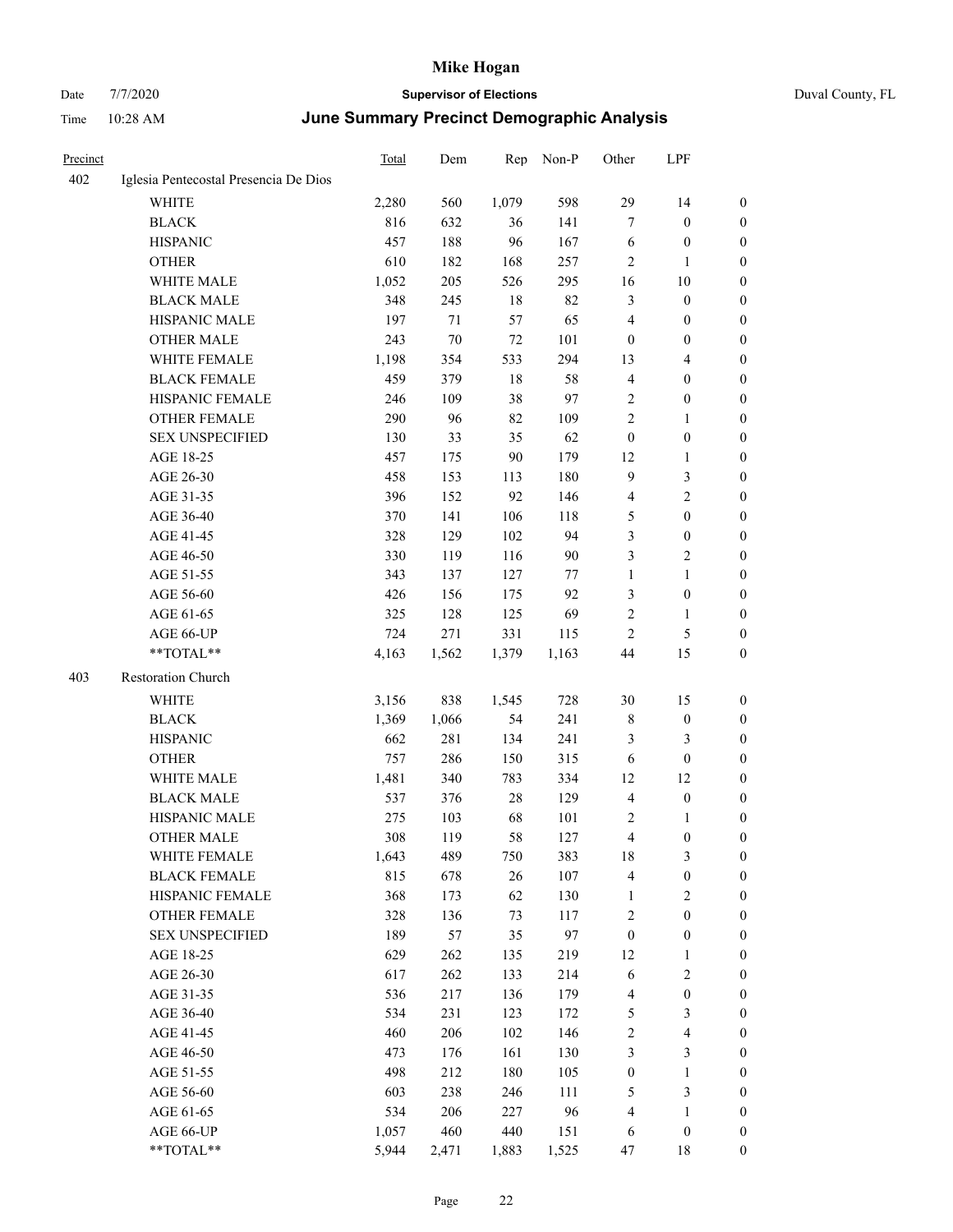| Precinct |                                                             | <b>Total</b> | Dem    | Rep            | Non-P  | Other            | LPF                     |                  |
|----------|-------------------------------------------------------------|--------------|--------|----------------|--------|------------------|-------------------------|------------------|
| 404      | Holiday Hill Baptist Church                                 |              |        |                |        |                  |                         |                  |
|          | <b>WHITE</b>                                                | 2,440        | 573    | 1,434          | 397    | 19               | 17                      | $\boldsymbol{0}$ |
|          | <b>BLACK</b>                                                | 183          | 151    | 9              | 21     | $\overline{c}$   | $\boldsymbol{0}$        | $\boldsymbol{0}$ |
|          | <b>HISPANIC</b>                                             | 103          | 41     | 32             | 29     | $\mathbf{1}$     | $\boldsymbol{0}$        | $\boldsymbol{0}$ |
|          | <b>OTHER</b>                                                | 179          | 53     | 47             | 77     | $\mathbf{1}$     | $\mathbf{1}$            | $\boldsymbol{0}$ |
|          | WHITE MALE                                                  | 1,127        | 229    | 666            | 209    | 12               | 11                      | $\boldsymbol{0}$ |
|          | <b>BLACK MALE</b>                                           | 95           | 75     | $\overline{4}$ | 14     | $\sqrt{2}$       | $\boldsymbol{0}$        | $\boldsymbol{0}$ |
|          | HISPANIC MALE                                               | 53           | $20\,$ | 15             | 17     | $\mathbf{1}$     | $\boldsymbol{0}$        | $\boldsymbol{0}$ |
|          | <b>OTHER MALE</b>                                           | $71\,$       | 16     | 19             | 34     | $\mathbf{1}$     | $\mathbf{1}$            | $\boldsymbol{0}$ |
|          | WHITE FEMALE                                                | 1,280        | 338    | 750            | 179    | 7                | 6                       | 0                |
|          | <b>BLACK FEMALE</b>                                         | 85           | 74     | 5              | 6      | $\boldsymbol{0}$ | $\boldsymbol{0}$        | 0                |
|          | HISPANIC FEMALE                                             | 49           | 21     | 17             | 11     | $\boldsymbol{0}$ | $\boldsymbol{0}$        | $\boldsymbol{0}$ |
|          | OTHER FEMALE                                                | 70           | 28     | 18             | 24     | $\boldsymbol{0}$ | $\boldsymbol{0}$        | $\boldsymbol{0}$ |
|          | <b>SEX UNSPECIFIED</b>                                      | 75           | 17     | 28             | 30     | $\boldsymbol{0}$ | $\boldsymbol{0}$        | $\boldsymbol{0}$ |
|          | AGE 18-25                                                   | 244          | 62     | 99             | 79     | 2                | $\mathfrak{2}$          | $\boldsymbol{0}$ |
|          | AGE 26-30                                                   | 232          | 50     | 107            | 68     | 4                | $\mathfrak{Z}$          | $\boldsymbol{0}$ |
|          | AGE 31-35                                                   | 254          | 73     | 107            | 67     | $\mathfrak{2}$   | $\mathfrak{S}$          | $\boldsymbol{0}$ |
|          | AGE 36-40                                                   | 245          | 75     | 109            | 55     | 4                | $\sqrt{2}$              | $\boldsymbol{0}$ |
|          | AGE 41-45                                                   | 199          | 59     | 91             | 42     | 5                | $\sqrt{2}$              | $\boldsymbol{0}$ |
|          | AGE 46-50                                                   | 212          | 60     | 107            | 44     | $\mathbf{1}$     | $\boldsymbol{0}$        | 0                |
|          | AGE 51-55                                                   | 219          | 48     | 132            | 36     | 3                | $\boldsymbol{0}$        | 0                |
|          | AGE 56-60                                                   | 264          | $71\,$ | 142            | 46     | $\mathfrak{2}$   | 3                       | $\boldsymbol{0}$ |
|          | AGE 61-65                                                   | 286          | 83     | 174            | $28\,$ | $\boldsymbol{0}$ | $\mathbf{1}$            | $\boldsymbol{0}$ |
|          | AGE 66-UP                                                   | 745          | 236    | 452            | 57     | $\boldsymbol{0}$ | $\boldsymbol{0}$        | $\boldsymbol{0}$ |
|          | **TOTAL**                                                   | 2,905        | 818    | 1,522          | 524    | 23               | 18                      | $\boldsymbol{0}$ |
| 405      | Harvest Time Christian Fellowship, Inc.                     |              |        |                |        |                  |                         |                  |
|          | <b>WHITE</b>                                                | 990          | 296    | 453            | 222    | 13               | 6                       | $\boldsymbol{0}$ |
|          | <b>BLACK</b>                                                | 588          | 450    | 22             | 113    | $\mathbf{1}$     | $\overline{c}$          | $\boldsymbol{0}$ |
|          | <b>HISPANIC</b>                                             | 178          | 76     | 35             | 66     | $\mathbf{1}$     | $\boldsymbol{0}$        | $\boldsymbol{0}$ |
|          | <b>OTHER</b>                                                | 180          | 56     | 41             | 83     | $\boldsymbol{0}$ | $\boldsymbol{0}$        | $\boldsymbol{0}$ |
|          | WHITE MALE                                                  | 458          | 118    | 231            | 100    | 6                | $\mathfrak{Z}$          | $\boldsymbol{0}$ |
|          | <b>BLACK MALE</b>                                           | 252          | 180    | 17             | 54     | $\boldsymbol{0}$ | $\mathbf{1}$            | $\boldsymbol{0}$ |
|          | HISPANIC MALE                                               | 74           | 33     | 14             | 26     | $\mathbf{1}$     | $\boldsymbol{0}$        | 0                |
|          | <b>OTHER MALE</b>                                           | 60           | 17     | 13             | 30     | $\boldsymbol{0}$ | 0                       | $\boldsymbol{0}$ |
|          | WHITE FEMALE                                                | 515          | 173    | 214            | 118    | 7                | $\mathfrak{Z}$          | $\boldsymbol{0}$ |
|          | <b>BLACK FEMALE</b>                                         | 320          | 261    | $\mathfrak{H}$ | 52     | $\mathbf{1}$     | $\mathbf{1}$            | $\boldsymbol{0}$ |
|          | HISPANIC FEMALE                                             | 100          | 42     | 18             | $40\,$ | $\boldsymbol{0}$ | $\boldsymbol{0}$        | 0                |
|          | <b>OTHER FEMALE</b>                                         | 86           | 31     | 21             | 34     | $\boldsymbol{0}$ | $\boldsymbol{0}$        | 0                |
|          | <b>SEX UNSPECIFIED</b>                                      | 71           | 23     | $18\,$         | $30\,$ | $\boldsymbol{0}$ | $\boldsymbol{0}$        | $\boldsymbol{0}$ |
|          | AGE 18-25                                                   | 249          | 106    | 41             | 101    | $\mathbf{1}$     | $\boldsymbol{0}$        | 0                |
|          | AGE 26-30                                                   | 205          | 96     | 44             | 65     | $\boldsymbol{0}$ | $\boldsymbol{0}$        | 0                |
|          | AGE 31-35                                                   | 230          | 110    | 46             | 67     | $\overline{4}$   | $\mathfrak{Z}$          | 0                |
|          | AGE 36-40                                                   | 179          | 82     | 50             | 41     | $\overline{c}$   | $\overline{\mathbf{4}}$ | 0                |
|          | AGE 41-45                                                   | 143          | 61     | 28             | 51     | 3                | $\boldsymbol{0}$        | $\boldsymbol{0}$ |
|          | AGE 46-50                                                   | 154          | 69     | 42             | 43     | $\boldsymbol{0}$ | $\boldsymbol{0}$        | $\boldsymbol{0}$ |
|          | AGE 51-55                                                   | 158          | 83     | 43             | 31     | $\mathbf{1}$     | $\boldsymbol{0}$        | $\boldsymbol{0}$ |
|          | AGE 56-60                                                   | 198          | 83     | $87\,$         | 26     | $\mathbf{1}$     | $\mathbf{1}$            | 0                |
|          | AGE 61-65                                                   | 140          | 60     | 63             | 16     | $\mathbf{1}$     | $\boldsymbol{0}$        | $\boldsymbol{0}$ |
|          | AGE 66-UP                                                   | 280          | 128    | 107            | 43     | $\overline{c}$   | $\boldsymbol{0}$        | $\boldsymbol{0}$ |
|          | $\mathrm{*}\mathrm{*} \mathrm{TOTAL} \mathrm{*} \mathrm{*}$ | 1,936        | 878    | 551            | 484    | 15               | 8                       | $\overline{0}$   |
|          |                                                             |              |        |                |        |                  |                         |                  |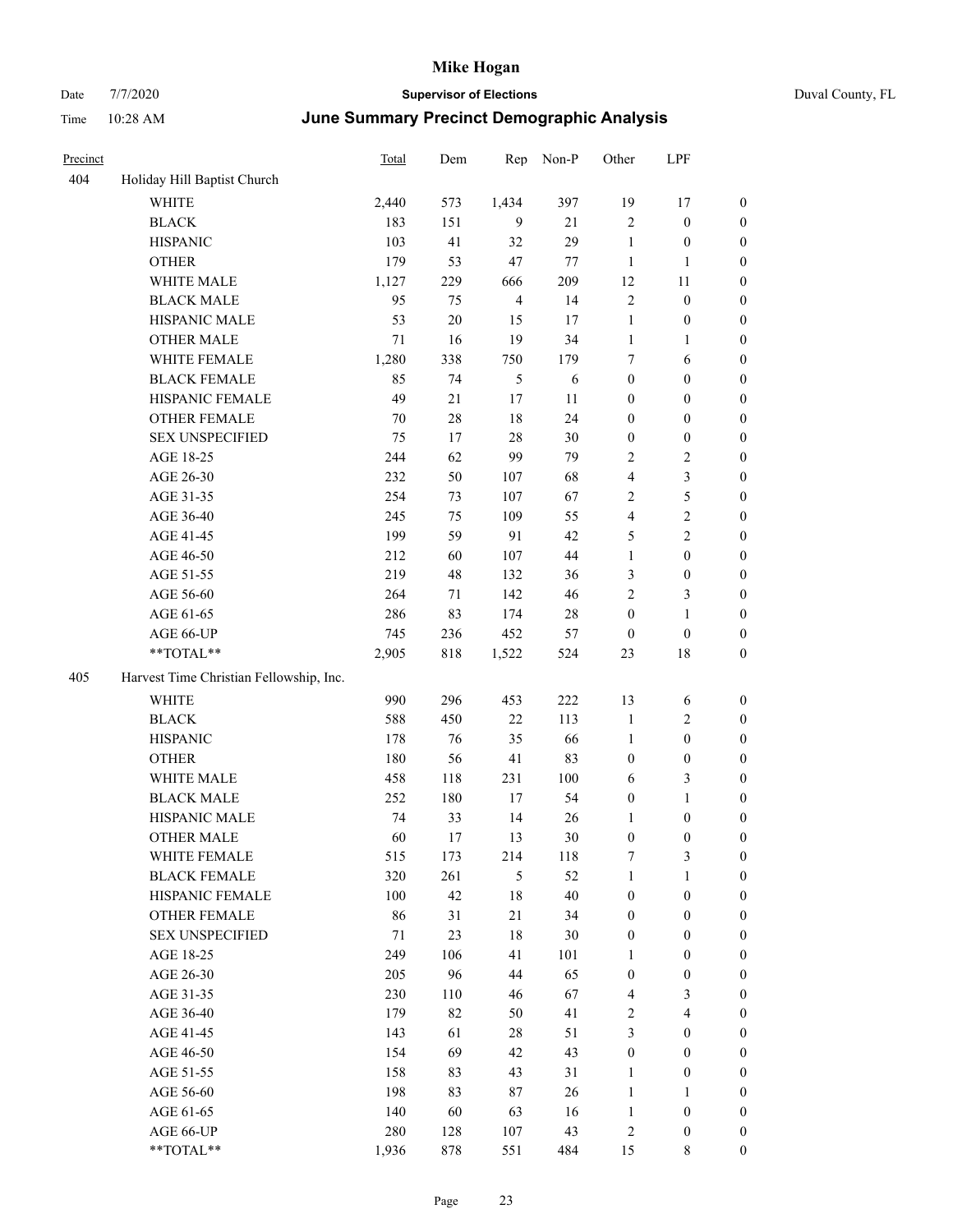| Duval Cou |  |
|-----------|--|

| Precinct |                            | Total | Dem    | Rep    | Non-P  | Other            | LPF                     |                  |
|----------|----------------------------|-------|--------|--------|--------|------------------|-------------------------|------------------|
| 407      | Southpoint Baptist Church  |       |        |        |        |                  |                         |                  |
|          | <b>WHITE</b>               | 3,962 | 985    | 2,069  | 831    | 48               | 29                      | $\boldsymbol{0}$ |
|          | <b>BLACK</b>               | 967   | 758    | 37     | 157    | 15               | $\boldsymbol{0}$        | $\boldsymbol{0}$ |
|          | <b>HISPANIC</b>            | 390   | 153    | 84     | 148    | $\overline{4}$   | 1                       | $\boldsymbol{0}$ |
|          | <b>OTHER</b>               | 857   | 301    | 189    | 354    | 10               | $\mathfrak{Z}$          | $\boldsymbol{0}$ |
|          | WHITE MALE                 | 1,863 | 391    | 1,011  | 419    | 23               | 19                      | $\boldsymbol{0}$ |
|          | <b>BLACK MALE</b>          | 379   | 284    | 14     | 76     | 5                | $\boldsymbol{0}$        | $\boldsymbol{0}$ |
|          | HISPANIC MALE              | 161   | 61     | 38     | 61     | $\mathbf{1}$     | $\boldsymbol{0}$        | $\boldsymbol{0}$ |
|          | <b>OTHER MALE</b>          | 362   | 121    | 74     | 160    | 5                | $\mathfrak{2}$          | 0                |
|          | WHITE FEMALE               | 2,055 | 580    | 1,043  | 398    | 24               | $10\,$                  | 0                |
|          | <b>BLACK FEMALE</b>        | 574   | 463    | 22     | 79     | 10               | $\boldsymbol{0}$        | $\boldsymbol{0}$ |
|          | HISPANIC FEMALE            | 223   | 89     | 45     | 85     | 3                | $\mathbf{1}$            | $\boldsymbol{0}$ |
|          | OTHER FEMALE               | 385   | 153    | 95     | 132    | 5                | $\boldsymbol{0}$        | $\boldsymbol{0}$ |
|          | <b>SEX UNSPECIFIED</b>     | 174   | 55     | 37     | 80     | $\mathbf{1}$     | $\mathbf{1}$            | $\boldsymbol{0}$ |
|          | AGE 18-25                  | 680   | 272    | 209    | 184    | 13               | $\sqrt{2}$              | $\boldsymbol{0}$ |
|          | AGE 26-30                  | 851   | 318    | 275    | 237    | 15               | $\sqrt{6}$              | $\boldsymbol{0}$ |
|          | AGE 31-35                  | 773   | 298    | 215    | 241    | 15               | $\overline{\mathbf{4}}$ | $\boldsymbol{0}$ |
|          | AGE 36-40                  | 580   | 212    | 180    | 173    | $10\,$           | $\mathfrak{S}$          | $\boldsymbol{0}$ |
|          | AGE 41-45                  | 484   | 170    | 147    | 154    | 7                | $\sqrt{6}$              | $\boldsymbol{0}$ |
|          | AGE 46-50                  | 475   | 164    | 187    | 120    | $\sqrt{2}$       | $\sqrt{2}$              | 0                |
|          | AGE 51-55                  | 470   | 155    | 217    | 95     | 1                | $\sqrt{2}$              | 0                |
|          | AGE 56-60                  | 446   | 137    | 218    | 83     | 4                | $\overline{\mathbf{4}}$ | $\boldsymbol{0}$ |
|          | AGE 61-65                  | 391   | 137    | 187    | 61     | 4                | $\mathfrak{2}$          | $\boldsymbol{0}$ |
|          | AGE 66-UP                  | 1,025 | 333    | 544    | 142    | 6                | $\boldsymbol{0}$        | $\boldsymbol{0}$ |
|          | **TOTAL**                  | 6,176 | 2,197  | 2,379  | 1,490  | 77               | 33                      | $\boldsymbol{0}$ |
| 408      | Dean Road Church of Christ |       |        |        |        |                  |                         |                  |
|          | <b>WHITE</b>               | 2,960 | 671    | 1,663  | 588    | 27               | 11                      | $\boldsymbol{0}$ |
|          | <b>BLACK</b>               | 553   | 432    | 23     | 93     | $\overline{4}$   | $\mathbf{1}$            | $\boldsymbol{0}$ |
|          | <b>HISPANIC</b>            | 277   | 106    | 64     | 105    | $\mathbf{1}$     | $\mathbf{1}$            | $\boldsymbol{0}$ |
|          | <b>OTHER</b>               | 338   | 93     | 102    | 142    | $\mathbf{1}$     | $\boldsymbol{0}$        | $\boldsymbol{0}$ |
|          | WHITE MALE                 | 1,372 | 257    | 793    | 304    | $10\,$           | $\,$ 8 $\,$             | 0                |
|          | <b>BLACK MALE</b>          | 197   | 141    | 11     | 42     | $\overline{2}$   | $\mathbf{1}$            | 0                |
|          | HISPANIC MALE              | 121   | 42     | 29     | 50     | $\boldsymbol{0}$ | $\boldsymbol{0}$        | 0                |
|          | <b>OTHER MALE</b>          | 132   | 29     | 40     | 63     | $\boldsymbol{0}$ | $\boldsymbol{0}$        | $\boldsymbol{0}$ |
|          | WHITE FEMALE               | 1,550 | 405    | 854    | 271    | $17\,$           | $\mathfrak{Z}$          | $\boldsymbol{0}$ |
|          | <b>BLACK FEMALE</b>        | 345   | 284    | 11     | 48     | $\sqrt{2}$       | $\boldsymbol{0}$        | $\boldsymbol{0}$ |
|          | HISPANIC FEMALE            | 147   | 62     | 32     | 51     | $\mathbf{1}$     | $\mathbf{1}$            | $\overline{0}$   |
|          | <b>OTHER FEMALE</b>        | 149   | 49     | 52     | 47     | $\mathbf{1}$     | $\boldsymbol{0}$        | $\overline{0}$   |
|          | <b>SEX UNSPECIFIED</b>     | 115   | 33     | $30\,$ | 52     | $\boldsymbol{0}$ | $\boldsymbol{0}$        | $\theta$         |
|          | AGE 18-25                  | 400   | 129    | 110    | 151    | 9                | $\mathbf{1}$            | 0                |
|          | AGE 26-30                  | 357   | 105    | 129    | 117    | 5                | $\mathbf{1}$            | 0                |
|          | AGE 31-35                  | 400   | 135    | 134    | 126    | $\overline{4}$   | $\mathbf{1}$            | 0                |
|          | AGE 36-40                  | 343   | 105    | 127    | 105    | 4                | $\sqrt{2}$              | 0                |
|          | AGE 41-45                  | 272   | 76     | 120    | $71\,$ | 2                | $\mathfrak{Z}$          | $\boldsymbol{0}$ |
|          | AGE 46-50                  | 293   | 92     | 132    | 63     | $\mathfrak{Z}$   | $\mathfrak{Z}$          | $\boldsymbol{0}$ |
|          | AGE 51-55                  | 344   | $90\,$ | 184    | 68     | $\mathbf{1}$     | $\mathbf{1}$            | $\boldsymbol{0}$ |
|          | AGE 56-60                  | 399   | 108    | 214    | 77     | $\boldsymbol{0}$ | $\boldsymbol{0}$        | $\boldsymbol{0}$ |
|          | AGE 61-65                  | 396   | 118    | 213    | 63     | 2                | $\boldsymbol{0}$        | $\boldsymbol{0}$ |
|          | AGE 66-UP                  | 923   | 344    | 489    | 86     | 3                | $\mathbf{1}$            | $\boldsymbol{0}$ |
|          | **TOTAL**                  | 4,128 | 1,302  | 1,852  | 928    | 33               | 13                      | $\overline{0}$   |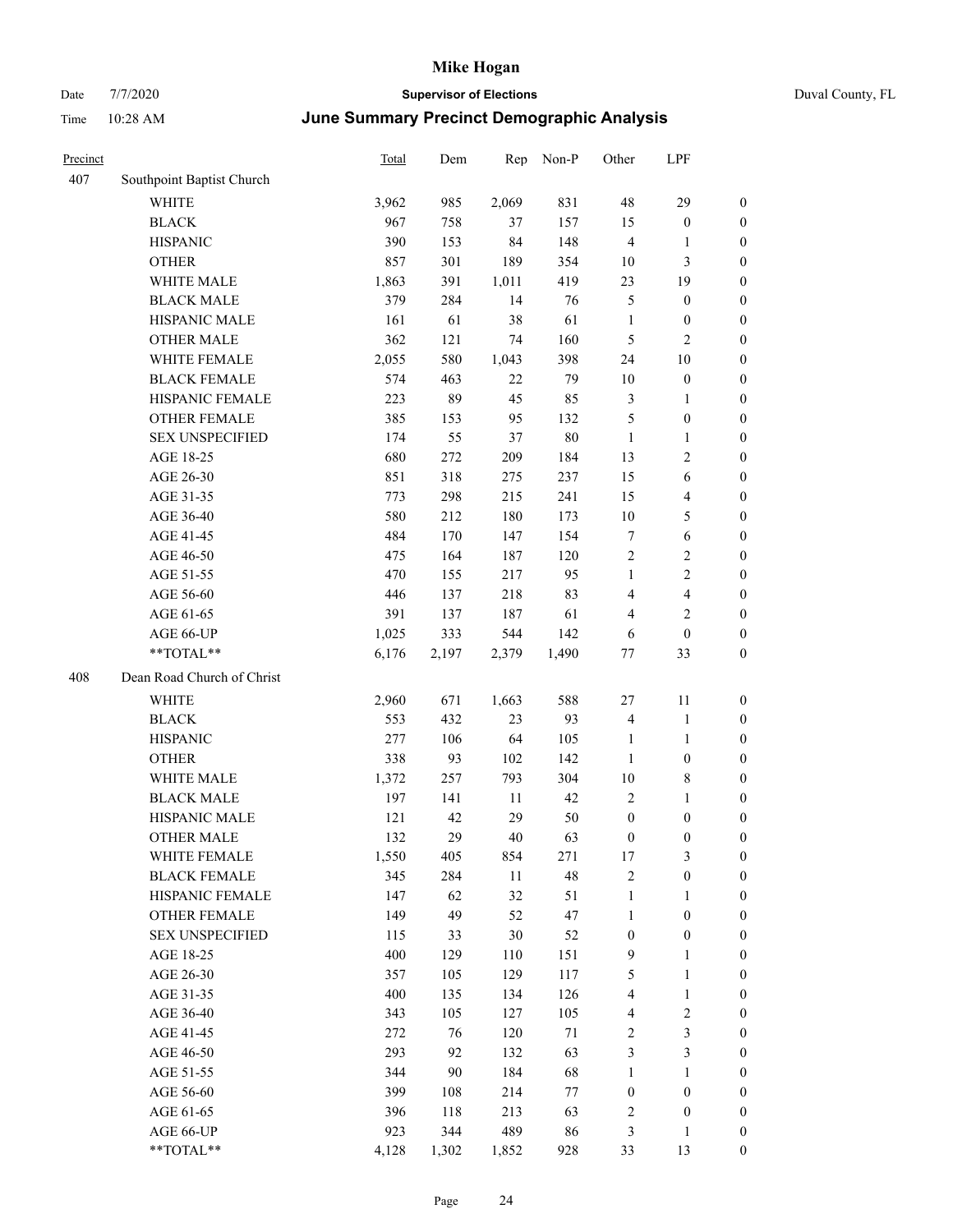| Precinct |                                        | Total      | Dem        | Rep      | Non-P      | Other                        | LPF               |                                      |
|----------|----------------------------------------|------------|------------|----------|------------|------------------------------|-------------------|--------------------------------------|
| 409      | Ramallah American Club of Jacksonville |            |            |          |            |                              |                   |                                      |
|          | <b>WHITE</b>                           | 1,788      | 491        | 901      | 374        | 10                           | 12                | $\mathbf{0}$                         |
|          | <b>BLACK</b>                           | 659        | 515        | 23       | 118        | $\mathfrak{Z}$               | $\boldsymbol{0}$  | $\boldsymbol{0}$                     |
|          | <b>HISPANIC</b>                        | 258        | 114        | 48       | 92         | $\mathfrak{Z}$               | 1                 | $\boldsymbol{0}$                     |
|          | <b>OTHER</b>                           | 360        | 96         | 82       | 179        | 1                            | $\mathbf{2}$      | $\boldsymbol{0}$                     |
|          | WHITE MALE                             | 792        | 192        | 410      | 179        | $\overline{4}$               | 7                 | $\boldsymbol{0}$                     |
|          | <b>BLACK MALE</b>                      | 274        | 199        | 13       | 60         | $\mathbf{2}$                 | $\boldsymbol{0}$  | $\boldsymbol{0}$                     |
|          | HISPANIC MALE                          | 89         | 36         | 23       | 30         | $\boldsymbol{0}$             | $\boldsymbol{0}$  | $\boldsymbol{0}$                     |
|          | <b>OTHER MALE</b>                      | 135        | 35         | 36       | 62         | $\boldsymbol{0}$             | 2                 | $\boldsymbol{0}$                     |
|          | WHITE FEMALE                           | 978        | 296        | 482      | 190        | 6                            | 4                 | $\boldsymbol{0}$                     |
|          | <b>BLACK FEMALE</b>                    | 369        | 305        | 9        | 54         | $\mathbf{1}$                 | $\boldsymbol{0}$  | $\boldsymbol{0}$                     |
|          | HISPANIC FEMALE                        | 167        | 77         | 24       | 62         | 3                            | 1                 | $\boldsymbol{0}$                     |
|          | <b>OTHER FEMALE</b>                    | 159        | 51         | 37       | 70         | $\mathbf{1}$                 | $\boldsymbol{0}$  | $\boldsymbol{0}$                     |
|          | <b>SEX UNSPECIFIED</b>                 | 102        | 25         | 20       | 56         | $\boldsymbol{0}$             | 1                 | $\boldsymbol{0}$                     |
|          | AGE 18-25                              | 299        | 123        | 58       | 112        | $\overline{4}$               | 2                 | $\boldsymbol{0}$                     |
|          | AGE 26-30                              | 297        | 116        | 69       | 108        | $\mathbf{1}$                 | 3                 | $\boldsymbol{0}$                     |
|          | AGE 31-35                              | 257        | $88\,$     | 72       | 92         | $\mathbf{1}$                 | 4                 | $\boldsymbol{0}$                     |
|          | AGE 36-40                              | 255        | 101        | 78       | 71         | 3                            | 2                 | $\boldsymbol{0}$                     |
|          | AGE 41-45                              | 207        | 82         | 64       | 58         | $\mathbf{1}$                 | $\overline{c}$    | $\boldsymbol{0}$                     |
|          | AGE 46-50                              | 226        | 94         | 73       | 55         | $\overline{c}$               | 2                 | $\boldsymbol{0}$                     |
|          | AGE 51-55                              | 258        | 93         | 104      | 60         | $\mathbf{1}$                 | $\boldsymbol{0}$  | $\boldsymbol{0}$                     |
|          | AGE 56-60                              | 279        | 118        | 102      | 59         | $\boldsymbol{0}$             | $\boldsymbol{0}$  | $\boldsymbol{0}$                     |
|          | AGE 61-65                              | 271        | 101        | 122      | 48         | $\boldsymbol{0}$             | $\boldsymbol{0}$  | $\boldsymbol{0}$                     |
|          | AGE 66-UP                              | 715        | 300        | 312      | 99         | $\overline{4}$               | $\boldsymbol{0}$  | $\boldsymbol{0}$                     |
|          | **TOTAL**                              | 3,065      | 1,216      | 1,054    | 763        | 17                           | 15                | $\boldsymbol{0}$                     |
| 410      | St. Barnabas Anglican Church           |            |            |          |            |                              |                   |                                      |
|          | <b>WHITE</b>                           | 2,491      | 573        | 1,282    | 591        | 32                           | 13                | $\boldsymbol{0}$                     |
|          | <b>BLACK</b>                           | 843        | 627        | 43       | 164        | $\,$ 8 $\,$                  | $\mathbf{1}$      | $\boldsymbol{0}$                     |
|          | <b>HISPANIC</b>                        | 405        | 184        | 78       | 141        | $\overline{2}$               | $\boldsymbol{0}$  | $\boldsymbol{0}$                     |
|          | <b>OTHER</b>                           | 734        | 212        | 195      | 320        | $\overline{4}$               | 3                 | $\boldsymbol{0}$                     |
|          | WHITE MALE                             | 1,194      | 236        | 649      | 284        | 18                           | 7                 | $\boldsymbol{0}$                     |
|          | <b>BLACK MALE</b>                      | 348        | 245        | 22       | 76         | $\overline{4}$               | 1                 | $\boldsymbol{0}$                     |
|          | HISPANIC MALE                          | 179        | 71         | 38       | 69         | $\mathbf{1}$                 | $\boldsymbol{0}$  | $\boldsymbol{0}$                     |
|          | <b>OTHER MALE</b>                      | 303        | 80         | 91       | 130        | $\overline{c}$               | $\boldsymbol{0}$  | $\boldsymbol{0}$                     |
|          | WHITE FEMALE                           | 1,245      | 326        | 609      | 290        | 14                           | 6                 | $\boldsymbol{0}$                     |
|          | <b>BLACK FEMALE</b>                    | 483        | 372        | 19       | $88\,$     | $\overline{4}$               | $\boldsymbol{0}$  | $\boldsymbol{0}$                     |
|          | HISPANIC FEMALE                        | 213        | 108        | 35       | 69         | $\mathbf{1}$                 | $\boldsymbol{0}$  | $\boldsymbol{0}$                     |
|          | <b>OTHER FEMALE</b>                    | 330        | 102        | 91       | 132        | $\sqrt{2}$                   | 3                 | $\boldsymbol{0}$                     |
|          | <b>SEX UNSPECIFIED</b>                 | 178        | 56         | 44       | $78\,$     | $\boldsymbol{0}$             | $\boldsymbol{0}$  | $\boldsymbol{0}$                     |
|          | AGE 18-25                              | 553        | 197        | 140      | 206        | 8                            | $\boldsymbol{2}$  | $\boldsymbol{0}$                     |
|          | AGE 26-30                              | 466        | 173        | 122      | 161        | $8\,$                        | $\overline{c}$    | $\boldsymbol{0}$                     |
|          | AGE 31-35                              | 402        | 145        | 126      | 125        | $\overline{\mathbf{4}}$      | $\overline{c}$    | $\boldsymbol{0}$                     |
|          |                                        |            |            |          |            |                              |                   |                                      |
|          | AGE 36-40<br>AGE 41-45                 | 371<br>298 | 137<br>100 | 95<br>89 | 131<br>104 | 6<br>$\overline{\mathbf{4}}$ | 2<br>$\mathbf{1}$ | $\boldsymbol{0}$<br>$\boldsymbol{0}$ |
|          |                                        |            |            |          |            |                              |                   |                                      |
|          | AGE 46-50                              | 377        | 126        | 137      | 105        | $\overline{4}$               | 5                 | $\boldsymbol{0}$                     |
|          | AGE 51-55                              | 382        | 133        | 160      | 87         | $\mathbf{1}$                 | $\mathbf{1}$      | $\boldsymbol{0}$                     |
|          | AGE 56-60                              | 438        | 151        | 181      | 102        | $\overline{4}$               | $\boldsymbol{0}$  | $\boldsymbol{0}$                     |
|          | AGE 61-65                              | 387<br>797 | 126<br>307 | 178      | $78\,$     | $\overline{4}$<br>3          | 1                 | $\boldsymbol{0}$                     |
|          | AGE 66-UP<br>$**TOTAL**$               | 4,473      | 1,596      | 370      | 116        |                              | 1                 | $\boldsymbol{0}$<br>$\boldsymbol{0}$ |
|          |                                        |            |            | 1,598    | 1,216      | 46                           | $17\,$            |                                      |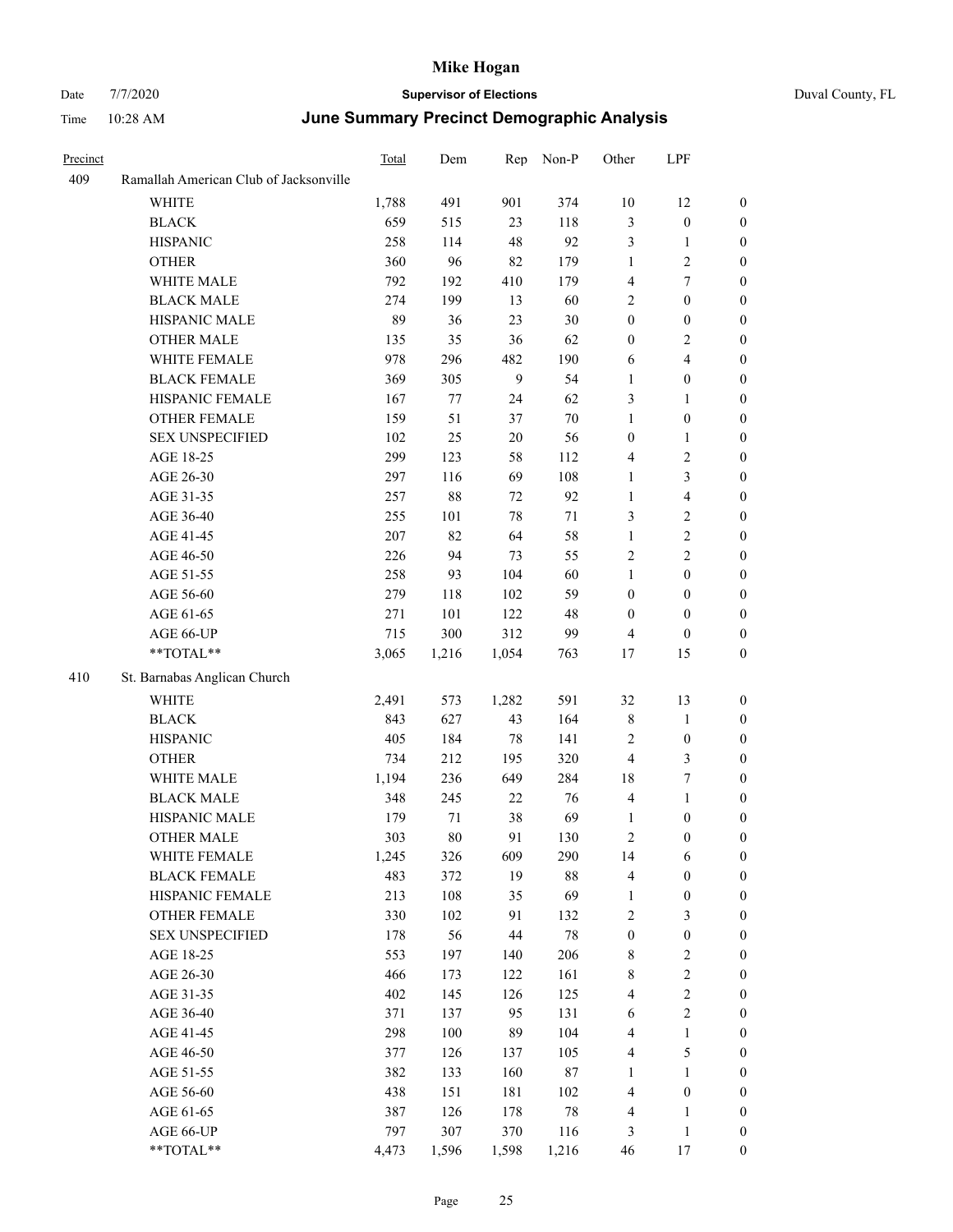| Precinct |                             | Total | Dem     | Rep    | Non-P       | Other            | LPF                     |                  |
|----------|-----------------------------|-------|---------|--------|-------------|------------------|-------------------------|------------------|
| 411      | Windy Hill Community Center |       |         |        |             |                  |                         |                  |
|          | <b>WHITE</b>                | 3,074 | 779     | 1,415  | 813         | 49               | 18                      | $\boldsymbol{0}$ |
|          | <b>BLACK</b>                | 720   | 517     | 35     | 160         | $\,$ 8 $\,$      | $\boldsymbol{0}$        | $\boldsymbol{0}$ |
|          | <b>HISPANIC</b>             | 657   | 279     | 121    | 253         | $\mathfrak{Z}$   | 1                       | $\boldsymbol{0}$ |
|          | <b>OTHER</b>                | 596   | 196     | 139    | 253         | 5                | 3                       | $\boldsymbol{0}$ |
|          | WHITE MALE                  | 1,463 | 297     | 734    | 398         | 23               | 11                      | $\boldsymbol{0}$ |
|          | <b>BLACK MALE</b>           | 297   | 190     | $22\,$ | $8\sqrt{1}$ | $\overline{4}$   | $\boldsymbol{0}$        | $\boldsymbol{0}$ |
|          | HISPANIC MALE               | 298   | 122     | 63     | 109         | $\mathfrak{Z}$   | $\mathbf{1}$            | $\boldsymbol{0}$ |
|          | <b>OTHER MALE</b>           | 250   | $78\,$  | 72     | 95          | $\overline{2}$   | 3                       | $\boldsymbol{0}$ |
|          | WHITE FEMALE                | 1,565 | 474     | 661    | 398         | 25               | 7                       | $\boldsymbol{0}$ |
|          | <b>BLACK FEMALE</b>         | 414   | 323     | 11     | 76          | $\overline{4}$   | $\boldsymbol{0}$        | $\boldsymbol{0}$ |
|          | HISPANIC FEMALE             | 338   | 151     | 53     | 134         | $\boldsymbol{0}$ | $\boldsymbol{0}$        | $\boldsymbol{0}$ |
|          | <b>OTHER FEMALE</b>         | 262   | $100\,$ | 49     | 110         | 3                | $\boldsymbol{0}$        | $\boldsymbol{0}$ |
|          | <b>SEX UNSPECIFIED</b>      | 160   | 36      | 45     | 78          | $\mathbf{1}$     | $\boldsymbol{0}$        | $\boldsymbol{0}$ |
|          | AGE 18-25                   | 658   | 232     | 157    | 244         | 22               | 3                       | $\boldsymbol{0}$ |
|          | AGE 26-30                   | 659   | 242     | 165    | 240         | 9                | 3                       | $\boldsymbol{0}$ |
|          | AGE 31-35                   | 572   | 193     | 163    | 204         | 6                | 6                       | $\boldsymbol{0}$ |
|          | AGE 36-40                   | 416   | 149     | 111    | 143         | 9                | $\overline{4}$          | $\boldsymbol{0}$ |
|          | AGE 41-45                   | 385   | 135     | 115    | 127         | 5                | 3                       | $\boldsymbol{0}$ |
|          | AGE 46-50                   | 380   | 132     | 139    | 103         | 5                | 1                       | $\boldsymbol{0}$ |
|          | AGE 51-55                   | 389   | 128     | 143    | 113         | $\overline{4}$   | 1                       | $\boldsymbol{0}$ |
|          | AGE 56-60                   | 451   | 156     | 177    | 115         | 3                | $\boldsymbol{0}$        | $\boldsymbol{0}$ |
|          | AGE 61-65                   | 381   | 131     | 171    | 77          | $\mathbf{1}$     | $\mathbf{1}$            | $\boldsymbol{0}$ |
|          | AGE 66-UP                   | 752   | 271     | 369    | 111         | $\mathbf{1}$     | $\boldsymbol{0}$        | $\boldsymbol{0}$ |
|          | **TOTAL**                   | 5,047 | 1,771   | 1,710  | 1,479       | 65               | 22                      | $\boldsymbol{0}$ |
| 412      | CrossRoad Church, UMC       |       |         |        |             |                  |                         |                  |
|          | WHITE                       | 2,161 | 604     | 914    | 581         | 44               | 18                      | $\boldsymbol{0}$ |
|          | <b>BLACK</b>                | 530   | 392     | 23     | 105         | 9                | 1                       | $\boldsymbol{0}$ |
|          | <b>HISPANIC</b>             | 275   | 95      | 74     | 97          | 8                | 1                       | $\boldsymbol{0}$ |
|          | <b>OTHER</b>                | 355   | 132     | 73     | 147         | 3                | $\boldsymbol{0}$        | $\boldsymbol{0}$ |
|          | WHITE MALE                  | 1,029 | 246     | 446    | 300         | 26               | 11                      | $\boldsymbol{0}$ |
|          | <b>BLACK MALE</b>           | 213   | 139     | $10\,$ | 55          | $\,$ 8 $\,$      | 1                       | $\boldsymbol{0}$ |
|          | HISPANIC MALE               | 135   | 44      | 40     | 48          | $\sqrt{2}$       | 1                       | $\boldsymbol{0}$ |
|          | <b>OTHER MALE</b>           | 138   | 40      | 37     | 59          | $\mathfrak{2}$   | $\boldsymbol{0}$        | $\boldsymbol{0}$ |
|          | WHITE FEMALE                | 1,106 | 345     | 462    | 274         | 18               | $\boldsymbol{7}$        | $\boldsymbol{0}$ |
|          | <b>BLACK FEMALE</b>         | 310   | 247     | 13     | 49          | $\mathbf{1}$     | $\boldsymbol{0}$        | $\boldsymbol{0}$ |
|          | HISPANIC FEMALE             | 133   | 48      | 33     | 46          | 6                | $\boldsymbol{0}$        | $\boldsymbol{0}$ |
|          | OTHER FEMALE                | 181   | 81      | 33     | 66          | 1                | $\boldsymbol{0}$        | $\boldsymbol{0}$ |
|          | <b>SEX UNSPECIFIED</b>      | 76    | 33      | $10\,$ | 33          | $\boldsymbol{0}$ | $\boldsymbol{0}$        | $\boldsymbol{0}$ |
|          | AGE 18-25                   | 549   | 209     | 152    | 173         | 11               | $\overline{4}$          | $\boldsymbol{0}$ |
|          | AGE 26-30                   | 637   | 229     | 201    | 186         | 14               | $\boldsymbol{7}$        | $\boldsymbol{0}$ |
|          | AGE 31-35                   | 418   | 144     | 126    | 139         | $\boldsymbol{7}$ | $\sqrt{2}$              | $\boldsymbol{0}$ |
|          | AGE 36-40                   | 304   | 105     | 85     | 105         | 6                | 3                       | $\boldsymbol{0}$ |
|          | AGE 41-45                   | 240   | 106     | 66     | 65          | $\sqrt{2}$       | 1                       | $\boldsymbol{0}$ |
|          | AGE 46-50                   | 236   | 101     | 66     | 59          | $\,$ 8 $\,$      | $\overline{\mathbf{c}}$ | $\boldsymbol{0}$ |
|          | AGE 51-55                   | 246   | 86      | 98     | 57          | $\overline{4}$   | 1                       | $\boldsymbol{0}$ |
|          | AGE 56-60                   | 205   | 77      | 75     | 49          | $\overline{4}$   | $\boldsymbol{0}$        | $\boldsymbol{0}$ |
|          | AGE 61-65                   | 176   | 63      | 69     | 39          | $\sqrt{5}$       | $\boldsymbol{0}$        | $\boldsymbol{0}$ |
|          | AGE 66-UP                   | 310   | 103     | 146    | 58          | 3                | $\boldsymbol{0}$        | $\boldsymbol{0}$ |
|          | **TOTAL**                   | 3,321 | 1,223   | 1,084  | 930         | 64               | $20\,$                  | $\boldsymbol{0}$ |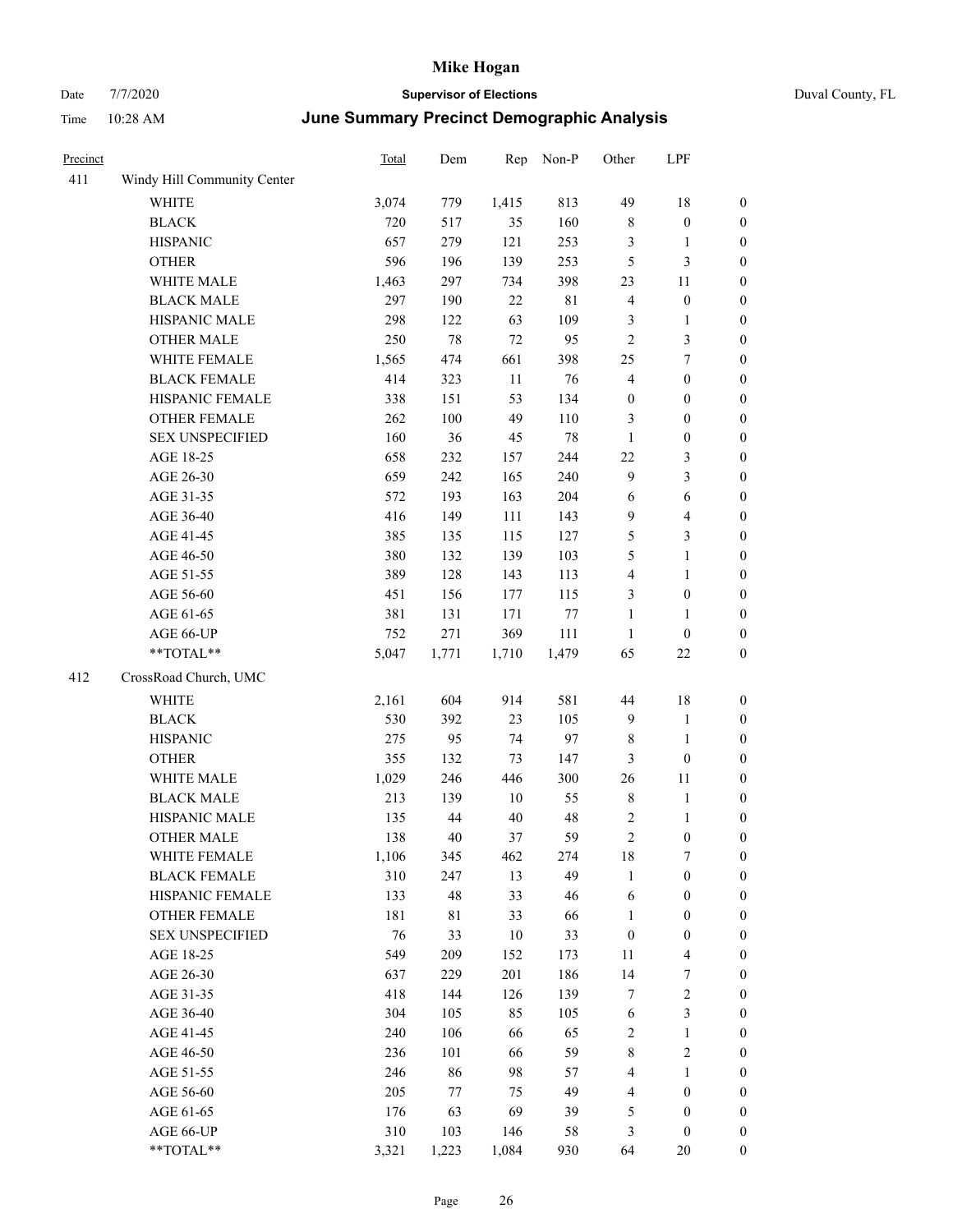| Precinct |                                    | <b>Total</b> | Dem            | Rep            | Non-P          | Other            | LPF                     |                  |
|----------|------------------------------------|--------------|----------------|----------------|----------------|------------------|-------------------------|------------------|
| 501      | <b>Balis Community Center</b>      |              |                |                |                |                  |                         |                  |
|          | WHITE                              | 2,637        | 847            | 1,204          | 536            | 29               | 21                      | $\mathbf{0}$     |
|          | <b>BLACK</b>                       | 210          | 147            | 11             | 44             | $\tau$           | 1                       | $\boldsymbol{0}$ |
|          | <b>HISPANIC</b>                    | 119          | 43             | 41             | 33             | $\sqrt{2}$       | $\boldsymbol{0}$        | $\boldsymbol{0}$ |
|          | <b>OTHER</b>                       | 249          | $80\,$         | 68             | 96             | 3                | 2                       | $\boldsymbol{0}$ |
|          | WHITE MALE                         | 1,259        | 367            | 590            | 276            | 11               | 15                      | $\boldsymbol{0}$ |
|          | <b>BLACK MALE</b>                  | 93           | 63             | $\mathfrak{H}$ | 21             | $\overline{4}$   | $\boldsymbol{0}$        | $\boldsymbol{0}$ |
|          | HISPANIC MALE                      | 53           | $20\,$         | 17             | 16             | $\boldsymbol{0}$ | $\boldsymbol{0}$        | $\boldsymbol{0}$ |
|          | <b>OTHER MALE</b>                  | 94           | 25             | 28             | 39             | $\mathbf{1}$     | 1                       | $\boldsymbol{0}$ |
|          | WHITE FEMALE                       | 1,340        | 468            | 600            | 248            | 18               | 6                       | $\boldsymbol{0}$ |
|          | <b>BLACK FEMALE</b>                | 115          | 83             | 6              | 22             | $\mathfrak{Z}$   | 1                       | $\boldsymbol{0}$ |
|          | HISPANIC FEMALE                    | 63           | 22             | 23             | 16             | $\sqrt{2}$       | $\boldsymbol{0}$        | $\boldsymbol{0}$ |
|          | <b>OTHER FEMALE</b>                | 113          | 41             | 35             | 36             | $\boldsymbol{0}$ | 1                       | $\boldsymbol{0}$ |
|          | <b>SEX UNSPECIFIED</b>             | 85           | $28\,$         | $20\,$         | 35             | $\overline{2}$   | $\boldsymbol{0}$        | $\boldsymbol{0}$ |
|          | AGE 18-25                          | 259          | 84             | 84             | 83             | $\tau$           | 1                       | $\boldsymbol{0}$ |
|          | AGE 26-30                          | 332          | 114            | 111            | 97             | 6                | $\overline{4}$          | $\boldsymbol{0}$ |
|          | AGE 31-35                          | 390          | 153            | 123            | 100            | 7                | 7                       | $\boldsymbol{0}$ |
|          | AGE 36-40                          | 264          | 92             | 86             | 77             | 5                | 4                       | $\boldsymbol{0}$ |
|          | AGE 41-45                          | 221          | 69             | 81             | 66             | 3                | $\overline{\mathbf{c}}$ | $\boldsymbol{0}$ |
|          | AGE 46-50                          | 249          | 74             | 106            | 64             | 2                | 3                       | $\boldsymbol{0}$ |
|          | AGE 51-55                          | 240          | 62             | 126            | 48             | $\overline{4}$   | $\boldsymbol{0}$        | $\boldsymbol{0}$ |
|          | AGE 56-60                          | 286          | 111            | 130            | 42             | $\mathbf{1}$     | 2                       | $\boldsymbol{0}$ |
|          | AGE 61-65                          | 286          | 104            | 135            | 44             | 3                | $\boldsymbol{0}$        | $\boldsymbol{0}$ |
|          | AGE 66-UP                          | 688          | 254            | 342            | 88             | $\mathfrak{Z}$   | 1                       | $\boldsymbol{0}$ |
|          | **TOTAL**                          | 3,215        | 1,117          | 1,324          | 709            | 41               | 24                      | $\boldsymbol{0}$ |
| 502      | St. Nicholas Park Christian Church |              |                |                |                |                  |                         |                  |
|          | WHITE                              | 931          | 284            | 484            | 147            | 10               | 6                       | $\boldsymbol{0}$ |
|          | <b>BLACK</b>                       | 41           | $28\,$         | $\overline{4}$ | 8              | $\mathbf{1}$     | $\boldsymbol{0}$        | $\boldsymbol{0}$ |
|          | <b>HISPANIC</b>                    | 33           | 13             | 8              | 9              | $\sqrt{2}$       | 1                       | $\boldsymbol{0}$ |
|          | <b>OTHER</b>                       | 58           | 16             | 19             | $22\,$         | $\mathbf{1}$     | $\boldsymbol{0}$        | $\boldsymbol{0}$ |
|          | WHITE MALE                         | 422          | 119            | 216            | 78             | 3                | 6                       | $\boldsymbol{0}$ |
|          | <b>BLACK MALE</b>                  | 17           | 11             | $\mathbf{1}$   | 4              | $\mathbf{1}$     | $\boldsymbol{0}$        | $\boldsymbol{0}$ |
|          | HISPANIC MALE                      | 16           | 7              | $\mathfrak{S}$ | 3              | $\mathbf{1}$     | $\boldsymbol{0}$        | $\boldsymbol{0}$ |
|          | <b>OTHER MALE</b>                  | 23           | $\overline{7}$ | 5              | 10             | 1                | $\boldsymbol{0}$        | $\boldsymbol{0}$ |
|          | WHITE FEMALE                       | 498          | 163            | 261            | 67             | $\tau$           | $\boldsymbol{0}$        | $\boldsymbol{0}$ |
|          | <b>BLACK FEMALE</b>                | 24           | $17\,$         | $\mathfrak{Z}$ | $\overline{4}$ | $\boldsymbol{0}$ | $\boldsymbol{0}$        | $\boldsymbol{0}$ |
|          | HISPANIC FEMALE                    | 16           | 5              | 3              | 6              | $\mathbf{1}$     | 1                       | $\boldsymbol{0}$ |
|          | OTHER FEMALE                       | 22           | 6              | 10             | $\sqrt{6}$     | $\boldsymbol{0}$ | $\boldsymbol{0}$        | $\boldsymbol{0}$ |
|          | <b>SEX UNSPECIFIED</b>             | 25           | 6              | 11             | $\,$ 8 $\,$    | $\boldsymbol{0}$ | $\boldsymbol{0}$        | $\boldsymbol{0}$ |
|          | AGE 18-25                          | 68           | 24             | $28\,$         | 14             | $\sqrt{2}$       | $\boldsymbol{0}$        | $\boldsymbol{0}$ |
|          | AGE 26-30                          | 99           | 34             | 46             | 17             | $\mathbf{1}$     | 1                       | $\boldsymbol{0}$ |
|          | AGE 31-35                          | 121          | 39             | 57             | $22\,$         | $\sqrt{2}$       | 1                       | $\boldsymbol{0}$ |
|          | AGE 36-40                          | 126          | 40             | 47             | 34             | 3                | 2                       | $\boldsymbol{0}$ |
|          | AGE 41-45                          | 43           | 11             | 13             | $18\,$         | $\boldsymbol{0}$ | 1                       | $\boldsymbol{0}$ |
|          | AGE 46-50                          | 80           | 21             | 43             | 16             | $\boldsymbol{0}$ | $\boldsymbol{0}$        | $\boldsymbol{0}$ |
|          | AGE 51-55                          | $8\sqrt{1}$  | $28\,$         | 46             | $\tau$         | $\boldsymbol{0}$ | $\boldsymbol{0}$        | $\boldsymbol{0}$ |
|          | AGE 56-60                          | 96           | 26             | 51             | 14             | $\overline{4}$   | 1                       | $\boldsymbol{0}$ |
|          | AGE 61-65                          | 98           | 22             | 64             | 11             | $\mathbf{1}$     | $\boldsymbol{0}$        | $\boldsymbol{0}$ |
|          | AGE 66-UP                          | 251          | 96             | 120            | 33             | 1                | 1                       | $\boldsymbol{0}$ |
|          | **TOTAL**                          | 1,063        | 341            | 515            | 186            | 14               | $\tau$                  | $\boldsymbol{0}$ |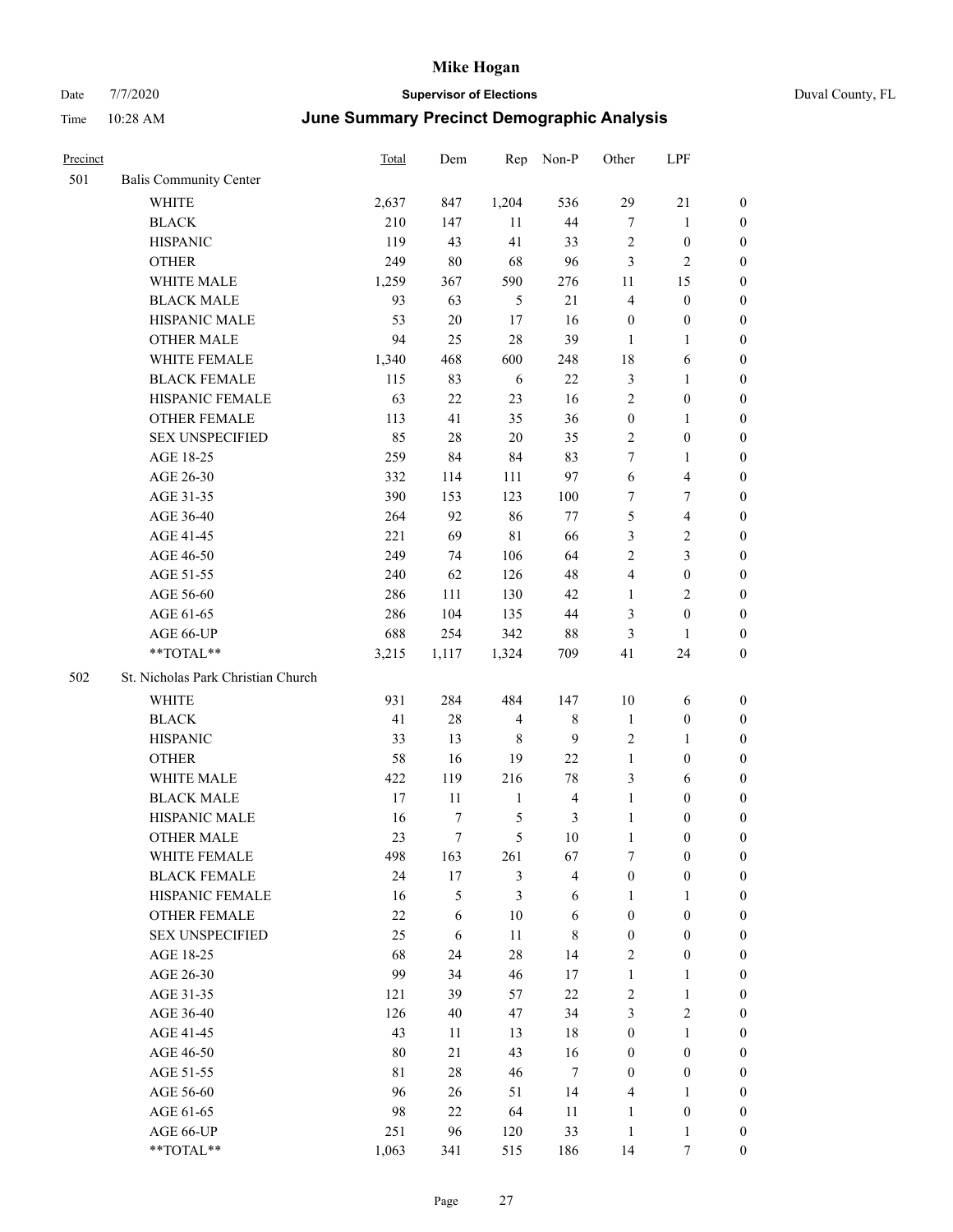| Precinct |                                   | <b>Total</b> | Dem        | Rep            | Non-P                   | Other            | LPF                     |                  |
|----------|-----------------------------------|--------------|------------|----------------|-------------------------|------------------|-------------------------|------------------|
| 503      | Jacksonville Community Church     |              |            |                |                         |                  |                         |                  |
|          | <b>WHITE</b>                      | 1,241        | 377        | 519            | 327                     | 12               | 6                       | $\boldsymbol{0}$ |
|          | <b>BLACK</b>                      | 995          | 767        | 36             | 185                     | 6                | $\mathbf{1}$            | $\boldsymbol{0}$ |
|          | <b>HISPANIC</b>                   | 315          | 136        | 54             | 122                     | 3                | $\boldsymbol{0}$        | $\boldsymbol{0}$ |
|          | <b>OTHER</b>                      | 269          | 107        | 48             | 111                     | 3                | $\boldsymbol{0}$        | $\boldsymbol{0}$ |
|          | WHITE MALE                        | 529          | 134        | 219            | 166                     | 5                | 5                       | 0                |
|          | <b>BLACK MALE</b>                 | 390          | 269        | 22             | 96                      | 3                | $\boldsymbol{0}$        | 0                |
|          | HISPANIC MALE                     | 131          | 54         | 26             | 50                      | $\mathbf{1}$     | $\boldsymbol{0}$        | 0                |
|          | <b>OTHER MALE</b>                 | 113          | 47         | $30\,$         | 36                      | $\boldsymbol{0}$ | $\boldsymbol{0}$        | $\boldsymbol{0}$ |
|          | WHITE FEMALE                      | 688          | 231        | 295            | 154                     | 7                | $\mathbf{1}$            | $\boldsymbol{0}$ |
|          | <b>BLACK FEMALE</b>               | 583          | 480        | 13             | 86                      | 3                | $\mathbf{1}$            | $\boldsymbol{0}$ |
|          | HISPANIC FEMALE                   | 178          | 81         | 28             | 67                      | $\sqrt{2}$       | $\boldsymbol{0}$        | $\boldsymbol{0}$ |
|          | OTHER FEMALE                      | 104          | 50         | 14             | 37                      | 3                | $\boldsymbol{0}$        | $\boldsymbol{0}$ |
|          | <b>SEX UNSPECIFIED</b>            | 104          | 41         | $10\,$         | 53                      | $\boldsymbol{0}$ | $\boldsymbol{0}$        | $\boldsymbol{0}$ |
|          | AGE 18-25                         | 336          | 180        | 46             | 105                     | 5                | $\boldsymbol{0}$        | $\boldsymbol{0}$ |
|          | AGE 26-30                         | 333          | 164        | 48             | 114                     | 4                | $\mathfrak{Z}$          | 0                |
|          | AGE 31-35                         | 312          | 150        | 44             | 113                     | 4                | $\mathbf{1}$            | 0                |
|          | AGE 36-40                         | 253          | 118        | 44             | 89                      | $\overline{2}$   | $\boldsymbol{0}$        | 0                |
|          | AGE 41-45                         | 182          | 90         | 38             | 51                      | $\mathbf{2}$     | $\mathbf{1}$            | $\boldsymbol{0}$ |
|          | AGE 46-50                         | 192          | 103        | 35             | 52                      | $\mathbf{1}$     | 1                       | $\boldsymbol{0}$ |
|          | AGE 51-55                         | 208          | 105        | 49             | 53                      | $\mathbf{1}$     | $\boldsymbol{0}$        | $\boldsymbol{0}$ |
|          | AGE 56-60                         | 212          | 113        | 51             | 46                      | $\mathfrak{2}$   | $\boldsymbol{0}$        | $\boldsymbol{0}$ |
|          | AGE 61-65                         | 191          | 100        | 63             | 27                      | $\mathbf{1}$     | $\boldsymbol{0}$        | $\boldsymbol{0}$ |
|          | AGE 66-UP                         | 599          | 262        | 239            | 95                      | $\overline{c}$   | $\mathbf{1}$            | 0                |
|          | **TOTAL**                         | 2,820        | 1,387      | 657            | 745                     | 24               | $\boldsymbol{7}$        | $\boldsymbol{0}$ |
| 504      | Southside United Methodist Church |              |            |                |                         |                  |                         |                  |
|          | WHITE                             | 1,601        | 481        | 867            | 231                     | 14               | $8\,$                   | $\boldsymbol{0}$ |
|          | <b>BLACK</b>                      | 59           | 44         | $\overline{4}$ | $10\,$                  | $\mathbf{1}$     | $\boldsymbol{0}$        | 0                |
|          | <b>HISPANIC</b>                   | 58           | 17         | 23             | 17                      | $\boldsymbol{0}$ | $\mathbf{1}$            | 0                |
|          | <b>OTHER</b>                      | 92           | 33         | 31             | $28\,$                  | $\boldsymbol{0}$ | $\boldsymbol{0}$        | 0                |
|          | WHITE MALE                        | 767          | 211        | 419            | 124                     | 6                | $\tau$                  | $\boldsymbol{0}$ |
|          | <b>BLACK MALE</b>                 | 21           | 14         | $\sqrt{2}$     | 5                       | $\boldsymbol{0}$ | $\boldsymbol{0}$        | $\boldsymbol{0}$ |
|          | HISPANIC MALE                     | 29           | 10         | 9              | 9                       | $\boldsymbol{0}$ | 1                       | $\boldsymbol{0}$ |
|          | <b>OTHER MALE</b>                 | 41           | 12         | 16             | 13                      | $\boldsymbol{0}$ | $\boldsymbol{0}$        | $\boldsymbol{0}$ |
|          | WHITE FEMALE                      | 818          | 267        | 438            | 104                     | $\,$ 8 $\,$      | $\mathbf{1}$            | $\overline{0}$   |
|          | <b>BLACK FEMALE</b>               | 35           | $28\,$     | $\sqrt{2}$     | $\overline{\mathbf{4}}$ | $\mathbf{1}$     | $\boldsymbol{0}$        | $\overline{0}$   |
|          | <b>HISPANIC FEMALE</b>            | $27\,$       | $\sqrt{6}$ | 14             | 7                       | $\boldsymbol{0}$ | $\boldsymbol{0}$        | 0                |
|          | <b>OTHER FEMALE</b>               | 32           | 16         | $10\,$         | $\sqrt{6}$              | $\boldsymbol{0}$ | $\boldsymbol{0}$        | 0                |
|          | <b>SEX UNSPECIFIED</b>            | 40           | 11         | 15             | 14                      | $\boldsymbol{0}$ | $\boldsymbol{0}$        | 0                |
|          | AGE 18-25                         | 165          | 56         | 72             | 34                      | 3                | $\boldsymbol{0}$        | 0                |
|          | AGE 26-30                         | 145          | 50         | 64             | 27                      | $\sqrt{2}$       | $\sqrt{2}$              | $\overline{0}$   |
|          | AGE 31-35                         | 183          | 56         | 74             | 47                      | $\sqrt{2}$       | $\overline{\mathbf{4}}$ | $\overline{0}$   |
|          | AGE 36-40                         | 167          | 55         | 85             | 26                      | $\mathbf{1}$     | $\boldsymbol{0}$        | $\overline{0}$   |
|          | AGE 41-45                         | 164          | 54         | 76             | 31                      | 3                | $\boldsymbol{0}$        | $\overline{0}$   |
|          | AGE 46-50                         | 155          | 37         | 87             | 30                      | $\boldsymbol{0}$ | $\mathbf{1}$            | $\overline{0}$   |
|          | AGE 51-55                         | 153          | 47         | 86             | 18                      | $\mathbf{1}$     | $\mathbf{1}$            | $\overline{0}$   |
|          | AGE 56-60                         | 148          | 48         | $8\sqrt{1}$    | $18\,$                  | $\mathbf{1}$     | $\boldsymbol{0}$        | $\overline{0}$   |
|          | AGE 61-65                         | 166          | 53         | 93             | $20\,$                  | $\boldsymbol{0}$ | $\boldsymbol{0}$        | 0                |
|          | AGE 66-UP                         | 363          | 119        | 206            | 35                      | $\overline{c}$   | $\mathbf{1}$            | 0                |
|          | **TOTAL**                         | 1,810        | 575        | 925            | 286                     | 15               | $\mathbf{9}$            | $\boldsymbol{0}$ |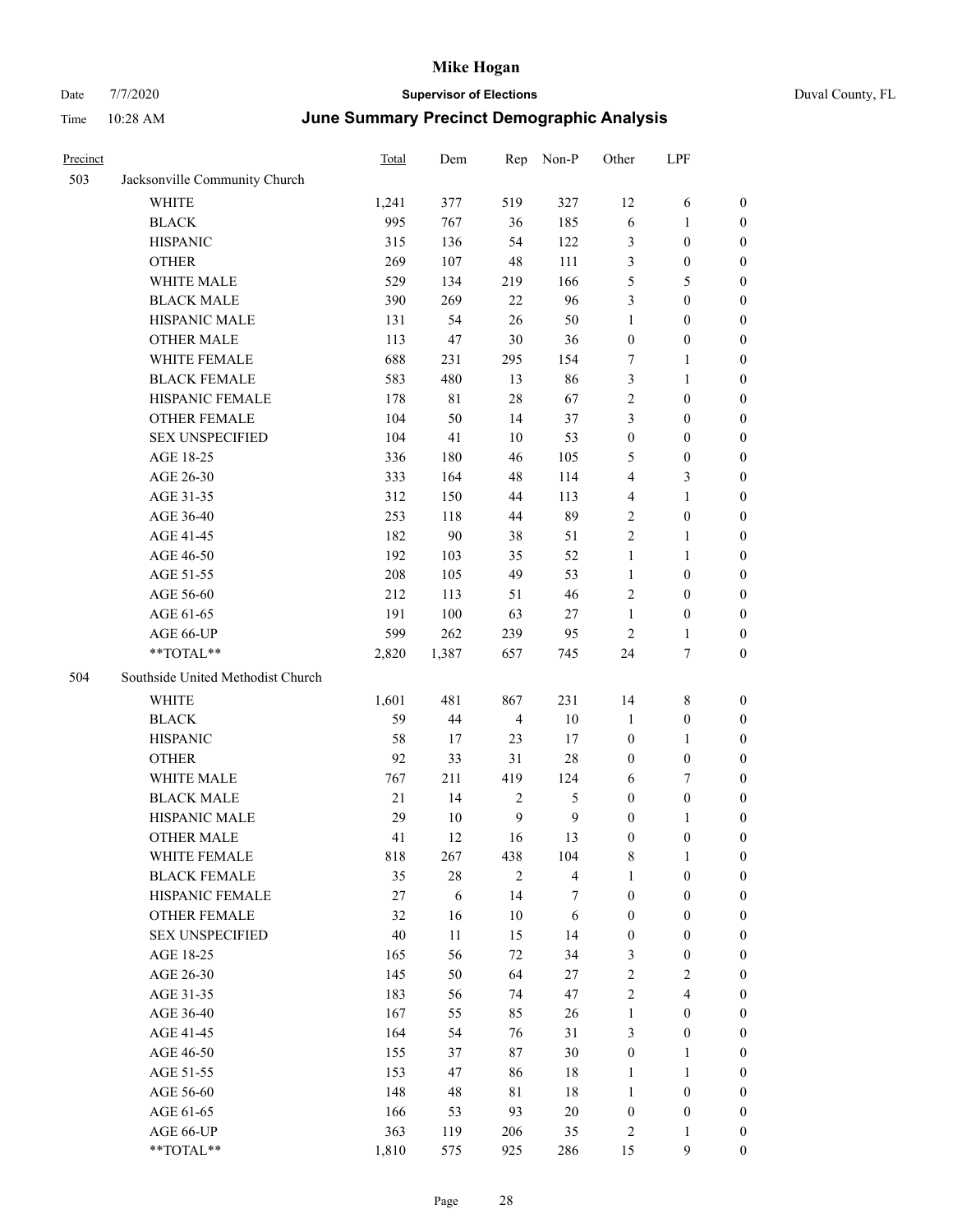# Date 7/7/2020 **Supervisor of Elections** Duval County, FL

## Time 10:28 AM **June Summary Precinct Demographic Analysis**

| Precinct |                                           | <b>Total</b>   | Dem            | Rep          | Non-P          | Other            | LPF              |                  |
|----------|-------------------------------------------|----------------|----------------|--------------|----------------|------------------|------------------|------------------|
| 505      | Saint Mark's Lutheran Church - ELCA       |                |                |              |                |                  |                  |                  |
|          | <b>WHITE</b>                              | 2,195          | 557            | 1,320        | 300            | 10               | $8\,$            | 0                |
|          | <b>BLACK</b>                              | 20             | 10             | -1           | 9              | $\boldsymbol{0}$ | $\boldsymbol{0}$ | 0                |
|          | <b>HISPANIC</b>                           | 67             | 17             | 29           | 21             | $\boldsymbol{0}$ | $\boldsymbol{0}$ | 0                |
|          | <b>OTHER</b>                              | 122            | 44             | 37           | 39             | 2                | $\boldsymbol{0}$ | $\boldsymbol{0}$ |
|          | WHITE MALE                                | 1,007          | 216            | 630          | 150            | 4                | 7                | $\boldsymbol{0}$ |
|          | <b>BLACK MALE</b>                         | 13             | $\tau$         | 1            | 5              | $\boldsymbol{0}$ | $\boldsymbol{0}$ | 0                |
|          | HISPANIC MALE                             | 37             | 12             | 15           | 10             | $\boldsymbol{0}$ | $\boldsymbol{0}$ | 0                |
|          | <b>OTHER MALE</b>                         | 56             | 16             | 19           | $20\,$         | $\mathbf{1}$     | $\boldsymbol{0}$ | 0                |
|          | WHITE FEMALE                              | 1,163          | 335            | 677          | 144            | 6                | $\mathbf{1}$     | 0                |
|          | <b>BLACK FEMALE</b>                       | $\overline{7}$ | $\mathfrak{Z}$ | $\mathbf{0}$ | $\overline{4}$ | $\boldsymbol{0}$ | $\boldsymbol{0}$ | 0                |
|          | HISPANIC FEMALE                           | 28             | 5              | 13           | 10             | 0                | $\boldsymbol{0}$ | 0                |
|          | <b>OTHER FEMALE</b>                       | 51             | 25             | 13           | 13             | $\boldsymbol{0}$ | $\boldsymbol{0}$ | 0                |
|          | <b>SEX UNSPECIFIED</b>                    | 42             | 9              | 19           | 13             | 1                | $\boldsymbol{0}$ | 0                |
|          | AGE 18-25                                 | 226            | 46             | 133          | 41             | 6                | $\boldsymbol{0}$ | $\boldsymbol{0}$ |
|          | AGE 26-30                                 | 143            | 30             | 76           | 34             | $\mathbf{1}$     | $\sqrt{2}$       | $\boldsymbol{0}$ |
|          | AGE 31-35                                 | 225            | 66             | 118          | 39             | $\boldsymbol{0}$ | $\overline{c}$   | 0                |
|          | AGE 36-40                                 | 244            | 69             | 117          | 57             | 1                | $\boldsymbol{0}$ | $\boldsymbol{0}$ |
|          | AGE 41-45                                 | 182            | 33             | 94           | 50             | $\mathbf{1}$     | $\overline{4}$   | $\boldsymbol{0}$ |
|          | AGE 46-50                                 | 212            | 62             | 117          | 33             | $\boldsymbol{0}$ | $\boldsymbol{0}$ | $\boldsymbol{0}$ |
|          | AGE 51-55                                 | 207            | 46             | 130          | $30\,$         | 1                | $\boldsymbol{0}$ | 0                |
|          | AGE 56-60                                 | 218            | 37             | 150          | 30             | $\mathbf{1}$     | $\boldsymbol{0}$ | 0                |
|          | AGE 61-65                                 | 185            | 50             | 119          | 15             | 1                | $\boldsymbol{0}$ | 0                |
|          | AGE 66-UP                                 | 561            | 188            | 333          | $40\,$         | $\boldsymbol{0}$ | $\boldsymbol{0}$ | 0                |
|          | **TOTAL**                                 | 2,404          | 628            | 1,387        | 369            | 12               | $8\,$            | $\boldsymbol{0}$ |
| 506      | St. John the Divine Greek Orthodox Church |                |                |              |                |                  |                  |                  |
|          | <b>WHITE</b>                              | 2,122          | 654            | 943          | 499            | 21               | 5                | $\boldsymbol{0}$ |
|          | <b>BLACK</b>                              | 1,265          | 1,020          | 47           | 188            | 7                | $\mathfrak{Z}$   | $\boldsymbol{0}$ |
|          | <b>HISPANIC</b>                           | 270            | 120            | 52           | 96             | $\mathbf{1}$     | $\mathbf{1}$     | 0                |
|          | <b>OTHER</b>                              | 381            | 128            | 78           | 172            | 2                | $\mathbf{1}$     | $\boldsymbol{0}$ |
|          | <b>WHITE MALE</b>                         | 967            | 258            | 461          | 236            | 8                | $\overline{4}$   | 0                |
|          | <b>BLACK MALE</b>                         | 489            | 363            | $20\,$       | 99             | $\overline{4}$   | 3                | 0                |
|          | HISPANIC MALE                             | 135            | 60             | 31           | 44             | $\boldsymbol{0}$ | $\boldsymbol{0}$ | 0                |
|          | <b>OTHER MALE</b>                         | 127            | 38             | 28           | 58             | 2                | 1                | 0                |
|          | WHITE FEMALE                              | 1,125          | 387            | 470          | 255            | 12               | 1                | 0                |
|          | <b>BLACK FEMALE</b>                       | 754            | 642            | 26           | 83             | 3                | $\boldsymbol{0}$ | $\boldsymbol{0}$ |
|          | HISPANIC FEMALE                           | 127            | 57             | 19           | 49             | $\mathbf{1}$     | $\mathbf{1}$     | $\overline{0}$   |
|          | OTHER FEMALE                              | 168            | 65             | 43           | 60             | $\boldsymbol{0}$ | $\boldsymbol{0}$ | $\overline{0}$   |
|          | <b>SEX UNSPECIFIED</b>                    | 146            | 52             | 22           | $71\,$         | $\mathbf{1}$     | $\boldsymbol{0}$ | 0                |
|          | AGE 18-25                                 | 439            | 195            | 70           | 162            | $11\,$           | $\mathbf{1}$     | $\theta$         |
|          | AGE 26-30                                 | 482            | 219            | 76           | 176            | 5                | $\sqrt{6}$       | 0                |
|          | AGE 31-35                                 | 398            | 195            | 94           | 105            | 3                | $\mathbf{1}$     | 0                |
|          | AGE 36-40                                 | 368            | 172            | 84           | 110            | $\mathbf{1}$     | $\mathbf{1}$     | 0                |
|          | AGE 41-45                                 | 315            | 155            | 87           | $70\,$         | 2                | $\mathbf{1}$     | 0                |
|          | AGE 46-50                                 | 331            | 140            | 109          | $80\,$         | 2                | $\boldsymbol{0}$ | 0                |
|          | AGE 51-55                                 | 350            | 145            | 126          | 79             | $\boldsymbol{0}$ | $\boldsymbol{0}$ | 0                |
|          | AGE 56-60                                 | 357            | 175            | 117          | 63             | 2                | $\boldsymbol{0}$ | $\overline{0}$   |
|          | AGE 61-65                                 | 347            | 203            | 110          | 33             | $\mathbf{1}$     | $\boldsymbol{0}$ | $\overline{0}$   |
|          | AGE 66-UP                                 | 650            | 323            | 247          | 76             | 4                | $\boldsymbol{0}$ | 0                |
|          | **TOTAL**                                 | 4,038          | 1,922          | 1,120        | 955            | 31               | 10               | $\boldsymbol{0}$ |
|          |                                           |                |                |              |                |                  |                  |                  |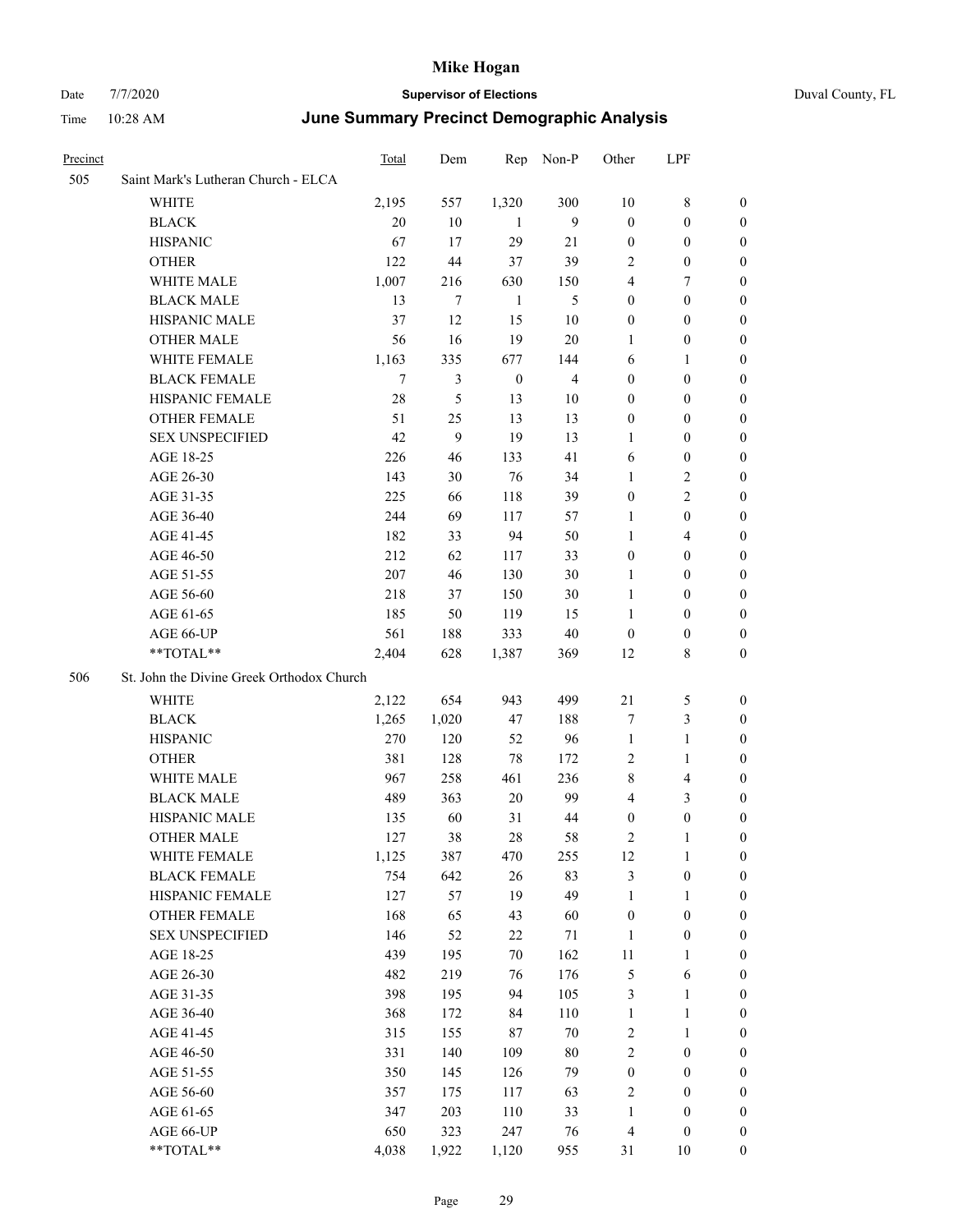| Duval County, FL |  |
|------------------|--|
|------------------|--|

| Precinct |                                 | <b>Total</b> | Dem    | Rep            | Non-P  | Other                   | LPF                     |                  |
|----------|---------------------------------|--------------|--------|----------------|--------|-------------------------|-------------------------|------------------|
| 507      | Hendricks Avenue Baptist Church |              |        |                |        |                         |                         |                  |
|          | <b>WHITE</b>                    | 941          | 272    | 471            | 184    | $\overline{\mathbf{4}}$ | $10\,$                  | $\boldsymbol{0}$ |
|          | <b>BLACK</b>                    | 727          | 613    | 25             | 85     | 3                       | $\mathbf{1}$            | $\boldsymbol{0}$ |
|          | <b>HISPANIC</b>                 | 73           | 34     | $\,8\,$        | 31     | $\boldsymbol{0}$        | $\boldsymbol{0}$        | 0                |
|          | <b>OTHER</b>                    | 131          | 42     | 29             | 55     | 4                       | $\mathbf{1}$            | 0                |
|          | WHITE MALE                      | 414          | 89     | 231            | 89     | $\overline{c}$          | $\mathfrak{Z}$          | $\boldsymbol{0}$ |
|          | <b>BLACK MALE</b>               | 312          | 249    | 16             | 45     | $\mathbf{1}$            | $\mathbf{1}$            | $\boldsymbol{0}$ |
|          | HISPANIC MALE                   | 37           | 13     | 5              | 19     | $\boldsymbol{0}$        | $\boldsymbol{0}$        | $\boldsymbol{0}$ |
|          | OTHER MALE                      | 47           | 15     | 15             | 17     | $\boldsymbol{0}$        | $\boldsymbol{0}$        | $\boldsymbol{0}$ |
|          | WHITE FEMALE                    | 515          | 177    | 238            | 91     | 2                       | 7                       | $\boldsymbol{0}$ |
|          | <b>BLACK FEMALE</b>             | 401          | 354    | $\overline{9}$ | 37     | $\mathbf{1}$            | $\boldsymbol{0}$        | $\boldsymbol{0}$ |
|          | HISPANIC FEMALE                 | 33           | $18\,$ | 3              | 12     | $\boldsymbol{0}$        | $\boldsymbol{0}$        | $\boldsymbol{0}$ |
|          | OTHER FEMALE                    | 64           | 24     | $\overline{9}$ | $26\,$ | 4                       | $\mathbf{1}$            | 0                |
|          | <b>SEX UNSPECIFIED</b>          | 49           | 22     | 7              | 19     | $\mathbf{1}$            | $\boldsymbol{0}$        | 0                |
|          | AGE 18-25                       | 167          | 84     | 37             | 43     | $\mathbf{2}$            | $\mathbf{1}$            | 0                |
|          | AGE 26-30                       | 191          | 100    | 43             | 46     | $\mathbf{1}$            | $\mathbf{1}$            | $\boldsymbol{0}$ |
|          | AGE 31-35                       | 192          | 83     | 49             | 58     | 2                       | $\boldsymbol{0}$        | $\boldsymbol{0}$ |
|          | AGE 36-40                       | 165          | 84     | 36             | 37     | $\mathbf{1}$            | 7                       | $\boldsymbol{0}$ |
|          | AGE 41-45                       | 132          | 63     | 26             | 42     | $\boldsymbol{0}$        | $\mathbf{1}$            | $\boldsymbol{0}$ |
|          | AGE 46-50                       | 139          | 60     | 56             | 20     | 3                       | $\boldsymbol{0}$        | $\boldsymbol{0}$ |
|          | AGE 51-55                       | 143          | 65     | 48             | 29     | $\mathbf{1}$            | $\boldsymbol{0}$        | $\boldsymbol{0}$ |
|          | AGE 56-60                       | 206          | 113    | 64             | $28\,$ | $\boldsymbol{0}$        | $\mathbf{1}$            | 0                |
|          | AGE 61-65                       | 160          | 84     | 52             | 23     | $\boldsymbol{0}$        | $\mathbf{1}$            | 0                |
|          | AGE 66-UP                       | 376          | 224    | 122            | 29     | 1                       | $\boldsymbol{0}$        | 0                |
|          | **TOTAL**                       | 1,872        | 961    | 533            | 355    | 11                      | 12                      | $\boldsymbol{0}$ |
| 508      | San Jose Church of Christ       |              |        |                |        |                         |                         |                  |
|          | <b>WHITE</b>                    | 4,085        | 1,248  | 2,071          | 708    | 35                      | 23                      | 0                |
|          | <b>BLACK</b>                    | 231          | 159    | 10             | 61     | $\mathbf{1}$            | $\boldsymbol{0}$        | $\boldsymbol{0}$ |
|          | <b>HISPANIC</b>                 | 273          | 101    | 76             | 91     | 4                       | 1                       | $\boldsymbol{0}$ |
|          | <b>OTHER</b>                    | 320          | 94     | 103            | 120    | 3                       | $\boldsymbol{0}$        | $\boldsymbol{0}$ |
|          | WHITE MALE                      | 1,894        | 518    | 993            | 346    | 21                      | 16                      | $\boldsymbol{0}$ |
|          | <b>BLACK MALE</b>               | 107          | 70     | 6              | 30     | $\mathbf{1}$            | $\boldsymbol{0}$        | $\boldsymbol{0}$ |
|          | HISPANIC MALE                   | 126          | 47     | 40             | 37     | $\mathbf{1}$            | $\mathbf{1}$            | $\boldsymbol{0}$ |
|          | <b>OTHER MALE</b>               | 124          | 29     | 47             | 47     | 1                       | $\boldsymbol{0}$        | $\boldsymbol{0}$ |
|          | WHITE FEMALE                    | 2,159        | 722    | 1,064          | 353    | 14                      | 6                       | 0                |
|          | <b>BLACK FEMALE</b>             | 123          | 89     | $\overline{4}$ | $30\,$ | $\boldsymbol{0}$        | $\boldsymbol{0}$        | 0                |
|          | HISPANIC FEMALE                 | 141          | 54     | 33             | 51     | 3                       | $\boldsymbol{0}$        | 0                |
|          | OTHER FEMALE                    | 145          | 55     | 43             | 45     | 2                       | $\boldsymbol{0}$        | 0                |
|          | <b>SEX UNSPECIFIED</b>          | 90           | 18     | 30             | 41     | $\boldsymbol{0}$        | $\mathbf{1}$            | 0                |
|          | AGE 18-25                       | 409          | 123    | 144            | 133    | 7                       | $\sqrt{2}$              | 0                |
|          | AGE 26-30                       | 398          | 125    | 155            | 109    | 3                       | $\sqrt{6}$              | 0                |
|          | AGE 31-35                       | 492          | 162    | 189            | 132    | 6                       | $\mathfrak{Z}$          | 0                |
|          | AGE 36-40                       | 347          | 114    | 133            | 93     | 3                       | $\overline{\mathbf{4}}$ | 0                |
|          | AGE 41-45                       | 329          | 109    | 133            | 75     | $10\,$                  | $\boldsymbol{2}$        | 0                |
|          | AGE 46-50                       | 373          | 120    | 158            | 92     | $\mathbf{1}$            | $\sqrt{2}$              | 0                |
|          | AGE 51-55                       | 391          | 87     | 220            | $82\,$ | $\mathbf{1}$            | $\mathbf{1}$            | 0                |
|          | AGE 56-60                       | 451          | 139    | 233            | 71     | 6                       | $\sqrt{2}$              | 0                |
|          | AGE 61-65                       | 463          | 154    | 241            | 63     | $\overline{\mathbf{4}}$ | $\mathbf{1}$            | $\boldsymbol{0}$ |
|          | AGE 66-UP                       | 1,253        | 467    | 653            | 130    | $\overline{c}$          | $\mathbf{1}$            | $\boldsymbol{0}$ |
|          | **TOTAL**                       | 4,909        | 1,602  | 2,260          | 980    | 43                      | 24                      | $\boldsymbol{0}$ |
|          |                                 |              |        |                |        |                         |                         |                  |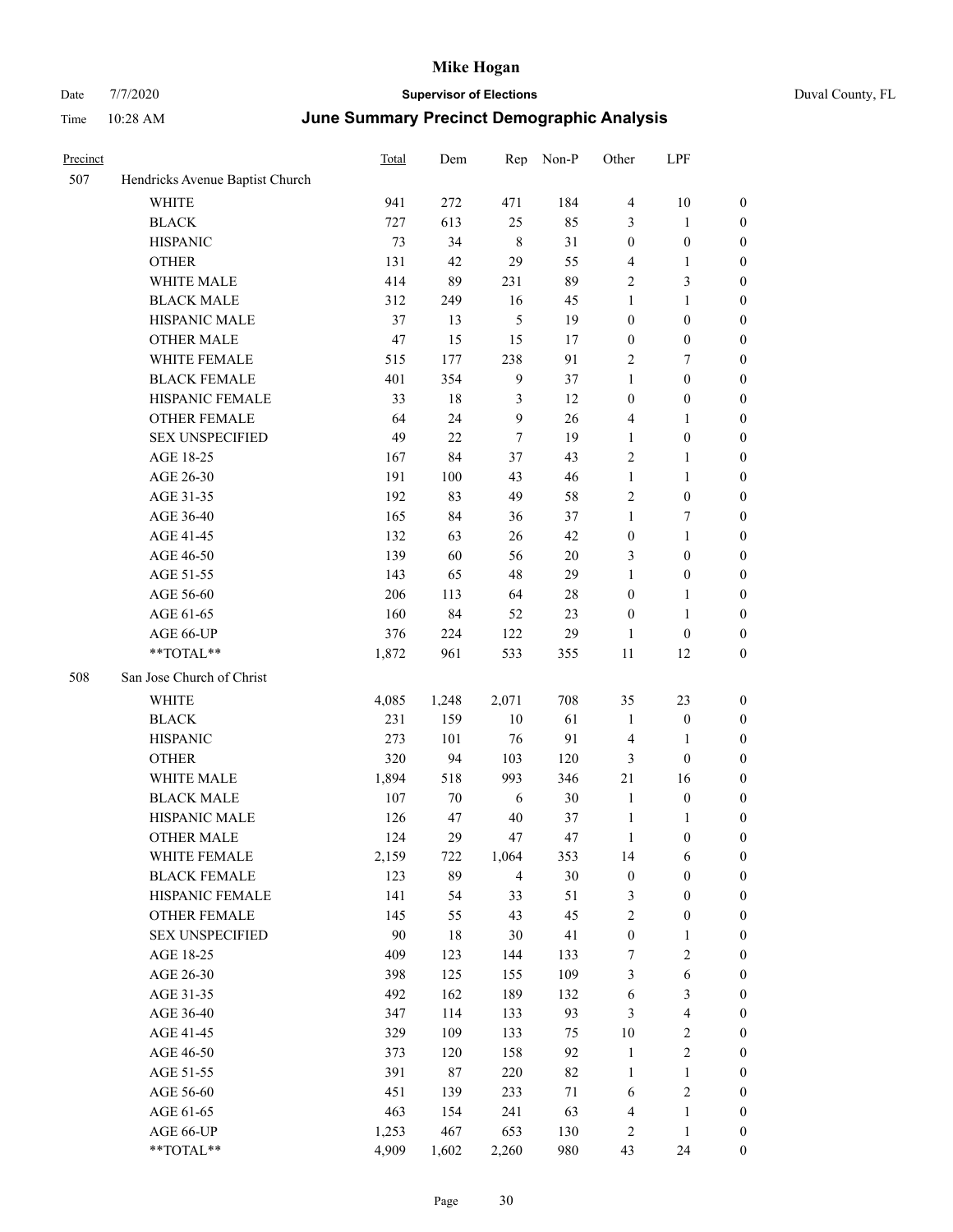| Precinct |                           | Total | Dem    | Rep         | Non-P  | Other            | LPF                     |                  |
|----------|---------------------------|-------|--------|-------------|--------|------------------|-------------------------|------------------|
| 509      | Christ the Messiah Church |       |        |             |        |                  |                         |                  |
|          | WHITE                     | 3,398 | 944    | 1,912       | 508    | 20               | 14                      | $\boldsymbol{0}$ |
|          | <b>BLACK</b>              | 360   | 262    | 19          | $78\,$ | $\mathbf{1}$     | $\boldsymbol{0}$        | $\boldsymbol{0}$ |
|          | <b>HISPANIC</b>           | 206   | 75     | 66          | 62     | $\mathfrak{Z}$   | $\boldsymbol{0}$        | $\boldsymbol{0}$ |
|          | <b>OTHER</b>              | 283   | 92     | 94          | 96     | $\mathbf{1}$     | $\boldsymbol{0}$        | $\boldsymbol{0}$ |
|          | WHITE MALE                | 1,568 | 373    | 908         | 270    | 9                | 8                       | $\boldsymbol{0}$ |
|          | <b>BLACK MALE</b>         | 151   | 101    | 9           | 41     | $\boldsymbol{0}$ | $\boldsymbol{0}$        | $\boldsymbol{0}$ |
|          | HISPANIC MALE             | 90    | 34     | 32          | 24     | $\boldsymbol{0}$ | $\boldsymbol{0}$        | $\boldsymbol{0}$ |
|          | <b>OTHER MALE</b>         | 114   | 29     | 50          | 35     | $\boldsymbol{0}$ | $\boldsymbol{0}$        | $\boldsymbol{0}$ |
|          | WHITE FEMALE              | 1,799 | 564    | 991         | 229    | 11               | 4                       | $\boldsymbol{0}$ |
|          | <b>BLACK FEMALE</b>       | 204   | 159    | $10\,$      | 34     | $\mathbf{1}$     | $\boldsymbol{0}$        | $\boldsymbol{0}$ |
|          | HISPANIC FEMALE           | 113   | 41     | 33          | 36     | 3                | $\boldsymbol{0}$        | $\boldsymbol{0}$ |
|          | <b>OTHER FEMALE</b>       | 131   | 56     | 38          | 36     | $\mathbf{1}$     | $\boldsymbol{0}$        | $\boldsymbol{0}$ |
|          | <b>SEX UNSPECIFIED</b>    | 77    | 16     | $20\,$      | 39     | $\boldsymbol{0}$ | 2                       | $\boldsymbol{0}$ |
|          | AGE 18-25                 | 389   | 127    | 147         | 109    | 5                | 1                       | $\boldsymbol{0}$ |
|          | AGE 26-30                 | 347   | 101    | 150         | 90     | $\mathfrak{H}$   | $\mathbf{1}$            | $\boldsymbol{0}$ |
|          | AGE 31-35                 | 319   | 108    | 122         | 86     | $\mathbf{1}$     | 2                       | $\boldsymbol{0}$ |
|          | AGE 36-40                 | 308   | 98     | 117         | 85     | 5                | 3                       | $\boldsymbol{0}$ |
|          | AGE 41-45                 | 255   | 93     | 95          | 64     | $\overline{2}$   | 1                       | $\boldsymbol{0}$ |
|          | AGE 46-50                 | 318   | 112    | 140         | 64     | $\sqrt{2}$       | $\boldsymbol{0}$        | $\boldsymbol{0}$ |
|          | AGE 51-55                 | 346   | 99     | 183         | 61     | $\boldsymbol{0}$ | 3                       | $\boldsymbol{0}$ |
|          | AGE 56-60                 | 340   | 102    | 194         | 43     | $\boldsymbol{0}$ | 1                       | $\boldsymbol{0}$ |
|          | AGE 61-65                 | 388   | 133    | 210         | 45     | $\boldsymbol{0}$ | $\boldsymbol{0}$        | $\boldsymbol{0}$ |
|          | AGE 66-UP                 | 1,232 | 396    | 733         | 97     | 5                | 1                       | $\boldsymbol{0}$ |
|          | **TOTAL**                 | 4,247 | 1,373  | 2,091       | 744    | 25               | 14                      | $\boldsymbol{0}$ |
| 510      | Wayman Chapel AME Church  |       |        |             |        |                  |                         |                  |
|          | WHITE                     | 2,670 | 711    | 1,429       | 497    | 19               | 14                      | $\boldsymbol{0}$ |
|          | <b>BLACK</b>              | 390   | 303    | 14          | 71     | $\mathbf{1}$     | 1                       | $\boldsymbol{0}$ |
|          | <b>HISPANIC</b>           | 201   | 83     | 44          | 72     | $\mathbf{1}$     | $\mathbf{1}$            | $\boldsymbol{0}$ |
|          | <b>OTHER</b>              | 220   | 54     | 72          | 94     | $\boldsymbol{0}$ | $\boldsymbol{0}$        | $\boldsymbol{0}$ |
|          | WHITE MALE                | 1,239 | 281    | 690         | 249    | 12               | 7                       | $\boldsymbol{0}$ |
|          | <b>BLACK MALE</b>         | 156   | 116    | 6           | 33     | $\mathbf{1}$     | $\boldsymbol{0}$        | $\boldsymbol{0}$ |
|          | HISPANIC MALE             | 102   | 41     | 25          | 34     | $\mathbf{1}$     | 1                       | $\boldsymbol{0}$ |
|          | <b>OTHER MALE</b>         | 88    | 19     | 34          | 35     | $\boldsymbol{0}$ | 0                       | $\boldsymbol{0}$ |
|          | WHITE FEMALE              | 1,409 | 426    | 731         | 238    | $\boldsymbol{7}$ | $\boldsymbol{7}$        | $\boldsymbol{0}$ |
|          | <b>BLACK FEMALE</b>       | 231   | 184    | $\,$ 8 $\,$ | $38\,$ | $\boldsymbol{0}$ | $\mathbf{1}$            | $\boldsymbol{0}$ |
|          | HISPANIC FEMALE           | 96    | $40\,$ | 19          | 37     | $\boldsymbol{0}$ | $\boldsymbol{0}$        | $\boldsymbol{0}$ |
|          | OTHER FEMALE              | 94    | 24     | 32          | 38     | $\boldsymbol{0}$ | $\boldsymbol{0}$        | $\boldsymbol{0}$ |
|          | <b>SEX UNSPECIFIED</b>    | 66    | $20\,$ | 14          | 32     | $\boldsymbol{0}$ | $\boldsymbol{0}$        | $\boldsymbol{0}$ |
|          | AGE 18-25                 | 336   | 114    | 113         | 104    | $\overline{4}$   | 1                       | $\boldsymbol{0}$ |
|          | AGE 26-30                 | 298   | 102    | 100         | 91     | $\sqrt{2}$       | 3                       | $\boldsymbol{0}$ |
|          | AGE 31-35                 | 305   | 121    | 101         | 77     | $\overline{4}$   | $\sqrt{2}$              | $\boldsymbol{0}$ |
|          | AGE 36-40                 | 249   | 72     | 82          | 91     | $\mathfrak{Z}$   | $\mathbf{1}$            | $\boldsymbol{0}$ |
|          | AGE 41-45                 | 210   | 66     | 68          | 73     | $\mathbf{1}$     | $\overline{\mathbf{c}}$ | $\boldsymbol{0}$ |
|          | AGE 46-50                 | 242   | 77     | 99          | 64     | $\boldsymbol{0}$ | $\overline{\mathbf{c}}$ | $\boldsymbol{0}$ |
|          | AGE 51-55                 | 251   | 82     | 113         | 52     | $\mathbf{1}$     | 3                       | $\boldsymbol{0}$ |
|          | AGE 56-60                 | 315   | 98     | 166         | 48     | $\sqrt{2}$       | 1                       | $\boldsymbol{0}$ |
|          | AGE 61-65                 | 361   | 117    | 199         | 43     | $\sqrt{2}$       | $\boldsymbol{0}$        | $\boldsymbol{0}$ |
|          | AGE 66-UP                 | 913   | 302    | 517         | 91     | $\sqrt{2}$       | 1                       | $\mathbf{0}$     |
|          | **TOTAL**                 | 3,481 | 1,151  | 1,559       | 734    | 21               | 16                      | $\boldsymbol{0}$ |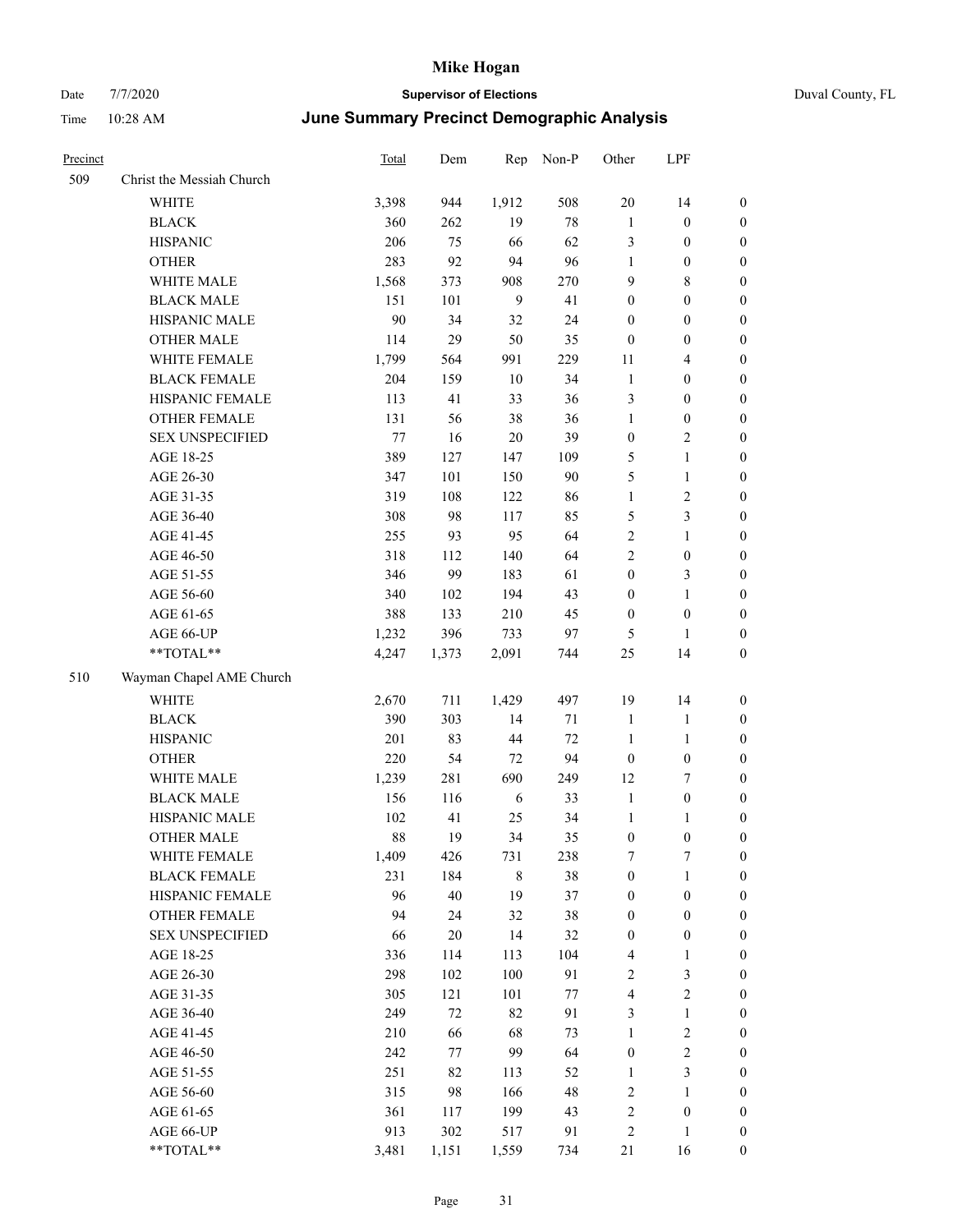| Precinct |                              | Total | Dem         | Rep         | Non-P       | Other            | LPF                     |                  |
|----------|------------------------------|-------|-------------|-------------|-------------|------------------|-------------------------|------------------|
| 511      | Cuba Hunter Community Center |       |             |             |             |                  |                         |                  |
|          | <b>WHITE</b>                 | 1,830 | 563         | 847         | 395         | 20               | 5                       | $\boldsymbol{0}$ |
|          | <b>BLACK</b>                 | 768   | 622         | 31          | 112         | $\mathfrak{Z}$   | $\boldsymbol{0}$        | $\boldsymbol{0}$ |
|          | <b>HISPANIC</b>              | 250   | 117         | 43          | 87          | $\mathbf{1}$     | 2                       | $\boldsymbol{0}$ |
|          | <b>OTHER</b>                 | 332   | 94          | $88\,$      | 141         | $\tau$           | $\overline{c}$          | $\boldsymbol{0}$ |
|          | WHITE MALE                   | 829   | 215         | 414         | 189         | $\,$ 8 $\,$      | 3                       | $\boldsymbol{0}$ |
|          | <b>BLACK MALE</b>            | 318   | 244         | 17          | 56          | $\mathbf{1}$     | $\boldsymbol{0}$        | $\boldsymbol{0}$ |
|          | HISPANIC MALE                | 99    | 39          | 22          | 35          | $\mathbf{1}$     | 2                       | $\boldsymbol{0}$ |
|          | <b>OTHER MALE</b>            | 128   | 38          | 41          | 46          | $\overline{2}$   | $\mathbf{1}$            | $\boldsymbol{0}$ |
|          | WHITE FEMALE                 | 973   | 339         | 423         | 197         | 12               | 2                       | $\boldsymbol{0}$ |
|          | <b>BLACK FEMALE</b>          | 441   | 373         | 13          | 53          | $\sqrt{2}$       | $\boldsymbol{0}$        | $\boldsymbol{0}$ |
|          | HISPANIC FEMALE              | 138   | 72          | $20\,$      | 46          | $\boldsymbol{0}$ | $\boldsymbol{0}$        | $\boldsymbol{0}$ |
|          | <b>OTHER FEMALE</b>          | 138   | $40\,$      | 38          | 58          | $\sqrt{2}$       | $\boldsymbol{0}$        | $\boldsymbol{0}$ |
|          | <b>SEX UNSPECIFIED</b>       | 115   | 36          | 21          | 54          | 3                | 1                       | $\boldsymbol{0}$ |
|          | AGE 18-25                    | 276   | 124         | 49          | 97          | 5                | 1                       | $\boldsymbol{0}$ |
|          | AGE 26-30                    | 287   | 103         | 72          | 101         | 10               | 1                       | $\boldsymbol{0}$ |
|          | AGE 31-35                    | 279   | 118         | 74          | 84          | $\sqrt{2}$       | 1                       | $\boldsymbol{0}$ |
|          | AGE 36-40                    | 241   | 102         | 68          | 66          | $\mathbf{1}$     | 4                       | $\boldsymbol{0}$ |
|          | AGE 41-45                    | 223   | 85          | 62          | 72          | $\overline{4}$   | $\boldsymbol{0}$        | $\boldsymbol{0}$ |
|          | AGE 46-50                    | 239   | 103         | 67          | 66          | $\mathbf{1}$     | 2                       | $\boldsymbol{0}$ |
|          | AGE 51-55                    | 246   | 104         | $8\sqrt{1}$ | 60          | $\mathbf{1}$     | $\boldsymbol{0}$        | $\boldsymbol{0}$ |
|          | AGE 56-60                    | 348   | 154         | 132         | 59          | 3                | $\boldsymbol{0}$        | $\boldsymbol{0}$ |
|          | AGE 61-65                    | 305   | 131         | 120         | 52          | $\sqrt{2}$       | $\boldsymbol{0}$        | $\boldsymbol{0}$ |
|          | AGE 66-UP                    | 734   | 371         | 284         | 77          | $\overline{2}$   | $\boldsymbol{0}$        | $\boldsymbol{0}$ |
|          | **TOTAL**                    | 3,180 | 1,396       | 1,009       | 735         | 31               | 9                       | $\boldsymbol{0}$ |
| 512      | Community Hospice of NE FL   |       |             |             |             |                  |                         |                  |
|          | WHITE                        | 2,928 | 786         | 1,415       | 683         | 31               | 13                      | $\boldsymbol{0}$ |
|          | <b>BLACK</b>                 | 1,109 | 849         | 32          | 220         | $\,$ 8 $\,$      | $\boldsymbol{0}$        | $\boldsymbol{0}$ |
|          | <b>HISPANIC</b>              | 481   | 206         | 95          | 178         | $\overline{2}$   | $\boldsymbol{0}$        | $\boldsymbol{0}$ |
|          | <b>OTHER</b>                 | 535   | 180         | 130         | 218         | 6                | 1                       | $\boldsymbol{0}$ |
|          | WHITE MALE                   | 1,298 | 298         | 637         | 334         | 17               | 12                      | $\boldsymbol{0}$ |
|          | <b>BLACK MALE</b>            | 411   | 293         | 14          | 101         | $\mathfrak{Z}$   | $\boldsymbol{0}$        | $\boldsymbol{0}$ |
|          | HISPANIC MALE                | 195   | 77          | 41          | 76          | 1                | $\boldsymbol{0}$        | $\boldsymbol{0}$ |
|          | <b>OTHER MALE</b>            | 203   | 66          | 53          | $8\sqrt{1}$ | 3                | $\boldsymbol{0}$        | $\boldsymbol{0}$ |
|          | WHITE FEMALE                 | 1,595 | 475         | 767         | 338         | 14               | $\mathbf{1}$            | $\boldsymbol{0}$ |
|          | <b>BLACK FEMALE</b>          | 681   | 545         | $18\,$      | 113         | $\mathfrak{S}$   | $\boldsymbol{0}$        | $\boldsymbol{0}$ |
|          | HISPANIC FEMALE              | 275   | 124         | 50          | 100         | $\mathbf{1}$     | $\boldsymbol{0}$        | $\boldsymbol{0}$ |
|          | OTHER FEMALE                 | 251   | 95          | 64          | 89          | $\sqrt{2}$       | 1                       | $\boldsymbol{0}$ |
|          | <b>SEX UNSPECIFIED</b>       | 144   | $\sqrt{48}$ | $28\,$      | 67          | $\mathbf{1}$     | $\boldsymbol{0}$        | $\boldsymbol{0}$ |
|          | AGE 18-25                    | 546   | 225         | 114         | 195         | $\,8\,$          | 4                       | $\boldsymbol{0}$ |
|          | AGE 26-30                    | 573   | 225         | 133         | 204         | $\boldsymbol{7}$ | $\overline{\mathbf{4}}$ | $\boldsymbol{0}$ |
|          | AGE 31-35                    | 499   | 236         | 109         | 151         | $\mathfrak{Z}$   | $\boldsymbol{0}$        | $\boldsymbol{0}$ |
|          | AGE 36-40                    | 475   | 192         | 124         | 154         | $\overline{4}$   | 1                       | $\boldsymbol{0}$ |
|          | AGE 41-45                    | 364   | 153         | 91          | 116         | $\mathfrak{Z}$   | $\mathbf{1}$            | $\boldsymbol{0}$ |
|          | AGE 46-50                    | 367   | 149         | 122         | 92          | $\overline{4}$   | $\boldsymbol{0}$        | $\boldsymbol{0}$ |
|          | AGE 51-55                    | 365   | 133         | 142         | 85          | $\overline{4}$   | 1                       | $\boldsymbol{0}$ |
|          | AGE 56-60                    | 445   | 166         | 190         | 83          | $\sqrt{5}$       | 1                       | $\boldsymbol{0}$ |
|          | AGE 61-65                    | 435   | 193         | 162         | 76          | $\overline{4}$   | $\boldsymbol{0}$        | $\boldsymbol{0}$ |
|          | AGE 66-UP                    | 981   | 348         | 484         | 142         | 5                | 2                       | $\mathbf{0}$     |
|          | **TOTAL**                    | 5,053 | 2,021       | 1,672       | 1,299       | 47               | 14                      | $\mathbf{0}$     |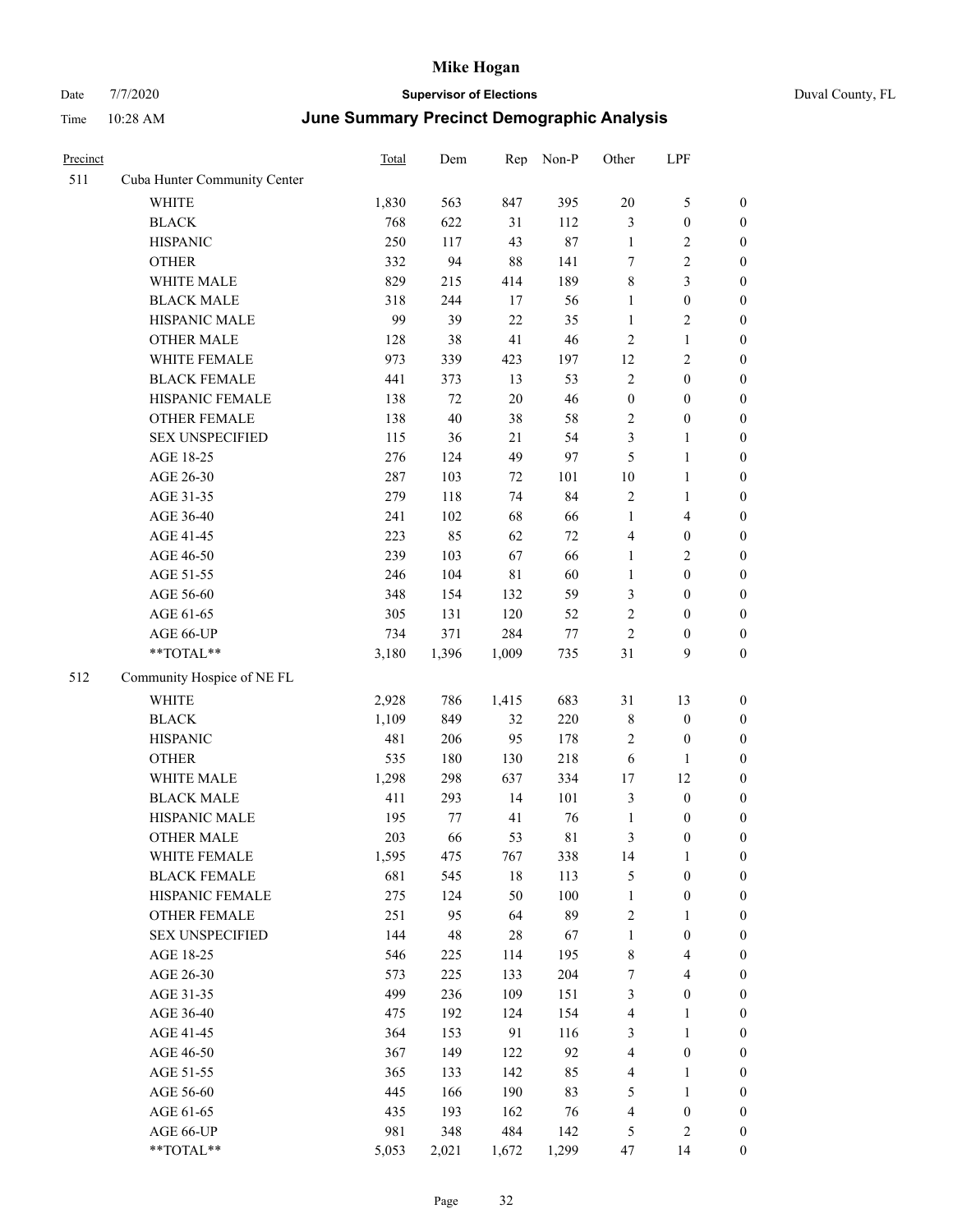| Time     | 10:28 AM                        | June Summary Precinct Demographic Analysis |     |     |       |                |              |                  |  |  |
|----------|---------------------------------|--------------------------------------------|-----|-----|-------|----------------|--------------|------------------|--|--|
| Precinct |                                 | Total                                      | Dem | Rep | Non-P | Other          | LPF          |                  |  |  |
| 513      | <b>Englewood Baptist Church</b> |                                            |     |     |       |                |              |                  |  |  |
|          | <b>WHITE</b>                    | 1,466                                      | 407 | 731 | 318   | 6              | 4            | 0                |  |  |
|          | <b>BLACK</b>                    | 542                                        | 414 | 27  | 97    | 3              |              | 0                |  |  |
|          | <b>HISPANIC</b>                 | 223                                        | 94  | 56  | 72    | 1              | $\mathbf{0}$ | 0                |  |  |
|          | <b>OTHER</b>                    | 328                                        | 78  | 89  | 160   | 1              | $\mathbf{0}$ | 0                |  |  |
|          | WHITE MALE                      | 680                                        | 169 | 354 | 153   | 2              | 2            | 0                |  |  |
|          | <b>BLACK MALE</b>               | 257                                        | 186 | 18  | 50    | $\overline{2}$ | 1            | 0                |  |  |
|          | <b>HISPANIC MALE</b>            | 106                                        | 38  | 33  | 34    |                | $\theta$     | 0                |  |  |
|          | <b>OTHER MALE</b>               | 136                                        | 31  | 47  | 58    | $\Omega$       | $\theta$     | 0                |  |  |
|          | WHITE FEMALE                    | 759                                        | 231 | 366 | 156   | 4              | 2            | $\boldsymbol{0}$ |  |  |
|          | <b>BLACK FEMALE</b>             | 279                                        | 222 | 9   | 47    |                | $\Omega$     | 0                |  |  |
|          | HISPANIC FEMALE                 | 107                                        | 51  | 21  | 35    | $\Omega$       | $\theta$     | 0                |  |  |
|          | <b>OTHER FEMALE</b>             | 127                                        | 33  | 29  | 64    |                | $\Omega$     | 0                |  |  |
|          | <b>SEX UNSPECIFIED</b>          | 108                                        | 32  | 26  | 50    | $\mathbf{0}$   | $\mathbf{0}$ | 0                |  |  |
|          | AGE 18-25                       | 228                                        | 106 | 46  | 75    | 1              | $\mathbf{0}$ | 0                |  |  |
|          | AGE 26-30                       | 217                                        | 75  | 48  | 91    | $\overline{c}$ |              | 0                |  |  |
|          | AGE 31-35                       | 232                                        | 90  | 70  | 67    | $\overline{2}$ | 3            | 0                |  |  |
|          | AGE 36-40                       | 186                                        | 64  | 55  | 64    | 3              | $\theta$     | 0                |  |  |
|          | AGE 41-45                       | 193                                        | 67  | 63  | 63    | $\Omega$       | $\theta$     | $\boldsymbol{0}$ |  |  |
|          | AGE 46-50                       | 217                                        | 82  | 65  | 67    | 2              |              | $\boldsymbol{0}$ |  |  |
|          | AGE 51-55                       | 200                                        | 75  | 76  | 49    | $\mathbf{0}$   | $\theta$     | $\boldsymbol{0}$ |  |  |

| ×<br>×<br>I<br>۰. |  |
|-------------------|--|

| AGE 56-60              | 245   | 96  | 92             | 56  | 1                | $\theta$         | $\boldsymbol{0}$ |
|------------------------|-------|-----|----------------|-----|------------------|------------------|------------------|
| AGE 61-65              | 265   | 104 | 115            | 46  | $\mathbf{0}$     | $\mathbf{0}$     | $\boldsymbol{0}$ |
| AGE 66-UP              | 575   | 233 | 273            | 69  | $\theta$         | $\mathbf{0}$     | $\boldsymbol{0}$ |
| **TOTAL**              | 2,559 | 993 | 903            | 647 | 11               | 5                | $\boldsymbol{0}$ |
| Italian American Club  |       |     |                |     |                  |                  |                  |
| <b>WHITE</b>           | 3,027 | 566 | 1,955          | 473 | 19               | 14               | $\mathbf{0}$     |
| <b>BLACK</b>           | 133   | 94  | 15             | 24  | $\theta$         | $\theta$         | $\boldsymbol{0}$ |
| <b>HISPANIC</b>        | 111   | 31  | 48             | 28  | $\overline{4}$   | $\mathbf{0}$     | $\boldsymbol{0}$ |
| <b>OTHER</b>           | 204   | 45  | 103            | 54  | $\mathbf{0}$     | $\overline{2}$   | $\boldsymbol{0}$ |
| <b>WHITE MALE</b>      | 1,465 | 230 | 961            | 251 | 12               | 11               | $\mathbf{0}$     |
| <b>BLACK MALE</b>      | 61    | 38  | 10             | 13  | $\mathbf{0}$     | $\theta$         | $\boldsymbol{0}$ |
| <b>HISPANIC MALE</b>   | 55    | 14  | 25             | 14  | $\overline{c}$   | $\theta$         | $\boldsymbol{0}$ |
| <b>OTHER MALE</b>      | 82    | 17  | 43             | 20  | $\mathbf{0}$     | $\overline{c}$   | $\boldsymbol{0}$ |
| <b>WHITE FEMALE</b>    | 1,532 | 332 | 975            | 215 | 7                | 3                | $\mathbf{0}$     |
| <b>BLACK FEMALE</b>    | 71    | 56  | $\overline{4}$ | 11  | $\boldsymbol{0}$ | $\boldsymbol{0}$ | $\boldsymbol{0}$ |
| <b>HISPANIC FEMALE</b> | 52    | 14  | 23             | 13  | $\overline{2}$   | $\mathbf{0}$     | $\boldsymbol{0}$ |
| <b>OTHER FEMALE</b>    | 99    | 26  | 50             | 23  | $\mathbf{0}$     | $\boldsymbol{0}$ | $\boldsymbol{0}$ |
| <b>SEX UNSPECIFIED</b> | 58    | 9   | 30             | 19  | $\mathbf{0}$     | $\mathbf{0}$     | $\boldsymbol{0}$ |
| AGE 18-25              | 334   | 67  | 185            | 74  | 6                | $\overline{2}$   | $\mathbf{0}$     |
| AGE 26-30              | 195   | 29  | 107            | 58  | $\mathbf{0}$     | 1                | $\boldsymbol{0}$ |
| AGE 31-35              | 218   | 58  | 108            | 51  | $\mathbf{0}$     | 1                | $\mathbf{0}$     |
| AGE 36-40              | 243   | 53  | 122            | 63  | 3                | $\overline{2}$   | $\boldsymbol{0}$ |
| AGE 41-45              | 205   | 41  | 116            | 45  | 1                | $\mathfrak{2}$   | $\mathbf{0}$     |
| AGE 46-50              | 245   | 46  | 141            | 52  | 3                | 3                | $\boldsymbol{0}$ |
| AGE 51-55              | 310   | 51  | 204            | 49  | $\overline{4}$   | $\mathfrak{2}$   | $\mathbf{0}$     |
| AGE 56-60              | 372   | 60  | 257            | 53  | $\overline{2}$   | $\overline{0}$   | $\boldsymbol{0}$ |
| AGE 61-65              | 350   | 76  | 240            | 33  | $\mathbf{0}$     | 1                | $\boldsymbol{0}$ |
| AGE 66-UP              | 1,001 | 255 | 641            | 101 | 3                | 1                | $\mathbf{0}$     |
| **TOTAL**              | 3,475 | 736 | 2,121          | 579 | 23               | 16               | $\boldsymbol{0}$ |
|                        |       |     |                |     |                  |                  |                  |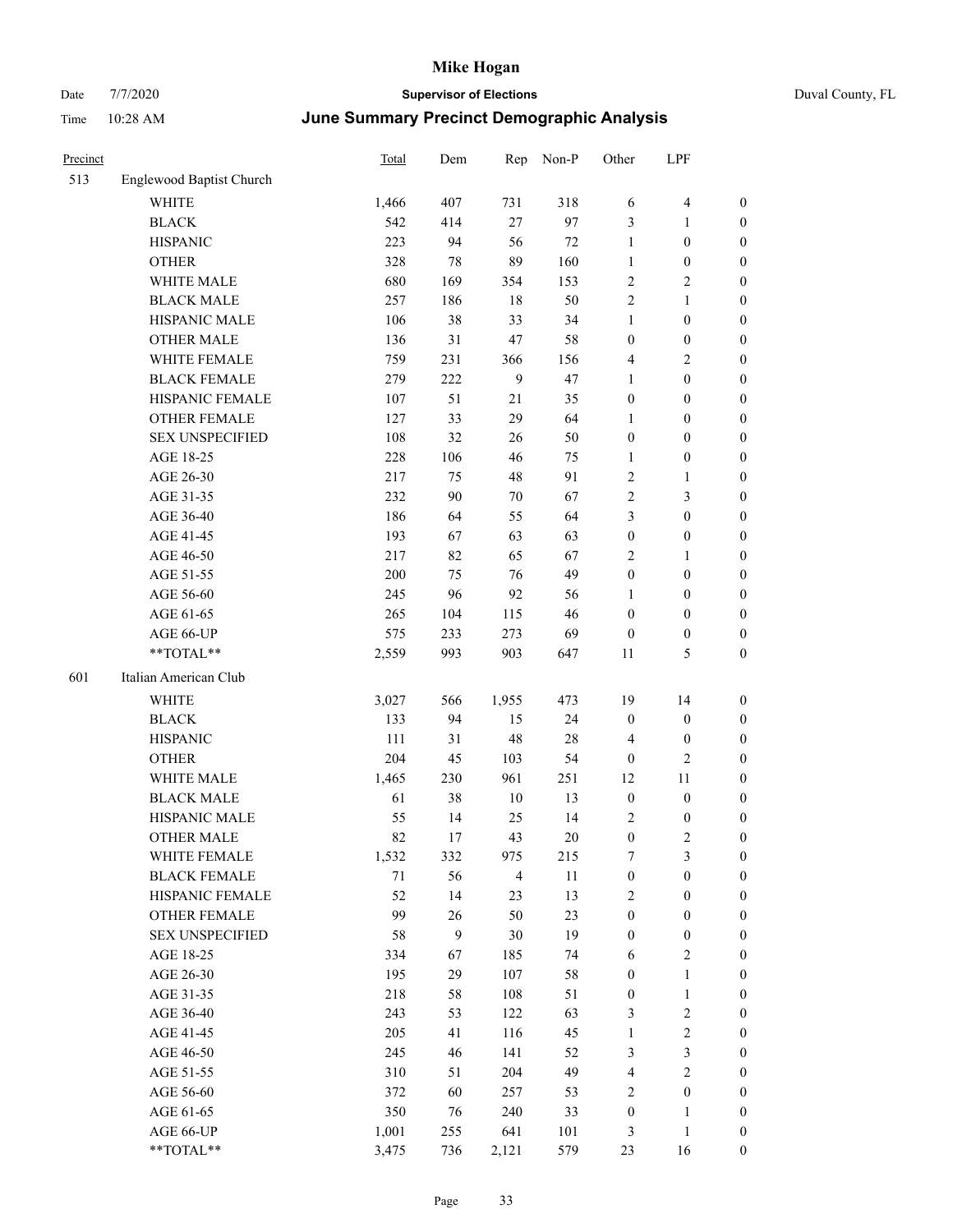# Date 7/7/2020 **Supervisor of Elections** Duval County, FL Time 10:28 AM **June Summary Precinct Demographic Analysis**

| Precinct |                           | <b>Total</b> | Dem   | Rep            | Non-P  | Other            | LPF                     |                  |
|----------|---------------------------|--------------|-------|----------------|--------|------------------|-------------------------|------------------|
| 602      | All Souls Anglican Church |              |       |                |        |                  |                         |                  |
|          | <b>WHITE</b>              | 3,301        | 767   | 1,832          | 658    | 30               | 14                      | $\boldsymbol{0}$ |
|          | <b>BLACK</b>              | 385          | 305   | $27\,$         | 47     | 6                | $\boldsymbol{0}$        | $\boldsymbol{0}$ |
|          | <b>HISPANIC</b>           | 281          | 91    | 85             | 98     | $\tau$           | $\boldsymbol{0}$        | $\boldsymbol{0}$ |
|          | <b>OTHER</b>              | 464          | 123   | 141            | 193    | $\boldsymbol{7}$ | $\boldsymbol{0}$        | $\boldsymbol{0}$ |
|          | WHITE MALE                | 1,564        | 309   | 905            | 331    | 9                | 10                      | $\boldsymbol{0}$ |
|          | <b>BLACK MALE</b>         | 180          | 128   | 19             | 29     | $\overline{4}$   | $\boldsymbol{0}$        | $\boldsymbol{0}$ |
|          | HISPANIC MALE             | 115          | 36    | 34             | 41     | $\overline{4}$   | $\boldsymbol{0}$        | $\boldsymbol{0}$ |
|          | <b>OTHER MALE</b>         | 203          | 46    | 64             | 90     | 3                | $\boldsymbol{0}$        | $\boldsymbol{0}$ |
|          | WHITE FEMALE              | 1,712        | 453   | 912            | 324    | 20               | 3                       | $\boldsymbol{0}$ |
|          | <b>BLACK FEMALE</b>       | 202          | 175   | 7              | $18\,$ | $\sqrt{2}$       | $\boldsymbol{0}$        | $\boldsymbol{0}$ |
|          | HISPANIC FEMALE           | 165          | 55    | 51             | 56     | 3                | $\boldsymbol{0}$        | $\boldsymbol{0}$ |
|          | <b>OTHER FEMALE</b>       | 202          | 67    | 63             | 69     | $\mathfrak{Z}$   | $\boldsymbol{0}$        | $\boldsymbol{0}$ |
|          | <b>SEX UNSPECIFIED</b>    | 88           | 17    | $30\,$         | 38     | $\sqrt{2}$       | 1                       | $\boldsymbol{0}$ |
|          | AGE 18-25                 | 448          | 114   | 163            | 158    | 9                | 4                       | $\boldsymbol{0}$ |
|          | AGE 26-30                 | 310          | 92    | 126            | 88     | $\sqrt{2}$       | 2                       | $\boldsymbol{0}$ |
|          | AGE 31-35                 | 439          | 133   | 172            | 126    | 5                | 3                       | $\boldsymbol{0}$ |
|          | AGE 36-40                 | 413          | 123   | 171            | 110    | 7                | $\overline{c}$          | $\boldsymbol{0}$ |
|          | AGE 41-45                 | 322          | 96    | 130            | 90     | 6                | $\boldsymbol{0}$        | $\boldsymbol{0}$ |
|          | AGE 46-50                 | 357          | 100   | 180            | 73     | 3                | 1                       | $\boldsymbol{0}$ |
|          | AGE 51-55                 | 406          | 98    | 204            | 99     | $\overline{4}$   | 1                       | $\boldsymbol{0}$ |
|          | AGE 56-60                 | 454          | 133   | 247            | 72     | $\overline{c}$   | $\boldsymbol{0}$        | $\boldsymbol{0}$ |
|          | AGE 61-65                 | 477          | 149   | 260            | 63     | $\overline{4}$   | 1                       | $\boldsymbol{0}$ |
|          | AGE 66-UP                 | 804          | 248   | 431            | 117    | $\,$ 8 $\,$      | $\boldsymbol{0}$        | $\boldsymbol{0}$ |
|          | **TOTAL**                 | 4,431        | 1,286 | 2,085          | 996    | 50               | 14                      | $\boldsymbol{0}$ |
| 603      | Mandarin Regional Library |              |       |                |        |                  |                         |                  |
|          | <b>WHITE</b>              | 3,393        | 920   | 1,966          | 484    | 16               | 7                       | $\boldsymbol{0}$ |
|          | <b>BLACK</b>              | 111          | 76    | $\tau$         | 28     | $\boldsymbol{0}$ | $\boldsymbol{0}$        | $\boldsymbol{0}$ |
|          | <b>HISPANIC</b>           | 145          | 52    | 50             | 43     | $\boldsymbol{0}$ | $\boldsymbol{0}$        | $\boldsymbol{0}$ |
|          | <b>OTHER</b>              | 268          | 74    | 97             | 97     | $\boldsymbol{0}$ | $\boldsymbol{0}$        | $\boldsymbol{0}$ |
|          | WHITE MALE                | 1,535        | 351   | 932            | 243    | $\overline{4}$   | 5                       | $\boldsymbol{0}$ |
|          | <b>BLACK MALE</b>         | 52           | 31    | $\overline{4}$ | 17     | $\boldsymbol{0}$ | $\boldsymbol{0}$        | $\boldsymbol{0}$ |
|          | HISPANIC MALE             | 60           | 20    | 21             | 19     | $\boldsymbol{0}$ | $\boldsymbol{0}$        | $\boldsymbol{0}$ |
|          | <b>OTHER MALE</b>         | 106          | 19    | 50             | 37     | $\boldsymbol{0}$ | 0                       | $\boldsymbol{0}$ |
|          | WHITE FEMALE              | 1,836        | 564   | 1,024          | 234    | 12               | $\sqrt{2}$              | $\boldsymbol{0}$ |
|          | <b>BLACK FEMALE</b>       | 57           | 43    | $\mathfrak{Z}$ | 11     | $\boldsymbol{0}$ | $\boldsymbol{0}$        | $\boldsymbol{0}$ |
|          | HISPANIC FEMALE           | 82           | 30    | 29             | 23     | $\boldsymbol{0}$ | $\boldsymbol{0}$        | $\boldsymbol{0}$ |
|          | <b>OTHER FEMALE</b>       | 123          | 45    | 36             | 42     | $\boldsymbol{0}$ | $\boldsymbol{0}$        | $\boldsymbol{0}$ |
|          | <b>SEX UNSPECIFIED</b>    | 66           | 19    | 21             | 26     | $\boldsymbol{0}$ | $\boldsymbol{0}$        | $\boldsymbol{0}$ |
|          | AGE 18-25                 | 360          | 107   | 161            | 89     | $\mathfrak{Z}$   | $\boldsymbol{0}$        | $\boldsymbol{0}$ |
|          | AGE 26-30                 | 243          | 49    | 130            | 63     | $\mathbf{1}$     | $\boldsymbol{0}$        | $\boldsymbol{0}$ |
|          | AGE 31-35                 | 257          | 76    | 111            | 66     | $\boldsymbol{0}$ | 4                       | $\boldsymbol{0}$ |
|          | AGE 36-40                 | 254          | 81    | 104            | 65     | $\sqrt{2}$       | $\overline{\mathbf{c}}$ | $\boldsymbol{0}$ |
|          | AGE 41-45                 | 267          | 71    | 130            | 65     | $\boldsymbol{0}$ | 1                       | $\boldsymbol{0}$ |
|          | AGE 46-50                 | 303          | 71    | 177            | 54     | $\mathbf{1}$     | $\boldsymbol{0}$        | $\boldsymbol{0}$ |
|          | AGE 51-55                 | 278          | 64    | 161            | 53     | $\boldsymbol{0}$ | $\boldsymbol{0}$        | $\boldsymbol{0}$ |
|          | AGE 56-60                 | 344          | 93    | 203            | 46     | $\sqrt{2}$       | $\boldsymbol{0}$        | $\boldsymbol{0}$ |
|          | AGE 61-65                 | 351          | 123   | 186            | 39     | $\mathfrak{Z}$   | $\boldsymbol{0}$        | $\boldsymbol{0}$ |
|          | AGE 66-UP                 | 1,257        | 386   | 756            | 111    | $\overline{4}$   | $\boldsymbol{0}$        | $\boldsymbol{0}$ |
|          | **TOTAL**                 | 3,917        | 1,122 | 2,120          | 652    | 16               | 7                       | $\boldsymbol{0}$ |

Page 34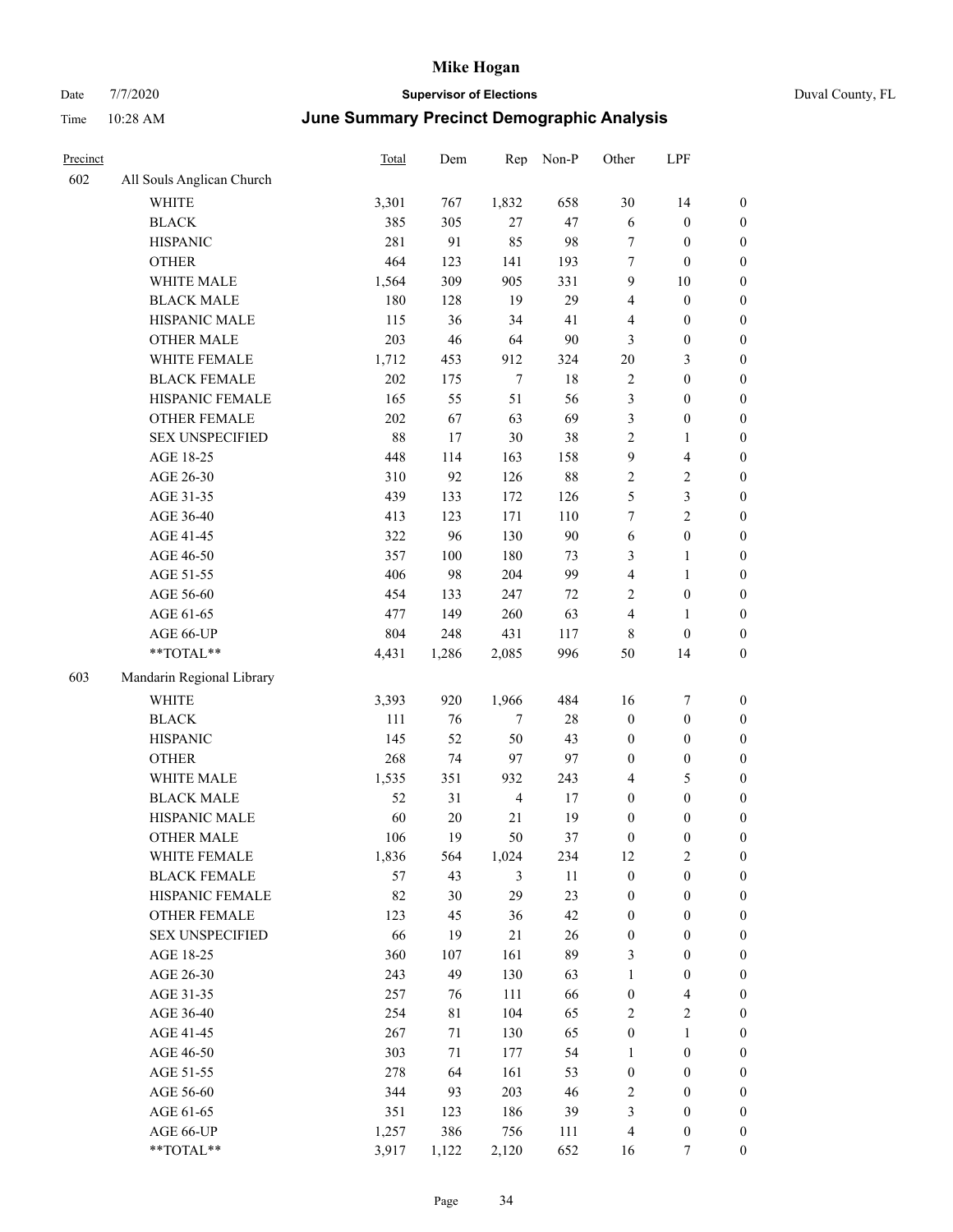| Duval Cour |  |
|------------|--|

| Precinct |                                | Total | Dem         | Rep            | Non-P      | Other            | LPF                     |                  |
|----------|--------------------------------|-------|-------------|----------------|------------|------------------|-------------------------|------------------|
| 604      | Mandarin Presbyterian Church   |       |             |                |            |                  |                         |                  |
|          | <b>WHITE</b>                   | 1,699 | 365         | 1,050          | 273        | 6                | 5                       | $\boldsymbol{0}$ |
|          | <b>BLACK</b>                   | 30    | 17          | $\overline{4}$ | 9          | $\boldsymbol{0}$ | $\boldsymbol{0}$        | $\boldsymbol{0}$ |
|          | <b>HISPANIC</b>                | 78    | 28          | 27             | 22         | $\boldsymbol{0}$ | $\mathbf{1}$            | $\boldsymbol{0}$ |
|          | <b>OTHER</b>                   | 106   | 34          | 44             | $27\,$     | 1                | $\boldsymbol{0}$        | $\boldsymbol{0}$ |
|          | WHITE MALE                     | 819   | 138         | 524            | 148        | 4                | 5                       | $\boldsymbol{0}$ |
|          | <b>BLACK MALE</b>              | 16    | $\,$ 8 $\,$ | $\overline{2}$ | $\sqrt{6}$ | $\boldsymbol{0}$ | $\boldsymbol{0}$        | $\boldsymbol{0}$ |
|          | HISPANIC MALE                  | 31    | 13          | $10\,$         | $\tau$     | $\boldsymbol{0}$ | $\mathbf{1}$            | $\boldsymbol{0}$ |
|          | <b>OTHER MALE</b>              | 46    | 12          | 21             | 12         | 1                | $\boldsymbol{0}$        | $\boldsymbol{0}$ |
|          | WHITE FEMALE                   | 863   | 222         | 519            | 120        | 2                | $\boldsymbol{0}$        | $\boldsymbol{0}$ |
|          | <b>BLACK FEMALE</b>            | 13    | 8           | $\overline{2}$ | 3          | $\boldsymbol{0}$ | $\boldsymbol{0}$        | 0                |
|          | HISPANIC FEMALE                | 47    | 15          | 17             | 15         | $\boldsymbol{0}$ | $\boldsymbol{0}$        | $\boldsymbol{0}$ |
|          | OTHER FEMALE                   | 46    | 17          | 19             | $10\,$     | $\boldsymbol{0}$ | $\boldsymbol{0}$        | $\boldsymbol{0}$ |
|          | <b>SEX UNSPECIFIED</b>         | 32    | 11          | 11             | 10         | $\boldsymbol{0}$ | $\boldsymbol{0}$        | $\boldsymbol{0}$ |
|          | AGE 18-25                      | 155   | 38          | 69             | 46         | $\mathbf{1}$     | $\mathbf{1}$            | $\boldsymbol{0}$ |
|          | AGE 26-30                      | 124   | 32          | 52             | 39         | $\mathbf{1}$     | $\boldsymbol{0}$        | $\boldsymbol{0}$ |
|          | AGE 31-35                      | 137   | 31          | $8\sqrt{1}$    | 25         | $\boldsymbol{0}$ | $\boldsymbol{0}$        | $\boldsymbol{0}$ |
|          | AGE 36-40                      | 120   | 24          | 62             | 32         | $\mathbf{1}$     | $\mathbf{1}$            | $\boldsymbol{0}$ |
|          | AGE 41-45                      | 134   | 26          | 78             | 30         | $\boldsymbol{0}$ | $\boldsymbol{0}$        | $\boldsymbol{0}$ |
|          | AGE 46-50                      | 138   | $28\,$      | 82             | 26         | $\boldsymbol{0}$ | $\sqrt{2}$              | $\boldsymbol{0}$ |
|          | AGE 51-55                      | 150   | 29          | $88\,$         | 32         | 1                | $\boldsymbol{0}$        | 0                |
|          | AGE 56-60                      | 176   | 40          | 108            | $28\,$     | $\boldsymbol{0}$ | $\boldsymbol{0}$        | $\boldsymbol{0}$ |
|          | AGE 61-65                      | 194   | 54          | 124            | 16         | $\boldsymbol{0}$ | $\boldsymbol{0}$        | $\boldsymbol{0}$ |
|          | AGE 66-UP                      | 584   | 142         | 380            | 57         | 3                | $\sqrt{2}$              | $\boldsymbol{0}$ |
|          | **TOTAL**                      | 1,913 | 444         | 1,125          | 331        | 7                | 6                       | $\boldsymbol{0}$ |
| 605      | Episcopal Church of Our Savior |       |             |                |            |                  |                         |                  |
|          | WHITE                          | 3,438 | 681         | 2,199          | 521        | 19               | $18\,$                  | $\boldsymbol{0}$ |
|          | <b>BLACK</b>                   | 147   | 99          | 14             | 32         | $\sqrt{2}$       | $\boldsymbol{0}$        | $\boldsymbol{0}$ |
|          | <b>HISPANIC</b>                | 138   | 29          | 70             | 37         | $\sqrt{2}$       | $\boldsymbol{0}$        | $\boldsymbol{0}$ |
|          | <b>OTHER</b>                   | 256   | 64          | 104            | 84         | $\mathbf{2}$     | $\sqrt{2}$              | $\boldsymbol{0}$ |
|          | WHITE MALE                     | 1,635 | 270         | 1,084          | 262        | 10               | $\mathbf{9}$            | $\boldsymbol{0}$ |
|          | <b>BLACK MALE</b>              | 76    | 48          | 9              | $18\,$     | 1                | $\boldsymbol{0}$        | $\boldsymbol{0}$ |
|          | HISPANIC MALE                  | 55    | 13          | 31             | 11         | $\boldsymbol{0}$ | $\boldsymbol{0}$        | 0                |
|          | <b>OTHER MALE</b>              | 91    | 27          | 31             | 33         | $\boldsymbol{0}$ | $\boldsymbol{0}$        | $\boldsymbol{0}$ |
|          | WHITE FEMALE                   | 1,771 | 406         | 1,095          | 252        | 9                | 9                       | $\boldsymbol{0}$ |
|          | <b>BLACK FEMALE</b>            | 69    | 50          | $\mathfrak{S}$ | 13         | $\mathbf{1}$     | $\boldsymbol{0}$        | $\boldsymbol{0}$ |
|          | HISPANIC FEMALE                | 79    | 14          | 39             | 24         | $\sqrt{2}$       | $\boldsymbol{0}$        | $\overline{0}$   |
|          | <b>OTHER FEMALE</b>            | 127   | 31          | 66             | $28\,$     | $\boldsymbol{0}$ | $\sqrt{2}$              | 0                |
|          | <b>SEX UNSPECIFIED</b>         | 76    | 14          | 27             | 33         | $\sqrt{2}$       | $\boldsymbol{0}$        | 0                |
|          | AGE 18-25                      | 379   | 92          | 185            | 95         | 6                | $\mathbf{1}$            | 0                |
|          | AGE 26-30                      | 232   | 51          | 119            | 55         | $\mathfrak{Z}$   | $\overline{\mathbf{4}}$ | 0                |
|          | AGE 31-35                      | 268   | 52          | 147            | 64         | $\mathfrak{Z}$   | $\sqrt{2}$              | 0                |
|          | AGE 36-40                      | 253   | 44          | 154            | 49         | $\sqrt{2}$       | $\overline{\mathbf{4}}$ | 0                |
|          | AGE 41-45                      | 220   | 41          | 120            | 54         | $\sqrt{2}$       | $\mathfrak{Z}$          | 0                |
|          | AGE 46-50                      | 316   | 53          | 191            | 66         | $\sqrt{2}$       | $\overline{\mathbf{4}}$ | $\boldsymbol{0}$ |
|          | AGE 51-55                      | 324   | 60          | 205            | 56         | $\sqrt{2}$       | $\mathbf{1}$            | $\boldsymbol{0}$ |
|          | AGE 56-60                      | 410   | 76          | 256            | $78\,$     | $\boldsymbol{0}$ | $\boldsymbol{0}$        | $\boldsymbol{0}$ |
|          | AGE 61-65                      | 445   | 122         | 286            | 37         | $\boldsymbol{0}$ | $\boldsymbol{0}$        | 0                |
|          | AGE 66-UP                      | 1,127 | 281         | 721            | 119        | $\mathfrak s$    | $\mathbf{1}$            | $\boldsymbol{0}$ |
|          | **TOTAL**                      | 3,979 | 873         | 2,387          | 674        | 25               | $20\,$                  | $\boldsymbol{0}$ |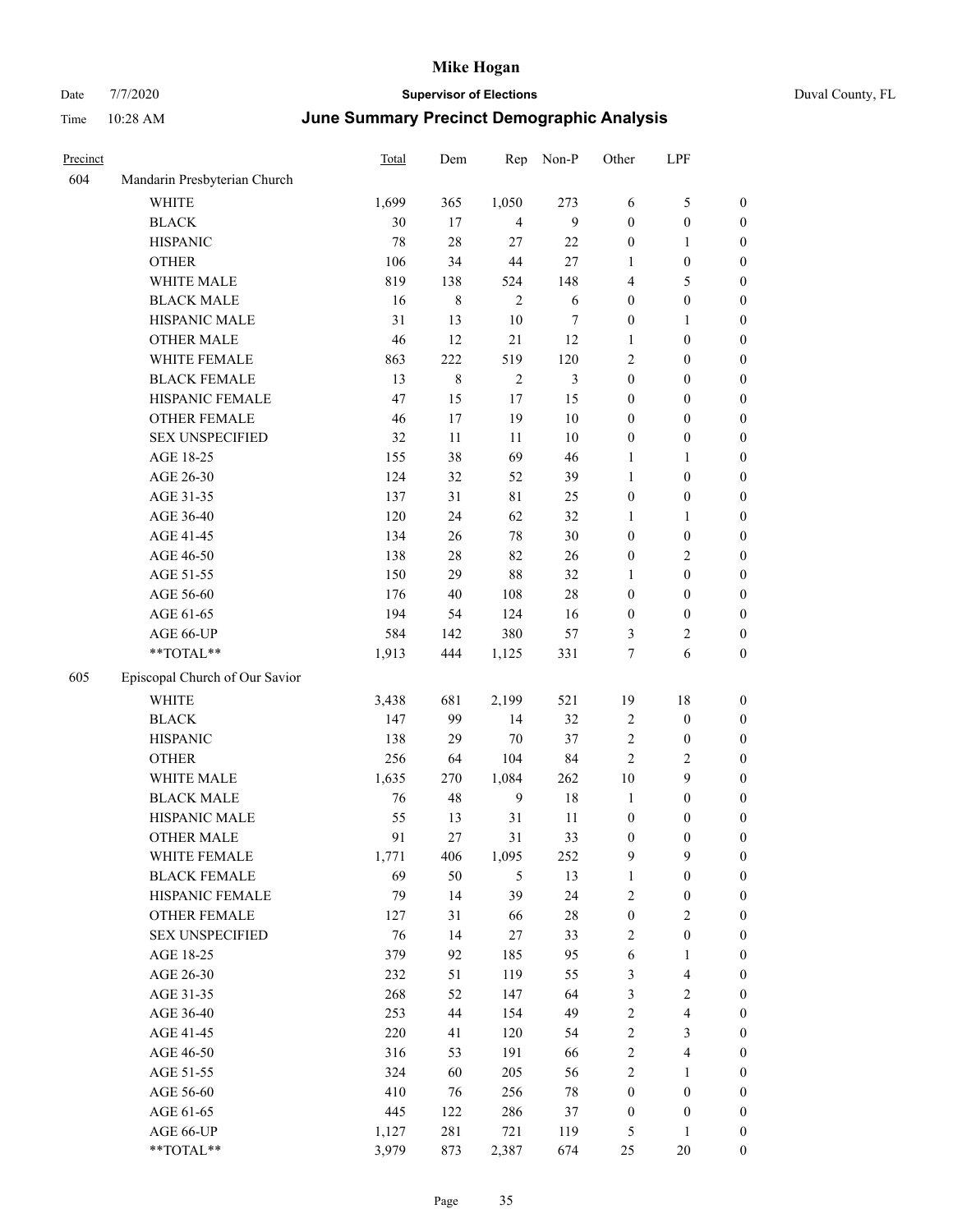# Date 7/7/2020 **Supervisor of Elections** Duval County, FL Time 10:28 AM **June Summary Precinct Demographic Analysis**

| Precinct |                                 | <b>Total</b> | Dem   | Rep            | Non-P  | Other                   | LPF              |                  |
|----------|---------------------------------|--------------|-------|----------------|--------|-------------------------|------------------|------------------|
| 606      | South Mandarin Regional Library |              |       |                |        |                         |                  |                  |
|          | <b>WHITE</b>                    | 4,887        | 1,015 | 3,023          | 795    | 32                      | $22\,$           | $\boldsymbol{0}$ |
|          | <b>BLACK</b>                    | 275          | 206   | 17             | 49     | $\sqrt{2}$              | $\mathbf{1}$     | $\boldsymbol{0}$ |
|          | <b>HISPANIC</b>                 | 188          | 64    | 68             | 54     | $\mathbf{1}$            | $\mathbf{1}$     | $\boldsymbol{0}$ |
|          | <b>OTHER</b>                    | 334          | 86    | 125            | 119    | 3                       | $\mathbf{1}$     | $\boldsymbol{0}$ |
|          | WHITE MALE                      | 2,338        | 401   | 1,488          | 423    | 12                      | 14               | $\boldsymbol{0}$ |
|          | <b>BLACK MALE</b>               | 138          | 95    | 13             | 29     | $\mathbf{1}$            | $\boldsymbol{0}$ | $\boldsymbol{0}$ |
|          | HISPANIC MALE                   | 89           | 25    | 38             | 24     | $\mathbf{1}$            | 1                | $\boldsymbol{0}$ |
|          | <b>OTHER MALE</b>               | 133          | 29    | 54             | 48     | $\mathbf{2}$            | $\boldsymbol{0}$ | $\boldsymbol{0}$ |
|          | WHITE FEMALE                    | 2,515        | 608   | 1,515          | 364    | $20\,$                  | 8                | $\boldsymbol{0}$ |
|          | <b>BLACK FEMALE</b>             | 135          | 110   | $\overline{4}$ | 19     | $\mathbf{1}$            | $\mathbf{1}$     | $\boldsymbol{0}$ |
|          | HISPANIC FEMALE                 | 92           | 37    | 29             | 26     | $\boldsymbol{0}$        | $\boldsymbol{0}$ | $\boldsymbol{0}$ |
|          | <b>OTHER FEMALE</b>             | 153          | 53    | 55             | 43     | $\mathbf{1}$            | 1                | $\boldsymbol{0}$ |
|          | <b>SEX UNSPECIFIED</b>          | 91           | 13    | 37             | 41     | $\boldsymbol{0}$        | $\boldsymbol{0}$ | $\boldsymbol{0}$ |
|          | AGE 18-25                       | 515          | 112   | 264            | 133    | $\mathfrak{S}$          | 1                | $\boldsymbol{0}$ |
|          | AGE 26-30                       | 374          | 92    | 185            | 88     | $\overline{4}$          | 5                | $\boldsymbol{0}$ |
|          | AGE 31-35                       | 422          | 94    | 210            | 117    | $\mathbf{1}$            | $\boldsymbol{0}$ | $\boldsymbol{0}$ |
|          | AGE 36-40                       | 406          | 108   | 182            | 110    | 3                       | 3                | $\boldsymbol{0}$ |
|          | AGE 41-45                       | 378          | 91    | 179            | 99     | 6                       | 3                | $\boldsymbol{0}$ |
|          | AGE 46-50                       | 433          | 101   | 237            | 87     | $\overline{4}$          | 4                | $\boldsymbol{0}$ |
|          | AGE 51-55                       | 471          | 89    | 313            | 65     | $\sqrt{2}$              | 2                | $\boldsymbol{0}$ |
|          | AGE 56-60                       | 591          | 139   | 368            | 78     | $\mathfrak s$           | $\mathbf{1}$     | $\boldsymbol{0}$ |
|          | AGE 61-65                       | 552          | 131   | 337            | 79     | $\mathbf{2}$            | 3                | $\boldsymbol{0}$ |
|          | AGE 66-UP                       | 1,541        | 413   | 958            | 161    | $\sqrt{6}$              | 3                | $\boldsymbol{0}$ |
|          | **TOTAL**                       | 5,684        | 1,371 | 3,233          | 1,017  | $38\,$                  | $25\,$           | $\boldsymbol{0}$ |
| 607      | Mandarin Regional Library       |              |       |                |        |                         |                  |                  |
|          | WHITE                           | 1,595        | 379   | 852            | 322    | 24                      | 18               | $\boldsymbol{0}$ |
|          | <b>BLACK</b>                    | 246          | 189   | 9              | 45     | 3                       | $\boldsymbol{0}$ | $\boldsymbol{0}$ |
|          | <b>HISPANIC</b>                 | 160          | 56    | 53             | 50     | $\mathbf{1}$            | $\boldsymbol{0}$ | $\boldsymbol{0}$ |
|          | <b>OTHER</b>                    | 146          | 48    | 47             | 47     | $\overline{c}$          | 2                | $\boldsymbol{0}$ |
|          | WHITE MALE                      | 694          | 131   | 391            | 155    | $\boldsymbol{7}$        | $10\,$           | $\boldsymbol{0}$ |
|          | <b>BLACK MALE</b>               | 86           | 66    | 3              | 15     | $\sqrt{2}$              | $\boldsymbol{0}$ | $\boldsymbol{0}$ |
|          | HISPANIC MALE                   | 68           | 20    | $28\,$         | 19     | $\mathbf{1}$            | $\boldsymbol{0}$ | $\boldsymbol{0}$ |
|          | <b>OTHER MALE</b>               | 54           | 16    | 19             | 17     | $\boldsymbol{0}$        | 2                | $\boldsymbol{0}$ |
|          | WHITE FEMALE                    | 886          | 244   | 453            | 164    | 17                      | 8                | $\theta$         |
|          | <b>BLACK FEMALE</b>             | 153          | 119   | 5              | 28     | $\mathbf{1}$            | $\boldsymbol{0}$ | $\boldsymbol{0}$ |
|          | HISPANIC FEMALE                 | $88\,$       | 34    | 24             | 30     | $\boldsymbol{0}$        | $\boldsymbol{0}$ | $\boldsymbol{0}$ |
|          | OTHER FEMALE                    | 63           | 21    | 23             | $18\,$ | $\mathbf{1}$            | $\boldsymbol{0}$ | $\mathbf{0}$     |
|          | <b>SEX UNSPECIFIED</b>          | 55           | 21    | 15             | 18     | $\mathbf{1}$            | $\boldsymbol{0}$ | $\mathbf{0}$     |
|          | AGE 18-25                       | 189          | 61    | 58             | 63     | $\mathfrak{S}$          | 2                | $\theta$         |
|          | AGE 26-30                       | 197          | 61    | 73             | 53     | $\sqrt{6}$              | 4                | $\theta$         |
|          | AGE 31-35                       | 198          | 62    | 67             | 59     | $\overline{\mathbf{4}}$ | 6                | $\theta$         |
|          | AGE 36-40                       | 180          | 49    | 67             | 59     | 3                       | $\overline{c}$   | $\theta$         |
|          | AGE 41-45                       | 118          | 37    | 48             | 28     | $\mathfrak{Z}$          | $\overline{c}$   | $\theta$         |
|          | AGE 46-50                       | 144          | 50    | 57             | 31     | $\mathfrak{Z}$          | 3                | $\theta$         |
|          | AGE 51-55                       | 146          | 41    | 79             | 26     | $\boldsymbol{0}$        | $\boldsymbol{0}$ | $\boldsymbol{0}$ |
|          | AGE 56-60                       | 175          | 45    | 88             | 38     | 3                       | 1                | 0                |
|          | AGE 61-65                       | 189          | 70    | 90             | 28     | 1                       | $\boldsymbol{0}$ | $\boldsymbol{0}$ |
|          | AGE 66-UP                       | 610          | 196   | 334            | $78\,$ | $\overline{c}$          | $\boldsymbol{0}$ | $\boldsymbol{0}$ |

\*\*TOTAL\*\* 2,147 672 961 464 30 20 0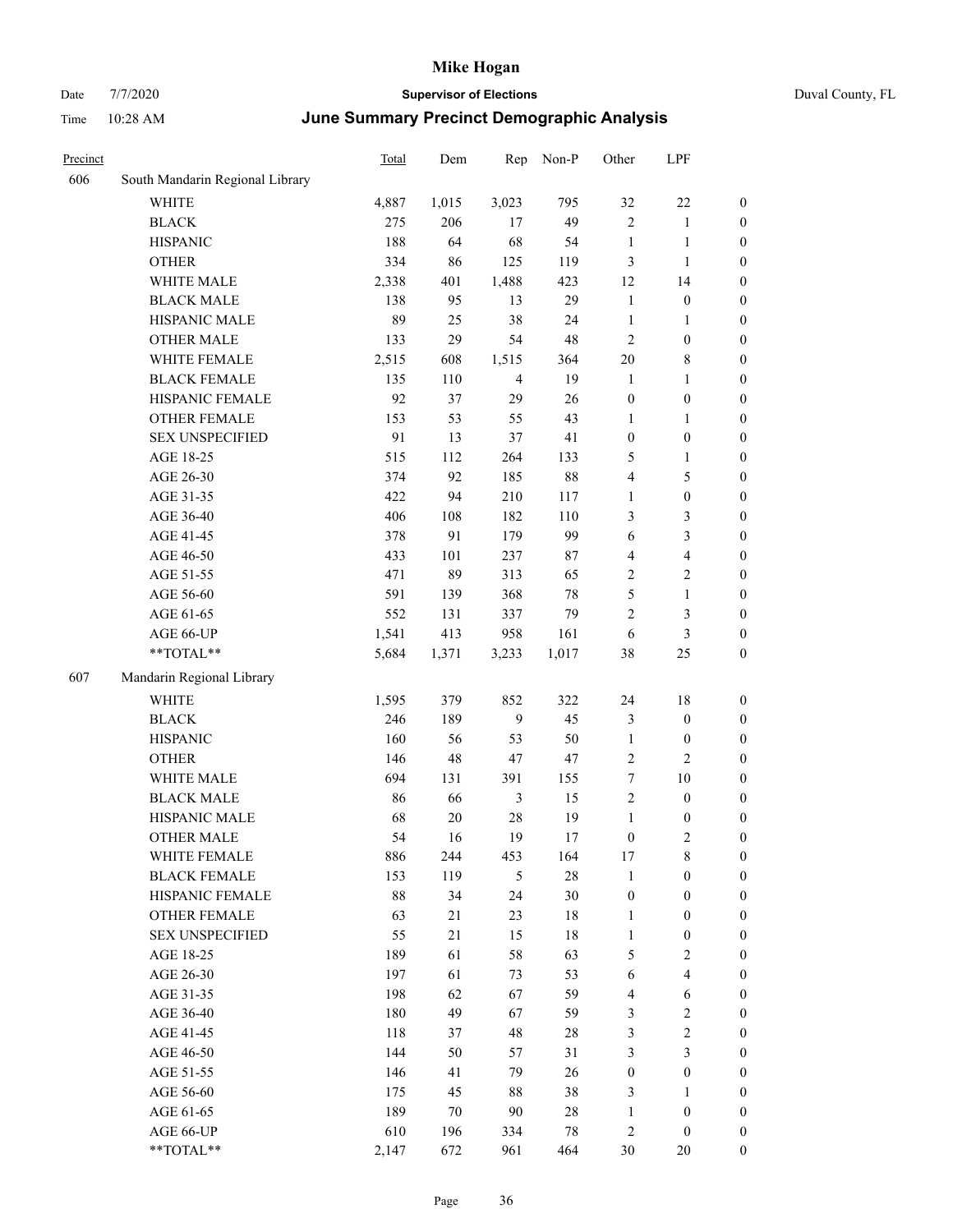| Duval County, FL |  |
|------------------|--|
|------------------|--|

| Precinct |                                       | Total | Dem    | Rep          | Non-P       | Other            | LPF                     |                  |
|----------|---------------------------------------|-------|--------|--------------|-------------|------------------|-------------------------|------------------|
| 608      | Freedom Christian Fellowship          |       |        |              |             |                  |                         |                  |
|          | <b>WHITE</b>                          | 4,812 | 1,094  | 2,594        | 1,045       | 54               | 25                      | $\boldsymbol{0}$ |
|          | <b>BLACK</b>                          | 629   | 443    | 35           | 143         | $\tau$           | $\mathbf{1}$            | $\boldsymbol{0}$ |
|          | <b>HISPANIC</b>                       | 506   | 173    | 126          | 201         | $\overline{4}$   | $\sqrt{2}$              | $\boldsymbol{0}$ |
|          | <b>OTHER</b>                          | 509   | 161    | 149          | 189         | $\,$ 8 $\,$      | $\sqrt{2}$              | $\boldsymbol{0}$ |
|          | WHITE MALE                            | 2,178 | 398    | 1,220        | 519         | 26               | 15                      | 0                |
|          | <b>BLACK MALE</b>                     | 254   | 173    | 17           | 62          | $\sqrt{2}$       | $\boldsymbol{0}$        | $\boldsymbol{0}$ |
|          | HISPANIC MALE                         | 239   | 71     | 66           | 98          | $\sqrt{2}$       | $\sqrt{2}$              | $\boldsymbol{0}$ |
|          | <b>OTHER MALE</b>                     | 192   | 67     | $48\,$       | 73          | $\mathfrak{2}$   | $\sqrt{2}$              | $\boldsymbol{0}$ |
|          | WHITE FEMALE                          | 2,587 | 683    | 1,356        | 510         | $28\,$           | $10\,$                  | $\boldsymbol{0}$ |
|          | <b>BLACK FEMALE</b>                   | 369   | 265    | 18           | $80\,$      | 5                | $\mathbf{1}$            | $\boldsymbol{0}$ |
|          | HISPANIC FEMALE                       | 255   | 98     | 59           | 96          | $\sqrt{2}$       | $\boldsymbol{0}$        | $\boldsymbol{0}$ |
|          | OTHER FEMALE                          | 250   | $80\,$ | 85           | 79          | 6                | $\boldsymbol{0}$        | $\boldsymbol{0}$ |
|          | <b>SEX UNSPECIFIED</b>                | 132   | 36     | 35           | 61          | $\boldsymbol{0}$ | $\boldsymbol{0}$        | $\boldsymbol{0}$ |
|          | AGE 18-25                             | 660   | 189    | 236          | 221         | 13               | $\mathbf{1}$            | $\boldsymbol{0}$ |
|          | AGE 26-30                             | 621   | 174    | 231          | 193         | 19               | $\overline{\mathbf{4}}$ | 0                |
|          | AGE 31-35                             | 574   | 175    | 226          | 156         | 5                | 12                      | 0                |
|          | AGE 36-40                             | 589   | 166    | 234          | 177         | 9                | $\mathfrak{Z}$          | $\boldsymbol{0}$ |
|          | AGE 41-45                             | 517   | 134    | 210          | 167         | 3                | $\mathfrak{Z}$          | $\boldsymbol{0}$ |
|          | AGE 46-50                             | 514   | 135    | 237          | 135         | 6                | $\mathbf{1}$            | $\boldsymbol{0}$ |
|          | AGE 51-55                             | 536   | 138    | 261          | 131         | 4                | $\sqrt{2}$              | $\boldsymbol{0}$ |
|          | AGE 56-60                             | 570   | 148    | 308          | 111         | 3                | $\boldsymbol{0}$        | $\boldsymbol{0}$ |
|          | AGE 61-65                             | 489   | 144    | 250          | 89          | 3                | 3                       | $\boldsymbol{0}$ |
|          | AGE 66-UP                             | 1,383 | 467    | 711          | 197         | 7                | $\mathbf{1}$            | 0                |
|          | **TOTAL**                             | 6,456 | 1,871  | 2,904        | 1,578       | 73               | $30\,$                  | 0                |
| 609      | <b>Burnett Park Recreation Center</b> |       |        |              |             |                  |                         |                  |
|          | WHITE                                 | 1,513 | 411    | 745          | 322         | 22               | 13                      | $\boldsymbol{0}$ |
|          | <b>BLACK</b>                          | 228   | 171    | $\tau$       | 49          | $\mathbf{1}$     | $\boldsymbol{0}$        | 0                |
|          | <b>HISPANIC</b>                       | 197   | $80\,$ | 46           | 69          | $\sqrt{2}$       | $\boldsymbol{0}$        | 0                |
|          | <b>OTHER</b>                          | 172   | 48     | 48           | 74          | $\mathbf{1}$     | $\mathbf{1}$            | $\boldsymbol{0}$ |
|          | WHITE MALE                            | 679   | 169    | 347          | 148         | 7                | $\,$ 8 $\,$             | $\boldsymbol{0}$ |
|          | <b>BLACK MALE</b>                     | 95    | 65     | 6            | 23          | $\mathbf{1}$     | $\boldsymbol{0}$        | $\boldsymbol{0}$ |
|          | HISPANIC MALE                         | 93    | 34     | 26           | 31          | $\overline{c}$   | $\boldsymbol{0}$        | $\boldsymbol{0}$ |
|          | <b>OTHER MALE</b>                     | 58    | 15     | 16           | 26          | $\boldsymbol{0}$ | $\mathbf{1}$            | $\boldsymbol{0}$ |
|          | WHITE FEMALE                          | 814   | 234    | 392          | 168         | 15               | $\mathfrak{S}$          | $\boldsymbol{0}$ |
|          | <b>BLACK FEMALE</b>                   | 131   | 104    | $\mathbf{1}$ | 26          | $\boldsymbol{0}$ | $\boldsymbol{0}$        | 0                |
|          | HISPANIC FEMALE                       | 100   | 46     | $20\,$       | 34          | $\boldsymbol{0}$ | $\boldsymbol{0}$        | 0                |
|          | <b>OTHER FEMALE</b>                   | 90    | 30     | 25           | 35          | $\boldsymbol{0}$ | $\boldsymbol{0}$        | 0                |
|          | <b>SEX UNSPECIFIED</b>                | 50    | 13     | 13           | 23          | $\mathbf{1}$     | $\boldsymbol{0}$        | 0                |
|          | AGE 18-25                             | 236   | 72     | 76           | $8\sqrt{1}$ | 6                | $\mathbf{1}$            | $\boldsymbol{0}$ |
|          | AGE 26-30                             | 215   | 79     | 58           | 73          | 4                | $\mathbf{1}$            | $\boldsymbol{0}$ |
|          | AGE 31-35                             | 176   | 57     | 52           | 60          | 2                | $\mathfrak{S}$          | $\overline{0}$   |
|          | AGE 36-40                             | 167   | 49     | 65           | 48          | $\sqrt{2}$       | $\mathfrak{Z}$          | 0                |
|          | AGE 41-45                             | 164   | 60     | 46           | 55          | $\boldsymbol{0}$ | $\mathfrak{Z}$          | $\overline{0}$   |
|          | AGE 46-50                             | 160   | 55     | 70           | 30          | 5                | $\boldsymbol{0}$        | 0                |
|          | AGE 51-55                             | 172   | 44     | 81           | 44          | $\sqrt{2}$       | $\mathbf{1}$            | $\boldsymbol{0}$ |
|          | AGE 56-60                             | 169   | 50     | $87\,$       | 30          | $\sqrt{2}$       | $\boldsymbol{0}$        | 0                |
|          | AGE 61-65                             | 168   | 63     | $80\,$       | 25          | $\boldsymbol{0}$ | $\boldsymbol{0}$        | 0                |
|          | AGE 66-UP                             | 481   | 180    | 231          | 67          | 3                | $\boldsymbol{0}$        | 0                |
|          | $**TOTAL**$                           | 2,110 | 710    | 846          | 514         | 26               | 14                      | $\boldsymbol{0}$ |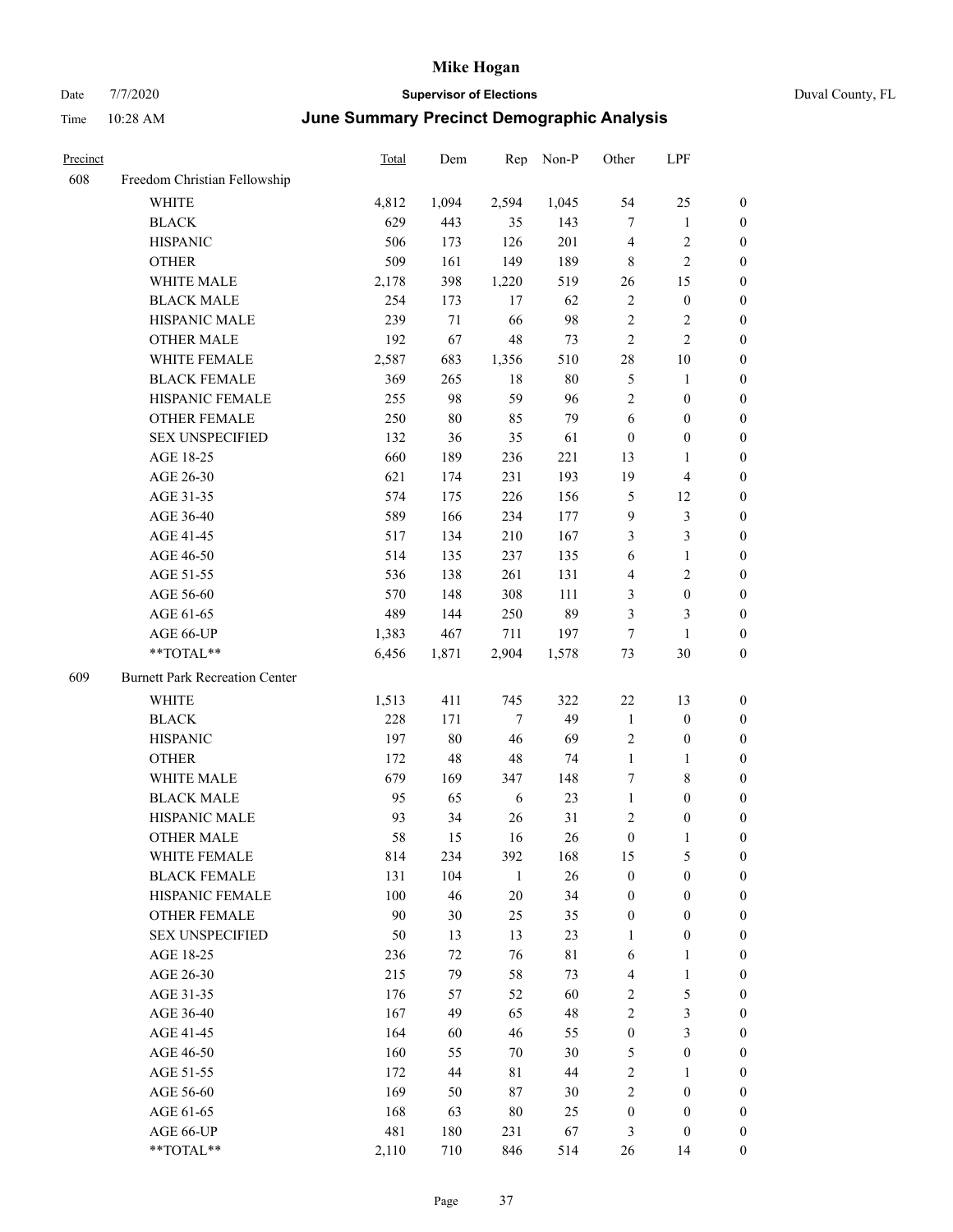# Date 7/7/2020 **Supervisor of Elections** Duval County, FL

# Time 10:28 AM **June Summary Precinct Demographic Analysis**

| Precinct |                        | <b>Total</b> | Dem    | Rep            | Non-P  | Other            | LPF                     |                  |
|----------|------------------------|--------------|--------|----------------|--------|------------------|-------------------------|------------------|
| 610      | St Justin Martyr       |              |        |                |        |                  |                         |                  |
|          | <b>WHITE</b>           | 4,724        | 952    | 2,801          | 908    | 42               | 21                      | 0                |
|          | <b>BLACK</b>           | 287          | 222    | 15             | 47     | $\mathfrak{Z}$   | $\boldsymbol{0}$        | 0                |
|          | <b>HISPANIC</b>        | 247          | $88\,$ | 85             | 69     | $\sqrt{2}$       | 3                       | $\boldsymbol{0}$ |
|          | <b>OTHER</b>           | 350          | 95     | 131            | 121    | $\mathbf{2}$     | $\mathbf{1}$            | $\boldsymbol{0}$ |
|          | WHITE MALE             | 2,293        | 364    | 1,426          | 464    | $22\,$           | 17                      | $\boldsymbol{0}$ |
|          | <b>BLACK MALE</b>      | 143          | 104    | $\,8\,$        | $30\,$ | $\mathbf{1}$     | $\boldsymbol{0}$        | $\boldsymbol{0}$ |
|          | HISPANIC MALE          | 114          | 30     | 49             | 32     | $\mathbf{1}$     | $\sqrt{2}$              | $\boldsymbol{0}$ |
|          | <b>OTHER MALE</b>      | 140          | 40     | 52             | 46     | $\mathbf{1}$     | $\mathbf{1}$            | $\boldsymbol{0}$ |
|          | WHITE FEMALE           | 2,385        | 579    | 1,346          | 437    | 19               | $\overline{\mathbf{4}}$ | $\boldsymbol{0}$ |
|          | <b>BLACK FEMALE</b>    | 140          | 115    | $\tau$         | 16     | $\sqrt{2}$       | $\boldsymbol{0}$        | 0                |
|          | HISPANIC FEMALE        | 133          | 58     | 36             | 37     | $\mathbf{1}$     | $\mathbf{1}$            | 0                |
|          | <b>OTHER FEMALE</b>    | 158          | 47     | 65             | 45     | $\mathbf{1}$     | $\boldsymbol{0}$        | $\boldsymbol{0}$ |
|          | <b>SEX UNSPECIFIED</b> | 102          | $20\,$ | 43             | 38     | $\mathbf{1}$     | $\boldsymbol{0}$        | $\boldsymbol{0}$ |
|          | AGE 18-25              | 575          | 127    | 271            | 166    | 8                | $\mathfrak{Z}$          | $\boldsymbol{0}$ |
|          | AGE 26-30              | 405          | 102    | 174            | 121    | 7                | $\mathbf{1}$            | $\boldsymbol{0}$ |
|          | AGE 31-35              | 473          | 98     | 228            | 131    | $\,$ $\,$        | $\,8\,$                 | $\boldsymbol{0}$ |
|          | AGE 36-40              | 435          | 106    | 197            | 121    | 7                | $\overline{\mathbf{4}}$ | $\boldsymbol{0}$ |
|          | AGE 41-45              | 420          | 101    | 210            | 103    | 3                | $\mathfrak{Z}$          | $\boldsymbol{0}$ |
|          | AGE 46-50              | 470          | 106    | 268            | 94     | $\overline{2}$   | $\boldsymbol{0}$        | $\boldsymbol{0}$ |
|          | AGE 51-55              | 547          | 111    | 327            | 105    | 4                | $\boldsymbol{0}$        | $\boldsymbol{0}$ |
|          | AGE 56-60              | 592          | 119    | 371            | 99     | $\mathbf{1}$     | $\sqrt{2}$              | 0                |
|          | AGE 61-65              | 547          | 147    | 309            | 87     | $\mathbf{1}$     | $\mathfrak{Z}$          | $\boldsymbol{0}$ |
|          | AGE 66-UP              | 1,140        | 339    | 675            | 117    | 8                | $\mathbf{1}$            | $\boldsymbol{0}$ |
|          | **TOTAL**              | 5,608        | 1,357  | 3,032          | 1,145  | 49               | 25                      | $\boldsymbol{0}$ |
| 611      | Mandarin Senior Center |              |        |                |        |                  |                         |                  |
|          | <b>WHITE</b>           | 1,931        | 493    | 1,010          | 398    | 15               | 15                      | $\boldsymbol{0}$ |
|          | <b>BLACK</b>           | 192          | 138    | 12             | 41     | $\boldsymbol{0}$ | $\mathbf{1}$            | $\boldsymbol{0}$ |
|          | <b>HISPANIC</b>        | 165          | 66     | 39             | 58     | 2                | $\boldsymbol{0}$        | $\boldsymbol{0}$ |
|          | <b>OTHER</b>           | 190          | 66     | 47             | 75     | $\overline{c}$   | $\boldsymbol{0}$        | $\boldsymbol{0}$ |
|          | WHITE MALE             | 873          | 176    | 491            | 188    | 8                | $10\,$                  | $\boldsymbol{0}$ |
|          | <b>BLACK MALE</b>      | 78           | 52     | $\,8\,$        | 18     | $\boldsymbol{0}$ | $\boldsymbol{0}$        | $\boldsymbol{0}$ |
|          | HISPANIC MALE          | 70           | $28\,$ | 18             | 24     | $\boldsymbol{0}$ | $\boldsymbol{0}$        | 0                |
|          | <b>OTHER MALE</b>      | 83           | 23     | 24             | 35     | $\mathbf{1}$     | $\boldsymbol{0}$        | $\boldsymbol{0}$ |
|          | WHITE FEMALE           | 1,042        | 314    | 512            | 204    | 7                | 5                       | 0                |
|          | <b>BLACK FEMALE</b>    | 109          | 83     | $\overline{4}$ | 21     | $\boldsymbol{0}$ | $\mathbf{1}$            | $\overline{0}$   |
|          | HISPANIC FEMALE        | 93           | 37     | 20             | 34     | 2                | $\boldsymbol{0}$        | $\overline{0}$   |
|          | OTHER FEMALE           | 79           | 34     | 17             | $27\,$ | $\mathbf{1}$     | $\boldsymbol{0}$        | 0                |
|          | <b>SEX UNSPECIFIED</b> | 51           | 16     | 14             | 21     | $\boldsymbol{0}$ | $\boldsymbol{0}$        | 0                |
|          | AGE 18-25              | 213          | 61     | 69             | 79     | 3                | $\mathbf{1}$            | 0                |
|          | AGE 26-30              | 218          | 76     | 72             | 61     | 6                | $\mathfrak{Z}$          | 0                |
|          | AGE 31-35              | 243          | 81     | 86             | 71     | 2                | $\mathfrak{Z}$          | 0                |
|          | AGE 36-40              | 211          | 60     | 81             | 65     | 2                | $\mathfrak{Z}$          | 0                |
|          | AGE 41-45              | 174          | 47     | 66             | 58     | $\mathbf{1}$     | $\sqrt{2}$              | 0                |
|          | AGE 46-50              | 203          | 44     | 100            | 56     | $\mathbf{1}$     | $\sqrt{2}$              | 0                |
|          | AGE 51-55              | 166          | 58     | 82             | 24     | 2                | $\boldsymbol{0}$        | 0                |
|          | AGE 56-60              | 239          | 65     | 128            | 45     | $\boldsymbol{0}$ | 1                       | 0                |
|          | AGE 61-65              | 239          | $88\,$ | 115            | 35     | 1                | $\boldsymbol{0}$        | 0                |
|          | AGE 66-UP              | 571          | 183    | 308            | $78\,$ | $\mathbf{1}$     | $\mathbf{1}$            | 0                |
|          | **TOTAL**              | 2,478        | 763    | 1,108          | 572    | 19               | 16                      | $\boldsymbol{0}$ |
|          |                        |              |        |                |        |                  |                         |                  |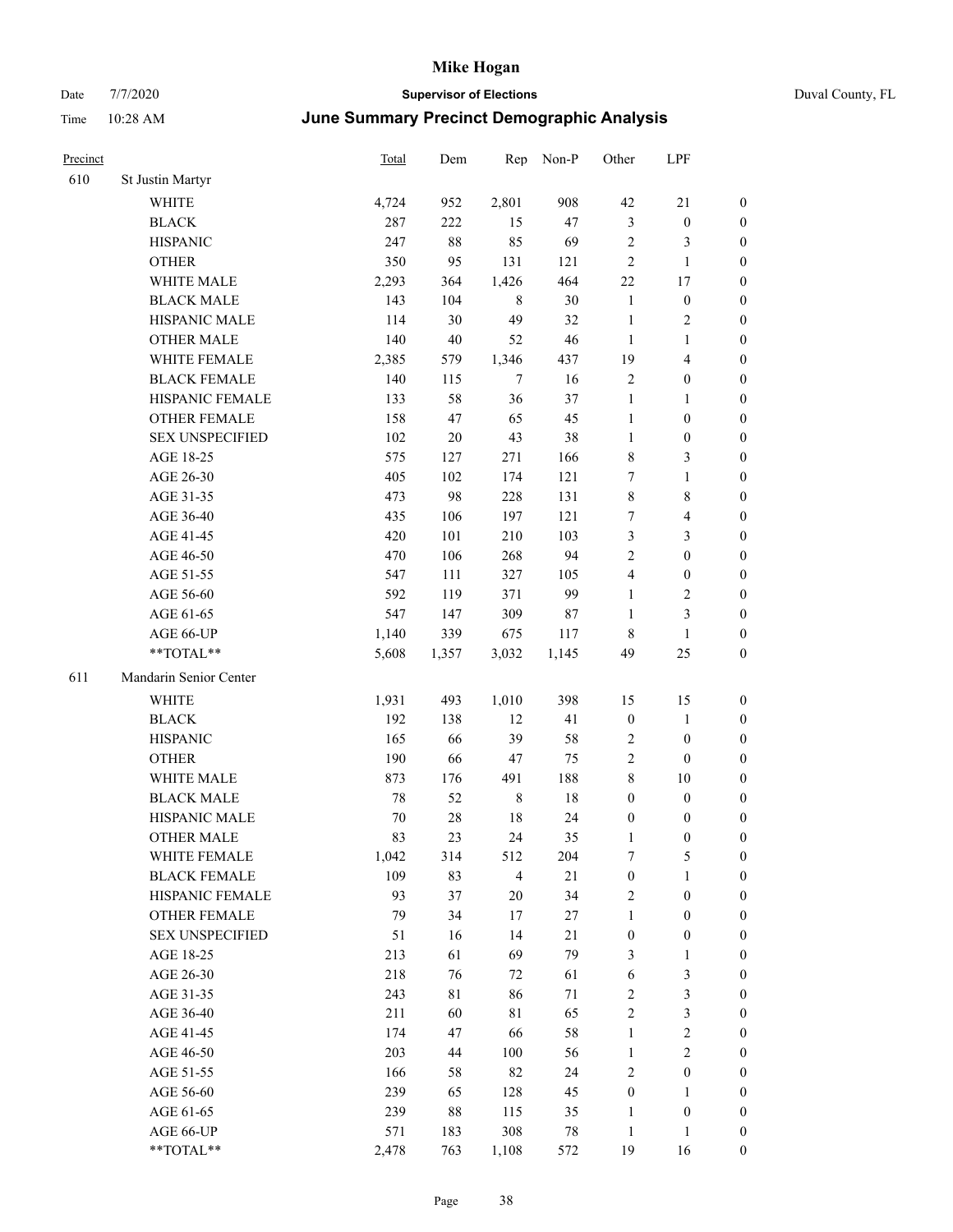| Precinct |                           | <b>Total</b> | Dem     | Rep         | Non-P  | Other            | LPF                     |                  |
|----------|---------------------------|--------------|---------|-------------|--------|------------------|-------------------------|------------------|
| 612      | Mandarin Church of Christ |              |         |             |        |                  |                         |                  |
|          | WHITE                     | 3,258        | 684     | 1,880       | 653    | 28               | 13                      | $\boldsymbol{0}$ |
|          | <b>BLACK</b>              | 472          | 375     | 25          | $70\,$ | $\overline{c}$   | $\boldsymbol{0}$        | $\boldsymbol{0}$ |
|          | <b>HISPANIC</b>           | 286          | 87      | 95          | 100    | 3                | $\mathbf{1}$            | 0                |
|          | <b>OTHER</b>              | 722          | $202\,$ | 212         | 304    | 3                | $\mathbf{1}$            | 0                |
|          | WHITE MALE                | 1,552        | 282     | 911         | 339    | 11               | 9                       | $\boldsymbol{0}$ |
|          | <b>BLACK MALE</b>         | 219          | 159     | 17          | 41     | $\sqrt{2}$       | $\boldsymbol{0}$        | $\boldsymbol{0}$ |
|          | HISPANIC MALE             | 136          | 35      | 47          | 52     | $\mathbf{1}$     | $\mathbf{1}$            | $\boldsymbol{0}$ |
|          | <b>OTHER MALE</b>         | 295          | $71\,$  | 100         | 123    | $\mathbf{1}$     | $\boldsymbol{0}$        | $\boldsymbol{0}$ |
|          | WHITE FEMALE              | 1,675        | 399     | 949         | 306    | 17               | $\overline{\mathbf{4}}$ | $\boldsymbol{0}$ |
|          | <b>BLACK FEMALE</b>       | 250          | 214     | $\,$ 8 $\,$ | $28\,$ | $\boldsymbol{0}$ | $\boldsymbol{0}$        | $\boldsymbol{0}$ |
|          | HISPANIC FEMALE           | 145          | 51      | 46          | 46     | $\sqrt{2}$       | $\boldsymbol{0}$        | $\boldsymbol{0}$ |
|          | <b>OTHER FEMALE</b>       | 352          | 120     | 94          | 136    | $\overline{c}$   | $\boldsymbol{0}$        | $\boldsymbol{0}$ |
|          | <b>SEX UNSPECIFIED</b>    | 114          | 17      | $40\,$      | 56     | $\boldsymbol{0}$ | $\mathbf{1}$            | 0                |
|          | AGE 18-25                 | 566          | 185     | 193         | 177    | 11               | $\boldsymbol{0}$        | 0                |
|          | AGE 26-30                 | 332          | 100     | 133         | 96     | $\mathbf{1}$     | $\sqrt{2}$              | 0                |
|          | AGE 31-35                 | 404          | 112     | 158         | 129    | 1                | $\overline{\mathbf{4}}$ | $\boldsymbol{0}$ |
|          | AGE 36-40                 | 379          | 94      | 153         | 120    | 6                | 6                       | $\boldsymbol{0}$ |
|          | AGE 41-45                 | 378          | 123     | 145         | 107    | 3                | $\boldsymbol{0}$        | $\boldsymbol{0}$ |
|          | AGE 46-50                 | 487          | 137     | 225         | 123    | $\sqrt{2}$       | $\boldsymbol{0}$        | $\boldsymbol{0}$ |
|          | AGE 51-55                 | 496          | 130     | 253         | 109    | 3                | $\mathbf{1}$            | $\boldsymbol{0}$ |
|          | AGE 56-60                 | 472          | 118     | 256         | 96     | $\mathbf{1}$     | $\mathbf{1}$            | $\boldsymbol{0}$ |
|          | AGE 61-65                 | 404          | 105     | 219         | 75     | 4                | $\mathbf{1}$            | 0                |
|          | AGE 66-UP                 | 818          | 244     | 476         | 94     | $\overline{4}$   | $\boldsymbol{0}$        | 0                |
|          | $**TOTAL**$               | 4,738        | 1,348   | 2,212       | 1,127  | 36               | 15                      | $\boldsymbol{0}$ |
| 613      | Mandarin Moose Lodge #42  |              |         |             |        |                  |                         |                  |
|          | <b>WHITE</b>              | 2,457        | 525     | 1,341       | 557    | 21               | 13                      | 0                |
|          | <b>BLACK</b>              | 341          | 261     | 15          | 62     | 3                | $\boldsymbol{0}$        | $\boldsymbol{0}$ |
|          | <b>HISPANIC</b>           | 234          | 86      | 59          | 85     | $\overline{4}$   | $\boldsymbol{0}$        | 0                |
|          | <b>OTHER</b>              | 305          | 94      | 91          | 116    | 4                | $\boldsymbol{0}$        | $\boldsymbol{0}$ |
|          | WHITE MALE                | 1,168        | 212     | 644         | 291    | 14               | $\boldsymbol{7}$        | $\boldsymbol{0}$ |
|          | <b>BLACK MALE</b>         | 158          | 111     | $\,$ 8 $\,$ | 37     | 2                | $\boldsymbol{0}$        | $\boldsymbol{0}$ |
|          | HISPANIC MALE             | 105          | 38      | 29          | 35     | 3                | $\boldsymbol{0}$        | $\boldsymbol{0}$ |
|          | <b>OTHER MALE</b>         | 125          | 34      | 34          | 56     | $\mathbf{1}$     | $\boldsymbol{0}$        | $\boldsymbol{0}$ |
|          | WHITE FEMALE              | 1,272        | 311     | 688         | 260    | 7                | 6                       | 0                |
|          | <b>BLACK FEMALE</b>       | 179          | 147     | 7           | 24     | $\mathbf{1}$     | $\boldsymbol{0}$        | 0                |
|          | HISPANIC FEMALE           | 124          | 48      | $28\,$      | 47     | $\mathbf{1}$     | $\boldsymbol{0}$        | 0                |
|          | OTHER FEMALE              | 140          | 50      | 48          | 41     | $\mathbf{1}$     | $\boldsymbol{0}$        | 0                |
|          | <b>SEX UNSPECIFIED</b>    | 66           | 15      | $20\,$      | 29     | $\sqrt{2}$       | $\boldsymbol{0}$        | 0                |
|          | AGE 18-25                 | 376          | 98      | 133         | 137    | 6                | $\sqrt{2}$              | $\boldsymbol{0}$ |
|          | AGE 26-30                 | 319          | 78      | 119         | 114    | 5                | $\mathfrak{Z}$          | 0                |
|          | AGE 31-35                 | 320          | 88      | 116         | 111    | 3                | $\sqrt{2}$              | 0                |
|          | AGE 36-40                 | 296          | $88\,$  | 118         | 85     | 4                | $\mathbf{1}$            | 0                |
|          | AGE 41-45                 | 275          | 74      | 119         | 77     | 3                | $\overline{2}$          | 0                |
|          | AGE 46-50                 | 290          | 81      | 133         | 74     | $\sqrt{2}$       | $\boldsymbol{0}$        | 0                |
|          | AGE 51-55                 | 254          | 67      | 124         | 58     | $\overline{4}$   | $\mathbf{1}$            | 0                |
|          | AGE 56-60                 | 289          | 89      | 153         | 46     | $\mathbf{1}$     | $\boldsymbol{0}$        | 0                |
|          | AGE 61-65                 | 287          | 95      | 150         | $40\,$ | $\sqrt{2}$       | $\boldsymbol{0}$        | 0                |
|          | AGE 66-UP                 | 628          | 207     | 340         | 77     | $\sqrt{2}$       | $\sqrt{2}$              | 0                |
|          | **TOTAL**                 | 3,337        | 966     | 1,506       | 820    | 32               | 13                      | $\boldsymbol{0}$ |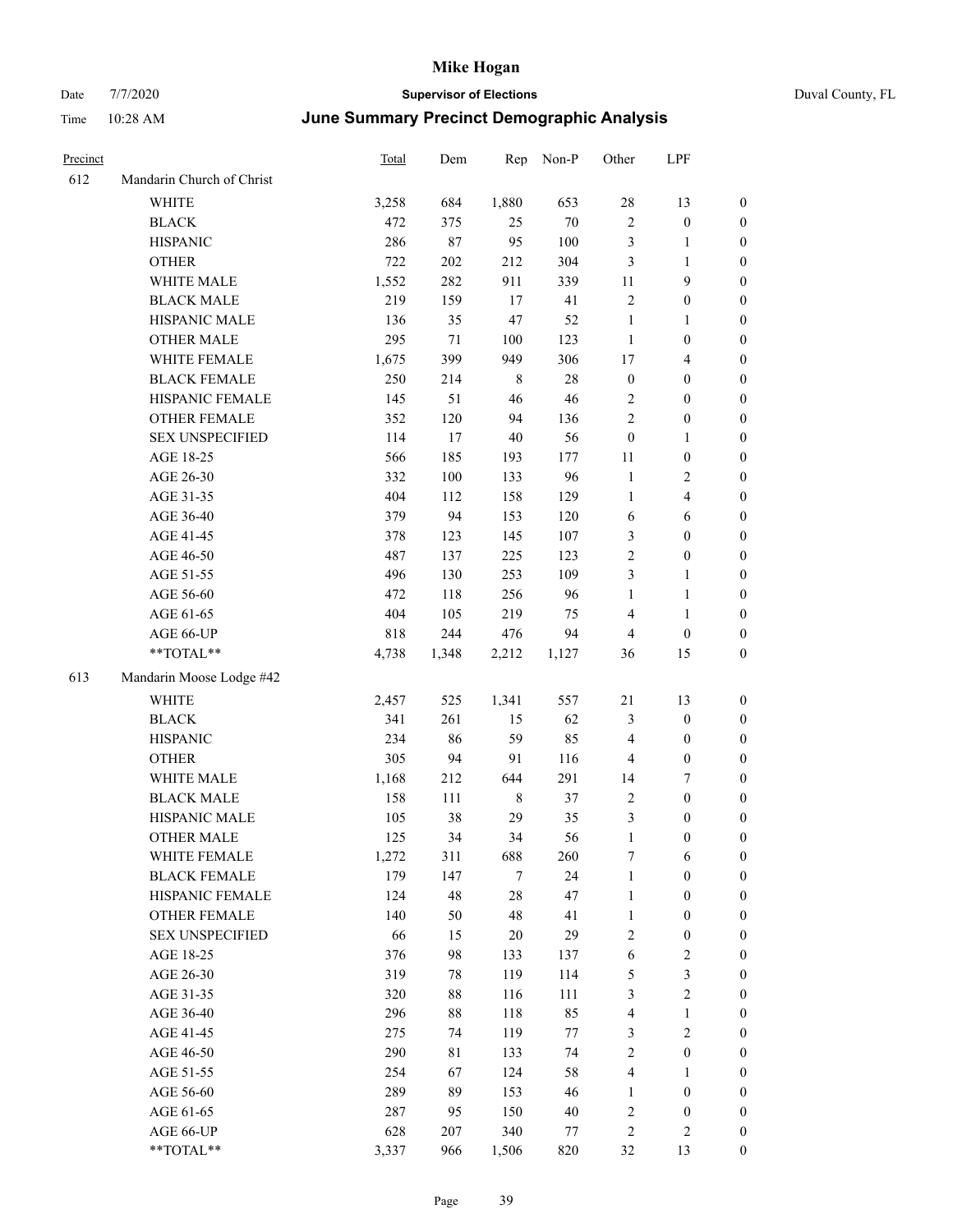| Precinct |                                 | Total | Dem            | Rep                     | Non-P          | Other            | LPF              |                  |
|----------|---------------------------------|-------|----------------|-------------------------|----------------|------------------|------------------|------------------|
| 614      | Mandarin Senior Center          |       |                |                         |                |                  |                  |                  |
|          | <b>WHITE</b>                    | 1,207 | 236            | 705                     | 248            | 13               | 5                | $\boldsymbol{0}$ |
|          | <b>BLACK</b>                    | 184   | 149            | 6                       | $28\,$         | $\mathbf{1}$     | $\boldsymbol{0}$ | $\boldsymbol{0}$ |
|          | <b>HISPANIC</b>                 | 129   | 45             | 38                      | 44             | $\sqrt{2}$       | $\boldsymbol{0}$ | $\boldsymbol{0}$ |
|          | <b>OTHER</b>                    | 247   | 63             | $8\sqrt{1}$             | 100            | $\mathbf{1}$     | 2                | $\boldsymbol{0}$ |
|          | WHITE MALE                      | 590   | 92             | 354                     | 136            | 6                | $\overline{c}$   | $\boldsymbol{0}$ |
|          | <b>BLACK MALE</b>               | 82    | 67             | $\overline{2}$          | 12             | $\mathbf{1}$     | $\boldsymbol{0}$ | $\boldsymbol{0}$ |
|          | HISPANIC MALE                   | 59    | 16             | 23                      | 18             | $\sqrt{2}$       | $\boldsymbol{0}$ | $\boldsymbol{0}$ |
|          | <b>OTHER MALE</b>               | 127   | 34             | 48                      | 44             | $\mathbf{1}$     | $\boldsymbol{0}$ | $\boldsymbol{0}$ |
|          | WHITE FEMALE                    | 610   | 144            | 346                     | 110            | 7                | 3                | $\boldsymbol{0}$ |
|          | <b>BLACK FEMALE</b>             | 99    | 80             | $\overline{4}$          | 15             | $\boldsymbol{0}$ | $\boldsymbol{0}$ | $\boldsymbol{0}$ |
|          | HISPANIC FEMALE                 | 67    | 29             | 14                      | 24             | $\boldsymbol{0}$ | $\boldsymbol{0}$ | $\boldsymbol{0}$ |
|          | <b>OTHER FEMALE</b>             | 100   | $28\,$         | $27\,$                  | 43             | $\boldsymbol{0}$ | 2                | $\boldsymbol{0}$ |
|          | <b>SEX UNSPECIFIED</b>          | 33    | $\mathfrak{Z}$ | 12                      | $18\,$         | $\boldsymbol{0}$ | $\boldsymbol{0}$ | $\boldsymbol{0}$ |
|          | AGE 18-25                       | 133   | 35             | 55                      | 43             | $\boldsymbol{0}$ | $\boldsymbol{0}$ | $\boldsymbol{0}$ |
|          | AGE 26-30                       | 168   | 45             | 74                      | 45             | 3                | 1                | $\boldsymbol{0}$ |
|          | AGE 31-35                       | 208   | 62             | 83                      | 58             | $\overline{4}$   | $\mathbf{1}$     | $\boldsymbol{0}$ |
|          | AGE 36-40                       | 201   | 46             | 90                      | 58             | 3                | 4                | $\boldsymbol{0}$ |
|          | AGE 41-45                       | 167   | 42             | 66                      | 56             | $\mathbf{2}$     | 1                | $\boldsymbol{0}$ |
|          | AGE 46-50                       | 140   | 46             | 65                      | 29             | $\boldsymbol{0}$ | $\boldsymbol{0}$ | $\boldsymbol{0}$ |
|          | AGE 51-55                       | 173   | 42             | 97                      | 34             | $\boldsymbol{0}$ | $\boldsymbol{0}$ | $\boldsymbol{0}$ |
|          | AGE 56-60                       | 172   | 54             | $8\sqrt{1}$             | 37             | $\boldsymbol{0}$ | $\boldsymbol{0}$ | $\boldsymbol{0}$ |
|          | AGE 61-65                       | 122   | 24             | 76                      | $21\,$         | $\mathbf{1}$     | $\boldsymbol{0}$ | $\boldsymbol{0}$ |
|          | AGE 66-UP                       | 282   | 97             | 143                     | 38             | $\overline{4}$   | $\boldsymbol{0}$ | $\boldsymbol{0}$ |
|          | **TOTAL**                       | 1,767 | 493            | 830                     | 420            | 17               | 7                | $\boldsymbol{0}$ |
| 701      | Charlie T. Joseph Senior Center |       |                |                         |                |                  |                  |                  |
|          | WHITE                           | 459   | 127            | 229                     | 96             | 5                | $\overline{c}$   | $\boldsymbol{0}$ |
|          | <b>BLACK</b>                    | 670   | 569            | 21                      | 76             | 3                | $\mathbf{1}$     | $\boldsymbol{0}$ |
|          | <b>HISPANIC</b>                 | 30    | 18             | $\overline{4}$          | 8              | $\boldsymbol{0}$ | $\boldsymbol{0}$ | $\boldsymbol{0}$ |
|          | <b>OTHER</b>                    | 69    | 36             | 9                       | 24             | $\boldsymbol{0}$ | $\boldsymbol{0}$ | $\boldsymbol{0}$ |
|          | WHITE MALE                      | 205   | 43             | 118                     | 42             | $\sqrt{2}$       | $\boldsymbol{0}$ | $\boldsymbol{0}$ |
|          | <b>BLACK MALE</b>               | 253   | 211            | 11                      | 29             | $\mathbf{1}$     | 1                | $\boldsymbol{0}$ |
|          | HISPANIC MALE                   | 19    | 12             | $\sqrt{2}$              | 5              | $\boldsymbol{0}$ | $\boldsymbol{0}$ | $\boldsymbol{0}$ |
|          | <b>OTHER MALE</b>               | 21    | $10\,$         | 3                       | 8              | $\boldsymbol{0}$ | $\boldsymbol{0}$ | $\boldsymbol{0}$ |
|          | WHITE FEMALE                    | 245   | 83             | 107                     | 50             | $\mathfrak{Z}$   | $\mathbf{2}$     | $\boldsymbol{0}$ |
|          | <b>BLACK FEMALE</b>             | 406   | 350            | $\mathbf{9}$            | 46             | $\mathbf{1}$     | $\boldsymbol{0}$ | $\boldsymbol{0}$ |
|          | HISPANIC FEMALE                 | 9     | $\overline{4}$ | $\overline{2}$          | $\mathfrak{Z}$ | $\boldsymbol{0}$ | $\boldsymbol{0}$ | $\boldsymbol{0}$ |
|          | OTHER FEMALE                    | 33    | 22             | $\overline{\mathbf{4}}$ | $\tau$         | $\boldsymbol{0}$ | $\boldsymbol{0}$ | $\boldsymbol{0}$ |
|          | <b>SEX UNSPECIFIED</b>          | 37    | 15             | $\tau$                  | 14             | 1                | $\boldsymbol{0}$ | $\boldsymbol{0}$ |
|          | AGE 18-25                       | 145   | 79             | 17                      | 47             | $\sqrt{2}$       | $\boldsymbol{0}$ | $\boldsymbol{0}$ |
|          | AGE 26-30                       | 93    | 61             | $\,$ 8 $\,$             | 22             | $\mathbf{1}$     | $\mathbf{1}$     | $\boldsymbol{0}$ |
|          | AGE 31-35                       | 117   | 77             | 9                       | 31             | $\boldsymbol{0}$ | $\boldsymbol{0}$ | $\boldsymbol{0}$ |
|          | AGE 36-40                       | 90    | 59             | 16                      | 15             | $\boldsymbol{0}$ | $\boldsymbol{0}$ | $\boldsymbol{0}$ |
|          | AGE 41-45                       | 95    | 57             | $20\,$                  | 16             | 1                | 1                | $\boldsymbol{0}$ |
|          | AGE 46-50                       | 95    | 56             | 21                      | 17             | $\boldsymbol{0}$ | 1                | $\boldsymbol{0}$ |
|          | AGE 51-55                       | 115   | 72             | 32                      | 11             | $\boldsymbol{0}$ | $\boldsymbol{0}$ | $\boldsymbol{0}$ |
|          | AGE 56-60                       | 129   | $8\sqrt{1}$    | 33                      | 14             | 1                | $\boldsymbol{0}$ | $\boldsymbol{0}$ |
|          | AGE 61-65                       | 113   | 79             | 25                      | $\tau$         | $\sqrt{2}$       | $\boldsymbol{0}$ | $\boldsymbol{0}$ |
|          | AGE 66-UP                       | 235   | 128            | $82\,$                  | 24             | $\mathbf{1}$     | $\boldsymbol{0}$ | $\mathbf{0}$     |
|          | **TOTAL**                       | 1,228 | 750            | 263                     | 204            | $\,$ 8 $\,$      | 3                | $\boldsymbol{0}$ |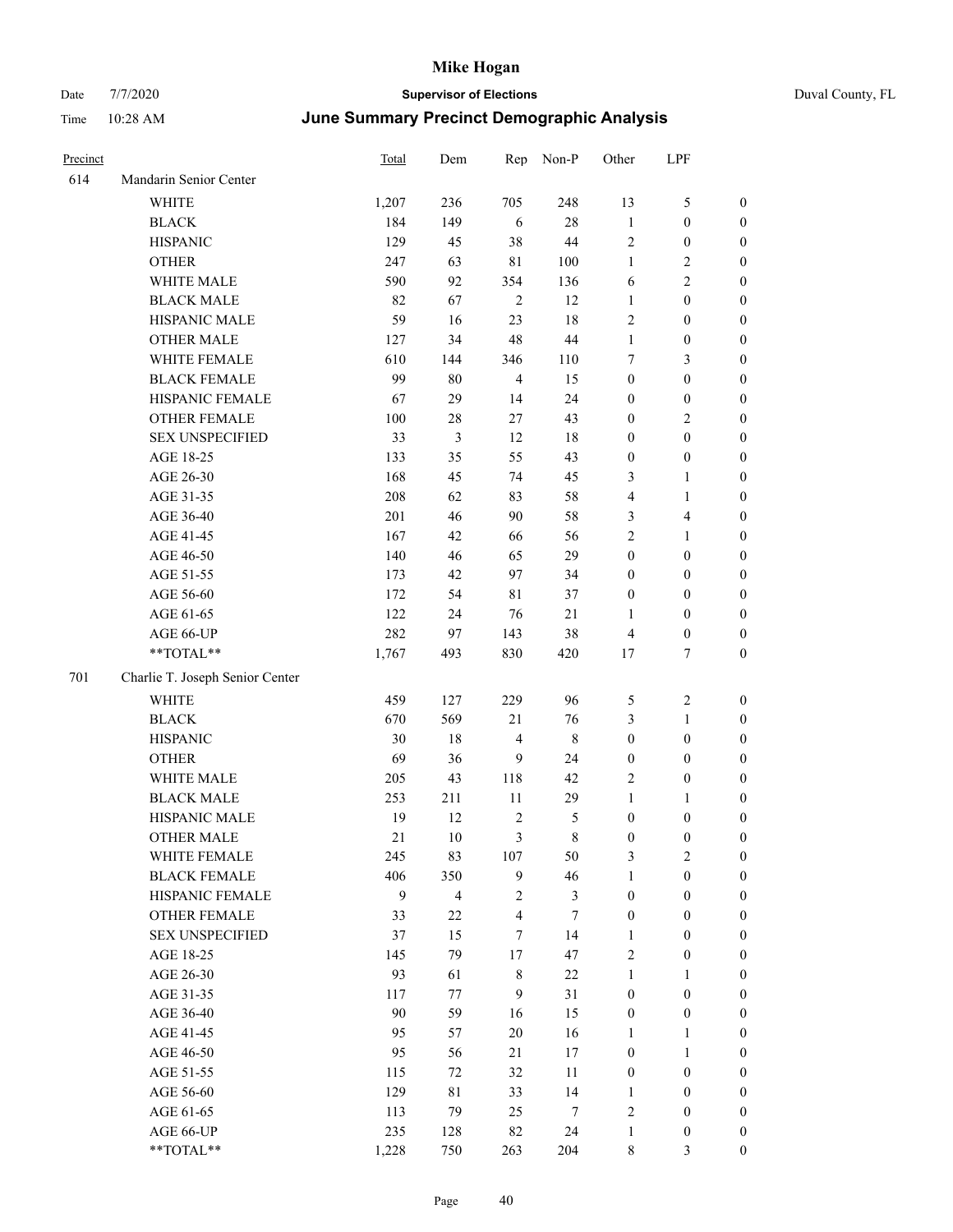|  | Duval County, FL |  |
|--|------------------|--|
|--|------------------|--|

| Precinct |                                 | <b>Total</b> | Dem    | Rep              | Non-P          | Other            | LPF              |                  |
|----------|---------------------------------|--------------|--------|------------------|----------------|------------------|------------------|------------------|
| 702      | Unity Missionary Baptist Church |              |        |                  |                |                  |                  |                  |
|          | WHITE                           | 246          | 88     | 89               | 64             | 5                | $\boldsymbol{0}$ | $\boldsymbol{0}$ |
|          | <b>BLACK</b>                    | 878          | 775    | $20\,$           | 79             | 3                | 1                | $\boldsymbol{0}$ |
|          | <b>HISPANIC</b>                 | 23           | 9      | $\overline{4}$   | 10             | $\boldsymbol{0}$ | $\boldsymbol{0}$ | $\boldsymbol{0}$ |
|          | <b>OTHER</b>                    | 83           | 39     | $\tau$           | 37             | $\boldsymbol{0}$ | $\boldsymbol{0}$ | $\boldsymbol{0}$ |
|          | WHITE MALE                      | 110          | $40\,$ | 40               | 29             | 1                | $\boldsymbol{0}$ | $\boldsymbol{0}$ |
|          | <b>BLACK MALE</b>               | 343          | 295    | $10\,$           | 37             | $\mathbf{1}$     | $\boldsymbol{0}$ | $\boldsymbol{0}$ |
|          | HISPANIC MALE                   | 13           | 2      | $\overline{4}$   | $\tau$         | $\boldsymbol{0}$ | $\boldsymbol{0}$ | $\boldsymbol{0}$ |
|          | <b>OTHER MALE</b>               | 32           | 13     | 3                | 16             | $\boldsymbol{0}$ | $\boldsymbol{0}$ | $\boldsymbol{0}$ |
|          | WHITE FEMALE                    | 133          | 48     | 47               | 34             | $\overline{4}$   | $\boldsymbol{0}$ | $\boldsymbol{0}$ |
|          | <b>BLACK FEMALE</b>             | 513          | 462    | 10               | 38             | $\overline{2}$   | 1                | $\boldsymbol{0}$ |
|          | HISPANIC FEMALE                 | 10           | $\tau$ | $\boldsymbol{0}$ | $\mathfrak{Z}$ | $\boldsymbol{0}$ | $\boldsymbol{0}$ | $\boldsymbol{0}$ |
|          | <b>OTHER FEMALE</b>             | 33           | 19     | $\overline{c}$   | 12             | $\boldsymbol{0}$ | $\boldsymbol{0}$ | $\boldsymbol{0}$ |
|          | <b>SEX UNSPECIFIED</b>          | 43           | 25     | 4                | 14             | $\boldsymbol{0}$ | $\boldsymbol{0}$ | $\boldsymbol{0}$ |
|          | AGE 18-25                       | 120          | 75     | 7                | 35             | $\overline{2}$   | 1                | $\boldsymbol{0}$ |
|          | AGE 26-30                       | 80           | 55     | 8                | 17             | $\boldsymbol{0}$ | $\boldsymbol{0}$ | $\boldsymbol{0}$ |
|          | AGE 31-35                       | 110          | 74     | 5                | $30\,$         | 1                | $\boldsymbol{0}$ | $\boldsymbol{0}$ |
|          | AGE 36-40                       | 86           | 63     | 4                | 18             | $\mathbf{1}$     | $\boldsymbol{0}$ | $\boldsymbol{0}$ |
|          | AGE 41-45                       | 67           | 52     | $\overline{4}$   | 11             | $\boldsymbol{0}$ | $\boldsymbol{0}$ | $\boldsymbol{0}$ |
|          | AGE 46-50                       | 90           | 63     | 10               | 16             | 1                | $\boldsymbol{0}$ | $\boldsymbol{0}$ |
|          | AGE 51-55                       | 90           | 64     | 11               | 14             | 1                | $\boldsymbol{0}$ | $\boldsymbol{0}$ |
|          | AGE 56-60                       | 153          | 106    | 26               | $20\,$         | 1                | $\boldsymbol{0}$ | $\boldsymbol{0}$ |
|          | AGE 61-65                       | 131          | 103    | 15               | 12             | $\mathbf{1}$     | $\boldsymbol{0}$ | $\boldsymbol{0}$ |
|          | AGE 66-UP                       | 303          | 256    | 30               | 17             | $\boldsymbol{0}$ | $\boldsymbol{0}$ | $\boldsymbol{0}$ |
|          | **TOTAL**                       | 1,230        | 911    | 120              | 190            | 8                | 1                | $\boldsymbol{0}$ |
| 703      | Oceanway Community Center       |              |        |                  |                |                  |                  |                  |
|          | <b>WHITE</b>                    | 4,843        | 976    | 2,629            | 1,127          | 79               | 32               | $\boldsymbol{0}$ |
|          | <b>BLACK</b>                    | 2,600        | 2,038  | 84               | 465            | 13               | $\boldsymbol{0}$ | $\boldsymbol{0}$ |
|          | <b>HISPANIC</b>                 | 506          | 194    | 108              | 195            | 6                | 3                | $\boldsymbol{0}$ |
|          | <b>OTHER</b>                    | 600          | 178    | 154              | 260            | 5                | 3                | $\boldsymbol{0}$ |
|          | WHITE MALE                      | 2,353        | 400    | 1,329            | 566            | 38               | 20               | $\boldsymbol{0}$ |
|          | <b>BLACK MALE</b>               | 1,087        | 794    | 51               | 236            | 6                | $\boldsymbol{0}$ | $\boldsymbol{0}$ |
|          | HISPANIC MALE                   | 226          | 75     | 56               | 90             | $\sqrt{2}$       | 3                | $\boldsymbol{0}$ |
|          | <b>OTHER MALE</b>               | 198          | 54     | 54               | 89             | $\mathbf{0}$     | 1                | $\boldsymbol{0}$ |
|          | WHITE FEMALE                    | 2,438        | 567    | 1,272            | 546            | 41               | 12               | $\boldsymbol{0}$ |
|          | <b>BLACK FEMALE</b>             | 1,483        | 1,228  | 31               | 217            | $\tau$           | $\boldsymbol{0}$ | $\boldsymbol{0}$ |
|          | HISPANIC FEMALE                 | 275          | 119    | 51               | 101            | $\overline{4}$   | $\boldsymbol{0}$ | $\boldsymbol{0}$ |
|          | OTHER FEMALE                    | 297          | 102    | 82               | 107            | 5                | 1                | $\boldsymbol{0}$ |
|          | <b>SEX UNSPECIFIED</b>          | 192          | 47     | 49               | 95             | $\boldsymbol{0}$ | 1                | $\boldsymbol{0}$ |
|          | AGE 18-25                       | 1,006        | 369    | 249              | 366            | 16               | 6                | $\boldsymbol{0}$ |
|          | AGE 26-30                       | 859          | 304    | 252              | 282            | 14               | 7                | $\boldsymbol{0}$ |
|          | AGE 31-35                       | 856          | 296    | 266              | 270            | 13               | 11               | $\boldsymbol{0}$ |
|          | AGE 36-40                       | 842          | 341    | 245              | 242            | $11\,$           | 3                | $\boldsymbol{0}$ |
|          | AGE 41-45                       | 791          | 342    | 239              | 199            | $\boldsymbol{7}$ | $\overline{4}$   | $\boldsymbol{0}$ |
|          | AGE 46-50                       | 868          | 356    | 310              | 189            | 10               | 3                | $\boldsymbol{0}$ |
|          | AGE 51-55                       | 824          | 361    | 296              | 155            | 10               | $\overline{c}$   | $\boldsymbol{0}$ |
|          | AGE 56-60                       | 723          | 267    | 324              | 124            | $\,$ 8 $\,$      | $\boldsymbol{0}$ | $\boldsymbol{0}$ |
|          | AGE 61-65                       | 563          | 225    | 243              | 92             | $\sqrt{2}$       | 1                | $\boldsymbol{0}$ |
|          | AGE 66-UP                       | 1,209        | 520    | 548              | 128            | 12               | 1                | $\boldsymbol{0}$ |
|          | **TOTAL**                       | 8,549        | 3,386  | 2,975            | 2,047          | 103              | 38               | $\boldsymbol{0}$ |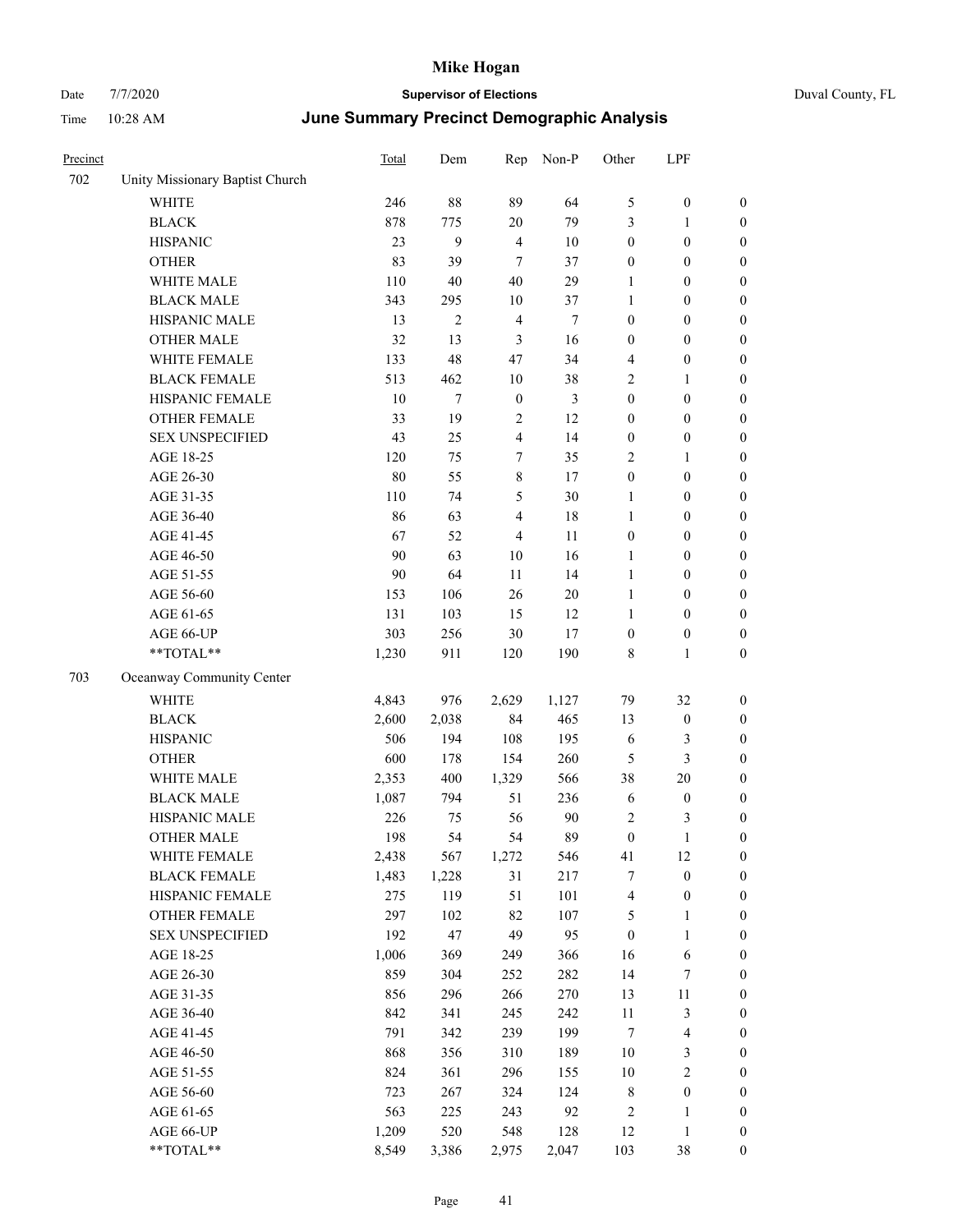| Precinct |                                     | <b>Total</b> | Dem   | Rep        | Non-P  | Other            | LPF              |                  |
|----------|-------------------------------------|--------------|-------|------------|--------|------------------|------------------|------------------|
| 704      | Westside Church of Christ           |              |       |            |        |                  |                  |                  |
|          | <b>WHITE</b>                        | 1,245        | 626   | 320        | 268    | 16               | 15               | $\boldsymbol{0}$ |
|          | <b>BLACK</b>                        | 1,508        | 1,219 | 67         | 213    | $\mathbf{9}$     | $\boldsymbol{0}$ | $\boldsymbol{0}$ |
|          | <b>HISPANIC</b>                     | 101          | 51    | 21         | 28     | $\mathbf{1}$     | $\boldsymbol{0}$ | 0                |
|          | <b>OTHER</b>                        | 261          | 129   | $22\,$     | 106    | $\mathbf{1}$     | $\mathfrak{Z}$   | 0                |
|          | WHITE MALE                          | 636          | 283   | 178        | 154    | $\overline{9}$   | 12               | $\boldsymbol{0}$ |
|          | <b>BLACK MALE</b>                   | 634          | 500   | 34         | 95     | 5                | $\boldsymbol{0}$ | $\boldsymbol{0}$ |
|          | HISPANIC MALE                       | 49           | 23    | $10\,$     | 16     | $\boldsymbol{0}$ | $\boldsymbol{0}$ | $\boldsymbol{0}$ |
|          | <b>OTHER MALE</b>                   | 89           | 37    | $\tau$     | 43     | $\boldsymbol{0}$ | $\sqrt{2}$       | $\boldsymbol{0}$ |
|          | WHITE FEMALE                        | 596          | 339   | 138        | 110    | 6                | $\mathfrak{Z}$   | $\boldsymbol{0}$ |
|          | <b>BLACK FEMALE</b>                 | 840          | 697   | 33         | 106    | 4                | $\boldsymbol{0}$ | $\boldsymbol{0}$ |
|          | HISPANIC FEMALE                     | 49           | 26    | 11         | 11     | $\mathbf{1}$     | $\boldsymbol{0}$ | $\boldsymbol{0}$ |
|          | <b>OTHER FEMALE</b>                 | 121          | 75    | 13         | 31     | $\mathbf{1}$     | $\mathbf{1}$     | 0                |
|          | <b>SEX UNSPECIFIED</b>              | 101          | 45    | $\sqrt{6}$ | 49     | $\mathbf{1}$     | $\boldsymbol{0}$ | 0                |
|          | AGE 18-25                           | 343          | 181   | 26         | 130    | 6                | $\boldsymbol{0}$ | 0                |
|          | AGE 26-30                           | 317          | 196   | 41         | 76     | 3                | $\mathbf{1}$     | 0                |
|          | AGE 31-35                           | 416          | 256   | 56         | 94     | 6                | $\overline{4}$   | 0                |
|          | AGE 36-40                           | 343          | 237   | 33         | 68     | $\overline{c}$   | $\mathfrak{Z}$   | $\boldsymbol{0}$ |
|          | AGE 41-45                           | 266          | 163   | 39         | 60     | $\mathbf{1}$     | $\mathfrak{Z}$   | $\boldsymbol{0}$ |
|          | AGE 46-50                           | 257          | 157   | 45         | 51     | 4                | $\boldsymbol{0}$ | $\boldsymbol{0}$ |
|          | AGE 51-55                           | 226          | 154   | 43         | 27     | $\mathbf{1}$     | $\mathbf{1}$     | $\boldsymbol{0}$ |
|          | AGE 56-60                           | 237          | 160   | 31         | 41     | $\overline{c}$   | $\mathfrak{Z}$   | $\boldsymbol{0}$ |
|          | AGE 61-65                           | 239          | 160   | 45         | 31     | $\mathbf{1}$     | $\overline{c}$   | 0                |
|          | AGE 66-UP                           | 466          | 357   | 71         | 36     | $\mathbf{1}$     | $\mathbf{1}$     | 0                |
|          | **TOTAL**                           | 3,115        | 2,025 | 430        | 615    | $27\,$           | 18               | 0                |
| 705      | Garden City United Methodist Church |              |       |            |        |                  |                  |                  |
|          | <b>WHITE</b>                        | 1,915        | 359   | 1,130      | 402    | 16               | 8                | 0                |
|          | <b>BLACK</b>                        | 2,505        | 2,135 | 68         | 290    | 12               | $\boldsymbol{0}$ | 0                |
|          | <b>HISPANIC</b>                     | 186          | 89    | 29         | 67     | $\mathbf{1}$     | $\boldsymbol{0}$ | 0                |
|          | <b>OTHER</b>                        | 264          | 113   | 43         | 102    | 4                | $\sqrt{2}$       | $\boldsymbol{0}$ |
|          | WHITE MALE                          | 908          | 142   | 557        | 197    | 5                | $\boldsymbol{7}$ | $\boldsymbol{0}$ |
|          | <b>BLACK MALE</b>                   | 1,034        | 842   | 36         | 151    | 5                | $\boldsymbol{0}$ | $\boldsymbol{0}$ |
|          | HISPANIC MALE                       | 78           | 37    | 13         | 28     | $\boldsymbol{0}$ | $\boldsymbol{0}$ | 0                |
|          | <b>OTHER MALE</b>                   | 90           | 46    | 15         | 25     | 3                | $\mathbf{1}$     | $\boldsymbol{0}$ |
|          | WHITE FEMALE                        | 989          | 213   | 564        | 200    | $11\,$           | $\mathbf{1}$     | 0                |
|          | <b>BLACK FEMALE</b>                 | 1,439        | 1,273 | 31         | 128    | 7                | $\boldsymbol{0}$ | 0                |
|          | HISPANIC FEMALE                     | 104          | 51    | 14         | 38     | $\mathbf{1}$     | $\boldsymbol{0}$ | 0                |
|          | OTHER FEMALE                        | 99           | 42    | $20\,$     | 35     | $\mathbf{1}$     | $\mathbf{1}$     | 0                |
|          | <b>SEX UNSPECIFIED</b>              | 129          | 50    | $20\,$     | 59     | $\boldsymbol{0}$ | $\boldsymbol{0}$ | $\overline{0}$   |
|          | AGE 18-25                           | 575          | 257   | 121        | 188    | 8                | $\mathbf{1}$     | $\boldsymbol{0}$ |
|          | AGE 26-30                           | 451          | 221   | 104        | 120    | 6                | $\boldsymbol{0}$ | $\overline{0}$   |
|          | AGE 31-35                           | 421          | 243   | 80         | 91     | 4                | $\mathfrak{Z}$   | 0                |
|          | AGE 36-40                           | 473          | 291   | 83         | 94     | 4                | $\mathbf{1}$     | $\overline{0}$   |
|          | AGE 41-45                           | 432          | 265   | $88\,$     | 73     | 5                | $\mathbf{1}$     | $\overline{0}$   |
|          | AGE 46-50                           | 464          | 252   | 130        | $80\,$ | $\mathbf{1}$     | $\mathbf{1}$     | 0                |
|          | AGE 51-55                           | 417          | 236   | 132        | 48     | $\boldsymbol{0}$ | $\mathbf{1}$     | 0                |
|          | AGE 56-60                           | 433          | 246   | 138        | 47     | $\mathbf{1}$     | $\mathbf{1}$     | 0                |
|          | AGE 61-65                           | 407          | 225   | 133        | 48     | $\boldsymbol{0}$ | $\mathbf{1}$     | $\boldsymbol{0}$ |
|          | AGE 66-UP                           | 790          | 455   | 260        | 71     | $\overline{4}$   | $\boldsymbol{0}$ | 0                |
|          | $**TOTAL**$                         | 4,870        | 2,696 | 1,270      | 861    | 33               | $10\,$           | $\boldsymbol{0}$ |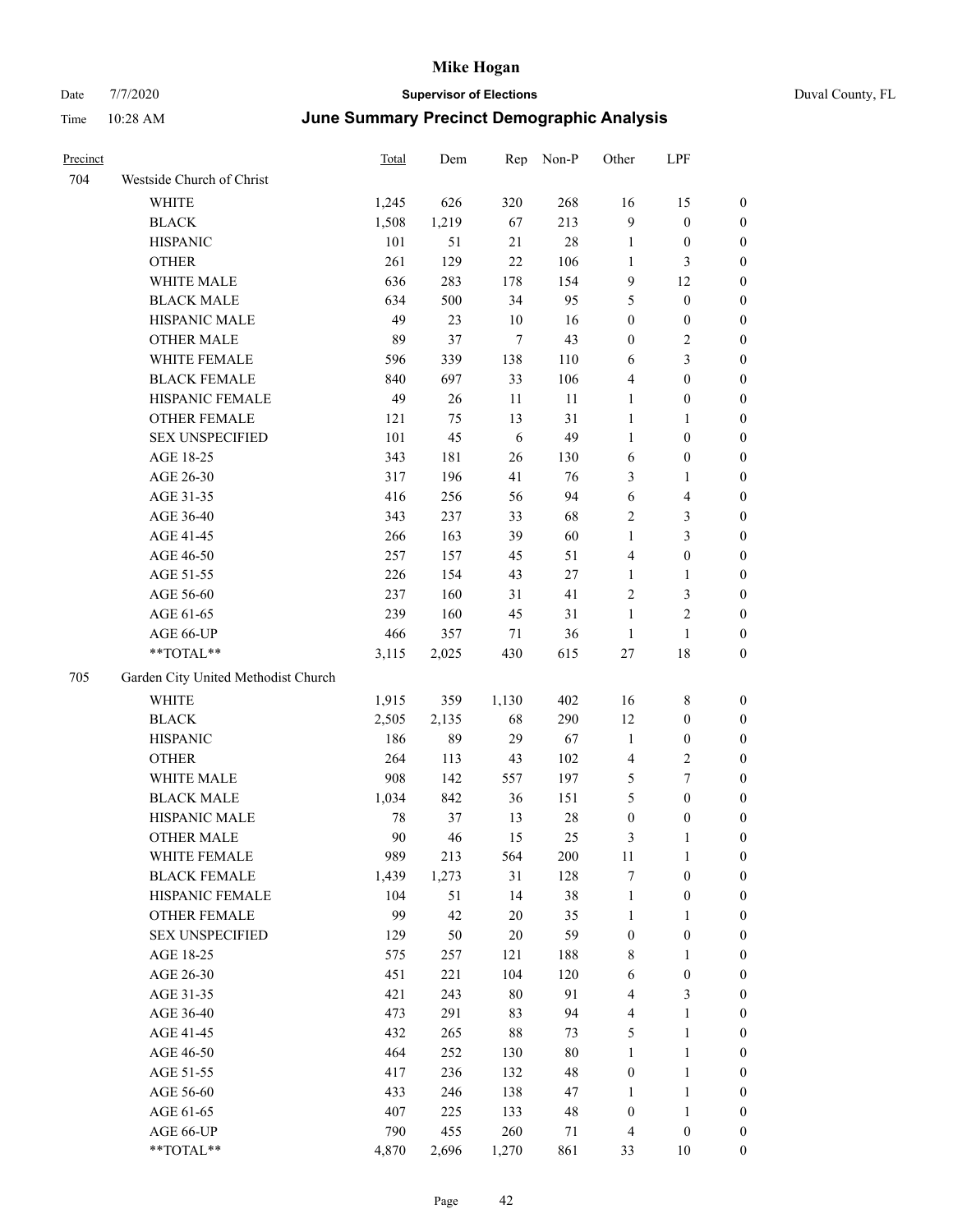| Precinct |                             | <b>Total</b> | Dem            | Rep              | Non-P        | Other            | LPF                     |                  |
|----------|-----------------------------|--------------|----------------|------------------|--------------|------------------|-------------------------|------------------|
| 706      | Long Branch Senior Center   |              |                |                  |              |                  |                         |                  |
|          | <b>WHITE</b>                | 36           | 15             | $\,8\,$          | 13           | $\boldsymbol{0}$ | $\boldsymbol{0}$        | $\boldsymbol{0}$ |
|          | <b>BLACK</b>                | 1,066        | 938            | $20\,$           | 101          | 4                | 3                       | $\boldsymbol{0}$ |
|          | <b>HISPANIC</b>             | 12           | 8              | 1                | 3            | $\boldsymbol{0}$ | $\boldsymbol{0}$        | $\boldsymbol{0}$ |
|          | <b>OTHER</b>                | 79           | 36             | $\mathbf{1}$     | 41           | $\boldsymbol{0}$ | $\mathbf{1}$            | 0                |
|          | WHITE MALE                  | 13           | 3              | $\overline{4}$   | 6            | $\boldsymbol{0}$ | $\boldsymbol{0}$        | 0                |
|          | <b>BLACK MALE</b>           | 416          | 359            | 11               | 44           | $\boldsymbol{0}$ | $\mathfrak{2}$          | $\boldsymbol{0}$ |
|          | HISPANIC MALE               | 5            | $\overline{c}$ | $\mathbf{1}$     | $\mathbf{2}$ | $\boldsymbol{0}$ | $\boldsymbol{0}$        | $\boldsymbol{0}$ |
|          | <b>OTHER MALE</b>           | 21           | 7              | $\boldsymbol{0}$ | 13           | $\boldsymbol{0}$ | $\mathbf{1}$            | $\boldsymbol{0}$ |
|          | WHITE FEMALE                | 23           | 12             | $\overline{4}$   | $\tau$       | $\boldsymbol{0}$ | $\boldsymbol{0}$        | $\boldsymbol{0}$ |
|          | <b>BLACK FEMALE</b>         | 627          | 558            | 9                | 55           | 4                | $\mathbf{1}$            | $\boldsymbol{0}$ |
|          | HISPANIC FEMALE             | 6            | 5              | $\boldsymbol{0}$ | $\mathbf{1}$ | $\boldsymbol{0}$ | $\boldsymbol{0}$        | $\boldsymbol{0}$ |
|          | OTHER FEMALE                | 31           | 21             | $\boldsymbol{0}$ | $10\,$       | $\boldsymbol{0}$ | $\boldsymbol{0}$        | $\boldsymbol{0}$ |
|          | <b>SEX UNSPECIFIED</b>      | 51           | 30             | $\mathbf{1}$     | $20\,$       | $\boldsymbol{0}$ | $\boldsymbol{0}$        | $\boldsymbol{0}$ |
|          | AGE 18-25                   | 148          | 101            | 3                | 44           | $\boldsymbol{0}$ | $\boldsymbol{0}$        | 0                |
|          | AGE 26-30                   | 125          | 99             | $\overline{2}$   | 23           | 1                | $\boldsymbol{0}$        | 0                |
|          | AGE 31-35                   | 102          | 84             | $\mathfrak{2}$   | 13           | $\mathbf{1}$     | $\mathfrak{2}$          | $\boldsymbol{0}$ |
|          | AGE 36-40                   | 100          | 77             | 5                | 16           | 1                | 1                       | $\boldsymbol{0}$ |
|          | AGE 41-45                   | 90           | 72             | 4                | 14           | $\boldsymbol{0}$ | $\boldsymbol{0}$        | $\boldsymbol{0}$ |
|          | AGE 46-50                   | 88           | 76             | $\boldsymbol{0}$ | 11           | $\mathbf{1}$     | $\boldsymbol{0}$        | $\boldsymbol{0}$ |
|          | AGE 51-55                   | 87           | 70             | 6                | 11           | $\boldsymbol{0}$ | $\boldsymbol{0}$        | $\boldsymbol{0}$ |
|          | AGE 56-60                   | 109          | 96             | $\mathfrak{Z}$   | 10           | $\boldsymbol{0}$ | $\boldsymbol{0}$        | $\boldsymbol{0}$ |
|          | AGE 61-65                   | 98           | 87             | $\boldsymbol{0}$ | 11           | $\boldsymbol{0}$ | $\boldsymbol{0}$        | 0                |
|          | AGE 66-UP                   | 246          | 235            | 5                | 5            | $\boldsymbol{0}$ | $\mathbf{1}$            | $\boldsymbol{0}$ |
|          | **TOTAL**                   | 1,193        | 997            | 30               | 158          | 4                | $\overline{\mathbf{4}}$ | 0                |
| 707      | Joseph Lee Community Center |              |                |                  |              |                  |                         |                  |
|          | <b>WHITE</b>                | 258          | 105            | 86               | 64           | $\overline{2}$   | $\mathbf{1}$            | 0                |
|          | <b>BLACK</b>                | 2,537        | 2,201          | 65               | 266          | $\mathfrak s$    | $\boldsymbol{0}$        | 0                |
|          | <b>HISPANIC</b>             | 41           | 24             | 5                | 12           | $\boldsymbol{0}$ | $\boldsymbol{0}$        | 0                |
|          | <b>OTHER</b>                | 177          | 94             | 12               | 69           | 1                | $\mathbf{1}$            | $\boldsymbol{0}$ |
|          | WHITE MALE                  | 96           | 30             | 41               | 24           | $\boldsymbol{0}$ | $\mathbf{1}$            | $\boldsymbol{0}$ |
|          | <b>BLACK MALE</b>           | 939          | 786            | 32               | 120          | $\mathbf{1}$     | $\boldsymbol{0}$        | $\boldsymbol{0}$ |
|          | HISPANIC MALE               | 13           | 9              | $\mathbf{1}$     | 3            | $\boldsymbol{0}$ | $\boldsymbol{0}$        | $\boldsymbol{0}$ |
|          | <b>OTHER MALE</b>           | 54           | 29             | 4                | 21           | $\boldsymbol{0}$ | $\boldsymbol{0}$        | $\boldsymbol{0}$ |
|          | WHITE FEMALE                | 156          | 74             | 45               | 35           | $\sqrt{2}$       | $\boldsymbol{0}$        | 0                |
|          | <b>BLACK FEMALE</b>         | 1,553        | 1,377          | 33               | 139          | $\overline{4}$   | $\boldsymbol{0}$        | 0                |
|          | HISPANIC FEMALE             | 28           | 15             | $\overline{4}$   | 9            | $\boldsymbol{0}$ | $\boldsymbol{0}$        | 0                |
|          | <b>OTHER FEMALE</b>         | 80           | 50             | 7                | 22           | $\boldsymbol{0}$ | $\mathbf{1}$            | 0                |
|          | <b>SEX UNSPECIFIED</b>      | 94           | 54             | $\mathbf{1}$     | 38           | $\mathbf{1}$     | $\boldsymbol{0}$        | 0                |
|          | AGE 18-25                   | 334          | 222            | 11               | 100          | $\mathbf{1}$     | $\boldsymbol{0}$        | $\boldsymbol{0}$ |
|          | AGE 26-30                   | 289          | 206            | 19               | 64           | $\boldsymbol{0}$ | $\boldsymbol{0}$        | $\overline{0}$   |
|          | AGE 31-35                   | 293          | 221            | 10               | 60           | $\mathbf{1}$     | $\mathbf{1}$            | 0                |
|          | AGE 36-40                   | 242          | 188            | 17               | 37           | $\boldsymbol{0}$ | $\boldsymbol{0}$        | $\overline{0}$   |
|          | AGE 41-45                   | 210          | 163            | 12               | 33           | $\overline{c}$   | $\boldsymbol{0}$        | $\overline{0}$   |
|          | AGE 46-50                   | 225          | 177            | 17               | 30           | $\mathbf{1}$     | $\boldsymbol{0}$        | $\boldsymbol{0}$ |
|          | AGE 51-55                   | 216          | 177            | $20\,$           | $18\,$       | $\boldsymbol{0}$ | $\mathbf{1}$            | 0                |
|          | AGE 56-60                   | 268          | 226            | 17               | 24           | $\mathbf{1}$     | $\boldsymbol{0}$        | 0                |
|          | AGE 61-65                   | 322          | 282            | 20               | 18           | $\sqrt{2}$       | $\boldsymbol{0}$        | 0                |
|          | AGE 66-UP                   | 608          | 557            | 24               | $27\,$       | $\boldsymbol{0}$ | $\boldsymbol{0}$        | 0                |
|          | $**TOTAL**$                 | 3,013        | 2,424          | 168              | 411          | $\,8\,$          | $\sqrt{2}$              | $\overline{0}$   |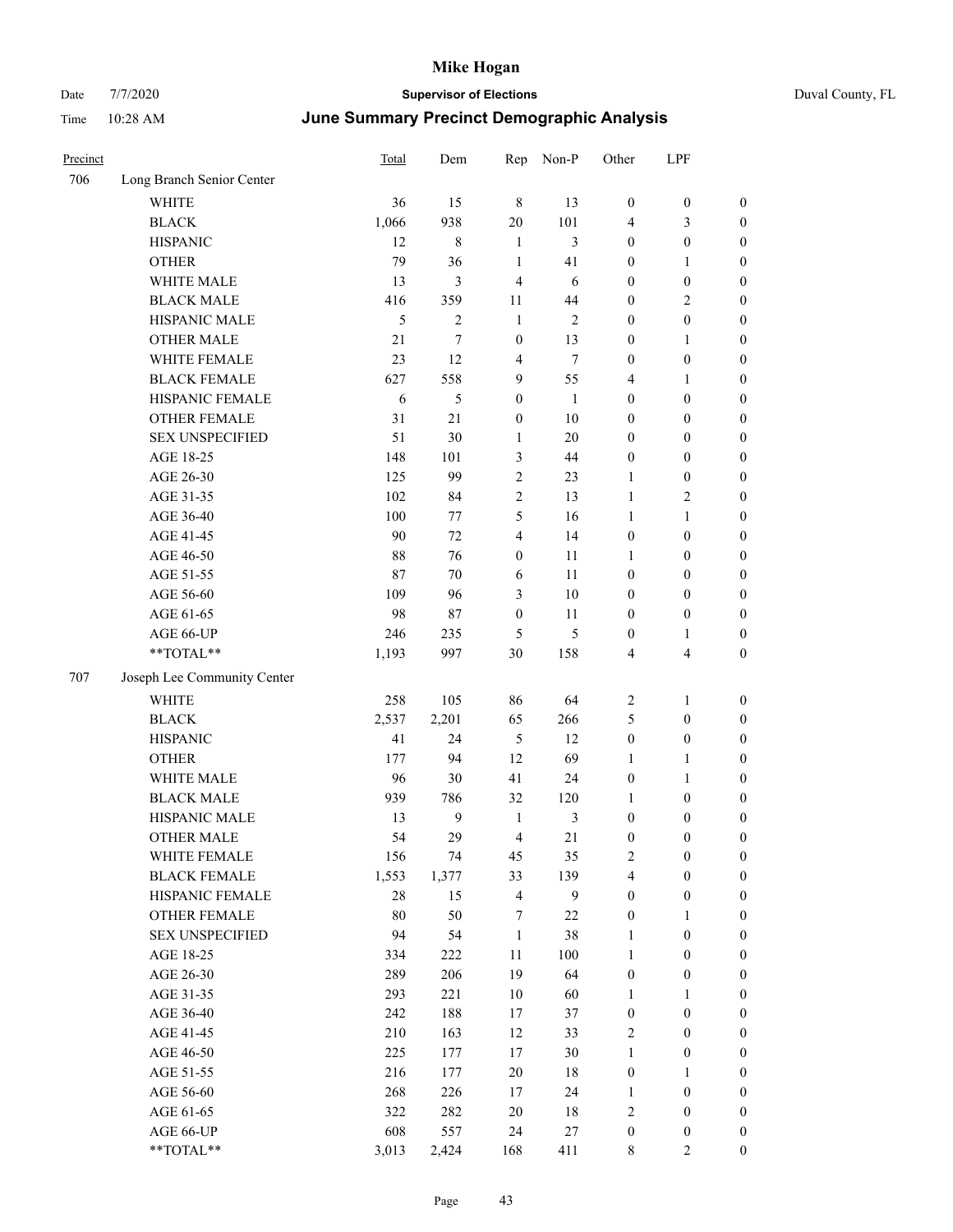# Date 7/7/2020 **Supervisor of Elections** Duval County, FL Time 10:28 AM **June Summary Precinct Demographic Analysis**

| Precinct |                                                           | Total        | Dem            | Rep              | Non-P          | Other                   | LPF              |                  |
|----------|-----------------------------------------------------------|--------------|----------------|------------------|----------------|-------------------------|------------------|------------------|
| 708      | Brown Eastside Branch Library                             |              |                |                  |                |                         |                  |                  |
|          | <b>WHITE</b>                                              | 179          | 65             | 69               | 45             | $\boldsymbol{0}$        | $\boldsymbol{0}$ | $\boldsymbol{0}$ |
|          | <b>BLACK</b>                                              | 1,022        | 859            | 32               | 128            | $\overline{2}$          | $\mathbf{1}$     | $\boldsymbol{0}$ |
|          | <b>HISPANIC</b>                                           | 14           | $10\,$         | $\mathbf{1}$     | $\mathfrak{Z}$ | $\boldsymbol{0}$        | $\boldsymbol{0}$ | $\boldsymbol{0}$ |
|          | <b>OTHER</b>                                              | 83           | 39             | 5                | 39             | $\boldsymbol{0}$        | $\boldsymbol{0}$ | $\boldsymbol{0}$ |
|          | WHITE MALE                                                | 76           | $20\,$         | 40               | 16             | $\boldsymbol{0}$        | $\boldsymbol{0}$ | $\boldsymbol{0}$ |
|          | <b>BLACK MALE</b>                                         | 411          | 326            | $18\,$           | 65             | $\sqrt{2}$              | $\boldsymbol{0}$ | $\boldsymbol{0}$ |
|          | HISPANIC MALE                                             | 5            | $\overline{4}$ | $\boldsymbol{0}$ | $\mathbf{1}$   | $\boldsymbol{0}$        | $\boldsymbol{0}$ | $\boldsymbol{0}$ |
|          | <b>OTHER MALE</b>                                         | 34           | 18             | $\mathfrak{Z}$   | 13             | $\boldsymbol{0}$        | $\boldsymbol{0}$ | $\boldsymbol{0}$ |
|          | WHITE FEMALE                                              | 99           | 43             | 28               | 28             | $\boldsymbol{0}$        | $\boldsymbol{0}$ | $\boldsymbol{0}$ |
|          | <b>BLACK FEMALE</b>                                       | 590          | 519            | 13               | 58             | $\boldsymbol{0}$        | $\boldsymbol{0}$ | $\boldsymbol{0}$ |
|          | HISPANIC FEMALE                                           | $\mathbf{9}$ | 6              | $\mathbf{1}$     | $\sqrt{2}$     | $\boldsymbol{0}$        | $\boldsymbol{0}$ | $\boldsymbol{0}$ |
|          | OTHER FEMALE                                              | 32           | 16             | $\sqrt{2}$       | 14             | $\boldsymbol{0}$        | $\boldsymbol{0}$ | $\boldsymbol{0}$ |
|          | <b>SEX UNSPECIFIED</b>                                    | 42           | 21             | $\mathbf{2}$     | 18             | $\boldsymbol{0}$        | $\mathbf{1}$     | $\boldsymbol{0}$ |
|          | AGE 18-25                                                 | 163          | 96             | 7                | 59             | $\boldsymbol{0}$        | $\mathbf{1}$     | $\boldsymbol{0}$ |
|          | AGE 26-30                                                 | 124          | 87             | 9                | 28             | $\boldsymbol{0}$        | $\boldsymbol{0}$ | $\boldsymbol{0}$ |
|          | AGE 31-35                                                 | 120          | 86             | 11               | 23             | $\boldsymbol{0}$        | $\boldsymbol{0}$ | $\boldsymbol{0}$ |
|          | AGE 36-40                                                 | 115          | 82             | 9                | 24             | $\boldsymbol{0}$        | $\boldsymbol{0}$ | $\boldsymbol{0}$ |
|          | AGE 41-45                                                 | 95           | 69             | $10\,$           | 15             | 1                       | $\boldsymbol{0}$ | $\boldsymbol{0}$ |
|          | AGE 46-50                                                 | 111          | $88\,$         | $\tau$           | 16             | $\boldsymbol{0}$        | $\boldsymbol{0}$ | $\boldsymbol{0}$ |
|          | AGE 51-55                                                 | 104          | 80             | 12               | 12             | $\boldsymbol{0}$        | $\boldsymbol{0}$ | $\boldsymbol{0}$ |
|          | AGE 56-60                                                 | 146          | 113            | 16               | $17\,$         | $\boldsymbol{0}$        | $\boldsymbol{0}$ | $\boldsymbol{0}$ |
|          | AGE 61-65                                                 | 116          | 95             | $\mathbf{9}$     | 11             | $\mathbf{1}$            | $\boldsymbol{0}$ | $\boldsymbol{0}$ |
|          | AGE 66-UP                                                 | 203          | 176            | $17\,$           | $10\,$         | $\boldsymbol{0}$        | $\boldsymbol{0}$ | $\boldsymbol{0}$ |
|          | $\mathrm{*}\mathrm{*}\mathrm{TOTAL} \mathrm{*}\mathrm{*}$ | 1,298        | 973            | 107              | 215            | $\overline{2}$          | $\mathbf{1}$     | $\boldsymbol{0}$ |
| 709      | First Timothy Baptist Church                              |              |                |                  |                |                         |                  |                  |
|          | <b>WHITE</b>                                              | 238          | 76             | 86               | $71\,$         | 5                       | $\boldsymbol{0}$ | $\boldsymbol{0}$ |
|          | <b>BLACK</b>                                              | 4,187        | 3,622          | 118              | 423            | 23                      | 1                | $\boldsymbol{0}$ |
|          | <b>HISPANIC</b>                                           | 124          | 57             | $18\,$           | 47             | $\sqrt{2}$              | $\boldsymbol{0}$ | $\boldsymbol{0}$ |
|          | <b>OTHER</b>                                              | 281          | 157            | 21               | 100            | $\sqrt{2}$              | $\mathbf{1}$     | $\boldsymbol{0}$ |
|          | WHITE MALE                                                | 100          | 22             | 48               | 29             | $\mathbf{1}$            | $\boldsymbol{0}$ | $\boldsymbol{0}$ |
|          | <b>BLACK MALE</b>                                         | 1,683        | 1,377          | 57               | 237            | 11                      | $\mathbf{1}$     | $\boldsymbol{0}$ |
|          | HISPANIC MALE                                             | 56           | 27             | 11               | 17             | $\mathbf{1}$            | $\boldsymbol{0}$ | $\boldsymbol{0}$ |
|          | <b>OTHER MALE</b>                                         | 84           | 53             | 5                | 25             | $\mathbf{1}$            | $\boldsymbol{0}$ | $\boldsymbol{0}$ |
|          | WHITE FEMALE                                              | 135          | 54             | 37               | 40             | $\overline{\mathbf{4}}$ | $\boldsymbol{0}$ | $\boldsymbol{0}$ |
|          | <b>BLACK FEMALE</b>                                       | 2,441        | 2,191          | 61               | 177            | 12                      | $\boldsymbol{0}$ | 0                |
|          | HISPANIC FEMALE                                           | 64           | 29             | $\tau$           | 27             | $\mathbf{1}$            | $\boldsymbol{0}$ | $\boldsymbol{0}$ |
|          | <b>OTHER FEMALE</b>                                       | 126          | 75             | 11               | 38             | $\mathbf{1}$            | $\mathbf{1}$     | $\boldsymbol{0}$ |
|          | <b>SEX UNSPECIFIED</b>                                    | 141          | 84             | $\sqrt{6}$       | 51             | $\boldsymbol{0}$        | $\boldsymbol{0}$ | $\boldsymbol{0}$ |
|          | AGE 18-25                                                 | 593          | 390            | $28\,$           | 167            | $\boldsymbol{7}$        | $\mathbf{1}$     | $\boldsymbol{0}$ |
|          | AGE 26-30                                                 | 522          | 409            | $17\,$           | 93             | $\sqrt{2}$              | $\mathbf{1}$     | $\boldsymbol{0}$ |
|          | AGE 31-35                                                 | 433          | 343            | 13               | 71             | 6                       | $\boldsymbol{0}$ | $\boldsymbol{0}$ |
|          | AGE 36-40                                                 | 385          | 297            | 19               | 65             | $\overline{4}$          | $\boldsymbol{0}$ | $\boldsymbol{0}$ |
|          | AGE 41-45                                                 | 380          | 308            | $18\,$           | 54             | $\boldsymbol{0}$        | $\boldsymbol{0}$ | $\boldsymbol{0}$ |
|          | AGE 46-50                                                 | 411          | 328            | 31               | 49             | 3                       | $\boldsymbol{0}$ | $\boldsymbol{0}$ |
|          | AGE 51-55                                                 | 444          | 382            | 19               | 39             | $\overline{\mathbf{4}}$ | $\boldsymbol{0}$ | $\boldsymbol{0}$ |
|          | AGE 56-60                                                 | 422          | 355            | 30               | 36             | $\mathbf{1}$            | $\boldsymbol{0}$ | $\boldsymbol{0}$ |
|          | AGE 61-65                                                 | 442          | 374            | 26               | 38             | $\overline{4}$          | $\boldsymbol{0}$ | $\boldsymbol{0}$ |
|          | AGE 66-UP                                                 | 791          | 720            | 42               | 28             | 1                       | $\boldsymbol{0}$ | $\boldsymbol{0}$ |

\*\*TOTAL\*\* 4,830 3,912 243 641 32 2 0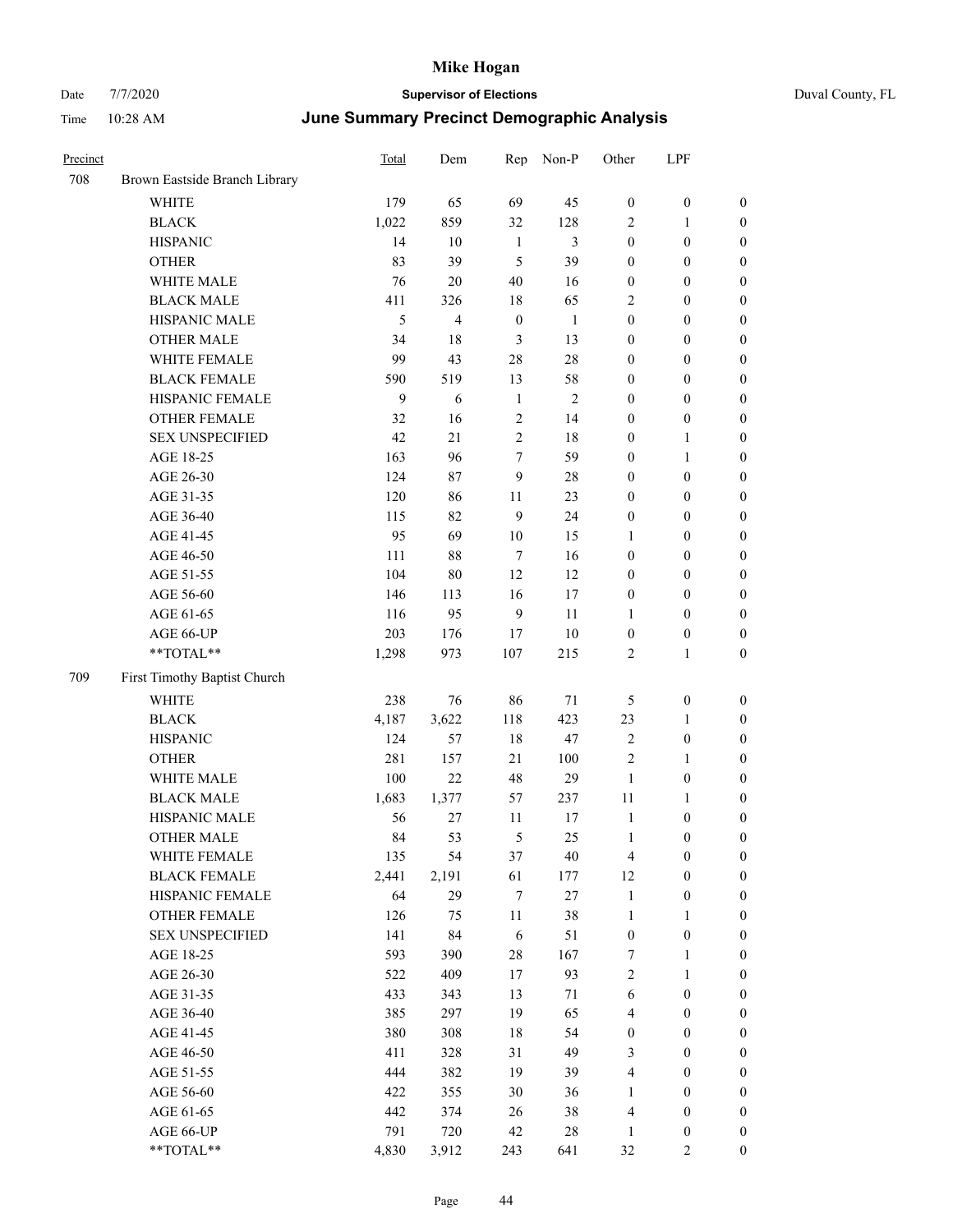| Precinct |                                                   | Total   | Dem        | Rep            | Non-P        | Other            | LPF              |                  |  |  |  |
|----------|---------------------------------------------------|---------|------------|----------------|--------------|------------------|------------------|------------------|--|--|--|
| 710      | Highlands Regional Library                        |         |            |                |              |                  |                  |                  |  |  |  |
|          | <b>WHITE</b>                                      | 390     | 90         | 190            | 98           | $\,8\,$          | $\overline{4}$   | $\boldsymbol{0}$ |  |  |  |
|          | <b>BLACK</b>                                      | 3,316   | 2,881      | 82             | 339          | 12               | 2                | $\boldsymbol{0}$ |  |  |  |
|          | <b>HISPANIC</b>                                   | 99      | 51         | 6              | 42           | $\boldsymbol{0}$ | $\boldsymbol{0}$ | $\boldsymbol{0}$ |  |  |  |
|          | <b>OTHER</b>                                      | 242     | 122        | 18             | 102          | $\boldsymbol{0}$ | $\boldsymbol{0}$ | $\boldsymbol{0}$ |  |  |  |
|          | WHITE MALE                                        | 193     | 38         | 95             | 53           | 5                | 2                | $\boldsymbol{0}$ |  |  |  |
|          | <b>BLACK MALE</b>                                 | 1,335   | 1,098      | 52             | 178          | 6                | 1                | $\boldsymbol{0}$ |  |  |  |
|          | HISPANIC MALE                                     | 42      | 22         | $\overline{4}$ | 16           | $\mathbf{0}$     | $\boldsymbol{0}$ | $\boldsymbol{0}$ |  |  |  |
|          | <b>OTHER MALE</b>                                 | 77      | 39         | 6              | 32           | $\boldsymbol{0}$ | $\boldsymbol{0}$ | $\boldsymbol{0}$ |  |  |  |
|          | WHITE FEMALE                                      | 190     | 50         | 94             | 41           | 3                | 2                | $\boldsymbol{0}$ |  |  |  |
|          | <b>BLACK FEMALE</b>                               | 1,928   | 1,746      | 27             | 148          | 6                | 1                | $\boldsymbol{0}$ |  |  |  |
|          | HISPANIC FEMALE                                   | 48      | 25         | $\overline{2}$ | 21           | $\boldsymbol{0}$ | $\boldsymbol{0}$ | $\boldsymbol{0}$ |  |  |  |
|          | <b>OTHER FEMALE</b>                               | 107     | 64         | 10             | 33           | $\boldsymbol{0}$ | $\boldsymbol{0}$ | $\boldsymbol{0}$ |  |  |  |
|          | <b>SEX UNSPECIFIED</b>                            | 127     | 62         | 6              | 59           | $\boldsymbol{0}$ | $\boldsymbol{0}$ | $\boldsymbol{0}$ |  |  |  |
|          | AGE 18-25                                         | 610     | 420        | 27             | 157          | $\overline{4}$   | 2                | $\boldsymbol{0}$ |  |  |  |
|          | AGE 26-30                                         | 396     | 277        | $28\,$         | 87           | $\sqrt{2}$       | $\mathbf{2}$     | $\boldsymbol{0}$ |  |  |  |
|          | AGE 31-35                                         | 331     | 243        | 25             | 60           | 3                | $\boldsymbol{0}$ | $\boldsymbol{0}$ |  |  |  |
|          | AGE 36-40                                         | 344     | 277        | 19             | 45           | $\overline{2}$   | 1                | $\boldsymbol{0}$ |  |  |  |
|          | AGE 41-45                                         | 314     | 240        | 17             | 56           | $\mathbf{1}$     | $\boldsymbol{0}$ | $\boldsymbol{0}$ |  |  |  |
|          | AGE 46-50                                         | 382     | 302        | 26             | 52           | $\overline{2}$   | $\boldsymbol{0}$ | $\boldsymbol{0}$ |  |  |  |
|          | AGE 51-55                                         | 352     | 293        | $22\,$         | 33           | $\overline{4}$   | $\boldsymbol{0}$ | $\boldsymbol{0}$ |  |  |  |
|          | AGE 56-60                                         | 357     | 287        | 35             | 33           | $\overline{2}$   | $\boldsymbol{0}$ | $\boldsymbol{0}$ |  |  |  |
|          | AGE 61-65                                         | 319     | 276        | 23             | 19           | $\boldsymbol{0}$ | 1                | $\boldsymbol{0}$ |  |  |  |
|          | AGE 66-UP                                         | 637     | 527        | 74             | 36           | $\boldsymbol{0}$ | $\boldsymbol{0}$ | $\mathbf{0}$     |  |  |  |
|          | **TOTAL**                                         | 4,047   | 3,144      | 296            | 581          | 20               | 6                | $\boldsymbol{0}$ |  |  |  |
| 711      | Robert F. Kennedy Community Center, Gymn and Park |         |            |                |              |                  |                  |                  |  |  |  |
|          | <b>WHITE</b>                                      | 140     | 46         | 40             | 50           | $\mathfrak{Z}$   | 1                | $\boldsymbol{0}$ |  |  |  |
|          | <b>BLACK</b>                                      | 1,036   | 882        | 32             | 116          | 6                | $\boldsymbol{0}$ | $\boldsymbol{0}$ |  |  |  |
|          | <b>HISPANIC</b>                                   | 14      | $\,8\,$    | $\overline{2}$ | 3            | $\boldsymbol{0}$ | 1                | $\boldsymbol{0}$ |  |  |  |
|          | <b>OTHER</b>                                      | 83      | 42         | 9              | 32           | $\mathbf{0}$     | $\boldsymbol{0}$ | $\boldsymbol{0}$ |  |  |  |
|          | WHITE MALE                                        | 59      | 15         | 21             | 21           | 1                | 1                | $\boldsymbol{0}$ |  |  |  |
|          | <b>BLACK MALE</b>                                 | 424     | 340        | 18             | 62           | $\overline{4}$   | $\boldsymbol{0}$ | $\boldsymbol{0}$ |  |  |  |
|          | HISPANIC MALE                                     | 6       | 2          | $\mathbf{1}$   | 2            | $\boldsymbol{0}$ | 1                | $\boldsymbol{0}$ |  |  |  |
|          | <b>OTHER MALE</b>                                 | 28      | 8          | 5              | 15           | $\boldsymbol{0}$ | $\boldsymbol{0}$ | $\boldsymbol{0}$ |  |  |  |
|          | WHITE FEMALE                                      | 71      | 27         | 16             | 26           | $\sqrt{2}$       | $\boldsymbol{0}$ | $\mathbf{0}$     |  |  |  |
|          | <b>BLACK FEMALE</b>                               | 595     | 527        | 14             | 52           | $\overline{c}$   | $\boldsymbol{0}$ | $\boldsymbol{0}$ |  |  |  |
|          | HISPANIC FEMALE                                   | $\,8\,$ | $\sqrt{6}$ | 1              | $\mathbf{1}$ | $\boldsymbol{0}$ | $\boldsymbol{0}$ | $\boldsymbol{0}$ |  |  |  |
|          | <b>OTHER FEMALE</b>                               | 36      | 24         | $\overline{4}$ | 8            | $\boldsymbol{0}$ | $\boldsymbol{0}$ | $\boldsymbol{0}$ |  |  |  |
|          | <b>SEX UNSPECIFIED</b>                            | 45      | 29         | 3              | 13           | $\boldsymbol{0}$ | $\boldsymbol{0}$ | $\boldsymbol{0}$ |  |  |  |
|          | AGE 18-25                                         | 186     | 132        | 10             | 41           | 3                | $\boldsymbol{0}$ | $\boldsymbol{0}$ |  |  |  |
|          | AGE 26-30                                         | 128     | $87\,$     | $\mathfrak{H}$ | 34           | $\mathbf{1}$     | $\mathbf{1}$     | $\boldsymbol{0}$ |  |  |  |
|          | AGE 31-35                                         | 134     | 102        | 8              | 23           | $\boldsymbol{0}$ | $\mathbf{1}$     | $\boldsymbol{0}$ |  |  |  |
|          | AGE 36-40                                         | 119     | 89         | 8              | $22\,$       | $\boldsymbol{0}$ | $\boldsymbol{0}$ | $\boldsymbol{0}$ |  |  |  |
|          | AGE 41-45                                         | 93      | 67         | 6              | $20\,$       | $\boldsymbol{0}$ | $\boldsymbol{0}$ | $\boldsymbol{0}$ |  |  |  |
|          | AGE 46-50                                         | 82      | 57         | 9              | 16           | $\boldsymbol{0}$ | $\boldsymbol{0}$ | $\boldsymbol{0}$ |  |  |  |
|          | AGE 51-55                                         | 118     | 93         | 9              | 16           | $\boldsymbol{0}$ | $\boldsymbol{0}$ | $\boldsymbol{0}$ |  |  |  |
|          | AGE 56-60                                         | 98      | 82         | $\tau$         | $\,$ 8 $\,$  | 1                | $\boldsymbol{0}$ | $\boldsymbol{0}$ |  |  |  |
|          | AGE 61-65                                         | 121     | 99         | 12             | 7            | $\mathfrak{Z}$   | $\boldsymbol{0}$ | $\boldsymbol{0}$ |  |  |  |
|          | AGE 66-UP                                         | 194     | 170        | $\overline{9}$ | 14           | 1                | $\boldsymbol{0}$ | $\mathbf{0}$     |  |  |  |
|          | **TOTAL**                                         | 1,273   | 978        | 83             | 201          | 9                | 2                | $\boldsymbol{0}$ |  |  |  |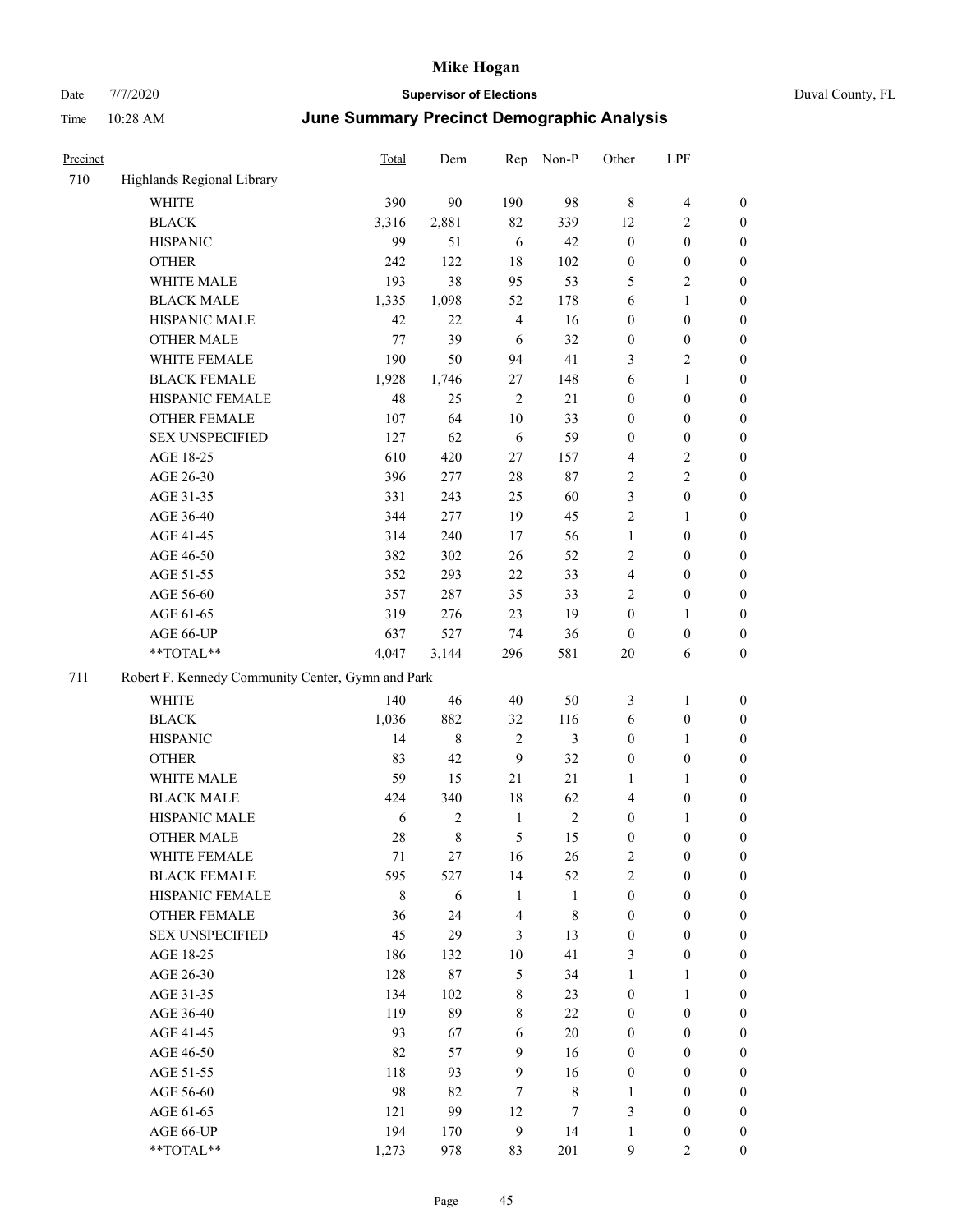| Precinct |                                      | <b>Total</b> | Dem    | Rep              | Non-P       | Other            | LPF                     |                  |
|----------|--------------------------------------|--------------|--------|------------------|-------------|------------------|-------------------------|------------------|
| 712      | Mary Singleton Senior Citizen Center |              |        |                  |             |                  |                         |                  |
|          | WHITE                                | 520          | 234    | 159              | 116         | $\,$ 8 $\,$      | 3                       | $\boldsymbol{0}$ |
|          | <b>BLACK</b>                         | 1,051        | 895    | 32               | 118         | $\overline{4}$   | 2                       | $\boldsymbol{0}$ |
|          | <b>HISPANIC</b>                      | 71           | 38     | 11               | 22          | $\boldsymbol{0}$ | $\boldsymbol{0}$        | $\boldsymbol{0}$ |
|          | <b>OTHER</b>                         | 110          | 56     | 10               | 41          | 1                | 2                       | $\boldsymbol{0}$ |
|          | WHITE MALE                           | 275          | 114    | 91               | 64          | 3                | 3                       | $\boldsymbol{0}$ |
|          | <b>BLACK MALE</b>                    | 445          | 365    | 17               | 57          | $\overline{4}$   | $\overline{c}$          | $\boldsymbol{0}$ |
|          | HISPANIC MALE                        | 31           | 15     | 5                | 11          | $\boldsymbol{0}$ | $\boldsymbol{0}$        | $\boldsymbol{0}$ |
|          | <b>OTHER MALE</b>                    | 53           | 25     | 6                | 21          | $\boldsymbol{0}$ | 1                       | $\boldsymbol{0}$ |
|          | WHITE FEMALE                         | 239          | 116    | 68               | 50          | 5                | $\boldsymbol{0}$        | $\boldsymbol{0}$ |
|          | <b>BLACK FEMALE</b>                  | 582          | 513    | 15               | 54          | $\boldsymbol{0}$ | $\boldsymbol{0}$        | $\boldsymbol{0}$ |
|          | HISPANIC FEMALE                      | 37           | 21     | 6                | 10          | $\boldsymbol{0}$ | $\boldsymbol{0}$        | $\boldsymbol{0}$ |
|          | <b>OTHER FEMALE</b>                  | 43           | 26     | $\overline{4}$   | 12          | $\boldsymbol{0}$ | 1                       | $\boldsymbol{0}$ |
|          | <b>SEX UNSPECIFIED</b>               | 47           | 28     | $\boldsymbol{0}$ | 18          | 1                | $\boldsymbol{0}$        | $\boldsymbol{0}$ |
|          | AGE 18-25                            | 149          | 103    | 12               | 34          | $\boldsymbol{0}$ | $\boldsymbol{0}$        | $\boldsymbol{0}$ |
|          | AGE 26-30                            | 169          | 114    | 15               | 35          | 3                | 2                       | $\boldsymbol{0}$ |
|          | AGE 31-35                            | 195          | 125    | 28               | 38          | $\overline{4}$   | $\boldsymbol{0}$        | $\boldsymbol{0}$ |
|          | AGE 36-40                            | 172          | 111    | $20\,$           | 36          | 3                | 2                       | $\boldsymbol{0}$ |
|          | AGE 41-45                            | 124          | 88     | 13               | 22          | $\mathbf{1}$     | $\boldsymbol{0}$        | $\boldsymbol{0}$ |
|          | AGE 46-50                            | 126          | 79     | 21               | 25          | $\boldsymbol{0}$ | 1                       | $\boldsymbol{0}$ |
|          | AGE 51-55                            | 146          | 95     | 21               | 29          | $\boldsymbol{0}$ | 1                       | $\boldsymbol{0}$ |
|          | AGE 56-60                            | 187          | 128    | 35               | 22          | $\sqrt{2}$       | $\boldsymbol{0}$        | $\boldsymbol{0}$ |
|          | AGE 61-65                            | 197          | 141    | 26               | $30\,$      | $\boldsymbol{0}$ | $\boldsymbol{0}$        | $\boldsymbol{0}$ |
|          | AGE 66-UP                            | 287          | 239    | 21               | 26          | $\boldsymbol{0}$ | 1                       | $\boldsymbol{0}$ |
|          | **TOTAL**                            | 1,752        | 1,223  | 212              | 297         | 13               | 7                       | $\boldsymbol{0}$ |
| 713      | SOE Main Office                      |              |        |                  |             |                  |                         |                  |
|          | <b>WHITE</b>                         | 1,977        | 622    | 846              | 462         | 38               | 9                       | $\boldsymbol{0}$ |
|          | <b>BLACK</b>                         | 1,438        | 1,108  | 86               | 230         | 14               | $\boldsymbol{0}$        | $\boldsymbol{0}$ |
|          | <b>HISPANIC</b>                      | 170          | 75     | 34               | 55          | $\sqrt{2}$       | 4                       | $\boldsymbol{0}$ |
|          | <b>OTHER</b>                         | 419          | 193    | 70               | 149         | 7                | $\boldsymbol{0}$        | $\boldsymbol{0}$ |
|          | WHITE MALE                           | 1,120        | 309    | 502              | 279         | 24               | 6                       | $\boldsymbol{0}$ |
|          | <b>BLACK MALE</b>                    | 700          | 506    | 52               | 136         | 6                | 0                       | $\boldsymbol{0}$ |
|          | HISPANIC MALE                        | 95           | 37     | $22\,$           | 31          | $\sqrt{2}$       | 3                       | $\boldsymbol{0}$ |
|          | <b>OTHER MALE</b>                    | 198          | 89     | 38               | 68          | 3                | $\boldsymbol{0}$        | $\boldsymbol{0}$ |
|          | WHITE FEMALE                         | 831          | 301    | 335              | 178         | 14               | 3                       | $\mathbf{0}$     |
|          | <b>BLACK FEMALE</b>                  | 705          | 579    | 29               | 90          | 7                | $\boldsymbol{0}$        | $\boldsymbol{0}$ |
|          | HISPANIC FEMALE                      | 74           | 38     | 12               | 23          | $\boldsymbol{0}$ | 1                       | $\boldsymbol{0}$ |
|          | <b>OTHER FEMALE</b>                  | 153          | $87\,$ | 23               | 41          | $\sqrt{2}$       | $\boldsymbol{0}$        | $\boldsymbol{0}$ |
|          | <b>SEX UNSPECIFIED</b>               | 128          | 52     | 23               | 50          | $\mathfrak{Z}$   | $\boldsymbol{0}$        | $\boldsymbol{0}$ |
|          | AGE 18-25                            | 257          | 127    | 48               | 74          | 6                | $\sqrt{2}$              | $\boldsymbol{0}$ |
|          | AGE 26-30                            | 411          | 190    | 89               | 123         | $\overline{4}$   | 5                       | $\boldsymbol{0}$ |
|          | AGE 31-35                            | 413          | 196    | 88               | 116         | 11               | $\overline{\mathbf{c}}$ | $\boldsymbol{0}$ |
|          | AGE 36-40                            | 399          | 179    | 103              | 109         | $\boldsymbol{7}$ | $\mathbf{1}$            | $\boldsymbol{0}$ |
|          | AGE 41-45                            | 375          | 150    | 114              | 107         | 3                | $\mathbf{1}$            | $\boldsymbol{0}$ |
|          | AGE 46-50                            | 412          | 161    | 150              | 94          | 6                | 1                       | $\boldsymbol{0}$ |
|          | AGE 51-55                            | 361          | 164    | 113              | 76          | $\,$ 8 $\,$      | $\boldsymbol{0}$        | $\boldsymbol{0}$ |
|          | AGE 56-60                            | 324          | 152    | 96               | 69          | 6                | 1                       | $\boldsymbol{0}$ |
|          | AGE 61-65                            | 295          | 183    | 62               | 47          | $\mathfrak{Z}$   | $\boldsymbol{0}$        | $\boldsymbol{0}$ |
|          | AGE 66-UP                            | 756          | 496    | 172              | $8\sqrt{1}$ | $\tau$           | $\boldsymbol{0}$        | $\bf{0}$         |
|          | **TOTAL**                            | 4,004        | 1,998  | 1,036            | 896         | 61               | 13                      | $\mathbf{0}$     |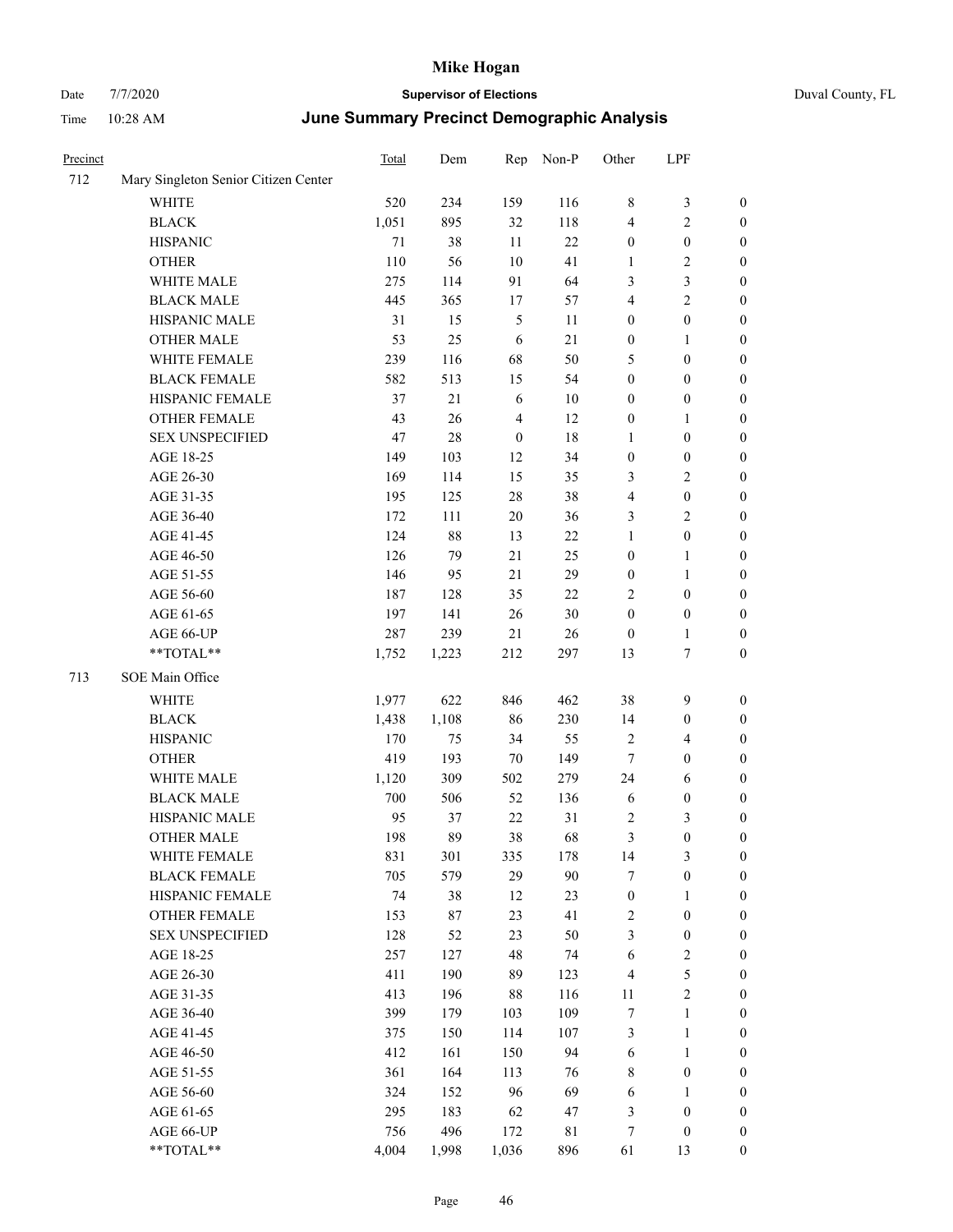| Precinct |                                  | <b>Total</b> | Dem            | Rep            | Non-P          | Other            | LPF                     |                  |
|----------|----------------------------------|--------------|----------------|----------------|----------------|------------------|-------------------------|------------------|
| 714      | Grace Baptist Church             |              |                |                |                |                  |                         |                  |
|          | WHITE                            | 252          | 97             | 74             | 73             | 6                | 2                       | $\boldsymbol{0}$ |
|          | <b>BLACK</b>                     | 1,545        | 1,315          | 44             | 182            | $\overline{2}$   | 2                       | $\boldsymbol{0}$ |
|          | <b>HISPANIC</b>                  | 40           | $20\,$         | $\overline{4}$ | 13             | $\sqrt{2}$       | $\mathbf{1}$            | $\boldsymbol{0}$ |
|          | <b>OTHER</b>                     | 124          | 65             | 6              | 52             | $\mathbf{1}$     | $\boldsymbol{0}$        | $\boldsymbol{0}$ |
|          | WHITE MALE                       | 128          | 42             | 46             | 36             | $\mathfrak{Z}$   | 1                       | $\boldsymbol{0}$ |
|          | <b>BLACK MALE</b>                | 623          | 504            | 21             | 94             | $\overline{2}$   | 2                       | $\boldsymbol{0}$ |
|          | HISPANIC MALE                    | 17           | 5              | $\sqrt{2}$     | 9              | $\mathbf{1}$     | $\boldsymbol{0}$        | $\boldsymbol{0}$ |
|          | <b>OTHER MALE</b>                | 46           | $20\,$         | 3              | 23             | $\boldsymbol{0}$ | $\boldsymbol{0}$        | $\boldsymbol{0}$ |
|          | WHITE FEMALE                     | 117          | 52             | 25             | 36             | 3                | 1                       | $\boldsymbol{0}$ |
|          | <b>BLACK FEMALE</b>              | 891          | 791            | 23             | 77             | $\boldsymbol{0}$ | $\boldsymbol{0}$        | $\boldsymbol{0}$ |
|          | HISPANIC FEMALE                  | 23           | 15             | $\overline{2}$ | $\overline{4}$ | 1                | 1                       | $\boldsymbol{0}$ |
|          | <b>OTHER FEMALE</b>              | 52           | 34             | 3              | 15             | $\boldsymbol{0}$ | $\boldsymbol{0}$        | $\boldsymbol{0}$ |
|          | <b>SEX UNSPECIFIED</b>           | 64           | 34             | 3              | 26             | 1                | $\boldsymbol{0}$        | $\boldsymbol{0}$ |
|          | AGE 18-25                        | 250          | 156            | 13             | 77             | 3                | 1                       | $\boldsymbol{0}$ |
|          | AGE 26-30                        | 193          | 141            | 10             | 40             | 1                | 1                       | $\boldsymbol{0}$ |
|          | AGE 31-35                        | 177          | 124            | 14             | 38             | $\boldsymbol{0}$ | $\mathbf{1}$            | $\boldsymbol{0}$ |
|          | AGE 36-40                        | 195          | 145            | 9              | 40             | $\boldsymbol{0}$ | 1                       | $\boldsymbol{0}$ |
|          | AGE 41-45                        | 147          | 109            | 10             | 26             | 2                | $\boldsymbol{0}$        | $\boldsymbol{0}$ |
|          | AGE 46-50                        | 129          | $100\,$        | $\tau$         | 22             | $\boldsymbol{0}$ | $\boldsymbol{0}$        | $\boldsymbol{0}$ |
|          | AGE 51-55                        | 170          | 131            | 14             | 25             | $\boldsymbol{0}$ | $\boldsymbol{0}$        | $\boldsymbol{0}$ |
|          | AGE 56-60                        | 205          | 166            | 14             | 20             | $\overline{4}$   | 1                       | $\boldsymbol{0}$ |
|          | AGE 61-65                        | 179          | 150            | 14             | 14             | 1                | $\boldsymbol{0}$        | $\boldsymbol{0}$ |
|          | AGE 66-UP                        | 316          | 275            | 23             | 18             | $\boldsymbol{0}$ | $\boldsymbol{0}$        | $\boldsymbol{0}$ |
|          | **TOTAL**                        | 1,961        | 1,497          | 128            | 320            | 11               | 5                       | $\boldsymbol{0}$ |
| 801      | North Jacksonville Church of God |              |                |                |                |                  |                         |                  |
|          | <b>WHITE</b>                     | 343          | 109            | 177            | 52             | $\overline{2}$   | 3                       | $\boldsymbol{0}$ |
|          | <b>BLACK</b>                     | 1,755        | 1,520          | 50             | 179            | $\mathfrak{S}$   | 1                       | $\boldsymbol{0}$ |
|          | <b>HISPANIC</b>                  | 25           | 10             | 5              | 10             | $\boldsymbol{0}$ | $\boldsymbol{0}$        | $\boldsymbol{0}$ |
|          | <b>OTHER</b>                     | 133          | 66             | $\tau$         | 60             | $\boldsymbol{0}$ | $\boldsymbol{0}$        | $\boldsymbol{0}$ |
|          | WHITE MALE                       | 165          | 48             | 90             | 25             | $\boldsymbol{0}$ | $\overline{\mathbf{c}}$ | $\boldsymbol{0}$ |
|          | <b>BLACK MALE</b>                | 710          | 580            | 23             | 104            | 2                | 1                       | $\boldsymbol{0}$ |
|          | HISPANIC MALE                    | 10           | $\overline{4}$ | $\overline{4}$ | $\overline{c}$ | $\boldsymbol{0}$ | $\boldsymbol{0}$        | $\boldsymbol{0}$ |
|          | <b>OTHER MALE</b>                | 37           | 19             | $\overline{2}$ | 16             | $\mathbf{0}$     | $\boldsymbol{0}$        | $\boldsymbol{0}$ |
|          | WHITE FEMALE                     | 173          | 60             | 85             | 25             | $\sqrt{2}$       | $\mathbf{1}$            | $\boldsymbol{0}$ |
|          | <b>BLACK FEMALE</b>              | 1,012        | 914            | 26             | 69             | $\mathfrak{Z}$   | $\boldsymbol{0}$        | $\boldsymbol{0}$ |
|          | HISPANIC FEMALE                  | 13           | 5              | $\mathbf{1}$   | $\tau$         | $\boldsymbol{0}$ | $\boldsymbol{0}$        | $\boldsymbol{0}$ |
|          | OTHER FEMALE                     | 55           | 32             | $\overline{4}$ | 19             | $\boldsymbol{0}$ | $\boldsymbol{0}$        | $\boldsymbol{0}$ |
|          | <b>SEX UNSPECIFIED</b>           | $8\sqrt{1}$  | 43             | $\overline{4}$ | 34             | $\boldsymbol{0}$ | $\boldsymbol{0}$        | $\boldsymbol{0}$ |
|          | AGE 18-25                        | 259          | 173            | 9              | 75             | $\sqrt{2}$       | $\boldsymbol{0}$        | $\boldsymbol{0}$ |
|          | AGE 26-30                        | 190          | 139            | $\sqrt{6}$     | $44\,$         | $\boldsymbol{0}$ | 1                       | $\boldsymbol{0}$ |
|          | AGE 31-35                        | 222          | 166            | $18\,$         | 38             | $\boldsymbol{0}$ | $\boldsymbol{0}$        | $\boldsymbol{0}$ |
|          | AGE 36-40                        | 186          | 137            | 19             | 27             | $\sqrt{2}$       | 1                       | $\boldsymbol{0}$ |
|          | AGE 41-45                        | 143          | 112            | 13             | 18             | $\boldsymbol{0}$ | $\boldsymbol{0}$        | $\boldsymbol{0}$ |
|          | AGE 46-50                        | 168          | 125            | 21             | $22\,$         | $\boldsymbol{0}$ | $\boldsymbol{0}$        | $\boldsymbol{0}$ |
|          | AGE 51-55                        | 178          | 137            | $20\,$         | 18             | $\mathbf{1}$     | 2                       | $\boldsymbol{0}$ |
|          | AGE 56-60                        | 206          | 153            | 26             | $27\,$         | $\boldsymbol{0}$ | $\boldsymbol{0}$        | $\boldsymbol{0}$ |
|          | AGE 61-65                        | 237          | 198            | 24             | 14             | $\mathbf{1}$     | $\boldsymbol{0}$        | $\boldsymbol{0}$ |
|          | AGE 66-UP                        | 465          | 363            | 83             | 18             | $\mathbf{1}$     | $\boldsymbol{0}$        | $\boldsymbol{0}$ |
|          | $**TOTAL**$                      | 2,256        | 1,705          | 239            | 301            | $\tau$           | $\overline{4}$          | $\boldsymbol{0}$ |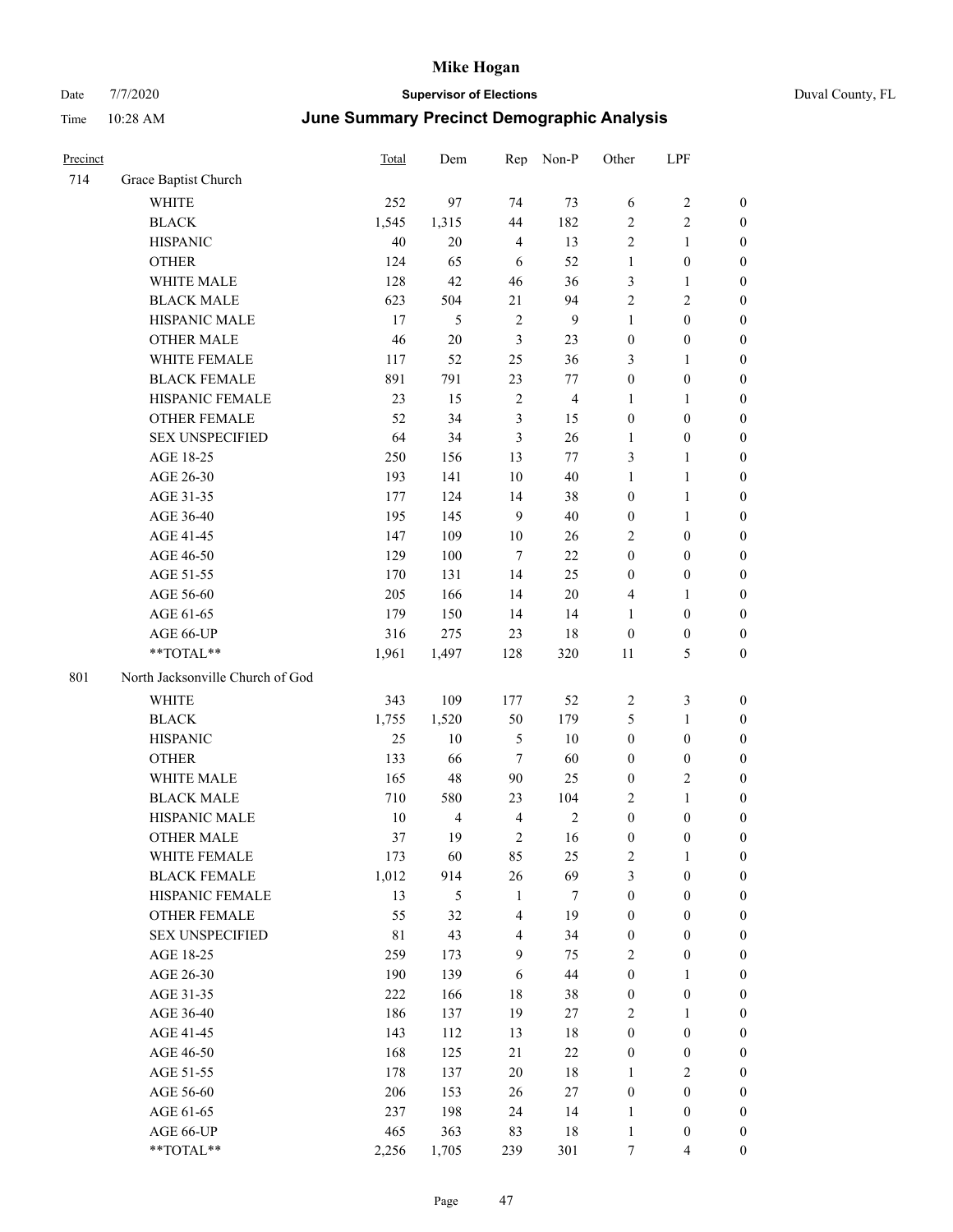|  | Duval County, FL |
|--|------------------|
|--|------------------|

| Date     | 7/7/2020                          |                                                   | <b>Supervisor of Elections</b> |                |                  |                  |                  |                  | Duval County, FL |
|----------|-----------------------------------|---------------------------------------------------|--------------------------------|----------------|------------------|------------------|------------------|------------------|------------------|
| Time     | 10:28 AM                          | <b>June Summary Precinct Demographic Analysis</b> |                                |                |                  |                  |                  |                  |                  |
| Precinct |                                   | Total                                             | Dem                            |                | Rep Non-P        | Other            | LPF              |                  |                  |
| 802      | St Paul Missionary Baptist Church |                                                   |                                |                |                  |                  |                  |                  |                  |
|          | <b>WHITE</b>                      | 85                                                | 42                             | 23             | 19               | $\mathbf{1}$     | $\boldsymbol{0}$ | $\boldsymbol{0}$ |                  |
|          | $\operatorname{BLACK}$            | 2,404                                             | 2,137                          | 42             | 218              | 6                | 1                | $\boldsymbol{0}$ |                  |
|          | <b>HISPANIC</b>                   | 17                                                | $\,8\,$                        | $\overline{c}$ | $\boldsymbol{7}$ | $\boldsymbol{0}$ | $\boldsymbol{0}$ | $\boldsymbol{0}$ |                  |
|          | <b>OTHER</b>                      | 107                                               | 58                             | 6              | 42               | $\mathbf{1}$     | $\boldsymbol{0}$ | $\boldsymbol{0}$ |                  |
|          | WHITE MALE                        | 36                                                | 14                             | 12             | 9                | $\mathbf{1}$     | $\boldsymbol{0}$ | $\boldsymbol{0}$ |                  |
|          | <b>BLACK MALE</b>                 | 951                                               | 807                            | 24             | 114              | 6                | $\boldsymbol{0}$ | $\boldsymbol{0}$ |                  |
|          | HISPANIC MALE                     | 6                                                 | $\overline{c}$                 | $\mathbf{1}$   | 3                | $\boldsymbol{0}$ | $\boldsymbol{0}$ | $\boldsymbol{0}$ |                  |
|          | <b>OTHER MALE</b>                 | 38                                                | 21                             | 3              | 14               | $\boldsymbol{0}$ | $\boldsymbol{0}$ | $\boldsymbol{0}$ |                  |
|          | WHITE FEMALE                      | 49                                                | 28                             | 11             | $10\,$           | $\boldsymbol{0}$ | $\boldsymbol{0}$ | $\boldsymbol{0}$ |                  |
|          | <b>BLACK FEMALE</b>               | 1,417                                             | 1,301                          | 18             | 97               | $\boldsymbol{0}$ | 1                | $\boldsymbol{0}$ |                  |
|          | HISPANIC FEMALE                   | 11                                                | 6                              | $\mathbf{1}$   | 4                | $\boldsymbol{0}$ | $\boldsymbol{0}$ | $\boldsymbol{0}$ |                  |
|          | OTHER FEMALE                      | $46\,$                                            | 27                             | $\overline{2}$ | 16               | $\mathbf{1}$     | $\boldsymbol{0}$ | $\boldsymbol{0}$ |                  |
|          | <b>SEX UNSPECIFIED</b>            | 59                                                | 39                             | $\mathbf{1}$   | 19               | $\boldsymbol{0}$ | $\boldsymbol{0}$ | $\boldsymbol{0}$ |                  |
|          | AGE 18-25                         | 276                                               | 194                            | 5              | $77 \,$          | $\boldsymbol{0}$ | $\boldsymbol{0}$ | $\boldsymbol{0}$ |                  |
|          | AGE 26-30                         | 182                                               | 137                            | 5              | 39               | $\mathbf{1}$     | $\boldsymbol{0}$ | $\boldsymbol{0}$ |                  |
|          | AGE 31-35                         | 196                                               | 154                            | 12             | $30\,$           | $\boldsymbol{0}$ | $\boldsymbol{0}$ | $\boldsymbol{0}$ |                  |
|          | AGE 36-40                         | 198                                               | 169                            | $\mathfrak{Z}$ | 26               | $\boldsymbol{0}$ | $\boldsymbol{0}$ | $\boldsymbol{0}$ |                  |
|          | AGE 41-45                         | 183                                               | 153                            | $\,$ 8 $\,$    | 19               | $\mathfrak{Z}$   | $\boldsymbol{0}$ | $\boldsymbol{0}$ |                  |
|          | AGE 46-50                         | 213                                               | 179                            | 7              | $25\,$           | $\sqrt{2}$       | $\boldsymbol{0}$ | $\boldsymbol{0}$ |                  |
|          | AGE 51-55                         | 204                                               | 183                            | 6              | 15               | $\boldsymbol{0}$ | $\boldsymbol{0}$ | $\boldsymbol{0}$ |                  |
|          | AGE 56-60                         | 223                                               | 193                            | 8              | $21\,$           | 1                | $\boldsymbol{0}$ | $\boldsymbol{0}$ |                  |
|          | AGE 61-65                         | 204                                               | 186                            | 6              | 12               | $\boldsymbol{0}$ | $\boldsymbol{0}$ | $\boldsymbol{0}$ |                  |
|          | AGE 66-UP                         | 729                                               | 695                            | 13             | 19               | $\mathbf{1}$     | $\mathbf{1}$     | $\boldsymbol{0}$ |                  |
|          | **TOTAL**                         | 2,613                                             | 2,245                          | 73             | 286              | 8                | $\mathbf{1}$     | $\boldsymbol{0}$ |                  |
| 803      | New Life Community Church         |                                                   |                                |                |                  |                  |                  |                  |                  |
|          | <b>WHITE</b>                      | 829                                               | 219                            | 425            | 173              | $\mathfrak s$    | 7                | $\boldsymbol{0}$ |                  |
|          | <b>BLACK</b>                      | 3,489                                             | 3,033                          | 92             | 346              | 14               | 4                | $\boldsymbol{0}$ |                  |
|          | <b>HISPANIC</b>                   | 106                                               | 45                             | 24             | 36               | $\mathbf{1}$     | $\boldsymbol{0}$ | $\boldsymbol{0}$ |                  |
|          | <b>OTHER</b>                      | 263                                               | 131                            | 24             | 103              | 3                | $\overline{c}$   | $\boldsymbol{0}$ |                  |
|          | WHITE MALE                        | 382                                               | 79                             | 203            | 93               | $\boldsymbol{2}$ | $\mathfrak s$    | $\overline{0}$   |                  |
|          | <b>BLACK MALE</b>                 | 1,315                                             | 1,079                          | 53             | 170              | 10               | 3                | $\boldsymbol{0}$ |                  |
|          | HISPANIC MALE                     | 50                                                | 20                             | 13             | 17               | $\boldsymbol{0}$ | $\boldsymbol{0}$ | $\boldsymbol{0}$ |                  |
|          | <b>OTHER MALE</b>                 | 82                                                | 41                             | 14             | 26               | $\boldsymbol{0}$ | 1                | $\boldsymbol{0}$ |                  |
|          | WHITE FEMALE                      | 436                                               | 138                            | 219            | 74               | 3                | $\sqrt{2}$       | $\overline{0}$   |                  |
|          | <b>BLACK FEMALE</b>               | 2,116                                             | 1,906                          | 38             | 167              | 4                | $\mathbf{1}$     | $\boldsymbol{0}$ |                  |
|          | HISPANIC FEMALE                   | 54                                                | 24                             | 10             | 19               | $\mathbf{1}$     | $\boldsymbol{0}$ | $\boldsymbol{0}$ |                  |

OTHER FEMALE 105 60 6 37 1 1 0 SEX UNSPECIFIED 147 81 9 55 2 0 0 AGE 18-25 563 371 33 155 2 2 0 AGE 26-30 392 279 28 77 3 5 0 AGE 31-35 409 281 41 83 4 0 0 AGE 36-40 418 294 40 78 3 3 0 AGE 41-45 380 285 42 51 2 0 0 AGE 46-50 440 440 346 44 47 1 2 0 AGE 51-55 399 303 45 45 5 1 0 AGE 56-60 457 352 63 40 2 0 0 AGE 61-65 396 293 68 35 0 0 0 AGE 66-UP 831 622 161 47 1 0 0 \*\*TOTAL\*\* 4,687 3,428 565 658 23 13 0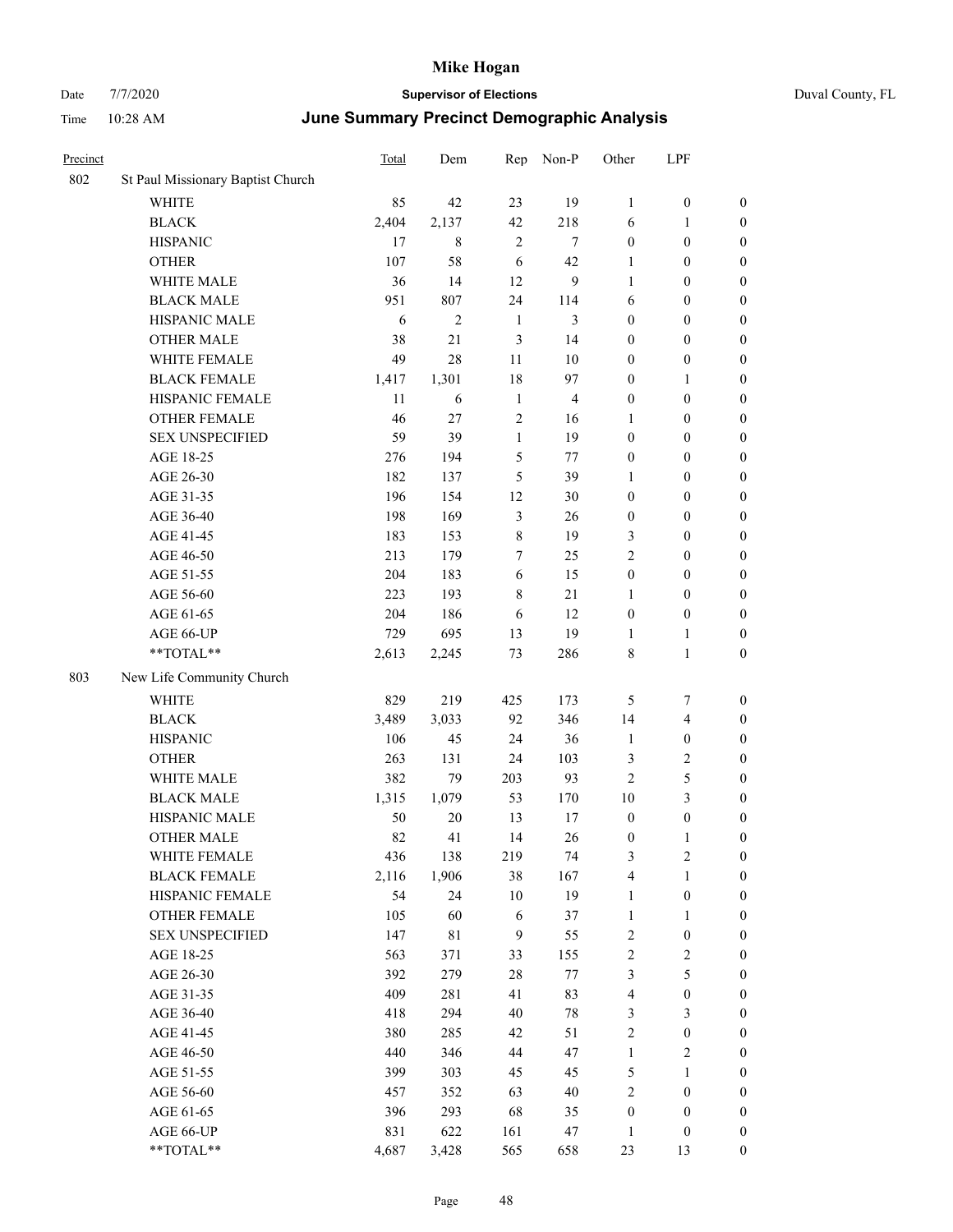| Precinct |                         | Total  | Dem         | Rep            | Non-P       | Other            | LPF              |                  |
|----------|-------------------------|--------|-------------|----------------|-------------|------------------|------------------|------------------|
| 804      | Universal Church        |        |             |                |             |                  |                  |                  |
|          | <b>WHITE</b>            | 915    | 257         | 449            | 188         | 12               | 9                | $\mathbf{0}$     |
|          | <b>BLACK</b>            | 1,408  | 1,187       | 43             | 174         | $\overline{4}$   | $\boldsymbol{0}$ | $\mathbf{0}$     |
|          | <b>HISPANIC</b>         | 55     | 17          | 17             | 21          | $\boldsymbol{0}$ | $\boldsymbol{0}$ | $\mathbf{0}$     |
|          | <b>OTHER</b>            | 170    | 60          | 32             | 78          | $\boldsymbol{0}$ | $\boldsymbol{0}$ | $\boldsymbol{0}$ |
|          | WHITE MALE              | 410    | 104         | 221            | 75          | 5                | 5                | $\boldsymbol{0}$ |
|          | <b>BLACK MALE</b>       | 530    | 421         | 19             | $87\,$      | 3                | $\boldsymbol{0}$ | $\boldsymbol{0}$ |
|          | HISPANIC MALE           | 29     | $8\,$       | 10             | 11          | $\boldsymbol{0}$ | $\boldsymbol{0}$ | $\boldsymbol{0}$ |
|          | <b>OTHER MALE</b>       | 64     | 22          | 13             | 29          | $\boldsymbol{0}$ | $\boldsymbol{0}$ | $\boldsymbol{0}$ |
|          | WHITE FEMALE            | 499    | 151         | 226            | 111         | $\tau$           | 4                | $\boldsymbol{0}$ |
|          | <b>BLACK FEMALE</b>     | 854    | 748         | $22\,$         | 83          | $\mathbf{1}$     | $\boldsymbol{0}$ | $\boldsymbol{0}$ |
|          | HISPANIC FEMALE         | 26     | 9           | $\tau$         | 10          | $\boldsymbol{0}$ | $\theta$         | $\boldsymbol{0}$ |
|          | <b>OTHER FEMALE</b>     | 65     | 29          | 17             | 19          | $\mathbf{0}$     | $\boldsymbol{0}$ | $\boldsymbol{0}$ |
|          | <b>SEX UNSPECIFIED</b>  | $71\,$ | 29          | 6              | 36          | $\boldsymbol{0}$ | $\boldsymbol{0}$ | $\boldsymbol{0}$ |
|          | AGE 18-25               | 263    | 139         | 35             | 86          | $\sqrt{2}$       | 1                | $\boldsymbol{0}$ |
|          | AGE 26-30               | 257    | 153         | 39             | 62          | 3                | $\boldsymbol{0}$ | $\boldsymbol{0}$ |
|          | AGE 31-35               | 240    | 140         | 39             | 56          | $\mathfrak{Z}$   | 2                | $\boldsymbol{0}$ |
|          | AGE 36-40               | 190    | 113         | 31             | 43          | $\mathfrak{Z}$   | $\boldsymbol{0}$ | $\boldsymbol{0}$ |
|          | AGE 41-45               | 170    | 95          | 35             | 36          | $\overline{2}$   | 2                | $\boldsymbol{0}$ |
|          | AGE 46-50               | 180    | 106         | 36             | 37          | $\boldsymbol{0}$ | $\mathbf{1}$     | $\boldsymbol{0}$ |
|          | AGE 51-55               | 221    | 134         | 47             | 37          | $\sqrt{2}$       | $\mathbf{1}$     | $\boldsymbol{0}$ |
|          | AGE 56-60               | 289    | 195         | 65             | $27\,$      | $\boldsymbol{0}$ | 2                | $\boldsymbol{0}$ |
|          | AGE 61-65               | 267    | 163         | 67             | 37          | $\boldsymbol{0}$ | $\boldsymbol{0}$ | $\boldsymbol{0}$ |
|          | AGE 66-UP               | 470    | 283         | 147            | 39          | 1                | $\boldsymbol{0}$ | $\mathbf{0}$     |
|          | **TOTAL**               | 2,548  | 1,521       | 541            | 461         | 16               | 9                | $\boldsymbol{0}$ |
| 805      | Riverview Senior Center |        |             |                |             |                  |                  |                  |
|          | <b>WHITE</b>            | 629    | 169         | 301            | 154         | 3                | $\mathbf{2}$     | $\boldsymbol{0}$ |
|          | <b>BLACK</b>            | 1,873  | 1,589       | 54             | 224         | 6                | $\boldsymbol{0}$ | $\boldsymbol{0}$ |
|          | <b>HISPANIC</b>         | 46     | 17          | 9              | 18          | $\overline{2}$   | $\boldsymbol{0}$ | $\boldsymbol{0}$ |
|          | <b>OTHER</b>            | 152    | 74          | 15             | 62          | $\mathbf{1}$     | $\boldsymbol{0}$ | $\boldsymbol{0}$ |
|          | WHITE MALE              | 298    | 71          | 153            | 70          | $\overline{2}$   | 2                | $\boldsymbol{0}$ |
|          | <b>BLACK MALE</b>       | 733    | 597         | 23             | 109         | $\overline{4}$   | $\boldsymbol{0}$ | $\boldsymbol{0}$ |
|          | HISPANIC MALE           | 24     | $\,$ 8 $\,$ | $\mathfrak s$  | 10          | $\mathbf{1}$     | $\boldsymbol{0}$ | $\boldsymbol{0}$ |
|          | <b>OTHER MALE</b>       | 56     | 27          | $\tau$         | 21          | $\mathbf{1}$     | $\boldsymbol{0}$ | $\boldsymbol{0}$ |
|          | WHITE FEMALE            | 319    | 93          | 143            | 82          | $\mathbf{1}$     | $\boldsymbol{0}$ | $\boldsymbol{0}$ |
|          | <b>BLACK FEMALE</b>     | 1,108  | 969         | 31             | 106         | $\sqrt{2}$       | $\boldsymbol{0}$ | $\boldsymbol{0}$ |
|          | HISPANIC FEMALE         | 19     | 9           | $\mathfrak{Z}$ | $\sqrt{6}$  | $\mathbf{1}$     | $\boldsymbol{0}$ | $\boldsymbol{0}$ |
|          | OTHER FEMALE            | 58     | 37          | $\overline{4}$ | 17          | $\boldsymbol{0}$ | $\boldsymbol{0}$ | $\boldsymbol{0}$ |
|          | <b>SEX UNSPECIFIED</b>  | 85     | 38          | 10             | 37          | $\boldsymbol{0}$ | $\boldsymbol{0}$ | $\boldsymbol{0}$ |
|          | AGE 18-25               | 346    | 217         | $22\,$         | 104         | $\overline{2}$   | 1                | $\boldsymbol{0}$ |
|          | AGE 26-30               | 259    | 149         | $28\,$         | $8\sqrt{1}$ | $\mathbf{1}$     | $\boldsymbol{0}$ | $\boldsymbol{0}$ |
|          | AGE 31-35               | 225    | 159         | $22\,$         | 43          | $\mathbf{1}$     | $\boldsymbol{0}$ | $\boldsymbol{0}$ |
|          | AGE 36-40               | 233    | 160         | $28\,$         | 40          | $\overline{4}$   | 1                | $\boldsymbol{0}$ |
|          | AGE 41-45               | 192    | 139         | 18             | 34          | $\mathbf{1}$     | $\boldsymbol{0}$ | $\boldsymbol{0}$ |
|          | AGE 46-50               | 210    | 151         | $22\,$         | 37          | $\boldsymbol{0}$ | $\boldsymbol{0}$ | $\boldsymbol{0}$ |
|          | AGE 51-55               | 228    | 157         | 37             | 34          | $\boldsymbol{0}$ | $\boldsymbol{0}$ | $\boldsymbol{0}$ |
|          | AGE 56-60               | 253    | 168         | 52             | 32          | 1                | $\boldsymbol{0}$ | $\boldsymbol{0}$ |
|          | AGE 61-65               | 241    | 183         | $40\,$         | 18          | $\boldsymbol{0}$ | $\boldsymbol{0}$ | $\boldsymbol{0}$ |
|          | AGE 66-UP               | 509    | 364         | 110            | 34          | 1                | $\boldsymbol{0}$ | $\boldsymbol{0}$ |
|          | **TOTAL**               | 2,700  | 1,849       | 379            | 458         | 12               | $\overline{c}$   | $\mathbf{0}$     |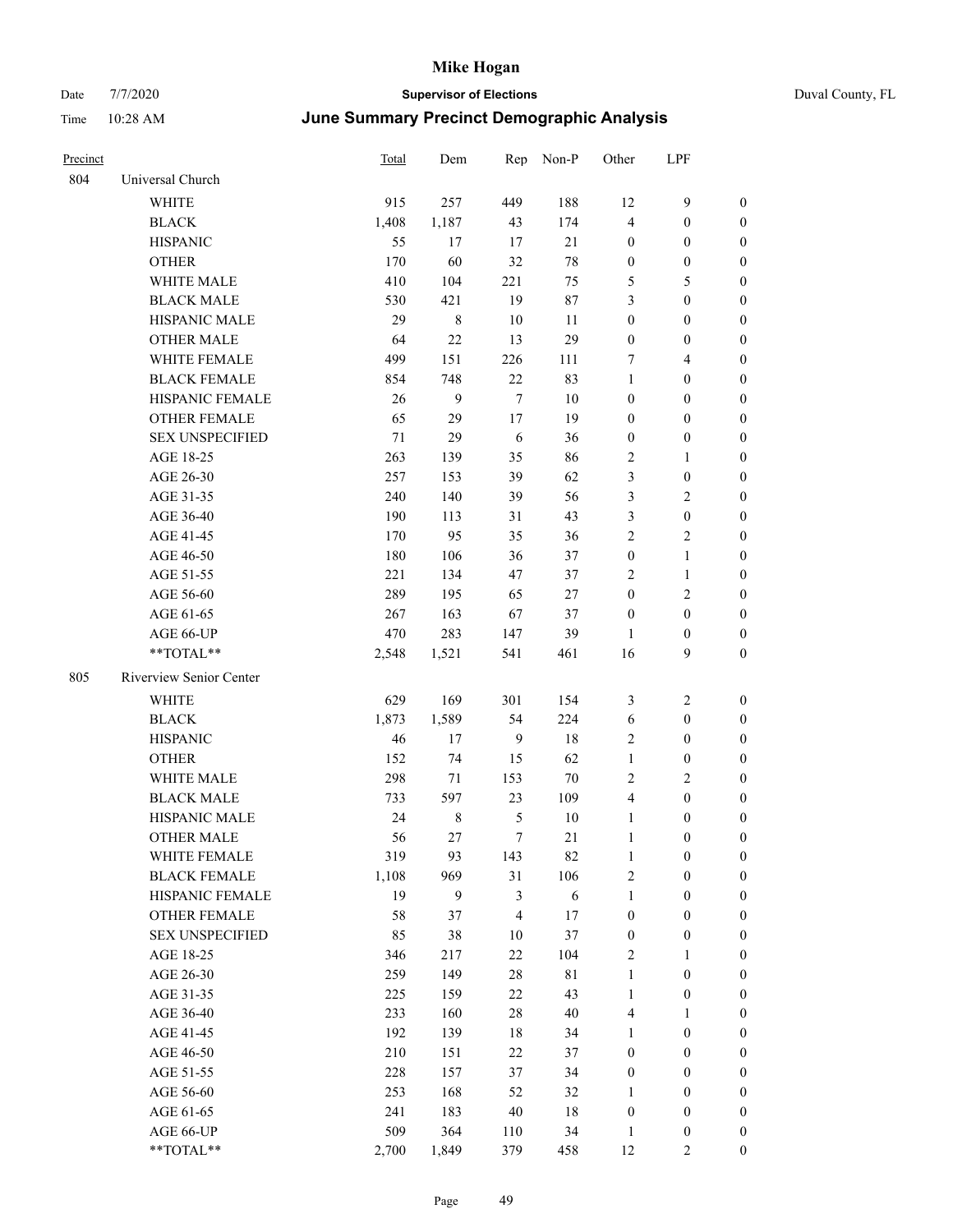| Precinct |                                   | <b>Total</b>     | Dem              | Rep              | Non-P            | Other            | LPF              |                  |
|----------|-----------------------------------|------------------|------------------|------------------|------------------|------------------|------------------|------------------|
| 806      | Clanzel T. Brown Community Center |                  |                  |                  |                  |                  |                  |                  |
|          | WHITE                             | 18               | 5                | $\,8\,$          | 5                | $\boldsymbol{0}$ | $\boldsymbol{0}$ | $\boldsymbol{0}$ |
|          | <b>BLACK</b>                      | 792              | 684              | 21               | 85               | $\sqrt{2}$       | $\boldsymbol{0}$ | $\boldsymbol{0}$ |
|          | <b>HISPANIC</b>                   | $\overline{4}$   | 2                | $\mathbf{0}$     | $\overline{2}$   | $\boldsymbol{0}$ | $\boldsymbol{0}$ | $\boldsymbol{0}$ |
|          | <b>OTHER</b>                      | 73               | 42               | 3                | 28               | $\mathbf{0}$     | $\boldsymbol{0}$ | $\boldsymbol{0}$ |
|          | WHITE MALE                        | 6                | 3                | $\overline{2}$   | $\mathbf{1}$     | $\boldsymbol{0}$ | $\boldsymbol{0}$ | $\boldsymbol{0}$ |
|          | <b>BLACK MALE</b>                 | 310              | 270              | 7                | 32               | 1                | $\boldsymbol{0}$ | $\boldsymbol{0}$ |
|          | HISPANIC MALE                     | $\boldsymbol{0}$ | $\boldsymbol{0}$ | $\boldsymbol{0}$ | $\boldsymbol{0}$ | $\boldsymbol{0}$ | $\boldsymbol{0}$ | $\boldsymbol{0}$ |
|          | <b>OTHER MALE</b>                 | 22               | 12               | $\overline{2}$   | 8                | $\boldsymbol{0}$ | $\mathbf{0}$     | $\boldsymbol{0}$ |
|          | WHITE FEMALE                      | 12               | 2                | 6                | $\overline{4}$   | $\boldsymbol{0}$ | $\boldsymbol{0}$ | $\boldsymbol{0}$ |
|          | <b>BLACK FEMALE</b>               | 470              | 403              | 14               | 52               | 1                | $\boldsymbol{0}$ | $\boldsymbol{0}$ |
|          | HISPANIC FEMALE                   | $\overline{4}$   | $\overline{2}$   | $\boldsymbol{0}$ | $\overline{2}$   | $\boldsymbol{0}$ | $\boldsymbol{0}$ | $\boldsymbol{0}$ |
|          | <b>OTHER FEMALE</b>               | 31               | 22               | 1                | 8                | $\boldsymbol{0}$ | $\boldsymbol{0}$ | $\boldsymbol{0}$ |
|          | <b>SEX UNSPECIFIED</b>            | 32               | 19               | $\mathbf{0}$     | 13               | $\mathbf{0}$     | $\theta$         | $\boldsymbol{0}$ |
|          | AGE 18-25                         | 130              | 87               | 4                | 39               | $\mathbf{0}$     | $\boldsymbol{0}$ | $\boldsymbol{0}$ |
|          | AGE 26-30                         | 85               | 59               | 7                | 19               | $\boldsymbol{0}$ | $\boldsymbol{0}$ | $\boldsymbol{0}$ |
|          | AGE 31-35                         | 77               | 55               | 3                | 18               | 1                | $\boldsymbol{0}$ | $\boldsymbol{0}$ |
|          | AGE 36-40                         | 68               | 51               | 1                | 15               | $\mathbf{1}$     | $\boldsymbol{0}$ | $\boldsymbol{0}$ |
|          | AGE 41-45                         | 74               | 63               | 3                | 8                | $\boldsymbol{0}$ | $\boldsymbol{0}$ | $\boldsymbol{0}$ |
|          | AGE 46-50                         | 64               | 56               | $\overline{c}$   | 6                | $\boldsymbol{0}$ | $\boldsymbol{0}$ | $\boldsymbol{0}$ |
|          | AGE 51-55                         | 61               | 52               | 3                | 6                | $\boldsymbol{0}$ | $\boldsymbol{0}$ | $\boldsymbol{0}$ |
|          | AGE 56-60                         | 83               | 72               | 6                | 5                | $\boldsymbol{0}$ | $\boldsymbol{0}$ | $\boldsymbol{0}$ |
|          | AGE 61-65                         | 69               | 67               | $\boldsymbol{0}$ | $\overline{c}$   | $\boldsymbol{0}$ | $\boldsymbol{0}$ | $\boldsymbol{0}$ |
|          | AGE 66-UP                         | 176              | 171              | 3                | $\overline{2}$   | $\boldsymbol{0}$ | $\boldsymbol{0}$ | $\boldsymbol{0}$ |
|          | **TOTAL**                         | 887              | 733              | 32               | 120              | $\overline{2}$   | $\theta$         | $\boldsymbol{0}$ |
| 807      | Bradham Brooks Regional Library   |                  |                  |                  |                  |                  |                  |                  |
|          | <b>WHITE</b>                      | 26               | 5                | 14               | 5                | $\overline{2}$   | $\boldsymbol{0}$ | $\boldsymbol{0}$ |
|          | <b>BLACK</b>                      | 1,034            | 933              | 24               | 76               | $\boldsymbol{0}$ | 1                | $\boldsymbol{0}$ |
|          | <b>HISPANIC</b>                   | 11               | 5                | 3                | $\mathfrak{Z}$   | $\boldsymbol{0}$ | $\boldsymbol{0}$ | $\boldsymbol{0}$ |
|          | <b>OTHER</b>                      | 53               | 25               | $\overline{4}$   | 24               | $\boldsymbol{0}$ | $\boldsymbol{0}$ | $\boldsymbol{0}$ |
|          | WHITE MALE                        | 12               | $\overline{c}$   | 7                | $\mathbf{1}$     | $\overline{2}$   | $\boldsymbol{0}$ | $\boldsymbol{0}$ |
|          | <b>BLACK MALE</b>                 | 390              | 337              | 14               | 39               | $\boldsymbol{0}$ | $\boldsymbol{0}$ | $\boldsymbol{0}$ |
|          | HISPANIC MALE                     | 3                | $\mathbf{1}$     | $\overline{2}$   | $\boldsymbol{0}$ | $\boldsymbol{0}$ | $\boldsymbol{0}$ | $\boldsymbol{0}$ |
|          | <b>OTHER MALE</b>                 | 15               | 10               | $\mathbf{0}$     | 5                | $\mathbf{0}$     | $\mathbf{0}$     | $\boldsymbol{0}$ |
|          | WHITE FEMALE                      | 13               | 3                | 6                | $\overline{4}$   | $\boldsymbol{0}$ | $\boldsymbol{0}$ | $\mathbf{0}$     |
|          | <b>BLACK FEMALE</b>               | 627              | 582              | 9                | 35               | $\boldsymbol{0}$ | 1                | $\boldsymbol{0}$ |
|          | HISPANIC FEMALE                   | $\,8\,$          | $\overline{4}$   | $\mathbf{1}$     | 3                | $\mathbf{0}$     | $\boldsymbol{0}$ | $\boldsymbol{0}$ |
|          | OTHER FEMALE                      | 16               | 11               | 3                | $\mathbf{2}$     | $\boldsymbol{0}$ | $\boldsymbol{0}$ | $\boldsymbol{0}$ |
|          | <b>SEX UNSPECIFIED</b>            | 40               | $18\,$           | 3                | 19               | $\boldsymbol{0}$ | $\boldsymbol{0}$ | $\mathbf{0}$     |
|          | AGE 18-25                         | 107              | $78\,$           | $\mathbf{2}$     | $27\,$           | $\boldsymbol{0}$ | $\boldsymbol{0}$ | $\boldsymbol{0}$ |
|          | AGE 26-30                         | $71\,$           | 53               | $\sqrt{2}$       | 16               | $\boldsymbol{0}$ | $\boldsymbol{0}$ | $\mathbf{0}$     |
|          | AGE 31-35                         | 84               | 65               | $\overline{c}$   | 16               | 1                | $\boldsymbol{0}$ | $\mathbf{0}$     |
|          | AGE 36-40                         | 62               | 51               | $\overline{4}$   | $\tau$           | $\boldsymbol{0}$ | $\boldsymbol{0}$ | $\boldsymbol{0}$ |
|          | AGE 41-45                         | 67               | 56               | 3                | $\,$ 8 $\,$      | $\boldsymbol{0}$ | $\boldsymbol{0}$ | $\boldsymbol{0}$ |
|          | AGE 46-50                         | 77               | 62               | 6                | 9                | $\boldsymbol{0}$ | $\boldsymbol{0}$ | $\boldsymbol{0}$ |
|          | AGE 51-55                         | $8\sqrt{1}$      | 65               | 6                | 9                | 1                | $\boldsymbol{0}$ | $\boldsymbol{0}$ |
|          | AGE 56-60                         | 87               | 77               | 5                | $\overline{4}$   | $\boldsymbol{0}$ | 1                | $\boldsymbol{0}$ |
|          | AGE 61-65                         | 92               | $8\sqrt{1}$      | 4                | 7                | $\boldsymbol{0}$ | $\boldsymbol{0}$ | $\boldsymbol{0}$ |
|          | AGE 66-UP                         | 396              | 380              | 11               | 5                | $\boldsymbol{0}$ | $\boldsymbol{0}$ | $\mathbf{0}$     |
|          | $**TOTAL**$                       | 1,124            | 968              | 45               | 108              | $\overline{2}$   |                  | $\boldsymbol{0}$ |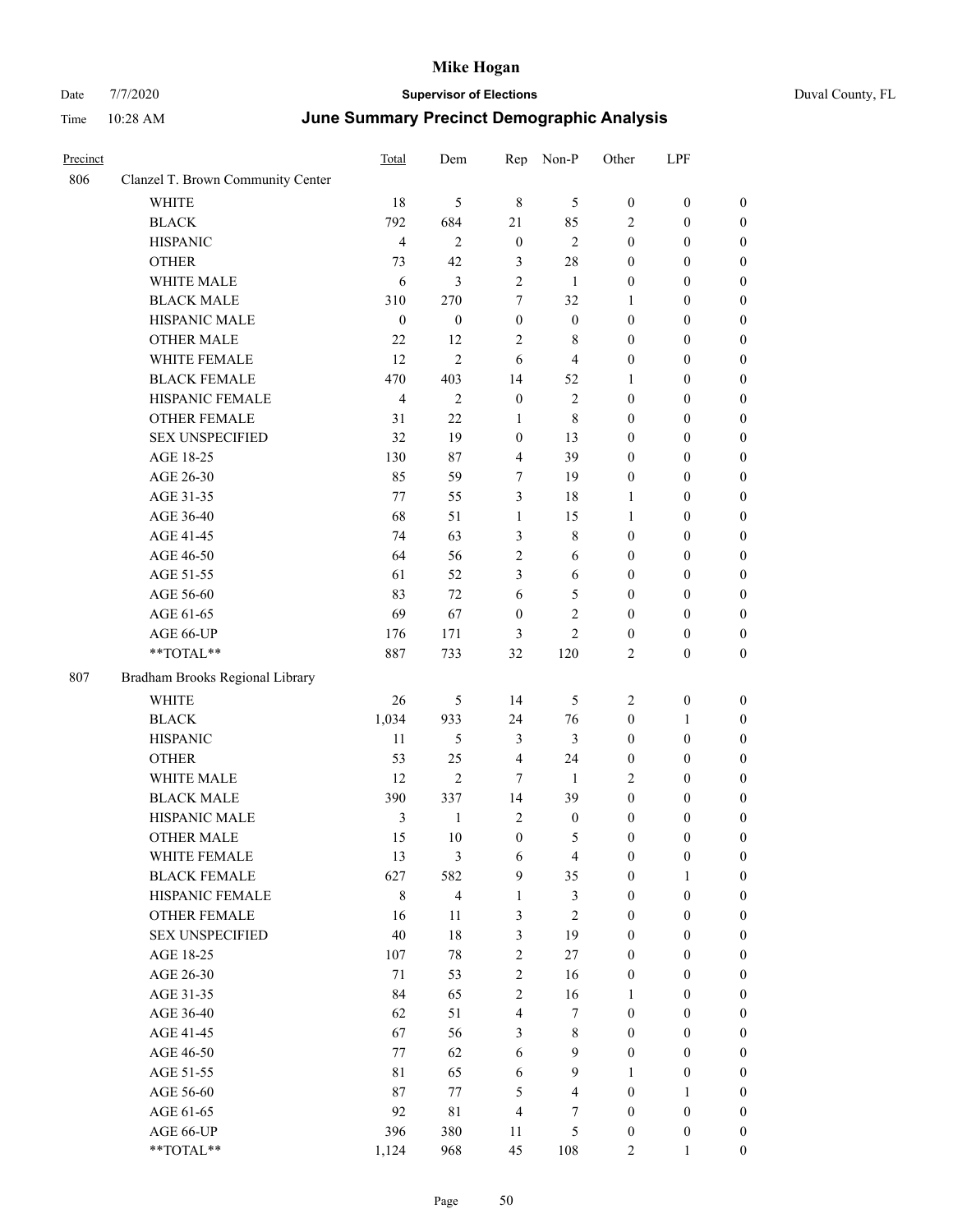| Precinct |                                  | Total | Dem            | Rep              | Non-P          | Other            | LPF              |                  |
|----------|----------------------------------|-------|----------------|------------------|----------------|------------------|------------------|------------------|
| 808      | Fairway Oaks                     |       |                |                  |                |                  |                  |                  |
|          | <b>WHITE</b>                     | 52    | 18             | 14               | 18             | $\sqrt{2}$       | $\boldsymbol{0}$ | $\boldsymbol{0}$ |
|          | <b>BLACK</b>                     | 1,741 | 1,500          | 33               | 203            | 5                | $\boldsymbol{0}$ | $\boldsymbol{0}$ |
|          | <b>HISPANIC</b>                  | 18    | 6              | 1                | 11             | $\boldsymbol{0}$ | $\boldsymbol{0}$ | $\boldsymbol{0}$ |
|          | <b>OTHER</b>                     | 107   | 53             | 6                | 47             | $\boldsymbol{0}$ | 1                | $\boldsymbol{0}$ |
|          | WHITE MALE                       | 12    | $\overline{4}$ | $\overline{4}$   | 3              | 1                | $\boldsymbol{0}$ | $\boldsymbol{0}$ |
|          | <b>BLACK MALE</b>                | 653   | 543            | 18               | $90\,$         | $\sqrt{2}$       | $\boldsymbol{0}$ | $\boldsymbol{0}$ |
|          | HISPANIC MALE                    | 6     | $\overline{4}$ | $\boldsymbol{0}$ | $\overline{2}$ | $\boldsymbol{0}$ | $\boldsymbol{0}$ | $\boldsymbol{0}$ |
|          | <b>OTHER MALE</b>                | 30    | 17             | $\mathfrak{Z}$   | $10\,$         | $\boldsymbol{0}$ | $\boldsymbol{0}$ | $\boldsymbol{0}$ |
|          | WHITE FEMALE                     | 40    | 14             | 10               | 15             | 1                | $\boldsymbol{0}$ | $\boldsymbol{0}$ |
|          | <b>BLACK FEMALE</b>              | 1,066 | 941            | 15               | 107            | $\mathfrak{Z}$   | $\boldsymbol{0}$ | $\boldsymbol{0}$ |
|          | HISPANIC FEMALE                  | 12    | $\mathfrak{2}$ | $\mathbf{1}$     | 9              | $\boldsymbol{0}$ | $\boldsymbol{0}$ | $\boldsymbol{0}$ |
|          | <b>OTHER FEMALE</b>              | 42    | 26             | 3                | 12             | $\boldsymbol{0}$ | 1                | $\boldsymbol{0}$ |
|          | <b>SEX UNSPECIFIED</b>           | 57    | 26             | $\mathbf{0}$     | 31             | $\mathbf{0}$     | $\boldsymbol{0}$ | $\boldsymbol{0}$ |
|          | AGE 18-25                        | 273   | 179            | 7                | 87             | $\boldsymbol{0}$ | $\boldsymbol{0}$ | $\boldsymbol{0}$ |
|          | AGE 26-30                        | 247   | 178            | 6                | 60             | $\mathfrak{Z}$   | $\boldsymbol{0}$ | $\boldsymbol{0}$ |
|          | AGE 31-35                        | 237   | 190            | 7                | 38             | $\mathbf{1}$     | 1                | $\boldsymbol{0}$ |
|          | AGE 36-40                        | 152   | 121            | 4                | 26             | $\mathbf{1}$     | $\boldsymbol{0}$ | $\boldsymbol{0}$ |
|          | AGE 41-45                        | 125   | 100            | $\overline{9}$   | 16             | $\boldsymbol{0}$ | $\boldsymbol{0}$ | $\boldsymbol{0}$ |
|          | AGE 46-50                        | 133   | 113            | 5                | 14             | 1                | $\boldsymbol{0}$ | $\boldsymbol{0}$ |
|          | AGE 51-55                        | 146   | 133            | 3                | 10             | $\boldsymbol{0}$ | $\boldsymbol{0}$ | $\boldsymbol{0}$ |
|          | AGE 56-60                        | 171   | 159            | $\overline{4}$   | $\,8\,$        | $\boldsymbol{0}$ | $\boldsymbol{0}$ | $\boldsymbol{0}$ |
|          | AGE 61-65                        | 168   | 157            | 4                | $\tau$         | $\boldsymbol{0}$ | $\boldsymbol{0}$ | $\boldsymbol{0}$ |
|          | AGE 66-UP                        | 259   | 241            | 5                | 12             | $\mathbf{1}$     | $\boldsymbol{0}$ | $\boldsymbol{0}$ |
|          | **TOTAL**                        | 1,918 | 1,577          | 54               | 279            | $\tau$           | $\mathbf{1}$     | $\boldsymbol{0}$ |
| 809      | Simonds-Johnson Community Center |       |                |                  |                |                  |                  |                  |
|          | <b>WHITE</b>                     | 81    | 29             | 25               | 25             | $\overline{2}$   | $\boldsymbol{0}$ | $\boldsymbol{0}$ |
|          | <b>BLACK</b>                     | 2,249 | 1,928          | 54               | 258            | 9                | $\boldsymbol{0}$ | $\boldsymbol{0}$ |
|          | <b>HISPANIC</b>                  | 29    | 17             | $\overline{2}$   | 9              | $\mathbf{1}$     | $\boldsymbol{0}$ | $\boldsymbol{0}$ |
|          | <b>OTHER</b>                     | 182   | 72             | 14               | 94             | $\mathbf{1}$     | 1                | $\boldsymbol{0}$ |
|          | WHITE MALE                       | 37    | 12             | 14               | 10             | 1                | $\boldsymbol{0}$ | $\boldsymbol{0}$ |
|          | <b>BLACK MALE</b>                | 874   | 727            | 23               | 121            | 3                | $\boldsymbol{0}$ | $\boldsymbol{0}$ |
|          | HISPANIC MALE                    | 13    | $\mathbf{9}$   | $\boldsymbol{0}$ | 3              | $\mathbf{1}$     | $\boldsymbol{0}$ | $\boldsymbol{0}$ |
|          | <b>OTHER MALE</b>                | 56    | 22             | 8                | 25             | 1                | $\boldsymbol{0}$ | $\boldsymbol{0}$ |
|          | WHITE FEMALE                     | 42    | 16             | 11               | 14             | $\mathbf{1}$     | $\boldsymbol{0}$ | $\boldsymbol{0}$ |
|          | <b>BLACK FEMALE</b>              | 1,329 | 1,169          | 31               | 123            | 6                | $\boldsymbol{0}$ | $\boldsymbol{0}$ |
|          | HISPANIC FEMALE                  | 15    | 8              | $\sqrt{2}$       | $\mathfrak{H}$ | $\boldsymbol{0}$ | $\boldsymbol{0}$ | $\boldsymbol{0}$ |
|          | OTHER FEMALE                     | 70    | 36             | 6                | 27             | $\boldsymbol{0}$ | $\mathbf{1}$     | $\boldsymbol{0}$ |
|          | <b>SEX UNSPECIFIED</b>           | 105   | 47             | $\boldsymbol{0}$ | 58             | $\boldsymbol{0}$ | $\boldsymbol{0}$ | $\boldsymbol{0}$ |
|          | AGE 18-25                        | 435   | 286            | 17               | 127            | $\mathfrak s$    | $\boldsymbol{0}$ | $\boldsymbol{0}$ |
|          | AGE 26-30                        | 287   | 212            | 11               | 63             | $\mathbf{1}$     | $\boldsymbol{0}$ | $\boldsymbol{0}$ |
|          | AGE 31-35                        | 264   | 186            | 15               | 60             | $\mathfrak{Z}$   | $\boldsymbol{0}$ | $\boldsymbol{0}$ |
|          | AGE 36-40                        | 207   | 166            | $\,$ 8 $\,$      | 32             | $\boldsymbol{0}$ | 1                | $\boldsymbol{0}$ |
|          | AGE 41-45                        | 184   | 151            | 7                | 24             | $\sqrt{2}$       | $\boldsymbol{0}$ | $\boldsymbol{0}$ |
|          | AGE 46-50                        | 182   | 150            | $\tau$           | 24             | $\mathbf{1}$     | $\boldsymbol{0}$ | $\boldsymbol{0}$ |
|          | AGE 51-55                        | 168   | 139            | 13               | 16             | $\boldsymbol{0}$ | $\boldsymbol{0}$ | $\boldsymbol{0}$ |
|          | AGE 56-60                        | 218   | 198            | $\sqrt{5}$       | 15             | $\boldsymbol{0}$ | $\boldsymbol{0}$ | $\boldsymbol{0}$ |
|          | AGE 61-65                        | 186   | 173            | $\overline{4}$   | 9              | $\boldsymbol{0}$ | $\boldsymbol{0}$ | $\boldsymbol{0}$ |
|          | AGE 66-UP                        | 406   | 383            | 8                | 14             | 1                | $\boldsymbol{0}$ | $\mathbf{0}$     |
|          | **TOTAL**                        | 2,541 | 2,046          | 95               | 386            | 13               | 1                | $\boldsymbol{0}$ |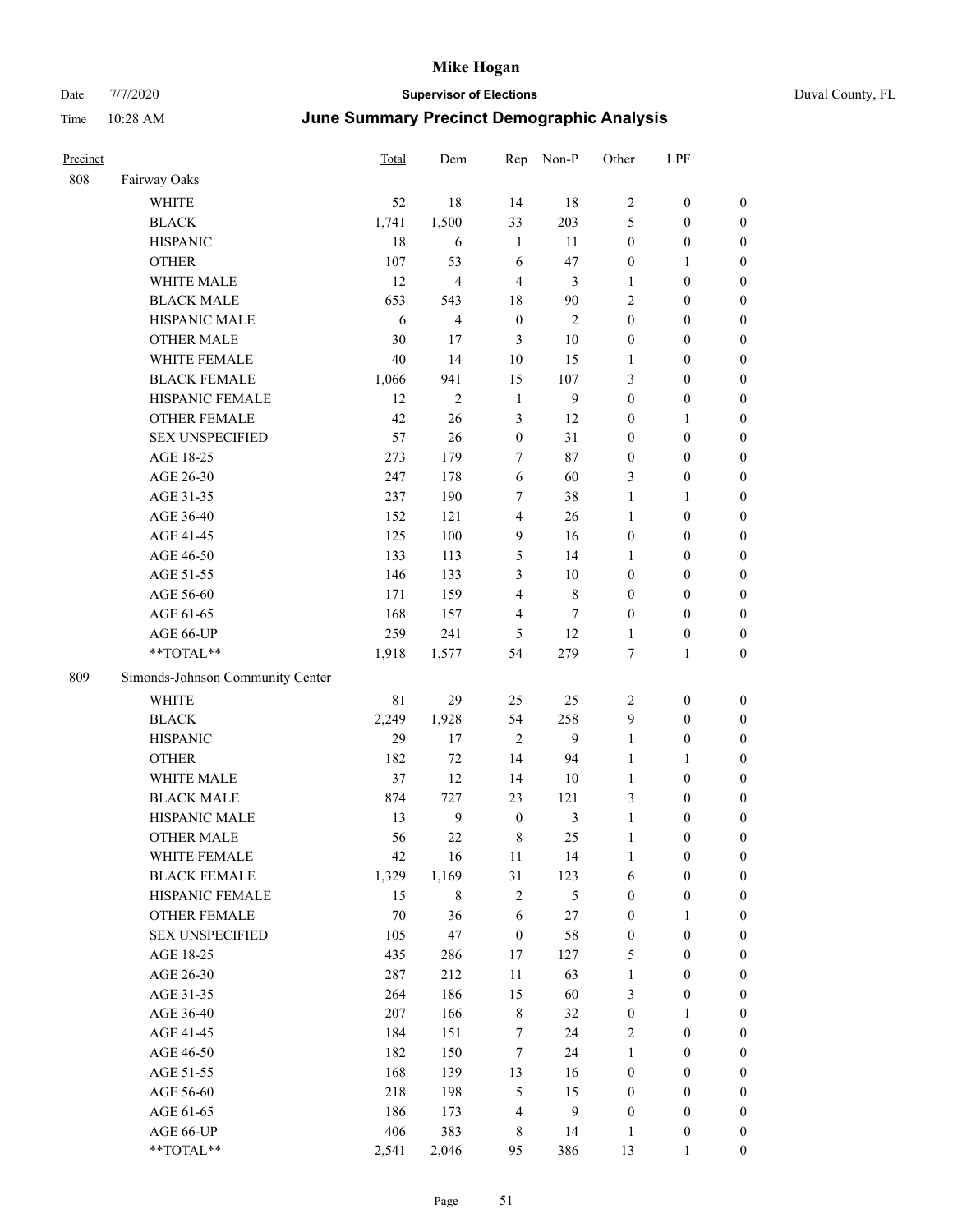| Precinct |                                             | Total          | Dem              | Rep              | Non-P                   | Other            | LPF              |                  |
|----------|---------------------------------------------|----------------|------------------|------------------|-------------------------|------------------|------------------|------------------|
| 810      | Temple Baptist Church                       |                |                  |                  |                         |                  |                  |                  |
|          | <b>WHITE</b>                                | 1,033          | 124              | 764              | 136                     | $\overline{4}$   | 5                | $\boldsymbol{0}$ |
|          | <b>BLACK</b>                                | 130            | 102              | $\mathfrak{H}$   | 23                      | $\boldsymbol{0}$ | $\boldsymbol{0}$ | $\boldsymbol{0}$ |
|          | <b>HISPANIC</b>                             | 18             | 7                | $\,$ 8 $\,$      | 3                       | $\boldsymbol{0}$ | $\boldsymbol{0}$ | $\boldsymbol{0}$ |
|          | <b>OTHER</b>                                | 64             | 14               | 21               | 29                      | $\boldsymbol{0}$ | $\boldsymbol{0}$ | $\boldsymbol{0}$ |
|          | WHITE MALE                                  | 508            | 57               | 374              | 71                      | 3                | 3                | $\boldsymbol{0}$ |
|          | <b>BLACK MALE</b>                           | 50             | 36               | $\mathbf{2}$     | 12                      | $\boldsymbol{0}$ | $\boldsymbol{0}$ | $\boldsymbol{0}$ |
|          | HISPANIC MALE                               | 9              | $\mathfrak{Z}$   | 4                | $\overline{2}$          | $\boldsymbol{0}$ | $\boldsymbol{0}$ | $\boldsymbol{0}$ |
|          | <b>OTHER MALE</b>                           | 24             | 5                | $\,8\,$          | 11                      | $\boldsymbol{0}$ | $\boldsymbol{0}$ | $\boldsymbol{0}$ |
|          | WHITE FEMALE                                | 510            | 66               | 383              | 58                      | $\mathbf{1}$     | 2                | $\boldsymbol{0}$ |
|          | <b>BLACK FEMALE</b>                         | $77 \,$        | 63               | 3                | 11                      | $\boldsymbol{0}$ | $\boldsymbol{0}$ | $\boldsymbol{0}$ |
|          | HISPANIC FEMALE                             | 9              | $\overline{4}$   | 4                | $\mathbf{1}$            | $\boldsymbol{0}$ | $\boldsymbol{0}$ | $\boldsymbol{0}$ |
|          | <b>OTHER FEMALE</b>                         | 25             | 6                | 9                | 10                      | $\boldsymbol{0}$ | $\boldsymbol{0}$ | $\boldsymbol{0}$ |
|          | <b>SEX UNSPECIFIED</b>                      | 33             | $\tau$           | 11               | 15                      | $\boldsymbol{0}$ | $\boldsymbol{0}$ | $\boldsymbol{0}$ |
|          | AGE 18-25                                   | 120            | 21               | 62               | 36                      | 1                | $\boldsymbol{0}$ | $\boldsymbol{0}$ |
|          | AGE 26-30                                   | 90             | 19               | 49               | 20                      | $\boldsymbol{0}$ | 2                | $\boldsymbol{0}$ |
|          | AGE 31-35                                   | 96             | 21               | 39               | 35                      | $\boldsymbol{0}$ | $\mathbf{1}$     | $\boldsymbol{0}$ |
|          | AGE 36-40                                   | 107            | 17               | 67               | 20                      | 1                | 2                | $\boldsymbol{0}$ |
|          | AGE 41-45                                   | 97             | 21               | 56               | $20\,$                  | $\boldsymbol{0}$ | $\boldsymbol{0}$ | $\boldsymbol{0}$ |
|          | AGE 46-50                                   | 103            | 25               | 69               | $\overline{9}$          | $\boldsymbol{0}$ | $\boldsymbol{0}$ | $\boldsymbol{0}$ |
|          | AGE 51-55                                   | 117            | 21               | 81               | 15                      | $\boldsymbol{0}$ | $\boldsymbol{0}$ | $\boldsymbol{0}$ |
|          | AGE 56-60                                   | 129            | 18               | 94               | 16                      | 1                | $\boldsymbol{0}$ | $\boldsymbol{0}$ |
|          | AGE 61-65                                   | 138            | 26               | 102              | $10\,$                  | $\boldsymbol{0}$ | $\boldsymbol{0}$ | $\boldsymbol{0}$ |
|          | AGE 66-UP                                   | 248            | 58               | 179              | $10\,$                  | 1                | $\boldsymbol{0}$ | $\boldsymbol{0}$ |
|          | **TOTAL**                                   | 1,245          | 247              | 798              | 191                     | $\overline{4}$   | 5                | $\boldsymbol{0}$ |
| 811      | Police Athletic League of Jacksonville, Inc |                |                  |                  |                         |                  |                  |                  |
|          | WHITE                                       | 45             | $18\,$           | 14               | 13                      | $\boldsymbol{0}$ | $\boldsymbol{0}$ | $\boldsymbol{0}$ |
|          | <b>BLACK</b>                                | 1,307          | 1,143            | $28\,$           | 129                     | 6                | 1                | $\boldsymbol{0}$ |
|          | <b>HISPANIC</b>                             | $\,8\,$        | 2                | 2                | $\overline{4}$          | $\boldsymbol{0}$ | $\boldsymbol{0}$ | $\boldsymbol{0}$ |
|          | <b>OTHER</b>                                | 82             | 43               | 3                | 35                      | $\mathbf{1}$     | $\boldsymbol{0}$ | $\boldsymbol{0}$ |
|          | WHITE MALE                                  | 15             | 6                | 6                | 3                       | $\boldsymbol{0}$ | $\boldsymbol{0}$ | $\boldsymbol{0}$ |
|          | <b>BLACK MALE</b>                           | 525            | 435              | 18               | 68                      | $\overline{4}$   | $\boldsymbol{0}$ | $\boldsymbol{0}$ |
|          | HISPANIC MALE                               | $\overline{c}$ | $\boldsymbol{0}$ | $\mathbf{1}$     | $\mathbf{1}$            | $\boldsymbol{0}$ | 0                | $\boldsymbol{0}$ |
|          | <b>OTHER MALE</b>                           | 30             | 17               | $\boldsymbol{0}$ | 13                      | $\boldsymbol{0}$ | $\boldsymbol{0}$ | $\boldsymbol{0}$ |
|          | WHITE FEMALE                                | 28             | 11               | $\tau$           | $10\,$                  | $\boldsymbol{0}$ | $\boldsymbol{0}$ | $\boldsymbol{0}$ |
|          | <b>BLACK FEMALE</b>                         | 766            | 697              | $10\,$           | 56                      | $\sqrt{2}$       | 1                | $\boldsymbol{0}$ |
|          | HISPANIC FEMALE                             | 6              | $\sqrt{2}$       | $\mathbf{1}$     | $\mathfrak{Z}$          | $\boldsymbol{0}$ | $\boldsymbol{0}$ | $\boldsymbol{0}$ |
|          | OTHER FEMALE                                | 29             | 15               | $\sqrt{2}$       | 12                      | $\boldsymbol{0}$ | $\boldsymbol{0}$ | $\boldsymbol{0}$ |
|          | <b>SEX UNSPECIFIED</b>                      | 41             | 23               | $\overline{2}$   | 15                      | $\mathbf{1}$     | $\boldsymbol{0}$ | $\boldsymbol{0}$ |
|          | AGE 18-25                                   | 189            | 130              | $\,8\,$          | 49                      | $\sqrt{2}$       | $\boldsymbol{0}$ | $\boldsymbol{0}$ |
|          | AGE 26-30                                   | 147            | 115              | 5                | 25                      | $\mathbf{1}$     | 1                | $\boldsymbol{0}$ |
|          | AGE 31-35                                   | 145            | 106              | 9                | $28\,$                  | $\sqrt{2}$       | $\boldsymbol{0}$ | $\boldsymbol{0}$ |
|          | AGE 36-40                                   | 114            | 84               | $\sqrt{2}$       | $28\,$                  | $\boldsymbol{0}$ | $\boldsymbol{0}$ | $\boldsymbol{0}$ |
|          | AGE 41-45                                   | 113            | 99               | $\mathfrak{Z}$   | 11                      | $\boldsymbol{0}$ | $\boldsymbol{0}$ | $\boldsymbol{0}$ |
|          | AGE 46-50                                   | 106            | 92               | $\overline{2}$   | 12                      | $\boldsymbol{0}$ | $\boldsymbol{0}$ | $\boldsymbol{0}$ |
|          | AGE 51-55                                   | 116            | 105              | 6                | $\overline{\mathbf{4}}$ | 1                | $\boldsymbol{0}$ | $\boldsymbol{0}$ |
|          | AGE 56-60                                   | 127            | 117              | $\sqrt{2}$       | $\,$ 8 $\,$             | $\boldsymbol{0}$ | $\boldsymbol{0}$ | $\boldsymbol{0}$ |
|          | AGE 61-65                                   | 110            | 97               | $\boldsymbol{7}$ | 6                       | $\boldsymbol{0}$ | $\boldsymbol{0}$ | $\boldsymbol{0}$ |
|          | AGE 66-UP                                   | 272            | 259              | $\mathfrak{Z}$   | 9                       | 1                | $\boldsymbol{0}$ | $\mathbf{0}$     |
|          | **TOTAL**                                   | 1,442          | 1,206            | 47               | 181                     | $\overline{7}$   |                  | $\overline{0}$   |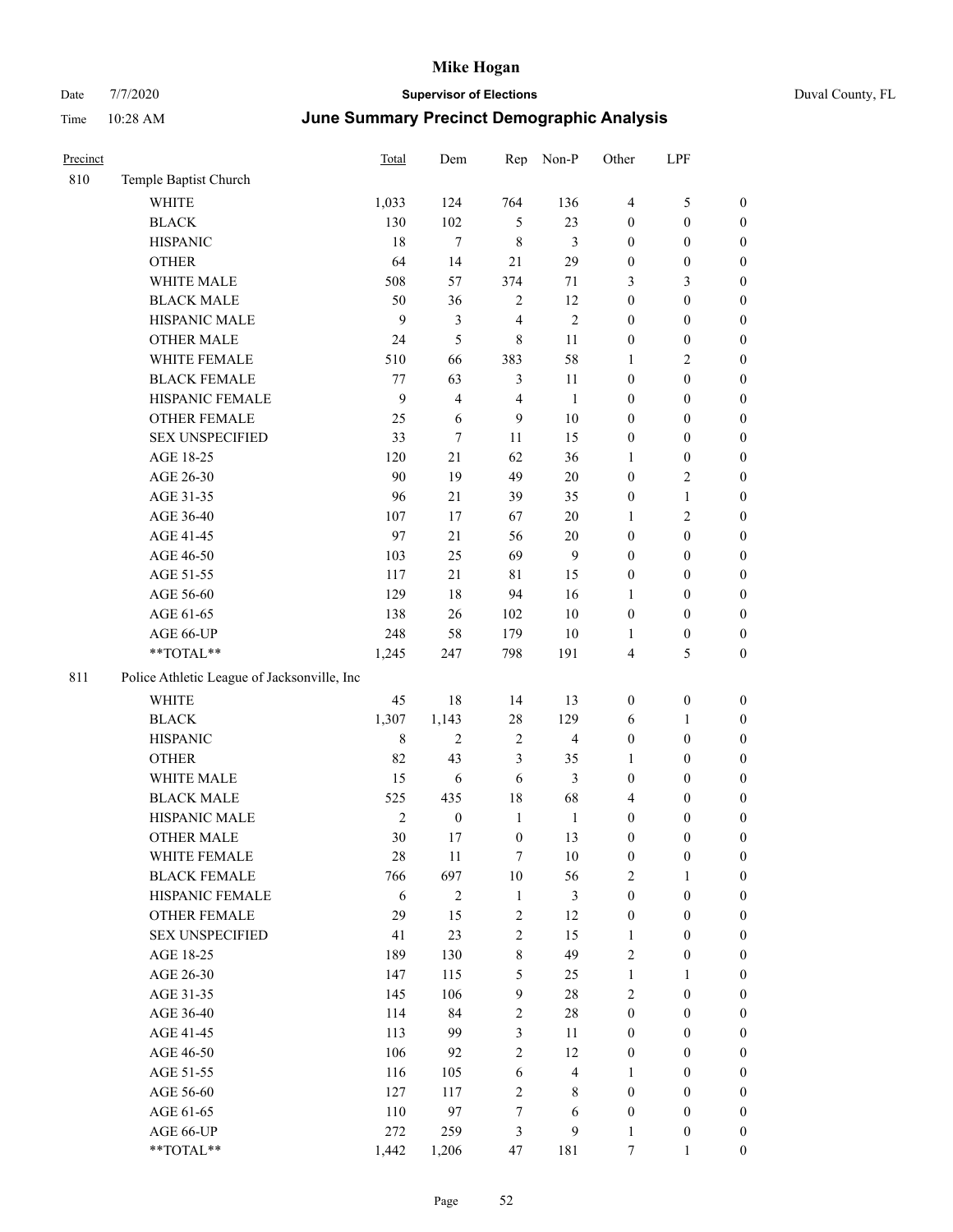| Precinct |                              | Total  | Dem    | Rep                     | Non-P                   | Other            | LPF                     |                  |
|----------|------------------------------|--------|--------|-------------------------|-------------------------|------------------|-------------------------|------------------|
| 812      | <b>Emmett Reed Center</b>    |        |        |                         |                         |                  |                         |                  |
|          | <b>WHITE</b>                 | 67     | 23     | 20                      | 24                      | $\boldsymbol{0}$ | $\boldsymbol{0}$        | $\boldsymbol{0}$ |
|          | <b>BLACK</b>                 | 1,181  | 1,034  | 22                      | 124                     | $\mathbf{1}$     | $\boldsymbol{0}$        | $\boldsymbol{0}$ |
|          | <b>HISPANIC</b>              | 22     | 13     | $\overline{2}$          | 7                       | $\boldsymbol{0}$ | $\boldsymbol{0}$        | $\mathbf{0}$     |
|          | <b>OTHER</b>                 | 67     | 33     | 3                       | 30                      | 1                | $\boldsymbol{0}$        | $\boldsymbol{0}$ |
|          | WHITE MALE                   | 25     | 9      | $\,8\,$                 | 8                       | $\boldsymbol{0}$ | $\boldsymbol{0}$        | $\boldsymbol{0}$ |
|          | <b>BLACK MALE</b>            | 476    | 395    | 11                      | 69                      | 1                | $\boldsymbol{0}$        | $\boldsymbol{0}$ |
|          | HISPANIC MALE                | 9      | $\tau$ | $\boldsymbol{0}$        | $\overline{2}$          | $\boldsymbol{0}$ | $\boldsymbol{0}$        | $\boldsymbol{0}$ |
|          | <b>OTHER MALE</b>            | 22     | 11     | 2                       | 8                       | 1                | $\boldsymbol{0}$        | $\boldsymbol{0}$ |
|          | WHITE FEMALE                 | 41     | 14     | 12                      | 15                      | $\boldsymbol{0}$ | $\boldsymbol{0}$        | $\boldsymbol{0}$ |
|          | <b>BLACK FEMALE</b>          | 687    | 627    | $10\,$                  | 50                      | $\boldsymbol{0}$ | $\boldsymbol{0}$        | $\boldsymbol{0}$ |
|          | HISPANIC FEMALE              | 12     | 6      | $\sqrt{2}$              | $\overline{\mathbf{4}}$ | $\boldsymbol{0}$ | $\boldsymbol{0}$        | $\boldsymbol{0}$ |
|          | <b>OTHER FEMALE</b>          | 19     | 14     | $\mathbf{1}$            | 4                       | $\boldsymbol{0}$ | $\boldsymbol{0}$        | $\boldsymbol{0}$ |
|          | <b>SEX UNSPECIFIED</b>       | 46     | 20     | 1                       | 25                      | $\boldsymbol{0}$ | $\boldsymbol{0}$        | $\boldsymbol{0}$ |
|          | AGE 18-25                    | 135    | 78     | 4                       | 53                      | $\boldsymbol{0}$ | $\boldsymbol{0}$        | $\boldsymbol{0}$ |
|          | AGE 26-30                    | 111    | 81     | $\overline{\mathbf{4}}$ | $26\,$                  | $\boldsymbol{0}$ | $\boldsymbol{0}$        | $\boldsymbol{0}$ |
|          | AGE 31-35                    | 112    | 94     | 3                       | 15                      | $\boldsymbol{0}$ | $\boldsymbol{0}$        | $\boldsymbol{0}$ |
|          | AGE 36-40                    | 93     | 78     | $\overline{2}$          | 13                      | $\boldsymbol{0}$ | $\boldsymbol{0}$        | $\boldsymbol{0}$ |
|          | AGE 41-45                    | 106    | 76     | 11                      | 18                      | 1                | $\boldsymbol{0}$        | $\mathbf{0}$     |
|          | AGE 46-50                    | 99     | 80     | 3                       | 16                      | $\boldsymbol{0}$ | $\boldsymbol{0}$        | $\boldsymbol{0}$ |
|          | AGE 51-55                    | 97     | 79     | 6                       | 11                      | 1                | $\boldsymbol{0}$        | $\boldsymbol{0}$ |
|          | AGE 56-60                    | 128    | 114    | 6                       | $\,8\,$                 | $\boldsymbol{0}$ | $\boldsymbol{0}$        | $\boldsymbol{0}$ |
|          | AGE 61-65                    | 142    | 125    | 4                       | 13                      | $\boldsymbol{0}$ | $\boldsymbol{0}$        | $\boldsymbol{0}$ |
|          | AGE 66-UP                    | 313    | 297    | 4                       | 12                      | $\mathbf{0}$     | $\boldsymbol{0}$        | $\mathbf{0}$     |
|          | **TOTAL**                    | 1,337  | 1,103  | 47                      | 185                     | $\sqrt{2}$       | $\boldsymbol{0}$        | $\boldsymbol{0}$ |
| 813      | Our Redeemer Lutheran Church |        |        |                         |                         |                  |                         |                  |
|          | WHITE                        | 2,212  | 402    | 1,386                   | 398                     | 19               | 7                       | $\boldsymbol{0}$ |
|          | <b>BLACK</b>                 | 3,328  | 2,847  | 93                      | 369                     | 17               | $\overline{c}$          | $\mathbf{0}$     |
|          | <b>HISPANIC</b>              | 138    | 53     | 41                      | 43                      | 1                | $\boldsymbol{0}$        | $\mathbf{0}$     |
|          | <b>OTHER</b>                 | 312    | 134    | 51                      | 126                     | $\boldsymbol{0}$ | $\mathbf{1}$            | $\boldsymbol{0}$ |
|          | WHITE MALE                   | 1,067  | 167    | 692                     | 195                     | 8                | 5                       | $\boldsymbol{0}$ |
|          | <b>BLACK MALE</b>            | 1,429  | 1,157  | 58                      | 202                     | 10               | 2                       | $\boldsymbol{0}$ |
|          | HISPANIC MALE                | 67     | 20     | 23                      | 24                      | $\boldsymbol{0}$ | $\boldsymbol{0}$        | $\boldsymbol{0}$ |
|          | <b>OTHER MALE</b>            | 114    | 37     | 23                      | 53                      | $\boldsymbol{0}$ | 1                       | $\boldsymbol{0}$ |
|          | WHITE FEMALE                 | 1,119  | 233    | 677                     | 196                     | $11\,$           | $\mathbf{2}$            | $\boldsymbol{0}$ |
|          | <b>BLACK FEMALE</b>          | 1,863  | 1,668  | 34                      | 154                     | 7                | $\boldsymbol{0}$        | $\boldsymbol{0}$ |
|          | HISPANIC FEMALE              | $70\,$ | 33     | 17                      | 19                      | $\mathbf{1}$     | $\boldsymbol{0}$        | $\boldsymbol{0}$ |
|          | <b>OTHER FEMALE</b>          | 127    | 67     | 25                      | 35                      | $\boldsymbol{0}$ | $\boldsymbol{0}$        | $\boldsymbol{0}$ |
|          | <b>SEX UNSPECIFIED</b>       | 134    | 54     | $22\,$                  | 58                      | $\boldsymbol{0}$ | $\boldsymbol{0}$        | $\boldsymbol{0}$ |
|          | AGE 18-25                    | 716    | 412    | 112                     | 183                     | $\tau$           | 2                       | $\boldsymbol{0}$ |
|          | AGE 26-30                    | 468    | 242    | 98                      | 125                     | $\sqrt{2}$       | $\mathbf{1}$            | $\boldsymbol{0}$ |
|          | AGE 31-35                    | 445    | 234    | 106                     | 102                     | $\mathbf{1}$     | $\sqrt{2}$              | $\boldsymbol{0}$ |
|          | AGE 36-40                    | 560    | 340    | 108                     | 109                     | $\sqrt{2}$       | 1                       | $\boldsymbol{0}$ |
|          | AGE 41-45                    | 489    | 328    | 82                      | 71                      | $\boldsymbol{7}$ | 1                       | $\boldsymbol{0}$ |
|          | AGE 46-50                    | 621    | 385    | 151                     | 84                      | $\mathbf{1}$     | $\boldsymbol{0}$        | $\boldsymbol{0}$ |
|          | AGE 51-55                    | 598    | 360    | 173                     | 59                      | 6                | $\boldsymbol{0}$        | $\boldsymbol{0}$ |
|          | AGE 56-60                    | 597    | 307    | 200                     | 85                      | $\mathfrak s$    | $\boldsymbol{0}$        | $\boldsymbol{0}$ |
|          | AGE 61-65                    | 535    | 303    | 173                     | 53                      | $\overline{4}$   | $\overline{\mathbf{c}}$ | $\boldsymbol{0}$ |
|          | AGE 66-UP                    | 954    | 521    | 368                     | 62                      | $\overline{c}$   | $\mathbf{1}$            | $\boldsymbol{0}$ |
|          | **TOTAL**                    | 5,990  | 3,436  | 1,571                   | 936                     | 37               | 10                      | $\boldsymbol{0}$ |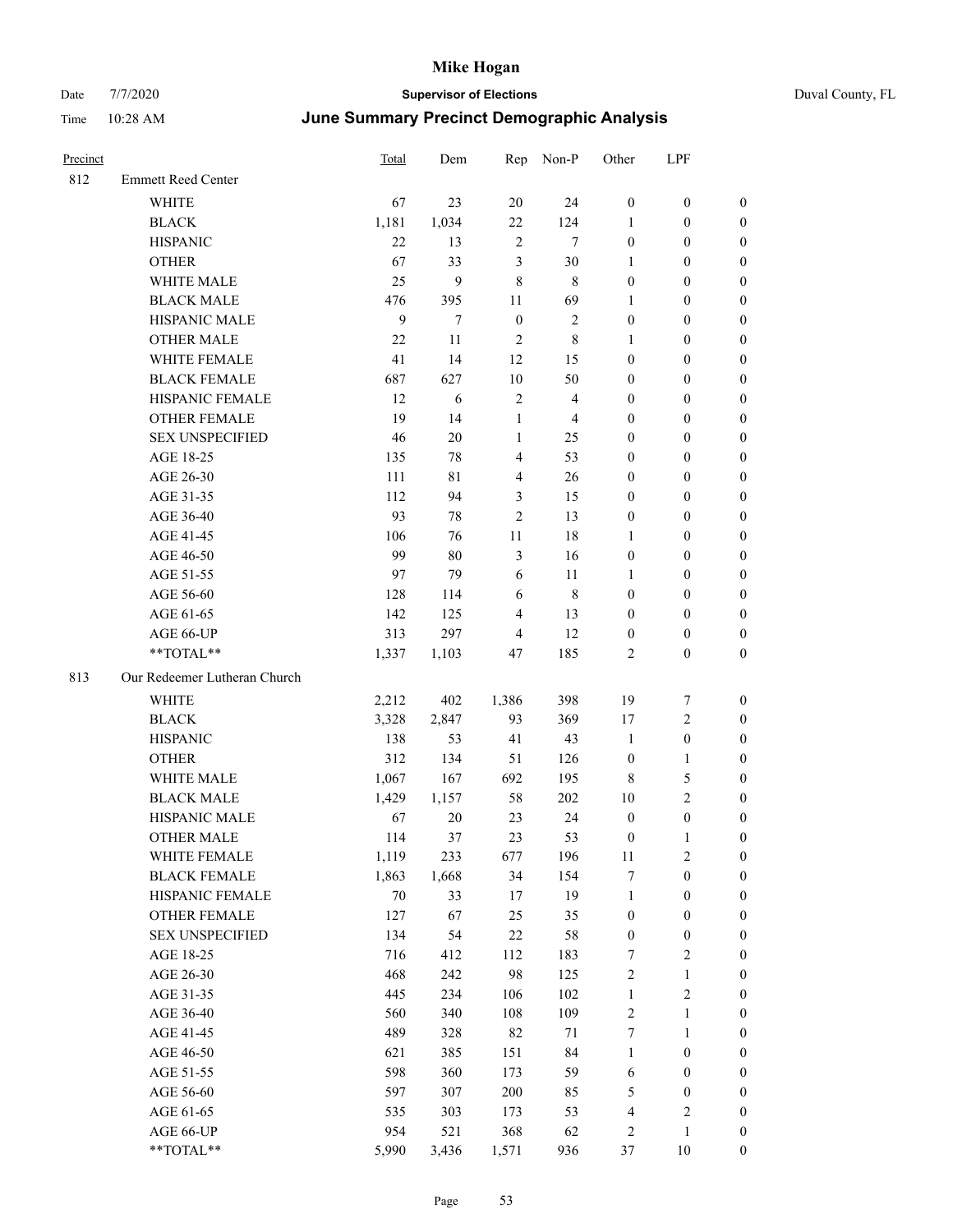| Precinct |                               | Total  | Dem        | Rep              | Non-P          | Other            | LPF              |                  |
|----------|-------------------------------|--------|------------|------------------|----------------|------------------|------------------|------------------|
| 814      | Cisco Garden Community Center |        |            |                  |                |                  |                  |                  |
|          | WHITE                         | 2,728  | 441        | 1,918            | 360            | 6                | 3                | $\boldsymbol{0}$ |
|          | <b>BLACK</b>                  | 391    | 337        | 14               | 38             | $\overline{2}$   | $\boldsymbol{0}$ | $\boldsymbol{0}$ |
|          | <b>HISPANIC</b>               | 47     | 15         | 18               | 14             | $\boldsymbol{0}$ | $\boldsymbol{0}$ | $\boldsymbol{0}$ |
|          | <b>OTHER</b>                  | 123    | 32         | 44               | 47             | $\boldsymbol{0}$ | $\boldsymbol{0}$ | $\boldsymbol{0}$ |
|          | WHITE MALE                    | 1,295  | 174        | 937              | 178            | $\overline{4}$   | 2                | $\boldsymbol{0}$ |
|          | <b>BLACK MALE</b>             | 181    | 152        | $10\,$           | 19             | $\boldsymbol{0}$ | $\boldsymbol{0}$ | $\boldsymbol{0}$ |
|          | HISPANIC MALE                 | 27     | 9          | 9                | 9              | $\boldsymbol{0}$ | $\boldsymbol{0}$ | $\boldsymbol{0}$ |
|          | <b>OTHER MALE</b>             | 43     | 11         | 19               | 13             | $\boldsymbol{0}$ | $\boldsymbol{0}$ | $\boldsymbol{0}$ |
|          | WHITE FEMALE                  | 1,399  | 263        | 960              | 173            | $\sqrt{2}$       | 1                | $\boldsymbol{0}$ |
|          | <b>BLACK FEMALE</b>           | 208    | 183        | $\overline{4}$   | 19             | $\overline{2}$   | $\boldsymbol{0}$ | $\boldsymbol{0}$ |
|          | HISPANIC FEMALE               | 18     | 5          | 8                | 5              | $\boldsymbol{0}$ | $\boldsymbol{0}$ | $\boldsymbol{0}$ |
|          | <b>OTHER FEMALE</b>           | 54     | 15         | 18               | 21             | $\boldsymbol{0}$ | $\boldsymbol{0}$ | $\boldsymbol{0}$ |
|          | <b>SEX UNSPECIFIED</b>        | 64     | 13         | 29               | 22             | $\boldsymbol{0}$ | $\boldsymbol{0}$ | $\boldsymbol{0}$ |
|          | AGE 18-25                     | 353    | 75         | 189              | 84             | 3                | 2                | $\boldsymbol{0}$ |
|          | AGE 26-30                     | 205    | 36         | 119              | 48             | 1                | 1                | $\boldsymbol{0}$ |
|          | AGE 31-35                     | 241    | 53         | 150              | 38             | $\boldsymbol{0}$ | $\boldsymbol{0}$ | $\boldsymbol{0}$ |
|          | AGE 36-40                     | 246    | 63         | 140              | 43             | $\boldsymbol{0}$ | $\boldsymbol{0}$ | $\boldsymbol{0}$ |
|          | AGE 41-45                     | 202    | 43         | 115              | 44             | $\boldsymbol{0}$ | $\boldsymbol{0}$ | $\boldsymbol{0}$ |
|          | AGE 46-50                     | 275    | 79         | 158              | 37             | 1                | $\boldsymbol{0}$ | $\boldsymbol{0}$ |
|          | AGE 51-55                     | 316    | 90         | 184              | 41             | $\mathbf{1}$     | $\boldsymbol{0}$ | $\boldsymbol{0}$ |
|          | AGE 56-60                     | 367    | 80         | 241              | 45             | $\mathbf{1}$     | $\boldsymbol{0}$ | $\boldsymbol{0}$ |
|          | AGE 61-65                     | 323    | 91         | 201              | 31             | $\boldsymbol{0}$ | $\boldsymbol{0}$ | $\boldsymbol{0}$ |
|          | AGE 66-UP                     | 759    | 215        | 495              | 48             | 1                | $\boldsymbol{0}$ | $\boldsymbol{0}$ |
|          | **TOTAL**                     | 3,289  | 825        | 1,994            | 459            | $\,8\,$          | 3                | $\boldsymbol{0}$ |
| 815      | Graham Branch Library         |        |            |                  |                |                  |                  |                  |
|          | <b>WHITE</b>                  | 74     | 28         | 20               | 24             | $\overline{2}$   | $\boldsymbol{0}$ | $\boldsymbol{0}$ |
|          | <b>BLACK</b>                  | 1,545  | 1,324      | 37               | 178            | 6                | $\boldsymbol{0}$ | $\boldsymbol{0}$ |
|          | <b>HISPANIC</b>               | 20     | 13         | $\boldsymbol{0}$ | $\tau$         | $\boldsymbol{0}$ | $\boldsymbol{0}$ | $\boldsymbol{0}$ |
|          | <b>OTHER</b>                  | 111    | 58         | $\overline{4}$   | 49             | $\boldsymbol{0}$ | $\boldsymbol{0}$ | $\boldsymbol{0}$ |
|          | WHITE MALE                    | 21     | 6          | 9                | 6              | $\boldsymbol{0}$ | $\boldsymbol{0}$ | $\boldsymbol{0}$ |
|          | <b>BLACK MALE</b>             | 655    | 550        | $20\,$           | 83             | $\sqrt{2}$       | $\boldsymbol{0}$ | $\boldsymbol{0}$ |
|          | HISPANIC MALE                 | 10     | 7          | $\boldsymbol{0}$ | 3              | $\boldsymbol{0}$ | $\boldsymbol{0}$ | $\boldsymbol{0}$ |
|          | <b>OTHER MALE</b>             | 28     | 14         | 1                | 13             | $\mathbf{0}$     | 0                | $\boldsymbol{0}$ |
|          | WHITE FEMALE                  | 52     | 22         | 11               | 17             | $\overline{2}$   | $\boldsymbol{0}$ | $\boldsymbol{0}$ |
|          | <b>BLACK FEMALE</b>           | 866    | 755        | $17\,$           | 90             | $\overline{4}$   | $\boldsymbol{0}$ | $\boldsymbol{0}$ |
|          | HISPANIC FEMALE               | $10\,$ | $\sqrt{6}$ | $\boldsymbol{0}$ | $\overline{4}$ | $\boldsymbol{0}$ | $\boldsymbol{0}$ | $\boldsymbol{0}$ |
|          | <b>OTHER FEMALE</b>           | 52     | 34         | 3                | 15             | $\boldsymbol{0}$ | $\boldsymbol{0}$ | $\boldsymbol{0}$ |
|          | <b>SEX UNSPECIFIED</b>        | 56     | 29         | $\boldsymbol{0}$ | $27\,$         | $\boldsymbol{0}$ | $\boldsymbol{0}$ | $\boldsymbol{0}$ |
|          | AGE 18-25                     | 215    | 141        | 3                | 69             | $\sqrt{2}$       | $\boldsymbol{0}$ | $\boldsymbol{0}$ |
|          | AGE 26-30                     | 155    | 113        | $\tau$           | 35             | $\boldsymbol{0}$ | $\boldsymbol{0}$ | $\boldsymbol{0}$ |
|          | AGE 31-35                     | 169    | 125        | 8                | 34             | $\sqrt{2}$       | $\boldsymbol{0}$ | $\boldsymbol{0}$ |
|          | AGE 36-40                     | 162    | 122        | $\mathfrak{Z}$   | 36             | $\mathbf{1}$     | $\boldsymbol{0}$ | $\boldsymbol{0}$ |
|          | AGE 41-45                     | 137    | 113        | $\mathfrak s$    | 17             | $\sqrt{2}$       | $\boldsymbol{0}$ | $\boldsymbol{0}$ |
|          | AGE 46-50                     | 121    | 98         | $\tau$           | 16             | $\boldsymbol{0}$ | $\boldsymbol{0}$ | $\boldsymbol{0}$ |
|          | AGE 51-55                     | 132    | 111        | $\tau$           | 14             | $\boldsymbol{0}$ | $\boldsymbol{0}$ | $\boldsymbol{0}$ |
|          | AGE 56-60                     | 159    | 137        | $\,$ 8 $\,$      | 14             | $\boldsymbol{0}$ | $\boldsymbol{0}$ | $\boldsymbol{0}$ |
|          | AGE 61-65                     | 169    | 157        | 6                | 5              | 1                | $\boldsymbol{0}$ | $\boldsymbol{0}$ |
|          | AGE 66-UP                     | 330    | 305        | $\tau$           | 18             | $\boldsymbol{0}$ | $\boldsymbol{0}$ | $\boldsymbol{0}$ |
|          | **TOTAL**                     | 1,750  | 1,423      | 61               | 258            | $\,8\,$          | $\boldsymbol{0}$ | $\boldsymbol{0}$ |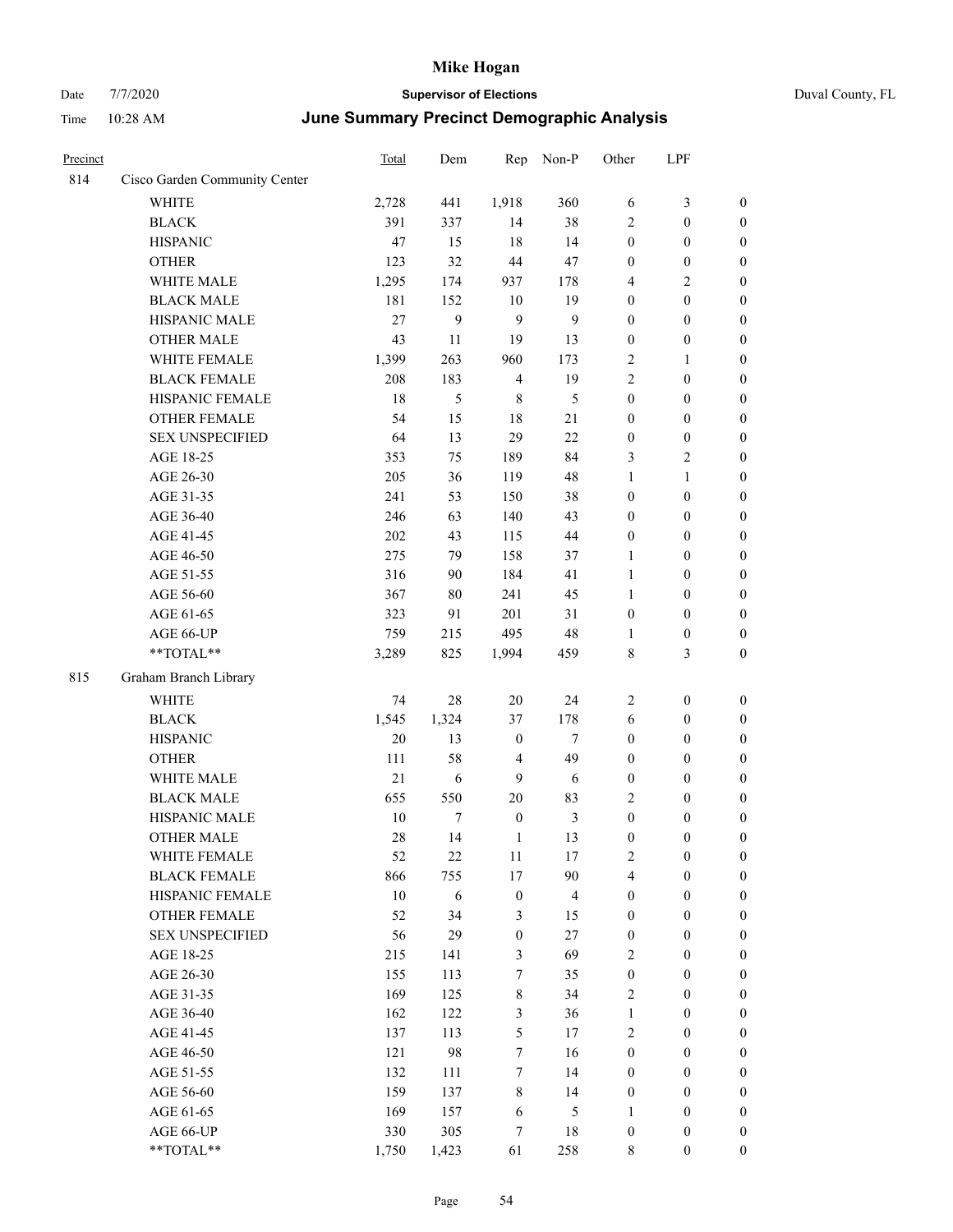| Precinct |                          | Total       | Dem   | Rep                     | Non-P                   | Other            | LPF                     |                  |
|----------|--------------------------|-------------|-------|-------------------------|-------------------------|------------------|-------------------------|------------------|
| 816      | Norwood Community Church |             |       |                         |                         |                  |                         |                  |
|          | <b>WHITE</b>             | 105         | 31    | 36                      | 34                      | $\overline{4}$   | $\boldsymbol{0}$        | $\boldsymbol{0}$ |
|          | <b>BLACK</b>             | 629         | 531   | $18\,$                  | 79                      | $\mathbf{1}$     | $\boldsymbol{0}$        | $\boldsymbol{0}$ |
|          | <b>HISPANIC</b>          | 14          | 9     | $\boldsymbol{0}$        | $\overline{\mathbf{4}}$ | $\boldsymbol{0}$ | $\mathbf{1}$            | $\boldsymbol{0}$ |
|          | <b>OTHER</b>             | 65          | 26    | $\mathfrak{Z}$          | 36                      | $\boldsymbol{0}$ | $\boldsymbol{0}$        | $\boldsymbol{0}$ |
|          | WHITE MALE               | 50          | 17    | 19                      | 13                      | 1                | $\boldsymbol{0}$        | 0                |
|          | <b>BLACK MALE</b>        | 258         | 200   | 11                      | 46                      | $\mathbf{1}$     | $\boldsymbol{0}$        | $\boldsymbol{0}$ |
|          | HISPANIC MALE            | $\,$ 8 $\,$ | 4     | $\boldsymbol{0}$        | 3                       | $\boldsymbol{0}$ | $\mathbf{1}$            | $\boldsymbol{0}$ |
|          | <b>OTHER MALE</b>        | 24          | 9     | $\overline{2}$          | 13                      | $\boldsymbol{0}$ | $\boldsymbol{0}$        | $\boldsymbol{0}$ |
|          | WHITE FEMALE             | 52          | 13    | 15                      | 21                      | 3                | $\boldsymbol{0}$        | $\boldsymbol{0}$ |
|          | <b>BLACK FEMALE</b>      | 357         | 319   | $\boldsymbol{7}$        | 31                      | $\boldsymbol{0}$ | $\boldsymbol{0}$        | $\boldsymbol{0}$ |
|          | HISPANIC FEMALE          | 6           | 5     | $\boldsymbol{0}$        | $\mathbf{1}$            | $\boldsymbol{0}$ | $\boldsymbol{0}$        | $\boldsymbol{0}$ |
|          | OTHER FEMALE             | 18          | 12    | $\boldsymbol{0}$        | 6                       | $\boldsymbol{0}$ | $\boldsymbol{0}$        | $\boldsymbol{0}$ |
|          | <b>SEX UNSPECIFIED</b>   | 40          | 18    | $\mathfrak{Z}$          | 19                      | $\boldsymbol{0}$ | $\boldsymbol{0}$        | $\boldsymbol{0}$ |
|          | AGE 18-25                | 112         | 59    | $\overline{\mathbf{4}}$ | 48                      | 1                | $\boldsymbol{0}$        | $\boldsymbol{0}$ |
|          | AGE 26-30                | $8\sqrt{1}$ | 61    | 3                       | 16                      | 1                | $\boldsymbol{0}$        | 0                |
|          | AGE 31-35                | 70          | 49    | $\sqrt{2}$              | 19                      | $\boldsymbol{0}$ | $\boldsymbol{0}$        | $\boldsymbol{0}$ |
|          | AGE 36-40                | 77          | 55    | $\mathfrak{Z}$          | 19                      | $\boldsymbol{0}$ | $\boldsymbol{0}$        | $\boldsymbol{0}$ |
|          | AGE 41-45                | 69          | 52    | 3                       | 12                      | 1                | 1                       | $\boldsymbol{0}$ |
|          | AGE 46-50                | 73          | 54    | 5                       | 13                      | $\mathbf{1}$     | $\boldsymbol{0}$        | $\boldsymbol{0}$ |
|          | AGE 51-55                | 63          | 51    | 5                       | $\tau$                  | $\boldsymbol{0}$ | $\boldsymbol{0}$        | $\boldsymbol{0}$ |
|          | AGE 56-60                | 75          | 52    | 12                      | 11                      | $\boldsymbol{0}$ | $\boldsymbol{0}$        | $\boldsymbol{0}$ |
|          | AGE 61-65                | 69          | 61    | 5                       | 3                       | $\boldsymbol{0}$ | $\boldsymbol{0}$        | $\boldsymbol{0}$ |
|          | AGE 66-UP                | 122         | 101   | 15                      | 5                       | $\mathbf{1}$     | $\boldsymbol{0}$        | $\boldsymbol{0}$ |
|          | **TOTAL**                | 813         | 597   | 57                      | 153                     | 5                | 1                       | $\boldsymbol{0}$ |
| 817      | Highlands Baptist Church |             |       |                         |                         |                  |                         |                  |
|          | <b>WHITE</b>             | 1,413       | 347   | 688                     | 358                     | 14               | 6                       | $\boldsymbol{0}$ |
|          | <b>BLACK</b>             | 2,316       | 1,943 | 55                      | 307                     | $\overline{9}$   | $\sqrt{2}$              | 0                |
|          | <b>HISPANIC</b>          | 168         | 75    | 29                      | 61                      | 3                | $\boldsymbol{0}$        | 0                |
|          | <b>OTHER</b>             | 258         | 95    | 42                      | 117                     | 4                | $\boldsymbol{0}$        | $\boldsymbol{0}$ |
|          | WHITE MALE               | 631         | 132   | 330                     | 160                     | 5                | $\overline{\mathbf{4}}$ | $\boldsymbol{0}$ |
|          | <b>BLACK MALE</b>        | 885         | 703   | 28                      | 145                     | 7                | $\sqrt{2}$              | $\boldsymbol{0}$ |
|          | HISPANIC MALE            | 75          | 25    | 19                      | 31                      | $\boldsymbol{0}$ | $\boldsymbol{0}$        | $\boldsymbol{0}$ |
|          | <b>OTHER MALE</b>        | 86          | 30    | 18                      | 37                      | $\mathbf{1}$     | $\boldsymbol{0}$        | $\boldsymbol{0}$ |
|          | WHITE FEMALE             | 763         | 208   | 350                     | 194                     | $\overline{9}$   | $\overline{2}$          | $\boldsymbol{0}$ |
|          | <b>BLACK FEMALE</b>      | 1,385       | 1,204 | $26\,$                  | 153                     | $\sqrt{2}$       | $\boldsymbol{0}$        | 0                |
|          | HISPANIC FEMALE          | 89          | 48    | 9                       | 29                      | 3                | $\boldsymbol{0}$        | 0                |
|          | <b>OTHER FEMALE</b>      | 116         | 50    | 17                      | 46                      | 3                | $\boldsymbol{0}$        | 0                |
|          | <b>SEX UNSPECIFIED</b>   | 125         | 60    | 17                      | 48                      | $\boldsymbol{0}$ | $\boldsymbol{0}$        | 0                |
|          | AGE 18-25                | 597         | 316   | 74                      | 198                     | 9                | $\boldsymbol{0}$        | $\boldsymbol{0}$ |
|          | AGE 26-30                | 478         | 261   | 70                      | 139                     | 6                | $\sqrt{2}$              | $\boldsymbol{0}$ |
|          | AGE 31-35                | 420         | 245   | 57                      | 115                     | 1                | $\sqrt{2}$              | $\overline{0}$   |
|          | AGE 36-40                | 358         | 223   | 51                      | 84                      | $\boldsymbol{0}$ | $\boldsymbol{0}$        | $\boldsymbol{0}$ |
|          | AGE 41-45                | 302         | 199   | 42                      | 59                      | $\overline{c}$   | $\boldsymbol{0}$        | $\overline{0}$   |
|          | AGE 46-50                | 310         | 187   | 60                      | 58                      | $\overline{4}$   | $\mathbf{1}$            | $\boldsymbol{0}$ |
|          | AGE 51-55                | 329         | 205   | 72                      | 47                      | 3                | $\sqrt{2}$              | $\overline{0}$   |
|          | AGE 56-60                | 357         | 227   | 92                      | 36                      | $\sqrt{2}$       | $\boldsymbol{0}$        | 0                |
|          | AGE 61-65                | 328         | 205   | $8\sqrt{1}$             | 42                      | $\boldsymbol{0}$ | $\boldsymbol{0}$        | 0                |
|          | AGE 66-UP                | 672         | 391   | 215                     | 63                      | 2                | $\mathbf{1}$            | 0                |
|          | $**TOTAL**$              | 4,155       | 2,460 | 814                     | 843                     | $30\,$           | $8\,$                   | $\boldsymbol{0}$ |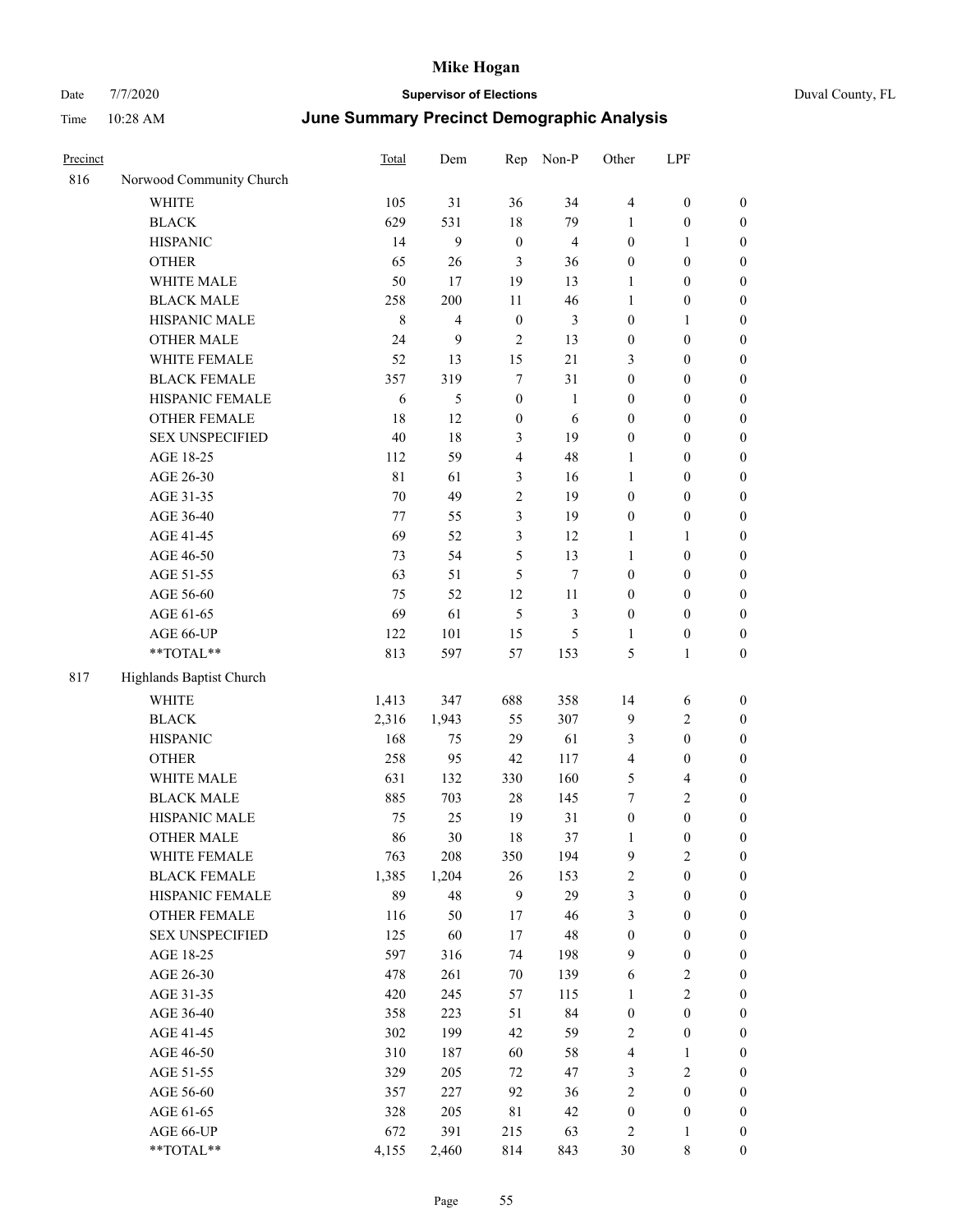| Precinct |                                      | Total       | Dem            | Rep            | Non-P            | Other            | LPF              |                  |
|----------|--------------------------------------|-------------|----------------|----------------|------------------|------------------|------------------|------------------|
| 818      | Greater Harvest Christian Fellowship |             |                |                |                  |                  |                  |                  |
|          | <b>WHITE</b>                         | 308         | 84             | 154            | 70               | $\boldsymbol{0}$ | $\boldsymbol{0}$ | $\boldsymbol{0}$ |
|          | <b>BLACK</b>                         | 947         | 822            | 26             | 98               | $\mathbf{1}$     | $\boldsymbol{0}$ | $\boldsymbol{0}$ |
|          | <b>HISPANIC</b>                      | 18          | $\overline{4}$ | $\mathfrak{H}$ | $\boldsymbol{9}$ | $\boldsymbol{0}$ | $\boldsymbol{0}$ | $\boldsymbol{0}$ |
|          | <b>OTHER</b>                         | $77\,$      | 33             | $10\,$         | 34               | $\boldsymbol{0}$ | $\boldsymbol{0}$ | $\boldsymbol{0}$ |
|          | WHITE MALE                           | 142         | 25             | 76             | 41               | $\boldsymbol{0}$ | $\boldsymbol{0}$ | $\boldsymbol{0}$ |
|          | <b>BLACK MALE</b>                    | 388         | 323            | 17             | 47               | 1                | $\boldsymbol{0}$ | $\boldsymbol{0}$ |
|          | HISPANIC MALE                        | $\,$ 8 $\,$ | $\overline{c}$ | $\overline{4}$ | $\overline{c}$   | $\boldsymbol{0}$ | $\boldsymbol{0}$ | 0                |
|          | <b>OTHER MALE</b>                    | $27\,$      | 14             | $\overline{4}$ | 9                | $\boldsymbol{0}$ | $\boldsymbol{0}$ | $\boldsymbol{0}$ |
|          | WHITE FEMALE                         | 162         | 57             | 77             | $28\,$           | $\boldsymbol{0}$ | $\boldsymbol{0}$ | $\boldsymbol{0}$ |
|          | <b>BLACK FEMALE</b>                  | 546         | 487            | $\,$ 8 $\,$    | 51               | $\boldsymbol{0}$ | $\boldsymbol{0}$ | $\boldsymbol{0}$ |
|          | HISPANIC FEMALE                      | $\,$ 8 $\,$ | $\overline{c}$ | $\mathbf{1}$   | 5                | $\boldsymbol{0}$ | $\boldsymbol{0}$ | $\boldsymbol{0}$ |
|          | OTHER FEMALE                         | 28          | 15             | 5              | 8                | $\boldsymbol{0}$ | $\boldsymbol{0}$ | $\boldsymbol{0}$ |
|          | <b>SEX UNSPECIFIED</b>               | 41          | 18             | $\mathfrak{Z}$ | 20               | $\boldsymbol{0}$ | $\boldsymbol{0}$ | $\boldsymbol{0}$ |
|          | AGE 18-25                            | 160         | 97             | 12             | 51               | $\boldsymbol{0}$ | $\boldsymbol{0}$ | $\boldsymbol{0}$ |
|          | AGE 26-30                            | 111         | 70             | 15             | 26               | $\boldsymbol{0}$ | $\boldsymbol{0}$ | $\boldsymbol{0}$ |
|          | AGE 31-35                            | 105         | 66             | 11             | $28\,$           | $\boldsymbol{0}$ | $\boldsymbol{0}$ | $\boldsymbol{0}$ |
|          | AGE 36-40                            | 149         | 105            | 17             | 27               | $\boldsymbol{0}$ | $\boldsymbol{0}$ | 0                |
|          | AGE 41-45                            | 136         | 106            | 15             | 15               | $\boldsymbol{0}$ | $\boldsymbol{0}$ | $\boldsymbol{0}$ |
|          | AGE 46-50                            | 99          | 74             | $\,8\,$        | $17\,$           | $\boldsymbol{0}$ | $\boldsymbol{0}$ | $\boldsymbol{0}$ |
|          | AGE 51-55                            | 109         | 71             | $20\,$         | 17               | 1                | $\boldsymbol{0}$ | $\boldsymbol{0}$ |
|          | AGE 56-60                            | 104         | 74             | $20\,$         | 10               | $\boldsymbol{0}$ | $\boldsymbol{0}$ | $\boldsymbol{0}$ |
|          | AGE 61-65                            | 124         | 86             | 28             | 10               | $\boldsymbol{0}$ | $\boldsymbol{0}$ | $\boldsymbol{0}$ |
|          | AGE 66-UP                            | 252         | 193            | 49             | 10               | $\boldsymbol{0}$ | $\boldsymbol{0}$ | $\boldsymbol{0}$ |
|          | **TOTAL**                            | 1,350       | 943            | 195            | 211              | $\mathbf{1}$     | $\boldsymbol{0}$ | $\boldsymbol{0}$ |
| 901      | CWA AFL-CIO Local #3106              |             |                |                |                  |                  |                  |                  |
|          | WHITE                                | 1,574       | 702            | 448            | 380              | 26               | 18               | $\boldsymbol{0}$ |
|          | <b>BLACK</b>                         | 1,260       | 1,021          | 49             | 182              | 7                | $\mathbf{1}$     | $\boldsymbol{0}$ |
|          | <b>HISPANIC</b>                      | 117         | 55             | 20             | $40\,$           | $\mathbf{1}$     | $\mathbf{1}$     | 0                |
|          | <b>OTHER</b>                         | 241         | 97             | 38             | 99               | 6                | $\mathbf{1}$     | 0                |
|          | WHITE MALE                           | 767         | 312            | 242            | 190              | 12               | 11               | 0                |
|          | <b>BLACK MALE</b>                    | 531         | 404            | $28\,$         | 93               | 5                | $\mathbf{1}$     | 0                |
|          | HISPANIC MALE                        | 62          | 30             | $10\,$         | 21               | $\mathbf{1}$     | $\boldsymbol{0}$ | $\boldsymbol{0}$ |
|          | <b>OTHER MALE</b>                    | 86          | 37             | 16             | 31               | $\mathbf{1}$     | $\mathbf{1}$     | $\boldsymbol{0}$ |
|          | WHITE FEMALE                         | 786         | 380            | 203            | 182              | 14               | $\tau$           | $\boldsymbol{0}$ |
|          | <b>BLACK FEMALE</b>                  | 707         | 602            | 21             | 82               | $\sqrt{2}$       | $\boldsymbol{0}$ | $\overline{0}$   |
|          | HISPANIC FEMALE                      | 51          | 24             | $10\,$         | 16               | $\boldsymbol{0}$ | $\mathbf{1}$     | $\overline{0}$   |
|          | <b>OTHER FEMALE</b>                  | 103         | 39             | 17             | 42               | 5                | $\boldsymbol{0}$ | $\overline{0}$   |
|          | <b>SEX UNSPECIFIED</b>               | 99          | 47             | $\,$ 8 $\,$    | $44\,$           | $\boldsymbol{0}$ | $\boldsymbol{0}$ | 0                |
|          | AGE 18-25                            | 331         | 169            | 34             | 120              | 6                | $\sqrt{2}$       | 0                |
|          | AGE 26-30                            | 436         | 236            | 57             | 128              | 10               | $\mathfrak s$    | 0                |
|          | AGE 31-35                            | 414         | 254            | 46             | 100              | $\,$ 8 $\,$      | 6                | $\overline{0}$   |
|          | AGE 36-40                            | 322         | 203            | 42             | 71               | $\overline{4}$   | $\sqrt{2}$       | $\boldsymbol{0}$ |
|          | AGE 41-45                            | 258         | 144            | 45             | 64               | 4                | $\mathbf{1}$     | $\boldsymbol{0}$ |
|          | AGE 46-50                            | 244         | 134            | 53             | 52               | 3                | $\mathfrak{2}$   | $\boldsymbol{0}$ |
|          | AGE 51-55                            | 249         | 139            | 51             | 58               | $\mathbf{1}$     | $\boldsymbol{0}$ | $\overline{0}$   |
|          | AGE 56-60                            | 283         | 173            | 74             | 34               | $\mathbf{1}$     | $\mathbf{1}$     | $\overline{0}$   |
|          | AGE 61-65                            | 246         | 154            | 55             | 34               | $\sqrt{2}$       | $\mathbf{1}$     | $\overline{0}$   |
|          | AGE 66-UP                            | 408         | 269            | 98             | 39               | $\mathbf{1}$     | $\mathbf{1}$     | $\boldsymbol{0}$ |
|          | **TOTAL**                            | 3,192       | 1,875          | 555            | 701              | 40               | 21               | $\boldsymbol{0}$ |
|          |                                      |             |                |                |                  |                  |                  |                  |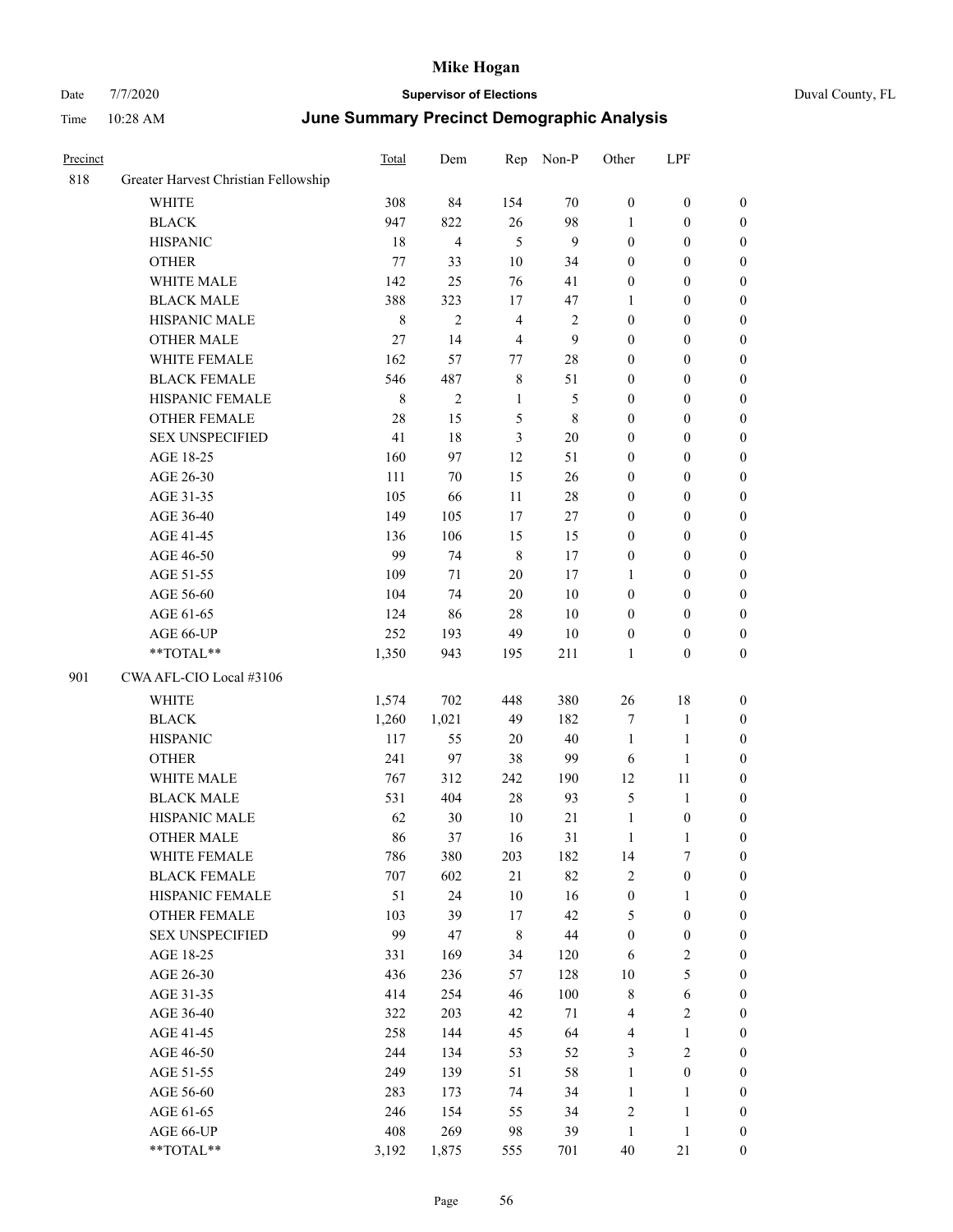|  | Duval County, FL |  |
|--|------------------|--|
|--|------------------|--|

| Precinct |                                       | <b>Total</b> | Dem    | Rep            | Non-P        | Other            | LPF              |                  |
|----------|---------------------------------------|--------------|--------|----------------|--------------|------------------|------------------|------------------|
| 902      | Schell-Sweet Resource Wellness Center |              |        |                |              |                  |                  |                  |
|          | <b>WHITE</b>                          | 73           | 31     | 11             | 31           | $\boldsymbol{0}$ | $\boldsymbol{0}$ | $\boldsymbol{0}$ |
|          | <b>BLACK</b>                          | 2,549        | 2,236  | 71             | 233          | 7                | 2                | $\mathbf{0}$     |
|          | <b>HISPANIC</b>                       | 22           | 13     | 1              | $\,8\,$      | $\boldsymbol{0}$ | $\boldsymbol{0}$ | $\boldsymbol{0}$ |
|          | <b>OTHER</b>                          | 158          | 74     | 7              | 75           | $\mathbf{2}$     | $\boldsymbol{0}$ | $\boldsymbol{0}$ |
|          | WHITE MALE                            | 32           | 10     | 9              | 13           | $\boldsymbol{0}$ | $\boldsymbol{0}$ | $\boldsymbol{0}$ |
|          | <b>BLACK MALE</b>                     | 1,015        | 859    | 35             | 118          | $\overline{c}$   | 1                | $\boldsymbol{0}$ |
|          | HISPANIC MALE                         | 9            | 6      | 1              | $\mathbf{2}$ | $\boldsymbol{0}$ | $\boldsymbol{0}$ | $\boldsymbol{0}$ |
|          | <b>OTHER MALE</b>                     | 58           | 30     | 5              | 22           | $\mathbf{1}$     | $\boldsymbol{0}$ | $\boldsymbol{0}$ |
|          | WHITE FEMALE                          | 40           | 21     | $\overline{2}$ | 17           | $\boldsymbol{0}$ | $\boldsymbol{0}$ | $\boldsymbol{0}$ |
|          | <b>BLACK FEMALE</b>                   | 1,487        | 1,341  | 34             | 106          | 5                | 1                | $\boldsymbol{0}$ |
|          | HISPANIC FEMALE                       | 11           | 7      | $\mathbf{0}$   | 4            | $\boldsymbol{0}$ | $\boldsymbol{0}$ | $\boldsymbol{0}$ |
|          | <b>OTHER FEMALE</b>                   | 56           | 30     | 1              | 24           | 1                | $\boldsymbol{0}$ | $\boldsymbol{0}$ |
|          | <b>SEX UNSPECIFIED</b>                | 94           | 50     | 3              | 41           | $\boldsymbol{0}$ | $\boldsymbol{0}$ | $\boldsymbol{0}$ |
|          | AGE 18-25                             | 306          | 185    | 17             | 99           | $\overline{4}$   | 1                | $\boldsymbol{0}$ |
|          | AGE 26-30                             | 271          | 213    | 10             | 47           | $\boldsymbol{0}$ | $\mathbf{1}$     | $\boldsymbol{0}$ |
|          | AGE 31-35                             | 256          | 206    | $\,8\,$        | 40           | $\overline{c}$   | $\boldsymbol{0}$ | $\boldsymbol{0}$ |
|          | AGE 36-40                             | 236          | 188    | 10             | 37           | 1                | $\boldsymbol{0}$ | $\boldsymbol{0}$ |
|          | AGE 41-45                             | 174          | 140    | $\overline{4}$ | 30           | $\boldsymbol{0}$ | $\boldsymbol{0}$ | $\boldsymbol{0}$ |
|          | AGE 46-50                             | 181          | 164    | 3              | 14           | $\boldsymbol{0}$ | $\boldsymbol{0}$ | $\boldsymbol{0}$ |
|          | AGE 51-55                             | 226          | 199    | 8              | 19           | $\boldsymbol{0}$ | $\boldsymbol{0}$ | $\boldsymbol{0}$ |
|          | AGE 56-60                             | 239          | 212    | 11             | 15           | 1                | $\boldsymbol{0}$ | $\boldsymbol{0}$ |
|          | AGE 61-65                             | 224          | 203    | 3              | 18           | $\mathbf{0}$     | $\boldsymbol{0}$ | $\mathbf{0}$     |
|          | AGE 66-UP                             | 688          | 644    | 16             | 27           | $\mathbf{1}$     | $\boldsymbol{0}$ | $\boldsymbol{0}$ |
|          | **TOTAL**                             | 2,802        | 2,354  | 90             | 347          | 9                | $\sqrt{2}$       | $\boldsymbol{0}$ |
| 903      | Redemption Church                     |              |        |                |              |                  |                  |                  |
|          | <b>WHITE</b>                          | 1,212        | 365    | 585            | 245          | 14               | 3                | $\boldsymbol{0}$ |
|          | <b>BLACK</b>                          | 1,402        | 1,119  | 50             | 226          | 6                | $\mathbf{1}$     | $\boldsymbol{0}$ |
|          | <b>HISPANIC</b>                       | 167          | 63     | 20             | 79           | $\overline{4}$   | $\mathbf{1}$     | $\boldsymbol{0}$ |
|          | <b>OTHER</b>                          | 248          | 98     | 51             | 94           | $\overline{4}$   | $\mathbf{1}$     | $\boldsymbol{0}$ |
|          | WHITE MALE                            | 532          | 147    | 263            | 111          | $\,$ 8 $\,$      | 3                | $\boldsymbol{0}$ |
|          | <b>BLACK MALE</b>                     | 520          | 391    | 22             | 105          | $\mathfrak{2}$   | $\boldsymbol{0}$ | $\boldsymbol{0}$ |
|          | HISPANIC MALE                         | 73           | 24     | 12             | 35           | $\mathbf{1}$     | 1                | $\boldsymbol{0}$ |
|          | <b>OTHER MALE</b>                     | 91           | 30     | 22             | 38           | 1                | $\boldsymbol{0}$ | $\boldsymbol{0}$ |
|          | WHITE FEMALE                          | 670          | 214    | 317            | 133          | 6                | $\boldsymbol{0}$ | $\boldsymbol{0}$ |
|          | <b>BLACK FEMALE</b>                   | 852          | 702    | 27             | 118          | $\overline{4}$   | $\mathbf{1}$     | $\boldsymbol{0}$ |
|          | HISPANIC FEMALE                       | 87           | 36     | $\,$ 8 $\,$    | 41           | $\sqrt{2}$       | $\boldsymbol{0}$ | $\boldsymbol{0}$ |
|          | OTHER FEMALE                          | 115          | 57     | 22             | 34           | $\sqrt{2}$       | $\boldsymbol{0}$ | $\boldsymbol{0}$ |
|          | <b>SEX UNSPECIFIED</b>                | 89           | $44\,$ | 13             | 29           | $\mathfrak{2}$   | $\mathbf{1}$     | $\boldsymbol{0}$ |
|          | AGE 18-25                             | 376          | 194    | 53             | 122          | 6                | $\mathbf{1}$     | $\boldsymbol{0}$ |
|          | AGE 26-30                             | 352          | 197    | 52             | 99           | $\mathfrak{Z}$   | $\mathbf{1}$     | $\boldsymbol{0}$ |
|          | AGE 31-35                             | 285          | 146    | 39             | 90           | $\,$ $\,$        | $\overline{c}$   | $\boldsymbol{0}$ |
|          | AGE 36-40                             | 235          | 132    | 34             | 68           | $\boldsymbol{0}$ | $\mathbf{1}$     | $\boldsymbol{0}$ |
|          | AGE 41-45                             | 214          | 120    | 44             | 45           | $\overline{4}$   | $\mathbf{1}$     | $\boldsymbol{0}$ |
|          | AGE 46-50                             | 228          | 128    | 53             | 45           | $\overline{c}$   | $\boldsymbol{0}$ | $\boldsymbol{0}$ |
|          | AGE 51-55                             | 241          | 130    | 67             | 42           | $\sqrt{2}$       | $\boldsymbol{0}$ | $\boldsymbol{0}$ |
|          | AGE 56-60                             | 266          | 155    | 73             | 37           | $\mathbf{1}$     | $\boldsymbol{0}$ | $\boldsymbol{0}$ |
|          | AGE 61-65                             | 257          | 143    | 78             | 36           | $\boldsymbol{0}$ | $\boldsymbol{0}$ | $\boldsymbol{0}$ |
|          | AGE 66-UP                             | 570          | 298    | 213            | 57           | $\overline{2}$   | $\boldsymbol{0}$ | $\boldsymbol{0}$ |
|          | **TOTAL**                             | 3,029        | 1,645  | 706            | 644          | $28\,$           | 6                | 0                |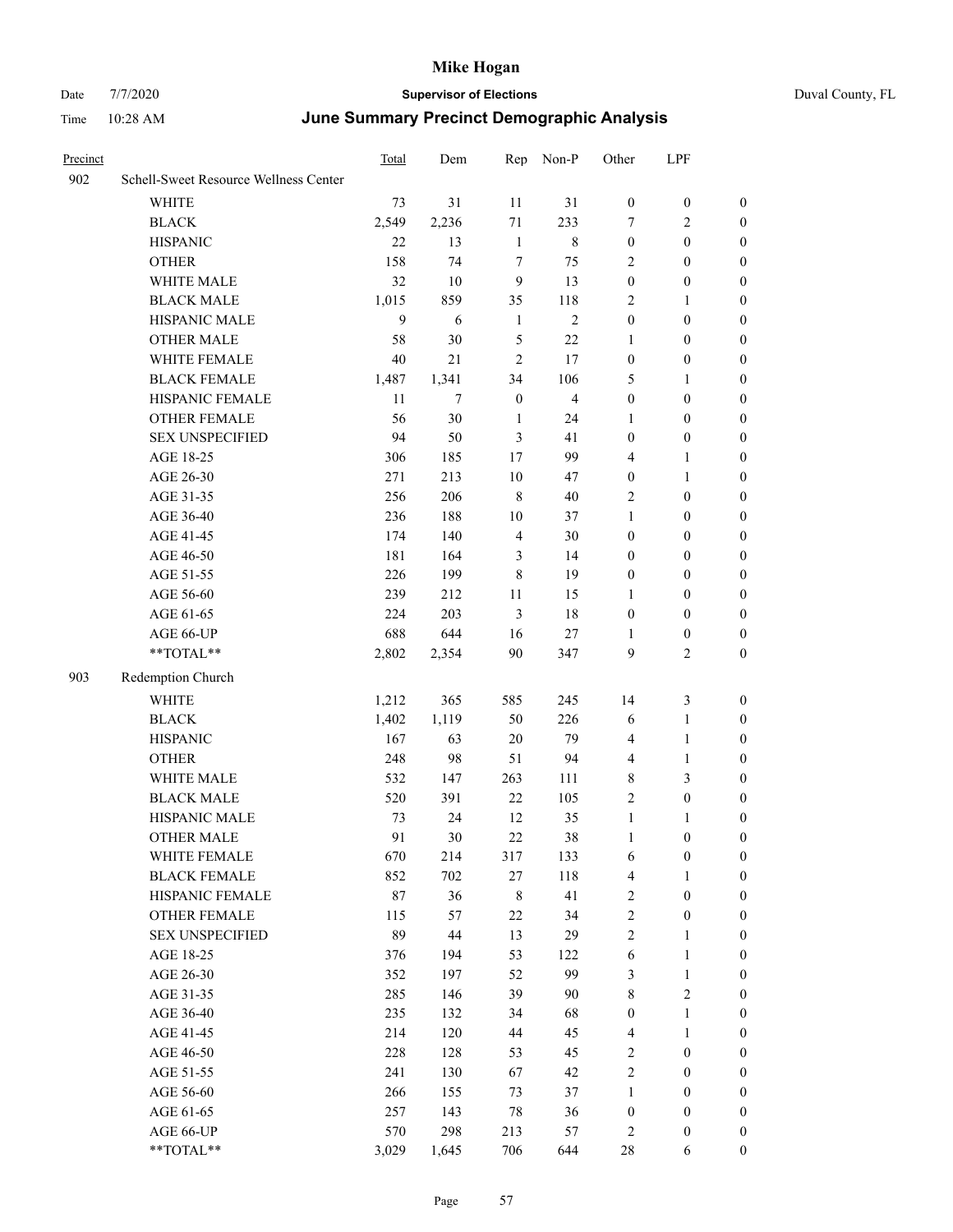| Precinct |                                    | Total          | Dem            | Rep              | Non-P        | Other            | LPF                     |                  |
|----------|------------------------------------|----------------|----------------|------------------|--------------|------------------|-------------------------|------------------|
| 904      | Johnnie W. Walker Community Center |                |                |                  |              |                  |                         |                  |
|          | WHITE                              | 37             | 23             | 6                | 8            | $\boldsymbol{0}$ | $\boldsymbol{0}$        | $\boldsymbol{0}$ |
|          | <b>BLACK</b>                       | 2,376          | 2,102          | 47               | 222          | 4                | $\mathbf{1}$            | $\boldsymbol{0}$ |
|          | <b>HISPANIC</b>                    | 8              | 5              | $\boldsymbol{0}$ | 3            | $\boldsymbol{0}$ | $\boldsymbol{0}$        | 0                |
|          | <b>OTHER</b>                       | 120            | 63             | 3                | 54           | $\boldsymbol{0}$ | $\boldsymbol{0}$        | 0                |
|          | WHITE MALE                         | 19             | 9              | 5                | 5            | $\boldsymbol{0}$ | $\boldsymbol{0}$        | $\boldsymbol{0}$ |
|          | <b>BLACK MALE</b>                  | 929            | 800            | 18               | 109          | $\overline{c}$   | $\boldsymbol{0}$        | $\boldsymbol{0}$ |
|          | HISPANIC MALE                      | 3              | $\overline{c}$ | $\boldsymbol{0}$ | $\mathbf{1}$ | $\boldsymbol{0}$ | $\boldsymbol{0}$        | $\boldsymbol{0}$ |
|          | <b>OTHER MALE</b>                  | 36             | 21             | $\boldsymbol{0}$ | 15           | $\boldsymbol{0}$ | $\boldsymbol{0}$        | $\boldsymbol{0}$ |
|          | WHITE FEMALE                       | 17             | 13             | 1                | 3            | $\boldsymbol{0}$ | $\boldsymbol{0}$        | $\boldsymbol{0}$ |
|          | <b>BLACK FEMALE</b>                | 1,416          | 1,280          | 27               | 106          | $\overline{c}$   | $\mathbf{1}$            | $\boldsymbol{0}$ |
|          | HISPANIC FEMALE                    | $\overline{4}$ | 3              | $\boldsymbol{0}$ | 1            | $\boldsymbol{0}$ | $\boldsymbol{0}$        | $\boldsymbol{0}$ |
|          | <b>OTHER FEMALE</b>                | 46             | 28             | $\mathfrak{Z}$   | 15           | $\boldsymbol{0}$ | $\boldsymbol{0}$        | $\boldsymbol{0}$ |
|          | <b>SEX UNSPECIFIED</b>             | 71             | 37             | $\sqrt{2}$       | 32           | $\boldsymbol{0}$ | $\boldsymbol{0}$        | 0                |
|          | AGE 18-25                          | 261            | 185            | $\mathfrak s$    | 69           | 1                | $\mathbf{1}$            | 0                |
|          | AGE 26-30                          | 225            | 175            | 5                | 44           | $\mathbf{1}$     | $\boldsymbol{0}$        | $\boldsymbol{0}$ |
|          | AGE 31-35                          | 211            | 163            | 3                | 43           | $\overline{c}$   | $\boldsymbol{0}$        | $\boldsymbol{0}$ |
|          | AGE 36-40                          | 166            | 135            | 6                | 25           | $\boldsymbol{0}$ | $\boldsymbol{0}$        | $\boldsymbol{0}$ |
|          | AGE 41-45                          | 162            | 137            | $\overline{4}$   | 21           | $\boldsymbol{0}$ | $\boldsymbol{0}$        | $\boldsymbol{0}$ |
|          | AGE 46-50                          | 198            | 176            | $\mathbf{2}$     | 20           | $\boldsymbol{0}$ | $\boldsymbol{0}$        | $\boldsymbol{0}$ |
|          | AGE 51-55                          | 209            | 179            | 8                | 22           | $\boldsymbol{0}$ | $\boldsymbol{0}$        | $\boldsymbol{0}$ |
|          | AGE 56-60                          | 235            | 217            | $\overline{4}$   | 14           | $\boldsymbol{0}$ | $\boldsymbol{0}$        | 0                |
|          | AGE 61-65                          | 225            | 204            | 9                | 12           | $\boldsymbol{0}$ | $\boldsymbol{0}$        | 0                |
|          | AGE 66-UP                          | 647            | 621            | $10\,$           | 16           | $\boldsymbol{0}$ | $\boldsymbol{0}$        | 0                |
|          | **TOTAL**                          | 2,541          | 2,193          | 56               | 287          | 4                | $\mathbf{1}$            | $\boldsymbol{0}$ |
| 905      | Webb Wesconnett Regional Library   |                |                |                  |              |                  |                         |                  |
|          | <b>WHITE</b>                       | 772            | 191            | 377              | 191          | 8                | 5                       | 0                |
|          | <b>BLACK</b>                       | 1,253          | 1,008          | 42               | 194          | 9                | $\boldsymbol{0}$        | $\boldsymbol{0}$ |
|          | <b>HISPANIC</b>                    | 178            | 66             | 37               | 72           | 1                | $\sqrt{2}$              | $\boldsymbol{0}$ |
|          | <b>OTHER</b>                       | 216            | 73             | 41               | 96           | 4                | $\sqrt{2}$              | $\boldsymbol{0}$ |
|          | WHITE MALE                         | 326            | 72             | 161              | 87           | 4                | $\sqrt{2}$              | $\boldsymbol{0}$ |
|          | <b>BLACK MALE</b>                  | 476            | 341            | 21               | 105          | 9                | $\boldsymbol{0}$        | $\boldsymbol{0}$ |
|          | HISPANIC MALE                      | 77             | 22             | 15               | 39           | $\boldsymbol{0}$ | $\mathbf{1}$            | $\boldsymbol{0}$ |
|          | <b>OTHER MALE</b>                  | 81             | 26             | 22               | 33           | $\boldsymbol{0}$ | $\boldsymbol{0}$        | $\boldsymbol{0}$ |
|          | WHITE FEMALE                       | 430            | 115            | 209              | 99           | 4                | $\mathfrak{Z}$          | 0                |
|          | <b>BLACK FEMALE</b>                | 763            | 657            | 21               | 85           | $\boldsymbol{0}$ | $\boldsymbol{0}$        | 0                |
|          | HISPANIC FEMALE                    | 100            | 43             | $22\,$           | 33           | $\mathbf{1}$     | $\mathbf{1}$            | 0                |
|          | OTHER FEMALE                       | 104            | 41             | 15               | 42           | $\overline{4}$   | $\sqrt{2}$              | 0                |
|          | <b>SEX UNSPECIFIED</b>             | 62             | 21             | $11\,$           | $30\,$       | $\boldsymbol{0}$ | $\boldsymbol{0}$        | $\overline{0}$   |
|          | AGE 18-25                          | 294            | 173            | $30\,$           | $88\,$       | $\mathbf{1}$     | $\sqrt{2}$              | $\overline{0}$   |
|          | AGE 26-30                          | 269            | 141            | 31               | $88\,$       | 5                | $\overline{\mathbf{4}}$ | 0                |
|          | AGE 31-35                          | 256            | 146            | 37               | 69           | 4                | $\boldsymbol{0}$        | 0                |
|          | AGE 36-40                          | 226            | 118            | 34               | 70           | $\mathfrak{Z}$   | $\mathbf{1}$            | 0                |
|          | AGE 41-45                          | 193            | 116            | 29               | 45           | $\sqrt{2}$       | $\mathbf{1}$            | $\overline{0}$   |
|          | AGE 46-50                          | 199            | 112            | 43               | 41           | $\sqrt{2}$       | $\mathbf{1}$            | 0                |
|          | AGE 51-55                          | 224            | 121            | 55               | 47           | $\mathbf{1}$     | $\boldsymbol{0}$        | 0                |
|          | AGE 56-60                          | 195            | 104            | 62               | 29           | $\boldsymbol{0}$ | $\boldsymbol{0}$        | 0                |
|          | AGE 61-65                          | 164            | 91             | 41               | 29           | 3                | $\boldsymbol{0}$        | $\boldsymbol{0}$ |
|          | AGE 66-UP                          | 395            | 213            | 134              | 47           | 1                | $\boldsymbol{0}$        | $\boldsymbol{0}$ |
|          | $**TOTAL**$                        | 2,419          | 1,338          | 497              | 553          | $22\,$           | 9                       | $\boldsymbol{0}$ |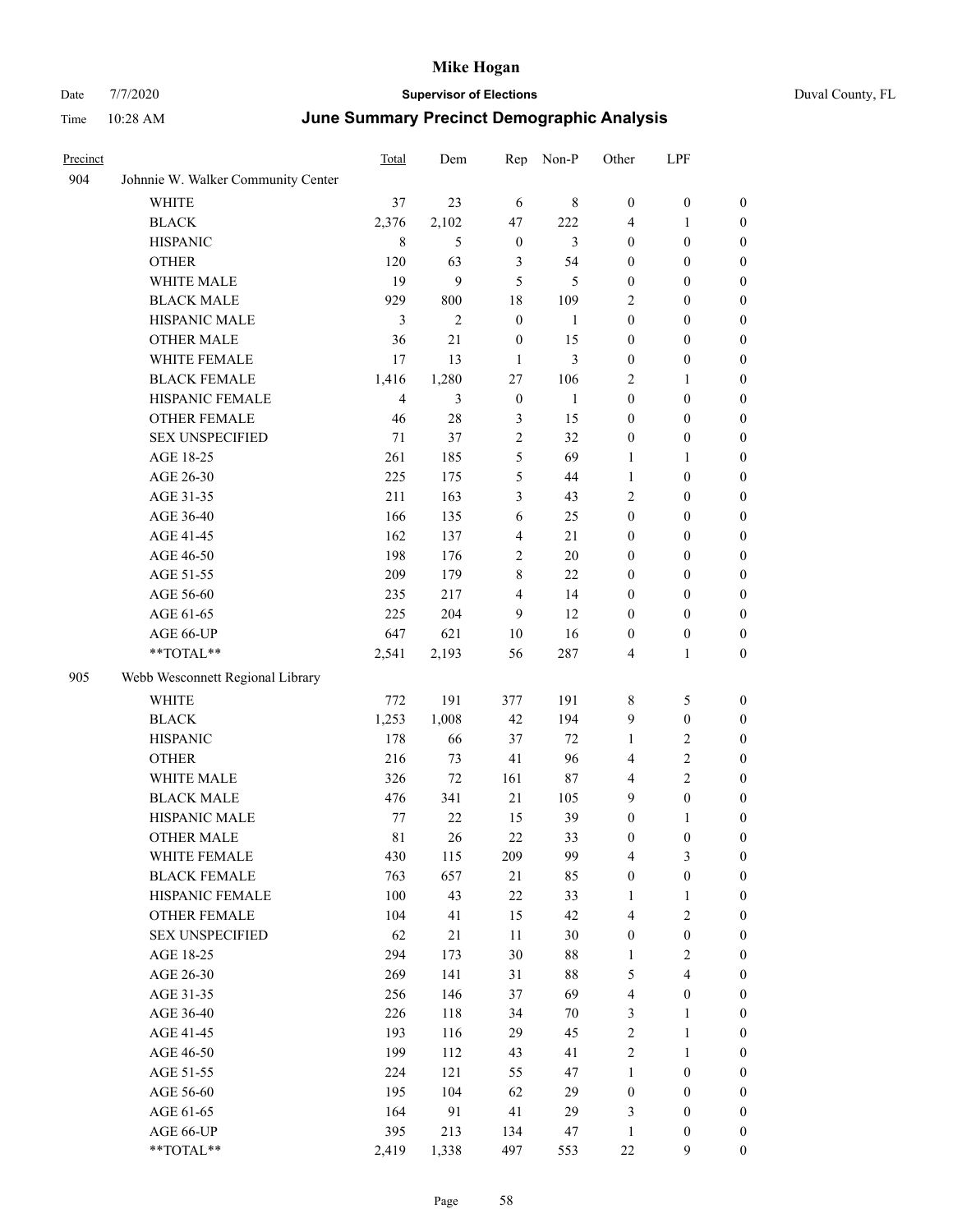| Duval County, FL |  |
|------------------|--|
|                  |  |

| Precinct |                                | Total | Dem    | Rep            | Non-P            | Other            | LPF                     |                  |
|----------|--------------------------------|-------|--------|----------------|------------------|------------------|-------------------------|------------------|
| 906      | St Andrews Presbyterian Church |       |        |                |                  |                  |                         |                  |
|          | <b>WHITE</b>                   | 1,044 | 258    | 528            | 234              | 17               | 7                       | $\boldsymbol{0}$ |
|          | <b>BLACK</b>                   | 344   | 280    | 9              | 50               | 5                | $\boldsymbol{0}$        | $\boldsymbol{0}$ |
|          | <b>HISPANIC</b>                | 83    | 24     | 16             | 43               | $\boldsymbol{0}$ | $\boldsymbol{0}$        | $\boldsymbol{0}$ |
|          | <b>OTHER</b>                   | 113   | 35     | 38             | 37               | $\mathfrak{2}$   | $\mathbf{1}$            | $\boldsymbol{0}$ |
|          | WHITE MALE                     | 501   | 106    | 265            | 117              | 9                | $\overline{\mathbf{4}}$ | 0                |
|          | <b>BLACK MALE</b>              | 138   | 109    | $\overline{4}$ | 24               | $\mathbf{1}$     | $\boldsymbol{0}$        | $\boldsymbol{0}$ |
|          | HISPANIC MALE                  | 41    | 11     | 12             | $18\,$           | $\boldsymbol{0}$ | $\boldsymbol{0}$        | $\boldsymbol{0}$ |
|          | <b>OTHER MALE</b>              | 48    | 13     | 17             | 17               | 1                | $\boldsymbol{0}$        | $\boldsymbol{0}$ |
|          | WHITE FEMALE                   | 528   | 146    | 259            | 114              | 7                | $\sqrt{2}$              | $\boldsymbol{0}$ |
|          | <b>BLACK FEMALE</b>            | 203   | 170    | 5              | 24               | 4                | $\boldsymbol{0}$        | $\boldsymbol{0}$ |
|          | HISPANIC FEMALE                | 42    | 13     | $\overline{4}$ | 25               | $\boldsymbol{0}$ | $\boldsymbol{0}$        | $\boldsymbol{0}$ |
|          | OTHER FEMALE                   | 49    | 16     | $18\,$         | 13               | $\mathbf{1}$     | $\mathbf{1}$            | $\boldsymbol{0}$ |
|          | <b>SEX UNSPECIFIED</b>         | 34    | 13     | $\tau$         | 12               | $\mathbf{1}$     | $\mathbf{1}$            | $\boldsymbol{0}$ |
|          | AGE 18-25                      | 152   | 57     | 32             | 61               | $\sqrt{2}$       | $\boldsymbol{0}$        | $\boldsymbol{0}$ |
|          | AGE 26-30                      | 128   | 49     | 32             | 43               | $\mathbf{2}$     | $\sqrt{2}$              | 0                |
|          | AGE 31-35                      | 130   | 57     | 21             | 44               | $\sqrt{6}$       | $\sqrt{2}$              | 0                |
|          | AGE 36-40                      | 139   | 53     | 47             | 36               | 3                | $\boldsymbol{0}$        | $\boldsymbol{0}$ |
|          | AGE 41-45                      | 135   | 50     | 44             | 39               | $\overline{c}$   | $\boldsymbol{0}$        | $\boldsymbol{0}$ |
|          | AGE 46-50                      | 128   | 62     | 37             | 26               | 3                | $\boldsymbol{0}$        | $\boldsymbol{0}$ |
|          | AGE 51-55                      | 120   | 39     | 51             | 29               | $\boldsymbol{0}$ | $\mathbf{1}$            | $\boldsymbol{0}$ |
|          | AGE 56-60                      | 157   | 47     | 78             | 27               | 5                | $\boldsymbol{0}$        | $\boldsymbol{0}$ |
|          | AGE 61-65                      | 151   | 54     | $71\,$         | 24               | $\mathbf{1}$     | $\mathbf{1}$            | $\boldsymbol{0}$ |
|          | AGE 66-UP                      | 343   | 128    | 178            | 35               | $\boldsymbol{0}$ | $\sqrt{2}$              | $\boldsymbol{0}$ |
|          | **TOTAL**                      | 1,584 | 597    | 591            | 364              | 24               | $\,8\,$                 | $\boldsymbol{0}$ |
| 907      | Wesconnett Church of Christ    |       |        |                |                  |                  |                         |                  |
|          | WHITE                          | 966   | 234    | 529            | 185              | 13               | $\mathfrak{S}$          | $\boldsymbol{0}$ |
|          | <b>BLACK</b>                   | 765   | 610    | 26             | 119              | $\overline{9}$   | $\mathbf{1}$            | 0                |
|          | <b>HISPANIC</b>                | 79    | 41     | 10             | 27               | $\mathbf{1}$     | $\boldsymbol{0}$        | 0                |
|          | <b>OTHER</b>                   | 139   | 44     | 35             | 59               | $\boldsymbol{0}$ | $\mathbf{1}$            | 0                |
|          | WHITE MALE                     | 462   | 86     | 269            | 98               | 6                | 3                       | $\boldsymbol{0}$ |
|          | <b>BLACK MALE</b>              | 293   | 222    | 13             | 51               | 6                | $\mathbf{1}$            | $\boldsymbol{0}$ |
|          | HISPANIC MALE                  | 30    | 16     | $\overline{4}$ | $\boldsymbol{9}$ | $\mathbf{1}$     | $\boldsymbol{0}$        | $\boldsymbol{0}$ |
|          | <b>OTHER MALE</b>              | 56    | 15     | 12             | 29               | $\boldsymbol{0}$ | $\boldsymbol{0}$        | $\boldsymbol{0}$ |
|          | WHITE FEMALE                   | 492   | 145    | 257            | $8\sqrt{1}$      | $\boldsymbol{7}$ | $\sqrt{2}$              | $\overline{0}$   |
|          | <b>BLACK FEMALE</b>            | 460   | 379    | 12             | 66               | 3                | $\boldsymbol{0}$        | 0                |
|          | HISPANIC FEMALE                | 47    | 24     | 6              | $17\,$           | $\boldsymbol{0}$ | $\boldsymbol{0}$        | 0                |
|          | <b>OTHER FEMALE</b>            | 67    | $20\,$ | $22\,$         | 24               | $\boldsymbol{0}$ | $\mathbf{1}$            | 0                |
|          | <b>SEX UNSPECIFIED</b>         | 42    | $22\,$ | $\sqrt{5}$     | 15               | $\boldsymbol{0}$ | $\boldsymbol{0}$        | 0                |
|          | AGE 18-25                      | 199   | $88\,$ | 42             | 64               | 3                | $\sqrt{2}$              | $\overline{0}$   |
|          | AGE 26-30                      | 192   | 111    | 37             | 42               | $\sqrt{2}$       | $\boldsymbol{0}$        | $\boldsymbol{0}$ |
|          | AGE 31-35                      | 198   | 114    | 27             | 54               | $\sqrt{2}$       | $\mathbf{1}$            | $\boldsymbol{0}$ |
|          | AGE 36-40                      | 205   | 101    | 43             | 51               | 7                | $\mathfrak{Z}$          | $\boldsymbol{0}$ |
|          | AGE 41-45                      | 151   | 95     | 24             | 29               | 3                | $\boldsymbol{0}$        | $\boldsymbol{0}$ |
|          | AGE 46-50                      | 152   | 76     | 42             | 34               | $\boldsymbol{0}$ | $\boldsymbol{0}$        | $\overline{0}$   |
|          | AGE 51-55                      | 145   | 57     | 57             | $28\,$           | $\sqrt{2}$       | $\mathbf{1}$            | $\boldsymbol{0}$ |
|          | AGE 56-60                      | 156   | 67     | 62             | 25               | $\sqrt{2}$       | $\boldsymbol{0}$        | $\boldsymbol{0}$ |
|          | AGE 61-65                      | 167   | 69     | $78\,$         | $20\,$           | $\boldsymbol{0}$ | $\boldsymbol{0}$        | 0                |
|          | AGE 66-UP                      | 382   | 151    | 187            | 42               | $\overline{c}$   | $\boldsymbol{0}$        | 0                |
|          | $**TOTAL**$                    | 1,949 | 929    | 600            | 390              | 23               | $\boldsymbol{7}$        | $\boldsymbol{0}$ |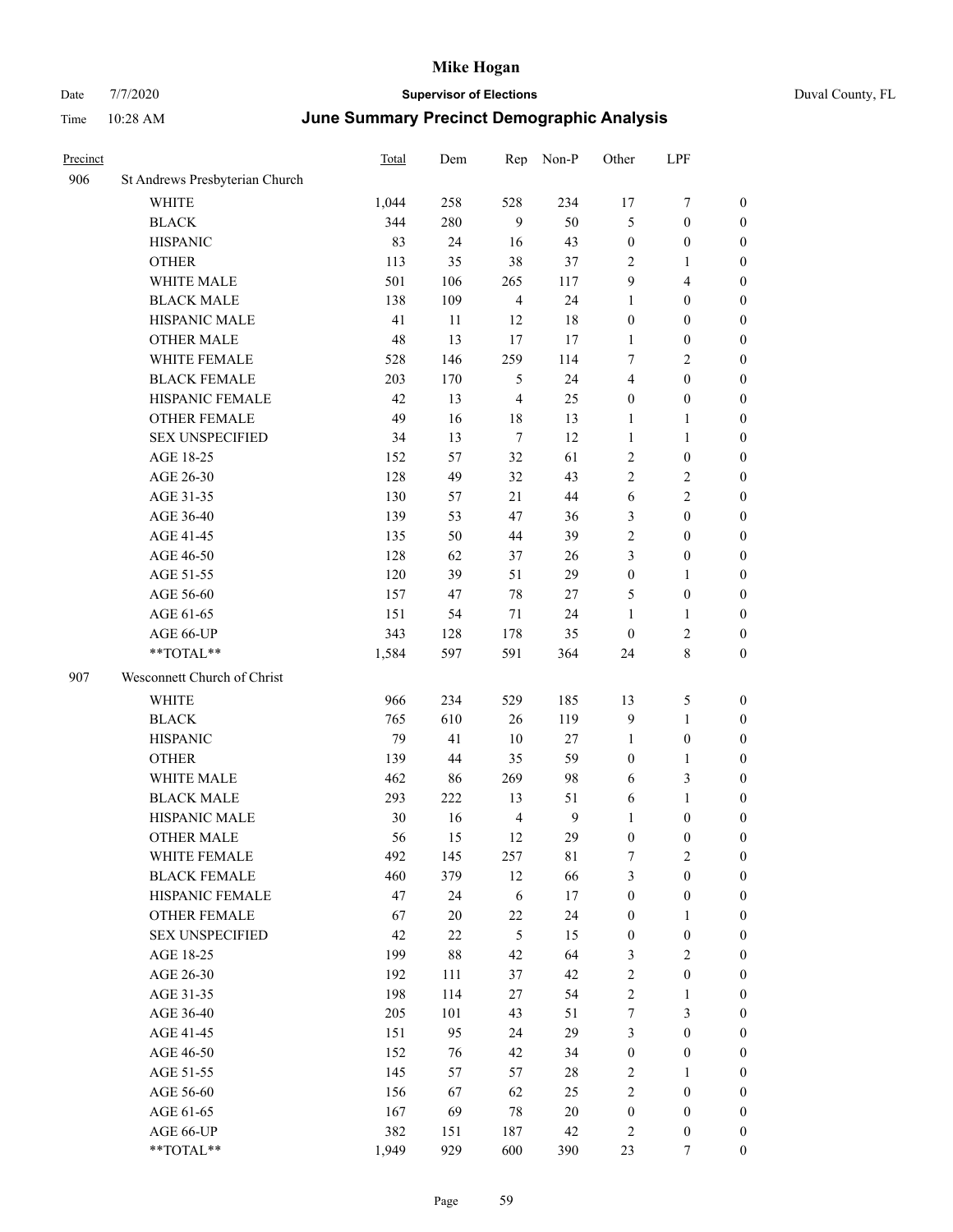|  | Duval County, FL |  |
|--|------------------|--|
|--|------------------|--|

| Precinct |                                  | <b>Total</b> | Dem         | Rep            | Non-P          | Other            | LPF              |                  |
|----------|----------------------------------|--------------|-------------|----------------|----------------|------------------|------------------|------------------|
| 908      | West Jacksonville Baptist Church |              |             |                |                |                  |                  |                  |
|          | WHITE                            | 2,060        | 648         | 887            | 476            | 33               | 16               | $\boldsymbol{0}$ |
|          | <b>BLACK</b>                     | 1,508        | 1,155       | 63             | 280            | $\overline{9}$   | $\mathbf{1}$     | $\boldsymbol{0}$ |
|          | <b>HISPANIC</b>                  | 160          | 68          | 31             | 57             | $\overline{4}$   | $\boldsymbol{0}$ | $\boldsymbol{0}$ |
|          | <b>OTHER</b>                     | 329          | 112         | 55             | 158            | $\overline{4}$   | $\boldsymbol{0}$ | $\boldsymbol{0}$ |
|          | WHITE MALE                       | 934          | 256         | 438            | 215            | 15               | 10               | $\boldsymbol{0}$ |
|          | <b>BLACK MALE</b>                | 515          | 356         | $27\,$         | 129            | 3                | $\boldsymbol{0}$ | $\boldsymbol{0}$ |
|          | HISPANIC MALE                    | 50           | 14          | 15             | 19             | $\overline{2}$   | $\boldsymbol{0}$ | $\boldsymbol{0}$ |
|          | <b>OTHER MALE</b>                | 108          | 35          | 25             | 47             | $\mathbf{1}$     | $\boldsymbol{0}$ | $\boldsymbol{0}$ |
|          | WHITE FEMALE                     | 1,102        | 383         | 440            | 255            | 18               | 6                | $\boldsymbol{0}$ |
|          | <b>BLACK FEMALE</b>              | 970          | 781         | 36             | 146            | $\sqrt{6}$       | $\mathbf{1}$     | $\boldsymbol{0}$ |
|          | HISPANIC FEMALE                  | 101          | 49          | 15             | 35             | $\sqrt{2}$       | $\boldsymbol{0}$ | $\boldsymbol{0}$ |
|          | OTHER FEMALE                     | 159          | 61          | 23             | $72\,$         | $\mathfrak{Z}$   | $\boldsymbol{0}$ | $\boldsymbol{0}$ |
|          | <b>SEX UNSPECIFIED</b>           | 118          | 48          | 17             | 53             | $\boldsymbol{0}$ | $\boldsymbol{0}$ | $\boldsymbol{0}$ |
|          | AGE 18-25                        | 533          | 252         | 63             | 201            | 16               | 1                | $\boldsymbol{0}$ |
|          | AGE 26-30                        | 482          | 228         | 95             | 147            | $10\,$           | 2                | $\boldsymbol{0}$ |
|          | AGE 31-35                        | 462          | 258         | 63             | 129            | $\,$ 8 $\,$      | 4                | $\boldsymbol{0}$ |
|          | AGE 36-40                        | 365          | 182         | 67             | 106            | 6                | 4                | $\boldsymbol{0}$ |
|          | AGE 41-45                        | 335          | 178         | 78             | 72             | 3                | 4                | $\boldsymbol{0}$ |
|          | AGE 46-50                        | 321          | 167         | 75             | $77\,$         | $\mathbf{1}$     | 1                | $\boldsymbol{0}$ |
|          | AGE 51-55                        | 312          | 148         | 106            | 56             | $\overline{c}$   | $\boldsymbol{0}$ | $\boldsymbol{0}$ |
|          | AGE 56-60                        | 347          | 183         | 111            | 51             | $\mathbf{1}$     | $\mathbf{1}$     | $\boldsymbol{0}$ |
|          | AGE 61-65                        | 280          | 125         | 109            | 45             | 1                | $\boldsymbol{0}$ | $\boldsymbol{0}$ |
|          | AGE 66-UP                        | 614          | 261         | 268            | 83             | $\mathfrak{2}$   | $\boldsymbol{0}$ | $\boldsymbol{0}$ |
|          | $**TOTAL**$                      | 4,057        | 1,983       | 1,036          | 971            | 50               | 17               | $\boldsymbol{0}$ |
| 909      | City Rescue Mission              |              |             |                |                |                  |                  |                  |
|          | <b>WHITE</b>                     | 164          | 55          | 42             | 62             | 4                | 1                | $\boldsymbol{0}$ |
|          | <b>BLACK</b>                     | 1,320        | 1,134       | 29             | 152            | 4                | 1                | $\boldsymbol{0}$ |
|          | <b>HISPANIC</b>                  | 34           | 19          | $\mathfrak s$  | $10\,$         | $\boldsymbol{0}$ | $\boldsymbol{0}$ | $\boldsymbol{0}$ |
|          | <b>OTHER</b>                     | 117          | 68          | 6              | 43             | $\boldsymbol{0}$ | $\boldsymbol{0}$ | $\boldsymbol{0}$ |
|          | WHITE MALE                       | 66           | 19          | 18             | 27             | $\mathbf{1}$     | 1                | $\boldsymbol{0}$ |
|          | <b>BLACK MALE</b>                | 507          | 422         | 13             | 69             | $\overline{c}$   | 1                | $\boldsymbol{0}$ |
|          | HISPANIC MALE                    | 15           | $\,$ 8 $\,$ | 3              | $\overline{4}$ | $\boldsymbol{0}$ | $\boldsymbol{0}$ | $\boldsymbol{0}$ |
|          | <b>OTHER MALE</b>                | 36           | 19          | $\overline{c}$ | 15             | $\boldsymbol{0}$ | $\boldsymbol{0}$ | $\boldsymbol{0}$ |
|          | WHITE FEMALE                     | 97           | 36          | 23             | 35             | $\mathfrak{Z}$   | $\boldsymbol{0}$ | $\mathbf{0}$     |
|          | <b>BLACK FEMALE</b>              | 791          | 695         | 14             | $80\,$         | $\mathbf{2}$     | $\boldsymbol{0}$ | $\boldsymbol{0}$ |
|          | HISPANIC FEMALE                  | $18\,$       | 11          | $\mathbf{1}$   | $\sqrt{6}$     | $\boldsymbol{0}$ | $\boldsymbol{0}$ | $\boldsymbol{0}$ |
|          | OTHER FEMALE                     | 55           | 38          | $\overline{2}$ | 15             | $\boldsymbol{0}$ | $\boldsymbol{0}$ | $\boldsymbol{0}$ |
|          | <b>SEX UNSPECIFIED</b>           | 50           | 28          | $\sqrt{6}$     | 16             | $\boldsymbol{0}$ | $\boldsymbol{0}$ | $\boldsymbol{0}$ |
|          | AGE 18-25                        | 203          | 137         | 8              | 57             | 1                | $\boldsymbol{0}$ | $\boldsymbol{0}$ |
|          | AGE 26-30                        | 191          | 134         | 8              | 48             | $\mathbf{1}$     | $\boldsymbol{0}$ | $\boldsymbol{0}$ |
|          | AGE 31-35                        | 184          | 137         | 5              | 40             | $\sqrt{2}$       | $\boldsymbol{0}$ | $\boldsymbol{0}$ |
|          | AGE 36-40                        | 144          | 100         | 13             | 31             | $\boldsymbol{0}$ | $\boldsymbol{0}$ | $\boldsymbol{0}$ |
|          | AGE 41-45                        | 120          | 96          | $\overline{4}$ | 19             | $\mathbf{1}$     | $\boldsymbol{0}$ | $\boldsymbol{0}$ |
|          | AGE 46-50                        | 131          | 99          | 6              | 24             | $\mathbf{1}$     | $\mathbf{1}$     | $\boldsymbol{0}$ |
|          | AGE 51-55                        | 134          | 108         | $10\,$         | 16             | $\boldsymbol{0}$ | $\boldsymbol{0}$ | $\boldsymbol{0}$ |
|          | AGE 56-60                        | 140          | 119         | 6              | 14             | $\mathbf{1}$     | $\boldsymbol{0}$ | $\boldsymbol{0}$ |
|          | AGE 61-65                        | 134          | 113         | 11             | $\,8\,$        | $\mathbf{1}$     | $\mathbf{1}$     | $\boldsymbol{0}$ |
|          | AGE 66-UP                        | 252          | 233         | $11\,$         | $\,$ 8 $\,$    | $\boldsymbol{0}$ | $\boldsymbol{0}$ | $\boldsymbol{0}$ |
|          | **TOTAL**                        | 1,635        | 1,276       | 82             | 267            | $8\,$            | $\overline{2}$   | $\boldsymbol{0}$ |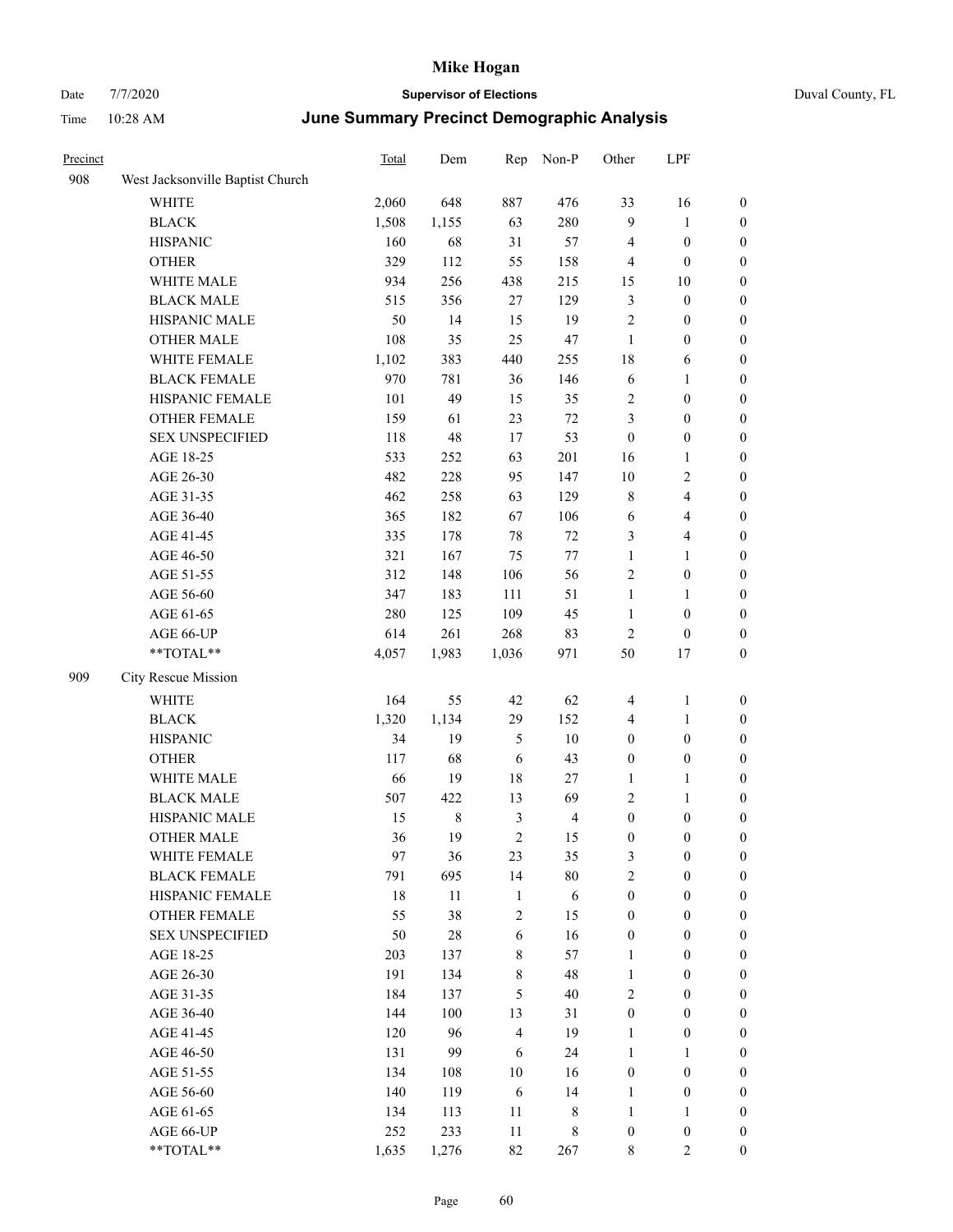# Date 7/7/2020 **Supervisor of Elections** Duval County, FL Time 10:28 AM **June Summary Precinct Demographic Analysis**

| Precinct |                                      | Total | Dem   | Rep              | Non-P          | Other            | LPF              |                  |
|----------|--------------------------------------|-------|-------|------------------|----------------|------------------|------------------|------------------|
| 910      | Wallace Smalls Senior Citizen Center |       |       |                  |                |                  |                  |                  |
|          | <b>WHITE</b>                         | 294   | 108   | 112              | 70             | 4                | $\boldsymbol{0}$ | $\boldsymbol{0}$ |
|          | <b>BLACK</b>                         | 2,052 | 1,733 | 69               | 243            | 6                | $\mathbf{1}$     | $\boldsymbol{0}$ |
|          | <b>HISPANIC</b>                      | 30    | 18    | $\mathfrak{Z}$   | $\overline{9}$ | $\boldsymbol{0}$ | $\boldsymbol{0}$ | $\boldsymbol{0}$ |
|          | <b>OTHER</b>                         | 166   | 85    | $\,8\,$          | 73             | $\boldsymbol{0}$ | $\boldsymbol{0}$ | $\boldsymbol{0}$ |
|          | WHITE MALE                           | 123   | 40    | 51               | 29             | 3                | $\boldsymbol{0}$ | 0                |
|          | <b>BLACK MALE</b>                    | 790   | 656   | 25               | 103            | 5                | $\mathbf{1}$     | $\boldsymbol{0}$ |
|          | HISPANIC MALE                        | 9     | 6     | $\boldsymbol{0}$ | 3              | $\boldsymbol{0}$ | $\boldsymbol{0}$ | $\boldsymbol{0}$ |
|          | <b>OTHER MALE</b>                    | 56    | 29    | 3                | 24             | $\boldsymbol{0}$ | $\boldsymbol{0}$ | $\boldsymbol{0}$ |
|          | WHITE FEMALE                         | 166   | 67    | 61               | 37             | $\mathbf{1}$     | $\boldsymbol{0}$ | $\boldsymbol{0}$ |
|          | <b>BLACK FEMALE</b>                  | 1,216 | 1,047 | 41               | 127            | $\mathbf{1}$     | $\boldsymbol{0}$ | $\boldsymbol{0}$ |
|          | HISPANIC FEMALE                      | 19    | 11    | 3                | $\mathfrak s$  | $\boldsymbol{0}$ | $\boldsymbol{0}$ | $\boldsymbol{0}$ |
|          | OTHER FEMALE                         | 72    | 47    | $\mathfrak s$    | $20\,$         | $\boldsymbol{0}$ | $\boldsymbol{0}$ | $\boldsymbol{0}$ |
|          | <b>SEX UNSPECIFIED</b>               | 91    | 41    | $\mathfrak{Z}$   | 47             | $\boldsymbol{0}$ | $\boldsymbol{0}$ | $\boldsymbol{0}$ |
|          | AGE 18-25                            | 329   | 219   | 22               | 84             | 4                | $\boldsymbol{0}$ | $\boldsymbol{0}$ |
|          | AGE 26-30                            | 270   | 191   | 17               | 62             | $\boldsymbol{0}$ | $\boldsymbol{0}$ | $\boldsymbol{0}$ |
|          | AGE 31-35                            | 275   | 188   | 14               | 71             | 1                | $\mathbf{1}$     | $\boldsymbol{0}$ |
|          | AGE 36-40                            | 231   | 172   | 13               | 46             | $\boldsymbol{0}$ | $\boldsymbol{0}$ | $\boldsymbol{0}$ |
|          | AGE 41-45                            | 192   | 153   | 13               | 25             | $\mathbf{1}$     | $\boldsymbol{0}$ | $\boldsymbol{0}$ |
|          | AGE 46-50                            | 204   | 154   | $22\,$           | $27\,$         | $\mathbf{1}$     | $\boldsymbol{0}$ | $\boldsymbol{0}$ |
|          | AGE 51-55                            | 210   | 168   | 13               | $28\,$         | $\mathbf{1}$     | $\boldsymbol{0}$ | $\boldsymbol{0}$ |
|          | AGE 56-60                            | 243   | 197   | 24               | 21             | $\mathbf{1}$     | $\boldsymbol{0}$ | $\boldsymbol{0}$ |
|          | AGE 61-65                            | 214   | 177   | 22               | 15             | $\boldsymbol{0}$ | $\boldsymbol{0}$ | $\boldsymbol{0}$ |
|          | AGE 66-UP                            | 373   | 324   | 32               | 16             | $\mathbf{1}$     | $\boldsymbol{0}$ | $\boldsymbol{0}$ |
|          | **TOTAL**                            | 2,542 | 1,944 | 192              | 395            | $10\,$           | 1                | $\boldsymbol{0}$ |
| 911      | Edith Brown Ford Community Center    |       |       |                  |                |                  |                  |                  |
|          | WHITE                                | 763   | 239   | 305              | 205            | 12               | $\overline{c}$   | $\boldsymbol{0}$ |
|          | <b>BLACK</b>                         | 2,537 | 2,102 | 93               | 330            | $10\,$           | $\sqrt{2}$       | $\boldsymbol{0}$ |
|          | <b>HISPANIC</b>                      | 78    | 40    | 11               | $27\,$         | $\boldsymbol{0}$ | $\boldsymbol{0}$ | $\boldsymbol{0}$ |
|          | <b>OTHER</b>                         | 244   | 101   | 34               | 109            | $\boldsymbol{0}$ | $\boldsymbol{0}$ | $\boldsymbol{0}$ |
|          | WHITE MALE                           | 358   | 89    | 165              | 98             | 6                | $\boldsymbol{0}$ | $\boldsymbol{0}$ |
|          | <b>BLACK MALE</b>                    | 971   | 760   | 45               | 161            | 4                | $\mathbf{1}$     | $\boldsymbol{0}$ |
|          | HISPANIC MALE                        | 33    | 15    | $\boldsymbol{7}$ | 11             | $\boldsymbol{0}$ | $\boldsymbol{0}$ | $\boldsymbol{0}$ |
|          | <b>OTHER MALE</b>                    | 84    | 34    | 11               | 39             | $\boldsymbol{0}$ | $\boldsymbol{0}$ | $\mathbf{0}$     |
|          | WHITE FEMALE                         | 394   | 147   | 139              | 101            | 5                | $\sqrt{2}$       | $\theta$         |
|          | <b>BLACK FEMALE</b>                  | 1,499 | 1,292 | 44               | 157            | 5                | $\mathbf{1}$     | 0                |
|          | HISPANIC FEMALE                      | 44    | 24    | $\overline{4}$   | 16             | $\boldsymbol{0}$ | $\boldsymbol{0}$ | 0                |
|          | OTHER FEMALE                         | 96    | 49    | 15               | 32             | $\boldsymbol{0}$ | $\boldsymbol{0}$ | 0                |
|          | <b>SEX UNSPECIFIED</b>               | 143   | 72    | 13               | 56             | 2                | $\boldsymbol{0}$ | $\overline{0}$   |
|          | AGE 18-25                            | 470   | 257   | 39               | 169            | 5                | $\boldsymbol{0}$ | $\boldsymbol{0}$ |
|          | AGE 26-30                            | 369   | 251   | 30               | 85             | $\mathbf{1}$     | $\sqrt{2}$       | $\overline{0}$   |
|          | AGE 31-35                            | 363   | 244   | 30               | 84             | 5                | $\boldsymbol{0}$ | $\overline{0}$   |
|          | AGE 36-40                            | 311   | 223   | 20               | 68             | $\boldsymbol{0}$ | $\boldsymbol{0}$ | $\overline{0}$   |
|          | AGE 41-45                            | 280   | 184   | 29               | 64             | 2                | $\mathbf{1}$     | $\overline{0}$   |
|          | AGE 46-50                            | 268   | 180   | 36               | 50             | 2                | $\boldsymbol{0}$ | $\overline{0}$   |
|          | AGE 51-55                            | 284   | 205   | 35               | 41             | 3                | $\boldsymbol{0}$ | $\boldsymbol{0}$ |
|          | AGE 56-60                            | 351   | 257   | 56               | 35             | $\overline{c}$   | $\mathbf{1}$     | $\boldsymbol{0}$ |
|          | AGE 61-65                            | 342   | 242   | 62               | 37             | $\mathbf{1}$     | $\boldsymbol{0}$ | 0                |
|          | AGE 66-UP                            | 578   | 438   | 106              | 33             | $\mathbf{1}$     | $\boldsymbol{0}$ | $\boldsymbol{0}$ |

\*\*TOTAL\*\* 3,622 2,482 443 671 22 4 0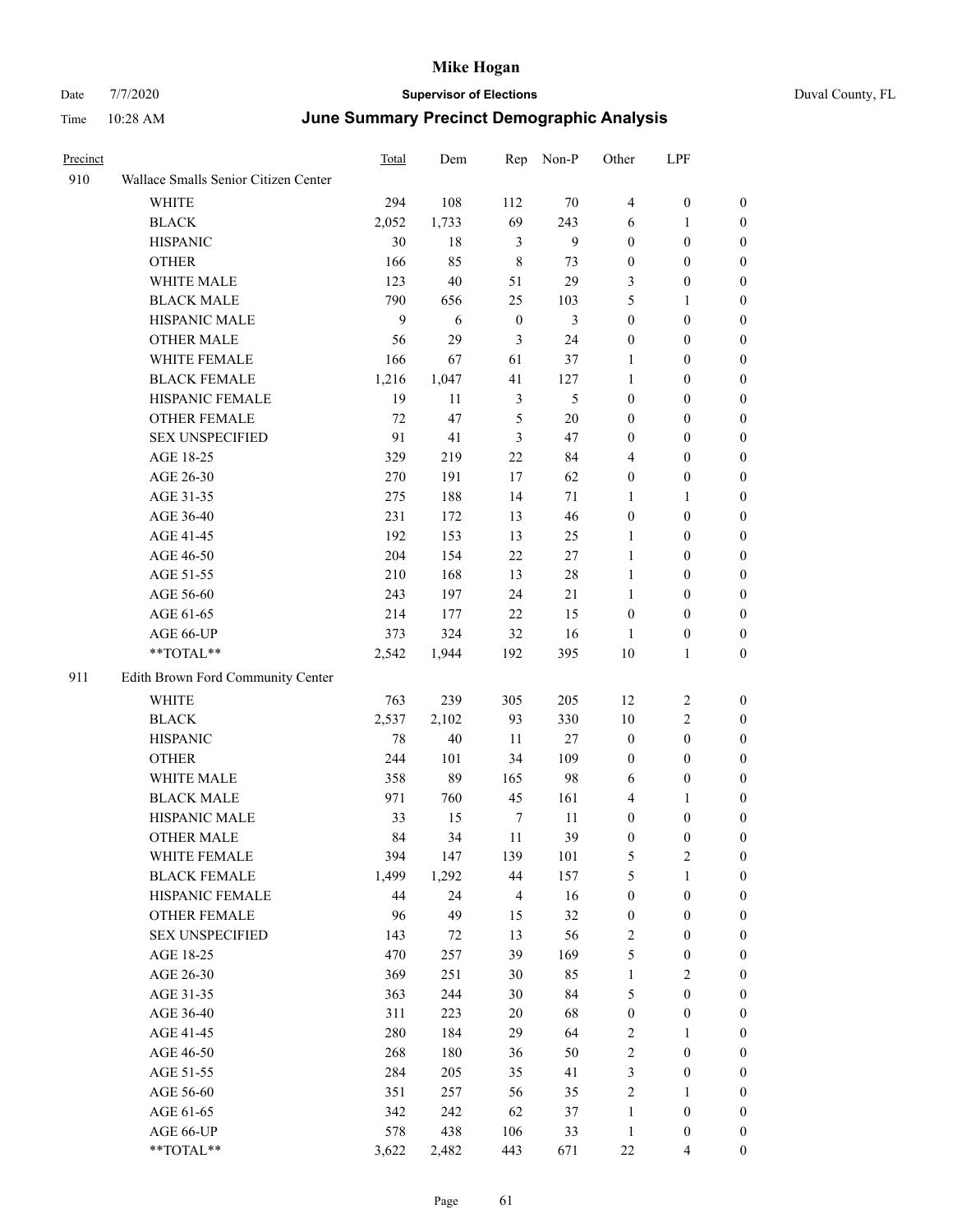| Precinct |                             | <b>Total</b> | Dem            | Rep              | Non-P  | Other            | LPF              |                  |
|----------|-----------------------------|--------------|----------------|------------------|--------|------------------|------------------|------------------|
| 912      | Beaver St Enterprise Center |              |                |                  |        |                  |                  |                  |
|          | WHITE                       | 48           | 13             | 14               | 20     | $\mathbf{1}$     | $\boldsymbol{0}$ | $\boldsymbol{0}$ |
|          | <b>BLACK</b>                | 1,595        | 1,325          | 32               | 231    | 5                | 2                | $\boldsymbol{0}$ |
|          | <b>HISPANIC</b>             | 19           | 7              | $\overline{2}$   | 10     | $\boldsymbol{0}$ | $\boldsymbol{0}$ | $\boldsymbol{0}$ |
|          | <b>OTHER</b>                | 174          | 82             | 3                | 87     | 1                | 1                | $\boldsymbol{0}$ |
|          | WHITE MALE                  | 15           | $\overline{4}$ | 5                | 5      | 1                | $\boldsymbol{0}$ | $\boldsymbol{0}$ |
|          | <b>BLACK MALE</b>           | 698          | 553            | 13               | 127    | 3                | 2                | $\boldsymbol{0}$ |
|          | HISPANIC MALE               | 8            | 3              | $\boldsymbol{0}$ | 5      | $\boldsymbol{0}$ | $\boldsymbol{0}$ | $\boldsymbol{0}$ |
|          | <b>OTHER MALE</b>           | 59           | 35             | $\mathbf{0}$     | 23     | $\boldsymbol{0}$ | 1                | $\boldsymbol{0}$ |
|          | WHITE FEMALE                | 30           | 9              | $\tau$           | 14     | $\boldsymbol{0}$ | $\boldsymbol{0}$ | $\boldsymbol{0}$ |
|          | <b>BLACK FEMALE</b>         | 859          | 747            | 19               | 91     | $\overline{2}$   | $\boldsymbol{0}$ | $\boldsymbol{0}$ |
|          | HISPANIC FEMALE             | 11           | $\overline{4}$ | $\overline{2}$   | 5      | $\boldsymbol{0}$ | $\boldsymbol{0}$ | $\boldsymbol{0}$ |
|          | <b>OTHER FEMALE</b>         | 52           | 28             | 3                | 21     | $\boldsymbol{0}$ | $\boldsymbol{0}$ | $\boldsymbol{0}$ |
|          | <b>SEX UNSPECIFIED</b>      | 104          | 44             | $\overline{c}$   | 57     | 1                | $\boldsymbol{0}$ | $\boldsymbol{0}$ |
|          | AGE 18-25                   | 412          | 280            | 3                | 125    | 3                | 1                | $\boldsymbol{0}$ |
|          | AGE 26-30                   | 261          | 192            | 3                | 65     | $\boldsymbol{0}$ | 1                | $\boldsymbol{0}$ |
|          | AGE 31-35                   | 197          | 150            | 6                | 40     | $\boldsymbol{0}$ | 1                | $\boldsymbol{0}$ |
|          | AGE 36-40                   | 163          | 116            | 4                | 41     | $\sqrt{2}$       | $\boldsymbol{0}$ | $\boldsymbol{0}$ |
|          | AGE 41-45                   | 101          | 84             | 4                | 13     | $\boldsymbol{0}$ | $\boldsymbol{0}$ | $\boldsymbol{0}$ |
|          | AGE 46-50                   | 113          | 90             | 4                | 18     | 1                | $\boldsymbol{0}$ | $\boldsymbol{0}$ |
|          | AGE 51-55                   | 106          | 82             | 10               | 14     | $\boldsymbol{0}$ | $\boldsymbol{0}$ | $\boldsymbol{0}$ |
|          | AGE 56-60                   | 138          | 117            | 5                | 16     | $\boldsymbol{0}$ | $\boldsymbol{0}$ | $\boldsymbol{0}$ |
|          | AGE 61-65                   | 131          | 119            | $\overline{4}$   | 7      | $\mathbf{1}$     | $\boldsymbol{0}$ | $\boldsymbol{0}$ |
|          | AGE 66-UP                   | 211          | 196            | 8                | 7      | $\boldsymbol{0}$ | $\boldsymbol{0}$ | $\boldsymbol{0}$ |
|          | **TOTAL**                   | 1,836        | 1,427          | 51               | 348    | 7                | 3                | $\boldsymbol{0}$ |
| 913      | Wesconnett Assembly of God  |              |                |                  |        |                  |                  |                  |
|          | <b>WHITE</b>                | 799          | 216            | 375              | 187    | 16               | 5                | $\boldsymbol{0}$ |
|          | <b>BLACK</b>                | 1,149        | 902            | 52               | 187    | $\mathfrak{S}$   | 3                | $\boldsymbol{0}$ |
|          | <b>HISPANIC</b>             | 221          | 96             | 24               | 99     | $\overline{2}$   | $\boldsymbol{0}$ | $\boldsymbol{0}$ |
|          | <b>OTHER</b>                | 168          | 54             | 42               | 72     | $\mathbf{0}$     | $\boldsymbol{0}$ | $\boldsymbol{0}$ |
|          | WHITE MALE                  | 348          | 76             | 183              | 74     | 10               | 5                | $\boldsymbol{0}$ |
|          | <b>BLACK MALE</b>           | 349          | 252            | 26               | 68     | $\sqrt{2}$       | 1                | $\boldsymbol{0}$ |
|          | HISPANIC MALE               | 83           | 34             | 13               | 35     | $\mathbf{1}$     | $\boldsymbol{0}$ | $\boldsymbol{0}$ |
|          | <b>OTHER MALE</b>           | 52           | 12             | 14               | 26     | $\boldsymbol{0}$ | $\boldsymbol{0}$ | $\boldsymbol{0}$ |
|          | WHITE FEMALE                | 442          | 138            | 189              | 109    | 6                | $\boldsymbol{0}$ | $\boldsymbol{0}$ |
|          | <b>BLACK FEMALE</b>         | 779          | 635            | 24               | 115    | $\mathfrak{Z}$   | $\sqrt{2}$       | $\boldsymbol{0}$ |
|          | HISPANIC FEMALE             | 135          | 59             | 11               | 64     | $\mathbf{1}$     | $\boldsymbol{0}$ | $\boldsymbol{0}$ |
|          | OTHER FEMALE                | 94           | 38             | $26\,$           | 30     | $\boldsymbol{0}$ | $\boldsymbol{0}$ | $\boldsymbol{0}$ |
|          | <b>SEX UNSPECIFIED</b>      | 55           | 24             | $\tau$           | 24     | $\boldsymbol{0}$ | $\boldsymbol{0}$ | $\boldsymbol{0}$ |
|          | AGE 18-25                   | 279          | 134            | 35               | 105    | $\overline{4}$   | 1                | $\boldsymbol{0}$ |
|          | AGE 26-30                   | 328          | 180            | 49               | 91     | $\overline{4}$   | 4                | $\boldsymbol{0}$ |
|          | AGE 31-35                   | 236          | 125            | 29               | 78     | $\mathfrak{Z}$   | 1                | $\boldsymbol{0}$ |
|          | AGE 36-40                   | 211          | 124            | 38               | 47     | $\sqrt{2}$       | $\boldsymbol{0}$ | $\boldsymbol{0}$ |
|          | AGE 41-45                   | 174          | 101            | 33               | 36     | $\mathfrak{Z}$   | 1                | $\boldsymbol{0}$ |
|          | AGE 46-50                   | 196          | 110            | 40               | $44\,$ | $\mathbf{1}$     | 1                | $\boldsymbol{0}$ |
|          | AGE 51-55                   | 186          | 104            | 41               | 40     | $\mathbf{1}$     | $\boldsymbol{0}$ | $\boldsymbol{0}$ |
|          | AGE 56-60                   | 186          | 108            | 43               | 32     | $\mathfrak{Z}$   | $\boldsymbol{0}$ | $\boldsymbol{0}$ |
|          | AGE 61-65                   | 171          | 95             | 48               | 28     | $\boldsymbol{0}$ | $\boldsymbol{0}$ | $\boldsymbol{0}$ |
|          | AGE 66-UP                   | 370          | 187            | 137              | 44     | $\overline{2}$   | $\boldsymbol{0}$ | $\bf{0}$         |
|          | **TOTAL**                   | 2,337        | 1,268          | 493              | 545    | 23               | 8                | $\boldsymbol{0}$ |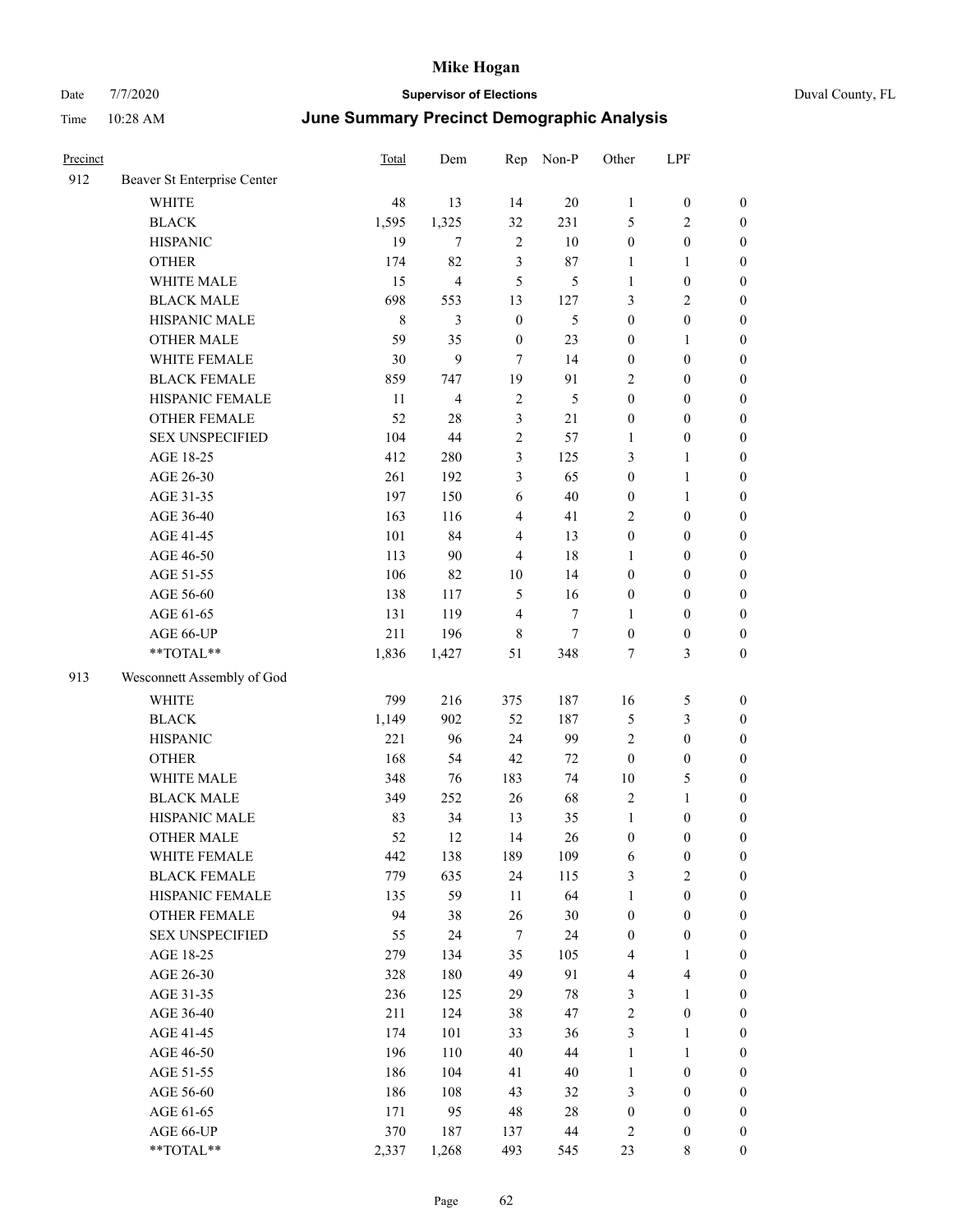| Precinct |                                | Total | Dem    | Rep           | Non-P                   | Other            | LPF              |                  |
|----------|--------------------------------|-------|--------|---------------|-------------------------|------------------|------------------|------------------|
| 914      | Elks Lodge #2605               |       |        |               |                         |                  |                  |                  |
|          | <b>WHITE</b>                   | 1,870 | 416    | 955           | 459                     | $27\,$           | 13               | $\boldsymbol{0}$ |
|          | <b>BLACK</b>                   | 1,988 | 1,510  | 70            | 391                     | 15               | 2                | $\boldsymbol{0}$ |
|          | <b>HISPANIC</b>                | 492   | 197    | 79            | 209                     | $\tau$           | $\boldsymbol{0}$ | $\boldsymbol{0}$ |
|          | <b>OTHER</b>                   | 597   | 199    | 148           | 239                     | 10               | 1                | $\boldsymbol{0}$ |
|          | WHITE MALE                     | 883   | 158    | 480           | 221                     | 16               | 8                | $\boldsymbol{0}$ |
|          | <b>BLACK MALE</b>              | 767   | 530    | 34            | 196                     | $\tau$           | $\boldsymbol{0}$ | $\boldsymbol{0}$ |
|          | HISPANIC MALE                  | 226   | $87\,$ | 44            | 90                      | $\mathfrak s$    | $\boldsymbol{0}$ | $\boldsymbol{0}$ |
|          | <b>OTHER MALE</b>              | 200   | 59     | 54            | 83                      | $\overline{4}$   | $\boldsymbol{0}$ | $\boldsymbol{0}$ |
|          | WHITE FEMALE                   | 960   | 250    | 462           | 232                     | 11               | 5                | $\boldsymbol{0}$ |
|          | <b>BLACK FEMALE</b>            | 1,194 | 959    | 36            | 189                     | $\,$ 8 $\,$      | $\overline{c}$   | $\boldsymbol{0}$ |
|          | HISPANIC FEMALE                | 245   | 103    | 33            | 109                     | $\boldsymbol{0}$ | $\boldsymbol{0}$ | $\boldsymbol{0}$ |
|          | <b>OTHER FEMALE</b>            | 317   | 116    | 84            | 112                     | 5                | $\boldsymbol{0}$ | $\boldsymbol{0}$ |
|          | <b>SEX UNSPECIFIED</b>         | 155   | 60     | 25            | 66                      | $\mathfrak{Z}$   | $\mathbf{1}$     | $\boldsymbol{0}$ |
|          | AGE 18-25                      | 620   | 265    | 118           | 220                     | 15               | 2                | $\boldsymbol{0}$ |
|          | AGE 26-30                      | 594   | 275    | 112           | 195                     | 9                | 3                | $\boldsymbol{0}$ |
|          | AGE 31-35                      | 550   | 280    | 101           | 163                     | 6                | $\boldsymbol{0}$ | $\boldsymbol{0}$ |
|          | AGE 36-40                      | 537   | 272    | 102           | 153                     | $\tau$           | 3                | $\boldsymbol{0}$ |
|          | AGE 41-45                      | 444   | 232    | 83            | 123                     | $\mathfrak{S}$   | 1                | $\boldsymbol{0}$ |
|          | AGE 46-50                      | 417   | 210    | 104           | 100                     | $\sqrt{2}$       | 1                | $\boldsymbol{0}$ |
|          | AGE 51-55                      | 370   | 185    | 91            | $88\,$                  | 5                | 1                | $\boldsymbol{0}$ |
|          | AGE 56-60                      | 402   | 184    | 131           | $8\sqrt{1}$             | $\mathfrak{Z}$   | 3                | $\boldsymbol{0}$ |
|          | AGE 61-65                      | 350   | 158    | 124           | 64                      | 3                | 1                | $\boldsymbol{0}$ |
|          | AGE 66-UP                      | 659   | 259    | 286           | 109                     | $\overline{4}$   | 1                | $\boldsymbol{0}$ |
|          | **TOTAL**                      | 4,947 | 2,322  | 1,252         | 1,298                   | 59               | 16               | $\boldsymbol{0}$ |
| 1001     | Charles Clark Community Center |       |        |               |                         |                  |                  |                  |
|          | <b>WHITE</b>                   | 233   | 67     | 101           | 59                      | 5                | $\mathbf{1}$     | $\boldsymbol{0}$ |
|          | <b>BLACK</b>                   | 2,770 | 2,421  | $71\,$        | 264                     | 13               | $\mathbf{1}$     | $\boldsymbol{0}$ |
|          | <b>HISPANIC</b>                | 39    | 16     | $10\,$        | 13                      | $\boldsymbol{0}$ | $\boldsymbol{0}$ | $\mathbf{0}$     |
|          | <b>OTHER</b>                   | 180   | 102    | 10            | 66                      | $\mathbf{1}$     | 1                | $\boldsymbol{0}$ |
|          | WHITE MALE                     | 106   | 29     | 45            | 28                      | $\mathfrak{Z}$   | 1                | $\boldsymbol{0}$ |
|          | <b>BLACK MALE</b>              | 1,118 | 938    | 38            | 136                     | 6                | $\boldsymbol{0}$ | $\boldsymbol{0}$ |
|          | HISPANIC MALE                  | 19    | 5      | $\mathfrak s$ | 9                       | $\boldsymbol{0}$ | $\boldsymbol{0}$ | $\boldsymbol{0}$ |
|          | <b>OTHER MALE</b>              | 66    | 35     | $\tau$        | 23                      | $\boldsymbol{0}$ | 1                | $\boldsymbol{0}$ |
|          | WHITE FEMALE                   | 121   | 35     | 53            | 31                      | $\sqrt{2}$       | $\boldsymbol{0}$ | $\boldsymbol{0}$ |
|          | <b>BLACK FEMALE</b>            | 1,600 | 1,441  | 32            | 119                     | 7                | 1                | $\boldsymbol{0}$ |
|          | HISPANIC FEMALE                | 18    | 11     | 3             | $\overline{\mathbf{4}}$ | $\boldsymbol{0}$ | $\boldsymbol{0}$ | $\boldsymbol{0}$ |
|          | <b>OTHER FEMALE</b>            | 66    | 45     | 3             | 17                      | $\mathbf{1}$     | $\boldsymbol{0}$ | $\boldsymbol{0}$ |
|          | <b>SEX UNSPECIFIED</b>         | 108   | 67     | 6             | 35                      | $\boldsymbol{0}$ | $\boldsymbol{0}$ | $\boldsymbol{0}$ |
|          | AGE 18-25                      | 357   | 218    | 20            | 114                     | $\overline{4}$   | 1                | $\boldsymbol{0}$ |
|          | AGE 26-30                      | 283   | 202    | 15            | 62                      | 3                | 1                | $\boldsymbol{0}$ |
|          | AGE 31-35                      | 249   | 179    | $22\,$        | 43                      | $\overline{4}$   | 1                | $\boldsymbol{0}$ |
|          | AGE 36-40                      | 220   | 169    | 16            | 35                      | $\boldsymbol{0}$ | $\boldsymbol{0}$ | $\boldsymbol{0}$ |
|          | AGE 41-45                      | 225   | 182    | 19            | $22\,$                  | $\sqrt{2}$       | $\boldsymbol{0}$ | $\boldsymbol{0}$ |
|          | AGE 46-50                      | 267   | 210    | 16            | 39                      | $\sqrt{2}$       | $\boldsymbol{0}$ | $\boldsymbol{0}$ |
|          | AGE 51-55                      | 220   | 177    | 15            | 26                      | $\sqrt{2}$       | $\boldsymbol{0}$ | $\boldsymbol{0}$ |
|          | AGE 56-60                      | 298   | 253    | $20\,$        | 25                      | $\boldsymbol{0}$ | $\boldsymbol{0}$ | $\boldsymbol{0}$ |
|          | AGE 61-65                      | 268   | 233    | 16            | 17                      | $\sqrt{2}$       | $\boldsymbol{0}$ | $\mathbf{0}$     |
|          | AGE 66-UP                      | 829   | 779    | 33            | 17                      | $\boldsymbol{0}$ | $\boldsymbol{0}$ | $\mathbf{0}$     |
|          | **TOTAL**                      | 3,222 | 2,606  | 192           | 402                     | 19               | 3                | $\boldsymbol{0}$ |
|          |                                |       |        |               |                         |                  |                  |                  |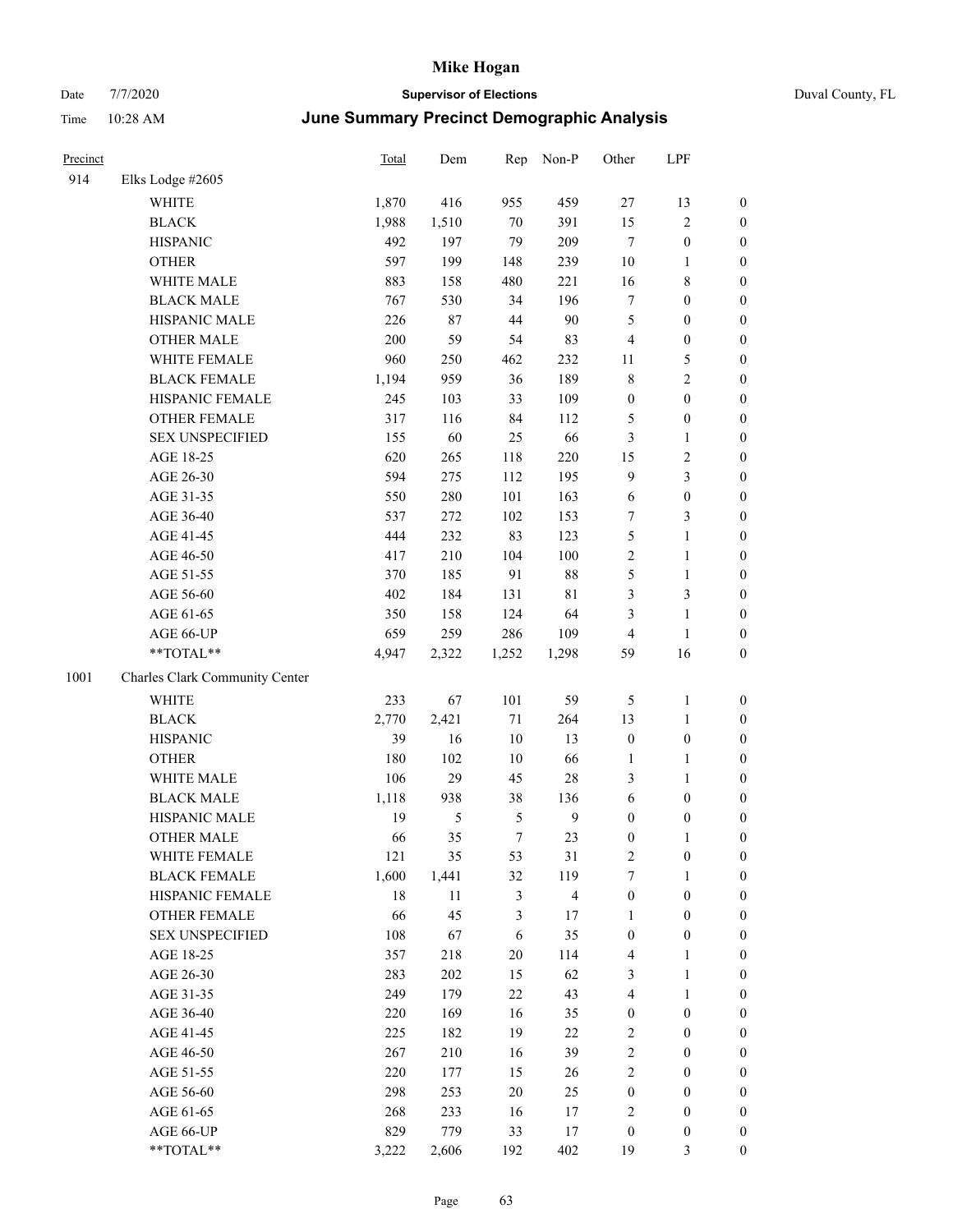| Duval Count |  |
|-------------|--|
|             |  |

| Precinct |                                     | Total          | Dem              | Rep                     | Non-P                   | Other            | LPF              |                  |
|----------|-------------------------------------|----------------|------------------|-------------------------|-------------------------|------------------|------------------|------------------|
| 1002     | Woodlawn Presbyterian Church        |                |                  |                         |                         |                  |                  |                  |
|          | <b>WHITE</b>                        | 70             | 30               | 26                      | 10                      | $\overline{4}$   | $\boldsymbol{0}$ | $\boldsymbol{0}$ |
|          | <b>BLACK</b>                        | 3,131          | 2,759            | 70                      | 295                     | 5                | $\sqrt{2}$       | $\boldsymbol{0}$ |
|          | <b>HISPANIC</b>                     | 12             | 6                | $\mathbf{1}$            | 5                       | $\boldsymbol{0}$ | $\boldsymbol{0}$ | $\boldsymbol{0}$ |
|          | <b>OTHER</b>                        | 177            | 90               | 5                       | 81                      | $\mathbf{1}$     | $\boldsymbol{0}$ | $\boldsymbol{0}$ |
|          | WHITE MALE                          | 27             | 10               | 11                      | $\overline{\mathbf{4}}$ | $\overline{c}$   | $\boldsymbol{0}$ | $\boldsymbol{0}$ |
|          | <b>BLACK MALE</b>                   | 1,242          | 1,063            | 36                      | 138                     | 4                | $\mathbf{1}$     | 0                |
|          | HISPANIC MALE                       | $\overline{2}$ | $\mathbf{1}$     | $\boldsymbol{0}$        | $\mathbf{1}$            | $\boldsymbol{0}$ | $\boldsymbol{0}$ | 0                |
|          | <b>OTHER MALE</b>                   | 64             | 36               | $\mathbf{1}$            | $27\,$                  | $\boldsymbol{0}$ | $\boldsymbol{0}$ | $\boldsymbol{0}$ |
|          | WHITE FEMALE                        | 40             | 19               | 13                      | 6                       | $\sqrt{2}$       | $\boldsymbol{0}$ | $\boldsymbol{0}$ |
|          | <b>BLACK FEMALE</b>                 | 1,843          | 1,661            | 34                      | 146                     | $\mathbf{1}$     | $\mathbf{1}$     | $\boldsymbol{0}$ |
|          | HISPANIC FEMALE                     | 10             | 5                | $\mathbf{1}$            | $\overline{\mathbf{4}}$ | $\boldsymbol{0}$ | $\boldsymbol{0}$ | $\boldsymbol{0}$ |
|          | OTHER FEMALE                        | 60             | 33               | $\mathbf{1}$            | 25                      | 1                | $\boldsymbol{0}$ | $\boldsymbol{0}$ |
|          | <b>SEX UNSPECIFIED</b>              | 102            | 57               | 5                       | 40                      | $\boldsymbol{0}$ | $\boldsymbol{0}$ | $\boldsymbol{0}$ |
|          | AGE 18-25                           | 370            | 257              | 11                      | 100                     | $\mathbf{1}$     | $\mathbf{1}$     | $\boldsymbol{0}$ |
|          | AGE 26-30                           | 289            | 218              | $10\,$                  | 61                      | $\boldsymbol{0}$ | $\boldsymbol{0}$ | $\boldsymbol{0}$ |
|          | AGE 31-35                           | 272            | 220              | $\overline{2}$          | 48                      | $\overline{2}$   | $\boldsymbol{0}$ | 0                |
|          | AGE 36-40                           | 248            | 205              | $\tau$                  | 34                      | 1                | $\mathbf{1}$     | 0                |
|          | AGE 41-45                           | 238            | 197              | 9                       | 32                      | $\boldsymbol{0}$ | $\boldsymbol{0}$ | $\boldsymbol{0}$ |
|          | AGE 46-50                           | 249            | 215              | 8                       | 25                      | 1                | $\boldsymbol{0}$ | $\boldsymbol{0}$ |
|          | AGE 51-55                           | 236            | 200              | 6                       | 28                      | 2                | $\boldsymbol{0}$ | $\boldsymbol{0}$ |
|          | AGE 56-60                           | 322            | 281              | 17                      | 22                      | 2                | $\boldsymbol{0}$ | $\boldsymbol{0}$ |
|          | AGE 61-65                           | 298            | 264              | 12                      | 21                      | $\mathbf{1}$     | $\boldsymbol{0}$ | $\boldsymbol{0}$ |
|          | AGE 66-UP                           | 863            | 825              | $20\,$                  | 18                      | $\boldsymbol{0}$ | $\boldsymbol{0}$ | $\boldsymbol{0}$ |
|          | **TOTAL**                           | 3,390          | 2,885            | 102                     | 391                     | 10               | $\mathfrak{2}$   | $\boldsymbol{0}$ |
| 1003     | Zion Hope Missionary Baptist Church |                |                  |                         |                         |                  |                  |                  |
|          | <b>WHITE</b>                        | 25             | $10\,$           | $\,$ 8 $\,$             | $\sqrt{6}$              | $\mathbf{1}$     | $\boldsymbol{0}$ | $\boldsymbol{0}$ |
|          | <b>BLACK</b>                        | 1,928          | 1,699            | 44                      | 178                     | 7                | $\boldsymbol{0}$ | $\boldsymbol{0}$ |
|          | <b>HISPANIC</b>                     | 13             | 8                | $\boldsymbol{0}$        | 5                       | $\boldsymbol{0}$ | $\boldsymbol{0}$ | $\boldsymbol{0}$ |
|          | <b>OTHER</b>                        | 103            | 51               | $\overline{4}$          | 48                      | $\boldsymbol{0}$ | $\boldsymbol{0}$ | 0                |
|          | WHITE MALE                          | 11             | 3                | 5                       | 3                       | $\boldsymbol{0}$ | $\boldsymbol{0}$ | $\boldsymbol{0}$ |
|          | <b>BLACK MALE</b>                   | 712            | 604              | $20\,$                  | 82                      | 6                | $\boldsymbol{0}$ | $\boldsymbol{0}$ |
|          | HISPANIC MALE                       | 5              | 3                | $\boldsymbol{0}$        | 2                       | $\boldsymbol{0}$ | $\boldsymbol{0}$ | $\boldsymbol{0}$ |
|          | <b>OTHER MALE</b>                   | 43             | 24               | 1                       | 18                      | $\boldsymbol{0}$ | $\boldsymbol{0}$ | $\boldsymbol{0}$ |
|          | WHITE FEMALE                        | 14             | $\boldsymbol{7}$ | $\mathfrak{Z}$          | $\mathfrak{Z}$          | $\mathbf{1}$     | $\boldsymbol{0}$ | $\boldsymbol{0}$ |
|          | <b>BLACK FEMALE</b>                 | 1,187          | 1,075            | 23                      | 88                      | $\mathbf{1}$     | $\boldsymbol{0}$ | $\overline{0}$   |
|          | HISPANIC FEMALE                     | $\sqrt{6}$     | 5                | $\boldsymbol{0}$        | $\mathbf{1}$            | $\boldsymbol{0}$ | $\boldsymbol{0}$ | $\overline{0}$   |
|          | <b>OTHER FEMALE</b>                 | 37             | 18               | $\sqrt{2}$              | 17                      | $\boldsymbol{0}$ | $\boldsymbol{0}$ | $\overline{0}$   |
|          | <b>SEX UNSPECIFIED</b>              | 54             | 29               | $\boldsymbol{2}$        | 23                      | $\boldsymbol{0}$ | $\boldsymbol{0}$ | 0                |
|          | AGE 18-25                           | 250            | 176              | $\boldsymbol{7}$        | 66                      | $\mathbf{1}$     | $\boldsymbol{0}$ | 0                |
|          | AGE 26-30                           | 211            | 173              | $\mathfrak{S}$          | 31                      | $\overline{c}$   | $\boldsymbol{0}$ | $\boldsymbol{0}$ |
|          | AGE 31-35                           | 194            | 160              | $\mathfrak{S}$          | 29                      | $\boldsymbol{0}$ | $\boldsymbol{0}$ | $\boldsymbol{0}$ |
|          | AGE 36-40                           | 158            | 119              | $\overline{\mathbf{4}}$ | 35                      | $\boldsymbol{0}$ | $\boldsymbol{0}$ | $\boldsymbol{0}$ |
|          | AGE 41-45                           | 136            | 107              | 5                       | 23                      | $\mathbf{1}$     | $\boldsymbol{0}$ | $\boldsymbol{0}$ |
|          | AGE 46-50                           | 149            | 133              | $\boldsymbol{7}$        | $\,$ 8 $\,$             | $\mathbf{1}$     | $\boldsymbol{0}$ | $\boldsymbol{0}$ |
|          | AGE 51-55                           | 144            | 127              | $\mathfrak{S}$          | 12                      | $\boldsymbol{0}$ | $\boldsymbol{0}$ | $\overline{0}$   |
|          | AGE 56-60                           | 190            | 175              | $\overline{4}$          | $\mathbf{9}$            | $\mathfrak{2}$   | $\boldsymbol{0}$ | $\overline{0}$   |
|          | AGE 61-65                           | 172            | 155              | 6                       | 10                      | $\mathbf{1}$     | $\boldsymbol{0}$ | $\overline{0}$   |
|          | AGE 66-UP                           | 463            | 441              | $\,$ 8 $\,$             | 14                      | $\boldsymbol{0}$ | $\boldsymbol{0}$ | $\boldsymbol{0}$ |
|          | $**TOTAL**$                         | 2,069          | 1,768            | 56                      | 237                     | $\,$ 8 $\,$      | $\boldsymbol{0}$ | $\overline{0}$   |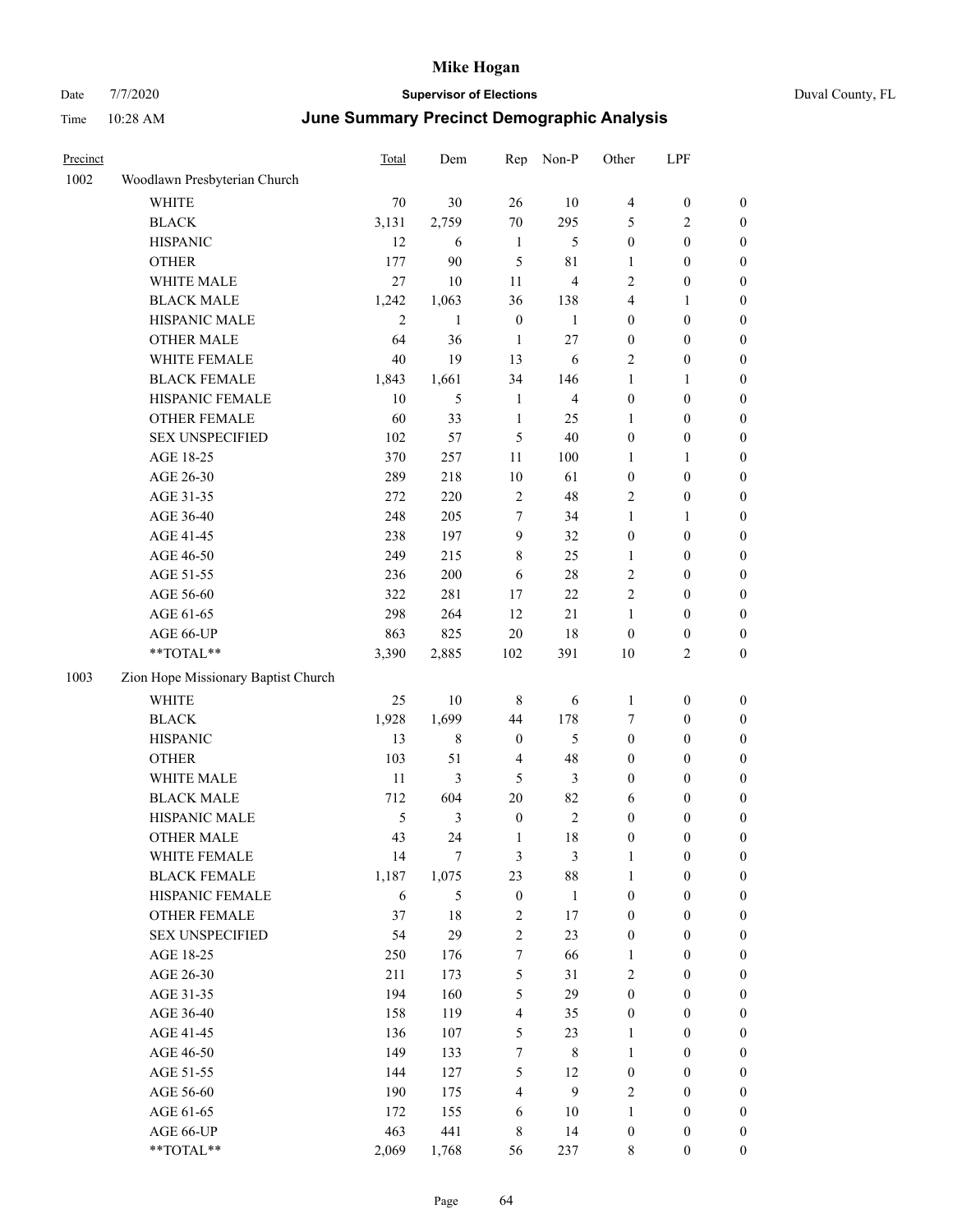|  | Duval County, F |  |
|--|-----------------|--|
|  |                 |  |

| Precinct |                          | Total       | Dem            | Rep                     | Non-P                   | Other                   | LPF              |                  |
|----------|--------------------------|-------------|----------------|-------------------------|-------------------------|-------------------------|------------------|------------------|
| 1004     | St Paul AME Church       |             |                |                         |                         |                         |                  |                  |
|          | <b>WHITE</b>             | 24          | 13             | $\overline{4}$          | 6                       | $\mathbf{1}$            | $\boldsymbol{0}$ | $\boldsymbol{0}$ |
|          | <b>BLACK</b>             | 2,407       | 2,189          | 29                      | 182                     | 7                       | $\boldsymbol{0}$ | $\boldsymbol{0}$ |
|          | <b>HISPANIC</b>          | $\,$ 8 $\,$ | 4              | 1                       | 3                       | $\boldsymbol{0}$        | $\boldsymbol{0}$ | $\boldsymbol{0}$ |
|          | <b>OTHER</b>             | 114         | 66             | $\tau$                  | 41                      | $\boldsymbol{0}$        | $\boldsymbol{0}$ | $\boldsymbol{0}$ |
|          | WHITE MALE               | 9           | 3              | $\overline{2}$          | $\overline{\mathbf{4}}$ | $\boldsymbol{0}$        | $\boldsymbol{0}$ | 0                |
|          | <b>BLACK MALE</b>        | 929         | 808            | 16                      | 101                     | 4                       | $\boldsymbol{0}$ | $\boldsymbol{0}$ |
|          | HISPANIC MALE            | 3           | $\mathbf{1}$   | $\boldsymbol{0}$        | $\mathbf{2}$            | $\boldsymbol{0}$        | $\boldsymbol{0}$ | $\boldsymbol{0}$ |
|          | <b>OTHER MALE</b>        | 27          | 16             | $\sqrt{2}$              | 9                       | $\boldsymbol{0}$        | $\boldsymbol{0}$ | $\boldsymbol{0}$ |
|          | WHITE FEMALE             | 14          | $10\,$         | $\overline{2}$          | 1                       | $\mathbf{1}$            | $\boldsymbol{0}$ | $\boldsymbol{0}$ |
|          | <b>BLACK FEMALE</b>      | 1,449       | 1,357          | 13                      | 76                      | 3                       | $\boldsymbol{0}$ | $\boldsymbol{0}$ |
|          | HISPANIC FEMALE          | 5           | $\mathfrak{Z}$ | $\mathbf{1}$            | $\mathbf{1}$            | $\boldsymbol{0}$        | $\boldsymbol{0}$ | $\boldsymbol{0}$ |
|          | OTHER FEMALE             | 56          | 43             | $\overline{4}$          | 9                       | $\boldsymbol{0}$        | $\boldsymbol{0}$ | $\boldsymbol{0}$ |
|          | <b>SEX UNSPECIFIED</b>   | 61          | 31             | $\mathbf{1}$            | 29                      | $\boldsymbol{0}$        | $\boldsymbol{0}$ | $\boldsymbol{0}$ |
|          | AGE 18-25                | 227         | 174            | $\overline{4}$          | 48                      | $\mathbf{1}$            | $\boldsymbol{0}$ | $\boldsymbol{0}$ |
|          | AGE 26-30                | 207         | 162            | 6                       | 39                      | $\boldsymbol{0}$        | $\boldsymbol{0}$ | $\boldsymbol{0}$ |
|          | AGE 31-35                | 205         | 165            | 5                       | 32                      | 3                       | $\boldsymbol{0}$ | $\boldsymbol{0}$ |
|          | AGE 36-40                | 158         | 135            | 5                       | $18\,$                  | $\boldsymbol{0}$        | $\boldsymbol{0}$ | $\boldsymbol{0}$ |
|          | AGE 41-45                | 144         | 121            | $\mathfrak{2}$          | 19                      | $\overline{c}$          | $\boldsymbol{0}$ | $\boldsymbol{0}$ |
|          | AGE 46-50                | 162         | 143            | $\mathfrak{2}$          | 16                      | $\mathbf{1}$            | $\boldsymbol{0}$ | $\boldsymbol{0}$ |
|          | AGE 51-55                | 213         | 194            | $\overline{\mathbf{4}}$ | 14                      | $\mathbf{1}$            | $\boldsymbol{0}$ | $\boldsymbol{0}$ |
|          | AGE 56-60                | 236         | 218            | 6                       | 12                      | $\boldsymbol{0}$        | $\boldsymbol{0}$ | $\boldsymbol{0}$ |
|          | AGE 61-65                | 197         | 178            | $\overline{4}$          | 15                      | $\boldsymbol{0}$        | $\boldsymbol{0}$ | $\boldsymbol{0}$ |
|          | AGE 66-UP                | 802         | 780            | 3                       | 19                      | $\boldsymbol{0}$        | $\boldsymbol{0}$ | $\boldsymbol{0}$ |
|          | **TOTAL**                | 2,553       | 2,272          | 41                      | 232                     | 8                       | $\boldsymbol{0}$ | $\boldsymbol{0}$ |
| 1005     | Legends Community Center |             |                |                         |                         |                         |                  |                  |
|          | <b>WHITE</b>             | 132         | 39             | 50                      | 34                      | 8                       | $\mathbf{1}$     | $\boldsymbol{0}$ |
|          | <b>BLACK</b>             | 3,529       | 3,149          | 67                      | 306                     | 6                       | $\mathbf{1}$     | $\boldsymbol{0}$ |
|          | <b>HISPANIC</b>          | 29          | 18             | $\mathfrak{H}$          | 6                       | $\boldsymbol{0}$        | $\boldsymbol{0}$ | 0                |
|          | <b>OTHER</b>             | 171         | 96             | $\tau$                  | 68                      | $\boldsymbol{0}$        | $\boldsymbol{0}$ | $\boldsymbol{0}$ |
|          | WHITE MALE               | 61          | $20\,$         | 22                      | 16                      | 3                       | $\boldsymbol{0}$ | $\boldsymbol{0}$ |
|          | <b>BLACK MALE</b>        | 1,382       | 1,185          | 35                      | 159                     | $\overline{c}$          | 1                | $\boldsymbol{0}$ |
|          | HISPANIC MALE            | 12          | 5              | $\mathfrak{Z}$          | $\overline{4}$          | $\boldsymbol{0}$        | $\boldsymbol{0}$ | $\boldsymbol{0}$ |
|          | <b>OTHER MALE</b>        | 58          | 32             | 1                       | 25                      | $\boldsymbol{0}$        | $\boldsymbol{0}$ | $\boldsymbol{0}$ |
|          | WHITE FEMALE             | $70\,$      | 19             | $27\,$                  | $18\,$                  | 5                       | $\mathbf{1}$     | $\boldsymbol{0}$ |
|          | <b>BLACK FEMALE</b>      | 2,097       | 1,919          | 32                      | 142                     | $\overline{\mathbf{4}}$ | $\boldsymbol{0}$ | 0                |
|          | HISPANIC FEMALE          | 15          | 12             | $\mathbf{1}$            | $\sqrt{2}$              | $\boldsymbol{0}$        | $\boldsymbol{0}$ | 0                |
|          | <b>OTHER FEMALE</b>      | 61          | 41             | $\overline{4}$          | 16                      | $\boldsymbol{0}$        | $\boldsymbol{0}$ | 0                |
|          | <b>SEX UNSPECIFIED</b>   | 105         | 69             | $\overline{4}$          | 32                      | $\boldsymbol{0}$        | $\boldsymbol{0}$ | 0                |
|          | AGE 18-25                | 422         | 301            | 14                      | 103                     | 3                       | $\mathbf{1}$     | $\boldsymbol{0}$ |
|          | AGE 26-30                | 281         | 214            | $11\,$                  | 55                      | $\mathbf{1}$            | $\boldsymbol{0}$ | $\boldsymbol{0}$ |
|          | AGE 31-35                | 312         | 256            | $\mathbf{9}$            | 46                      | $\mathbf{1}$            | $\boldsymbol{0}$ | $\boldsymbol{0}$ |
|          | AGE 36-40                | 274         | 220            | 11                      | 39                      | $\overline{4}$          | $\boldsymbol{0}$ | $\boldsymbol{0}$ |
|          | AGE 41-45                | 276         | 228            | $\boldsymbol{9}$        | 39                      | $\boldsymbol{0}$        | $\boldsymbol{0}$ | $\boldsymbol{0}$ |
|          | AGE 46-50                | 273         | 221            | 14                      | 37                      | $\mathbf{1}$            | $\boldsymbol{0}$ | $\boldsymbol{0}$ |
|          | AGE 51-55                | 304         | 264            | 11                      | $28\,$                  | $\mathbf{1}$            | $\boldsymbol{0}$ | $\boldsymbol{0}$ |
|          | AGE 56-60                | 349         | 306            | 16                      | 26                      | $\mathbf{1}$            | $\boldsymbol{0}$ | $\boldsymbol{0}$ |
|          | AGE 61-65                | 315         | 286            | 12                      | 17                      | $\boldsymbol{0}$        | $\boldsymbol{0}$ | 0                |
|          | AGE 66-UP                | 1,052       | 1,004          | $22\,$                  | 23                      | 2                       | $\mathbf{1}$     | 0                |
|          | $**TOTAL**$              | 3,861       | 3,302          | 129                     | 414                     | 14                      | $\sqrt{2}$       | $\boldsymbol{0}$ |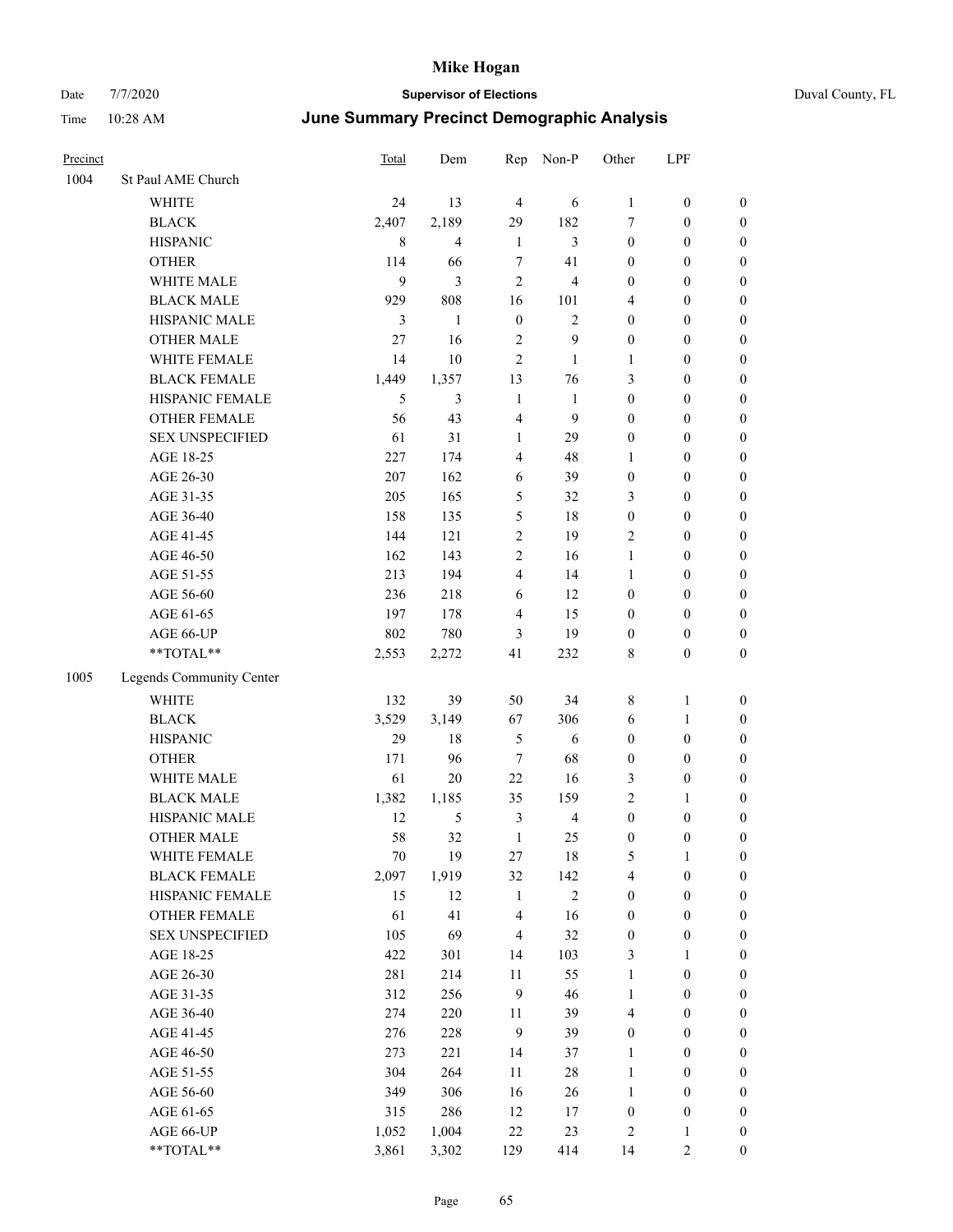#### Date 7/7/2020 **Supervisor of Elections** Duval County, FL Time 10:28 AM **June Summary Precinct Demographic Analysis**

| Precinct |                                | Total | Dem | Rep    | Non-P | Other            | LPF              |                  |
|----------|--------------------------------|-------|-----|--------|-------|------------------|------------------|------------------|
| 1006     | Church of God - N Lane Ave     |       |     |        |       |                  |                  |                  |
|          | <b>WHITE</b>                   | 1,065 | 244 | 570    | 235   | 12               | $\overline{4}$   | $\boldsymbol{0}$ |
|          | <b>BLACK</b>                   | 785   | 645 | 32     | 105   | 3                | $\mathbf{0}$     | $\theta$         |
|          | <b>HISPANIC</b>                | 66    | 25  | 14     | 26    | $\boldsymbol{0}$ | $\mathbf{1}$     | $\boldsymbol{0}$ |
|          | <b>OTHER</b>                   | 137   | 49  | 28     | 59    | $\mathbf{1}$     | $\mathbf{0}$     | $\mathbf{0}$     |
|          | WHITE MALE                     | 478   | 100 | 265    | 107   | 3                | 3                | $\boldsymbol{0}$ |
|          | <b>BLACK MALE</b>              | 305   | 236 | 21     | 46    | $\overline{2}$   | $\mathbf{0}$     | $\mathbf{0}$     |
|          | HISPANIC MALE                  | 35    | 15  | 6      | 14    | $\boldsymbol{0}$ | $\boldsymbol{0}$ | $\boldsymbol{0}$ |
|          | <b>OTHER MALE</b>              | 58    | 16  | 14     | 28    | $\mathbf{0}$     | $\mathbf{0}$     | $\mathbf{0}$     |
|          | WHITE FEMALE                   | 571   | 143 | 296    | 122   | 9                | 1                | $\theta$         |
|          | <b>BLACK FEMALE</b>            | 464   | 397 | 11     | 55    | $\mathbf{1}$     | $\mathbf{0}$     | $\theta$         |
|          | HISPANIC FEMALE                | 30    | 10  | $\tau$ | 12    | $\boldsymbol{0}$ | $\mathbf{1}$     | $\theta$         |
|          | <b>OTHER FEMALE</b>            | 51    | 23  | 11     | 16    | 1                | $\mathbf{0}$     | $\boldsymbol{0}$ |
|          | <b>SEX UNSPECIFIED</b>         | 61    | 23  | 13     | 25    | $\mathbf{0}$     | $\mathbf{0}$     | $\theta$         |
|          | AGE 18-25                      | 217   | 108 | 32     | 71    | $\overline{4}$   | $\overline{2}$   | $\theta$         |
|          | AGE 26-30                      | 209   | 90  | 53     | 64    | $\overline{2}$   | $\mathbf{0}$     | $\theta$         |
|          | AGE 31-35                      | 189   | 95  | 46     | 45    | $\overline{2}$   | 1                | $\theta$         |
|          | AGE 36-40                      | 188   | 96  | 41     | 49    | $\mathbf{1}$     | 1                | $\theta$         |
|          | AGE 41-45                      | 141   | 75  | 44     | 21    | $\mathbf{1}$     | $\mathbf{0}$     | $\mathbf{0}$     |
|          | AGE 46-50                      | 196   | 92  | 66     | 36    | $\overline{2}$   | $\overline{0}$   | $\theta$         |
|          | AGE 51-55                      | 176   | 80  | 65     | 31    | $\mathbf{0}$     | $\mathbf{0}$     | $\mathbf{0}$     |
|          | AGE 56-60                      | 207   | 83  | 80     | 41    | $\overline{2}$   | $\mathbf{1}$     | $\theta$         |
|          | AGE 61-65                      | 166   | 75  | 56     | 33    | $\overline{2}$   | $\mathbf{0}$     | $\overline{0}$   |
|          | AGE 66-UP                      | 362   | 168 | 161    | 33    | $\overline{0}$   | $\mathbf{0}$     | $\theta$         |
|          | **TOTAL**                      | 2,053 | 963 | 644    | 425   | 16               | 5                | $\mathbf{0}$     |
| 1007     | Evangel Temple Assembly of God |       |     |        |       |                  |                  |                  |
|          | <b>WHITE</b>                   | 923   | 250 | 466    | 193   | 13               | $\mathbf{1}$     | $\boldsymbol{0}$ |
|          | <b>BLACK</b>                   | 556   | 438 | 26     | 90    | $\overline{2}$   | $\mathbf{0}$     | $\theta$         |
|          | <b>HISPANIC</b>                | 98    | 43  | 18     | 36    | $\mathbf{1}$     | $\boldsymbol{0}$ | $\boldsymbol{0}$ |
|          | <b>OTHER</b>                   | 136   | 50  | 34     | 52    | $\mathbf{0}$     | $\theta$         | $\theta$         |
|          | WHITE MALE                     | 414   | 110 | 218    | 80    | 6                | $\boldsymbol{0}$ | $\boldsymbol{0}$ |
|          | <b>BLACK MALE</b>              | 210   | 147 | 16     | 46    | $\mathbf{1}$     | $\mathbf{0}$     | $\theta$         |
|          | HISPANIC MALE                  | 38    | 12  | 9      | 16    | 1                | $\boldsymbol{0}$ | $\boldsymbol{0}$ |
|          | <b>OTHER MALE</b>              | 39    | 13  | 11     | 15    | $\mathbf{0}$     | $\overline{0}$   | $\theta$         |
|          | WHITE FEMALE                   | 502   | 138 | 244    | 112   | 7                | 1                | $\theta$         |

BLACK FEMALE 339 286 9 43 1 0 0 HISPANIC FEMALE 60 31 9 20 0 0 0 OTHER FEMALE 68 26 19 23 0 0 0 SEX UNSPECIFIED 43 18 9 16 0 0 0 AGE 18-25 188 87 36 64 1 0 0 AGE 26-30 170 81 35 52 2 0 0 AGE 31-35 157 80 33 40 3 1 0 AGE 36-40 144 80 37 25 2 0 0 AGE 41-45 125 53 38 34 0 0 0 AGE 46-50 128 48 38 40 2 0 0 AGE 51-55 136 54 51 27 4 0 0 AGE 56-60 166 81 52 33 0 0 0 AGE 61-65 162 68 72 21 1 0 0 AGE 66-UP 337 149 152 35 1 0 0 \*\*TOTAL\*\* 1,713 781 544 371 16 1 0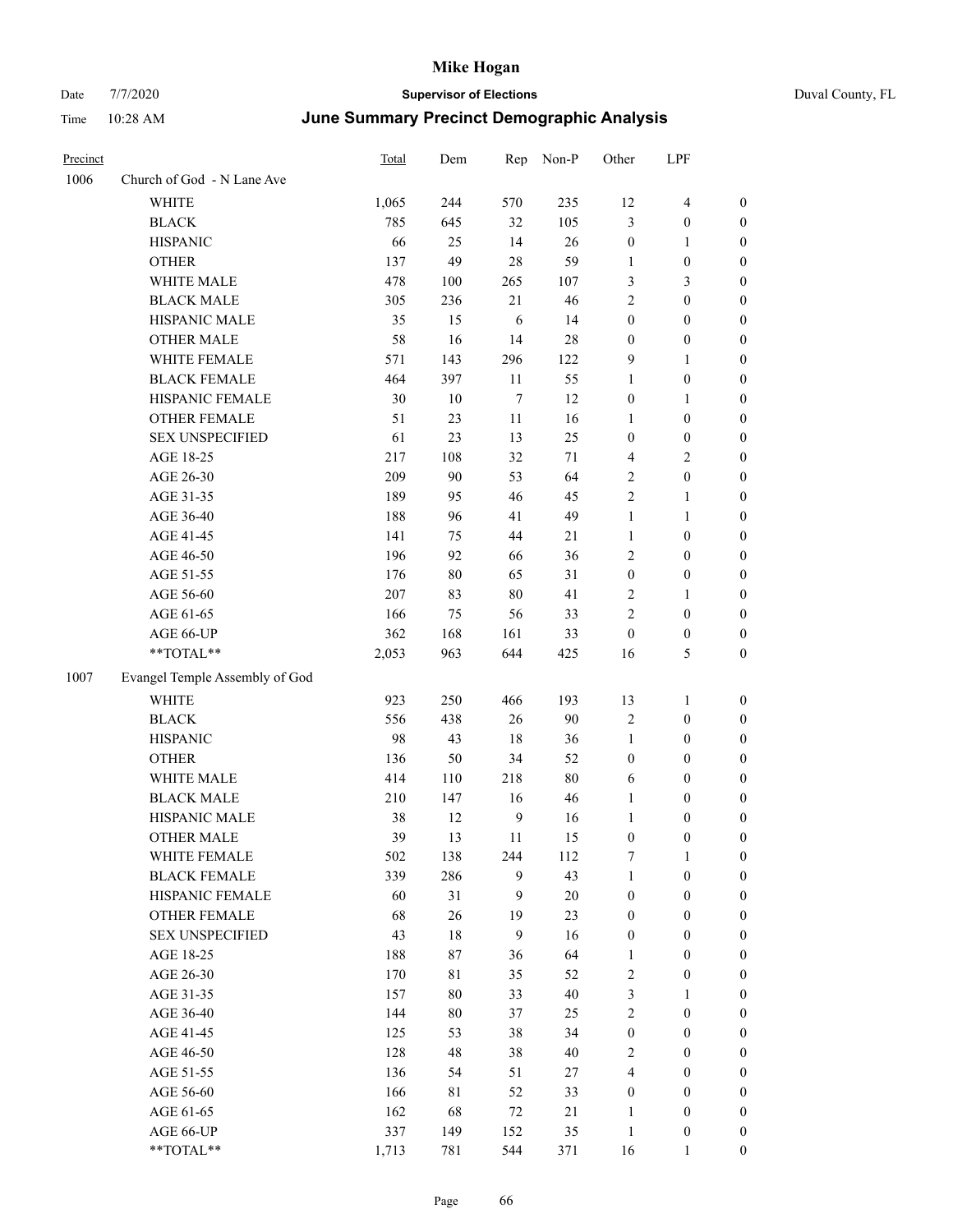|  |  | Duval |
|--|--|-------|
|  |  |       |

| Precinct |                                 | Total | Dem   | Rep    | Non-P  | Other            | LPF                     |                  |
|----------|---------------------------------|-------|-------|--------|--------|------------------|-------------------------|------------------|
| 1008     | Mary Lena Gibbs Center          |       |       |        |        |                  |                         |                  |
|          | WHITE                           | 1,224 | 302   | 641    | 255    | 16               | $10\,$                  | $\boldsymbol{0}$ |
|          | <b>BLACK</b>                    | 2,096 | 1,714 | 73     | 300    | $\overline{9}$   | $\boldsymbol{0}$        | $\boldsymbol{0}$ |
|          | <b>HISPANIC</b>                 | 204   | 73    | 33     | 96     | $\overline{c}$   | $\boldsymbol{0}$        | 0                |
|          | <b>OTHER</b>                    | 372   | 118   | 102    | 148    | 3                | $\mathbf{1}$            | 0                |
|          | WHITE MALE                      | 561   | 108   | 310    | 129    | 8                | 6                       | 0                |
|          | <b>BLACK MALE</b>               | 837   | 654   | 38     | 140    | 5                | $\boldsymbol{0}$        | $\boldsymbol{0}$ |
|          | HISPANIC MALE                   | 95    | 30    | 21     | 43     | $\mathbf{1}$     | $\boldsymbol{0}$        | $\boldsymbol{0}$ |
|          | <b>OTHER MALE</b>               | 144   | 37    | 48     | 58     | $\mathbf{1}$     | $\boldsymbol{0}$        | $\boldsymbol{0}$ |
|          | WHITE FEMALE                    | 645   | 189   | 324    | 120    | 8                | $\overline{\mathbf{4}}$ | $\boldsymbol{0}$ |
|          | <b>BLACK FEMALE</b>             | 1,223 | 1,034 | 34     | 151    | 4                | $\boldsymbol{0}$        | $\boldsymbol{0}$ |
|          | HISPANIC FEMALE                 | 104   | 42    | 12     | 49     | $\mathbf{1}$     | $\boldsymbol{0}$        | $\boldsymbol{0}$ |
|          | <b>OTHER FEMALE</b>             | 164   | 63    | 45     | 53     | $\overline{c}$   | $\mathbf{1}$            | $\boldsymbol{0}$ |
|          | <b>SEX UNSPECIFIED</b>          | 123   | 50    | 17     | 56     | $\boldsymbol{0}$ | $\boldsymbol{0}$        | 0                |
|          | AGE 18-25                       | 496   | 237   | 72     | 179    | 6                | $\mathbf{2}$            | 0                |
|          | AGE 26-30                       | 376   | 202   | 53     | 119    | $\mathbf{2}$     | $\boldsymbol{0}$        | 0                |
|          | AGE 31-35                       | 377   | 205   | 67     | 94     | 7                | $\overline{4}$          | $\boldsymbol{0}$ |
|          | AGE 36-40                       | 371   | 228   | 48     | 90     | 5                | $\boldsymbol{0}$        | $\boldsymbol{0}$ |
|          | AGE 41-45                       | 333   | 189   | 69     | 72     | $\overline{c}$   | $\mathbf{1}$            | $\boldsymbol{0}$ |
|          | AGE 46-50                       | 321   | 197   | 54     | 67     | $\mathbf{1}$     | $\sqrt{2}$              | $\boldsymbol{0}$ |
|          | AGE 51-55                       | 292   | 175   | 67     | 47     | $\overline{c}$   | $\mathbf{1}$            | $\boldsymbol{0}$ |
|          | AGE 56-60                       | 317   | 193   | 84     | 39     | $\mathbf{1}$     | $\boldsymbol{0}$        | $\boldsymbol{0}$ |
|          | AGE 61-65                       | 302   | 165   | 99     | 35     | 3                | $\boldsymbol{0}$        | 0                |
|          | AGE 66-UP                       | 706   | 413   | 236    | 55     | $\mathbf{1}$     | 1                       | 0                |
|          | **TOTAL**                       | 3,896 | 2,207 | 849    | 799    | 30               | 11                      | 0                |
| 1009     | Oak Hill Church of the Nazarene |       |       |        |        |                  |                         |                  |
|          | WHITE                           | 937   | 210   | 535    | 181    | 5                | 6                       | 0                |
|          | <b>BLACK</b>                    | 1,459 | 1,145 | 58     | 239    | 15               | $\overline{c}$          | 0                |
|          | <b>HISPANIC</b>                 | 192   | 88    | 43     | 60     | $\mathbf{1}$     | $\boldsymbol{0}$        | 0                |
|          | <b>OTHER</b>                    | 276   | 92    | 72     | 109    | 2                | $\mathbf{1}$            | 0                |
|          | WHITE MALE                      | 422   | 79    | 265    | 73     | $\overline{c}$   | $\mathfrak{Z}$          | $\boldsymbol{0}$ |
|          | <b>BLACK MALE</b>               | 593   | 446   | 26     | 116    | 4                | $\mathbf{1}$            | $\boldsymbol{0}$ |
|          | HISPANIC MALE                   | 103   | 45    | 25     | 32     | $\mathbf{1}$     | $\boldsymbol{0}$        | 0                |
|          | <b>OTHER MALE</b>               | 109   | 40    | 28     | 39     | $\mathbf{1}$     | $\mathbf{1}$            | $\boldsymbol{0}$ |
|          | WHITE FEMALE                    | 510   | 129   | 268    | 107    | $\mathfrak{Z}$   | $\mathfrak{Z}$          | 0                |
|          | <b>BLACK FEMALE</b>             | 841   | 680   | 32     | 118    | $10\,$           | $\mathbf{1}$            | 0                |
|          | HISPANIC FEMALE                 | 84    | 41    | 17     | 26     | $\boldsymbol{0}$ | $\boldsymbol{0}$        | 0                |
|          | <b>OTHER FEMALE</b>             | 129   | 45    | $40\,$ | $44\,$ | $\boldsymbol{0}$ | $\boldsymbol{0}$        | 0                |
|          | <b>SEX UNSPECIFIED</b>          | 73    | 30    | 7      | 34     | 2                | $\boldsymbol{0}$        | 0                |
|          | AGE 18-25                       | 367   | 175   | 47     | 140    | 5                | $\boldsymbol{0}$        | $\boldsymbol{0}$ |
|          | AGE 26-30                       | 265   | 141   | 39     | 79     | 4                | $\sqrt{2}$              | 0                |
|          | AGE 31-35                       | 253   | 134   | 47     | 68     | $\mathbf{1}$     | $\mathfrak{Z}$          | 0                |
|          | AGE 36-40                       | 232   | 142   | 38     | 50     | $\overline{c}$   | $\boldsymbol{0}$        | 0                |
|          | AGE 41-45                       | 263   | 163   | 53     | 43     | 3                | $\mathbf{1}$            | $\overline{0}$   |
|          | AGE 46-50                       | 271   | 153   | 71     | 45     | $\sqrt{2}$       | $\boldsymbol{0}$        | $\overline{0}$   |
|          | AGE 51-55                       | 230   | 140   | 53     | 36     | $\mathbf{1}$     | $\boldsymbol{0}$        | 0                |
|          | AGE 56-60                       | 268   | 131   | $88\,$ | 46     | 3                | $\boldsymbol{0}$        | 0                |
|          | AGE 61-65                       | 247   | 117   | 94     | 35     | $\mathbf{1}$     | $\boldsymbol{0}$        | 0                |
|          | AGE 66-UP                       | 465   | 238   | 178    | 45     | $\mathbf{1}$     | $\mathfrak{Z}$          | 0                |
|          | $**TOTAL**$                     | 2,864 | 1,535 | 708    | 589    | 23               | 9                       | $\overline{0}$   |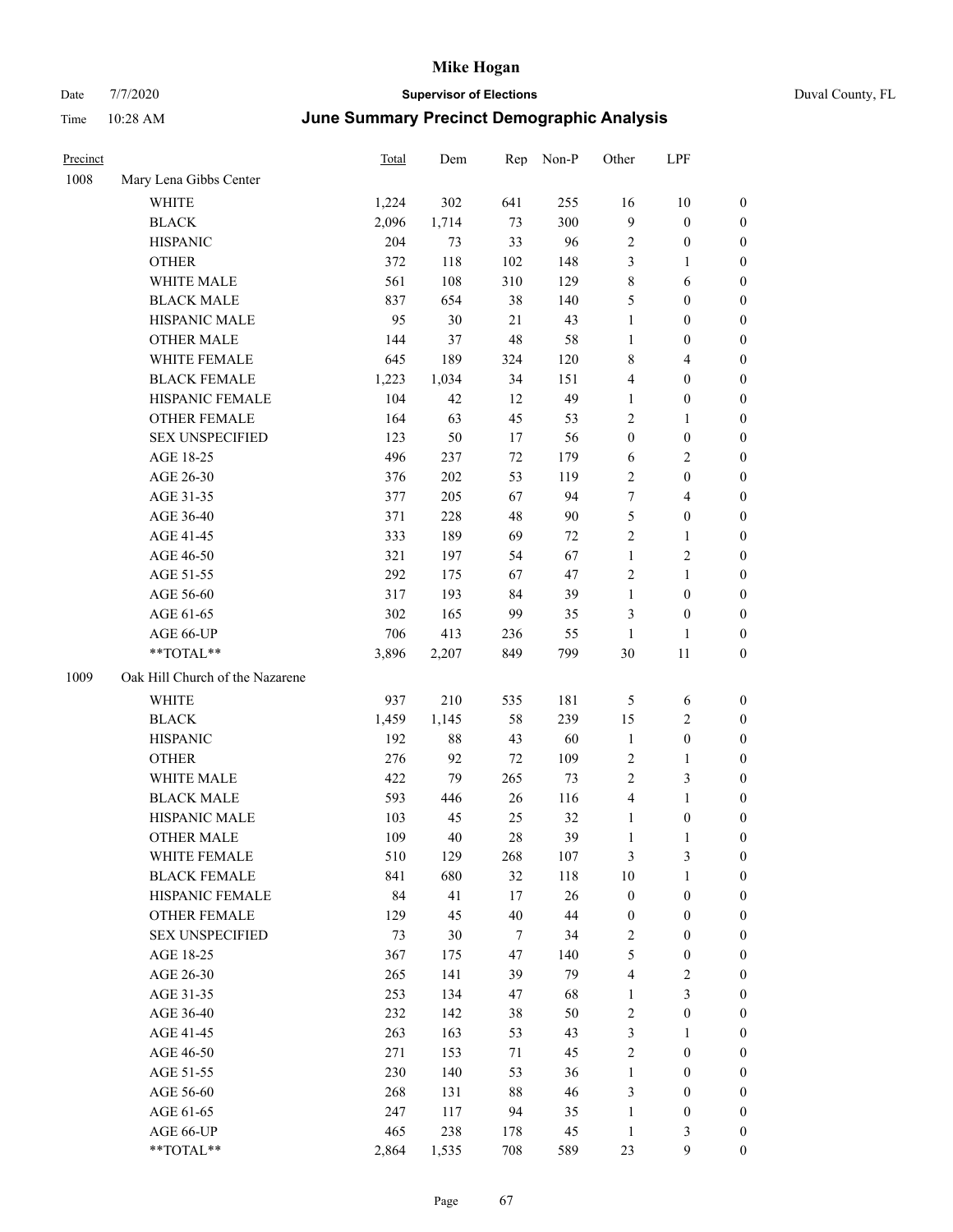| Precinct |                             | Total  | Dem            | Rep         | Non-P  | Other            | LPF              |                  |
|----------|-----------------------------|--------|----------------|-------------|--------|------------------|------------------|------------------|
| 1010     | Sweetwater Church of Christ |        |                |             |        |                  |                  |                  |
|          | <b>WHITE</b>                | 1,345  | 314            | 699         | 305    | 21               | 6                | $\boldsymbol{0}$ |
|          | <b>BLACK</b>                | 727    | 586            | 24          | 108    | $\,$ 8 $\,$      | $\mathbf{1}$     | $\bf{0}$         |
|          | <b>HISPANIC</b>             | 137    | 62             | 32          | 39     | $\mathfrak{Z}$   | 1                | $\boldsymbol{0}$ |
|          | <b>OTHER</b>                | 210    | 75             | 45          | $87\,$ | $\mathfrak{Z}$   | $\boldsymbol{0}$ | $\boldsymbol{0}$ |
|          | WHITE MALE                  | 606    | 117            | 331         | 146    | $\,$ 8 $\,$      | 4                | $\boldsymbol{0}$ |
|          | <b>BLACK MALE</b>           | 292    | 215            | 15          | 56     | 5                | 1                | $\boldsymbol{0}$ |
|          | HISPANIC MALE               | 66     | $22\,$         | 17          | 25     | $\mathbf{1}$     | 1                | $\boldsymbol{0}$ |
|          | <b>OTHER MALE</b>           | 79     | 30             | 15          | 31     | $\mathfrak{Z}$   | $\boldsymbol{0}$ | $\boldsymbol{0}$ |
|          | WHITE FEMALE                | 726    | 193            | 363         | 156    | 12               | 2                | $\boldsymbol{0}$ |
|          | <b>BLACK FEMALE</b>         | 426    | 364            | $\,$ 8 $\,$ | 51     | $\mathfrak{Z}$   | $\boldsymbol{0}$ | $\boldsymbol{0}$ |
|          | HISPANIC FEMALE             | 66     | 36             | 15          | 13     | $\sqrt{2}$       | $\boldsymbol{0}$ | $\boldsymbol{0}$ |
|          | <b>OTHER FEMALE</b>         | 95     | 35             | 25          | 35     | $\boldsymbol{0}$ | $\boldsymbol{0}$ | $\boldsymbol{0}$ |
|          | <b>SEX UNSPECIFIED</b>      | 63     | 25             | 11          | $26\,$ | $\mathbf{1}$     | $\boldsymbol{0}$ | $\boldsymbol{0}$ |
|          | AGE 18-25                   | 299    | 125            | 38          | 127    | 9                | $\boldsymbol{0}$ | $\boldsymbol{0}$ |
|          | AGE 26-30                   | 225    | 96             | 56          | 67     | $\sqrt{2}$       | 4                | $\boldsymbol{0}$ |
|          | AGE 31-35                   | 200    | 84             | 49          | 63     | 3                | $\mathbf{1}$     | $\boldsymbol{0}$ |
|          | AGE 36-40                   | 186    | 89             | 46          | 48     | $\mathbf{1}$     | 2                | $\boldsymbol{0}$ |
|          | AGE 41-45                   | 196    | 89             | 51          | 52     | $\overline{4}$   | $\boldsymbol{0}$ | $\boldsymbol{0}$ |
|          | AGE 46-50                   | 198    | 98             | 62          | 34     | $\overline{4}$   | $\boldsymbol{0}$ | $\boldsymbol{0}$ |
|          | AGE 51-55                   | 207    | 98             | 79          | 26     | $\overline{4}$   | $\boldsymbol{0}$ | $\boldsymbol{0}$ |
|          | AGE 56-60                   | 222    | 82             | 101         | 39     | $\boldsymbol{0}$ | $\boldsymbol{0}$ | $\boldsymbol{0}$ |
|          | AGE 61-65                   | 219    | 91             | 92          | 33     | 3                | $\boldsymbol{0}$ | $\boldsymbol{0}$ |
|          | AGE 66-UP                   | 465    | 183            | 226         | 50     | 5                | 1                | $\boldsymbol{0}$ |
|          | **TOTAL**                   | 2,419  | 1,037          | 800         | 539    | 35               | 8                | $\boldsymbol{0}$ |
| 1011     | Teamsters 512               |        |                |             |        |                  |                  |                  |
|          | <b>WHITE</b>                | 1,035  | 221            | 610         | 194    | $\sqrt{5}$       | 5                | $\boldsymbol{0}$ |
|          | <b>BLACK</b>                | 311    | 236            | 15          | 58     | $\mathbf{1}$     | 1                | $\boldsymbol{0}$ |
|          | <b>HISPANIC</b>             | 55     | 25             | 13          | 16     | $\mathbf{1}$     | $\boldsymbol{0}$ | $\boldsymbol{0}$ |
|          | <b>OTHER</b>                | 55     | 11             | 23          | 21     | $\boldsymbol{0}$ | $\boldsymbol{0}$ | $\boldsymbol{0}$ |
|          | WHITE MALE                  | 472    | 89             | 291         | 85     | $\overline{4}$   | 3                | $\boldsymbol{0}$ |
|          | <b>BLACK MALE</b>           | 124    | 86             | 6           | 30     | 1                | 1                | $\boldsymbol{0}$ |
|          | HISPANIC MALE               | 24     | 11             | 7           | 6      | $\boldsymbol{0}$ | $\boldsymbol{0}$ | $\boldsymbol{0}$ |
|          | <b>OTHER MALE</b>           | 18     | $\overline{4}$ | 8           | 6      | $\boldsymbol{0}$ | $\boldsymbol{0}$ | $\boldsymbol{0}$ |
|          | WHITE FEMALE                | 545    | 126            | 314         | 103    | $\boldsymbol{0}$ | $\overline{c}$   | $\boldsymbol{0}$ |
|          | <b>BLACK FEMALE</b>         | 180    | 147            | 7           | $26\,$ | $\boldsymbol{0}$ | $\boldsymbol{0}$ | $\boldsymbol{0}$ |
|          | HISPANIC FEMALE             | 31     | 14             | 6           | $10\,$ | $\mathbf{1}$     | $\boldsymbol{0}$ | $\boldsymbol{0}$ |
|          | <b>OTHER FEMALE</b>         | $27\,$ | $\sqrt{6}$     | 11          | $10\,$ | $\boldsymbol{0}$ | $\boldsymbol{0}$ | $\boldsymbol{0}$ |
|          | <b>SEX UNSPECIFIED</b>      | 35     | $10\,$         | $11\,$      | 13     | $\mathbf{1}$     | $\boldsymbol{0}$ | $\boldsymbol{0}$ |
|          | AGE 18-25                   | 121    | 34             | 43          | 43     | $\mathbf{1}$     | $\boldsymbol{0}$ | $\boldsymbol{0}$ |
|          | AGE 26-30                   | 127    | 44             | 35          | 44     | $\mathfrak{Z}$   | 1                | $\boldsymbol{0}$ |
|          | AGE 31-35                   | 115    | 37             | 48          | 28     | $\mathbf{1}$     | $\mathbf{1}$     | $\boldsymbol{0}$ |
|          | AGE 36-40                   | 124    | 47             | 54          | 23     | $\boldsymbol{0}$ | $\boldsymbol{0}$ | $\boldsymbol{0}$ |
|          | AGE 41-45                   | 120    | 45             | 49          | 25     | $\boldsymbol{0}$ | $\mathbf{1}$     | $\boldsymbol{0}$ |
|          | AGE 46-50                   | 131    | 38             | 61          | 30     | $\boldsymbol{0}$ | $\mathbf{2}$     | $\boldsymbol{0}$ |
|          | AGE 51-55                   | 116    | 49             | 46          | $20\,$ | $\boldsymbol{0}$ | 1                | $\boldsymbol{0}$ |
|          | AGE 56-60                   | 160    | 61             | 68          | 30     | $\mathbf{1}$     | $\boldsymbol{0}$ | $\boldsymbol{0}$ |
|          | AGE 61-65                   | 133    | 34             | 75          | 23     | $\mathbf{1}$     | $\boldsymbol{0}$ | $\boldsymbol{0}$ |
|          | AGE 66-UP                   | 309    | 104            | 182         | 23     | $\boldsymbol{0}$ | $\boldsymbol{0}$ | $\boldsymbol{0}$ |
|          | $**TOTAL**$                 | 1,456  | 493            | 661         | 289    | 7                | 6                | $\overline{0}$   |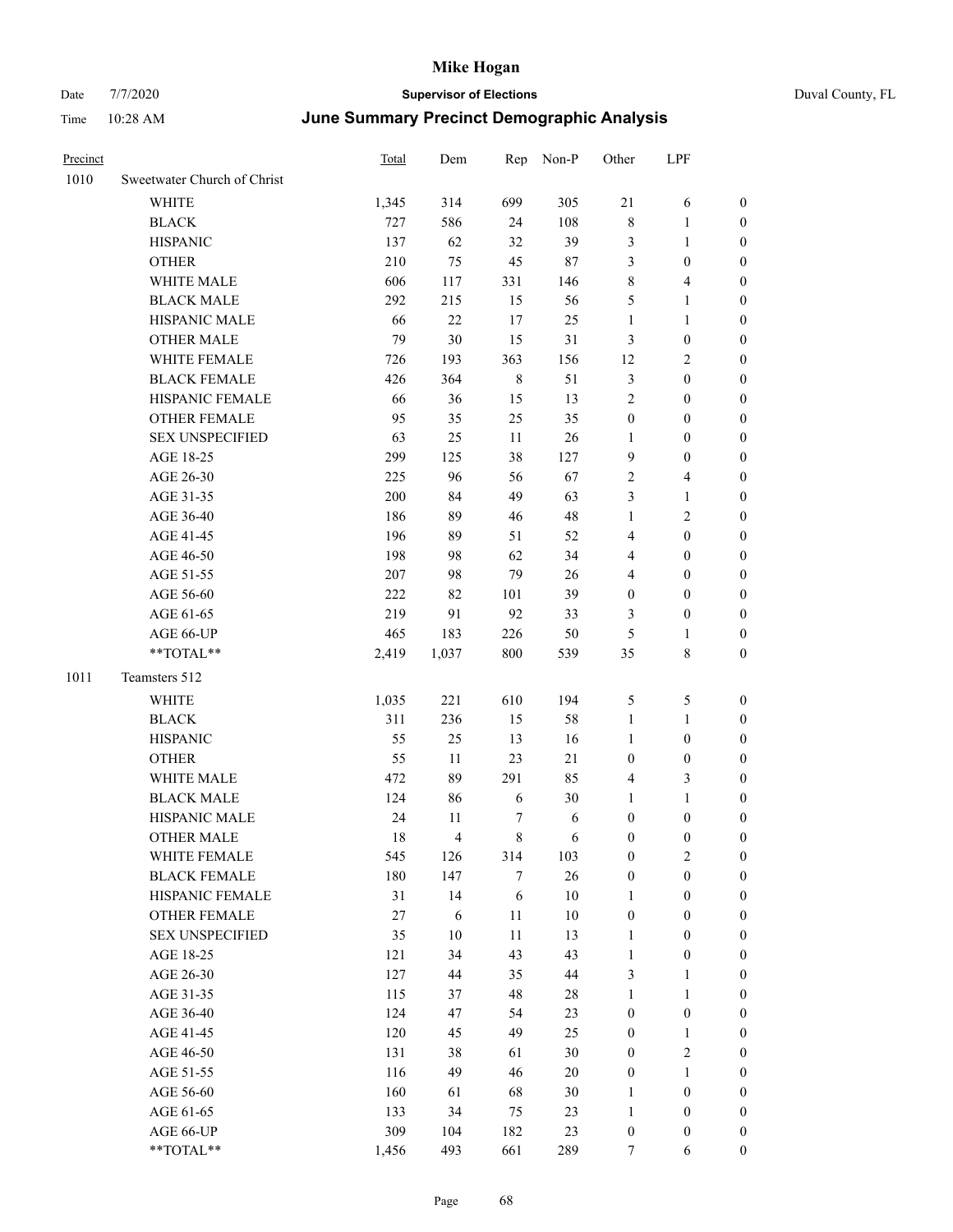| Precinct |                                | Total  | Dem        | Rep         | Non-P  | Other            | LPF              |                  |
|----------|--------------------------------|--------|------------|-------------|--------|------------------|------------------|------------------|
| 1012     | <b>Gregory West Apartments</b> |        |            |             |        |                  |                  |                  |
|          | WHITE                          | 709    | 188        | 327         | 189    | $\overline{4}$   | $\mathbf{1}$     | $\boldsymbol{0}$ |
|          | <b>BLACK</b>                   | 1,778  | 1,427      | 67          | 277    | $\tau$           | $\boldsymbol{0}$ | $\boldsymbol{0}$ |
|          | <b>HISPANIC</b>                | 324    | 170        | 39          | 112    | 3                | $\boldsymbol{0}$ | $\boldsymbol{0}$ |
|          | <b>OTHER</b>                   | 318    | 102        | 64          | 150    | $\overline{2}$   | $\boldsymbol{0}$ | $\boldsymbol{0}$ |
|          | WHITE MALE                     | 310    | 51         | 165         | 92     | $\mathbf{1}$     | 1                | $\boldsymbol{0}$ |
|          | <b>BLACK MALE</b>              | 624    | 458        | $40\,$      | 123    | 3                | $\boldsymbol{0}$ | $\boldsymbol{0}$ |
|          | HISPANIC MALE                  | 142    | 58         | $20\,$      | 62     | $\sqrt{2}$       | $\boldsymbol{0}$ | $\boldsymbol{0}$ |
|          | <b>OTHER MALE</b>              | 114    | 34         | 25          | 53     | $\sqrt{2}$       | $\boldsymbol{0}$ | $\boldsymbol{0}$ |
|          | WHITE FEMALE                   | 385    | 134        | 160         | 88     | 3                | $\boldsymbol{0}$ | $\boldsymbol{0}$ |
|          | <b>BLACK FEMALE</b>            | 1,132  | 951        | $27\,$      | 150    | $\overline{4}$   | $\boldsymbol{0}$ | $\boldsymbol{0}$ |
|          | HISPANIC FEMALE                | 172    | 105        | 18          | 48     | $\mathbf{1}$     | $\boldsymbol{0}$ | $\boldsymbol{0}$ |
|          | <b>OTHER FEMALE</b>            | 162    | 59         | 34          | 69     | $\boldsymbol{0}$ | $\boldsymbol{0}$ | $\boldsymbol{0}$ |
|          | <b>SEX UNSPECIFIED</b>         | 88     | 37         | $\,$ 8 $\,$ | 43     | $\boldsymbol{0}$ | $\boldsymbol{0}$ | $\boldsymbol{0}$ |
|          | AGE 18-25                      | 451    | 253        | 35          | 157    | 6                | $\boldsymbol{0}$ | $\boldsymbol{0}$ |
|          | AGE 26-30                      | 346    | $202\,$    | 35          | 107    | $\overline{2}$   | $\boldsymbol{0}$ | $\boldsymbol{0}$ |
|          | AGE 31-35                      | 357    | 225        | 36          | 95     | $\mathbf{1}$     | $\boldsymbol{0}$ | $\boldsymbol{0}$ |
|          | AGE 36-40                      | 339    | 224        | 32          | 82     | $\mathbf{1}$     | $\boldsymbol{0}$ | $\boldsymbol{0}$ |
|          | AGE 41-45                      | 277    | 179        | 33          | 63     | $\mathbf{1}$     | 1                | $\boldsymbol{0}$ |
|          | AGE 46-50                      | 265    | 174        | 48          | 43     | $\boldsymbol{0}$ | $\boldsymbol{0}$ | $\boldsymbol{0}$ |
|          | AGE 51-55                      | 245    | 153        | 46          | 46     | $\boldsymbol{0}$ | $\boldsymbol{0}$ | $\boldsymbol{0}$ |
|          | AGE 56-60                      | 243    | 136        | 58          | 46     | 3                | $\boldsymbol{0}$ | $\boldsymbol{0}$ |
|          | AGE 61-65                      | 224    | 133        | 52          | 38     | $\mathbf{1}$     | $\boldsymbol{0}$ | $\boldsymbol{0}$ |
|          | AGE 66-UP                      | 382    | 208        | 122         | 51     | $\mathbf{1}$     | $\boldsymbol{0}$ | $\boldsymbol{0}$ |
|          | **TOTAL**                      | 3,129  | 1,887      | 497         | 728    | 16               | 1                | $\boldsymbol{0}$ |
| 1013     | Cedar Creek Baptist Church     |        |            |             |        |                  |                  |                  |
|          | <b>WHITE</b>                   | 812    | 192        | 473         | 131    | $\overline{9}$   | 7                | $\boldsymbol{0}$ |
|          | <b>BLACK</b>                   | 486    | 385        | 13          | 85     | 3                | $\boldsymbol{0}$ | $\boldsymbol{0}$ |
|          | <b>HISPANIC</b>                | 83     | 35         | 15          | 31     | $\sqrt{2}$       | $\boldsymbol{0}$ | $\boldsymbol{0}$ |
|          | <b>OTHER</b>                   | 74     | $20\,$     | $20\,$      | 34     | $\boldsymbol{0}$ | $\boldsymbol{0}$ | $\boldsymbol{0}$ |
|          | WHITE MALE                     | 373    | $80\,$     | 219         | 65     | $\mathfrak{Z}$   | 6                | $\boldsymbol{0}$ |
|          | <b>BLACK MALE</b>              | 170    | 123        | 7           | 37     | 3                | $\boldsymbol{0}$ | $\boldsymbol{0}$ |
|          | HISPANIC MALE                  | 30     | 9          | 6           | 14     | $\mathbf{1}$     | $\boldsymbol{0}$ | $\boldsymbol{0}$ |
|          | <b>OTHER MALE</b>              | 28     | 6          | 7           | 15     | $\boldsymbol{0}$ | 0                | $\boldsymbol{0}$ |
|          | WHITE FEMALE                   | 433    | 110        | 250         | 66     | 6                | $\mathbf{1}$     | $\boldsymbol{0}$ |
|          | <b>BLACK FEMALE</b>            | 303    | 252        | 6           | 45     | $\boldsymbol{0}$ | $\boldsymbol{0}$ | $\boldsymbol{0}$ |
|          | HISPANIC FEMALE                | 51     | 25         | 9           | 16     | $\mathbf{1}$     | $\boldsymbol{0}$ | $\boldsymbol{0}$ |
|          | OTHER FEMALE                   | $27\,$ | $\sqrt{6}$ | 9           | 12     | $\boldsymbol{0}$ | $\boldsymbol{0}$ | $\boldsymbol{0}$ |
|          | <b>SEX UNSPECIFIED</b>         | 40     | 21         | 8           | 11     | $\boldsymbol{0}$ | $\boldsymbol{0}$ | $\boldsymbol{0}$ |
|          | AGE 18-25                      | 156    | 63         | 45          | 44     | $\overline{4}$   | $\boldsymbol{0}$ | $\boldsymbol{0}$ |
|          | AGE 26-30                      | 178    | $88\,$     | 39          | 45     | $\sqrt{5}$       | 1                | $\boldsymbol{0}$ |
|          | AGE 31-35                      | 134    | 56         | 36          | 38     | $\mathbf{1}$     | 3                | $\boldsymbol{0}$ |
|          | AGE 36-40                      | 126    | 55         | 39          | 32     | $\boldsymbol{0}$ | $\boldsymbol{0}$ | $\boldsymbol{0}$ |
|          | AGE 41-45                      | 105    | 55         | 19          | 30     | $\boldsymbol{0}$ | 1                | $\boldsymbol{0}$ |
|          | AGE 46-50                      | 111    | 56         | 34          | $18\,$ | $\mathbf{1}$     | $\sqrt{2}$       | $\boldsymbol{0}$ |
|          | AGE 51-55                      | 121    | 52         | 46          | $22\,$ | $\mathbf{1}$     | $\boldsymbol{0}$ | $\boldsymbol{0}$ |
|          | AGE 56-60                      | 129    | 52         | 55          | $21\,$ | $\mathbf{1}$     | $\boldsymbol{0}$ | $\boldsymbol{0}$ |
|          | AGE 61-65                      | 110    | 55         | 42          | 13     | $\boldsymbol{0}$ | $\boldsymbol{0}$ | $\boldsymbol{0}$ |
|          | AGE 66-UP                      | 284    | 100        | 166         | $17\,$ | 1                | $\boldsymbol{0}$ | $\boldsymbol{0}$ |
|          | **TOTAL**                      | 1,455  | 632        | 521         | 281    | 14               | 7                | $\boldsymbol{0}$ |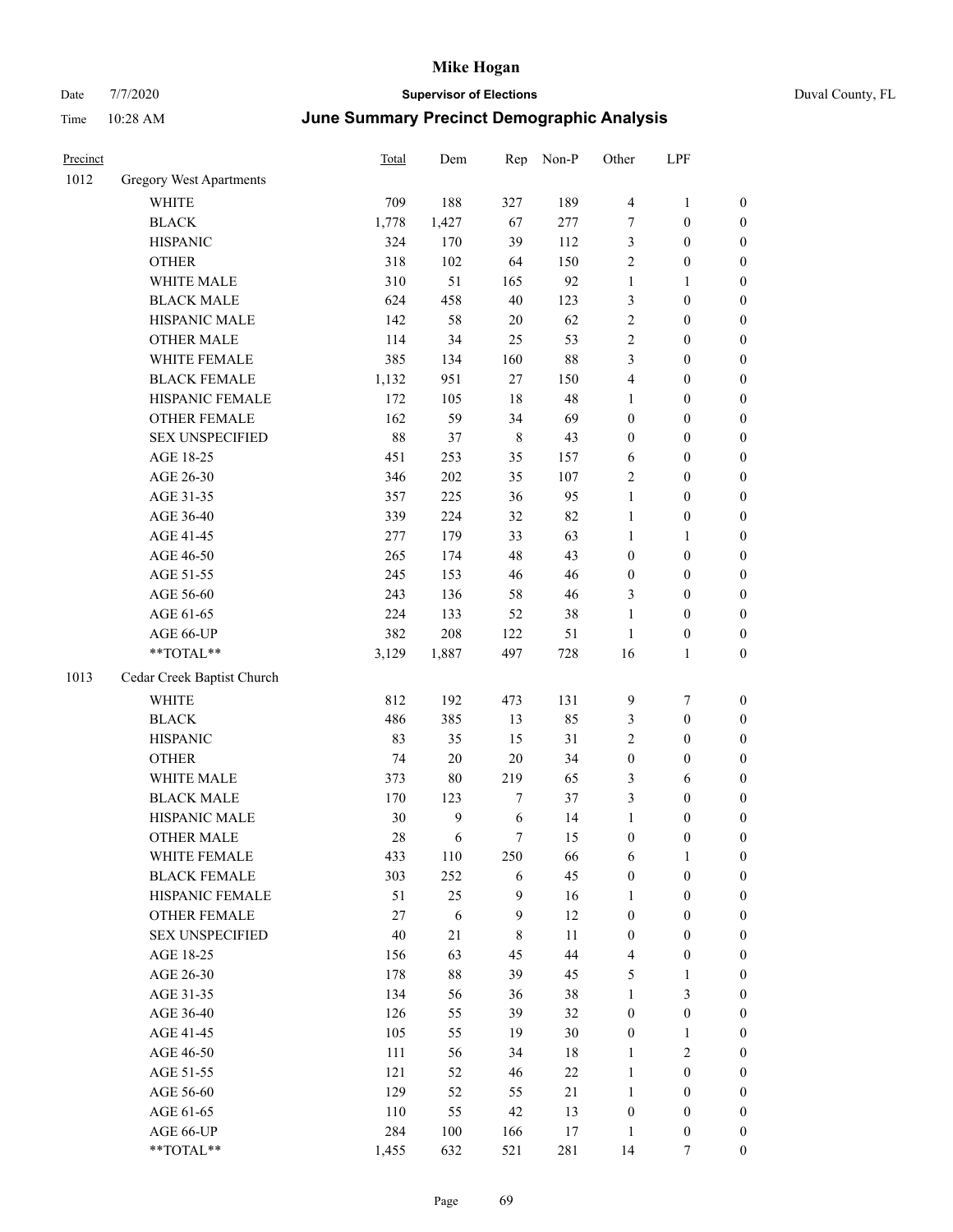## Date 7/7/2020 **Supervisor of Elections** Duval County, FL Time 10:28 AM **June Summary Precinct Demographic Analysis**

| Precinct |                             | Total | Dem   | Rep    | Non-P       | Other            | LPF                     |                  |
|----------|-----------------------------|-------|-------|--------|-------------|------------------|-------------------------|------------------|
| 1014     | McGirts Creek Regional Park |       |       |        |             |                  |                         |                  |
|          | <b>WHITE</b>                | 1,297 | 326   | 647    | 302         | 15               | 7                       | $\boldsymbol{0}$ |
|          | <b>BLACK</b>                | 1,791 | 1,467 | 52     | 252         | 16               | 4                       | $\boldsymbol{0}$ |
|          | <b>HISPANIC</b>             | 249   | 99    | 45     | 101         | $\overline{4}$   | $\boldsymbol{0}$        | $\boldsymbol{0}$ |
|          | <b>OTHER</b>                | 345   | 114   | 95     | 129         | $\mathfrak{S}$   | 2                       | $\boldsymbol{0}$ |
|          | WHITE MALE                  | 625   | 141   | 324    | 144         | 9                | 7                       | $\boldsymbol{0}$ |
|          | <b>BLACK MALE</b>           | 738   | 557   | 33     | 137         | 9                | $\overline{c}$          | $\boldsymbol{0}$ |
|          | HISPANIC MALE               | 109   | 37    | $26\,$ | 44          | $\sqrt{2}$       | $\boldsymbol{0}$        | $\boldsymbol{0}$ |
|          | <b>OTHER MALE</b>           | 128   | 39    | 41     | 48          | $\boldsymbol{0}$ | $\boldsymbol{0}$        | $\boldsymbol{0}$ |
|          | WHITE FEMALE                | 661   | 183   | 316    | 156         | 6                | $\boldsymbol{0}$        | $\boldsymbol{0}$ |
|          | <b>BLACK FEMALE</b>         | 1,022 | 884   | $18\,$ | 111         | $\tau$           | 2                       | $\boldsymbol{0}$ |
|          | HISPANIC FEMALE             | 134   | 58    | 18     | 56          | $\overline{2}$   | $\boldsymbol{0}$        | $\boldsymbol{0}$ |
|          | <b>OTHER FEMALE</b>         | 162   | 61    | 46     | 49          | $\overline{4}$   | 2                       | $\boldsymbol{0}$ |
|          | <b>SEX UNSPECIFIED</b>      | 103   | 46    | 17     | 39          | $\mathbf{1}$     | $\boldsymbol{0}$        | $\boldsymbol{0}$ |
|          | AGE 18-25                   | 422   | 219   | 56     | 137         | 7                | 3                       | $\boldsymbol{0}$ |
|          | AGE 26-30                   | 376   | 173   | 64     | 129         | 6                | 4                       | $\boldsymbol{0}$ |
|          | AGE 31-35                   | 347   | 175   | 61     | 104         | 7                | $\boldsymbol{0}$        | $\boldsymbol{0}$ |
|          | AGE 36-40                   | 297   | 176   | 40     | $78\,$      | $\sqrt{2}$       | 1                       | $\boldsymbol{0}$ |
|          | AGE 41-45                   | 281   | 164   | 44     | 65          | $\,$ 8 $\,$      | $\boldsymbol{0}$        | $\boldsymbol{0}$ |
|          | AGE 46-50                   | 310   | 185   | 74     | 47          | 3                | 1                       | $\boldsymbol{0}$ |
|          | AGE 51-55                   | 339   | 200   | 71     | 63          | $\sqrt{2}$       | 3                       | $\boldsymbol{0}$ |
|          | AGE 56-60                   | 312   | 182   | 82     | 47          | $\mathbf{1}$     | $\boldsymbol{0}$        | $\boldsymbol{0}$ |
|          | AGE 61-65                   | 302   | 174   | 89     | 38          | $\boldsymbol{0}$ | 1                       | $\boldsymbol{0}$ |
|          | AGE 66-UP                   | 693   | 356   | 258    | 75          | $\overline{4}$   | $\boldsymbol{0}$        | $\boldsymbol{0}$ |
|          | **TOTAL**                   | 3,682 | 2,006 | 839    | 784         | $40\,$           | 13                      | $\boldsymbol{0}$ |
| 1015     | River City Community Church |       |       |        |             |                  |                         |                  |
|          | <b>WHITE</b>                | 1,238 | 306   | 649    | 263         | 16               | $\overline{\mathbf{4}}$ | $\boldsymbol{0}$ |
|          | <b>BLACK</b>                | 1,247 | 1,014 | $30\,$ | 186         | 17               | $\boldsymbol{0}$        | $\boldsymbol{0}$ |
|          | <b>HISPANIC</b>             | 211   | 97    | 38     | $72\,$      | $\sqrt{2}$       | 2                       | $\boldsymbol{0}$ |
|          | <b>OTHER</b>                | 343   | 106   | 99     | 132         | 5                | $\mathbf{1}$            | $\boldsymbol{0}$ |
|          | WHITE MALE                  | 599   | 114   | 328    | 144         | $10\,$           | 3                       | $\boldsymbol{0}$ |
|          | <b>BLACK MALE</b>           | 521   | 413   | 16     | 85          | $\tau$           | $\boldsymbol{0}$        | $\boldsymbol{0}$ |
|          | HISPANIC MALE               | 90    | 38    | $20\,$ | 30          | $\mathbf{1}$     | 1                       | $\boldsymbol{0}$ |
|          | <b>OTHER MALE</b>           | 134   | 35    | 50     | 47          | $\mathbf{1}$     | 1                       | $\boldsymbol{0}$ |
|          | WHITE FEMALE                | 625   | 189   | 315    | 114         | 6                | $\mathbf{1}$            | $\boldsymbol{0}$ |
|          | <b>BLACK FEMALE</b>         | 701   | 583   | 14     | 95          | 9                | $\boldsymbol{0}$        | $\boldsymbol{0}$ |
|          | HISPANIC FEMALE             | 118   | 59    | 18     | 39          | $\mathbf{1}$     | $\mathbf{1}$            | $\boldsymbol{0}$ |
|          | <b>OTHER FEMALE</b>         | 165   | 57    | 42     | 63          | $\mathfrak{Z}$   | $\boldsymbol{0}$        | $\boldsymbol{0}$ |
|          | <b>SEX UNSPECIFIED</b>      | 86    | 35    | 13     | 36          | $\sqrt{2}$       | $\boldsymbol{0}$        | $\boldsymbol{0}$ |
|          | AGE 18-25                   | 373   | 168   | 58     | 134         | 11               | $\sqrt{2}$              | $\boldsymbol{0}$ |
|          | AGE 26-30                   | 285   | 138   | 65     | 73          | $\,$ 8 $\,$      | $\mathbf{1}$            | $\boldsymbol{0}$ |
|          | AGE 31-35                   | 274   | 149   | 44     | 73          | 6                | $\mathbf{2}$            | $\boldsymbol{0}$ |
|          | AGE 36-40                   | 274   | 147   | 44     | $8\sqrt{1}$ | $\mathbf{1}$     | $\mathbf{1}$            | $\boldsymbol{0}$ |
|          | AGE 41-45                   | 228   | 118   | 54     | 53          | $\mathfrak{Z}$   | $\boldsymbol{0}$        | $\boldsymbol{0}$ |
|          | AGE 46-50                   | 251   | 140   | 61     | 49          | $\mathbf{1}$     | $\boldsymbol{0}$        | $\boldsymbol{0}$ |
|          | AGE 51-55                   | 243   | 134   | 61     | 48          | $\boldsymbol{0}$ | $\boldsymbol{0}$        | $\boldsymbol{0}$ |
|          | AGE 56-60                   | 290   | 142   | 93     | 50          | 5                | $\boldsymbol{0}$        | $\mathbf{0}$     |
|          | AGE 61-65                   | 290   | 152   | 104    | 33          | $\mathbf{1}$     | $\boldsymbol{0}$        | $\mathbf{0}$     |
|          | AGE 66-UP                   | 530   | 234   | 232    | 59          | $\overline{4}$   | 1                       | $\boldsymbol{0}$ |

\*\*TOTAL\*\* 3,039 1,523 816 653 40 7 0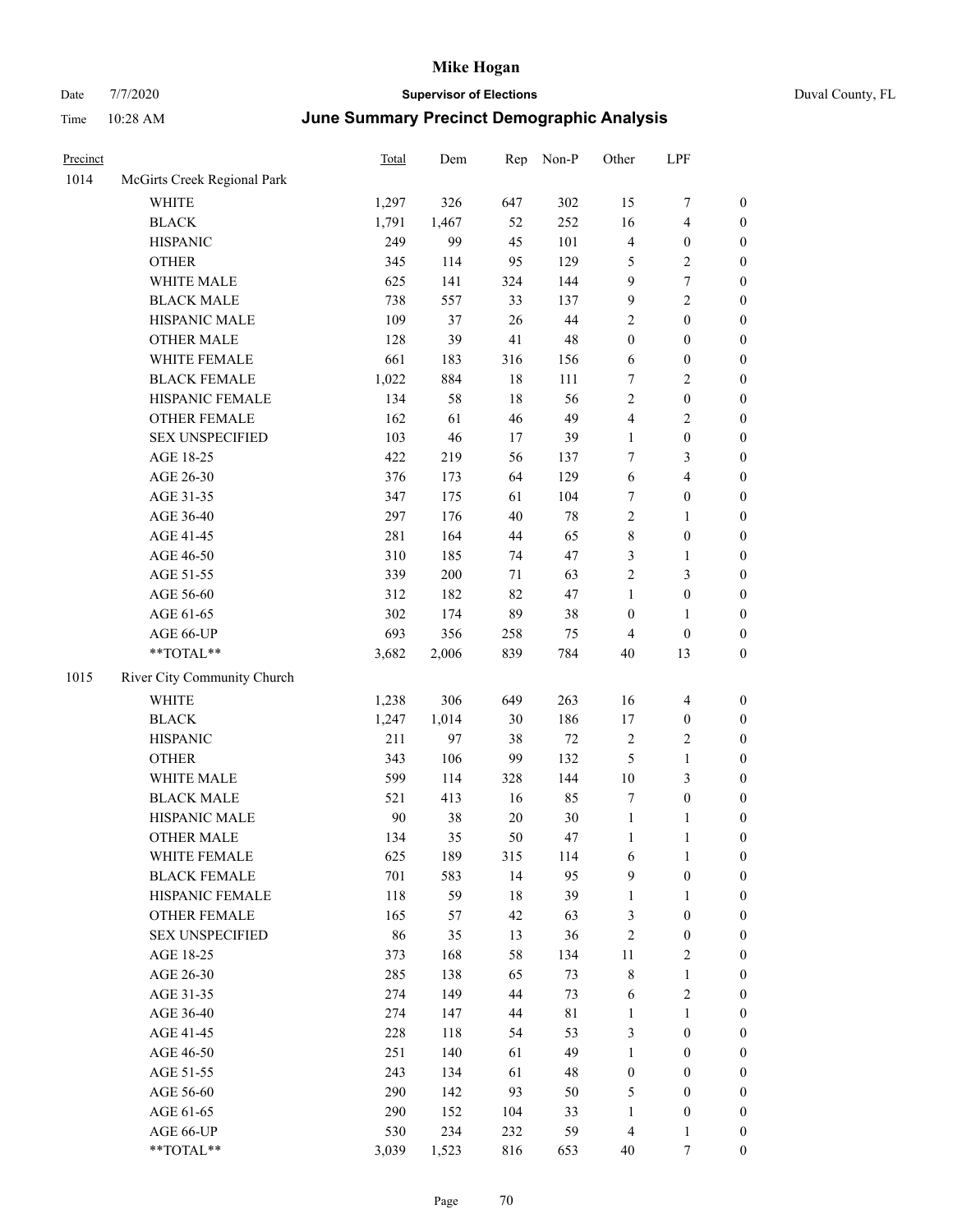# Date 7/7/2020 **Supervisor of Elections** Duval County, FL Time 10:28 AM **June Summary Precinct Demographic Analysis**

| Precinct |                         | Total       | Dem          |                         | Rep Non-P      | Other            | LPF              |                  |
|----------|-------------------------|-------------|--------------|-------------------------|----------------|------------------|------------------|------------------|
| 1016     | Argyle Church of Christ |             |              |                         |                |                  |                  |                  |
|          | <b>WHITE</b>            | 851         | 182          | 443                     | 217            | $\mathfrak{Z}$   | 6                | $\boldsymbol{0}$ |
|          | <b>BLACK</b>            | 799         | 618          | 37                      | 136            | $\,$ 8 $\,$      | $\boldsymbol{0}$ | $\boldsymbol{0}$ |
|          | <b>HISPANIC</b>         | 174         | 53           | 47                      | $72\,$         | $\mathbf{1}$     | $\mathbf{1}$     | $\boldsymbol{0}$ |
|          | <b>OTHER</b>            | 232         | $80\,$       | 69                      | 82             | $\boldsymbol{0}$ | $\mathbf{1}$     | $\boldsymbol{0}$ |
|          | WHITE MALE              | 397         | $78\,$       | 214                     | 98             | $\mathbf{1}$     | 6                | $\boldsymbol{0}$ |
|          | <b>BLACK MALE</b>       | 323         | 222          | $22\,$                  | 75             | $\overline{4}$   | $\boldsymbol{0}$ | $\boldsymbol{0}$ |
|          | HISPANIC MALE           | 86          | 24           | 24                      | 37             | $\boldsymbol{0}$ | $\mathbf{1}$     | $\boldsymbol{0}$ |
|          | <b>OTHER MALE</b>       | $8\sqrt{1}$ | 26           | 27                      | 27             | $\boldsymbol{0}$ | $\mathbf{1}$     | $\boldsymbol{0}$ |
|          | WHITE FEMALE            | 444         | 102          | 226                     | 114            | $\sqrt{2}$       | $\boldsymbol{0}$ | $\boldsymbol{0}$ |
|          | <b>BLACK FEMALE</b>     | 462         | 386          | 14                      | 58             | $\overline{4}$   | 0                | $\boldsymbol{0}$ |
|          | HISPANIC FEMALE         | 86          | $28\,$       | 23                      | 34             | 1                | $\boldsymbol{0}$ | $\boldsymbol{0}$ |
|          | OTHER FEMALE            | 118         | 45           | 36                      | 37             | $\boldsymbol{0}$ | $\boldsymbol{0}$ | $\boldsymbol{0}$ |
|          | <b>SEX UNSPECIFIED</b>  | 59          | 22           | $10\,$                  | 27             | $\boldsymbol{0}$ | $\boldsymbol{0}$ | $\boldsymbol{0}$ |
|          | AGE 18-25               | 268         | 129          | 57                      | 76             | 4                | 2                | $\boldsymbol{0}$ |
|          | AGE 26-30               | 270         | 130          | 44                      | 91             | $\overline{c}$   | 3                | $\boldsymbol{0}$ |
|          | AGE 31-35               | 187         | $80\,$       | 41                      | 65             | $\mathbf{1}$     | $\boldsymbol{0}$ | $\boldsymbol{0}$ |
|          | AGE 36-40               | 174         | 73           | 43                      | 57             | $\boldsymbol{0}$ | $\mathbf{1}$     | $\boldsymbol{0}$ |
|          | AGE 41-45               | 168         | 82           | 44                      | 40             | $\mathbf{2}$     | $\boldsymbol{0}$ | $\boldsymbol{0}$ |
|          | AGE 46-50               | 185         | 92           | 48                      | 42             | $\sqrt{2}$       | $\mathbf{1}$     | $\boldsymbol{0}$ |
|          | AGE 51-55               | 190         | 89           | 65                      | 35             | $\boldsymbol{0}$ | $\mathbf{1}$     | $\boldsymbol{0}$ |
|          | AGE 56-60               | 188         | 83           | 67                      | 38             | $\boldsymbol{0}$ | $\boldsymbol{0}$ | $\boldsymbol{0}$ |
|          | AGE 61-65               | 157         | 65           | $71\,$                  | 21             | $\boldsymbol{0}$ | $\boldsymbol{0}$ | $\boldsymbol{0}$ |
|          | AGE 66-UP               | 269         | 110          | 116                     | 42             | 1                | $\boldsymbol{0}$ | $\boldsymbol{0}$ |
|          | **TOTAL**               | 2,056       | 933          | 596                     | 507            | 12               | 8                | $\boldsymbol{0}$ |
| 1101     | The Park at Potenza     |             |              |                         |                |                  |                  |                  |
|          | WHITE                   | 754         | 171          | 413                     | 160            | 7                | 3                | $\boldsymbol{0}$ |
|          | <b>BLACK</b>            | 147         | 118          | 5                       | 21             | $\mathfrak{Z}$   | $\boldsymbol{0}$ | $\boldsymbol{0}$ |
|          | <b>HISPANIC</b>         | 69          | 26           | $21\,$                  | 21             | $\mathbf{1}$     | $\boldsymbol{0}$ | $\boldsymbol{0}$ |
|          | <b>OTHER</b>            | 161         | 37           | 43                      | $78\,$         | $\mathfrak{Z}$   | $\boldsymbol{0}$ | $\boldsymbol{0}$ |
|          | WHITE MALE              | 344         | 61           | 196                     | 82             | $\mathfrak s$    | $\boldsymbol{0}$ | $\boldsymbol{0}$ |
|          | <b>BLACK MALE</b>       | 55          | 38           | $\overline{\mathbf{4}}$ | 12             | $\mathbf{1}$     | $\boldsymbol{0}$ | $\boldsymbol{0}$ |
|          | HISPANIC MALE           | 27          | $\mathbf{9}$ | 8                       | $\overline{9}$ | $\mathbf{1}$     | 0                | $\boldsymbol{0}$ |
|          | <b>OTHER MALE</b>       | 68          | 12           | 23                      | 33             | $\boldsymbol{0}$ | 0                | $\boldsymbol{0}$ |
|          | WHITE FEMALE            | 398         | 109          | 212                     | 72             | $\overline{c}$   | 3                | $\boldsymbol{0}$ |
|          | <b>BLACK FEMALE</b>     | 91          | 79           | $\mathbf{1}$            | $\mathbf{9}$   | $\mathbf{2}$     | $\boldsymbol{0}$ | $\boldsymbol{0}$ |
|          | HISPANIC FEMALE         | 42          | 17           | 13                      | 12             | $\boldsymbol{0}$ | $\boldsymbol{0}$ | $\boldsymbol{0}$ |
|          | <b>OTHER FEMALE</b>     | 80          | $22\,$       | 17                      | 38             | $\mathfrak{Z}$   | $\boldsymbol{0}$ | $\boldsymbol{0}$ |
|          | <b>SEX UNSPECIFIED</b>  | 26          | $\sqrt{5}$   | $\,8\,$                 | 13             | $\boldsymbol{0}$ | $\boldsymbol{0}$ | $\boldsymbol{0}$ |
|          | AGE 18-25               | 98          | 26           | 34                      | 35             | 3                | $\boldsymbol{0}$ | $\boldsymbol{0}$ |
|          | AGE 26-30               | 84          | 30           | 31                      | $18\,$         | $\mathfrak{Z}$   | $\overline{2}$   | $\boldsymbol{0}$ |
|          | AGE 31-35               | 107         | 46           | 24                      | 35             | $\sqrt{2}$       | $\boldsymbol{0}$ | $\boldsymbol{0}$ |
|          | AGE 36-40               | 82          | 30           | 25                      | 27             | $\boldsymbol{0}$ | $\boldsymbol{0}$ | $\boldsymbol{0}$ |
|          | AGE 41-45               | 93          | 35           | 31                      | 27             | $\boldsymbol{0}$ | $\boldsymbol{0}$ | $\boldsymbol{0}$ |
|          | AGE 46-50               | 110         | 26           | 51                      | 32             | $\boldsymbol{0}$ | $\mathbf{1}$     | $\boldsymbol{0}$ |
|          | AGE 51-55               | 127         | 32           | 60                      | 33             | $\sqrt{2}$       | $\boldsymbol{0}$ | $\boldsymbol{0}$ |
|          | AGE 56-60               | 119         | $40\,$       | 53                      | 25             | $\mathbf{1}$     | $\boldsymbol{0}$ | $\boldsymbol{0}$ |
|          | AGE 61-65               | $87\,$      | $28\,$       | 47                      | 12             | $\boldsymbol{0}$ | $\boldsymbol{0}$ | $\boldsymbol{0}$ |
|          | AGE 66-UP               | 224         | 59           | 126                     | 36             | $\mathfrak{Z}$   | $\boldsymbol{0}$ | $\boldsymbol{0}$ |

\*\*TOTAL\*\* 1,131 352 482 280 14 3 0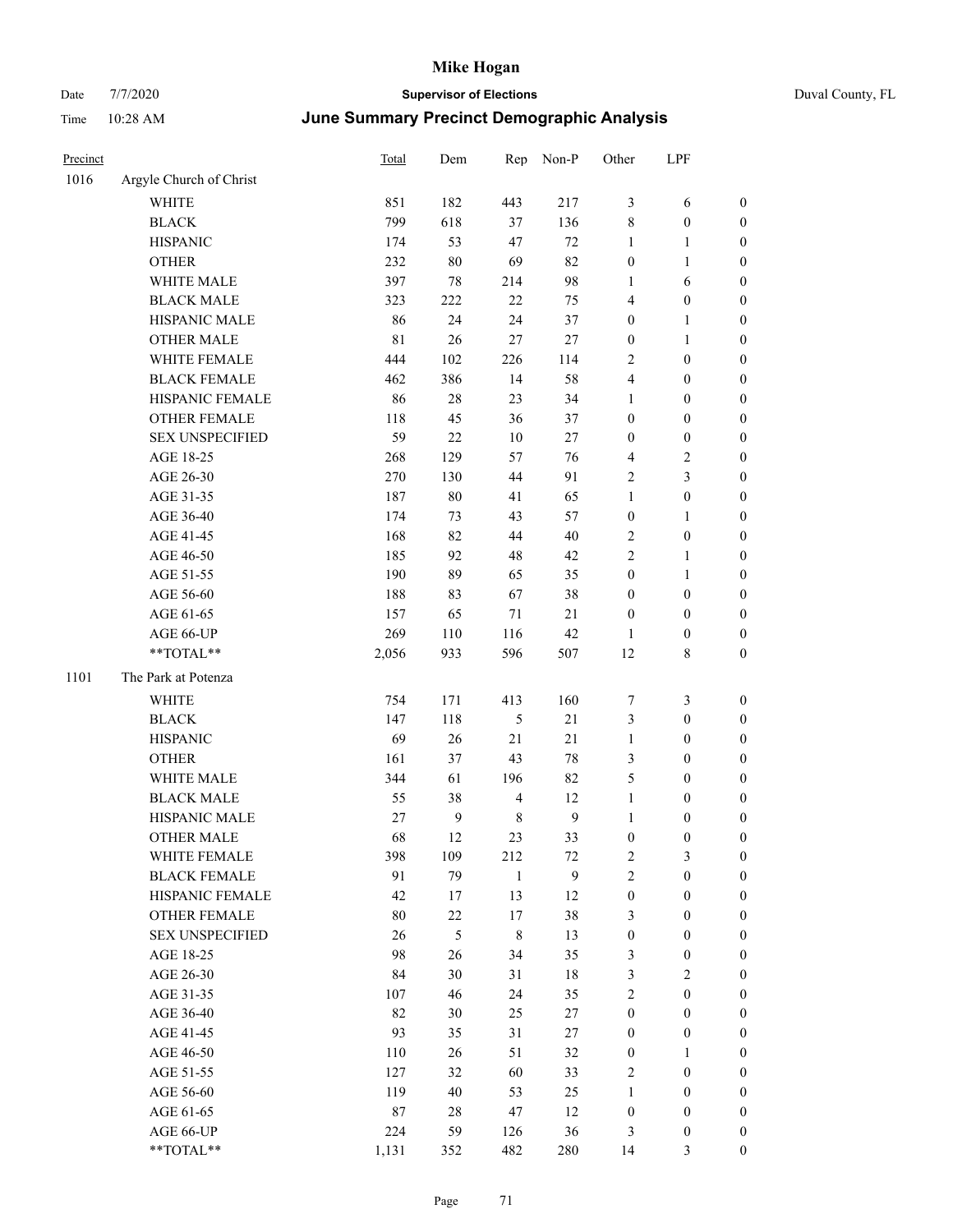| Precinct |                                   | <b>Total</b> | Dem            | Rep              | Non-P            | Other            | LPF              |                  |
|----------|-----------------------------------|--------------|----------------|------------------|------------------|------------------|------------------|------------------|
| 1102     | Glen Kernan Golf and Country Club |              |                |                  |                  |                  |                  |                  |
|          | <b>WHITE</b>                      | 356          | 59             | 233              | 59               | 4                | $\mathbf{1}$     | $\boldsymbol{0}$ |
|          | <b>BLACK</b>                      | 29           | 19             | $\sqrt{2}$       | $\,$ 8 $\,$      | $\boldsymbol{0}$ | $\boldsymbol{0}$ | $\boldsymbol{0}$ |
|          | <b>HISPANIC</b>                   | $20\,$       | $\overline{4}$ | 9                | 7                | $\boldsymbol{0}$ | $\boldsymbol{0}$ | $\boldsymbol{0}$ |
|          | <b>OTHER</b>                      | 132          | 42             | 24               | 63               | 3                | $\boldsymbol{0}$ | $\boldsymbol{0}$ |
|          | WHITE MALE                        | 170          | 23             | 119              | $27\,$           | 1                | $\boldsymbol{0}$ | $\boldsymbol{0}$ |
|          | <b>BLACK MALE</b>                 | 17           | $10\,$         | $\mathbf{2}$     | $\mathfrak{S}$   | 0                | $\boldsymbol{0}$ | $\boldsymbol{0}$ |
|          | HISPANIC MALE                     | $\sqrt{6}$   | $\mathbf{1}$   | $\mathbf{1}$     | $\overline{4}$   | $\boldsymbol{0}$ | $\boldsymbol{0}$ | $\boldsymbol{0}$ |
|          | <b>OTHER MALE</b>                 | 61           | 20             | 11               | 29               | 1                | $\boldsymbol{0}$ | $\boldsymbol{0}$ |
|          | WHITE FEMALE                      | 183          | 36             | 113              | 30               | 3                | $\mathbf{1}$     | 0                |
|          | <b>BLACK FEMALE</b>               | 11           | $\,$ 8 $\,$    | $\boldsymbol{0}$ | 3                | $\boldsymbol{0}$ | $\boldsymbol{0}$ | $\boldsymbol{0}$ |
|          | HISPANIC FEMALE                   | 14           | $\mathfrak{Z}$ | 8                | 3                | $\boldsymbol{0}$ | $\boldsymbol{0}$ | $\boldsymbol{0}$ |
|          | <b>OTHER FEMALE</b>               | 60           | 19             | $10\,$           | 29               | $\mathbf{2}$     | $\boldsymbol{0}$ | $\boldsymbol{0}$ |
|          | <b>SEX UNSPECIFIED</b>            | 15           | $\overline{4}$ | $\overline{4}$   | 7                | $\boldsymbol{0}$ | $\boldsymbol{0}$ | $\boldsymbol{0}$ |
|          | AGE 18-25                         | 81           | 23             | 27               | 29               | $\overline{c}$   | $\boldsymbol{0}$ | $\boldsymbol{0}$ |
|          | AGE 26-30                         | $20\,$       | 6              | 11               | 3                | $\boldsymbol{0}$ | $\boldsymbol{0}$ | $\boldsymbol{0}$ |
|          | AGE 31-35                         | 26           | $\tau$         | 11               | $\mathfrak s$    | $\overline{c}$   | $\mathbf{1}$     | $\boldsymbol{0}$ |
|          | AGE 36-40                         | 34           | $\mathbf{9}$   | 14               | $\boldsymbol{9}$ | $\overline{c}$   | $\boldsymbol{0}$ | $\boldsymbol{0}$ |
|          | AGE 41-45                         | 43           | $11\,$         | 14               | 18               | $\boldsymbol{0}$ | $\boldsymbol{0}$ | $\boldsymbol{0}$ |
|          | AGE 46-50                         | 81           | 18             | 40               | 23               | $\boldsymbol{0}$ | $\boldsymbol{0}$ | 0                |
|          | AGE 51-55                         | 63           | 10             | 35               | $18\,$           | $\boldsymbol{0}$ | $\boldsymbol{0}$ | $\boldsymbol{0}$ |
|          | AGE 56-60                         | 62           | 13             | 36               | 13               | $\boldsymbol{0}$ | $\boldsymbol{0}$ | $\boldsymbol{0}$ |
|          | AGE 61-65                         | 35           | $\overline{4}$ | $20\,$           | $11\,$           | 0                | $\boldsymbol{0}$ | $\boldsymbol{0}$ |
|          | AGE 66-UP                         | 92           | 23             | 60               | $\,$ 8 $\,$      | 1                | $\boldsymbol{0}$ | $\boldsymbol{0}$ |
|          | $**TOTAL**$                       | 537          | 124            | 268              | 137              | $\tau$           | $\mathbf{1}$     | $\boldsymbol{0}$ |
| 1103     | Hampton Glen                      |              |                |                  |                  |                  |                  |                  |
|          | <b>WHITE</b>                      | 1,999        | 484            | 1,099            | 383              | 26               | $\boldsymbol{7}$ | $\boldsymbol{0}$ |
|          | <b>BLACK</b>                      | 360          | 256            | 13               | 86               | 4                | $\mathbf{1}$     | $\boldsymbol{0}$ |
|          | <b>HISPANIC</b>                   | 207          | 89             | 53               | 60               | 4                | $\mathbf{1}$     | $\boldsymbol{0}$ |
|          | <b>OTHER</b>                      | 618          | 192            | 142              | 281              | 3                | $\boldsymbol{0}$ | $\boldsymbol{0}$ |
|          | WHITE MALE                        | 921          | 186            | 534              | 184              | 13               | $\overline{4}$   | $\boldsymbol{0}$ |
|          | <b>BLACK MALE</b>                 | 152          | 94             | $\,8\,$          | 47               | 3                | $\boldsymbol{0}$ | 0                |
|          | HISPANIC MALE                     | 97           | 36             | 25               | 35               | $\mathbf{1}$     | $\boldsymbol{0}$ | 0                |
|          | <b>OTHER MALE</b>                 | 263          | 78             | 61               | 123              | 1                | $\boldsymbol{0}$ | $\boldsymbol{0}$ |
|          | WHITE FEMALE                      | 1,067        | 298            | 557              | 196              | 13               | $\sqrt{3}$       | $\boldsymbol{0}$ |
|          | <b>BLACK FEMALE</b>               | 205          | 160            | 5                | 38               | $\mathbf{1}$     | $\mathbf{1}$     | $\boldsymbol{0}$ |
|          | HISPANIC FEMALE                   | 104          | 49             | 26               | 25               | 3                | $\mathbf{1}$     | $\overline{0}$   |
|          | <b>OTHER FEMALE</b>               | 303          | 103            | 72               | 127              | $\mathbf{1}$     | $\boldsymbol{0}$ | $\overline{0}$   |
|          | <b>SEX UNSPECIFIED</b>            | $72\,$       | 17             | 19               | 35               | $\mathbf{1}$     | $\boldsymbol{0}$ | $\theta$         |
|          | AGE 18-25                         | 433          | 150            | 118              | 145              | 15               | $\mathfrak s$    | 0                |
|          | AGE 26-30                         | 325          | 140            | 96               | 83               | 5                | $\mathbf{1}$     | 0                |
|          | AGE 31-35                         | 253          | 91             | 92               | 65               | 4                | $\mathbf{1}$     | 0                |
|          | AGE 36-40                         | 214          | 65             | $70\,$           | 76               | $\mathbf{2}$     | $\mathbf{1}$     | 0                |
|          | AGE 41-45                         | 221          | 85             | $78\,$           | 57               | 1                | $\boldsymbol{0}$ | 0                |
|          | AGE 46-50                         | 308          | 83             | 137              | 86               | 2                | $\boldsymbol{0}$ | $\boldsymbol{0}$ |
|          | AGE 51-55                         | 325          | 98             | 129              | 96               | 2                | $\boldsymbol{0}$ | $\boldsymbol{0}$ |
|          | AGE 56-60                         | 312          | 82             | 157              | 71               | 1                | $\mathbf{1}$     | $\boldsymbol{0}$ |
|          | AGE 61-65                         | 239          | 65             | 137              | 35               | 2                | $\boldsymbol{0}$ | $\boldsymbol{0}$ |
|          | AGE 66-UP                         | 553          | 162            | 293              | 95               | 3                | $\boldsymbol{0}$ | $\boldsymbol{0}$ |
|          | **TOTAL**                         | 3,184        | 1,021          | 1,307            | $810\,$          | 37               | 9                | $\overline{0}$   |
|          |                                   |              |                |                  |                  |                  |                  |                  |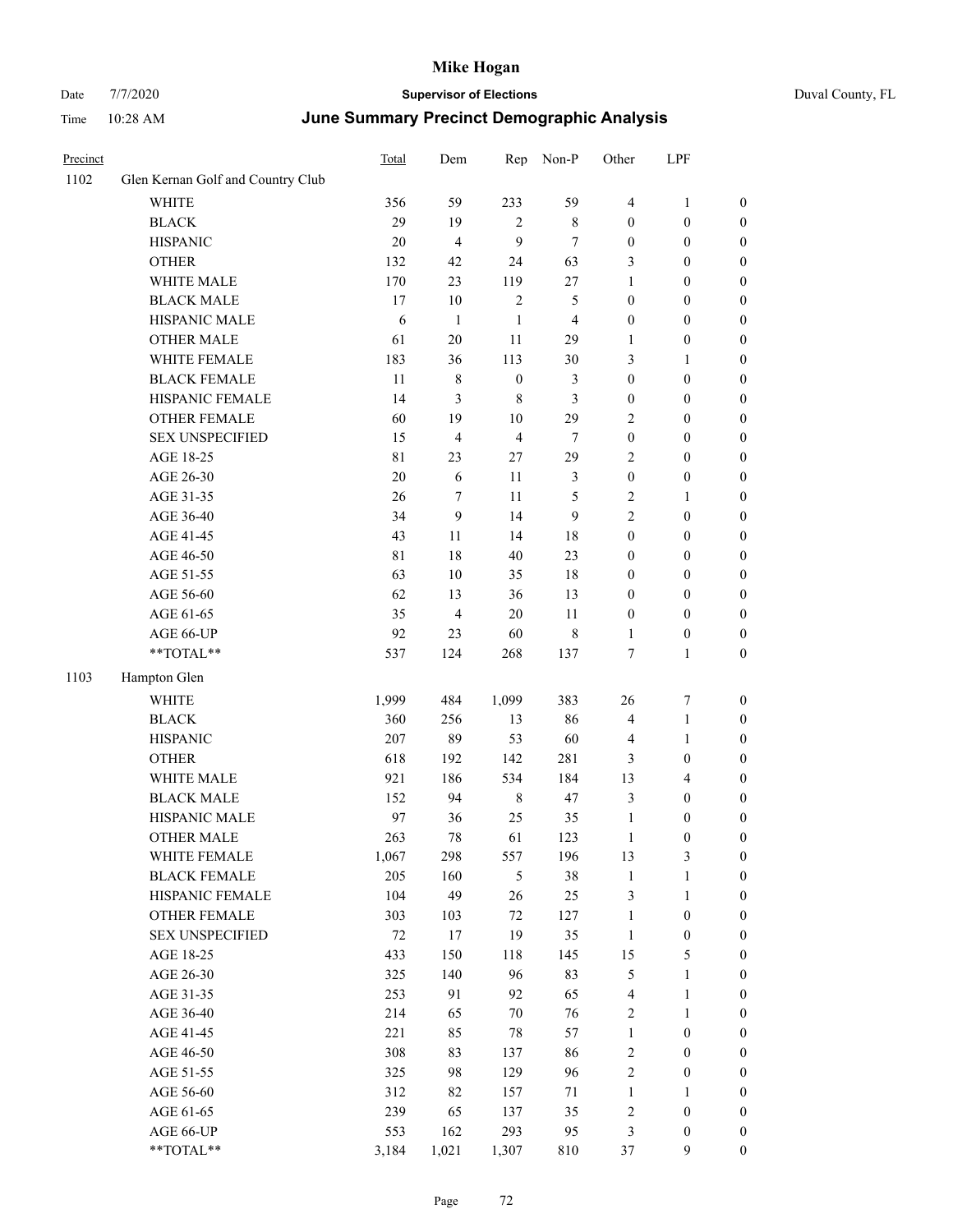| Precinct |                                | Total | Dem   | Rep            | Non-P  | Other            | LPF                     |                  |
|----------|--------------------------------|-------|-------|----------------|--------|------------------|-------------------------|------------------|
| 1104     | Shepherd of the Woods Lutheran |       |       |                |        |                  |                         |                  |
|          | <b>WHITE</b>                   | 2,794 | 639   | 1,470          | 625    | 45               | 15                      | $\boldsymbol{0}$ |
|          | <b>BLACK</b>                   | 725   | 546   | 36             | 136    | 6                | 1                       | $\boldsymbol{0}$ |
|          | <b>HISPANIC</b>                | 324   | 120   | $8\sqrt{1}$    | 120    | $\boldsymbol{2}$ | $\mathbf{1}$            | $\boldsymbol{0}$ |
|          | <b>OTHER</b>                   | 694   | 239   | 165            | 282    | $\overline{4}$   | $\overline{4}$          | $\boldsymbol{0}$ |
|          | WHITE MALE                     | 1,338 | 270   | 732            | 307    | 17               | 12                      | $\boldsymbol{0}$ |
|          | <b>BLACK MALE</b>              | 310   | 211   | 22             | 70     | 6                | $\mathbf{1}$            | $\boldsymbol{0}$ |
|          | HISPANIC MALE                  | 144   | 56    | 34             | 54     | $\boldsymbol{0}$ | $\boldsymbol{0}$        | $\boldsymbol{0}$ |
|          | <b>OTHER MALE</b>              | 300   | 99    | 69             | 127    | 3                | 2                       | $\boldsymbol{0}$ |
|          | WHITE FEMALE                   | 1,423 | 365   | 719            | 309    | 28               | 2                       | $\boldsymbol{0}$ |
|          | <b>BLACK FEMALE</b>            | 403   | 328   | 13             | 62     | $\boldsymbol{0}$ | $\boldsymbol{0}$        | $\boldsymbol{0}$ |
|          | HISPANIC FEMALE                | 172   | 59    | 47             | 63     | $\sqrt{2}$       | $\mathbf{1}$            | $\boldsymbol{0}$ |
|          | <b>OTHER FEMALE</b>            | 341   | 131   | $88\,$         | 119    | $\mathbf{1}$     | $\overline{c}$          | $\boldsymbol{0}$ |
|          | <b>SEX UNSPECIFIED</b>         | 106   | 25    | $28\,$         | 52     | $\boldsymbol{0}$ | $\mathbf{1}$            | $\boldsymbol{0}$ |
|          | AGE 18-25                      | 500   | 170   | 156            | 160    | 7                | 7                       | $\boldsymbol{0}$ |
|          | AGE 26-30                      | 510   | 155   | 186            | 156    | 12               | $\mathbf{1}$            | $\boldsymbol{0}$ |
|          | AGE 31-35                      | 495   | 167   | 169            | 147    | 6                | 6                       | $\boldsymbol{0}$ |
|          | AGE 36-40                      | 448   | 163   | 139            | 139    | $\mathfrak{H}$   | 2                       | $\boldsymbol{0}$ |
|          | AGE 41-45                      | 403   | 134   | 142            | 120    | 6                | $\mathbf{1}$            | $\boldsymbol{0}$ |
|          | AGE 46-50                      | 455   | 140   | 172            | 135    | $\mathfrak{S}$   | 3                       | $\boldsymbol{0}$ |
|          | AGE 51-55                      | 403   | 113   | 191            | 96     | 3                | $\boldsymbol{0}$        | $\boldsymbol{0}$ |
|          | AGE 56-60                      | 400   | 144   | 192            | 61     | 3                | $\boldsymbol{0}$        | $\boldsymbol{0}$ |
|          | AGE 61-65                      | 322   | 117   | 141            | 58     | 6                | $\boldsymbol{0}$        | $\boldsymbol{0}$ |
|          | AGE 66-UP                      | 600   | 240   | 264            | 91     | $\overline{4}$   | 1                       | $\boldsymbol{0}$ |
|          | **TOTAL**                      | 4,537 | 1,544 | 1,752          | 1,163  | 57               | 21                      | $\boldsymbol{0}$ |
| 1105     | Kernan Blvd Baptist Church     |       |       |                |        |                  |                         |                  |
|          | WHITE                          | 3,296 | 907   | 1,438          | 878    | 49               | 24                      | $\boldsymbol{0}$ |
|          | <b>BLACK</b>                   | 675   | 475   | $30\,$         | 164    | 5                | 1                       | $\boldsymbol{0}$ |
|          | <b>HISPANIC</b>                | 409   | 184   | 85             | 135    | $\mathfrak{Z}$   | 2                       | $\boldsymbol{0}$ |
|          | <b>OTHER</b>                   | 654   | 198   | 158            | 293    | $\overline{4}$   | $\mathbf{1}$            | $\boldsymbol{0}$ |
|          | WHITE MALE                     | 1,473 | 310   | 716            | 409    | 22               | 16                      | $\boldsymbol{0}$ |
|          | <b>BLACK MALE</b>              | 271   | 166   | 18             | 82     | $\mathfrak{S}$   | $\boldsymbol{0}$        | $\boldsymbol{0}$ |
|          | HISPANIC MALE                  | 169   | 62    | 42             | 63     | 1                | 1                       | $\boldsymbol{0}$ |
|          | <b>OTHER MALE</b>              | 226   | 59    | 63             | 101    | $\sqrt{2}$       | 1                       | $\boldsymbol{0}$ |
|          | WHITE FEMALE                   | 1,702 | 564   | 679            | 427    | 24               | 8                       | $\boldsymbol{0}$ |
|          | <b>BLACK FEMALE</b>            | 369   | 285   | $\overline{9}$ | 74     | $\boldsymbol{0}$ | 1                       | $\boldsymbol{0}$ |
|          | HISPANIC FEMALE                | 218   | 111   | 39             | 66     | $\sqrt{2}$       | $\boldsymbol{0}$        | $\boldsymbol{0}$ |
|          | <b>OTHER FEMALE</b>            | 254   | 98    | 68             | $87\,$ | $\mathbf{1}$     | $\boldsymbol{0}$        | $\boldsymbol{0}$ |
|          | <b>SEX UNSPECIFIED</b>         | 352   | 109   | 77             | 161    | $\overline{4}$   | 1                       | $\boldsymbol{0}$ |
|          | AGE 18-25                      | 1,429 | 614   | 362            | 426    | 21               | 6                       | $\boldsymbol{0}$ |
|          | AGE 26-30                      | 859   | 288   | 259            | 293    | 15               | 4                       | $\boldsymbol{0}$ |
|          | AGE 31-35                      | 569   | 187   | 183            | 184    | $10\,$           | 5                       | $\boldsymbol{0}$ |
|          | AGE 36-40                      | 401   | 132   | 127            | 134    | $\mathfrak{Z}$   | 5                       | $\boldsymbol{0}$ |
|          | AGE 41-45                      | 307   | 106   | $90\,$         | 104    | $\overline{4}$   | 3                       | $\boldsymbol{0}$ |
|          | AGE 46-50                      | 311   | 94    | 132            | 79     | $\overline{4}$   | $\overline{\mathbf{c}}$ | $\boldsymbol{0}$ |
|          | AGE 51-55                      | 283   | 75    | 140            | 67     | $\boldsymbol{0}$ | 1                       | $\boldsymbol{0}$ |
|          | AGE 56-60                      | 296   | 84    | 139            | 73     | $\boldsymbol{0}$ | $\boldsymbol{0}$        | $\boldsymbol{0}$ |
|          | AGE 61-65                      | 230   | 69    | 106            | 52     | $\sqrt{2}$       | 1                       | $\boldsymbol{0}$ |
|          | AGE 66-UP                      | 348   | 114   | 173            | 58     | $\sqrt{2}$       | $\mathbf{1}$            | $\boldsymbol{0}$ |
|          | **TOTAL**                      | 5,034 | 1,764 | 1,711          | 1,470  | 61               | 28                      | $\boldsymbol{0}$ |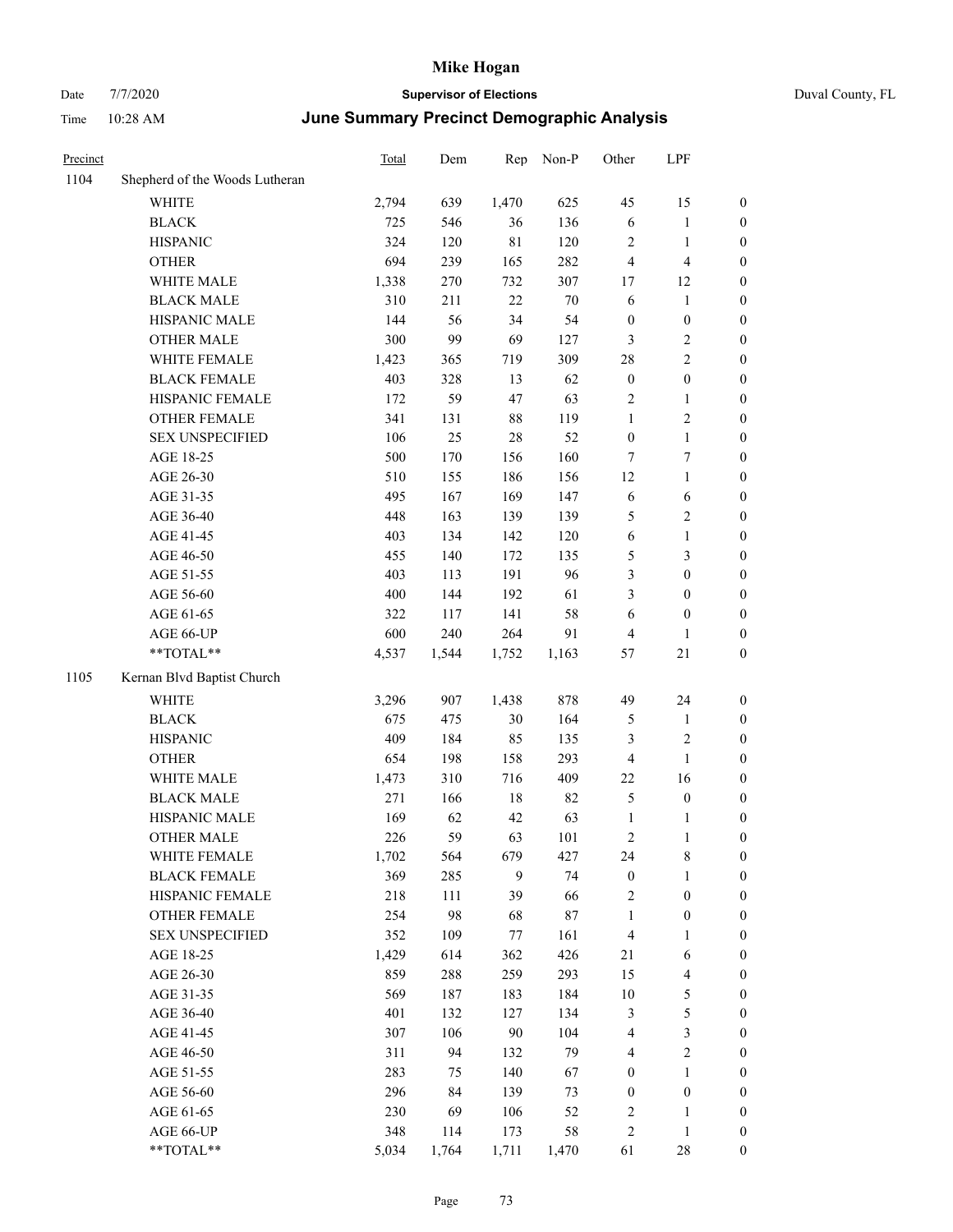| Precinct |                        | Total | Dem         | Rep            | Non-P  | Other            | LPF                      |                  |
|----------|------------------------|-------|-------------|----------------|--------|------------------|--------------------------|------------------|
| 1106     | Church of Eleven 22    |       |             |                |        |                  |                          |                  |
|          | WHITE                  | 4,295 | 1,008       | 2,325          | 900    | 47               | 15                       | $\boldsymbol{0}$ |
|          | <b>BLACK</b>           | 655   | 481         | 23             | 133    | 17               | $\mathbf{1}$             | $\boldsymbol{0}$ |
|          | <b>HISPANIC</b>        | 397   | 150         | 101            | 143    | $\mathbf{1}$     | $\overline{\mathbf{c}}$  | $\boldsymbol{0}$ |
|          | <b>OTHER</b>           | 772   | 284         | 178            | 299    | 9                | $\overline{c}$           | $\boldsymbol{0}$ |
|          | WHITE MALE             | 1,891 | 388         | 1,024          | 449    | 21               | 9                        | $\boldsymbol{0}$ |
|          | <b>BLACK MALE</b>      | 282   | 186         | 15             | 74     | 6                | 1                        | $\boldsymbol{0}$ |
|          | HISPANIC MALE          | 163   | 58          | 39             | 64     | $\mathbf{1}$     | 1                        | $\boldsymbol{0}$ |
|          | <b>OTHER MALE</b>      | 330   | 95          | 85             | 146    | $\sqrt{2}$       | 2                        | $\boldsymbol{0}$ |
|          | WHITE FEMALE           | 2,370 | 609         | 1,287          | 443    | 25               | 6                        | $\boldsymbol{0}$ |
|          | <b>BLACK FEMALE</b>    | 370   | 293         | $\,8\,$        | 59     | 10               | $\boldsymbol{0}$         | $\boldsymbol{0}$ |
|          | HISPANIC FEMALE        | 225   | 89          | 59             | 76     | $\boldsymbol{0}$ | $\mathbf{1}$             | $\boldsymbol{0}$ |
|          | <b>OTHER FEMALE</b>    | 379   | 162         | 80             | 131    | 6                | $\boldsymbol{0}$         | $\boldsymbol{0}$ |
|          | <b>SEX UNSPECIFIED</b> | 109   | 43          | $30\,$         | 33     | $\mathfrak{Z}$   | $\boldsymbol{0}$         | $\boldsymbol{0}$ |
|          | AGE 18-25              | 630   | 239         | 196            | 180    | 13               | 2                        | $\boldsymbol{0}$ |
|          | AGE 26-30              | 526   | 159         | 193            | 152    | 14               | 8                        | $\boldsymbol{0}$ |
|          | AGE 31-35              | 470   | 153         | 141            | 160    | 12               | 4                        | $\boldsymbol{0}$ |
|          | AGE 36-40              | 476   | 173         | 156            | 141    | $\mathfrak{S}$   | 1                        | $\boldsymbol{0}$ |
|          | AGE 41-45              | 433   | 139         | 158            | 133    | $\sqrt{2}$       | 1                        | $\boldsymbol{0}$ |
|          | AGE 46-50              | 444   | 133         | 185            | 119    | $\tau$           | $\boldsymbol{0}$         | $\boldsymbol{0}$ |
|          | AGE 51-55              | 436   | 138         | 186            | 108    | 3                | 1                        | $\boldsymbol{0}$ |
|          | AGE 56-60              | 457   | 114         | 212            | 126    | 5                | $\boldsymbol{0}$         | $\boldsymbol{0}$ |
|          | AGE 61-65              | 399   | 120         | 195            | 77     | 5                | 2                        | $\boldsymbol{0}$ |
|          | AGE 66-UP              | 1,844 | 552         | 1,004          | 279    | $\,$ 8 $\,$      | $\mathbf{1}$             | $\boldsymbol{0}$ |
|          | **TOTAL**              | 6,119 | 1,923       | 2,627          | 1,475  | 74               | 20                       | $\boldsymbol{0}$ |
| 1107     | Deercreek Country Club |       |             |                |        |                  |                          |                  |
|          | <b>WHITE</b>           | 1,112 | 178         | 770            | 157    | $\overline{4}$   | 3                        | $\boldsymbol{0}$ |
|          | <b>BLACK</b>           | 87    | 54          | $\,$ 8 $\,$    | 24     | 1                | $\boldsymbol{0}$         | $\boldsymbol{0}$ |
|          | <b>HISPANIC</b>        | 62    | 15          | 27             | $20\,$ | $\boldsymbol{0}$ | $\boldsymbol{0}$         | $\boldsymbol{0}$ |
|          | <b>OTHER</b>           | 422   | 129         | 111            | 177    | $\overline{4}$   | 1                        | $\boldsymbol{0}$ |
|          | WHITE MALE             | 539   | 74          | 377            | 83     | $\sqrt{2}$       | 3                        | $\boldsymbol{0}$ |
|          | <b>BLACK MALE</b>      | 40    | $22\,$      | $\mathfrak{Z}$ | 14     | $\mathbf{1}$     | $\boldsymbol{0}$         | $\boldsymbol{0}$ |
|          | HISPANIC MALE          | 34    | $\,$ 8 $\,$ | 15             | 11     | $\boldsymbol{0}$ | $\boldsymbol{0}$         | $\boldsymbol{0}$ |
|          | <b>OTHER MALE</b>      | 182   | 51          | 56             | 74     | $\boldsymbol{0}$ | 1                        | $\boldsymbol{0}$ |
|          | WHITE FEMALE           | 560   | 103         | 387            | 68     | $\sqrt{2}$       | $\boldsymbol{0}$         | $\mathbf{0}$     |
|          | <b>BLACK FEMALE</b>    | 46    | 32          | $\mathfrak{H}$ | 9      | $\boldsymbol{0}$ | $\boldsymbol{0}$         | $\boldsymbol{0}$ |
|          | HISPANIC FEMALE        | 28    | $\tau$      | 12             | 9      | $\boldsymbol{0}$ | $\boldsymbol{0}$         | $\boldsymbol{0}$ |
|          | OTHER FEMALE           | 208   | 71          | 50             | 83     | $\overline{4}$   | $\boldsymbol{0}$         | $\boldsymbol{0}$ |
|          | <b>SEX UNSPECIFIED</b> | 46    | $\,$ 8 $\,$ | 11             | $27\,$ | $\boldsymbol{0}$ | $\boldsymbol{0}$         | $\boldsymbol{0}$ |
|          | AGE 18-25              | 181   | 54          | 75             | 47     | 5                | $\boldsymbol{0}$         | $\boldsymbol{0}$ |
|          | AGE 26-30              | 98    | 31          | 41             | 25     | $\boldsymbol{0}$ | 1                        | $\boldsymbol{0}$ |
|          | AGE 31-35              | 71    | 21          | $28\,$         | 21     | $\boldsymbol{0}$ | $\mathbf{1}$             | $\boldsymbol{0}$ |
|          | AGE 36-40              | 73    | 20          | 25             | 28     | $\boldsymbol{0}$ | $\boldsymbol{0}$         | $\boldsymbol{0}$ |
|          | AGE 41-45              | 99    | 24          | 44             | 30     | $\boldsymbol{0}$ | 1                        | $\boldsymbol{0}$ |
|          | AGE 46-50              | 116   | 17          | 60             | 39     | $\boldsymbol{0}$ | $\boldsymbol{0}$         | $\boldsymbol{0}$ |
|          | AGE 51-55              | 153   | 34          | 69             | 48     | $\sqrt{2}$       | $\boldsymbol{0}$         | $\boldsymbol{0}$ |
|          | AGE 56-60              | 189   | 34          | 111            | 42     | $\mathbf{1}$     | 1                        | $\boldsymbol{0}$ |
|          | AGE 61-65              | 201   | 33          | 135            | 32     | $\mathbf{1}$     | $\boldsymbol{0}$         | $\boldsymbol{0}$ |
|          | AGE 66-UP              | 502   | 108         | 328            | 66     | $\boldsymbol{0}$ | $\boldsymbol{0}$         | $\boldsymbol{0}$ |
|          | **TOTAL**              | 1,683 | 376         | 916            | 378    | 9                | $\overline{\mathcal{L}}$ | $\boldsymbol{0}$ |
|          |                        |       |             |                |        |                  |                          |                  |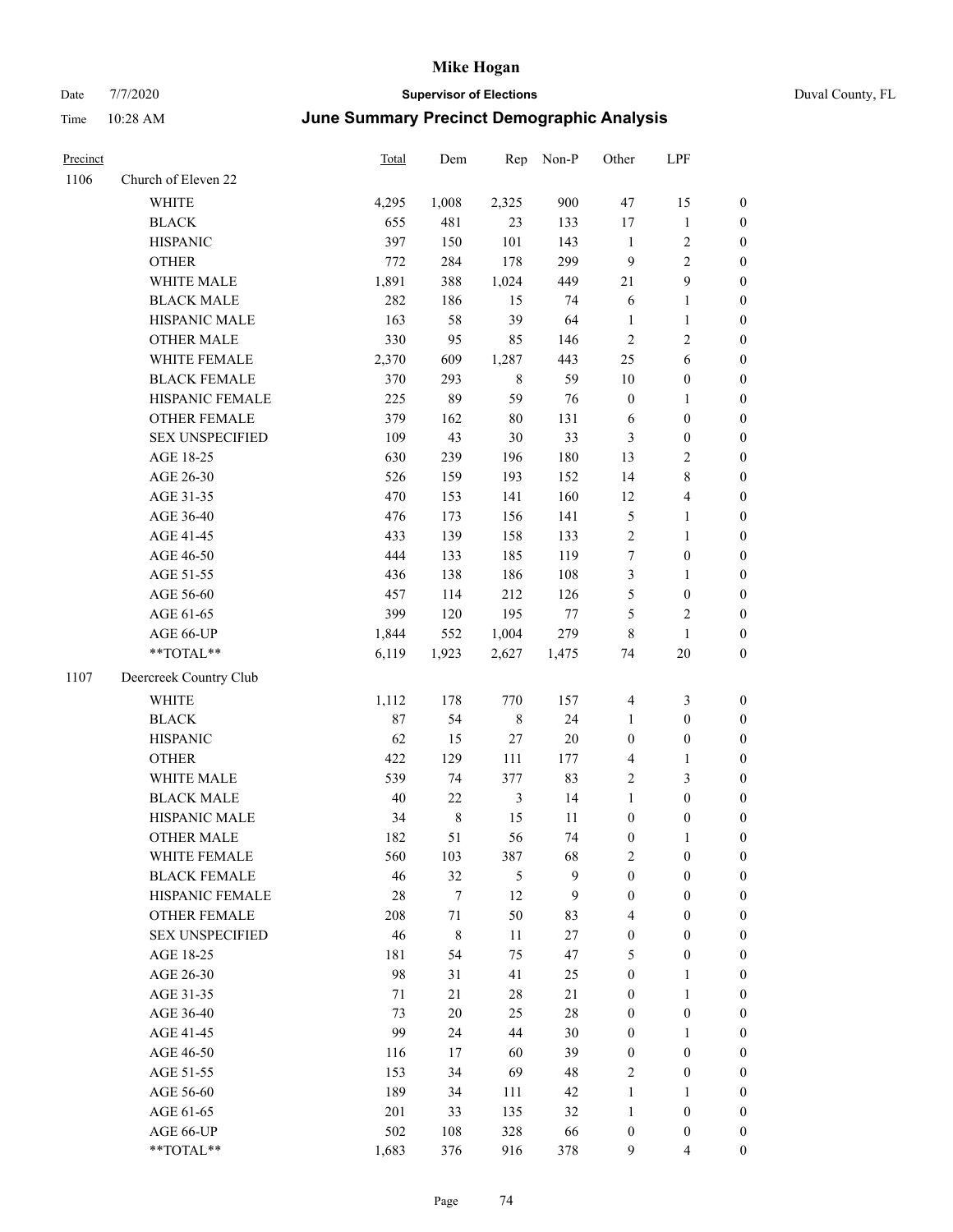| Duval County, FL |  |  |
|------------------|--|--|
|------------------|--|--|

| Precinct |                        | <b>Total</b> | Dem              |                | Rep Non-P  | Other            | LPF              |                  |
|----------|------------------------|--------------|------------------|----------------|------------|------------------|------------------|------------------|
| 1108     | The Park at Potenza    |              |                  |                |            |                  |                  |                  |
|          | WHITE                  | 2,231        | 633              | 1,002          | 544        | 38               | 14               | $\boldsymbol{0}$ |
|          | <b>BLACK</b>           | 753          | 545              | 29             | 170        | $\,$ 8 $\,$      | $\mathbf{1}$     | $\boldsymbol{0}$ |
|          | <b>HISPANIC</b>        | 283          | 111              | 69             | 96         | 7                | $\boldsymbol{0}$ | $\boldsymbol{0}$ |
|          | <b>OTHER</b>           | 318          | 113              | 60             | 140        | 4                | $\mathbf{1}$     | $\boldsymbol{0}$ |
|          | WHITE MALE             | 1,027        | 246              | 482            | 273        | 15               | 11               | $\boldsymbol{0}$ |
|          | <b>BLACK MALE</b>      | 291          | 182              | 14             | 90         | 5                | $\boldsymbol{0}$ | $\boldsymbol{0}$ |
|          | HISPANIC MALE          | 116          | 45               | 24             | $44\,$     | 3                | $\boldsymbol{0}$ | $\boldsymbol{0}$ |
|          | <b>OTHER MALE</b>      | 124          | 39               | 26             | 57         | $\sqrt{2}$       | $\boldsymbol{0}$ | $\boldsymbol{0}$ |
|          | WHITE FEMALE           | 1,182        | 381              | 511            | 264        | 23               | $\mathfrak{Z}$   | $\boldsymbol{0}$ |
|          | <b>BLACK FEMALE</b>    | 453          | 356              | 15             | 78         | 3                | $\mathbf{1}$     | 0                |
|          | HISPANIC FEMALE        | 160          | 62               | 45             | 49         | $\overline{4}$   | $\boldsymbol{0}$ | 0                |
|          | OTHER FEMALE           | 153          | 66               | $27\,$         | 58         | 2                | $\boldsymbol{0}$ | $\boldsymbol{0}$ |
|          | <b>SEX UNSPECIFIED</b> | 79           | 25               | 16             | 37         | $\boldsymbol{0}$ | $\mathbf{1}$     | $\boldsymbol{0}$ |
|          | AGE 18-25              | 481          | 194              | 126            | 142        | 17               | $\sqrt{2}$       | $\boldsymbol{0}$ |
|          | AGE 26-30              | 554          | 226              | 136            | 180        | 10               | $\sqrt{2}$       | $\boldsymbol{0}$ |
|          | AGE 31-35              | 428          | 192              | 96             | 130        | 6                | $\overline{4}$   | $\boldsymbol{0}$ |
|          | AGE 36-40              | 312          | 129              | 68             | 111        | $\overline{c}$   | $\sqrt{2}$       | $\boldsymbol{0}$ |
|          | AGE 41-45              | 275          | 115              | $8\sqrt{1}$    | 74         | 3                | $\overline{c}$   | $\boldsymbol{0}$ |
|          | AGE 46-50              | 267          | 98               | 89             | 73         | 6                | $\mathbf{1}$     | $\boldsymbol{0}$ |
|          | AGE 51-55              | 221          | 75               | 90             | 51         | $\overline{4}$   | $\mathbf{1}$     | 0                |
|          | AGE 56-60              | 274          | 96               | 117            | 59         | 2                | $\boldsymbol{0}$ | 0                |
|          | AGE 61-65              | 232          | 86               | 100            | 42         | 3                | $\mathbf{1}$     | 0                |
|          | AGE 66-UP              | 541          | 191              | 257            | $88\,$     | $\overline{4}$   | $\mathbf{1}$     | $\boldsymbol{0}$ |
|          | $**TOTAL**$            | 3,585        | 1,402            | 1,160          | 950        | 57               | 16               | $\boldsymbol{0}$ |
| 1109     | Deerwood Country Club  |              |                  |                |            |                  |                  |                  |
|          | <b>WHITE</b>           | 1,765        | 295              | 1,230          | 227        | 10               | 3                | $\boldsymbol{0}$ |
|          | <b>BLACK</b>           | 50           | 35               | $\mathfrak{H}$ | 9          | $\mathbf{1}$     | $\boldsymbol{0}$ | $\boldsymbol{0}$ |
|          | <b>HISPANIC</b>        | 79           | 14               | 46             | 19         | $\boldsymbol{0}$ | $\boldsymbol{0}$ | $\boldsymbol{0}$ |
|          | <b>OTHER</b>           | 182          | 44               | 71             | 67         | $\boldsymbol{0}$ | $\boldsymbol{0}$ | $\boldsymbol{0}$ |
|          | WHITE MALE             | 829          | 112              | 591            | 118        | 5                | $\mathfrak{Z}$   | $\boldsymbol{0}$ |
|          | <b>BLACK MALE</b>      | 24           | 14               | $\sqrt{2}$     | 7          | $\mathbf{1}$     | $\boldsymbol{0}$ | $\boldsymbol{0}$ |
|          | HISPANIC MALE          | 39           | 6                | 21             | 12         | $\boldsymbol{0}$ | 0                | $\boldsymbol{0}$ |
|          | <b>OTHER MALE</b>      | 68           | 20               | 25             | 23         | $\boldsymbol{0}$ | $\boldsymbol{0}$ | $\overline{0}$   |
|          | WHITE FEMALE           | 924          | 180              | 632            | 107        | 5                | $\boldsymbol{0}$ | $\boldsymbol{0}$ |
|          | <b>BLACK FEMALE</b>    | 25           | $20\,$           | $\mathfrak{Z}$ | $\sqrt{2}$ | $\boldsymbol{0}$ | $\boldsymbol{0}$ | $\boldsymbol{0}$ |
|          | HISPANIC FEMALE        | 38           | $\tau$           | 25             | 6          | $\boldsymbol{0}$ | $\boldsymbol{0}$ | $\boldsymbol{0}$ |
|          | <b>OTHER FEMALE</b>    | 85           | 22               | 35             | $28\,$     | $\boldsymbol{0}$ | $\boldsymbol{0}$ | $\overline{0}$   |
|          | <b>SEX UNSPECIFIED</b> | 44           | $\boldsymbol{7}$ | 18             | 19         | $\boldsymbol{0}$ | $\boldsymbol{0}$ | $\overline{0}$   |
|          | AGE 18-25              | 204          | 35               | 120            | 49         | $\boldsymbol{0}$ | $\boldsymbol{0}$ | $\overline{0}$   |
|          | AGE 26-30              | 125          | 23               | 73             | 29         | $\boldsymbol{0}$ | $\boldsymbol{0}$ | $\overline{0}$   |
|          | AGE 31-35              | 136          | 25               | 92             | 17         | $\mathbf{2}$     | $\boldsymbol{0}$ | $\boldsymbol{0}$ |
|          | AGE 36-40              | 131          | 24               | 76             | 30         | $\mathbf{1}$     | $\boldsymbol{0}$ | 0                |
|          | AGE 41-45              | 150          | 27               | 94             | 24         | 3                | $\sqrt{2}$       | 0                |
|          | AGE 46-50              | 177          | 21               | 122            | 32         | $\sqrt{2}$       | $\boldsymbol{0}$ | $\boldsymbol{0}$ |
|          | AGE 51-55              | 170          | 33               | 114            | 23         | $\boldsymbol{0}$ | $\boldsymbol{0}$ | $\boldsymbol{0}$ |
|          | AGE 56-60              | 171          | 29               | 109            | 32         | $\mathbf{1}$     | $\boldsymbol{0}$ | $\boldsymbol{0}$ |
|          | AGE 61-65              | 169          | 32               | 114            | 23         | $\boldsymbol{0}$ | $\boldsymbol{0}$ | $\boldsymbol{0}$ |
|          | AGE 66-UP              | 642          | 139              | 438            | 62         | $\sqrt{2}$       | $\mathbf{1}$     | $\boldsymbol{0}$ |
|          | **TOTAL**              | 2,076        | 388              | 1,352          | 322        | 11               | 3                | $\overline{0}$   |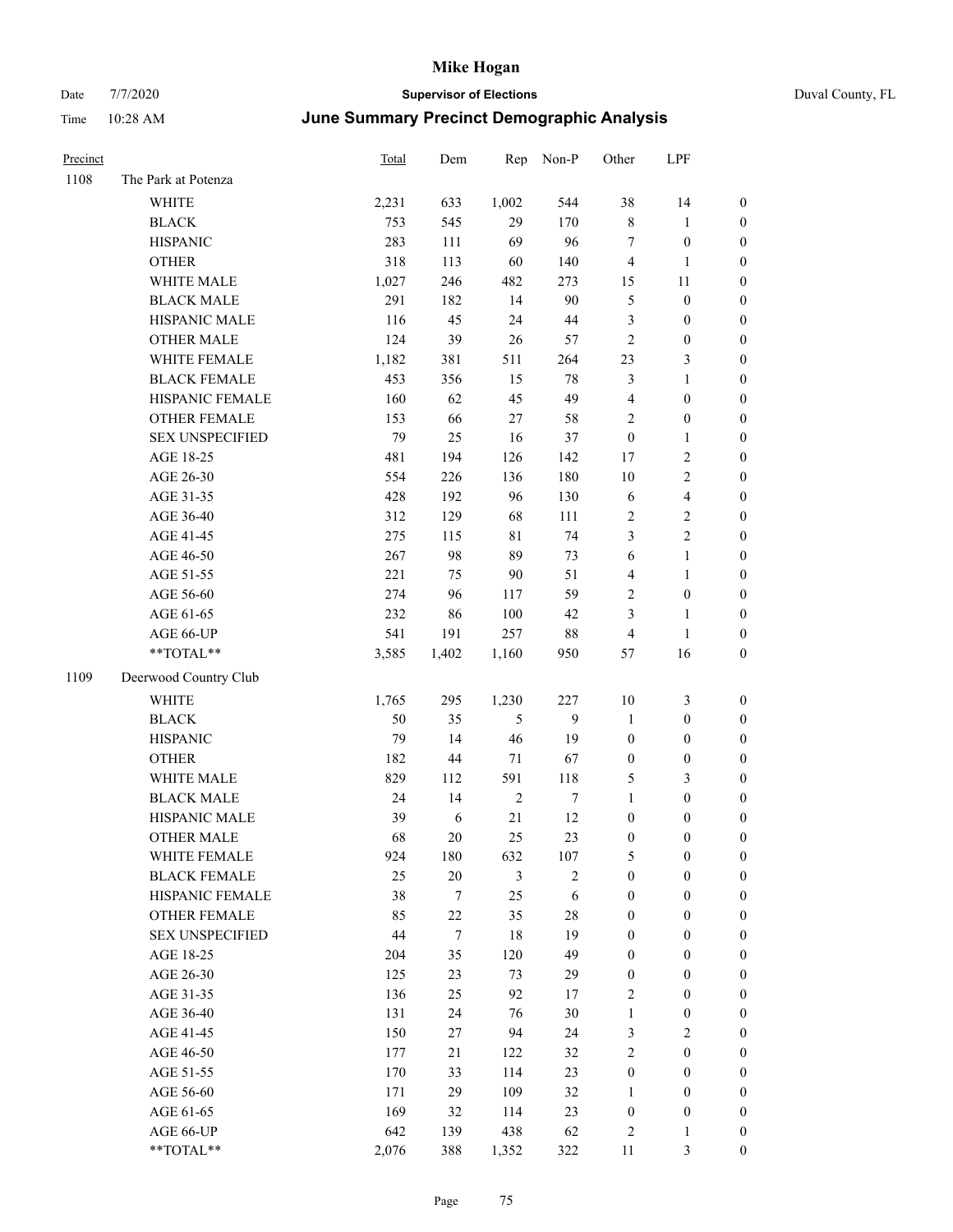| Precinct |                                       | Total | Dem   | Rep         | Non-P  | Other            | LPF              |                  |
|----------|---------------------------------------|-------|-------|-------------|--------|------------------|------------------|------------------|
| 1110     | Courtyard Marriott                    |       |       |             |        |                  |                  |                  |
|          | WHITE                                 | 4,837 | 1,119 | 2,475       | 1,120  | 104              | 19               | $\boldsymbol{0}$ |
|          | <b>BLACK</b>                          | 1,016 | 728   | 49          | 218    | 19               | 2                | $\boldsymbol{0}$ |
|          | <b>HISPANIC</b>                       | 635   | 239   | 163         | 222    | $\tau$           | 4                | $\boldsymbol{0}$ |
|          | <b>OTHER</b>                          | 642   | 190   | 186         | 255    | 9                | 2                | $\boldsymbol{0}$ |
|          | WHITE MALE                            | 2,057 | 395   | 1,095       | 515    | 42               | 10               | $\boldsymbol{0}$ |
|          | <b>BLACK MALE</b>                     | 420   | 265   | 25          | 120    | $10\,$           | $\boldsymbol{0}$ | $\boldsymbol{0}$ |
|          | HISPANIC MALE                         | 280   | 99    | $70\,$      | 103    | $\overline{4}$   | 4                | $\boldsymbol{0}$ |
|          | <b>OTHER MALE</b>                     | 259   | 67    | 78          | 107    | 7                | $\boldsymbol{0}$ | $\boldsymbol{0}$ |
|          | WHITE FEMALE                          | 2,751 | 714   | 1,371       | 596    | 61               | 9                | $\boldsymbol{0}$ |
|          | <b>BLACK FEMALE</b>                   | 583   | 455   | 23          | 94     | $\overline{9}$   | 2                | $\boldsymbol{0}$ |
|          | HISPANIC FEMALE                       | 351   | 139   | 93          | 116    | $\mathfrak z$    | $\boldsymbol{0}$ | $\boldsymbol{0}$ |
|          | <b>OTHER FEMALE</b>                   | 328   | 105   | 100         | 119    | $\overline{2}$   | 2                | $\boldsymbol{0}$ |
|          | <b>SEX UNSPECIFIED</b>                | 101   | 37    | 18          | 45     | $\mathbf{1}$     | $\boldsymbol{0}$ | $\boldsymbol{0}$ |
|          | AGE 18-25                             | 706   | 218   | 255         | 210    | 18               | 5                | $\boldsymbol{0}$ |
|          | AGE 26-30                             | 955   | 279   | 392         | 253    | 25               | 6                | $\boldsymbol{0}$ |
|          | AGE 31-35                             | 945   | 284   | 361         | 283    | 12               | 5                | $\boldsymbol{0}$ |
|          | AGE 36-40                             | 757   | 236   | 242         | 259    | 14               | 6                | $\boldsymbol{0}$ |
|          | AGE 41-45                             | 652   | 255   | 214         | 166    | 15               | 2                | $\boldsymbol{0}$ |
|          | AGE 46-50                             | 629   | 201   | 249         | 168    | $\,$ 8 $\,$      | 3                | $\boldsymbol{0}$ |
|          | AGE 51-55                             | 507   | 166   | 220         | 113    | $\,$ 8 $\,$      | $\boldsymbol{0}$ | $\boldsymbol{0}$ |
|          | AGE 56-60                             | 459   | 139   | 216         | 98     | 6                | $\boldsymbol{0}$ | $\boldsymbol{0}$ |
|          | AGE 61-65                             | 460   | 145   | 221         | 88     | 6                | $\boldsymbol{0}$ | $\boldsymbol{0}$ |
|          | AGE 66-UP                             | 1,055 | 351   | 502         | 175    | 27               | $\boldsymbol{0}$ | $\boldsymbol{0}$ |
|          | **TOTAL**                             | 7,130 | 2,276 | 2,873       | 1,815  | 139              | 27               | $\boldsymbol{0}$ |
| 1111     | Shepherd of the Woods Lutheran Church |       |       |             |        |                  |                  |                  |
|          | WHITE                                 | 1,015 | 308   | 389         | 301    | 13               | 4                | $\boldsymbol{0}$ |
|          | <b>BLACK</b>                          | 509   | 385   | 14          | 103    | 6                | 1                | $\boldsymbol{0}$ |
|          | <b>HISPANIC</b>                       | 221   | 95    | 37          | 86     | $\mathbf{1}$     | 2                | $\boldsymbol{0}$ |
|          | <b>OTHER</b>                          | 165   | 72    | 22          | $70\,$ | $\mathbf{1}$     | $\boldsymbol{0}$ | $\boldsymbol{0}$ |
|          | WHITE MALE                            | 453   | 124   | 184         | 139    | $\mathfrak{S}$   | 1                | $\boldsymbol{0}$ |
|          | <b>BLACK MALE</b>                     | 200   | 135   | $\,$ 8 $\,$ | 54     | $\sqrt{2}$       | 1                | $\boldsymbol{0}$ |
|          | HISPANIC MALE                         | 92    | 35    | 19          | 37     | $\boldsymbol{0}$ | 1                | $\boldsymbol{0}$ |
|          | <b>OTHER MALE</b>                     | 61    | 28    | 10          | 23     | $\boldsymbol{0}$ | $\boldsymbol{0}$ | $\boldsymbol{0}$ |
|          | WHITE FEMALE                          | 542   | 177   | 200         | 154    | $\,$ 8 $\,$      | 3                | $\boldsymbol{0}$ |
|          | <b>BLACK FEMALE</b>                   | 300   | 242   | 6           | 48     | $\overline{4}$   | $\boldsymbol{0}$ | $\boldsymbol{0}$ |
|          | HISPANIC FEMALE                       | 125   | 59    | 16          | 48     | $\mathbf{1}$     | 1                | $\boldsymbol{0}$ |
|          | OTHER FEMALE                          | 75    | 35    | 11          | $28\,$ | $\mathbf{1}$     | $\boldsymbol{0}$ | $\boldsymbol{0}$ |
|          | <b>SEX UNSPECIFIED</b>                | 62    | 25    | $\,8\,$     | 29     | $\boldsymbol{0}$ | $\boldsymbol{0}$ | $\boldsymbol{0}$ |
|          | AGE 18-25                             | 277   | 117   | 60          | 95     | $\overline{4}$   | $\mathbf{1}$     | $\boldsymbol{0}$ |
|          | AGE 26-30                             | 374   | 174   | 67          | 125    | 6                | $\overline{c}$   | $\boldsymbol{0}$ |
|          | AGE 31-35                             | 243   | 101   | 48          | 89     | $\overline{4}$   | 1                | $\boldsymbol{0}$ |
|          | AGE 36-40                             | 178   | 88    | 29          | 60     | $\boldsymbol{0}$ | 1                | $\boldsymbol{0}$ |
|          | AGE 41-45                             | 128   | 57    | 30          | 41     | $\boldsymbol{0}$ | $\boldsymbol{0}$ | $\boldsymbol{0}$ |
|          | AGE 46-50                             | 131   | 62    | 29          | 37     | $\sqrt{2}$       | 1                | $\boldsymbol{0}$ |
|          | AGE 51-55                             | 94    | 50    | 23          | 21     | $\boldsymbol{0}$ | $\boldsymbol{0}$ | $\boldsymbol{0}$ |
|          | AGE 56-60                             | 145   | 74    | 43          | $26\,$ | $\sqrt{2}$       | $\boldsymbol{0}$ | $\boldsymbol{0}$ |
|          | AGE 61-65                             | 86    | 42    | 24          | 19     | $\mathbf{1}$     | $\boldsymbol{0}$ | $\boldsymbol{0}$ |
|          | AGE 66-UP                             | 253   | 94    | 109         | 47     | $\sqrt{2}$       | 1                | $\mathbf{0}$     |
|          | **TOTAL**                             | 1,910 | 860   | 462         | 560    | 21               | 7                | $\boldsymbol{0}$ |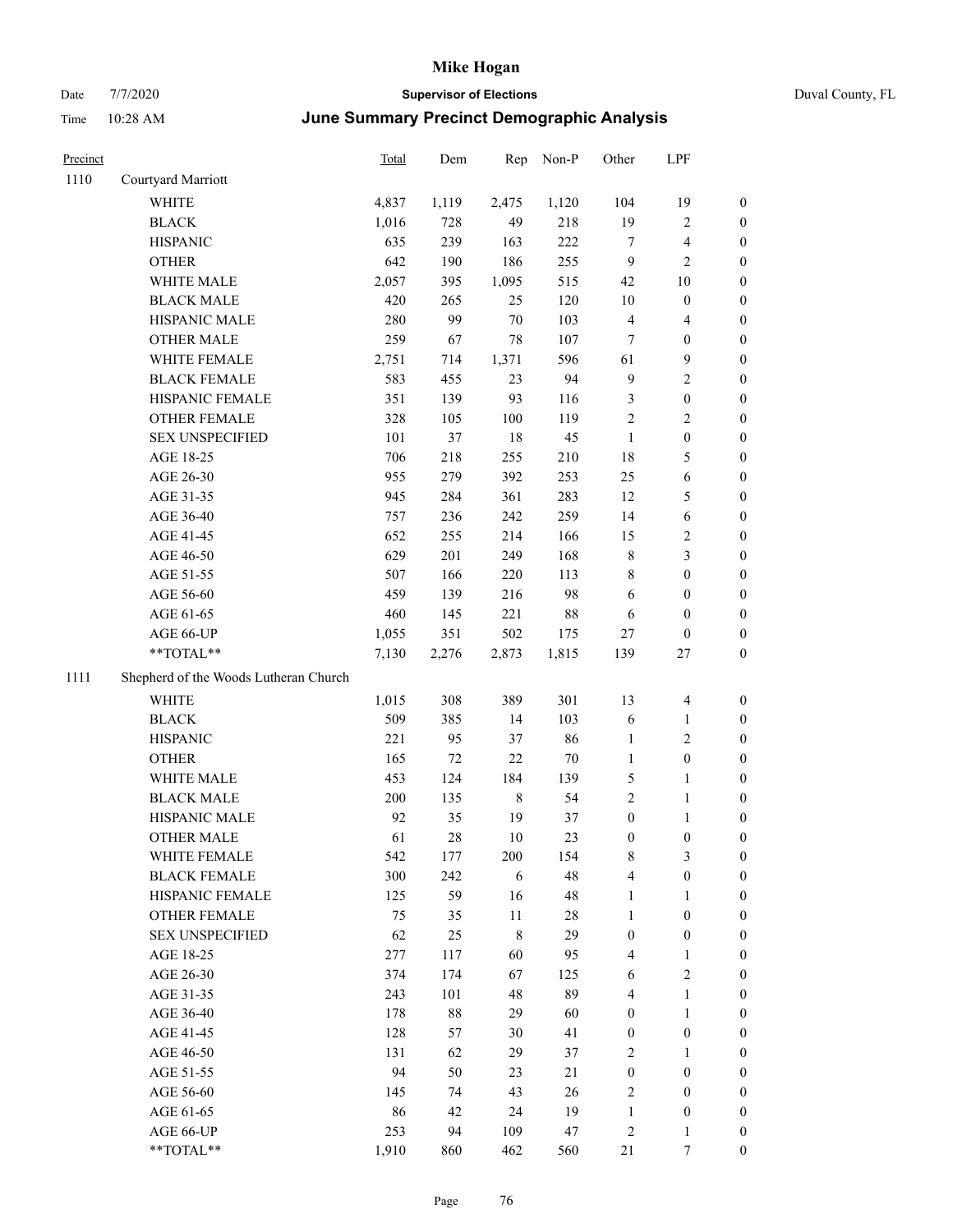| Precinct |                            | Total | Dem |       | Non-P | Other          | LPF            |              |  |
|----------|----------------------------|-------|-----|-------|-------|----------------|----------------|--------------|--|
| 1112     | Southeast Regional Library |       |     | Rep   |       |                |                |              |  |
|          | <b>WHITE</b>               | 2,408 | 566 | 1,286 | 503   | 39             | 14             | $\mathbf{0}$ |  |
|          | <b>BLACK</b>               | 430   | 325 | 17    | 75    | 12             | 1              | $\Omega$     |  |
|          | <b>HISPANIC</b>            | 219   | 83  | 53    | 78    | 5              | $\mathbf{0}$   | $\mathbf{0}$ |  |
|          | <b>OTHER</b>               | 541   | 176 | 133   | 224   | 6              | $\overline{2}$ | $\theta$     |  |
|          | <b>WHITE MALE</b>          | 1,116 | 216 | 617   | 257   | 16             | 10             | $\theta$     |  |
|          | <b>BLACK MALE</b>          | 164   | 109 | 9     | 42    | 4              | $\mathbf{0}$   | $\mathbf{0}$ |  |
|          | <b>HISPANIC MALE</b>       | 91    | 35  | 21    | 33    | $\overline{c}$ | $\theta$       | $\theta$     |  |
|          | <b>OTHER MALE</b>          | 230   | 69  | 62    | 95    | $\overline{2}$ | $\overline{c}$ | $\theta$     |  |
|          | WHITE FEMALE               | 1,273 | 347 | 660   | 240   | 23             | 3              | $\mathbf{0}$ |  |
|          | <b>BLACK FEMALE</b>        | 260   | 211 | 8     | 32    | 8              | 1              | $\mathbf{0}$ |  |
|          | <b>HISPANIC FEMALE</b>     | 123   | 46  | 31    | 43    | 3              | $\Omega$       | $\Omega$     |  |
|          | <b>OTHER FEMALE</b>        | 260   | 89  | 63    | 104   | 4              | $\mathbf{0}$   | $\mathbf{0}$ |  |
|          | <b>SEX UNSPECIFIED</b>     | 81    | 28  | 18    | 34    | $\Omega$       | 1              | $\theta$     |  |
|          | AGE 18-25                  | 461   | 165 | 162   | 116   | 16             | $\overline{c}$ | $\theta$     |  |
|          | AGE 26-30                  | 419   | 154 | 125   | 126   | 11             | 3              | $\mathbf{0}$ |  |
|          | AGE 31-35                  | 345   | 109 | 112   | 110   | 10             | $\overline{4}$ | $\theta$     |  |
|          | AGE 36-40                  | 312   | 116 | 103   | 86    | 5              | 2              | $\Omega$     |  |
|          | AGE 41-45                  | 287   | 94  | 110   | 79    | 2              | 2              | 0            |  |
|          | AGE 46-50                  | 345   | 101 | 145   | 92    | 7              | $\theta$       | $\theta$     |  |
|          |                            |       |     |       |       |                |                |              |  |

|      | ,,,,,,,                                                     | $-$ , $\sim$ | $\sim$ | 1,000       |        | -                       | . .                     |                  |
|------|-------------------------------------------------------------|--------------|--------|-------------|--------|-------------------------|-------------------------|------------------|
|      | <b>BLACK</b>                                                | 430          | 325    | 17          | 75     | 12                      | $\mathbf{1}$            | $\boldsymbol{0}$ |
|      | <b>HISPANIC</b>                                             | 219          | 83     | 53          | $78\,$ | 5                       | $\boldsymbol{0}$        | $\bf{0}$         |
|      | <b>OTHER</b>                                                | 541          | 176    | 133         | 224    | $\sqrt{6}$              | $\sqrt{2}$              | $\boldsymbol{0}$ |
|      | WHITE MALE                                                  | 1,116        | 216    | 617         | 257    | 16                      | $10\,$                  | $\mathbf{0}$     |
|      | <b>BLACK MALE</b>                                           | 164          | 109    | 9           | 42     | $\overline{4}$          | $\boldsymbol{0}$        | $\mathbf{0}$     |
|      | HISPANIC MALE                                               | 91           | 35     | 21          | 33     | $\overline{2}$          | $\boldsymbol{0}$        | $\mathbf{0}$     |
|      | <b>OTHER MALE</b>                                           | 230          | 69     | 62          | 95     | $\overline{2}$          | $\mathfrak{2}$          | $\mathbf{0}$     |
|      | WHITE FEMALE                                                | 1,273        | 347    | 660         | 240    | 23                      | 3                       | $\boldsymbol{0}$ |
|      | <b>BLACK FEMALE</b>                                         | 260          | 211    | $\,$ 8 $\,$ | 32     | $\,$ 8 $\,$             | $\mathbf{1}$            | $\boldsymbol{0}$ |
|      | HISPANIC FEMALE                                             | 123          | 46     | 31          | 43     | $\mathfrak{Z}$          | $\boldsymbol{0}$        | $\boldsymbol{0}$ |
|      | OTHER FEMALE                                                | 260          | 89     | 63          | 104    | $\overline{\mathbf{4}}$ | $\boldsymbol{0}$        | $\boldsymbol{0}$ |
|      | <b>SEX UNSPECIFIED</b>                                      | $81\,$       | $28\,$ | $18\,$      | 34     | $\boldsymbol{0}$        | $\mathbf{1}$            | $\boldsymbol{0}$ |
|      | AGE 18-25                                                   | 461          | 165    | 162         | 116    | 16                      | $\sqrt{2}$              | $\boldsymbol{0}$ |
|      | AGE 26-30                                                   | 419          | 154    | 125         | 126    | 11                      | 3                       | $\mathbf{0}$     |
|      | AGE 31-35                                                   | 345          | 109    | 112         | 110    | $10\,$                  | $\overline{4}$          | $\mathbf{0}$     |
|      | AGE 36-40                                                   | 312          | 116    | 103         | 86     | 5                       | $\overline{2}$          | $\boldsymbol{0}$ |
|      | AGE 41-45                                                   | 287          | 94     | 110         | 79     | $\overline{2}$          | $\overline{2}$          | $\mathbf{0}$     |
|      | AGE 46-50                                                   | 345          | 101    | 145         | 92     | $\tau$                  | $\boldsymbol{0}$        | $\boldsymbol{0}$ |
|      | AGE 51-55                                                   | 292          | $78\,$ | 142         | 68     | $\overline{\mathbf{4}}$ | $\boldsymbol{0}$        | $\bf{0}$         |
|      | AGE 56-60                                                   | 326          | 94     | 168         | 60     | $\mathfrak{Z}$          | 1                       | $\bf{0}$         |
|      | AGE 61-65                                                   | 271          | 74     | 138         | 56     | $\sqrt{2}$              | $\mathbf{1}$            | $\bf{0}$         |
|      | AGE 66-UP                                                   | 540          | 165    | 284         | 87     | $\sqrt{2}$              | $\sqrt{2}$              | $\mathbf{0}$     |
|      | $**TOTAL**$                                                 | 3,598        | 1,150  | 1,489       | 880    | 62                      | 17                      | $\boldsymbol{0}$ |
| 1113 | Deermeadows Church                                          |              |        |             |        |                         |                         |                  |
|      | WHITE                                                       | 1,922        | 615    | 730         | 532    | 33                      | 12                      | $\bf{0}$         |
|      | <b>BLACK</b>                                                | 1,016        | 764    | 37          | 203    | 12                      | $\boldsymbol{0}$        | $\mathbf{0}$     |
|      | <b>HISPANIC</b>                                             | 307          | 139    | 46          | 117    | $\overline{4}$          | 1                       | $\mathbf{0}$     |
|      | <b>OTHER</b>                                                | 289          | 117    | 53          | 114    | $\overline{4}$          | $\mathbf{1}$            | $\boldsymbol{0}$ |
|      | WHITE MALE                                                  | 877          | 259    | 347         | 255    | 8                       | $\,$ 8 $\,$             | $\mathbf{0}$     |
|      | <b>BLACK MALE</b>                                           | 410          | 278    | 17          | 109    | 6                       | $\boldsymbol{0}$        | $\boldsymbol{0}$ |
|      | HISPANIC MALE                                               | 148          | 67     | 26          | 52     | $\sqrt{2}$              | $\mathbf{1}$            | $\bf{0}$         |
|      | <b>OTHER MALE</b>                                           | 121          | 38     | 27          | 53     | $\sqrt{2}$              | $\mathbf{1}$            | $\bf{0}$         |
|      | WHITE FEMALE                                                | 1,025        | 350    | 378         | 268    | 25                      | $\overline{4}$          | $\bf{0}$         |
|      | <b>BLACK FEMALE</b>                                         | 595          | 478    | $20\,$      | 91     | 6                       | 0                       | $\boldsymbol{0}$ |
|      | HISPANIC FEMALE                                             | 153          | 69     | 19          | 63     | $\mathfrak{2}$          | $\boldsymbol{0}$        | $\boldsymbol{0}$ |
|      | <b>OTHER FEMALE</b>                                         | 127          | 67     | $20\,$      | $40\,$ | $\boldsymbol{0}$        | $\boldsymbol{0}$        | $\boldsymbol{0}$ |
|      | <b>SEX UNSPECIFIED</b>                                      | $78\,$       | 29     | 12          | 35     | $\sqrt{2}$              | $\boldsymbol{0}$        | $\boldsymbol{0}$ |
|      | AGE 18-25                                                   | 505          | 209    | 90          | 187    | 16                      | 3                       | $\boldsymbol{0}$ |
|      | AGE 26-30                                                   | 669          | 325    | 116         | 211    | 13                      | $\overline{\mathbf{4}}$ | $\boldsymbol{0}$ |
|      | AGE 31-35                                                   | 447          | 213    | 83          | 140    | $\overline{9}$          | $\sqrt{2}$              | $\boldsymbol{0}$ |
|      | AGE 36-40                                                   | 304          | 150    | 58          | 90     | 3                       | 3                       | $\boldsymbol{0}$ |
|      | AGE 41-45                                                   | 246          | 124    | 52          | 67     | $\mathfrak{Z}$          | $\boldsymbol{0}$        | $\boldsymbol{0}$ |
|      | AGE 46-50                                                   | 238          | 117    | 56          | 61     | $\overline{\mathbf{4}}$ | $\boldsymbol{0}$        | $\boldsymbol{0}$ |
|      | AGE 51-55                                                   | 246          | 128    | 57          | 60     | $\boldsymbol{0}$        | 1                       | $\boldsymbol{0}$ |
|      | AGE 56-60                                                   | 219          | 89     | 82          | 48     | $\boldsymbol{0}$        | $\boldsymbol{0}$        | $\boldsymbol{0}$ |
|      | AGE 61-65                                                   | 187          | 80     | 73          | 31     | $\sqrt{2}$              | 1                       | $\boldsymbol{0}$ |
|      | AGE 66-UP                                                   | 473          | 200    | 199         | 71     | $\mathfrak{Z}$          | $\boldsymbol{0}$        | $\boldsymbol{0}$ |
|      | $\mathrm{*}\mathrm{*} \mathrm{TOTAL} \mathrm{*} \mathrm{*}$ | 3,534        | 1,635  | 866         | 966    | 53                      | 14                      | $\boldsymbol{0}$ |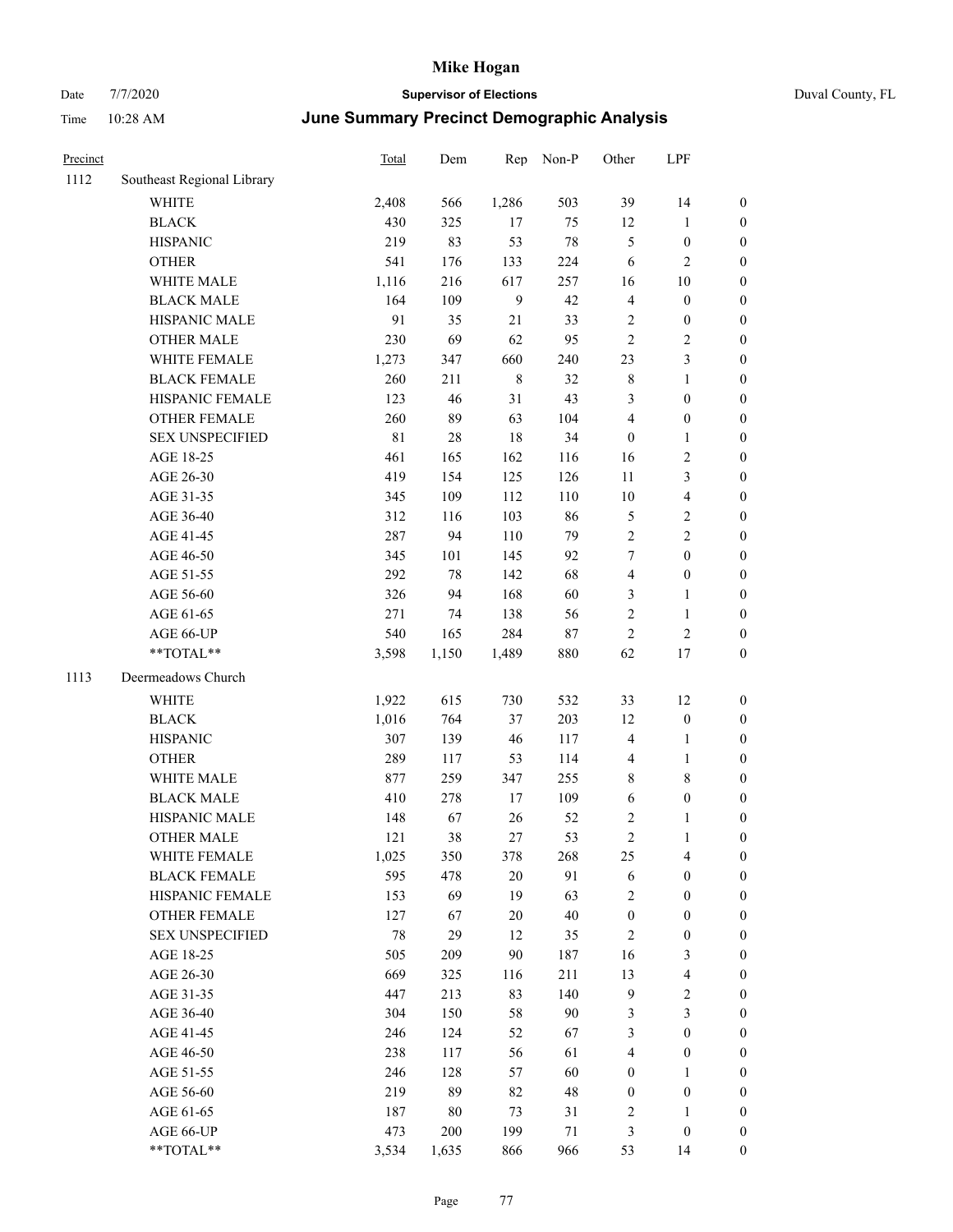| Duval County, FL |  |  |
|------------------|--|--|
|------------------|--|--|

| Precinct |                        | <b>Total</b> | Dem    | Rep    | Non-P  | Other            | LPF              |                  |
|----------|------------------------|--------------|--------|--------|--------|------------------|------------------|------------------|
| 1114     | The Salem Center       |              |        |        |        |                  |                  |                  |
|          | <b>WHITE</b>           | 2,341        | 636    | 1,089  | 551    | 52               | 13               | $\boldsymbol{0}$ |
|          | <b>BLACK</b>           | 765          | 593    | 18     | 141    | 12               | $\mathbf{1}$     | $\boldsymbol{0}$ |
|          | <b>HISPANIC</b>        | 332          | 127    | 66     | 134    | $\mathfrak{S}$   | $\boldsymbol{0}$ | $\boldsymbol{0}$ |
|          | <b>OTHER</b>           | 382          | 157    | 62     | 151    | $10\,$           | $\sqrt{2}$       | $\boldsymbol{0}$ |
|          | WHITE MALE             | 1,035        | 234    | 506    | 255    | 28               | 12               | 0                |
|          | <b>BLACK MALE</b>      | 285          | 207    | 5      | 68     | 5                | $\boldsymbol{0}$ | $\boldsymbol{0}$ |
|          | HISPANIC MALE          | 152          | 50     | $40\,$ | 59     | 3                | $\boldsymbol{0}$ | $\boldsymbol{0}$ |
|          | <b>OTHER MALE</b>      | 156          | 57     | $27\,$ | 67     | 3                | $\sqrt{2}$       | $\boldsymbol{0}$ |
|          | WHITE FEMALE           | 1,282        | 394    | 577    | 288    | $22\,$           | $\mathbf{1}$     | $\boldsymbol{0}$ |
|          | <b>BLACK FEMALE</b>    | 473          | 380    | 13     | $72\,$ | $\boldsymbol{7}$ | $\mathbf{1}$     | $\boldsymbol{0}$ |
|          | HISPANIC FEMALE        | 174          | 74     | 25     | 73     | $\sqrt{2}$       | $\boldsymbol{0}$ | $\boldsymbol{0}$ |
|          | OTHER FEMALE           | 179          | 88     | $30\,$ | 54     | $\boldsymbol{7}$ | $\boldsymbol{0}$ | $\boldsymbol{0}$ |
|          | <b>SEX UNSPECIFIED</b> | 84           | 29     | 12     | 41     | $\overline{2}$   | $\boldsymbol{0}$ | $\boldsymbol{0}$ |
|          | AGE 18-25              | 556          | 220    | 167    | 149    | 19               | $\mathbf{1}$     | $\boldsymbol{0}$ |
|          | AGE 26-30              | 767          | 336    | 199    | 212    | 18               | $\sqrt{2}$       | 0                |
|          | AGE 31-35              | 468          | 174    | 116    | 167    | $\sqrt{6}$       | $\mathfrak s$    | 0                |
|          | AGE 36-40              | 326          | 139    | 83     | 94     | 7                | $\mathfrak{Z}$   | $\boldsymbol{0}$ |
|          | AGE 41-45              | 245          | 108    | 56     | $72\,$ | 9                | $\boldsymbol{0}$ | $\boldsymbol{0}$ |
|          | AGE 46-50              | 246          | 90     | $72\,$ | $77\,$ | 5                | $\sqrt{2}$       | $\boldsymbol{0}$ |
|          | AGE 51-55              | 230          | 99     | 83     | 45     | 2                | $\mathbf{1}$     | $\boldsymbol{0}$ |
|          | AGE 56-60              | 207          | 69     | $88\,$ | 45     | 5                | $\boldsymbol{0}$ | $\boldsymbol{0}$ |
|          | AGE 61-65              | 182          | 70     | 74     | 33     | 5                | $\boldsymbol{0}$ | $\boldsymbol{0}$ |
|          | AGE 66-UP              | 592          | 208    | 297    | 82     | 3                | $\mathbf{2}$     | $\boldsymbol{0}$ |
|          | **TOTAL**              | 3,820        | 1,513  | 1,235  | 977    | 79               | 16               | $\boldsymbol{0}$ |
| 1115     | Mission Way Church     |              |        |        |        |                  |                  |                  |
|          | WHITE                  | 2,674        | 553    | 1,441  | 631    | 33               | 16               | $\boldsymbol{0}$ |
|          | <b>BLACK</b>           | 662          | 476    | $47\,$ | 133    | 6                | $\boldsymbol{0}$ | $\boldsymbol{0}$ |
|          | <b>HISPANIC</b>        | 312          | 117    | $78\,$ | 116    | $\boldsymbol{0}$ | $\mathbf{1}$     | 0                |
|          | <b>OTHER</b>           | 533          | 181    | 143    | 202    | 7                | $\boldsymbol{0}$ | $\boldsymbol{0}$ |
|          | WHITE MALE             | 1,244        | 192    | 716    | 312    | 14               | 10               | $\boldsymbol{0}$ |
|          | <b>BLACK MALE</b>      | 282          | 179    | $30\,$ | 68     | 5                | $\boldsymbol{0}$ | $\boldsymbol{0}$ |
|          | HISPANIC MALE          | 157          | 52     | 37     | 67     | $\boldsymbol{0}$ | $\mathbf{1}$     | $\boldsymbol{0}$ |
|          | <b>OTHER MALE</b>      | 219          | $70\,$ | 67     | 79     | 3                | $\boldsymbol{0}$ | $\boldsymbol{0}$ |
|          | WHITE FEMALE           | 1,405        | 356    | 714    | 310    | 19               | $\sqrt{6}$       | $\boldsymbol{0}$ |
|          | <b>BLACK FEMALE</b>    | 376          | 293    | $17\,$ | 65     | $\mathbf{1}$     | $\boldsymbol{0}$ | 0                |
|          | HISPANIC FEMALE        | 151          | 63     | $40\,$ | 48     | $\boldsymbol{0}$ | $\boldsymbol{0}$ | 0                |
|          | <b>OTHER FEMALE</b>    | 257          | 94     | 67     | 92     | $\overline{4}$   | $\boldsymbol{0}$ | 0                |
|          | <b>SEX UNSPECIFIED</b> | 90           | 28     | 21     | 41     | $\boldsymbol{0}$ | $\boldsymbol{0}$ | 0                |
|          | AGE 18-25              | 468          | 165    | 146    | 149    | 6                | $\sqrt{2}$       | $\boldsymbol{0}$ |
|          | AGE 26-30              | 352          | 116    | 126    | 99     | 9                | $\sqrt{2}$       | $\boldsymbol{0}$ |
|          | AGE 31-35              | 452          | 139    | 144    | 162    | 4                | $\mathfrak{Z}$   | $\boldsymbol{0}$ |
|          | AGE 36-40              | 485          | 129    | 199    | 151    | $\overline{4}$   | $\sqrt{2}$       | $\boldsymbol{0}$ |
|          | AGE 41-45              | 490          | 143    | 195    | 138    | $\,$ 8 $\,$      | 6                | 0                |
|          | AGE 46-50              | 477          | 151    | 192    | 129    | 4                | $\mathbf{1}$     | $\boldsymbol{0}$ |
|          | AGE 51-55              | 398          | 121    | 197    | 76     | $\mathfrak{Z}$   | $\mathbf{1}$     | $\boldsymbol{0}$ |
|          | AGE 56-60              | 341          | 115    | 169    | 55     | $\sqrt{2}$       | $\boldsymbol{0}$ | $\boldsymbol{0}$ |
|          | AGE 61-65              | 230          | 93     | 105    | 31     | $\mathbf{1}$     | $\boldsymbol{0}$ | 0                |
|          | AGE 66-UP              | 484          | 155    | 233    | 91     | 5                | $\boldsymbol{0}$ | 0                |
|          | $**TOTAL**$            | 4,181        | 1,327  | 1,709  | 1,082  | $46\,$           | $17\,$           | $\boldsymbol{0}$ |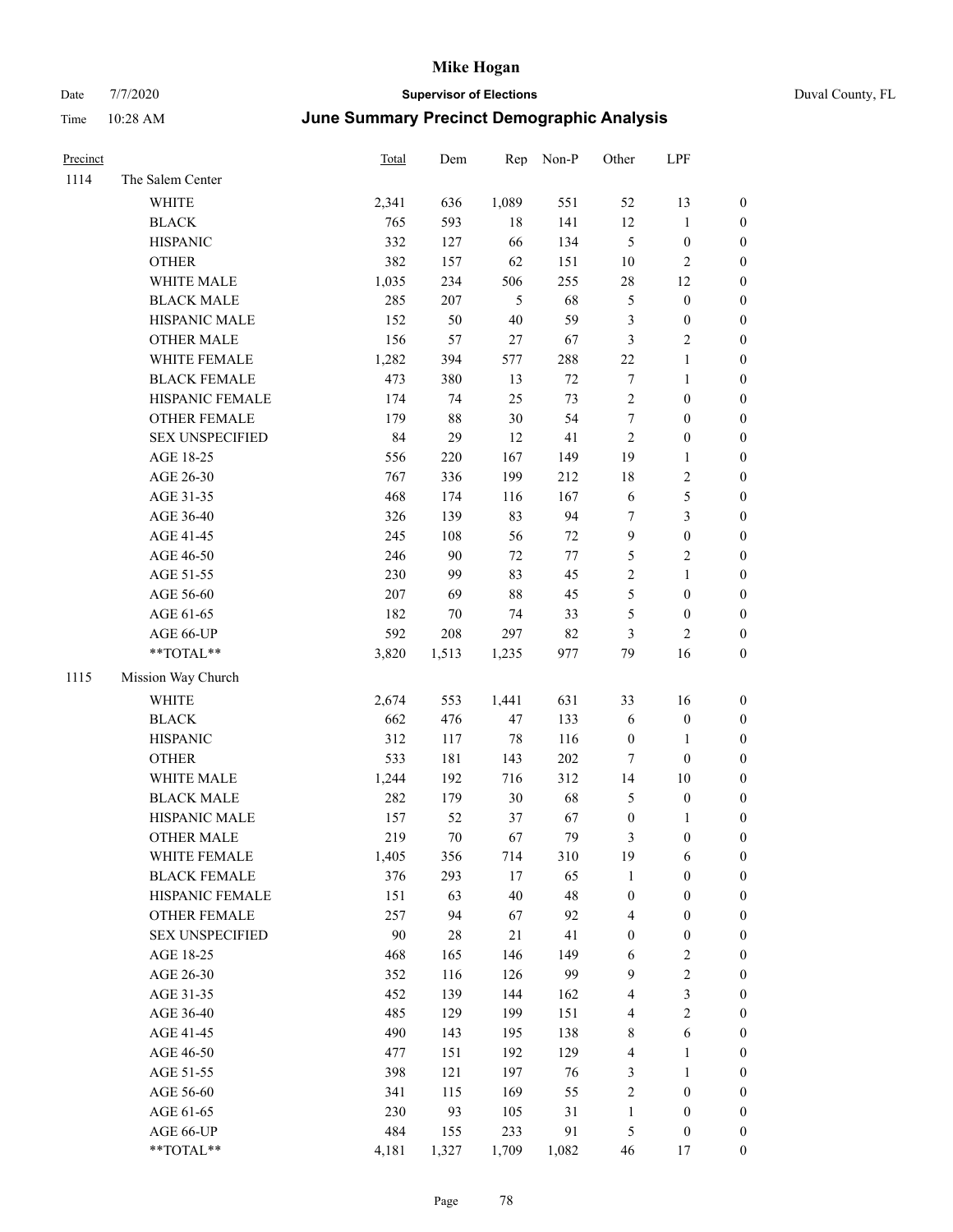| Duval County, FL |  |
|------------------|--|

| Precinct |                                 | <b>Total</b> | Dem            | Rep            | Non-P            | Other            | LPF                     |                  |
|----------|---------------------------------|--------------|----------------|----------------|------------------|------------------|-------------------------|------------------|
| 1116     | First Baptist Church of Nocatee |              |                |                |                  |                  |                         |                  |
|          | WHITE                           | 1,580        | 362            | 909            | 277              | $27\,$           | $\mathfrak{S}$          | $\boldsymbol{0}$ |
|          | <b>BLACK</b>                    | 82           | 54             | $\overline{9}$ | $17\,$           | $\mathfrak{2}$   | $\boldsymbol{0}$        | $\boldsymbol{0}$ |
|          | <b>HISPANIC</b>                 | 85           | 31             | 33             | 21               | $\boldsymbol{0}$ | $\boldsymbol{0}$        | $\boldsymbol{0}$ |
|          | <b>OTHER</b>                    | 100          | 31             | 31             | 37               | $\boldsymbol{0}$ | $\mathbf{1}$            | $\boldsymbol{0}$ |
|          | WHITE MALE                      | 750          | 141            | 456            | 138              | 13               | $\sqrt{2}$              | 0                |
|          | <b>BLACK MALE</b>               | 43           | 27             | 5              | 9                | 2                | $\boldsymbol{0}$        | $\boldsymbol{0}$ |
|          | HISPANIC MALE                   | 40           | 14             | 16             | $10\,$           | $\boldsymbol{0}$ | $\boldsymbol{0}$        | $\boldsymbol{0}$ |
|          | <b>OTHER MALE</b>               | 37           | 14             | $\,$ 8 $\,$    | 14               | $\boldsymbol{0}$ | $\mathbf{1}$            | $\boldsymbol{0}$ |
|          | WHITE FEMALE                    | 821          | 220            | 447            | 137              | 14               | $\mathfrak{Z}$          | $\boldsymbol{0}$ |
|          | <b>BLACK FEMALE</b>             | 39           | 27             | $\overline{4}$ | $\,$ $\,$        | $\boldsymbol{0}$ | $\boldsymbol{0}$        | $\boldsymbol{0}$ |
|          | HISPANIC FEMALE                 | 44           | 17             | 17             | $10\,$           | $\boldsymbol{0}$ | $\boldsymbol{0}$        | $\boldsymbol{0}$ |
|          | OTHER FEMALE                    | 52           | 16             | $20\,$         | 16               | $\boldsymbol{0}$ | $\boldsymbol{0}$        | $\boldsymbol{0}$ |
|          | <b>SEX UNSPECIFIED</b>          | $21\,$       | $\overline{c}$ | 9              | $10\,$           | $\boldsymbol{0}$ | $\boldsymbol{0}$        | 0                |
|          | AGE 18-25                       | 124          | 44             | 46             | 30               | 3                | $\mathbf{1}$            | 0                |
|          | AGE 26-30                       | 80           | 17             | 37             | 25               | $\boldsymbol{0}$ | $\mathbf{1}$            | 0                |
|          | AGE 31-35                       | 126          | 36             | 57             | 31               | $\boldsymbol{0}$ | $\sqrt{2}$              | 0                |
|          | AGE 36-40                       | 131          | 35             | 61             | 34               | 1                | $\boldsymbol{0}$        | 0                |
|          | AGE 41-45                       | 112          | 29             | 50             | 32               | $\mathbf{1}$     | $\boldsymbol{0}$        | $\boldsymbol{0}$ |
|          | AGE 46-50                       | 111          | 35             | 45             | 24               | 7                | $\boldsymbol{0}$        | $\boldsymbol{0}$ |
|          | AGE 51-55                       | 169          | 33             | $90\,$         | 43               | 2                | $\mathbf{1}$            | $\boldsymbol{0}$ |
|          | AGE 56-60                       | 203          | 45             | 124            | 30               | 3                | $\mathbf{1}$            | $\boldsymbol{0}$ |
|          | AGE 61-65                       | 197          | 50             | 118            | 29               | $\boldsymbol{0}$ | $\boldsymbol{0}$        | $\boldsymbol{0}$ |
|          | AGE 66-UP                       | 593          | 154            | 354            | 73               | 12               | $\boldsymbol{0}$        | 0                |
|          | **TOTAL**                       | 1,847        | 478            | 982            | 352              | 29               | 6                       | 0                |
| 1201     | Church of God Marietta          |              |                |                |                  |                  |                         |                  |
|          | WHITE                           | 2,274        | 395            | 1,484          | 375              | 11               | $\mathbf{9}$            | $\boldsymbol{0}$ |
|          | <b>BLACK</b>                    | 355          | 278            | 24             | 49               | 3                | $\mathbf{1}$            | 0                |
|          | <b>HISPANIC</b>                 | 112          | 55             | 33             | 24               | $\boldsymbol{0}$ | $\boldsymbol{0}$        | 0                |
|          | <b>OTHER</b>                    | 175          | 41             | 76             | 55               | 3                | $\boldsymbol{0}$        | 0                |
|          | WHITE MALE                      | 1,022        | 159            | 678            | 175              | 6                | $\overline{\mathbf{4}}$ | $\boldsymbol{0}$ |
|          | <b>BLACK MALE</b>               | 151          | 106            | 17             | 26               | 1                | $\mathbf{1}$            | $\boldsymbol{0}$ |
|          | HISPANIC MALE                   | 49           | 25             | 15             | $\boldsymbol{9}$ | $\boldsymbol{0}$ | $\boldsymbol{0}$        | 0                |
|          | <b>OTHER MALE</b>               | 67           | 18             | 32             | 17               | $\boldsymbol{0}$ | $\boldsymbol{0}$        | $\boldsymbol{0}$ |
|          | WHITE FEMALE                    | 1,230        | 232            | 794            | 194              | $\mathfrak{S}$   | $\mathfrak{S}$          | $\boldsymbol{0}$ |
|          | <b>BLACK FEMALE</b>             | 195          | 165            | $\tau$         | $21\,$           | $\sqrt{2}$       | $\boldsymbol{0}$        | 0                |
|          | HISPANIC FEMALE                 | 61           | 29             | 18             | 14               | $\boldsymbol{0}$ | $\boldsymbol{0}$        | 0                |
|          | <b>OTHER FEMALE</b>             | $72\,$       | 21             | $30\,$         | 19               | $\sqrt{2}$       | $\boldsymbol{0}$        | 0                |
|          | <b>SEX UNSPECIFIED</b>          | 69           | 14             | 26             | $28\,$           | $\mathbf{1}$     | $\boldsymbol{0}$        | 0                |
|          | AGE 18-25                       | 260          | 55             | 119            | 78               | $\boldsymbol{7}$ | $\mathbf{1}$            | $\boldsymbol{0}$ |
|          | AGE 26-30                       | 221          | 37             | 110            | 68               | 4                | $\sqrt{2}$              | $\boldsymbol{0}$ |
|          | AGE 31-35                       | 218          | 58             | 101            | 55               | 2                | $\sqrt{2}$              | $\overline{0}$   |
|          | AGE 36-40                       | 215          | 54             | 109            | 50               | $\mathbf{1}$     | $\mathbf{1}$            | 0                |
|          | AGE 41-45                       | 198          | 59             | 93             | 46               | $\boldsymbol{0}$ | $\boldsymbol{0}$        | $\overline{0}$   |
|          | AGE 46-50                       | 212          | 59             | 114            | 36               | $\sqrt{2}$       | $\mathbf{1}$            | $\boldsymbol{0}$ |
|          | AGE 51-55                       | 234          | 62             | 132            | 40               | $\boldsymbol{0}$ | $\boldsymbol{0}$        | $\boldsymbol{0}$ |
|          | AGE 56-60                       | 304          | 77             | 186            | 40               | $\mathbf{1}$     | $\boldsymbol{0}$        | 0                |
|          | AGE 61-65                       | 289          | 91             | 168            | 30               | $\boldsymbol{0}$ | $\boldsymbol{0}$        | 0                |
|          | AGE 66-UP                       | 764          | 217            | 485            | 59               | $\boldsymbol{0}$ | 3                       | 0                |
|          | $**TOTAL**$                     | 2,916        | 769            | 1,617          | 503              | 17               | $10\,$                  | $\boldsymbol{0}$ |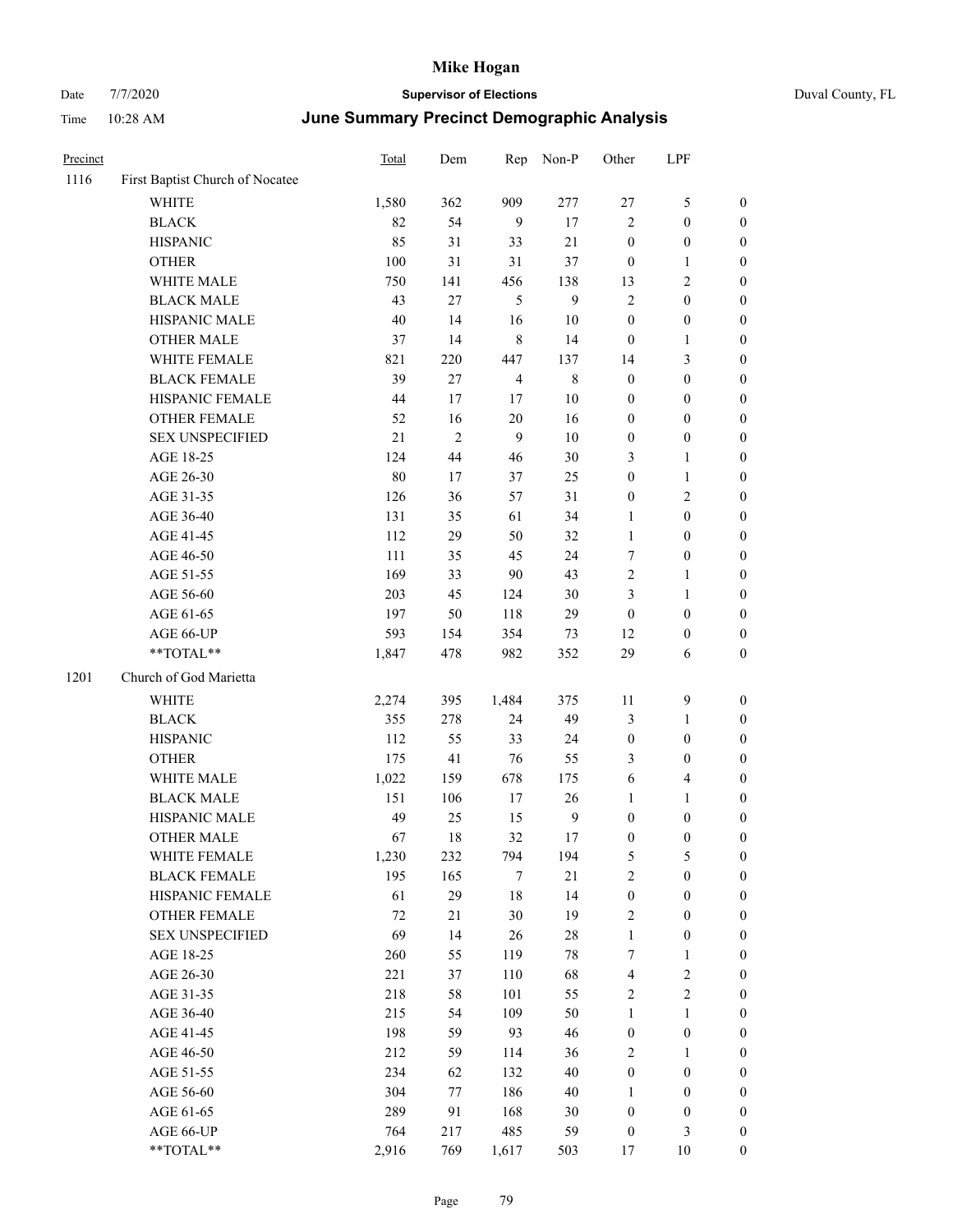| Precinct |                                | Total | Dem            | Rep            | Non-P       | Other            | LPF              |                  |
|----------|--------------------------------|-------|----------------|----------------|-------------|------------------|------------------|------------------|
| 1202     | Hillcrest at Crystal Springs   |       |                |                |             |                  |                  |                  |
|          | <b>WHITE</b>                   | 1,598 | 261            | 1,119          | 199         | 11               | 8                | $\boldsymbol{0}$ |
|          | <b>BLACK</b>                   | 554   | 446            | $28\,$         | 76          | $\overline{4}$   | $\boldsymbol{0}$ | $\boldsymbol{0}$ |
|          | <b>HISPANIC</b>                | 86    | 24             | 36             | 24          | $\sqrt{2}$       | $\boldsymbol{0}$ | $\boldsymbol{0}$ |
|          | <b>OTHER</b>                   | 172   | 50             | 66             | 56          | $\boldsymbol{0}$ | $\boldsymbol{0}$ | $\boldsymbol{0}$ |
|          | WHITE MALE                     | 764   | 115            | 539            | 98          | $\,8\,$          | 4                | $\boldsymbol{0}$ |
|          | <b>BLACK MALE</b>              | 250   | 189            | 17             | 44          | $\boldsymbol{0}$ | $\boldsymbol{0}$ | $\boldsymbol{0}$ |
|          | HISPANIC MALE                  | 39    | $10\,$         | 17             | 11          | $\mathbf{1}$     | $\boldsymbol{0}$ | $\boldsymbol{0}$ |
|          | <b>OTHER MALE</b>              | 58    | 18             | 25             | 15          | $\boldsymbol{0}$ | $\boldsymbol{0}$ | $\boldsymbol{0}$ |
|          | WHITE FEMALE                   | 807   | 142            | 567            | 91          | 3                | 4                | $\boldsymbol{0}$ |
|          | <b>BLACK FEMALE</b>            | 295   | 250            | 10             | 31          | $\overline{4}$   | $\boldsymbol{0}$ | $\boldsymbol{0}$ |
|          | HISPANIC FEMALE                | 44    | 12             | 18             | 13          | $\mathbf{1}$     | $\boldsymbol{0}$ | $\boldsymbol{0}$ |
|          | <b>OTHER FEMALE</b>            | 79    | $28\,$         | $30\,$         | $21\,$      | $\boldsymbol{0}$ | $\boldsymbol{0}$ | $\boldsymbol{0}$ |
|          | <b>SEX UNSPECIFIED</b>         | 74    | 17             | 26             | 31          | $\boldsymbol{0}$ | $\boldsymbol{0}$ | $\boldsymbol{0}$ |
|          | AGE 18-25                      | 260   | 74             | 109            | 71          | $\overline{4}$   | 2                | $\boldsymbol{0}$ |
|          | AGE 26-30                      | 196   | 61             | 82             | 49          | 3                | $\mathbf{1}$     | $\boldsymbol{0}$ |
|          | AGE 31-35                      | 183   | 63             | $8\sqrt{1}$    | 38          | $\boldsymbol{0}$ | $\mathbf{1}$     | $\boldsymbol{0}$ |
|          | AGE 36-40                      | 162   | 53             | 85             | $22\,$      | $\mathbf{1}$     | 1                | $\boldsymbol{0}$ |
|          | AGE 41-45                      | 168   | 46             | 91             | $28\,$      | $\sqrt{2}$       | 1                | $\boldsymbol{0}$ |
|          | AGE 46-50                      | 175   | 53             | 92             | $27\,$      | 3                | $\boldsymbol{0}$ | $\boldsymbol{0}$ |
|          | AGE 51-55                      | 242   | 85             | 122            | 31          | $\overline{2}$   | 2                | $\boldsymbol{0}$ |
|          | AGE 56-60                      | 282   | 96             | 159            | $27\,$      | $\boldsymbol{0}$ | $\boldsymbol{0}$ | $\boldsymbol{0}$ |
|          | AGE 61-65                      | 244   | 74             | 147            | $22\,$      | 1                | $\boldsymbol{0}$ | $\boldsymbol{0}$ |
|          | AGE 66-UP                      | 496   | 176            | 280            | 39          | 1                | $\boldsymbol{0}$ | $\boldsymbol{0}$ |
|          | **TOTAL**                      | 2,410 | 781            | 1,249          | 355         | 17               | 8                | $\boldsymbol{0}$ |
| 1203     | Leroy D. Clemons Senior Center |       |                |                |             |                  |                  |                  |
|          | WHITE                          | 1,125 | 171            | 736            | 203         | $\overline{9}$   | 6                | $\boldsymbol{0}$ |
|          | <b>BLACK</b>                   | 120   | 94             | 6              | 20          | $\boldsymbol{0}$ | $\boldsymbol{0}$ | $\boldsymbol{0}$ |
|          | <b>HISPANIC</b>                | 33    | 7              | 14             | 12          | $\boldsymbol{0}$ | $\boldsymbol{0}$ | $\boldsymbol{0}$ |
|          | <b>OTHER</b>                   | 57    | 9              | 24             | 23          | 1                | $\boldsymbol{0}$ | $\boldsymbol{0}$ |
|          | WHITE MALE                     | 522   | 62             | 362            | 93          | 3                | 2                | $\boldsymbol{0}$ |
|          | <b>BLACK MALE</b>              | 54    | 41             | 3              | 10          | $\boldsymbol{0}$ | $\boldsymbol{0}$ | $\boldsymbol{0}$ |
|          | HISPANIC MALE                  | 18    | 5              | $\mathbf{9}$   | 4           | $\boldsymbol{0}$ | $\boldsymbol{0}$ | $\boldsymbol{0}$ |
|          | <b>OTHER MALE</b>              | 23    | 3              | 11             | 8           | $\mathbf{1}$     | $\boldsymbol{0}$ | $\boldsymbol{0}$ |
|          | WHITE FEMALE                   | 588   | 106            | 365            | 107         | $\sqrt{6}$       | 4                | $\boldsymbol{0}$ |
|          | <b>BLACK FEMALE</b>            | 63    | 52             | $\mathfrak{Z}$ | $\,$ 8 $\,$ | $\boldsymbol{0}$ | $\boldsymbol{0}$ | $\boldsymbol{0}$ |
|          | HISPANIC FEMALE                | 14    | $\overline{c}$ | $\mathfrak{S}$ | 7           | $\boldsymbol{0}$ | $\boldsymbol{0}$ | $\boldsymbol{0}$ |
|          | OTHER FEMALE                   | 22    | 6              | $\mathbf{9}$   | $\tau$      | $\boldsymbol{0}$ | $\boldsymbol{0}$ | $\boldsymbol{0}$ |
|          | <b>SEX UNSPECIFIED</b>         | 31    | $\overline{4}$ | 13             | 14          | $\boldsymbol{0}$ | $\boldsymbol{0}$ | $\boldsymbol{0}$ |
|          | AGE 18-25                      | 131   | 23             | 65             | 39          | 3                | 1                | $\boldsymbol{0}$ |
|          | AGE 26-30                      | 113   | 18             | 61             | 33          | $\boldsymbol{0}$ | $\mathbf{1}$     | $\boldsymbol{0}$ |
|          | AGE 31-35                      | 116   | 16             | 67             | 31          | $\sqrt{2}$       | $\boldsymbol{0}$ | $\boldsymbol{0}$ |
|          | AGE 36-40                      | 104   | 19             | 56             | 26          | $\sqrt{2}$       | 1                | $\boldsymbol{0}$ |
|          | AGE 41-45                      | 84    | 15             | 44             | 25          | $\boldsymbol{0}$ | $\boldsymbol{0}$ | $\boldsymbol{0}$ |
|          | AGE 46-50                      | 105   | 11             | 67             | 25          | 1                | 1                | $\boldsymbol{0}$ |
|          | AGE 51-55                      | 116   | 29             | 64             | $22\,$      | $\boldsymbol{0}$ | 1                | $\boldsymbol{0}$ |
|          | AGE 56-60                      | 161   | 35             | 105            | $21\,$      | $\boldsymbol{0}$ | $\boldsymbol{0}$ | $\boldsymbol{0}$ |
|          | AGE 61-65                      | 140   | 32             | 84             | 21          | $\overline{2}$   | $\mathbf{1}$     | $\boldsymbol{0}$ |
|          | AGE 66-UP                      | 265   | 83             | 167            | 15          | $\boldsymbol{0}$ | $\boldsymbol{0}$ | $\boldsymbol{0}$ |
|          | **TOTAL**                      | 1,335 | 281            | 780            | 258         | $10\,$           | 6                | $\boldsymbol{0}$ |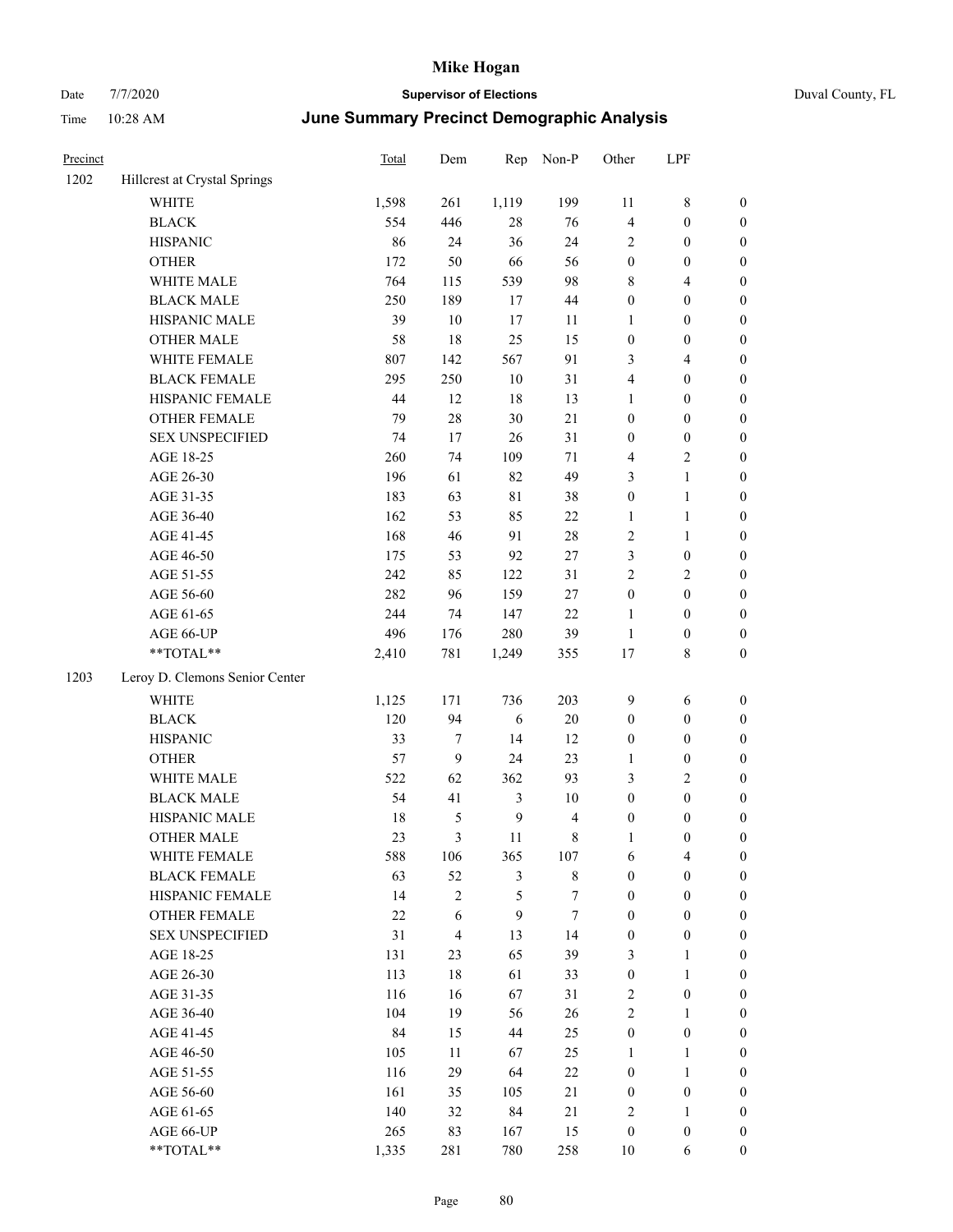| Precinct |                           | Total | Dem     | Rep     | Non-P   | Other            | LPF              |                  |
|----------|---------------------------|-------|---------|---------|---------|------------------|------------------|------------------|
| 1204     | Maxville Community Center |       |         |         |         |                  |                  |                  |
|          | <b>WHITE</b>              | 1,543 | 264     | 1,000   | 259     | 13               | 7                | $\boldsymbol{0}$ |
|          | <b>BLACK</b>              | 297   | 244     | 12      | $40\,$  | $\mathbf{1}$     | $\boldsymbol{0}$ | $\boldsymbol{0}$ |
|          | <b>HISPANIC</b>           | 59    | 19      | 25      | 15      | $\boldsymbol{0}$ | $\boldsymbol{0}$ | $\boldsymbol{0}$ |
|          | <b>OTHER</b>              | 98    | 25      | 42      | $30\,$  | $\boldsymbol{0}$ | 1                | $\boldsymbol{0}$ |
|          | WHITE MALE                | 717   | 94      | 492     | 122     | $\overline{4}$   | 5                | $\boldsymbol{0}$ |
|          | <b>BLACK MALE</b>         | 127   | 102     | 5       | 19      | 1                | $\boldsymbol{0}$ | $\boldsymbol{0}$ |
|          | HISPANIC MALE             | 29    | 6       | 16      | $\tau$  | $\boldsymbol{0}$ | $\boldsymbol{0}$ | $\boldsymbol{0}$ |
|          | <b>OTHER MALE</b>         | 35    | 6       | 19      | 9       | $\boldsymbol{0}$ | $\mathbf{1}$     | $\boldsymbol{0}$ |
|          | WHITE FEMALE              | 805   | 167     | 491     | 136     | 9                | $\overline{c}$   | $\boldsymbol{0}$ |
|          | <b>BLACK FEMALE</b>       | 164   | 139     | 5       | $20\,$  | $\boldsymbol{0}$ | $\boldsymbol{0}$ | $\boldsymbol{0}$ |
|          | HISPANIC FEMALE           | 27    | 11      | $\,8\,$ | $\,8\,$ | $\boldsymbol{0}$ | $\boldsymbol{0}$ | $\boldsymbol{0}$ |
|          | <b>OTHER FEMALE</b>       | 41    | 17      | 15      | 9       | $\mathbf{0}$     | $\boldsymbol{0}$ | $\boldsymbol{0}$ |
|          | <b>SEX UNSPECIFIED</b>    | 52    | $10\,$  | $28\,$  | 14      | $\boldsymbol{0}$ | $\boldsymbol{0}$ | $\boldsymbol{0}$ |
|          | AGE 18-25                 | 223   | 47      | 119     | 56      | $\mathbf{1}$     | $\boldsymbol{0}$ | $\boldsymbol{0}$ |
|          | AGE 26-30                 | 162   | 36      | 79      | 41      | $\sqrt{2}$       | 4                | $\boldsymbol{0}$ |
|          | AGE 31-35                 | 164   | 41      | 72      | 48      | $\sqrt{2}$       | 1                | $\boldsymbol{0}$ |
|          | AGE 36-40                 | 169   | 65      | 71      | 28      | $\sqrt{2}$       | 3                | $\boldsymbol{0}$ |
|          | AGE 41-45                 | 158   | 53      | 65      | 37      | 3                | $\boldsymbol{0}$ | $\boldsymbol{0}$ |
|          | AGE 46-50                 | 171   | 45      | 95      | 30      | $\mathbf{1}$     | $\boldsymbol{0}$ | $\boldsymbol{0}$ |
|          | AGE 51-55                 | 195   | 51      | 117     | 26      | $\mathbf{1}$     | $\boldsymbol{0}$ | $\boldsymbol{0}$ |
|          | AGE 56-60                 | 218   | 65      | 129     | 24      | $\boldsymbol{0}$ | $\boldsymbol{0}$ | $\boldsymbol{0}$ |
|          | AGE 61-65                 | 182   | 49      | 107     | 25      | 1                | $\boldsymbol{0}$ | $\boldsymbol{0}$ |
|          | AGE 66-UP                 | 351   | $100\,$ | 223     | 28      | $\boldsymbol{0}$ | $\boldsymbol{0}$ | $\boldsymbol{0}$ |
|          | **TOTAL**                 | 1,997 | 552     | 1,079   | 344     | 14               | 8                | $\boldsymbol{0}$ |
| 1205     | Midnight Cry Ministries   |       |         |         |         |                  |                  |                  |
|          | <b>WHITE</b>              | 2,211 | 444     | 1,250   | 479     | 22               | 16               | $\boldsymbol{0}$ |
|          | <b>BLACK</b>              | 1,515 | 1,214   | 56      | 234     | 11               | $\boldsymbol{0}$ | $\boldsymbol{0}$ |
|          | <b>HISPANIC</b>           | 274   | 113     | 50      | 110     | $\boldsymbol{0}$ | 1                | $\boldsymbol{0}$ |
|          | <b>OTHER</b>              | 368   | 96      | 105     | 162     | 3                | 2                | $\boldsymbol{0}$ |
|          | WHITE MALE                | 1,038 | 180     | 593     | 240     | 14               | $11\,$           | $\boldsymbol{0}$ |
|          | <b>BLACK MALE</b>         | 620   | 469     | 27      | 120     | $\overline{4}$   | $\boldsymbol{0}$ | $\boldsymbol{0}$ |
|          | HISPANIC MALE             | 119   | 56      | 21      | 42      | $\boldsymbol{0}$ | $\boldsymbol{0}$ | $\boldsymbol{0}$ |
|          | <b>OTHER MALE</b>         | 136   | 26      | 52      | 55      | $\overline{2}$   | 1                | $\boldsymbol{0}$ |
|          | WHITE FEMALE              | 1,140 | 256     | 641     | 230     | $\,8\,$          | 5                | $\mathbf{0}$     |
|          | <b>BLACK FEMALE</b>       | 869   | 728     | $27\,$  | 107     | 7                | $\boldsymbol{0}$ | $\boldsymbol{0}$ |
|          | HISPANIC FEMALE           | 148   | 54      | $27\,$  | 66      | $\boldsymbol{0}$ | 1                | $\boldsymbol{0}$ |
|          | OTHER FEMALE              | 165   | 53      | 46      | 64      | $\mathbf{1}$     | $\mathbf{1}$     | $\boldsymbol{0}$ |
|          | <b>SEX UNSPECIFIED</b>    | 132   | 45      | $27\,$  | 60      | $\boldsymbol{0}$ | $\boldsymbol{0}$ | $\boldsymbol{0}$ |
|          | AGE 18-25                 | 543   | 219     | 117     | 196     | $\overline{9}$   | $\sqrt{2}$       | $\boldsymbol{0}$ |
|          | AGE 26-30                 | 423   | 166     | 108     | 139     | $\boldsymbol{7}$ | 3                | $\boldsymbol{0}$ |
|          | AGE 31-35                 | 390   | 163     | 108     | 116     | $\mathbf{1}$     | $\overline{c}$   | $\boldsymbol{0}$ |
|          | AGE 36-40                 | 376   | 163     | 102     | 106     | $\mathfrak{Z}$   | $\sqrt{2}$       | $\boldsymbol{0}$ |
|          | AGE 41-45                 | 341   | 168     | 90      | 81      | $\sqrt{2}$       | $\boldsymbol{0}$ | $\boldsymbol{0}$ |
|          | AGE 46-50                 | 399   | 180     | 122     | $88\,$  | $\mathfrak s$    | 4                | $\boldsymbol{0}$ |
|          | AGE 51-55                 | 418   | 179     | 149     | 86      | $\mathfrak{Z}$   | $\mathbf{1}$     | $\boldsymbol{0}$ |
|          | AGE 56-60                 | 436   | 187     | 178     | 66      | $\sqrt{2}$       | 3                | $\boldsymbol{0}$ |
|          | AGE 61-65                 | 332   | 140     | 152     | 39      | $\boldsymbol{0}$ | $\mathbf{1}$     | $\boldsymbol{0}$ |
|          | AGE 66-UP                 | 708   | 302     | 334     | 67      | $\overline{4}$   | 1                | $\mathbf{0}$     |
|          | **TOTAL**                 | 4,368 | 1,867   | 1,461   | 985     | 36               | 19               | $\mathbf{0}$     |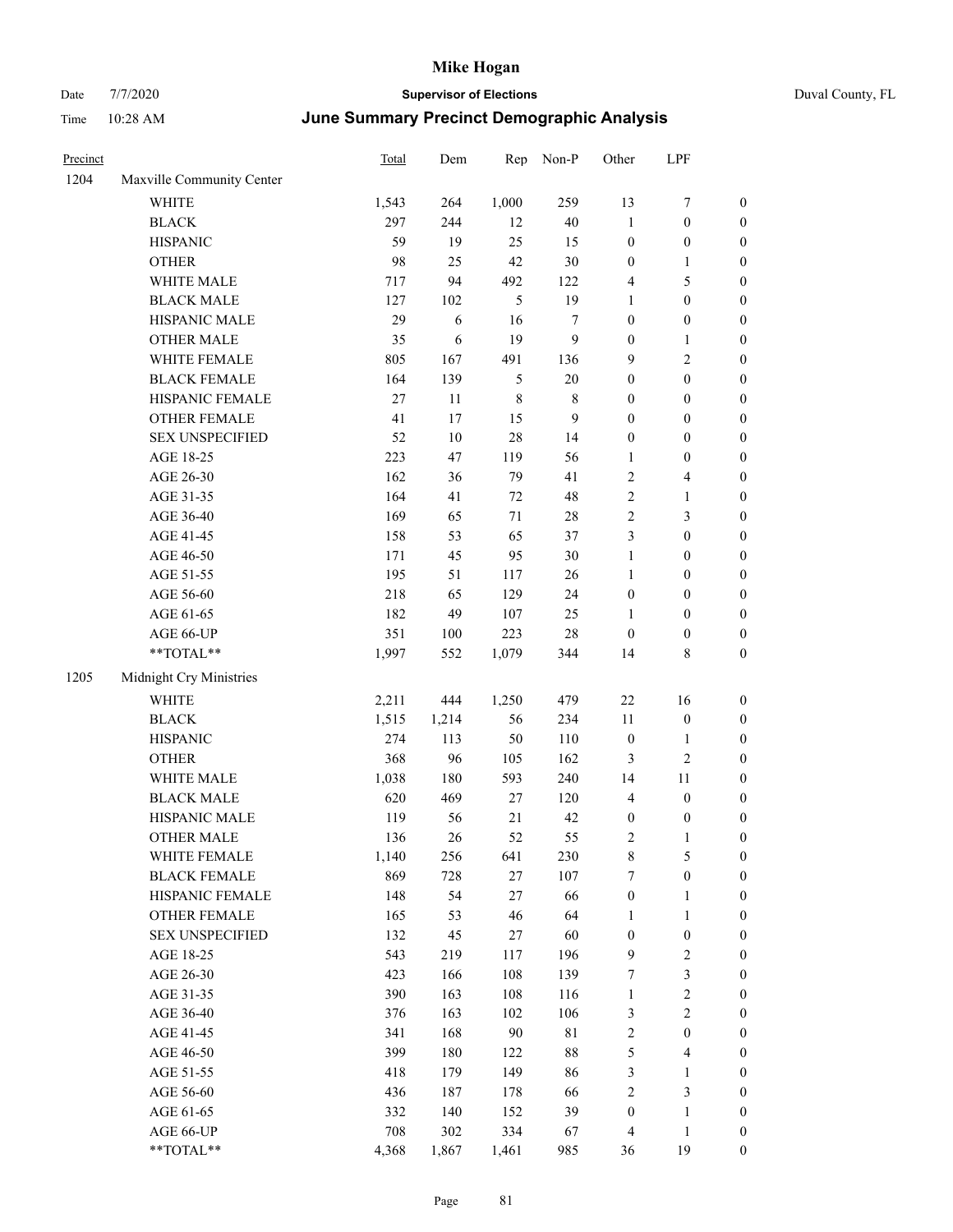| ンいい         |                             | <b>PUPPI VIDEO DI LICCIIONI</b>            |     |     |       |       |     |  |  |  |
|-------------|-----------------------------|--------------------------------------------|-----|-----|-------|-------|-----|--|--|--|
| <b>Time</b> | $10:28$ AM                  | June Summary Precinct Demographic Analysis |     |     |       |       |     |  |  |  |
| Precinct    |                             | <b>Total</b>                               | Dem | Rep | Non-P | Other | LPF |  |  |  |
| 1206        | Promise Land Baptist Church |                                            |     |     |       |       |     |  |  |  |

| 1206 | Promise Land Baptist Church |        |                  |                |                |                  |                            |                  |
|------|-----------------------------|--------|------------------|----------------|----------------|------------------|----------------------------|------------------|
|      | WHITE                       | 2,005  | 289              | 1,434          | 263            | 12               | $\boldsymbol{7}$           | $\boldsymbol{0}$ |
|      | <b>BLACK</b>                | 1,271  | 1,001            | 54             | 204            | 10               | $\sqrt{2}$                 | $\boldsymbol{0}$ |
|      | <b>HISPANIC</b>             | 91     | 44               | 23             | 24             | $\boldsymbol{0}$ | $\boldsymbol{0}$           | $\boldsymbol{0}$ |
|      | <b>OTHER</b>                | 296    | $88\,$           | 101            | 98             | 8                | 1                          | $\boldsymbol{0}$ |
|      | WHITE MALE                  | 954    | 109              | 715            | 121            | 5                | $\overline{\mathbf{4}}$    | $\boldsymbol{0}$ |
|      | <b>BLACK MALE</b>           | 573    | 419              | 33             | 114            | 6                | $\mathbf{1}$               | $\boldsymbol{0}$ |
|      | HISPANIC MALE               | 38     | 17               | 11             | $10\,$         | $\boldsymbol{0}$ | $\boldsymbol{0}$           | $\boldsymbol{0}$ |
|      | <b>OTHER MALE</b>           | 99     | 30               | 34             | 31             | 3                | $\mathbf{1}$               | 0                |
|      | WHITE FEMALE                | 1,024  | 176              | 700            | 138            | 7                | $\mathfrak{Z}$             | 0                |
|      | <b>BLACK FEMALE</b>         | 668    | 562              | 19             | 82             | 4                | $\mathbf{1}$               | $\boldsymbol{0}$ |
|      | HISPANIC FEMALE             | 51     | 25               | 12             | 14             | $\boldsymbol{0}$ | $\boldsymbol{0}$           | $\boldsymbol{0}$ |
|      | OTHER FEMALE                | 146    | 45               | 54             | 43             | 4                | $\boldsymbol{0}$           | $\boldsymbol{0}$ |
|      | <b>SEX UNSPECIFIED</b>      | 110    | 39               | 34             | 36             | $\mathbf{1}$     | $\boldsymbol{0}$           | $\boldsymbol{0}$ |
|      | AGE 18-25                   | 425    | 145              | 148            | 128            | 4                | $\boldsymbol{0}$           | $\boldsymbol{0}$ |
|      | AGE 26-30                   | 300    | 100              | 105            | $88\,$         | 4                | $\mathfrak{Z}$             | $\boldsymbol{0}$ |
|      | AGE 31-35                   | 289    | 98               | 119            | 66             | 4                | $\sqrt{2}$                 | $\boldsymbol{0}$ |
|      | AGE 36-40                   | 292    | 116              | 119            | 53             | 3                | $\mathbf{1}$               | $\boldsymbol{0}$ |
|      | AGE 41-45                   | 304    | 144              | 114            | 42             | $\mathbf{1}$     | $\mathfrak{Z}$             | 0                |
|      | AGE 46-50                   | 329    | 139              | 135            | 54             | $\mathbf{1}$     | $\boldsymbol{0}$           | 0                |
|      | AGE 51-55                   | 362    | 163              | 157            | 42             | $\boldsymbol{0}$ | $\boldsymbol{0}$           | $\boldsymbol{0}$ |
|      | AGE 56-60                   | 421    | 154              | 212            | 51             | 4                | $\boldsymbol{0}$           | $\boldsymbol{0}$ |
|      | AGE 61-65                   | 315    | 139              | 140            | 34             | $\mathbf{1}$     | 1                          | $\boldsymbol{0}$ |
|      |                             |        |                  |                |                |                  |                            |                  |
|      | AGE 66-UP<br>**TOTAL**      | 621    | 221              | 362            | $30\,$         | 8<br>30          | $\boldsymbol{0}$<br>$10\,$ | $\boldsymbol{0}$ |
|      |                             | 3,663  | 1,422            | 1,612          | 589            |                  |                            | $\boldsymbol{0}$ |
| 1207 | Baldwin Town Hall           |        |                  |                |                |                  |                            |                  |
|      | WHITE                       | 643    | 138              | 378            | 120            | 5                | $\sqrt{2}$                 | $\boldsymbol{0}$ |
|      | <b>BLACK</b>                | 245    | 221              | $\overline{9}$ | 15             | $\boldsymbol{0}$ | $\boldsymbol{0}$           | $\boldsymbol{0}$ |
|      | <b>HISPANIC</b>             | 13     | $\mathbf{2}$     | 8              | $\mathfrak{Z}$ | $\boldsymbol{0}$ | $\boldsymbol{0}$           | $\boldsymbol{0}$ |
|      | <b>OTHER</b>                | 32     | 9                | $\mathbf{9}$   | 14             | $\boldsymbol{0}$ | $\boldsymbol{0}$           | $\boldsymbol{0}$ |
|      | WHITE MALE                  | 287    | 58               | 171            | 53             | $\overline{4}$   | $\mathbf{1}$               | 0                |
|      | <b>BLACK MALE</b>           | 91     | 79               | 6              | 6              | $\boldsymbol{0}$ | $\boldsymbol{0}$           | 0                |
|      | HISPANIC MALE               | 6      | $\boldsymbol{0}$ | $\overline{4}$ | $\sqrt{2}$     | $\boldsymbol{0}$ | $\boldsymbol{0}$           | $\boldsymbol{0}$ |
|      | OTHER MALE                  | 17     | 7                | $\mathfrak{Z}$ | $\tau$         | $\boldsymbol{0}$ | $\boldsymbol{0}$           | $\boldsymbol{0}$ |
|      | WHITE FEMALE                | 347    | 79               | 203            | 63             | 1                | $\mathbf{1}$               | $\boldsymbol{0}$ |
|      | <b>BLACK FEMALE</b>         | 145    | 136              | $\mathfrak{Z}$ | 6              | $\boldsymbol{0}$ | $\boldsymbol{0}$           | $\boldsymbol{0}$ |
|      | HISPANIC FEMALE             | 7      | $\overline{c}$   | 4              | $\mathbf{1}$   | $\boldsymbol{0}$ | $\boldsymbol{0}$           | $\overline{0}$   |
|      | OTHER FEMALE                | 10     | $\mathbf{1}$     | 6              | $\mathfrak{Z}$ | $\boldsymbol{0}$ | $\boldsymbol{0}$           | $\theta$         |
|      | <b>SEX UNSPECIFIED</b>      | 23     | 8                | $\overline{4}$ | $11\,$         | $\boldsymbol{0}$ | $\boldsymbol{0}$           | 0                |
|      | AGE 18-25                   | 91     | 27               | 35             | $28\,$         | $\boldsymbol{0}$ | $\mathbf{1}$               | 0                |
|      | AGE 26-30                   | 82     | 24               | 37             | 19             | 2                | $\boldsymbol{0}$           | 0                |
|      | AGE 31-35                   | 78     | 26               | 37             | 14             | $\boldsymbol{0}$ | $\mathbf{1}$               | 0                |
|      | AGE 36-40                   | 72     | 17               | 41             | 14             | $\boldsymbol{0}$ | $\boldsymbol{0}$           | 0                |
|      | AGE 41-45                   | 50     | 19               | 18             | 13             | $\boldsymbol{0}$ | $\boldsymbol{0}$           | $\overline{0}$   |
|      | AGE 46-50                   | 71     | 26               | 33             | $10\,$         | 2                | $\boldsymbol{0}$           | $\boldsymbol{0}$ |
|      | AGE 51-55                   | 74     | 31               | 30             | 13             | $\boldsymbol{0}$ | $\boldsymbol{0}$           | $\overline{0}$   |
|      | AGE 56-60                   | 84     | 32               | 39             | 13             | $\boldsymbol{0}$ | $\boldsymbol{0}$           | $\overline{0}$   |
|      | AGE 61-65                   | $90\,$ | 36               | 42             | 12             | $\boldsymbol{0}$ | $\boldsymbol{0}$           | $\overline{0}$   |
|      | AGE 66-UP                   | 240    | 132              | 91             | 16             | $\mathbf{1}$     | $\boldsymbol{0}$           | $\boldsymbol{0}$ |
|      | **TOTAL**                   | 933    | 370              | 404            | 152            | 5                | 2                          | $\boldsymbol{0}$ |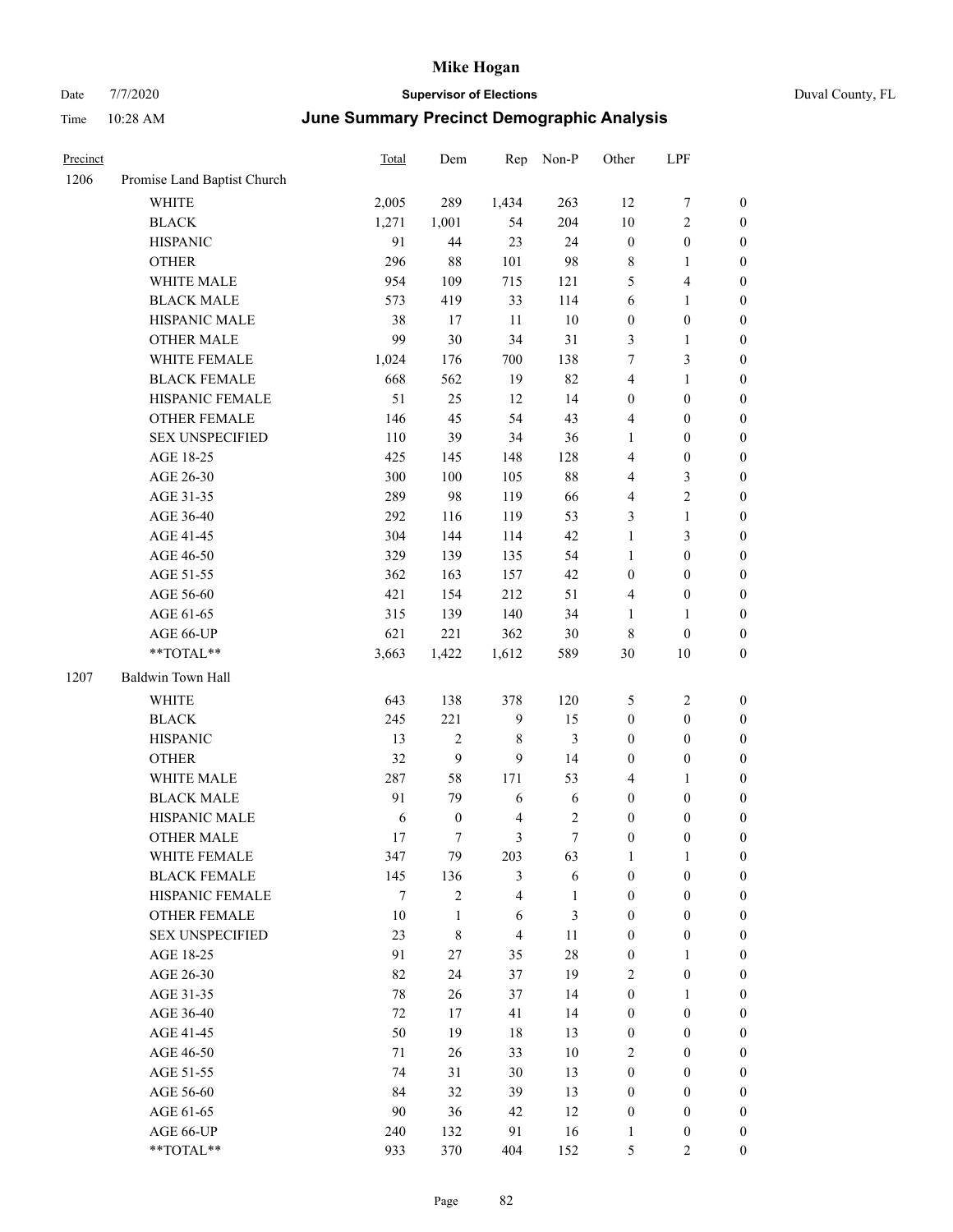| Precinct |                           | Total | Dem    | Rep        | Non-P  | Other            | LPF                     |                  |
|----------|---------------------------|-------|--------|------------|--------|------------------|-------------------------|------------------|
| 1208     | Harvest Ministries        |       |        |            |        |                  |                         |                  |
|          | WHITE                     | 1,924 | 416    | 1,122      | 365    | 14               | 7                       | $\boldsymbol{0}$ |
|          | <b>BLACK</b>              | 1,396 | 1,110  | 50         | 222    | 13               | 1                       | $\boldsymbol{0}$ |
|          | <b>HISPANIC</b>           | 223   | 92     | 47         | $80\,$ | $\overline{4}$   | $\boldsymbol{0}$        | $\boldsymbol{0}$ |
|          | <b>OTHER</b>              | 407   | 115    | 129        | 161    | $\mathbf{1}$     | 1                       | $\boldsymbol{0}$ |
|          | WHITE MALE                | 894   | 168    | 545        | 172    | 5                | 4                       | $\boldsymbol{0}$ |
|          | <b>BLACK MALE</b>         | 492   | 366    | $20\,$     | 97     | $\,$ 8 $\,$      | 1                       | $\boldsymbol{0}$ |
|          | HISPANIC MALE             | 100   | 38     | 23         | 37     | $\sqrt{2}$       | $\boldsymbol{0}$        | $\boldsymbol{0}$ |
|          | <b>OTHER MALE</b>         | 161   | $44\,$ | 50         | 66     | $\mathbf{1}$     | $\boldsymbol{0}$        | $\boldsymbol{0}$ |
|          | WHITE FEMALE              | 1,015 | 248    | 568        | 187    | 9                | 3                       | $\boldsymbol{0}$ |
|          | <b>BLACK FEMALE</b>       | 886   | 733    | $28\,$     | 120    | $\mathfrak{S}$   | $\boldsymbol{0}$        | $\boldsymbol{0}$ |
|          | HISPANIC FEMALE           | 118   | 50     | 23         | 43     | $\overline{2}$   | $\boldsymbol{0}$        | $\boldsymbol{0}$ |
|          | <b>OTHER FEMALE</b>       | 192   | 60     | 66         | 65     | $\boldsymbol{0}$ | 1                       | $\boldsymbol{0}$ |
|          | <b>SEX UNSPECIFIED</b>    | 92    | 26     | 25         | 41     | $\boldsymbol{0}$ | $\boldsymbol{0}$        | $\boldsymbol{0}$ |
|          | AGE 18-25                 | 464   | 191    | 113        | 151    | 9                | $\boldsymbol{0}$        | $\boldsymbol{0}$ |
|          | AGE 26-30                 | 349   | 163    | 83         | 102    | $\mathbf{1}$     | $\boldsymbol{0}$        | $\boldsymbol{0}$ |
|          | AGE 31-35                 | 408   | 188    | 100        | 115    | 3                | 2                       | $\boldsymbol{0}$ |
|          | AGE 36-40                 | 358   | 158    | 100        | 94     | $\overline{4}$   | $\overline{c}$          | $\boldsymbol{0}$ |
|          | AGE 41-45                 | 308   | 159    | 84         | 63     | $\mathbf{1}$     | 1                       | $\boldsymbol{0}$ |
|          | AGE 46-50                 | 338   | 155    | 113        | 61     | $\,$ 8 $\,$      | $\mathbf{1}$            | $\boldsymbol{0}$ |
|          | AGE 51-55                 | 309   | 132    | 119        | 55     | $\mathbf{1}$     | $\overline{\mathbf{c}}$ | $\boldsymbol{0}$ |
|          | AGE 56-60                 | 389   | 170    | 162        | 54     | $\sqrt{2}$       | 1                       | $\boldsymbol{0}$ |
|          | AGE 61-65                 | 338   | 143    | 141        | 52     | $\sqrt{2}$       | $\boldsymbol{0}$        | $\boldsymbol{0}$ |
|          | AGE 66-UP                 | 687   | 273    | 333        | $80\,$ | $\mathbf{1}$     | $\boldsymbol{0}$        | $\boldsymbol{0}$ |
|          | **TOTAL**                 | 3,950 | 1,733  | 1,348      | 828    | 32               | 9                       | $\boldsymbol{0}$ |
| 1209     | Whitehouse Baptist Church |       |        |            |        |                  |                         |                  |
|          | <b>WHITE</b>              | 2,707 | 437    | 1,812      | 424    | 21               | 13                      | $\boldsymbol{0}$ |
|          | <b>BLACK</b>              | 499   | 393    | 25         | $78\,$ | 3                | $\boldsymbol{0}$        | $\boldsymbol{0}$ |
|          | <b>HISPANIC</b>           | 96    | 31     | 35         | 29     | $\boldsymbol{0}$ | 1                       | $\boldsymbol{0}$ |
|          | <b>OTHER</b>              | 171   | 34     | 70         | 63     | $\mathfrak{Z}$   | 1                       | $\boldsymbol{0}$ |
|          | WHITE MALE                | 1,271 | 184    | 869        | 204    | 10               | 4                       | $\boldsymbol{0}$ |
|          | <b>BLACK MALE</b>         | 211   | 158    | $20\,$     | 33     | $\boldsymbol{0}$ | $\boldsymbol{0}$        | $\boldsymbol{0}$ |
|          | HISPANIC MALE             | 58    | 16     | 24         | 18     | $\boldsymbol{0}$ | $\boldsymbol{0}$        | $\boldsymbol{0}$ |
|          | <b>OTHER MALE</b>         | 52    | 9      | 24         | 19     | $\boldsymbol{0}$ | 0                       | $\boldsymbol{0}$ |
|          | WHITE FEMALE              | 1,405 | 251    | 923        | 212    | 11               | 8                       | $\boldsymbol{0}$ |
|          | <b>BLACK FEMALE</b>       | 277   | 230    | $\sqrt{5}$ | 39     | $\mathfrak{Z}$   | $\boldsymbol{0}$        | $\boldsymbol{0}$ |
|          | HISPANIC FEMALE           | 36    | 14     | 11         | $10\,$ | $\boldsymbol{0}$ | 1                       | $\boldsymbol{0}$ |
|          | OTHER FEMALE              | 68    | 15     | 32         | $20\,$ | $\mathbf{1}$     | $\boldsymbol{0}$        | $\boldsymbol{0}$ |
|          | <b>SEX UNSPECIFIED</b>    | 95    | 18     | 34         | 39     | $\sqrt{2}$       | $\overline{\mathbf{c}}$ | $\boldsymbol{0}$ |
|          | AGE 18-25                 | 344   | 76     | 167        | 86     | 11               | 4                       | $\boldsymbol{0}$ |
|          | AGE 26-30                 | 270   | 67     | 135        | 65     | $\mathbf{1}$     | $\overline{\mathbf{c}}$ | $\boldsymbol{0}$ |
|          | AGE 31-35                 | 302   | 64     | 159        | $72\,$ | $\mathfrak{S}$   | 2                       | $\boldsymbol{0}$ |
|          | AGE 36-40                 | 288   | 67     | 147        | 71     | $\sqrt{2}$       | 1                       | $\boldsymbol{0}$ |
|          | AGE 41-45                 | 297   | 78     | 163        | 52     | $\mathbf{1}$     | 3                       | $\boldsymbol{0}$ |
|          | AGE 46-50                 | 319   | 82     | 180        | 53     | $\mathfrak{Z}$   | 1                       | $\boldsymbol{0}$ |
|          | AGE 51-55                 | 336   | 96     | 190        | 49     | $\mathbf{1}$     | $\boldsymbol{0}$        | $\boldsymbol{0}$ |
|          | AGE 56-60                 | 371   | 110    | 205        | 55     | $\mathbf{1}$     | $\boldsymbol{0}$        | $\boldsymbol{0}$ |
|          | AGE 61-65                 | 302   | $76\,$ | 187        | 36     | $\sqrt{2}$       | 1                       | $\boldsymbol{0}$ |
|          | AGE 66-UP                 | 641   | 178    | 408        | 54     | $\boldsymbol{0}$ | 1                       | $\boldsymbol{0}$ |
|          | $**TOTAL**$               | 3,473 | 895    | 1,942      | 594    | $27\,$           | 15                      | $\mathbf{0}$     |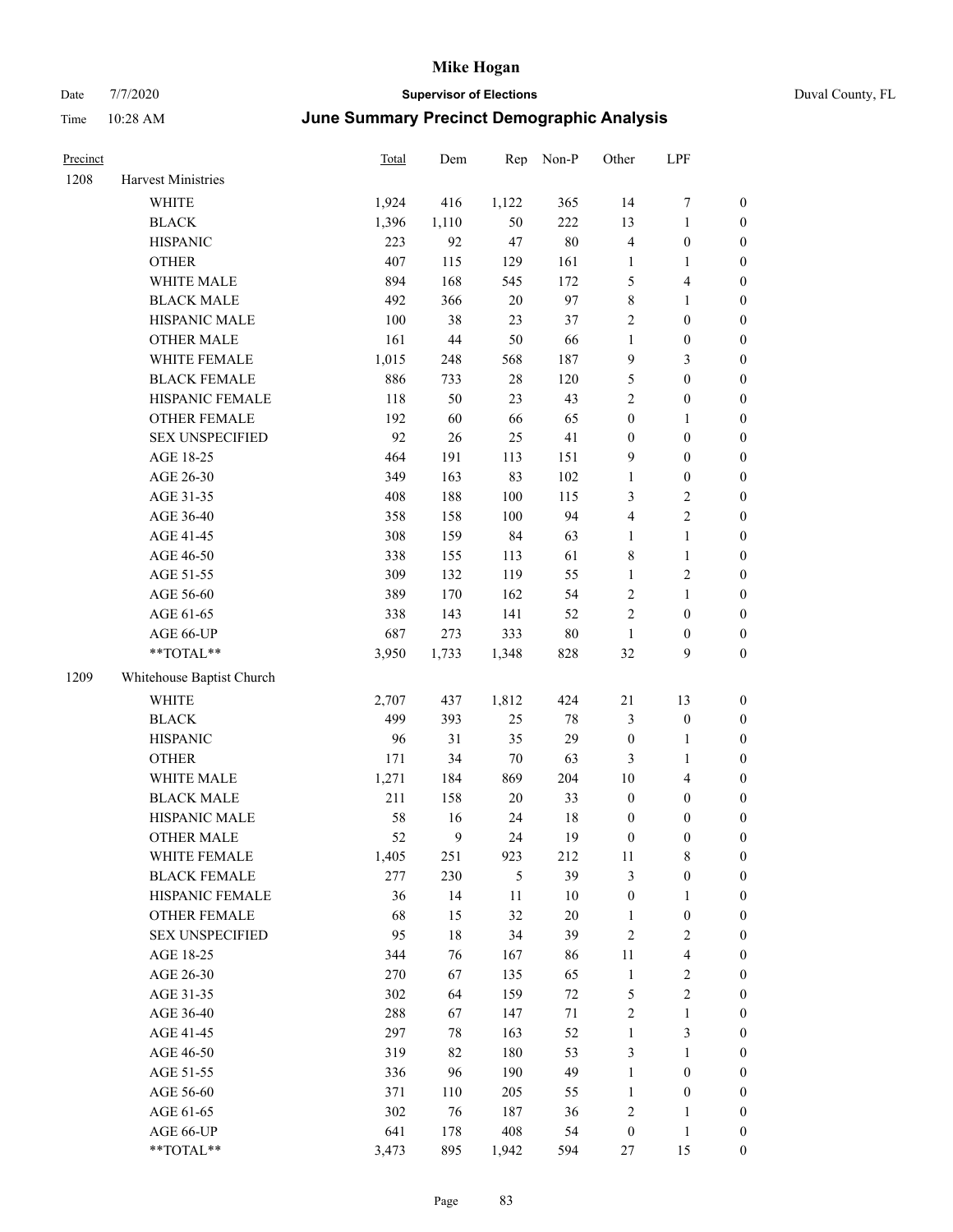|  | Duval County, FL |  |
|--|------------------|--|

| Precinct |                             | Total | Dem         | Rep    | Non-P | Other            | LPF                     |                  |
|----------|-----------------------------|-------|-------------|--------|-------|------------------|-------------------------|------------------|
| 1210     | Shindler Dr Baptist Church  |       |             |        |       |                  |                         |                  |
|          | WHITE                       | 1,748 | 348         | 998    | 374   | 18               | $10\,$                  | $\boldsymbol{0}$ |
|          | <b>BLACK</b>                | 706   | 540         | $40\,$ | 119   | $\tau$           | $\boldsymbol{0}$        | $\boldsymbol{0}$ |
|          | <b>HISPANIC</b>             | 252   | 98          | 51     | 101   | $\sqrt{2}$       | $\boldsymbol{0}$        | $\boldsymbol{0}$ |
|          | <b>OTHER</b>                | 240   | $8\sqrt{1}$ | $70\,$ | 87    | $\sqrt{2}$       | $\boldsymbol{0}$        | $\boldsymbol{0}$ |
|          | WHITE MALE                  | 833   | 146         | 495    | 175   | $\overline{9}$   | $\,$ 8 $\,$             | 0                |
|          | <b>BLACK MALE</b>           | 305   | 218         | 24     | 56    | 7                | $\boldsymbol{0}$        | $\boldsymbol{0}$ |
|          | HISPANIC MALE               | 124   | 48          | $27\,$ | 48    | $\mathbf{1}$     | $\boldsymbol{0}$        | $\boldsymbol{0}$ |
|          | <b>OTHER MALE</b>           | 81    | $22\,$      | 28     | 30    | $\mathbf{1}$     | $\boldsymbol{0}$        | $\boldsymbol{0}$ |
|          | WHITE FEMALE                | 893   | 198         | 490    | 194   | 9                | $\sqrt{2}$              | $\boldsymbol{0}$ |
|          | <b>BLACK FEMALE</b>         | 390   | 315         | 15     | 60    | $\boldsymbol{0}$ | $\boldsymbol{0}$        | $\boldsymbol{0}$ |
|          | HISPANIC FEMALE             | 122   | 46          | 23     | 52    | $\mathbf{1}$     | $\boldsymbol{0}$        | $\boldsymbol{0}$ |
|          | OTHER FEMALE                | 124   | $44\,$      | 38     | 41    | $\mathbf{1}$     | $\boldsymbol{0}$        | $\boldsymbol{0}$ |
|          | <b>SEX UNSPECIFIED</b>      | 74    | 30          | 19     | 25    | $\boldsymbol{0}$ | $\boldsymbol{0}$        | $\boldsymbol{0}$ |
|          | AGE 18-25                   | 349   | 117         | 102    | 122   | 8                | $\boldsymbol{0}$        | $\boldsymbol{0}$ |
|          | AGE 26-30                   | 275   | 100         | $87\,$ | 83    | $\overline{4}$   | $\mathbf{1}$            | 0                |
|          | AGE 31-35                   | 256   | 93          | 86     | 75    | 1                | $\mathbf{1}$            | $\boldsymbol{0}$ |
|          | AGE 36-40                   | 235   | 76          | 78     | 74    | $\overline{4}$   | $\mathfrak{Z}$          | $\boldsymbol{0}$ |
|          | AGE 41-45                   | 243   | 88          | 88     | 65    | $\mathbf{1}$     | $\mathbf{1}$            | $\boldsymbol{0}$ |
|          | AGE 46-50                   | 262   | 88          | 112    | 59    | 3                | $\boldsymbol{0}$        | $\boldsymbol{0}$ |
|          | AGE 51-55                   | 292   | 110         | 125    | 55    | $\mathbf{1}$     | $\mathbf{1}$            | $\boldsymbol{0}$ |
|          | AGE 56-60                   | 282   | 107         | 129    | 43    | 2                | $\mathbf{1}$            | $\boldsymbol{0}$ |
|          | AGE 61-65                   | 255   | 107         | 108    | 38    | $\boldsymbol{0}$ | $\mathbf{2}$            | $\boldsymbol{0}$ |
|          | AGE 66-UP                   | 492   | 179         | 242    | 67    | 4                | $\boldsymbol{0}$        | 0                |
|          | **TOTAL**                   | 2,946 | 1,067       | 1,159  | 681   | 29               | $10\,$                  | $\boldsymbol{0}$ |
| 1211     | Christian Family Fellowship |       |             |        |       |                  |                         |                  |
|          | WHITE                       | 2,254 | 379         | 1,357  | 476   | 33               | $\mathbf{9}$            | $\boldsymbol{0}$ |
|          | $\operatorname{BLACK}$      | 1,784 | 1,358       | 78     | 337   | 10               | $\mathbf{1}$            | 0                |
|          | <b>HISPANIC</b>             | 452   | 164         | 115    | 164   | $\overline{9}$   | $\boldsymbol{0}$        | 0                |
|          | <b>OTHER</b>                | 519   | 157         | 153    | 204   | 4                | $\mathbf{1}$            | $\boldsymbol{0}$ |
|          | WHITE MALE                  | 1,102 | 146         | 676    | 261   | 14               | $\mathfrak{S}$          | $\boldsymbol{0}$ |
|          | <b>BLACK MALE</b>           | 777   | 550         | 48     | 172   | 7                | $\boldsymbol{0}$        | $\boldsymbol{0}$ |
|          | HISPANIC MALE               | 212   | 68          | 61     | 80    | 3                | $\boldsymbol{0}$        | $\boldsymbol{0}$ |
|          | <b>OTHER MALE</b>           | 198   | 54          | 64     | 77    | $\overline{c}$   | $\mathbf{1}$            | $\boldsymbol{0}$ |
|          | WHITE FEMALE                | 1,137 | 232         | 670    | 212   | 19               | $\overline{4}$          | $\boldsymbol{0}$ |
|          | <b>BLACK FEMALE</b>         | 983   | 791         | $30\,$ | 158   | $\mathfrak{Z}$   | $\mathbf{1}$            | 0                |
|          | HISPANIC FEMALE             | 234   | 95          | 51     | 82    | 6                | $\boldsymbol{0}$        | 0                |
|          | <b>OTHER FEMALE</b>         | 270   | 87          | $77\,$ | 104   | $\overline{c}$   | $\boldsymbol{0}$        | 0                |
|          | <b>SEX UNSPECIFIED</b>      | 95    | 35          | 26     | 34    | $\boldsymbol{0}$ | $\boldsymbol{0}$        | 0                |
|          | AGE 18-25                   | 588   | 214         | 159    | 204   | 10               | $\mathbf{1}$            | 0                |
|          | AGE 26-30                   | 484   | 195         | 125    | 156   | 8                | $\boldsymbol{0}$        | $\boldsymbol{0}$ |
|          | AGE 31-35                   | 461   | 181         | 122    | 152   | 4                | $\sqrt{2}$              | $\overline{0}$   |
|          | AGE 36-40                   | 480   | 210         | 126    | 132   | 8                | $\overline{\mathbf{4}}$ | 0                |
|          | AGE 41-45                   | 452   | 177         | 136    | 129   | $\,$ 8 $\,$      | $\sqrt{2}$              | $\overline{0}$   |
|          | AGE 46-50                   | 524   | 243         | 181    | 96    | 4                | $\boldsymbol{0}$        | $\boldsymbol{0}$ |
|          | AGE 51-55                   | 494   | 220         | 182    | 86    | 4                | $\sqrt{2}$              | $\overline{0}$   |
|          | AGE 56-60                   | 488   | 215         | 187    | 84    | $\sqrt{2}$       | $\boldsymbol{0}$        | 0                |
|          | AGE 61-65                   | 365   | 155         | 159    | 49    | $\sqrt{2}$       | $\boldsymbol{0}$        | 0                |
|          | AGE 66-UP                   | 671   | 247         | 326    | 92    | 6                | $\boldsymbol{0}$        | 0                |
|          | $**TOTAL**$                 | 5,009 | 2,058       | 1,703  | 1,181 | 56               | 11                      | $\boldsymbol{0}$ |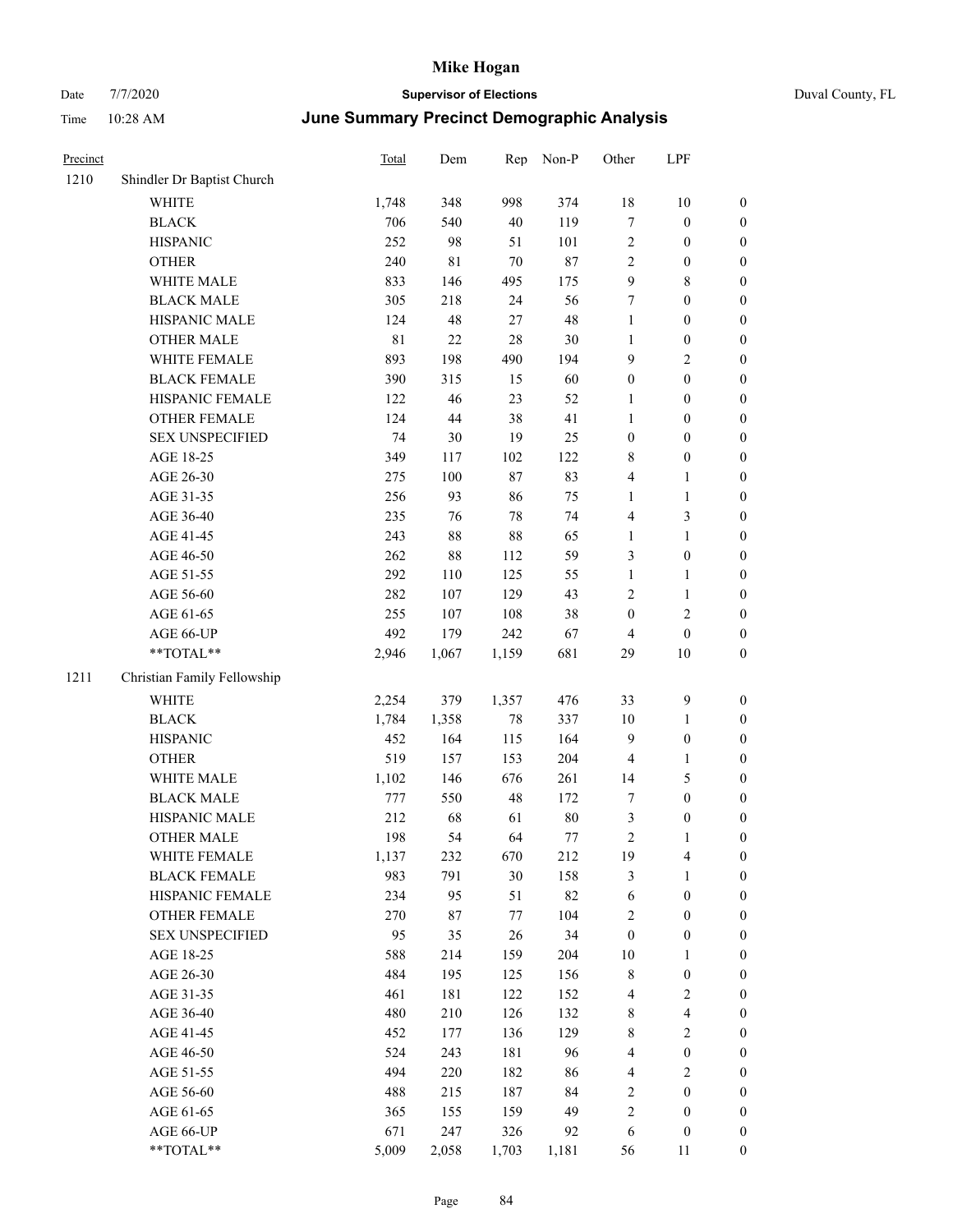### Date 7/7/2020 **Supervisor of Elections** Duval County, FL Time 10:28 AM **June Summary Precinct Demographic Analysis**

| June Summary Precinct Demographic Analysis<br>10:28 AM<br>Time |                        |       |       |       |       |                |              |                |  |
|----------------------------------------------------------------|------------------------|-------|-------|-------|-------|----------------|--------------|----------------|--|
| Precinct                                                       |                        | Total | Dem   | Rep   | Non-P | Other          | LPF          |                |  |
| 1212                                                           | West Regional Library  |       |       |       |       |                |              |                |  |
|                                                                | <b>WHITE</b>           | 2,841 | 478   | 1,790 | 529   | 34             | 10           | $\overline{0}$ |  |
|                                                                | <b>BLACK</b>           | 2,692 | 2,176 | 95    | 396   | 25             | $\theta$     | $\theta$       |  |
|                                                                | <b>HISPANIC</b>        | 376   | 155   | 82    | 136   | 3              | 0            | 0              |  |
|                                                                | <b>OTHER</b>           | 504   | 179   | 124   | 197   | 4              | 0            | $\mathbf{0}$   |  |
|                                                                | <b>WHITE MALE</b>      | 1,324 | 191   | 865   | 244   | 17             | 7            | $\mathbf{0}$   |  |
|                                                                | <b>BLACK MALE</b>      | 1,180 | 908   | 53    | 204   | 15             | $\mathbf{0}$ | $\mathbf{0}$   |  |
|                                                                | <b>HISPANIC MALE</b>   | 172   | 66    | 48    | 56    | $\overline{2}$ | 0            | $\mathbf{0}$   |  |
|                                                                | <b>OTHER MALE</b>      | 185   | 63    | 52    | 67    | 3              | 0            | $\theta$       |  |
|                                                                | WHITE FEMALE           | 1,483 | 284   | 904   | 275   | 17             | 3            | $\theta$       |  |
|                                                                | <b>BLACK FEMALE</b>    | 1,459 | 1,229 | 40    | 180   | 10             | 0            | 0              |  |
|                                                                | HISPANIC FEMALE        | 193   | 85    | 31    | 76    | 1              | 0            | 0              |  |
|                                                                | <b>OTHER FEMALE</b>    | 242   | 95    | 65    | 81    | 1              | 0            | $\mathbf{0}$   |  |
|                                                                | <b>SEX UNSPECIFIED</b> | 175   | 67    | 33    | 75    | $\mathbf{0}$   | 0            | $\mathbf{0}$   |  |
|                                                                | AGE 18-25              | 778   | 361   | 163   | 242   | 11             |              | $\mathbf{0}$   |  |
|                                                                | AGE 26-30              | 516   | 238   | 122   | 146   | 9              |              | $\theta$       |  |
|                                                                | AGE 31-35              | 639   | 286   | 187   | 158   | 7              | 1            | $\theta$       |  |
|                                                                | AGE 36-40              | 648   | 304   | 197   | 137   | 10             | 0            | 0              |  |
|                                                                | AGE 41-45              | 660   | 319   | 203   | 130   | 5              | 3            | 0              |  |
|                                                                | AGE 46-50              | 680   | 349   | 208   | 110   | 11             | 2            | $\theta$       |  |
|                                                                | AGE 51-55              | 634   | 331   | 202   | 98    | 3              | $\theta$     | $\theta$       |  |

#### $1213$

| AGE 56-60               | 568   | 266   | 228   | 71    | $\mathfrak{2}$ | 1                | $\boldsymbol{0}$ |
|-------------------------|-------|-------|-------|-------|----------------|------------------|------------------|
| AGE 61-65               | 433   | 199   | 177   | 55    | $\mathbf{1}$   | 1                | $\boldsymbol{0}$ |
| AGE 66-UP               | 850   | 334   | 401   | 109   | 6              | $\boldsymbol{0}$ | $\boldsymbol{0}$ |
| **TOTAL**               | 6,413 | 2,988 | 2,091 | 1,258 | 66             | 10               | $\boldsymbol{0}$ |
| New Hope Baptist Temple |       |       |       |       |                |                  |                  |
| <b>WHITE</b>            | 2,530 | 509   | 1,434 | 553   | 25             | 9                | $\boldsymbol{0}$ |
| <b>BLACK</b>            | 1,801 | 1,414 | 66    | 310   | 10             | 1                | $\boldsymbol{0}$ |
| <b>HISPANIC</b>         | 393   | 155   | 53    | 179   | 6              | $\boldsymbol{0}$ | $\boldsymbol{0}$ |
| <b>OTHER</b>            | 356   | 121   | 87    | 142   | 6              | $\theta$         | $\boldsymbol{0}$ |
| <b>WHITE MALE</b>       | 1,182 | 188   | 720   | 255   | 13             | 6                | $\overline{0}$   |
| <b>BLACK MALE</b>       | 668   | 492   | 32    | 139   | $\overline{4}$ | $\mathbf{1}$     | $\boldsymbol{0}$ |
| <b>HISPANIC MALE</b>    | 195   | 68    | 30    | 95    | $\mathfrak{2}$ | $\boldsymbol{0}$ | $\boldsymbol{0}$ |
| <b>OTHER MALE</b>       | 130   | 45    | 37    | 46    | $\overline{2}$ | $\boldsymbol{0}$ | $\boldsymbol{0}$ |
| <b>WHITE FEMALE</b>     | 1,304 | 308   | 690   | 292   | 11             | 3                | $\boldsymbol{0}$ |
| <b>BLACK FEMALE</b>     | 1,103 | 899   | 34    | 164   | 6              | $\boldsymbol{0}$ | $\boldsymbol{0}$ |
| HISPANIC FEMALE         | 189   | 83    | 23    | 79    | 4              | $\boldsymbol{0}$ | $\boldsymbol{0}$ |
| <b>OTHER FEMALE</b>     | 165   | 58    | 44    | 60    | 3              | $\boldsymbol{0}$ | $\boldsymbol{0}$ |
| <b>SEX UNSPECIFIED</b>  | 144   | 58    | 30    | 54    | $\overline{2}$ | $\mathbf{0}$     | $\boldsymbol{0}$ |
| AGE 18-25               | 597   | 241   | 130   | 219   | 7              | $\boldsymbol{0}$ | $\boldsymbol{0}$ |
| AGE 26-30               | 552   | 228   | 127   | 188   | 7              | $\sqrt{2}$       | $\boldsymbol{0}$ |
| AGE 31-35               | 492   | 228   | 110   | 148   | 5              | $\mathbf{1}$     | $\boldsymbol{0}$ |
| AGE 36-40               | 438   | 210   | 100   | 123   | 5              | $\boldsymbol{0}$ | $\boldsymbol{0}$ |
| AGE 41-45               | 427   | 192   | 104   | 124   | 4              | 3                | $\boldsymbol{0}$ |
| AGE 46-50               | 401   | 194   | 128   | 74    | 3              | $\mathbf{2}$     | $\boldsymbol{0}$ |
| AGE 51-55               | 500   | 228   | 168   | 97    | 6              | $\mathbf{1}$     | $\boldsymbol{0}$ |
| AGE 56-60               | 453   | 189   | 186   | 76    | $\overline{2}$ | $\theta$         | $\boldsymbol{0}$ |
| AGE 61-65               | 424   | 180   | 191   | 50    | $\overline{2}$ | $\mathbf{1}$     | $\boldsymbol{0}$ |
| AGE 66-UP               | 793   | 307   | 395   | 85    | 6              | $\theta$         | $\boldsymbol{0}$ |
| $*$ TOTAL $*$           | 5,080 | 2.199 | 1.640 | 1,184 | 47             | 10               | $\overline{0}$   |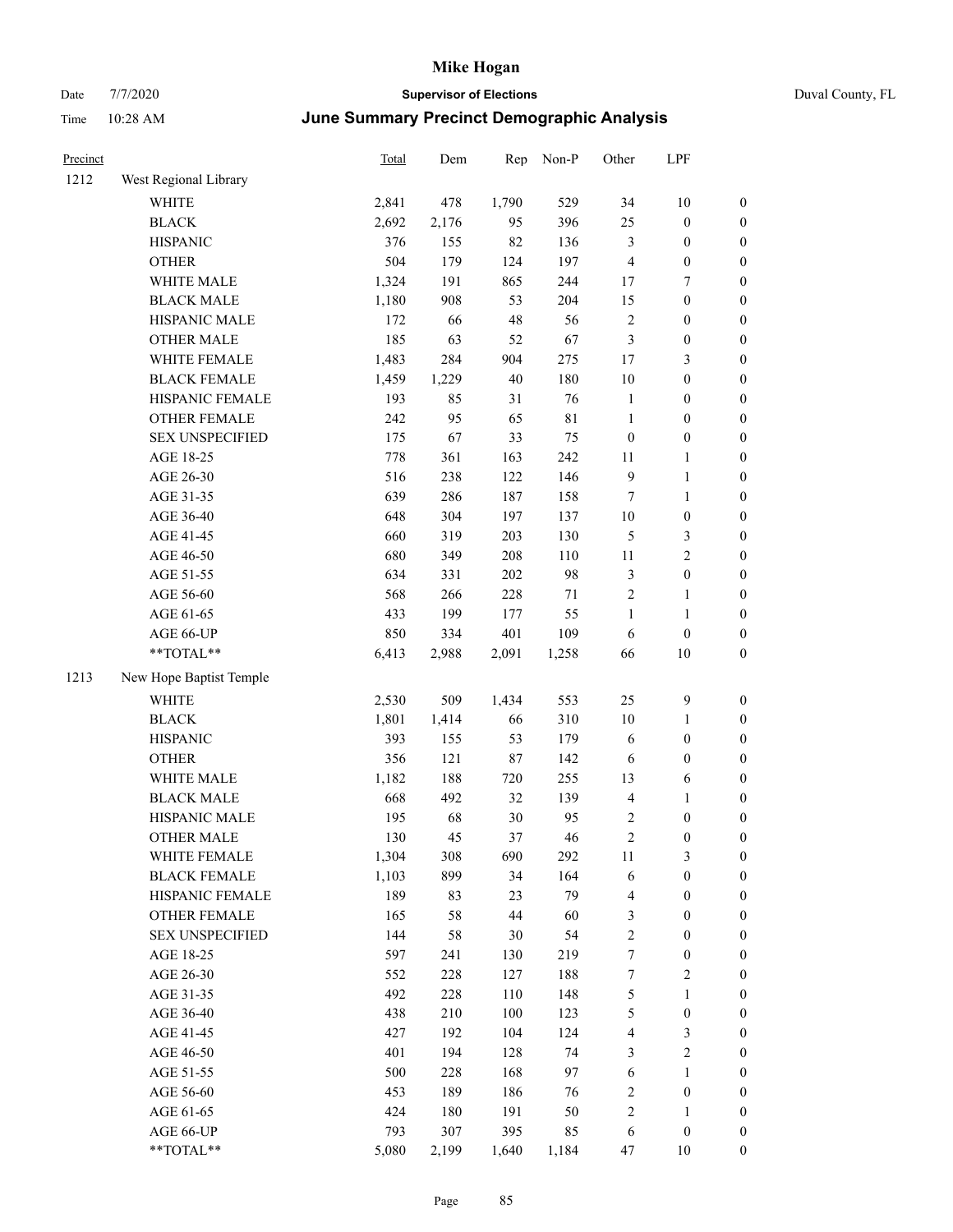| Duval Count |  |
|-------------|--|

| Precinct |                              | Total       | Dem        | Rep            | Non-P          | Other            | LPF                     |                  |
|----------|------------------------------|-------------|------------|----------------|----------------|------------------|-------------------------|------------------|
| 1301     | Bennie Furlong Senior Center |             |            |                |                |                  |                         |                  |
|          | <b>WHITE</b>                 | 3,020       | 767        | 1,631          | 574            | 34               | 14                      | $\boldsymbol{0}$ |
|          | <b>BLACK</b>                 | 33          | 24         | $\overline{4}$ | 5              | $\boldsymbol{0}$ | $\boldsymbol{0}$        | $\boldsymbol{0}$ |
|          | <b>HISPANIC</b>              | 58          | $20\,$     | $21\,$         | 17             | $\boldsymbol{0}$ | $\boldsymbol{0}$        | $\boldsymbol{0}$ |
|          | <b>OTHER</b>                 | 138         | 45         | 38             | 51             | 2                | $\sqrt{2}$              | $\boldsymbol{0}$ |
|          | WHITE MALE                   | 1,474       | 317        | 832            | 303            | 13               | 9                       | 0                |
|          | <b>BLACK MALE</b>            | 17          | 12         | $\overline{2}$ | 3              | $\boldsymbol{0}$ | $\boldsymbol{0}$        | 0                |
|          | HISPANIC MALE                | 25          | 6          | $11\,$         | $\,$ 8 $\,$    | $\boldsymbol{0}$ | $\boldsymbol{0}$        | $\boldsymbol{0}$ |
|          | <b>OTHER MALE</b>            | 50          | 14         | 18             | 17             | $\boldsymbol{0}$ | $\mathbf{1}$            | $\boldsymbol{0}$ |
|          | WHITE FEMALE                 | 1,516       | 443        | 782            | 266            | 20               | $\mathfrak{S}$          | $\boldsymbol{0}$ |
|          | <b>BLACK FEMALE</b>          | 14          | 11         | $\overline{2}$ | $\mathbf{1}$   | $\boldsymbol{0}$ | $\boldsymbol{0}$        | $\boldsymbol{0}$ |
|          | HISPANIC FEMALE              | 32          | 14         | $10\,$         | $\,$ 8 $\,$    | $\boldsymbol{0}$ | $\boldsymbol{0}$        | $\boldsymbol{0}$ |
|          | OTHER FEMALE                 | 65          | 25         | 16             | 21             | 2                | $\mathbf{1}$            | $\boldsymbol{0}$ |
|          | <b>SEX UNSPECIFIED</b>       | 56          | 14         | 21             | $20\,$         | $\mathbf{1}$     | $\boldsymbol{0}$        | $\boldsymbol{0}$ |
|          | AGE 18-25                    | 253         | 62         | 114            | 70             | 6                | $\mathbf{1}$            | $\boldsymbol{0}$ |
|          | AGE 26-30                    | 242         | 51         | 115            | 64             | 5                | 7                       | 0                |
|          | AGE 31-35                    | 255         | 50         | 116            | 84             | 3                | $\sqrt{2}$              | 0                |
|          | AGE 36-40                    | 234         | 71         | 104            | 57             | 2                | $\boldsymbol{0}$        | 0                |
|          | AGE 41-45                    | 214         | 57         | 96             | 56             | 3                | $\mathfrak{2}$          | $\boldsymbol{0}$ |
|          | AGE 46-50                    | 281         | 68         | 148            | 62             | 3                | $\boldsymbol{0}$        | $\boldsymbol{0}$ |
|          | AGE 51-55                    | 272         | 51         | 166            | 51             | 2                | $\mathfrak{2}$          | $\boldsymbol{0}$ |
|          | AGE 56-60                    | 348         | 94         | 197            | 51             | 4                | $\sqrt{2}$              | $\boldsymbol{0}$ |
|          | AGE 61-65                    | 367         | $88\,$     | 231            | 45             | 3                | $\boldsymbol{0}$        | $\boldsymbol{0}$ |
|          | AGE 66-UP                    | 783         | 264        | 407            | 107            | 5                | $\boldsymbol{0}$        | 0                |
|          | **TOTAL**                    | 3,249       | 856        | 1,694          | 647            | 36               | 16                      | $\boldsymbol{0}$ |
| 1302     | Bethlehem Lutheran Church    |             |            |                |                |                  |                         |                  |
|          | WHITE                        | 2,906       | 681        | 1,631          | 547            | 24               | 23                      | $\boldsymbol{0}$ |
|          | <b>BLACK</b>                 | 24          | 14         | $\overline{4}$ | $\overline{4}$ | $\overline{2}$   | $\boldsymbol{0}$        | 0                |
|          | <b>HISPANIC</b>              | 55          | 17         | 24             | 11             | 2                | $\mathbf{1}$            | 0                |
|          | <b>OTHER</b>                 | 162         | 44         | 65             | 50             | 3                | $\boldsymbol{0}$        | 0                |
|          | WHITE MALE                   | 1,442       | 271        | 840            | 301            | 12               | 18                      | $\boldsymbol{0}$ |
|          | <b>BLACK MALE</b>            | 15          | 8          | $\sqrt{2}$     | 3              | $\overline{c}$   | $\boldsymbol{0}$        | $\boldsymbol{0}$ |
|          | HISPANIC MALE                | 19          | 7          | 6              | 5              | $\boldsymbol{0}$ | $\mathbf{1}$            | 0                |
|          | <b>OTHER MALE</b>            | 68          | 20         | 25             | 21             | $\overline{c}$   | $\boldsymbol{0}$        | $\boldsymbol{0}$ |
|          | WHITE FEMALE                 | 1,433       | 406        | 773            | 237            | 12               | $\mathfrak{S}$          | $\overline{0}$   |
|          | <b>BLACK FEMALE</b>          | $\,$ 8 $\,$ | $\sqrt{6}$ | $\mathbf{1}$   | $\mathbf{1}$   | $\boldsymbol{0}$ | $\boldsymbol{0}$        | 0                |
|          | HISPANIC FEMALE              | 36          | $10\,$     | 18             | 6              | $\mathfrak{2}$   | $\boldsymbol{0}$        | 0                |
|          | <b>OTHER FEMALE</b>          | 57          | 17         | $27\,$         | 13             | $\boldsymbol{0}$ | $\boldsymbol{0}$        | 0                |
|          | <b>SEX UNSPECIFIED</b>       | 69          | 11         | 32             | 25             | $\mathbf{1}$     | $\boldsymbol{0}$        | 0                |
|          | AGE 18-25                    | 266         | 58         | 134            | 64             | 6                | $\overline{\mathbf{4}}$ | $\boldsymbol{0}$ |
|          | AGE 26-30                    | 304         | 64         | 164            | 69             | 6                | $\mathbf{1}$            | $\boldsymbol{0}$ |
|          | AGE 31-35                    | 330         | 75         | 153            | 92             | 4                | 6                       | $\boldsymbol{0}$ |
|          | AGE 36-40                    | 308         | 70         | 155            | $80\,$         | 2                | $\mathbf{1}$            | $\boldsymbol{0}$ |
|          | AGE 41-45                    | 271         | 55         | 137            | 76             | $\mathbf{1}$     | $\sqrt{2}$              | 0                |
|          | AGE 46-50                    | 242         | 59         | 130            | 49             | 2                | $\sqrt{2}$              | $\overline{0}$   |
|          | AGE 51-55                    | 238         | 47         | 149            | 37             | 3                | $\sqrt{2}$              | $\overline{0}$   |
|          | AGE 56-60                    | 314         | 69         | 199            | 42             | $\mathfrak{Z}$   | $\mathbf{1}$            | $\boldsymbol{0}$ |
|          | AGE 61-65                    | 289         | 77         | 167            | 42             | $\boldsymbol{0}$ | $\mathfrak{Z}$          | 0                |
|          | AGE 66-UP                    | 583         | 181        | 335            | 61             | $\overline{4}$   | $\sqrt{2}$              | 0                |
|          | $**TOTAL**$                  | 3,147       | 756        | 1,724          | 612            | 31               | 24                      | $\boldsymbol{0}$ |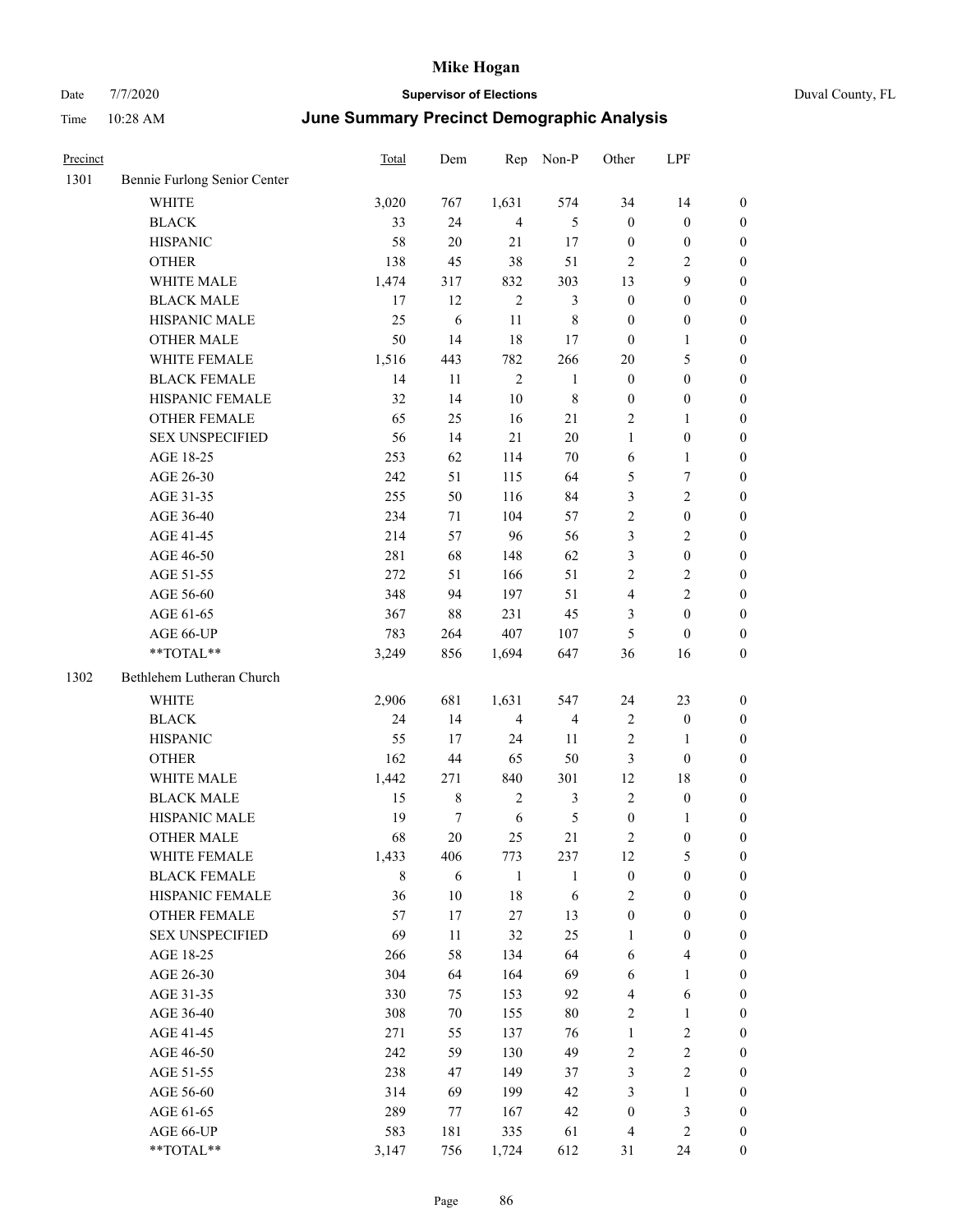| Duval County, FL |  |
|------------------|--|
|------------------|--|

| Precinct |                                                           | Total | Dem        | Rep            | Non-P  | Other            | LPF                     |                  |
|----------|-----------------------------------------------------------|-------|------------|----------------|--------|------------------|-------------------------|------------------|
| 1303     | American Legion Post 129                                  |       |            |                |        |                  |                         |                  |
|          | WHITE                                                     | 2,481 | 579        | 1,318          | 551    | 23               | $10\,$                  | $\boldsymbol{0}$ |
|          | <b>BLACK</b>                                              | 111   | $80\,$     | $\tau$         | $22\,$ | $\overline{c}$   | $\boldsymbol{0}$        | $\boldsymbol{0}$ |
|          | <b>HISPANIC</b>                                           | 82    | 24         | 33             | 25     | $\boldsymbol{0}$ | $\boldsymbol{0}$        | $\boldsymbol{0}$ |
|          | <b>OTHER</b>                                              | 132   | 25         | 55             | 50     | 2                | $\boldsymbol{0}$        | $\boldsymbol{0}$ |
|          | WHITE MALE                                                | 1,201 | 239        | 661            | 281    | 13               | 7                       | $\boldsymbol{0}$ |
|          | <b>BLACK MALE</b>                                         | 49    | 29         | $\overline{4}$ | 15     | $\mathbf{1}$     | $\boldsymbol{0}$        | $\boldsymbol{0}$ |
|          | HISPANIC MALE                                             | 35    | 4          | 17             | 14     | $\boldsymbol{0}$ | $\boldsymbol{0}$        | $\boldsymbol{0}$ |
|          | <b>OTHER MALE</b>                                         | 39    | $\sqrt{6}$ | 19             | 13     | $\mathbf{1}$     | $\boldsymbol{0}$        | $\boldsymbol{0}$ |
|          | WHITE FEMALE                                              | 1,266 | 339        | 650            | 264    | $10\,$           | $\mathfrak{Z}$          | $\boldsymbol{0}$ |
|          | <b>BLACK FEMALE</b>                                       | 60    | 49         | $\mathfrak{Z}$ | $\tau$ | $\mathbf{1}$     | $\boldsymbol{0}$        | $\boldsymbol{0}$ |
|          | HISPANIC FEMALE                                           | 46    | 20         | 15             | 11     | $\boldsymbol{0}$ | $\boldsymbol{0}$        | 0                |
|          | OTHER FEMALE                                              | 62    | 15         | $28\,$         | $18\,$ | 1                | $\boldsymbol{0}$        | 0                |
|          | <b>SEX UNSPECIFIED</b>                                    | 48    | $\tau$     | 16             | 25     | $\boldsymbol{0}$ | $\boldsymbol{0}$        | $\boldsymbol{0}$ |
|          | AGE 18-25                                                 | 250   | 66         | 96             | $78\,$ | 5                | $\mathfrak{S}$          | $\boldsymbol{0}$ |
|          | AGE 26-30                                                 | 330   | 68         | 161            | 95     | 6                | $\boldsymbol{0}$        | $\boldsymbol{0}$ |
|          | AGE 31-35                                                 | 274   | 68         | 120            | 85     | $\boldsymbol{0}$ | $\mathbf{1}$            | $\boldsymbol{0}$ |
|          | AGE 36-40                                                 | 242   | 50         | 118            | $70\,$ | 2                | $\sqrt{2}$              | $\boldsymbol{0}$ |
|          | AGE 41-45                                                 | 191   | 43         | 86             | 61     | $\mathbf{1}$     | $\boldsymbol{0}$        | $\boldsymbol{0}$ |
|          | AGE 46-50                                                 | 198   | 37         | 110            | 47     | 3                | $\mathbf{1}$            | $\boldsymbol{0}$ |
|          | AGE 51-55                                                 | 207   | 52         | 112            | 40     | 3                | $\boldsymbol{0}$        | $\boldsymbol{0}$ |
|          | AGE 56-60                                                 | 243   | 60         | 132            | 48     | 3                | $\boldsymbol{0}$        | 0                |
|          | AGE 61-65                                                 | 273   | 85         | 146            | 39     | 3                | $\boldsymbol{0}$        | 0                |
|          | AGE 66-UP                                                 | 596   | 178        | 331            | 85     | $\mathbf{1}$     | 1                       | 0                |
|          | $**TOTAL**$                                               | 2,806 | 708        | 1,413          | 648    | 27               | $10\,$                  | $\boldsymbol{0}$ |
| 1304     | Jacksonville Beach City Hall                              |       |            |                |        |                  |                         |                  |
|          | <b>WHITE</b>                                              | 2,680 | 703        | 1,258          | 660    | 39               | $20\,$                  | $\boldsymbol{0}$ |
|          | <b>BLACK</b>                                              | 239   | 188        | 12             | 38     | $\boldsymbol{0}$ | $\mathbf{1}$            | $\boldsymbol{0}$ |
|          | <b>HISPANIC</b>                                           | 114   | 42         | 36             | 33     | 2                | $\mathbf{1}$            | $\boldsymbol{0}$ |
|          | <b>OTHER</b>                                              | 202   | 66         | 50             | 83     | $\sqrt{2}$       | $\mathbf{1}$            | $\boldsymbol{0}$ |
|          | WHITE MALE                                                | 1,306 | 285        | 623            | 365    | 19               | 14                      | $\boldsymbol{0}$ |
|          | <b>BLACK MALE</b>                                         | 92    | 65         | $\sqrt{5}$     | $21\,$ | $\boldsymbol{0}$ | $\mathbf{1}$            | $\boldsymbol{0}$ |
|          | HISPANIC MALE                                             | 57    | 17         | 24             | 15     | $\boldsymbol{0}$ | $\mathbf{1}$            | $\boldsymbol{0}$ |
|          | <b>OTHER MALE</b>                                         | 80    | 25         | 22             | 31     | 1                | 1                       | $\boldsymbol{0}$ |
|          | WHITE FEMALE                                              | 1,350 | 413        | 621            | 291    | 20               | 5                       | 0                |
|          | <b>BLACK FEMALE</b>                                       | 143   | 119        | $\tau$         | $17\,$ | $\boldsymbol{0}$ | $\boldsymbol{0}$        | 0                |
|          | HISPANIC FEMALE                                           | 54    | 23         | $11\,$         | 18     | $\overline{c}$   | $\boldsymbol{0}$        | 0                |
|          | <b>OTHER FEMALE</b>                                       | 93    | 36         | 23             | 33     | $\mathbf{1}$     | $\boldsymbol{0}$        | $\boldsymbol{0}$ |
|          | <b>SEX UNSPECIFIED</b>                                    | 60    | 16         | $20\,$         | 23     | $\boldsymbol{0}$ | $\mathbf{1}$            | 0                |
|          | AGE 18-25                                                 | 301   | 98         | 106            | $90\,$ | 5                | $\sqrt{2}$              | 0                |
|          | AGE 26-30                                                 | 475   | 142        | 184            | 138    | 7                | $\overline{\mathbf{4}}$ | 0                |
|          | AGE 31-35                                                 | 375   | 104        | 134            | 127    | 6                | $\overline{4}$          | 0                |
|          | AGE 36-40                                                 | 312   | 87         | 105            | 112    | 4                | $\overline{4}$          | 0                |
|          | AGE 41-45                                                 | 218   | 60         | 82             | 67     | 7                | $\sqrt{2}$              | 0                |
|          | AGE 46-50                                                 | 227   | 65         | 110            | 51     | $\boldsymbol{0}$ | $\mathbf{1}$            | 0                |
|          | AGE 51-55                                                 | 225   | 59         | 112            | 50     | $\overline{c}$   | $\sqrt{2}$              | $\boldsymbol{0}$ |
|          | AGE 56-60                                                 | 257   | 74         | 124            | 52     | 5                | $\sqrt{2}$              | 0                |
|          | AGE 61-65                                                 | 196   | 74         | 93             | 29     | $\boldsymbol{0}$ | $\boldsymbol{0}$        | $\boldsymbol{0}$ |
|          | AGE 66-UP                                                 | 647   | 235        | 306            | 97     | 7                | $\sqrt{2}$              | $\boldsymbol{0}$ |
|          | $\mathrm{*}\mathrm{*}\mathrm{TOTAL} \mathrm{*}\mathrm{*}$ | 3,235 | 999        | 1,356          | 814    | 43               | 23                      | $\overline{0}$   |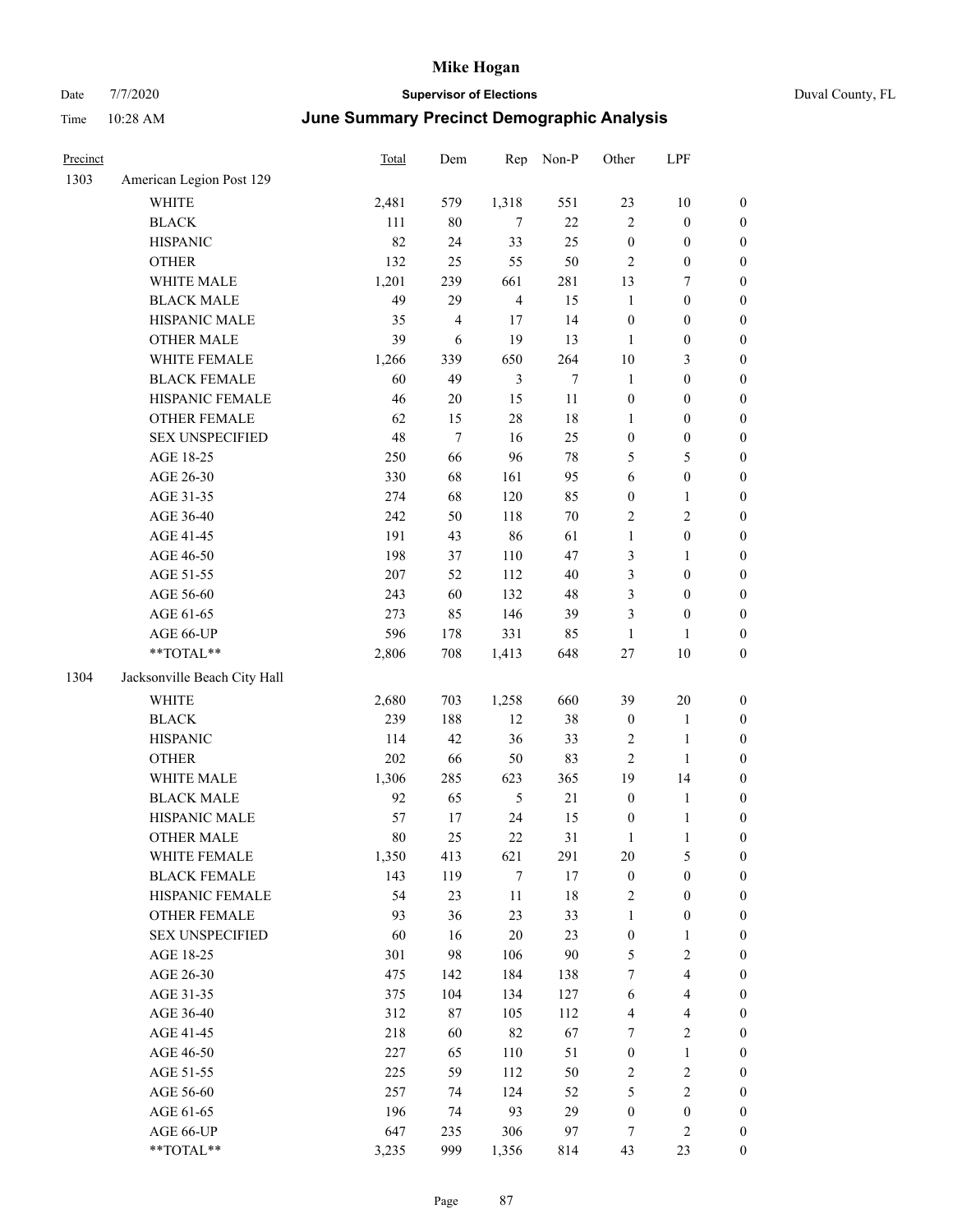| Precinct |                          | <b>Total</b> | Dem    | Rep              | Non-P            | Other            | LPF                     |                  |
|----------|--------------------------|--------------|--------|------------------|------------------|------------------|-------------------------|------------------|
| 1305     | Beaches Regional Library |              |        |                  |                  |                  |                         |                  |
|          | WHITE                    | 2,659        | 720    | 1,369            | 529              | 25               | 16                      | $\boldsymbol{0}$ |
|          | <b>BLACK</b>             | 25           | 16     | $\overline{2}$   | 5                | $\mathfrak{2}$   | $\boldsymbol{0}$        | $\boldsymbol{0}$ |
|          | <b>HISPANIC</b>          | 60           | 24     | 19               | 16               | $\mathbf{1}$     | $\boldsymbol{0}$        | $\boldsymbol{0}$ |
|          | <b>OTHER</b>             | 113          | 36     | 43               | 34               | $\boldsymbol{0}$ | $\boldsymbol{0}$        | $\boldsymbol{0}$ |
|          | WHITE MALE               | 1,249        | 271    | 692              | 262              | 11               | 13                      | 0                |
|          | <b>BLACK MALE</b>        | 15           | 7      | $\overline{2}$   | $\overline{4}$   | 2                | $\boldsymbol{0}$        | 0                |
|          | HISPANIC MALE            | 20           | 5      | $\,$ 8 $\,$      | 6                | $\mathbf{1}$     | $\boldsymbol{0}$        | 0                |
|          | <b>OTHER MALE</b>        | 39           | 12     | 16               | 11               | $\boldsymbol{0}$ | $\boldsymbol{0}$        | $\boldsymbol{0}$ |
|          | WHITE FEMALE             | 1,382        | 442    | 667              | 256              | 14               | $\mathfrak{Z}$          | $\boldsymbol{0}$ |
|          | <b>BLACK FEMALE</b>      | 10           | 9      | $\boldsymbol{0}$ | $\mathbf{1}$     | $\boldsymbol{0}$ | $\boldsymbol{0}$        | $\boldsymbol{0}$ |
|          | HISPANIC FEMALE          | 38           | 18     | $10\,$           | 10               | $\boldsymbol{0}$ | $\boldsymbol{0}$        | $\boldsymbol{0}$ |
|          | OTHER FEMALE             | 46           | 18     | 16               | 12               | $\boldsymbol{0}$ | $\boldsymbol{0}$        | $\boldsymbol{0}$ |
|          | <b>SEX UNSPECIFIED</b>   | 58           | 14     | 22               | 22               | $\boldsymbol{0}$ | $\boldsymbol{0}$        | $\boldsymbol{0}$ |
|          | AGE 18-25                | 261          | 66     | 107              | 79               | 8                | $\mathbf{1}$            | $\boldsymbol{0}$ |
|          | AGE 26-30                | 261          | 91     | 101              | 65               | 3                | $\mathbf{1}$            | $\boldsymbol{0}$ |
|          | AGE 31-35                | 262          | 64     | 113              | 80               | 3                | $\sqrt{2}$              | 0                |
|          | AGE 36-40                | 231          | 55     | 104              | 68               | $\mathbf{1}$     | $\mathfrak{Z}$          | 0                |
|          | AGE 41-45                | 190          | 58     | 85               | 41               | $\sqrt{2}$       | $\overline{\mathbf{4}}$ | $\boldsymbol{0}$ |
|          | AGE 46-50                | 236          | 52     | 122              | 56               | 3                | $\mathfrak{Z}$          | $\boldsymbol{0}$ |
|          | AGE 51-55                | 231          | 54     | 133              | 41               | 2                | $\mathbf{1}$            | $\boldsymbol{0}$ |
|          | AGE 56-60                | 280          | 73     | 167              | 38               | $\sqrt{2}$       | $\boldsymbol{0}$        | $\boldsymbol{0}$ |
|          | AGE 61-65                | 293          | 70     | 167              | 53               | $\sqrt{2}$       | $\mathbf{1}$            | $\boldsymbol{0}$ |
|          | AGE 66-UP                | 610          | 212    | 334              | 62               | $\overline{c}$   | $\boldsymbol{0}$        | $\boldsymbol{0}$ |
|          | $**TOTAL**$              | 2,857        | 796    | 1,433            | 584              | $28\,$           | 16                      | $\boldsymbol{0}$ |
| 1306     | Atlantic Beach City Hall |              |        |                  |                  |                  |                         |                  |
|          | <b>WHITE</b>             | 2,275        | 707    | 1,035            | 502              | 22               | $\mathbf{9}$            | $\boldsymbol{0}$ |
|          | $\operatorname{BLACK}$   | 87           | 68     | $\overline{4}$   | 15               | $\boldsymbol{0}$ | $\boldsymbol{0}$        | $\boldsymbol{0}$ |
|          | <b>HISPANIC</b>          | 51           | 22     | 15               | 14               | $\boldsymbol{0}$ | $\boldsymbol{0}$        | 0                |
|          | <b>OTHER</b>             | 148          | 45     | $48\,$           | 50               | $\mathbf{1}$     | $\overline{\mathbf{4}}$ | 0                |
|          | WHITE MALE               | 1,071        | 269    | 522              | 260              | 13               | $\tau$                  | $\boldsymbol{0}$ |
|          | <b>BLACK MALE</b>        | 44           | 32     | $\sqrt{2}$       | $10\,$           | $\boldsymbol{0}$ | $\boldsymbol{0}$        | $\boldsymbol{0}$ |
|          | HISPANIC MALE            | 26           | $10\,$ | $10\,$           | 6                | $\boldsymbol{0}$ | $\boldsymbol{0}$        | $\boldsymbol{0}$ |
|          | <b>OTHER MALE</b>        | 48           | $10\,$ | 16               | 21               | $\boldsymbol{0}$ | $\mathbf{1}$            | $\boldsymbol{0}$ |
|          | WHITE FEMALE             | 1,179        | 432    | 503              | 233              | $\overline{9}$   | $\sqrt{2}$              | $\overline{0}$   |
|          | <b>BLACK FEMALE</b>      | 43           | 36     | $\sqrt{2}$       | 5                | $\boldsymbol{0}$ | $\boldsymbol{0}$        | 0                |
|          | <b>HISPANIC FEMALE</b>   | 24           | 12     | $\mathfrak s$    | $\boldsymbol{7}$ | $\boldsymbol{0}$ | $\boldsymbol{0}$        | 0                |
|          | OTHER FEMALE             | 71           | 29     | 24               | 15               | $\mathbf{1}$     | $\sqrt{2}$              | 0                |
|          | <b>SEX UNSPECIFIED</b>   | 55           | 12     | $18\,$           | 24               | $\boldsymbol{0}$ | $\mathbf{1}$            | 0                |
|          | AGE 18-25                | 214          | 75     | 72               | 62               | 4                | $\mathbf{1}$            | 0                |
|          | AGE 26-30                | 226          | 67     | 90               | 63               | 5                | $\mathbf{1}$            | 0                |
|          | AGE 31-35                | 226          | 75     | 74               | 68               | 7                | $\sqrt{2}$              | $\boldsymbol{0}$ |
|          | AGE 36-40                | 205          | 64     | 73               | 65               | $\boldsymbol{0}$ | $\mathfrak{Z}$          | $\overline{0}$   |
|          | AGE 41-45                | 187          | 59     | 70               | 54               | 3                | $\mathbf{1}$            | $\boldsymbol{0}$ |
|          | AGE 46-50                | 202          | 54     | 95               | 50               | $\overline{c}$   | $\mathbf{1}$            | $\overline{0}$   |
|          | AGE 51-55                | 195          | 54     | 99               | 41               | $\boldsymbol{0}$ | $\mathbf{1}$            | $\overline{0}$   |
|          | AGE 56-60                | 244          | 64     | 137              | 43               | $\boldsymbol{0}$ | $\boldsymbol{0}$        | $\overline{0}$   |
|          | AGE 61-65                | 252          | 100    | 108              | 42               | $\mathbf{1}$     | $\mathbf{1}$            | 0                |
|          | AGE 66-UP                | 609          | 230    | 284              | 92               | $\mathbf{1}$     | $\sqrt{2}$              | 0                |
|          | **TOTAL**                | 2,561        | 842    | 1,102            | 581              | 23               | 13                      | $\boldsymbol{0}$ |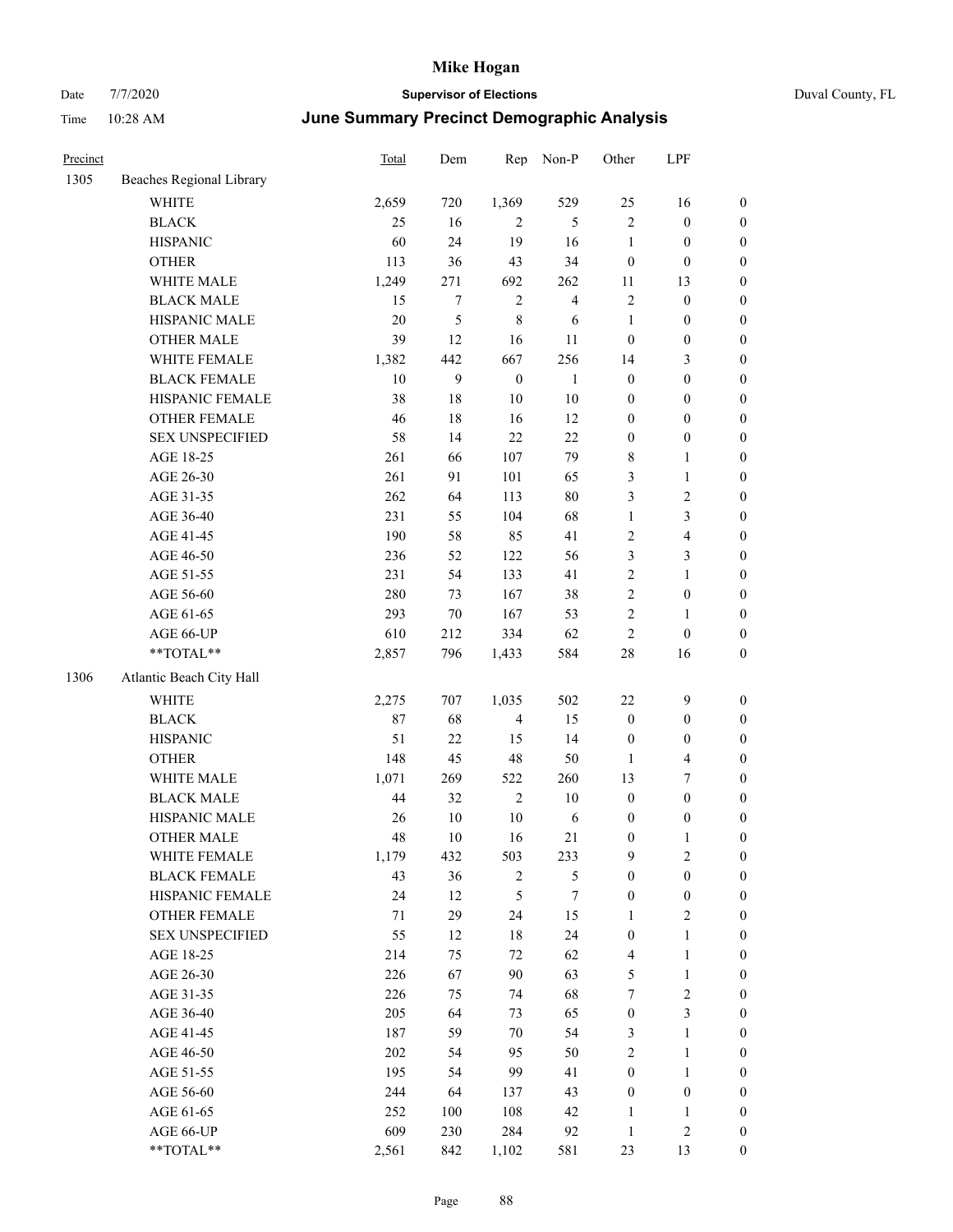| Precinct |                               | Total | Dem            | Rep          | Non-P            | Other            | LPF                     |                  |
|----------|-------------------------------|-------|----------------|--------------|------------------|------------------|-------------------------|------------------|
| 1307     | Adele Grage Cultural Center   |       |                |              |                  |                  |                         |                  |
|          | WHITE                         | 2,782 | 783            | 1,479        | 487              | 21               | 12                      | $\boldsymbol{0}$ |
|          | <b>BLACK</b>                  | 16    | 11             | 2            | 3                | $\boldsymbol{0}$ | $\boldsymbol{0}$        | $\boldsymbol{0}$ |
|          | <b>HISPANIC</b>               | 49    | 17             | 24           | 7                | 1                | $\boldsymbol{0}$        | $\boldsymbol{0}$ |
|          | <b>OTHER</b>                  | 128   | $40\,$         | 43           | 43               | $\sqrt{2}$       | $\boldsymbol{0}$        | $\boldsymbol{0}$ |
|          | WHITE MALE                    | 1,267 | 289            | 705          | 253              | 12               | 8                       | $\boldsymbol{0}$ |
|          | <b>BLACK MALE</b>             | 11    | 7              | $\mathbf{1}$ | 3                | $\boldsymbol{0}$ | $\boldsymbol{0}$        | $\boldsymbol{0}$ |
|          | HISPANIC MALE                 | 23    | 6              | 11           | 5                | $\mathbf{1}$     | $\boldsymbol{0}$        | $\boldsymbol{0}$ |
|          | <b>OTHER MALE</b>             | 53    | 14             | 21           | 18               | $\boldsymbol{0}$ | $\boldsymbol{0}$        | $\boldsymbol{0}$ |
|          | WHITE FEMALE                  | 1,491 | 486            | 763          | 229              | 9                | 4                       | $\boldsymbol{0}$ |
|          | <b>BLACK FEMALE</b>           | 5     | $\overline{4}$ | 1            | $\boldsymbol{0}$ | $\boldsymbol{0}$ | $\boldsymbol{0}$        | $\boldsymbol{0}$ |
|          | HISPANIC FEMALE               | 24    | 11             | 11           | $\overline{c}$   | $\boldsymbol{0}$ | $\boldsymbol{0}$        | $\boldsymbol{0}$ |
|          | <b>OTHER FEMALE</b>           | 50    | 18             | 18           | 13               | 1                | $\boldsymbol{0}$        | $\boldsymbol{0}$ |
|          | <b>SEX UNSPECIFIED</b>        | 51    | 16             | 17           | 17               | $\mathbf{1}$     | $\boldsymbol{0}$        | $\boldsymbol{0}$ |
|          | AGE 18-25                     | 206   | 66             | 93           | 43               | $\mathfrak{Z}$   | 1                       | $\boldsymbol{0}$ |
|          | AGE 26-30                     | 132   | 37             | 55           | 36               | $\mathfrak{Z}$   | 1                       | $\boldsymbol{0}$ |
|          | AGE 31-35                     | 106   | 32             | 33           | 38               | $\sqrt{2}$       | 1                       | $\boldsymbol{0}$ |
|          | AGE 36-40                     | 146   | 35             | 59           | 51               | $\boldsymbol{0}$ | 1                       | $\boldsymbol{0}$ |
|          | AGE 41-45                     | 111   | 34             | 52           | 25               | $\boldsymbol{0}$ | $\boldsymbol{0}$        | $\boldsymbol{0}$ |
|          | AGE 46-50                     | 141   | 33             | 58           | 45               | 1                | 4                       | $\boldsymbol{0}$ |
|          | AGE 51-55                     | 238   | 59             | 139          | 35               | 3                | 2                       | $\boldsymbol{0}$ |
|          | AGE 56-60                     | 271   | 63             | 160          | 43               | 3                | $\overline{\mathbf{c}}$ | $\boldsymbol{0}$ |
|          | AGE 61-65                     | 321   | 113            | 164          | 42               | $\overline{c}$   | $\boldsymbol{0}$        | $\boldsymbol{0}$ |
|          | AGE 66-UP                     | 1,300 | 378            | 733          | 182              | 7                | $\boldsymbol{0}$        | $\boldsymbol{0}$ |
|          | **TOTAL**                     | 2,975 | 851            | 1,548        | 540              | 24               | 12                      | $\boldsymbol{0}$ |
| 1308     | Community Presbyterian Church |       |                |              |                  |                  |                         |                  |
|          | <b>WHITE</b>                  | 2,492 | 694            | 1,253        | 520              | 10               | 15                      | $\boldsymbol{0}$ |
|          | <b>BLACK</b>                  | 372   | 297            | 17           | 56               | $\mathbf{1}$     | $\mathbf{1}$            | $\boldsymbol{0}$ |
|          | <b>HISPANIC</b>               | 75    | 31             | 20           | 24               | $\boldsymbol{0}$ | $\boldsymbol{0}$        | $\boldsymbol{0}$ |
|          | <b>OTHER</b>                  | 151   | 53             | 48           | 47               | $\overline{2}$   | 1                       | $\boldsymbol{0}$ |
|          | WHITE MALE                    | 1,182 | 276            | 622          | 271              | $\mathfrak{Z}$   | 10                      | $\boldsymbol{0}$ |
|          | <b>BLACK MALE</b>             | 155   | 112            | 11           | 31               | $\mathbf{1}$     | $\boldsymbol{0}$        | $\boldsymbol{0}$ |
|          | HISPANIC MALE                 | 26    | $\mathbf{9}$   | $\tau$       | 10               | $\boldsymbol{0}$ | 0                       | $\boldsymbol{0}$ |
|          | <b>OTHER MALE</b>             | 47    | 12             | 20           | 13               | $\overline{c}$   | $\boldsymbol{0}$        | $\boldsymbol{0}$ |
|          | WHITE FEMALE                  | 1,289 | 410            | 625          | 242              | $\boldsymbol{7}$ | 5                       | $\boldsymbol{0}$ |
|          | <b>BLACK FEMALE</b>           | 210   | 179            | $\sqrt{6}$   | 24               | $\boldsymbol{0}$ | $\mathbf{1}$            | $\boldsymbol{0}$ |
|          | HISPANIC FEMALE               | 48    | 21             | 13           | 14               | $\boldsymbol{0}$ | $\boldsymbol{0}$        | $\boldsymbol{0}$ |
|          | OTHER FEMALE                  | 64    | $28\,$         | 19           | $17\,$           | $\boldsymbol{0}$ | $\boldsymbol{0}$        | $\boldsymbol{0}$ |
|          | <b>SEX UNSPECIFIED</b>        | 68    | $28\,$         | 15           | 24               | $\boldsymbol{0}$ | 1                       | $\boldsymbol{0}$ |
|          | AGE 18-25                     | 312   | 107            | 107          | 94               | 3                | $\mathbf{1}$            | $\boldsymbol{0}$ |
|          | AGE 26-30                     | 196   | 68             | $70\,$       | 55               | $\mathbf{1}$     | $\sqrt{2}$              | $\boldsymbol{0}$ |
|          | AGE 31-35                     | 238   | 83             | 75           | 75               | $\mathfrak{Z}$   | $\sqrt{2}$              | $\boldsymbol{0}$ |
|          | AGE 36-40                     | 254   | 69             | 103          | 77               | $\mathbf{1}$     | 4                       | $\boldsymbol{0}$ |
|          | AGE 41-45                     | 219   | 69             | 79           | 67               | $\boldsymbol{0}$ | 4                       | $\boldsymbol{0}$ |
|          | AGE 46-50                     | 260   | 87             | 116          | 56               | $\boldsymbol{0}$ | $\mathbf{1}$            | $\boldsymbol{0}$ |
|          | AGE 51-55                     | 268   | 86             | 132          | 48               | $\mathbf{1}$     | 1                       | $\boldsymbol{0}$ |
|          | AGE 56-60                     | 345   | 107            | 179          | 56               | $\mathbf{1}$     | $\sqrt{2}$              | $\boldsymbol{0}$ |
|          | AGE 61-65                     | 293   | 106            | 150          | 37               | $\boldsymbol{0}$ | $\boldsymbol{0}$        | $\boldsymbol{0}$ |
|          | AGE 66-UP                     | 704   | 293            | 327          | $8\sqrt{1}$      | 3                | $\boldsymbol{0}$        | $\mathbf{0}$     |
|          | **TOTAL**                     | 3,090 | 1,075          | 1,338        | 647              | 13               | 17                      | $\boldsymbol{0}$ |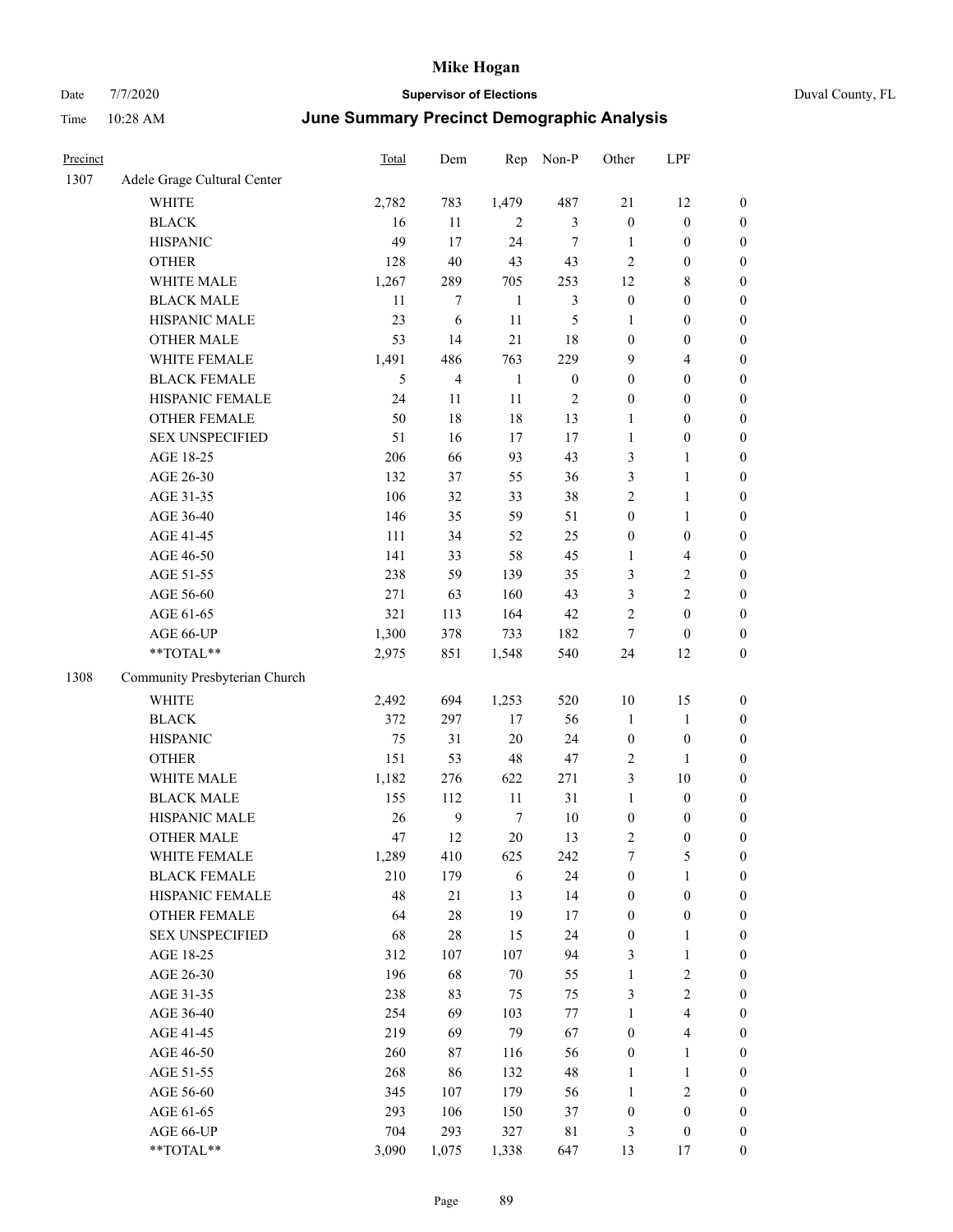|  | Duval County |
|--|--------------|

| Precinct |                                       | <b>Total</b> | Dem    | Rep            | Non-P                   | Other            | LPF                     |                  |
|----------|---------------------------------------|--------------|--------|----------------|-------------------------|------------------|-------------------------|------------------|
| 1309     | Christ United Methodist Church        |              |        |                |                         |                  |                         |                  |
|          | WHITE                                 | 2,749        | 687    | 1,454          | 571                     | 23               | 14                      | $\boldsymbol{0}$ |
|          | <b>BLACK</b>                          | 34           | 17     | 6              | $10\,$                  | $\mathbf{1}$     | $\boldsymbol{0}$        | $\boldsymbol{0}$ |
|          | <b>HISPANIC</b>                       | 59           | 19     | 19             | 19                      | $\mathbf{1}$     | 1                       | $\boldsymbol{0}$ |
|          | <b>OTHER</b>                          | 144          | 41     | 36             | 61                      | 3                | $\mathfrak{Z}$          | 0                |
|          | WHITE MALE                            | 1,316        | 244    | 742            | 307                     | 14               | $\mathbf{9}$            | 0                |
|          | <b>BLACK MALE</b>                     | 19           | 10     | $\overline{2}$ | 6                       | $\mathbf{1}$     | $\boldsymbol{0}$        | 0                |
|          | HISPANIC MALE                         | 31           | 7      | 11             | 12                      | $\mathbf{1}$     | $\boldsymbol{0}$        | 0                |
|          | <b>OTHER MALE</b>                     | 51           | 12     | 16             | $20\,$                  | 1                | $\sqrt{2}$              | $\boldsymbol{0}$ |
|          | WHITE FEMALE                          | 1,393        | 436    | 693            | 250                     | 9                | $\mathfrak s$           | $\boldsymbol{0}$ |
|          | <b>BLACK FEMALE</b>                   | 15           | 7      | $\overline{4}$ | $\overline{\mathbf{4}}$ | $\boldsymbol{0}$ | $\boldsymbol{0}$        | $\boldsymbol{0}$ |
|          | HISPANIC FEMALE                       | 28           | 12     | $\,8\,$        | 7                       | $\boldsymbol{0}$ | $\mathbf{1}$            | $\boldsymbol{0}$ |
|          | <b>OTHER FEMALE</b>                   | 68           | 24     | 18             | 24                      | $\mathbf{1}$     | $\mathbf{1}$            | $\boldsymbol{0}$ |
|          | <b>SEX UNSPECIFIED</b>                | 64           | 12     | 21             | 30                      | $\mathbf{1}$     | $\boldsymbol{0}$        | 0                |
|          | AGE 18-25                             | 267          | 61     | 104            | 95                      | 4                | $\mathfrak{Z}$          | 0                |
|          | AGE 26-30                             | 244          | 52     | 105            | 81                      | 6                | $\boldsymbol{0}$        | 0                |
|          | AGE 31-35                             | 278          | 75     | 123            | 76                      | 3                | $\mathbf{1}$            | 0                |
|          | AGE 36-40                             | 319          | 72     | 151            | 89                      | 2                | 5                       | 0                |
|          | AGE 41-45                             | 254          | 63     | 106            | 81                      | $\overline{c}$   | $\sqrt{2}$              | 0                |
|          | AGE 46-50                             | 256          | 55     | 129            | 68                      | $\mathbf{1}$     | $\mathfrak{Z}$          | $\boldsymbol{0}$ |
|          | AGE 51-55                             | 225          | 54     | 130            | 37                      | 3                | $\mathbf{1}$            | $\boldsymbol{0}$ |
|          | AGE 56-60                             | 259          | 56     | 156            | 44                      | $\overline{c}$   | $\mathbf{1}$            | 0                |
|          | AGE 61-65                             | 281          | 70     | 170            | 40                      | $\mathbf{1}$     | $\boldsymbol{0}$        | 0                |
|          | AGE 66-UP                             | 603          | 206    | 341            | 50                      | $\overline{4}$   | $\mathfrak{2}$          | 0                |
|          | **TOTAL**                             | 2,986        | 764    | 1,515          | 661                     | 28               | 18                      | 0                |
| 1310     | First Christian Church of the Beaches |              |        |                |                         |                  |                         |                  |
|          | WHITE                                 | 2,908        | 743    | 1,438          | 678                     | 37               | 12                      | $\boldsymbol{0}$ |
|          | <b>BLACK</b>                          | 39           | 23     | 6              | 10                      | $\boldsymbol{0}$ | $\boldsymbol{0}$        | 0                |
|          | <b>HISPANIC</b>                       | 79           | 26     | 31             | 22                      | $\boldsymbol{0}$ | $\boldsymbol{0}$        | 0                |
|          | <b>OTHER</b>                          | 155          | 39     | 49             | 63                      | $\overline{2}$   | $\overline{c}$          | 0                |
|          | WHITE MALE                            | 1,425        | 320    | 699            | 378                     | 18               | 10                      | 0                |
|          | <b>BLACK MALE</b>                     | 22           | 10     | $\overline{4}$ | 8                       | $\boldsymbol{0}$ | $\boldsymbol{0}$        | $\boldsymbol{0}$ |
|          | HISPANIC MALE                         | 38           | 10     | 19             | 9                       | $\boldsymbol{0}$ | $\boldsymbol{0}$        | 0                |
|          | <b>OTHER MALE</b>                     | 55           | 12     | 19             | 22                      | $\overline{c}$   | $\boldsymbol{0}$        | $\boldsymbol{0}$ |
|          | WHITE FEMALE                          | 1,458        | 417    | 727            | 293                     | 19               | $\sqrt{2}$              | $\boldsymbol{0}$ |
|          | <b>BLACK FEMALE</b>                   | 16           | 12     | $\sqrt{2}$     | $\sqrt{2}$              | $\boldsymbol{0}$ | $\boldsymbol{0}$        | 0                |
|          | HISPANIC FEMALE                       | 41           | 16     | 12             | 13                      | $\boldsymbol{0}$ | $\boldsymbol{0}$        | 0                |
|          | <b>OTHER FEMALE</b>                   | 69           | 21     | 26             | 21                      | $\boldsymbol{0}$ | $\mathbf{1}$            | 0                |
|          | <b>SEX UNSPECIFIED</b>                | 57           | 13     | 16             | $27\,$                  | $\boldsymbol{0}$ | $\mathbf{1}$            | 0                |
|          | AGE 18-25                             | 275          | $70\,$ | 98             | 95                      | $\overline{9}$   | $\mathfrak{Z}$          | 0                |
|          | AGE 26-30                             | 360          | 90     | 133            | 129                     | 6                | $\sqrt{2}$              | $\boldsymbol{0}$ |
|          | AGE 31-35                             | 344          | 90     | 142            | 103                     | 5                | $\overline{\mathbf{4}}$ | $\boldsymbol{0}$ |
|          | AGE 36-40                             | 278          | 74     | 110            | $87\,$                  | 5                | $\sqrt{2}$              | $\boldsymbol{0}$ |
|          | AGE 41-45                             | 221          | 64     | 98             | 53                      | 4                | $\sqrt{2}$              | $\boldsymbol{0}$ |
|          | AGE 46-50                             | 229          | 59     | 111            | 59                      | $\boldsymbol{0}$ | $\boldsymbol{0}$        | $\overline{0}$   |
|          | AGE 51-55                             | 284          | 66     | 165            | 51                      | $\sqrt{2}$       | $\boldsymbol{0}$        | $\boldsymbol{0}$ |
|          | AGE 56-60                             | 300          | 69     | 170            | 58                      | $\sqrt{2}$       | $\mathbf{1}$            | $\boldsymbol{0}$ |
|          | AGE 61-65                             | 265          | 69     | 136            | 58                      | $\sqrt{2}$       | $\boldsymbol{0}$        | 0                |
|          | AGE 66-UP                             | 622          | 180    | 359            | 79                      | $\overline{4}$   | $\boldsymbol{0}$        | 0                |
|          | **TOTAL**                             | 3,181        | 831    | 1,524          | 773                     | 39               | 14                      | $\boldsymbol{0}$ |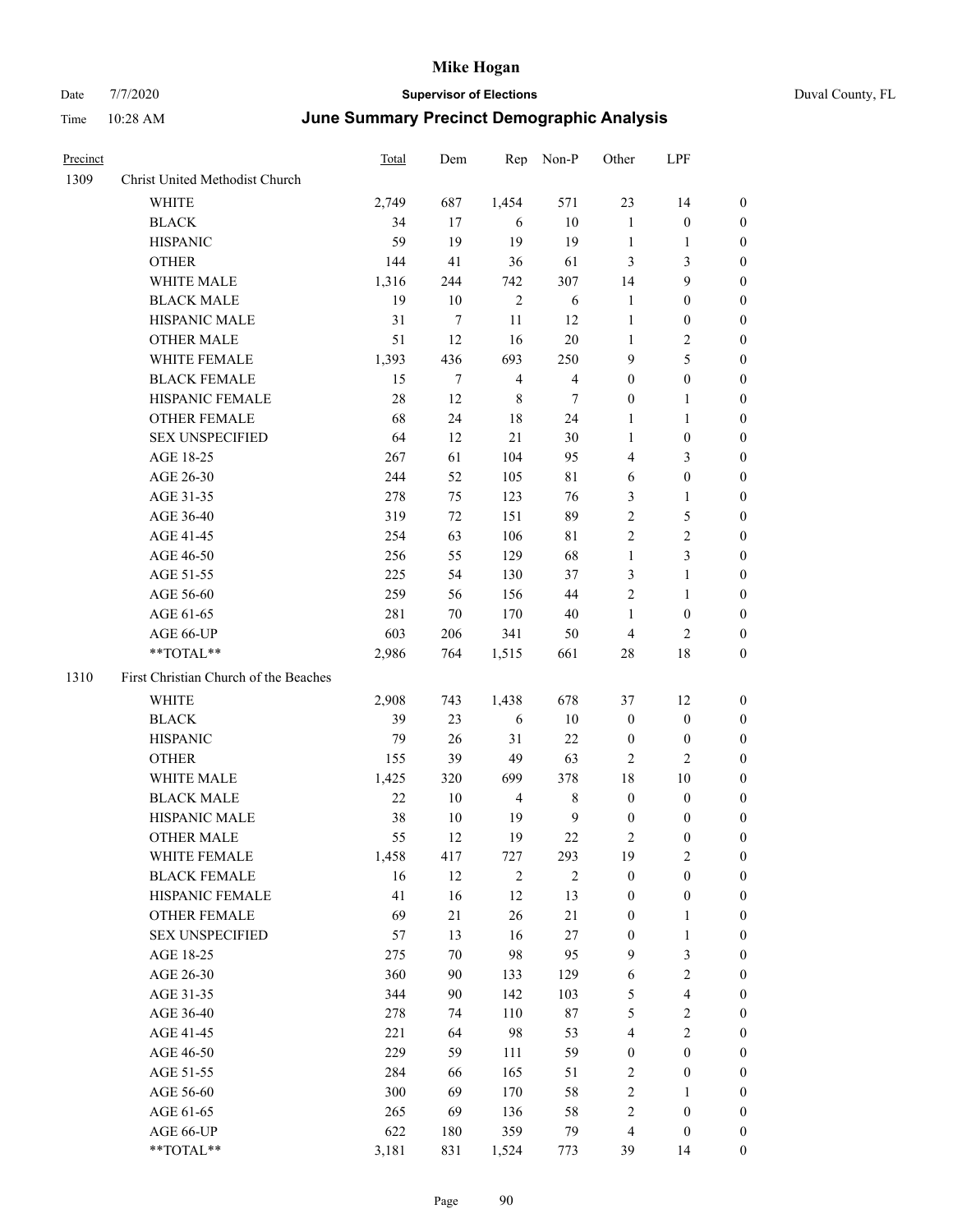| Precinct |                            | Total       | Dem    | Rep            | Non-P  | Other            | LPF                     |                  |
|----------|----------------------------|-------------|--------|----------------|--------|------------------|-------------------------|------------------|
| 1311     | Hampton Inn                |             |        |                |        |                  |                         |                  |
|          | <b>WHITE</b>               | 3,326       | 765    | 1,802          | 697    | 36               | 26                      | $\boldsymbol{0}$ |
|          | <b>BLACK</b>               | 68          | 46     | 6              | 14     | $\mathbf{1}$     | $\mathbf{1}$            | $\boldsymbol{0}$ |
|          | <b>HISPANIC</b>            | 84          | 36     | $27\,$         | $20\,$ | $\mathbf{1}$     | $\boldsymbol{0}$        | $\boldsymbol{0}$ |
|          | <b>OTHER</b>               | 208         | 61     | 86             | 60     | $\boldsymbol{0}$ | $\mathbf{1}$            | $\boldsymbol{0}$ |
|          | WHITE MALE                 | 1,516       | 266    | 873            | 349    | 15               | 13                      | $\boldsymbol{0}$ |
|          | <b>BLACK MALE</b>          | 42          | 26     | $\overline{4}$ | 11     | $\mathbf{1}$     | $\boldsymbol{0}$        | $\boldsymbol{0}$ |
|          | HISPANIC MALE              | 25          | 9      | 9              | $\tau$ | $\boldsymbol{0}$ | $\boldsymbol{0}$        | $\boldsymbol{0}$ |
|          | <b>OTHER MALE</b>          | $8\sqrt{1}$ | $22\,$ | 39             | 19     | $\boldsymbol{0}$ | $\mathbf{1}$            | $\boldsymbol{0}$ |
|          | WHITE FEMALE               | 1,781       | 492    | 917            | 338    | 21               | 13                      | $\boldsymbol{0}$ |
|          | <b>BLACK FEMALE</b>        | 26          | $20\,$ | 2              | 3      | $\boldsymbol{0}$ | $\mathbf{1}$            | 0                |
|          | HISPANIC FEMALE            | 58          | 27     | 17             | 13     | $\mathbf{1}$     | $\boldsymbol{0}$        | 0                |
|          | OTHER FEMALE               | 99          | 34     | 40             | 25     | $\boldsymbol{0}$ | $\boldsymbol{0}$        | $\boldsymbol{0}$ |
|          | <b>SEX UNSPECIFIED</b>     | 58          | 12     | $20\,$         | 26     | $\boldsymbol{0}$ | $\boldsymbol{0}$        | $\boldsymbol{0}$ |
|          | AGE 18-25                  | 305         | 62     | 135            | 97     | 8                | $\mathfrak{Z}$          | $\boldsymbol{0}$ |
|          | AGE 26-30                  | 309         | 83     | 142            | 79     | $\overline{c}$   | 3                       | $\boldsymbol{0}$ |
|          | AGE 31-35                  | 340         | 65     | 160            | 105    | 3                | 7                       | $\boldsymbol{0}$ |
|          | AGE 36-40                  | 339         | 86     | 145            | 100    | 4                | $\overline{\mathbf{4}}$ | $\boldsymbol{0}$ |
|          | AGE 41-45                  | 280         | 66     | 135            | 75     | $\overline{c}$   | $\sqrt{2}$              | $\boldsymbol{0}$ |
|          | AGE 46-50                  | 294         | 50     | 173            | 64     | 3                | $\overline{4}$          | $\boldsymbol{0}$ |
|          | AGE 51-55                  | 339         | 61     | 216            | 57     | $\mathbf{1}$     | $\overline{\mathbf{4}}$ | 0                |
|          | AGE 56-60                  | 333         | 78     | 193            | 55     | 6                | $\mathbf{1}$            | 0                |
|          | AGE 61-65                  | 330         | 112    | 176            | 40     | $\overline{c}$   | $\boldsymbol{0}$        | $\boldsymbol{0}$ |
|          | AGE 66-UP                  | 816         | 245    | 445            | 119    | 7                | $\boldsymbol{0}$        | $\boldsymbol{0}$ |
|          | **TOTAL**                  | 3,686       | 908    | 1,921          | 791    | 38               | $28\,$                  | $\boldsymbol{0}$ |
| 1312     | Oceanside Church of Christ |             |        |                |        |                  |                         |                  |
|          | <b>WHITE</b>               | 1,930       | 517    | 822            | 561    | 21               | $\mathbf{9}$            | $\boldsymbol{0}$ |
|          | <b>BLACK</b>               | 345         | 251    | 16             | 75     | 3                | $\boldsymbol{0}$        | $\boldsymbol{0}$ |
|          | <b>HISPANIC</b>            | 135         | 61     | 34             | 40     | $\boldsymbol{0}$ | $\boldsymbol{0}$        | $\boldsymbol{0}$ |
|          | <b>OTHER</b>               | 185         | 58     | 52             | 73     | $\mathbf{1}$     | $\mathbf{1}$            | $\boldsymbol{0}$ |
|          | WHITE MALE                 | 940         | 189    | 439            | 299    | 7                | 6                       | $\boldsymbol{0}$ |
|          | <b>BLACK MALE</b>          | 150         | 101    | 11             | 38     | $\boldsymbol{0}$ | $\boldsymbol{0}$        | $\boldsymbol{0}$ |
|          | HISPANIC MALE              | 61          | 21     | 19             | 21     | 0                | 0                       | 0                |
|          | <b>OTHER MALE</b>          | 59          | 18     | 14             | 27     | $\boldsymbol{0}$ | $\boldsymbol{0}$        | $\overline{0}$   |
|          | WHITE FEMALE               | 972         | 321    | 376            | 258    | 14               | 3                       | $\boldsymbol{0}$ |
|          | <b>BLACK FEMALE</b>        | 188         | 148    | $\overline{4}$ | 33     | 3                | $\boldsymbol{0}$        | $\boldsymbol{0}$ |
|          | HISPANIC FEMALE            | 73          | 39     | 15             | 19     | $\boldsymbol{0}$ | $\boldsymbol{0}$        | $\boldsymbol{0}$ |
|          | OTHER FEMALE               | 94          | 29     | 32             | 31     | $\mathbf{1}$     | $\mathbf{1}$            | 0                |
|          | <b>SEX UNSPECIFIED</b>     | 58          | 21     | 14             | 23     | $\boldsymbol{0}$ | $\boldsymbol{0}$        | 0                |
|          | AGE 18-25                  | 308         | 96     | 90             | 115    | 4                | $\mathfrak{Z}$          | $\overline{0}$   |
|          | AGE 26-30                  | 314         | 95     | 97             | 113    | 5                | $\overline{\mathbf{4}}$ | 0                |
|          | AGE 31-35                  | 311         | 106    | 89             | 110    | 6                | $\boldsymbol{0}$        | 0                |
|          | AGE 36-40                  | 270         | 89     | 76             | 100    | 3                | $\sqrt{2}$              | 0                |
|          | AGE 41-45                  | 204         | 74     | 63             | 65     | $\sqrt{2}$       | $\boldsymbol{0}$        | 0                |
|          | AGE 46-50                  | 222         | 69     | 91             | 59     | $\sqrt{2}$       | $\mathbf{1}$            | $\boldsymbol{0}$ |
|          | AGE 51-55                  | 213         | 59     | 99             | 55     | $\boldsymbol{0}$ | $\boldsymbol{0}$        | $\boldsymbol{0}$ |
|          | AGE 56-60                  | 221         | 69     | 107            | 45     | $\boldsymbol{0}$ | $\boldsymbol{0}$        | $\boldsymbol{0}$ |
|          | AGE 61-65                  | 207         | 90     | 87             | 28     | $\overline{c}$   | $\boldsymbol{0}$        | $\boldsymbol{0}$ |
|          | AGE 66-UP                  | 322         | 138    | 125            | 58     | $\mathbf{1}$     | $\boldsymbol{0}$        | $\boldsymbol{0}$ |
|          | $**TOTAL**$                | 2,595       | 887    | 924            | 749    | 25               | 10                      | $\overline{0}$   |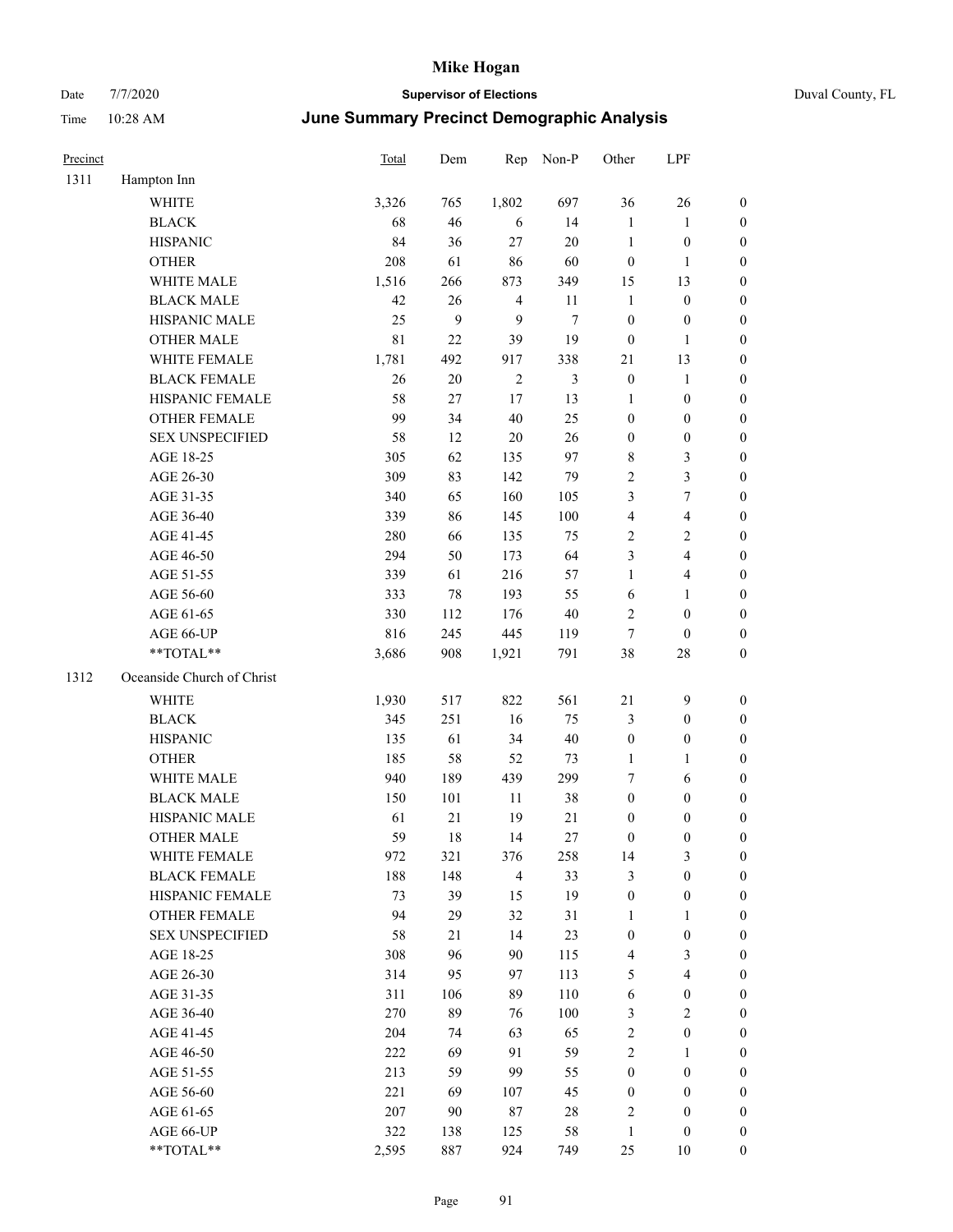| Duval County, FL |  |  |
|------------------|--|--|
|------------------|--|--|

| Precinct |                          | <b>Total</b> | Dem    | Rep            | Non-P        | Other                   | LPF                     |                  |
|----------|--------------------------|--------------|--------|----------------|--------------|-------------------------|-------------------------|------------------|
| 1313     | Rivertown Church         |              |        |                |              |                         |                         |                  |
|          | <b>WHITE</b>             | 3,695        | 629    | 2,295          | 729          | 33                      | $\mathbf{9}$            | $\boldsymbol{0}$ |
|          | <b>BLACK</b>             | 191          | 140    | 6              | 45           | $\boldsymbol{0}$        | $\boldsymbol{0}$        | $\boldsymbol{0}$ |
|          | <b>HISPANIC</b>          | 141          | 57     | 42             | 40           | 1                       | $\mathbf{1}$            | $\boldsymbol{0}$ |
|          | <b>OTHER</b>             | 295          | 63     | 112            | 116          | 4                       | $\boldsymbol{0}$        | $\boldsymbol{0}$ |
|          | WHITE MALE               | 1,806        | 236    | 1,165          | 392          | 10                      | 3                       | $\boldsymbol{0}$ |
|          | <b>BLACK MALE</b>        | 70           | 48     | $\mathfrak{Z}$ | 19           | $\boldsymbol{0}$        | $\boldsymbol{0}$        | $\boldsymbol{0}$ |
|          | HISPANIC MALE            | $71\,$       | 25     | 21             | 23           | $\mathbf{1}$            | $\mathbf{1}$            | $\boldsymbol{0}$ |
|          | <b>OTHER MALE</b>        | 99           | $20\,$ | 34             | 45           | $\boldsymbol{0}$        | $\boldsymbol{0}$        | $\boldsymbol{0}$ |
|          | WHITE FEMALE             | 1,860        | 390    | 1,109          | 332          | 23                      | 6                       | $\boldsymbol{0}$ |
|          | <b>BLACK FEMALE</b>      | 121          | 92     | 3              | 26           | $\mathbf{0}$            | $\boldsymbol{0}$        | 0                |
|          | HISPANIC FEMALE          | 66           | 30     | 20             | 16           | $\boldsymbol{0}$        | $\boldsymbol{0}$        | 0                |
|          | OTHER FEMALE             | 144          | 35     | 65             | 41           | 3                       | $\boldsymbol{0}$        | $\boldsymbol{0}$ |
|          | <b>SEX UNSPECIFIED</b>   | 85           | 13     | 35             | 36           | 1                       | $\boldsymbol{0}$        | $\boldsymbol{0}$ |
|          | AGE 18-25                | 395          | 95     | 162            | 132          | 6                       | $\boldsymbol{0}$        | $\boldsymbol{0}$ |
|          | AGE 26-30                | 333          | 90     | 146            | 92           | 4                       | $\mathbf{1}$            | $\boldsymbol{0}$ |
|          | AGE 31-35                | 356          | 88     | 161            | 97           | 6                       | $\overline{\mathbf{4}}$ | $\boldsymbol{0}$ |
|          | AGE 36-40                | 364          | 68     | 172            | 117          | 5                       | $\sqrt{2}$              | $\boldsymbol{0}$ |
|          | AGE 41-45                | 353          | 77     | 187            | 86           | 3                       | $\boldsymbol{0}$        | $\boldsymbol{0}$ |
|          | AGE 46-50                | 340          | 66     | 200            | $70\,$       | 3                       | $\mathbf{1}$            | $\boldsymbol{0}$ |
|          | AGE 51-55                | 341          | 57     | 205            | 75           | $\overline{4}$          | $\boldsymbol{0}$        | 0                |
|          | AGE 56-60                | 449          | 66     | 312            | 68           | 2                       | $\mathbf{1}$            | 0                |
|          | AGE 61-65                | 362          | 55     | 235            | $70\,$       | $\mathbf{1}$            | $\mathbf{1}$            | $\boldsymbol{0}$ |
|          | AGE 66-UP                | 1,025        | 226    | 674            | 121          | $\overline{4}$          | $\boldsymbol{0}$        | $\boldsymbol{0}$ |
|          | **TOTAL**                | 4,322        | 889    | 2,455          | 930          | 38                      | $10\,$                  | $\boldsymbol{0}$ |
| 1314     | Mayport Community Center |              |        |                |              |                         |                         |                  |
|          | <b>WHITE</b>             | 723          | 123    | 395            | 189          | 9                       | 7                       | $\boldsymbol{0}$ |
|          | <b>BLACK</b>             | 162          | 112    | $\tau$         | 36           | 7                       | $\boldsymbol{0}$        | $\boldsymbol{0}$ |
|          | <b>HISPANIC</b>          | 67           | 17     | 23             | 27           | $\boldsymbol{0}$        | $\boldsymbol{0}$        | $\boldsymbol{0}$ |
|          | <b>OTHER</b>             | 102          | 29     | 35             | 36           | 2                       | $\boldsymbol{0}$        | $\boldsymbol{0}$ |
|          | WHITE MALE               | 368          | 48     | 218            | 93           | 5                       | $\overline{\mathbf{4}}$ | $\boldsymbol{0}$ |
|          | <b>BLACK MALE</b>        | 71           | 44     | $\overline{4}$ | 18           | 5                       | $\boldsymbol{0}$        | $\boldsymbol{0}$ |
|          | HISPANIC MALE            | 33           | 8      | 14             | 11           | $\boldsymbol{0}$        | 0                       | $\boldsymbol{0}$ |
|          | <b>OTHER MALE</b>        | 35           | $10\,$ | 14             | 9            | $\overline{\mathbf{c}}$ | $\boldsymbol{0}$        | $\overline{0}$   |
|          | WHITE FEMALE             | 340          | 72     | 168            | 93           | 4                       | 3                       | $\boldsymbol{0}$ |
|          | <b>BLACK FEMALE</b>      | $88\,$       | 66     | $\mathfrak{Z}$ | $17\,$       | $\mathbf{2}$            | $\boldsymbol{0}$        | $\boldsymbol{0}$ |
|          | HISPANIC FEMALE          | 33           | 9      | $\,$ 8 $\,$    | 16           | $\boldsymbol{0}$        | $\boldsymbol{0}$        | $\boldsymbol{0}$ |
|          | <b>OTHER FEMALE</b>      | 49           | 14     | 15             | $20\,$       | $\boldsymbol{0}$        | $\boldsymbol{0}$        | 0                |
|          | <b>SEX UNSPECIFIED</b>   | 37           | 10     | 16             | 11           | $\boldsymbol{0}$        | $\boldsymbol{0}$        | 0                |
|          | AGE 18-25                | 140          | 41     | 49             | 47           | 3                       | $\boldsymbol{0}$        | $\overline{0}$   |
|          | AGE 26-30                | 107          | 27     | 30             | 47           | $\mathbf{1}$            | $\sqrt{2}$              | 0                |
|          | AGE 31-35                | 137          | 44     | 51             | 38           | $\sqrt{2}$              | $\sqrt{2}$              | 0                |
|          | AGE 36-40                | 166          | 37     | 78             | 47           | $\mathbf{1}$            | $\mathfrak{Z}$          | 0                |
|          | AGE 41-45                | 115          | 26     | 54             | 32           | 3                       | $\boldsymbol{0}$        | 0                |
|          | AGE 46-50                | 126          | 30     | 68             | 25           | 3                       | $\boldsymbol{0}$        | $\boldsymbol{0}$ |
|          | AGE 51-55                | $71\,$       | 15     | 38             | 15           | 3                       | $\boldsymbol{0}$        | $\boldsymbol{0}$ |
|          | AGE 56-60                | 67           | 22     | 27             | 17           | $\mathbf{1}$            | $\boldsymbol{0}$        | $\overline{0}$   |
|          | AGE 61-65                | 45           | 11     | 23             | 11           | $\boldsymbol{0}$        | $\boldsymbol{0}$        | 0                |
|          | AGE 66-UP                | 79           | 27     | 42             | $\mathbf{9}$ | $\mathbf{1}$            | $\boldsymbol{0}$        | 0                |
|          | $**TOTAL**$              | 1,054        | 281    | 460            | 288          | 18                      | $\tau$                  | $\overline{0}$   |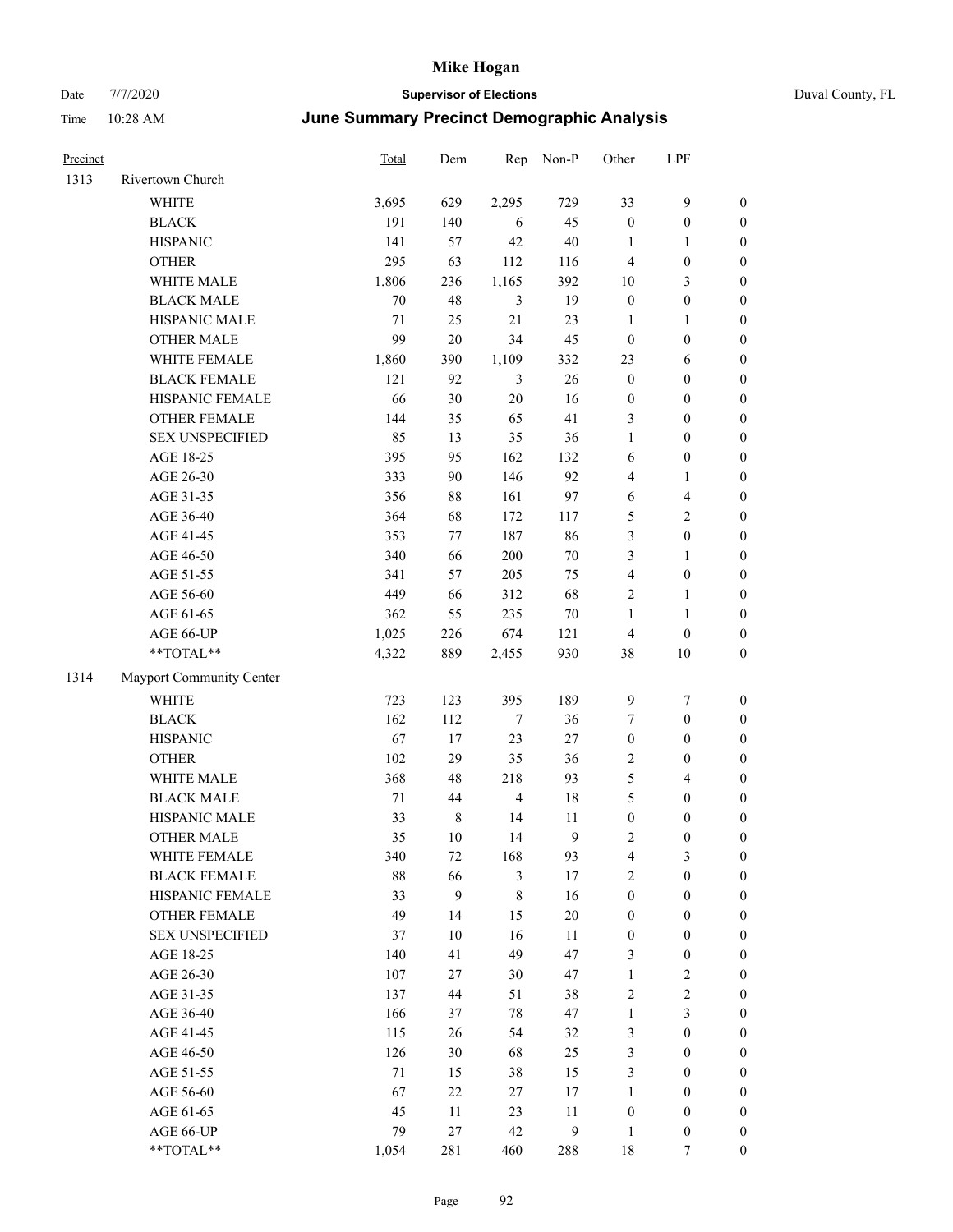| Precinct |                                                             | <b>Total</b> | Dem   | Rep    | Non-P  | Other                   | LPF              |                  |
|----------|-------------------------------------------------------------|--------------|-------|--------|--------|-------------------------|------------------|------------------|
| 1315     | USO Center of Jacksonville                                  |              |       |        |        |                         |                  |                  |
|          | WHITE                                                       | 4,211        | 1,041 | 1,918  | 1,179  | 52                      | $21\,$           | $\boldsymbol{0}$ |
|          | <b>BLACK</b>                                                | 777          | 542   | 55     | 167    | $10\,$                  | $\mathfrak{Z}$   | $\boldsymbol{0}$ |
|          | <b>HISPANIC</b>                                             | 416          | 149   | 101    | 160    | 5                       | $\mathbf{1}$     | 0                |
|          | <b>OTHER</b>                                                | 523          | 144   | 155    | 217    | 5                       | $\sqrt{2}$       | 0                |
|          | WHITE MALE                                                  | 2,008        | 398   | 994    | 572    | 29                      | 15               | $\boldsymbol{0}$ |
|          | <b>BLACK MALE</b>                                           | 351          | 219   | 34     | 93     | 3                       | $\sqrt{2}$       | $\boldsymbol{0}$ |
|          | HISPANIC MALE                                               | 194          | 54    | 55     | 81     | 4                       | $\boldsymbol{0}$ | $\boldsymbol{0}$ |
|          | <b>OTHER MALE</b>                                           | 193          | 49    | 69     | 73     | $\mathbf{1}$            | $\mathbf{1}$     | $\boldsymbol{0}$ |
|          | WHITE FEMALE                                                | 2,162        | 629   | 912    | 592    | 23                      | 6                | $\boldsymbol{0}$ |
|          | <b>BLACK FEMALE</b>                                         | 408          | 308   | 21     | $72\,$ | 7                       | $\boldsymbol{0}$ | $\boldsymbol{0}$ |
|          | HISPANIC FEMALE                                             | 210          | 89    | 44     | 75     | $\mathbf{1}$            | $\mathbf{1}$     | $\boldsymbol{0}$ |
|          | OTHER FEMALE                                                | 237          | 69    | 69     | 95     | 3                       | $\mathbf{1}$     | $\boldsymbol{0}$ |
|          | <b>SEX UNSPECIFIED</b>                                      | 164          | 61    | 31     | 70     | $\mathbf{1}$            | $\mathbf{1}$     | 0                |
|          | AGE 18-25                                                   | 661          | 192   | 193    | 255    | 17                      | $\overline{4}$   | 0                |
|          | AGE 26-30                                                   | 680          | 192   | 201    | 265    | 15                      | 7                | 0                |
|          | AGE 31-35                                                   | 623          | 212   | 180    | 217    | 8                       | 6                | $\boldsymbol{0}$ |
|          | AGE 36-40                                                   | 596          | 202   | 181    | 204    | 6                       | $\mathfrak{Z}$   | $\boldsymbol{0}$ |
|          | AGE 41-45                                                   | 439          | 113   | 175    | 148    | $\mathbf{1}$            | $\sqrt{2}$       | $\boldsymbol{0}$ |
|          | AGE 46-50                                                   | 534          | 179   | 183    | 161    | 9                       | $\sqrt{2}$       | $\boldsymbol{0}$ |
|          | AGE 51-55                                                   | 461          | 140   | 210    | 109    | 2                       | $\boldsymbol{0}$ | $\boldsymbol{0}$ |
|          | AGE 56-60                                                   | 496          | 150   | 228    | 112    | $\overline{\mathbf{4}}$ | $\sqrt{2}$       | $\boldsymbol{0}$ |
|          | AGE 61-65                                                   | 472          | 160   | 221    | 84     | 6                       | $\mathbf{1}$     | 0                |
|          | AGE 66-UP                                                   | 960          | 335   | 455    | 166    | 4                       | $\boldsymbol{0}$ | 0                |
|          | $\mathrm{*}\mathrm{*} \mathrm{TOTAL} \mathrm{*} \mathrm{*}$ | 5,927        | 1,876 | 2,229  | 1,723  | 72                      | 27               | $\boldsymbol{0}$ |
| 1401     | Church at Argyle                                            |              |       |        |        |                         |                  |                  |
|          | <b>WHITE</b>                                                | 1,544        | 344   | 812    | 355    | 24                      | $\mathbf{9}$     | 0                |
|          | <b>BLACK</b>                                                | 814          | 617   | 41     | 146    | 10                      | $\boldsymbol{0}$ | 0                |
|          | <b>HISPANIC</b>                                             | 256          | 117   | 45     | $87\,$ | 5                       | $\sqrt{2}$       | $\boldsymbol{0}$ |
|          | <b>OTHER</b>                                                | 288          | 94    | 83     | 107    | 3                       | $\mathbf{1}$     | $\boldsymbol{0}$ |
|          | WHITE MALE                                                  | 704          | 124   | 384    | 182    | 9                       | $\mathfrak s$    | $\boldsymbol{0}$ |
|          | <b>BLACK MALE</b>                                           | 316          | 217   | 23     | 69     | 7                       | $\boldsymbol{0}$ | $\boldsymbol{0}$ |
|          | HISPANIC MALE                                               | 114          | 51    | 20     | 39     | 3                       | $\mathbf{1}$     | $\boldsymbol{0}$ |
|          | <b>OTHER MALE</b>                                           | 107          | 22    | 42     | 40     | $\overline{c}$          | $\mathbf{1}$     | $\boldsymbol{0}$ |
|          | WHITE FEMALE                                                | 828          | 219   | 422    | 170    | 15                      | $\sqrt{2}$       | 0                |
|          | <b>BLACK FEMALE</b>                                         | 486          | 391   | $17\,$ | 75     | 3                       | $\boldsymbol{0}$ | 0                |
|          | HISPANIC FEMALE                                             | 137          | 63    | 25     | 47     | $\overline{c}$          | $\boldsymbol{0}$ | 0                |
|          | <b>OTHER FEMALE</b>                                         | 151          | 65    | 38     | 47     | $\mathbf{1}$            | $\boldsymbol{0}$ | 0                |
|          | <b>SEX UNSPECIFIED</b>                                      | 59           | 20    | $10\,$ | 26     | $\boldsymbol{0}$        | 3                | 0                |
|          | AGE 18-25                                                   | 285          | 103   | 73     | 100    | 9                       | $\boldsymbol{0}$ | $\overline{0}$   |
|          | AGE 26-30                                                   | 328          | 150   | 68     | 103    | 5                       | $\sqrt{2}$       | 0                |
|          | AGE 31-35                                                   | 322          | 145   | 85     | 84     | 5                       | 3                | 0                |
|          | AGE 36-40                                                   | 295          | 117   | 74     | 91     | 7                       | 6                | 0                |
|          | AGE 41-45                                                   | 230          | 90    | 62     | 71     | 6                       | $\mathbf{1}$     | 0                |
|          | AGE 46-50                                                   | 229          | 91    | 87     | 50     | 1                       | $\boldsymbol{0}$ | 0                |
|          | AGE 51-55                                                   | 227          | 92    | 91     | 44     | $\boldsymbol{0}$        | $\boldsymbol{0}$ | 0                |
|          | AGE 56-60                                                   | 245          | 99    | 101    | 43     | $\mathbf{2}$            | $\boldsymbol{0}$ | 0                |
|          | AGE 61-65                                                   | 243          | 80    | 121    | 39     | 3                       | $\boldsymbol{0}$ | $\overline{0}$   |
|          | AGE 66-UP                                                   | 493          | 203   | 219    | 68     | 3                       | $\boldsymbol{0}$ | 0                |
|          | **TOTAL**                                                   | 2,902        | 1,172 | 981    | 695    | 42                      | 12               | $\boldsymbol{0}$ |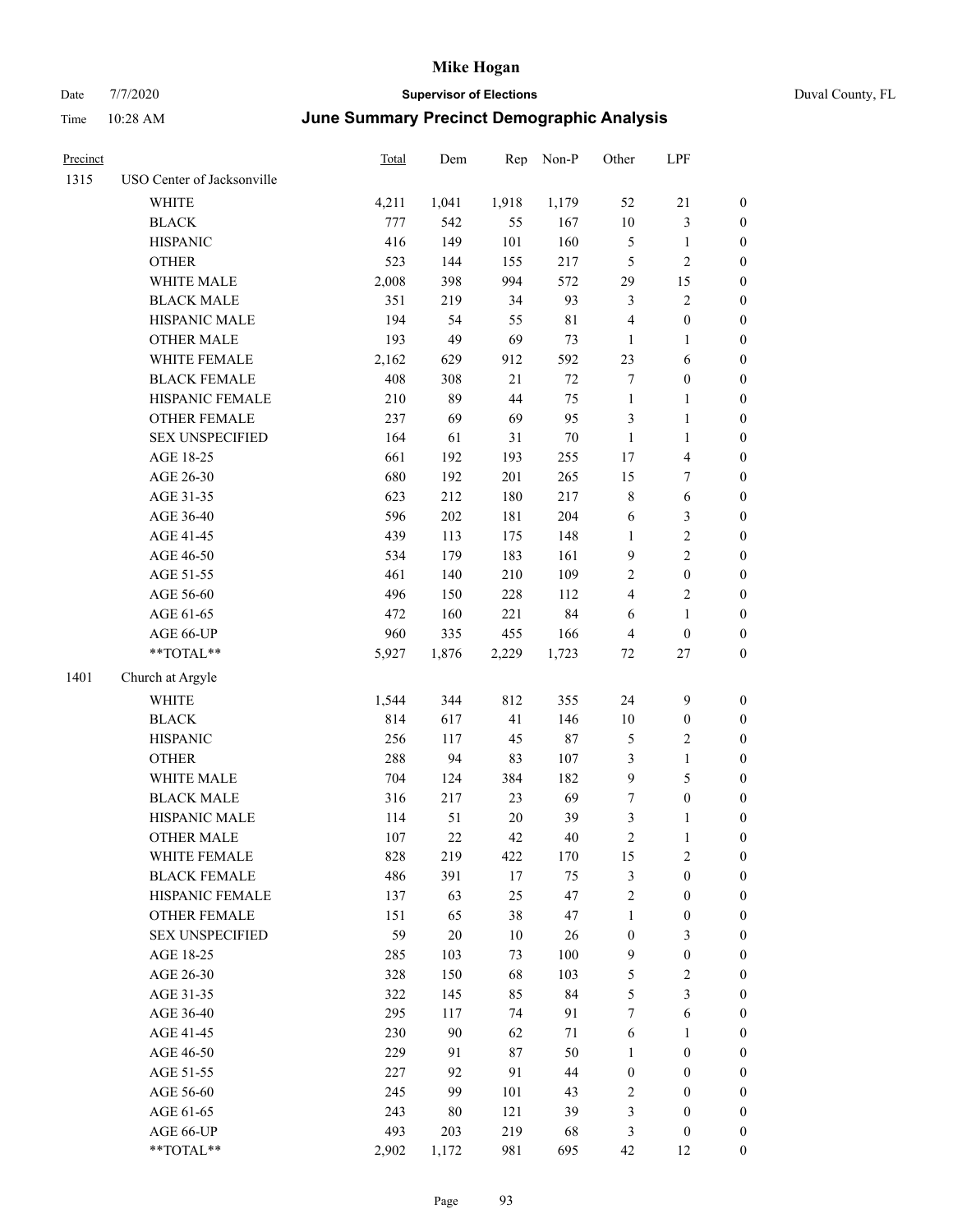| Precinct |                              | Total | Dem    | Rep   | Non-P       | Other            | LPF                     |                  |
|----------|------------------------------|-------|--------|-------|-------------|------------------|-------------------------|------------------|
| 1402     | Kirkwood Presbyterian Church |       |        |       |             |                  |                         |                  |
|          | <b>WHITE</b>                 | 1,517 | 278    | 922   | 293         | 18               | 6                       | 0                |
|          | <b>BLACK</b>                 | 777   | 590    | 53    | 127         | 6                | $\mathbf{1}$            | $\boldsymbol{0}$ |
|          | <b>HISPANIC</b>              | 246   | 87     | 80    | $77\,$      | 1                | 1                       | $\boldsymbol{0}$ |
|          | <b>OTHER</b>                 | 389   | 96     | 150   | 137         | 6                | $\boldsymbol{0}$        | $\boldsymbol{0}$ |
|          | WHITE MALE                   | 721   | 109    | 456   | 144         | 8                | $\overline{4}$          | $\boldsymbol{0}$ |
|          | <b>BLACK MALE</b>            | 336   | 242    | 25    | 66          | 2                | $\mathbf{1}$            | $\boldsymbol{0}$ |
|          | HISPANIC MALE                | 120   | 38     | 47    | 33          | $\mathbf{1}$     | $\mathbf{1}$            | $\boldsymbol{0}$ |
|          | <b>OTHER MALE</b>            | 156   | 39     | 63    | 51          | 3                | $\boldsymbol{0}$        | $\boldsymbol{0}$ |
|          | WHITE FEMALE                 | 781   | 168    | 456   | 145         | $10\,$           | $\sqrt{2}$              | $\boldsymbol{0}$ |
|          | <b>BLACK FEMALE</b>          | 429   | 338    | 28    | 59          | $\overline{4}$   | $\boldsymbol{0}$        | 0                |
|          | HISPANIC FEMALE              | 126   | 49     | 33    | 44          | $\boldsymbol{0}$ | $\boldsymbol{0}$        | $\boldsymbol{0}$ |
|          | OTHER FEMALE                 | 191   | 49     | 78    | 61          | 3                | $\boldsymbol{0}$        | $\boldsymbol{0}$ |
|          | <b>SEX UNSPECIFIED</b>       | 69    | 19     | 19    | 31          | $\boldsymbol{0}$ | $\boldsymbol{0}$        | $\boldsymbol{0}$ |
|          | AGE 18-25                    | 268   | 86     | 74    | 102         | 5                | $\mathbf{1}$            | $\boldsymbol{0}$ |
|          | AGE 26-30                    | 254   | 86     | 83    | $8\sqrt{1}$ | 2                | $\mathbf{2}$            | $\boldsymbol{0}$ |
|          | AGE 31-35                    | 257   | 95     | 90    | $70\,$      | $\overline{c}$   | $\boldsymbol{0}$        | $\boldsymbol{0}$ |
|          | AGE 36-40                    | 232   | 101    | 60    | 61          | $\sqrt{6}$       | $\overline{\mathbf{4}}$ | $\boldsymbol{0}$ |
|          | AGE 41-45                    | 242   | 98     | 81    | 58          | 5                | $\boldsymbol{0}$        | $\boldsymbol{0}$ |
|          | AGE 46-50                    | 245   | 81     | 113   | 48          | 3                | $\boldsymbol{0}$        | $\boldsymbol{0}$ |
|          | AGE 51-55                    | 281   | 103    | 124   | 54          | $\boldsymbol{0}$ | $\boldsymbol{0}$        | 0                |
|          | AGE 56-60                    | 310   | 112    | 151   | 45          | 2                | $\boldsymbol{0}$        | $\boldsymbol{0}$ |
|          | AGE 61-65                    | 266   | 83     | 141   | 39          | 3                | $\boldsymbol{0}$        | $\boldsymbol{0}$ |
|          | AGE 66-UP                    | 572   | 206    | 288   | 74          | 3                | 1                       | $\boldsymbol{0}$ |
|          | **TOTAL**                    | 2,929 | 1,051  | 1,205 | 634         | 31               | $8\,$                   | $\boldsymbol{0}$ |
| 1403     | Argyle Branch Library        |       |        |       |             |                  |                         |                  |
|          | <b>WHITE</b>                 | 1,480 | 280    | 849   | 322         | 25               | $\overline{\mathbf{4}}$ | $\boldsymbol{0}$ |
|          | <b>BLACK</b>                 | 748   | 588    | 29    | 125         | 6                | $\boldsymbol{0}$        | $\boldsymbol{0}$ |
|          | <b>HISPANIC</b>              | 296   | 115    | 78    | 101         | $\sqrt{2}$       | $\boldsymbol{0}$        | $\boldsymbol{0}$ |
|          | <b>OTHER</b>                 | 307   | $88\,$ | 116   | 101         | $\overline{c}$   | $\boldsymbol{0}$        | $\boldsymbol{0}$ |
|          | WHITE MALE                   | 698   | 109    | 425   | 148         | 12               | $\overline{\mathbf{4}}$ | $\boldsymbol{0}$ |
|          | <b>BLACK MALE</b>            | 320   | 238    | 16    | 62          | 4                | $\boldsymbol{0}$        | $\boldsymbol{0}$ |
|          | HISPANIC MALE                | 140   | 50     | 40    | 49          | $\mathbf{1}$     | $\boldsymbol{0}$        | 0                |
|          | <b>OTHER MALE</b>            | 120   | 28     | 50    | 41          | $\mathbf{1}$     | $\boldsymbol{0}$        | $\boldsymbol{0}$ |
|          | WHITE FEMALE                 | 768   | 169    | 416   | 171         | 12               | $\boldsymbol{0}$        | $\boldsymbol{0}$ |
|          | <b>BLACK FEMALE</b>          | 412   | 340    | 12    | 58          | 2                | $\boldsymbol{0}$        | $\boldsymbol{0}$ |
|          | HISPANIC FEMALE              | 149   | 62     | 36    | 50          | $\mathbf{1}$     | $\boldsymbol{0}$        | $\overline{0}$   |
|          | <b>OTHER FEMALE</b>          | 155   | 47     | 63    | $44\,$      | $\mathbf{1}$     | $\boldsymbol{0}$        | $\overline{0}$   |
|          | <b>SEX UNSPECIFIED</b>       | 69    | $28\,$ | 14    | 26          | $\mathbf{1}$     | $\boldsymbol{0}$        | 0                |
|          | AGE 18-25                    | 311   | 125    | 75    | 104         | 7                | $\boldsymbol{0}$        | $\theta$         |
|          | AGE 26-30                    | 276   | 94     | 97    | 82          | 3                | $\boldsymbol{0}$        | 0                |
|          | AGE 31-35                    | 281   | 92     | 104   | 82          | 3                | $\boldsymbol{0}$        | 0                |
|          | AGE 36-40                    | 295   | 121    | 75    | 93          | $\overline{4}$   | $\mathbf{2}$            | 0                |
|          | AGE 41-45                    | 267   | 102    | 86    | 75          | 4                | $\boldsymbol{0}$        | 0                |
|          | AGE 46-50                    | 239   | 94     | 97    | 44          | 3                | $\mathbf{1}$            | 0                |
|          | AGE 51-55                    | 222   | 89     | 87    | 44          | $\overline{c}$   | $\boldsymbol{0}$        | $\boldsymbol{0}$ |
|          | AGE 56-60                    | 263   | 92     | 137   | 32          | $\mathbf{1}$     | 1                       | $\boldsymbol{0}$ |
|          | AGE 61-65                    | 237   | 104    | 97    | 32          | 4                | $\boldsymbol{0}$        | 0                |
|          | AGE 66-UP                    | 439   | 158    | 217   | 60          | 4                | $\boldsymbol{0}$        | 0                |
|          | **TOTAL**                    | 2,831 | 1,071  | 1,072 | 649         | 35               | $\overline{4}$          | $\boldsymbol{0}$ |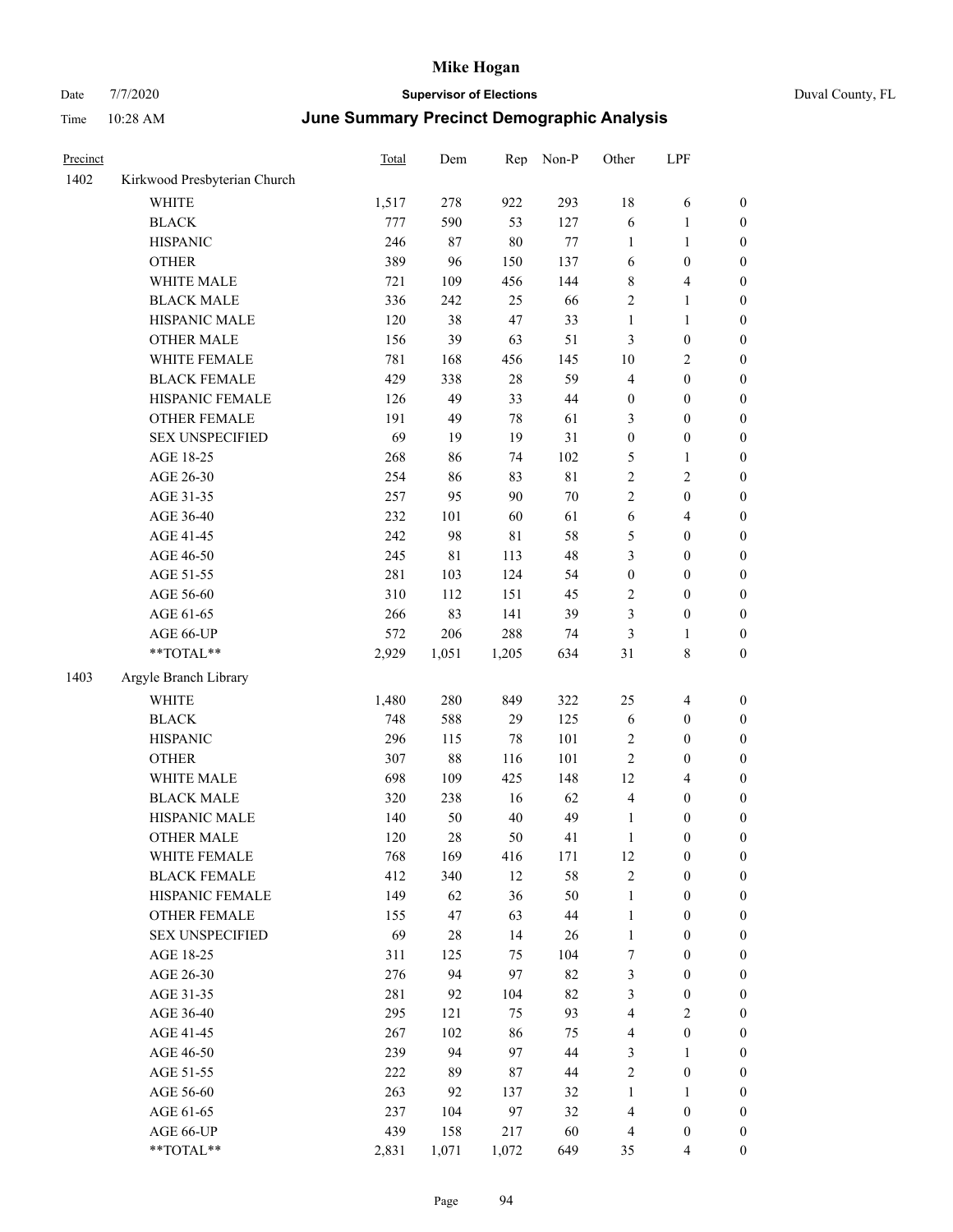|  | Duval County, FL |  |
|--|------------------|--|
|--|------------------|--|

| Precinct |                            | <b>Total</b> | Dem   | Rep            | Non-P           | Other            | LPF              |                  |
|----------|----------------------------|--------------|-------|----------------|-----------------|------------------|------------------|------------------|
| 1404     | Grace Church of Avondale   |              |       |                |                 |                  |                  |                  |
|          | WHITE                      | 3,947        | 1,638 | 1,566          | 679             | 35               | 29               | $\boldsymbol{0}$ |
|          | <b>BLACK</b>               | 84           | 62    | 7              | 14              | $\mathbf{1}$     | $\boldsymbol{0}$ | $\boldsymbol{0}$ |
|          | <b>HISPANIC</b>            | 130          | 71    | 22             | 34              | $\overline{2}$   | 1                | $\boldsymbol{0}$ |
|          | <b>OTHER</b>               | 215          | 92    | 46             | 75              | 1                | $\mathbf{1}$     | $\boldsymbol{0}$ |
|          | WHITE MALE                 | 1,833        | 673   | 765            | 359             | 16               | 20               | $\boldsymbol{0}$ |
|          | <b>BLACK MALE</b>          | 43           | 29    | $\mathfrak{Z}$ | $10\,$          | $\mathbf{1}$     | $\boldsymbol{0}$ | $\boldsymbol{0}$ |
|          | HISPANIC MALE              | 58           | 31    | 12             | 13              | $\mathbf{1}$     | 1                | $\boldsymbol{0}$ |
|          | <b>OTHER MALE</b>          | 88           | 41    | 17             | 30              | $\boldsymbol{0}$ | $\boldsymbol{0}$ | $\boldsymbol{0}$ |
|          | WHITE FEMALE               | 2,087        | 956   | 793            | 310             | 19               | 9                | $\boldsymbol{0}$ |
|          | <b>BLACK FEMALE</b>        | 40           | 33    | $\overline{4}$ | $\mathfrak{Z}$  | $\boldsymbol{0}$ | $\boldsymbol{0}$ | $\boldsymbol{0}$ |
|          | HISPANIC FEMALE            | 70           | 39    | $10\,$         | $20\,$          | $\mathbf{1}$     | $\boldsymbol{0}$ | $\boldsymbol{0}$ |
|          | <b>OTHER FEMALE</b>        | 89           | 41    | 21             | 26              | $\mathbf{1}$     | $\boldsymbol{0}$ | $\boldsymbol{0}$ |
|          | <b>SEX UNSPECIFIED</b>     | 68           | 20    | 16             | 31              | $\boldsymbol{0}$ | 1                | $\boldsymbol{0}$ |
|          | AGE 18-25                  | 326          | 136   | 105            | 79              | $\overline{4}$   | 2                | $\boldsymbol{0}$ |
|          | AGE 26-30                  | 460          | 196   | 150            | 102             | 7                | 5                | $\boldsymbol{0}$ |
|          | AGE 31-35                  | 513          | 218   | 166            | 120             | 6                | 3                | $\boldsymbol{0}$ |
|          | AGE 36-40                  | 499          | 228   | 136            | 124             | 5                | 6                | $\boldsymbol{0}$ |
|          | AGE 41-45                  | 347          | 147   | 109            | 80              | $\overline{4}$   | 7                | $\boldsymbol{0}$ |
|          | AGE 46-50                  | 362          | 142   | 145            | $72\,$          | 1                | 2                | $\boldsymbol{0}$ |
|          | AGE 51-55                  | 364          | 132   | 160            | 68              | $\overline{4}$   | $\boldsymbol{0}$ | $\boldsymbol{0}$ |
|          | AGE 56-60                  | 378          | 152   | 167            | 53              | $\overline{4}$   | $\overline{c}$   | $\boldsymbol{0}$ |
|          | AGE 61-65                  | 318          | 154   | 125            | 36              | $\sqrt{2}$       | 1                | $\boldsymbol{0}$ |
|          | AGE 66-UP                  | 804          | 356   | 376            | 68              | $\overline{2}$   | $\overline{c}$   | $\boldsymbol{0}$ |
|          | **TOTAL**                  | 4,376        | 1,863 | 1,641          | 802             | 39               | 31               | $\boldsymbol{0}$ |
| 1405     | Murray Hill Baptist Church |              |       |                |                 |                  |                  |                  |
|          | <b>WHITE</b>               | 1,849        | 790   | 676            | 353             | 15               | 15               | $\boldsymbol{0}$ |
|          | <b>BLACK</b>               | 196          | 157   | $\tau$         | 32              | $\boldsymbol{0}$ | $\boldsymbol{0}$ | $\boldsymbol{0}$ |
|          | <b>HISPANIC</b>            | 106          | 60    | 22             | 23              | $\boldsymbol{0}$ | 1                | $\boldsymbol{0}$ |
|          | <b>OTHER</b>               | 126          | 52    | 28             | 42              | $\sqrt{2}$       | 2                | $\boldsymbol{0}$ |
|          | WHITE MALE                 | 837          | 327   | 317            | 178             | $\tau$           | 8                | $\boldsymbol{0}$ |
|          | <b>BLACK MALE</b>          | 80           | 59    | 3              | 18              | $\boldsymbol{0}$ | $\boldsymbol{0}$ | $\boldsymbol{0}$ |
|          | HISPANIC MALE              | 48           | 25    | 12             | 11              | $\boldsymbol{0}$ | $\boldsymbol{0}$ | $\boldsymbol{0}$ |
|          | <b>OTHER MALE</b>          | 58           | 22    | 12             | 22              | 1                | 1                | $\boldsymbol{0}$ |
|          | WHITE FEMALE               | 993          | 458   | 350            | 171             | $\,$ 8 $\,$      | 6                | $\mathbf{0}$     |
|          | <b>BLACK FEMALE</b>        | 113          | 95    | $\overline{4}$ | 14              | $\boldsymbol{0}$ | $\boldsymbol{0}$ | $\boldsymbol{0}$ |
|          | HISPANIC FEMALE            | 52           | 32    | 9              | $10\,$          | $\boldsymbol{0}$ | 1                | $\boldsymbol{0}$ |
|          | OTHER FEMALE               | 42           | 23    | 11             | $7\phantom{.0}$ | $\mathbf{1}$     | $\boldsymbol{0}$ | $\boldsymbol{0}$ |
|          | <b>SEX UNSPECIFIED</b>     | 54           | 18    | 15             | 19              | $\boldsymbol{0}$ | $\mathbf{2}$     | $\boldsymbol{0}$ |
|          | AGE 18-25                  | 146          | 58    | $28\,$         | 55              | $\overline{4}$   | 1                | $\boldsymbol{0}$ |
|          | AGE 26-30                  | 276          | 136   | 64             | 67              | $\mathfrak{Z}$   | 6                | $\boldsymbol{0}$ |
|          | AGE 31-35                  | 300          | 161   | 70             | 61              | $\overline{4}$   | 4                | $\boldsymbol{0}$ |
|          | AGE 36-40                  | 237          | 127   | 58             | 51              | $\boldsymbol{0}$ | 1                | $\boldsymbol{0}$ |
|          | AGE 41-45                  | 187          | 98    | 40             | 47              | $\sqrt{2}$       | $\boldsymbol{0}$ | $\boldsymbol{0}$ |
|          | AGE 46-50                  | 152          | 55    | 56             | 36              | $\mathbf{1}$     | 4                | $\boldsymbol{0}$ |
|          | AGE 51-55                  | 152          | 59    | 61             | 31              | $\boldsymbol{0}$ | $\mathbf{1}$     | $\boldsymbol{0}$ |
|          | AGE 56-60                  | 151          | 62    | 63             | $26\,$          | $\boldsymbol{0}$ | $\boldsymbol{0}$ | $\boldsymbol{0}$ |
|          | AGE 61-65                  | 167          | 70    | 75             | $22\,$          | $\boldsymbol{0}$ | $\boldsymbol{0}$ | $\boldsymbol{0}$ |
|          | AGE 66-UP                  | 507          | 231   | 218            | 54              | 3                | 1                | $\boldsymbol{0}$ |
|          | **TOTAL**                  | 2,277        | 1,059 | 733            | 450             | 17               | $18\,$           | $\boldsymbol{0}$ |
|          |                            |              |       |                |                 |                  |                  |                  |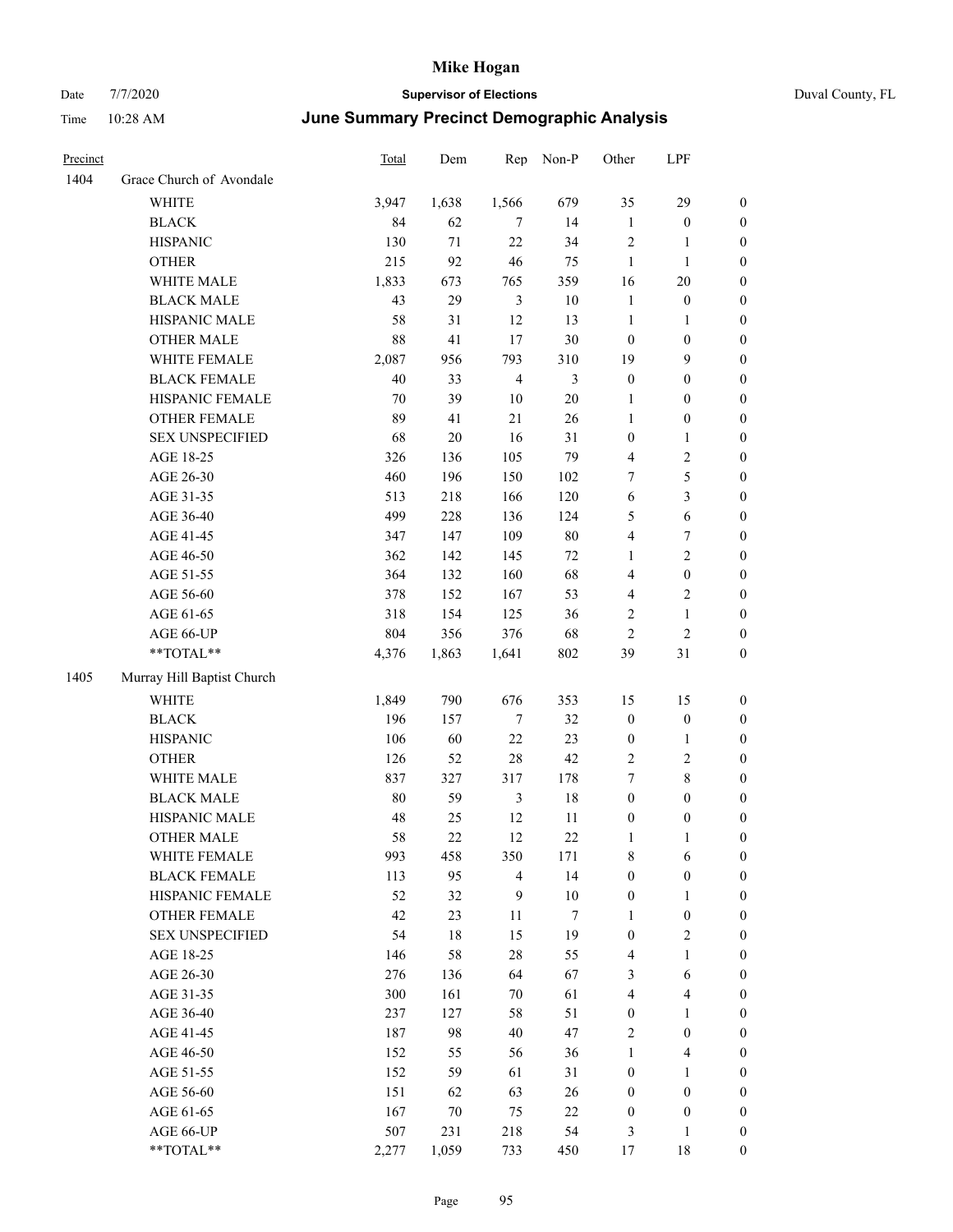| Precinct |                                           | Total       | Dem         | Rep            | Non-P          | Other            | LPF                     |                  |
|----------|-------------------------------------------|-------------|-------------|----------------|----------------|------------------|-------------------------|------------------|
| 1406     | Hillcrest Baptist                         |             |             |                |                |                  |                         |                  |
|          | <b>WHITE</b>                              | 1,064       | 214         | 611            | 225            | $\boldsymbol{7}$ | 7                       | $\boldsymbol{0}$ |
|          | <b>BLACK</b>                              | 359         | 287         | 16             | 51             | $\mathfrak{Z}$   | 2                       | $\boldsymbol{0}$ |
|          | <b>HISPANIC</b>                           | 132         | 59          | 33             | 38             | $\mathbf{1}$     | 1                       | $\boldsymbol{0}$ |
|          | <b>OTHER</b>                              | 163         | 32          | 51             | 74             | $\overline{4}$   | 2                       | $\boldsymbol{0}$ |
|          | WHITE MALE                                | 484         | $8\sqrt{1}$ | 299            | 100            | $\mathfrak{Z}$   | $\mathbf{1}$            | $\boldsymbol{0}$ |
|          | <b>BLACK MALE</b>                         | 153         | 114         | $10\,$         | 25             | $\sqrt{2}$       | $\overline{c}$          | $\boldsymbol{0}$ |
|          | HISPANIC MALE                             | 50          | 19          | 15             | 15             | $\boldsymbol{0}$ | $\mathbf{1}$            | $\boldsymbol{0}$ |
|          | <b>OTHER MALE</b>                         | 70          | 13          | 26             | 28             | $\overline{2}$   | $\mathbf{1}$            | $\boldsymbol{0}$ |
|          | WHITE FEMALE                              | 570         | 130         | 307            | 125            | $\overline{4}$   | 4                       | $\boldsymbol{0}$ |
|          | <b>BLACK FEMALE</b>                       | 202         | 171         | $\sqrt{6}$     | 24             | $\mathbf{1}$     | $\boldsymbol{0}$        | $\boldsymbol{0}$ |
|          | HISPANIC FEMALE                           | 78          | 36          | 18             | 23             | $\mathbf{1}$     | $\boldsymbol{0}$        | $\boldsymbol{0}$ |
|          | <b>OTHER FEMALE</b>                       | 77          | 17          | 22             | 35             | $\sqrt{2}$       | 1                       | $\boldsymbol{0}$ |
|          | <b>SEX UNSPECIFIED</b>                    | 34          | $11\,$      | $\,8\,$        | 13             | $\boldsymbol{0}$ | 2                       | $\boldsymbol{0}$ |
|          | AGE 18-25                                 | 149         | 54          | 42             | 50             | $\sqrt{2}$       | 1                       | $\boldsymbol{0}$ |
|          | AGE 26-30                                 | 146         | 43          | 50             | 47             | $\mathbf{1}$     | 5                       | $\boldsymbol{0}$ |
|          | AGE 31-35                                 | 171         | 63          | 56             | 47             | $\mathfrak{Z}$   | $\overline{\mathbf{c}}$ | $\boldsymbol{0}$ |
|          | AGE 36-40                                 | 154         | 56          | 44             | 50             | $\sqrt{2}$       | 2                       | $\boldsymbol{0}$ |
|          | AGE 41-45                                 | 116         | $40\,$      | 41             | 33             | $\sqrt{2}$       | $\boldsymbol{0}$        | $\boldsymbol{0}$ |
|          | AGE 46-50                                 | 132         | 41          | 60             | $28\,$         | 3                | $\boldsymbol{0}$        | $\boldsymbol{0}$ |
|          | AGE 51-55                                 | 160         | 52          | $78\,$         | 30             | $\boldsymbol{0}$ | $\boldsymbol{0}$        | $\boldsymbol{0}$ |
|          | AGE 56-60                                 | 182         | 64          | 84             | 31             | 1                | 2                       | $\boldsymbol{0}$ |
|          | AGE 61-65                                 | 169         | 62          | 84             | 23             | $\boldsymbol{0}$ | $\boldsymbol{0}$        | $\boldsymbol{0}$ |
|          | AGE 66-UP                                 | 337         | 116         | 172            | 48             | 1                | $\boldsymbol{0}$        | $\boldsymbol{0}$ |
|          | **TOTAL**                                 | 1,718       | 592         | 711            | 388            | 15               | 12                      | $\boldsymbol{0}$ |
| 1407     | Jacksonville Association of Fire Fighters |             |             |                |                |                  |                         |                  |
|          | <b>WHITE</b>                              | 1,119       | 533         | 287            | 262            | 25               | 12                      | $\boldsymbol{0}$ |
|          | <b>BLACK</b>                              | 241         | 188         | 11             | 40             | $\sqrt{2}$       | $\boldsymbol{0}$        | $\boldsymbol{0}$ |
|          | <b>HISPANIC</b>                           | 58          | 36          | 11             | 11             | $\boldsymbol{0}$ | $\boldsymbol{0}$        | $\boldsymbol{0}$ |
|          | <b>OTHER</b>                              | 135         | 57          | 16             | 60             | $\overline{2}$   | $\boldsymbol{0}$        | $\boldsymbol{0}$ |
|          | WHITE MALE                                | 560         | 233         | 153            | 150            | $17\,$           | 7                       | $\boldsymbol{0}$ |
|          | <b>BLACK MALE</b>                         | 102         | 74          | $\overline{4}$ | 24             | $\boldsymbol{0}$ | $\boldsymbol{0}$        | $\boldsymbol{0}$ |
|          | HISPANIC MALE                             | 17          | $10\,$      | 3              | $\overline{4}$ | $\boldsymbol{0}$ | $\boldsymbol{0}$        | $\boldsymbol{0}$ |
|          | <b>OTHER MALE</b>                         | 60          | 26          | 9              | 24             | $\mathbf{1}$     | $\boldsymbol{0}$        | $\boldsymbol{0}$ |
|          | WHITE FEMALE                              | 544         | 292         | 132            | 107            | $\,8\,$          | 5                       | $\boldsymbol{0}$ |
|          | <b>BLACK FEMALE</b>                       | 137         | 114         | $\sqrt{6}$     | 15             | $\overline{c}$   | $\boldsymbol{0}$        | $\boldsymbol{0}$ |
|          | HISPANIC FEMALE                           | 40          | 25          | 8              | $\tau$         | $\boldsymbol{0}$ | $\boldsymbol{0}$        | $\boldsymbol{0}$ |
|          | OTHER FEMALE                              | 49          | $20\,$      | 6              | $22\,$         | $\mathbf{1}$     | $\boldsymbol{0}$        | $\boldsymbol{0}$ |
|          | <b>SEX UNSPECIFIED</b>                    | 44          | $20\,$      | $\overline{4}$ | $20\,$         | $\boldsymbol{0}$ | $\boldsymbol{0}$        | $\boldsymbol{0}$ |
|          | AGE 18-25                                 | 150         | $88\,$      | 12             | 45             | $\overline{4}$   | 1                       | $\boldsymbol{0}$ |
|          | AGE 26-30                                 | 272         | 144         | 61             | 61             | 5                | $\mathbf{1}$            | $\boldsymbol{0}$ |
|          | AGE 31-35                                 | 272         | 139         | 50             | 74             | 7                | $\overline{c}$          | $\boldsymbol{0}$ |
|          | AGE 36-40                                 | 178         | 76          | 26             | 69             | $\overline{4}$   | 3                       | $\boldsymbol{0}$ |
|          | AGE 41-45                                 | 127         | 59          | 25             | 37             | $\mathfrak{Z}$   | 3                       | $\boldsymbol{0}$ |
|          | AGE 46-50                                 | 125         | 66          | 36             | $21\,$         | $\mathbf{1}$     | 1                       | $\boldsymbol{0}$ |
|          | AGE 51-55                                 | 89          | 48          | $22\,$         | 17             | $\mathbf{1}$     | 1                       | $\boldsymbol{0}$ |
|          | AGE 56-60                                 | 80          | 43          | $20\,$         | $17\,$         | $\boldsymbol{0}$ | $\boldsymbol{0}$        | $\boldsymbol{0}$ |
|          | AGE 61-65                                 | $8\sqrt{1}$ | 49          | $20\,$         | 11             | 1                | $\boldsymbol{0}$        | $\boldsymbol{0}$ |
|          | AGE 66-UP                                 | 179         | 102         | 53             | $21\,$         | $\mathfrak{Z}$   | $\boldsymbol{0}$        | $\boldsymbol{0}$ |
|          | **TOTAL**                                 | 1,553       | 814         | 325            | 373            | 29               | 12                      | $\boldsymbol{0}$ |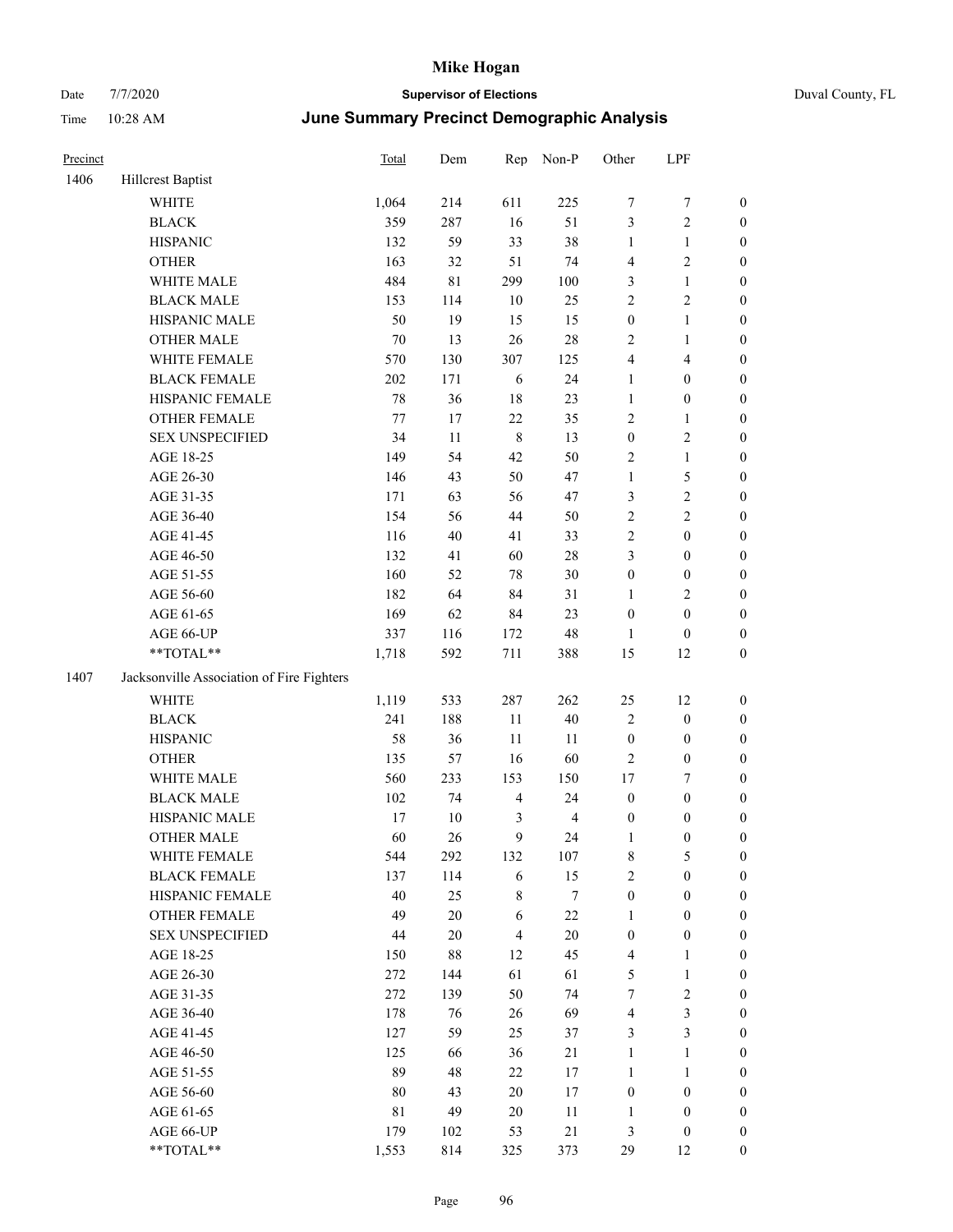### Date 7/7/2020 **Supervisor of Elections** Duval County, FL Time 10:28 AM **June Summary Precinct Demographic Analysis**

| Precinct |                               | <b>Total</b> | Dem   | Rep         | Non-P | Other            | LPF              |                  |
|----------|-------------------------------|--------------|-------|-------------|-------|------------------|------------------|------------------|
| 1408     | St. Johns Presbyterian Church |              |       |             |       |                  |                  |                  |
|          | <b>WHITE</b>                  | 2,988        | 934   | 1,476       | 533   | 29               | 16               | $\boldsymbol{0}$ |
|          | <b>BLACK</b>                  | 201          | 139   | $20\,$      | 41    | $\mathbf{1}$     | $\boldsymbol{0}$ | $\mathbf{0}$     |
|          | <b>HISPANIC</b>               | 111          | 51    | 27          | 32    | $\mathbf{1}$     | $\boldsymbol{0}$ | 0                |
|          | <b>OTHER</b>                  | 177          | 52    | 53          | 65    | 6                | $\mathbf{1}$     | $\boldsymbol{0}$ |
|          | WHITE MALE                    | 1,406        | 371   | 739         | 271   | 13               | 12               | $\boldsymbol{0}$ |
|          | <b>BLACK MALE</b>             | 90           | 56    | 11          | 22    | $\mathbf{1}$     | $\boldsymbol{0}$ | $\boldsymbol{0}$ |
|          | <b>HISPANIC MALE</b>          | 54           | 26    | 13          | 15    | $\boldsymbol{0}$ | $\boldsymbol{0}$ | $\boldsymbol{0}$ |
|          | <b>OTHER MALE</b>             | 78           | 23    | 28          | 25    | $\mathbf{1}$     | $\mathbf{1}$     | 0                |
|          | WHITE FEMALE                  | 1,548        | 554   | 720         | 254   | 16               | $\overline{4}$   | 0                |
|          | <b>BLACK FEMALE</b>           | 109          | 81    | 9           | 19    | $\boldsymbol{0}$ | $\boldsymbol{0}$ | $\boldsymbol{0}$ |
|          | HISPANIC FEMALE               | 55           | 25    | 13          | 16    | $\mathbf{1}$     | $\mathbf{0}$     | $\boldsymbol{0}$ |
|          | <b>OTHER FEMALE</b>           | 66           | 21    | 20          | 21    | 4                | $\boldsymbol{0}$ | $\boldsymbol{0}$ |
|          | <b>SEX UNSPECIFIED</b>        | 71           | 19    | 23          | 28    | $\mathbf{1}$     | $\boldsymbol{0}$ | $\boldsymbol{0}$ |
|          | AGE 18-25                     | 249          | 83    | 79          | 81    | 5                | 1                | 0                |
|          | AGE 26-30                     | 328          | 116   | 124         | 78    | 9                | $\mathbf{1}$     | 0                |
|          | AGE 31-35                     | 367          | 122   | 130         | 104   | 7                | $\overline{4}$   | $\overline{0}$   |
|          | AGE 36-40                     | 288          | 111   | 99          | 70    | 6                | 2                | $\overline{0}$   |
|          | AGE 41-45                     | 268          | 88    | 102         | 72    | 3                | 3                | 0                |
|          | AGE 46-50                     | 248          | 78    | 122         | 45    | $\mathbf{1}$     | $\overline{2}$   | 0                |
|          | AGE 51-55                     | 268          | 76    | 141         | 49    | $\mathbf{1}$     | $\mathbf{1}$     | $\boldsymbol{0}$ |
|          | AGE 56-60                     | 301          | 103   | 155         | 42    | $\mathbf{1}$     | $\boldsymbol{0}$ | 0                |
|          | AGE 61-65                     | 355          | 109   | 197         | 47    | $\mathbf{1}$     | $\mathbf{1}$     | $\overline{0}$   |
|          | AGE 66-UP                     | 805          | 290   | 427         | 83    | 3                | $\overline{c}$   | $\overline{0}$   |
|          | **TOTAL**                     | 3,477        | 1,176 | 1,576       | 671   | 37               | 17               | $\overline{0}$   |
| 1409     | Super Target Shopping Center  |              |       |             |       |                  |                  |                  |
|          | <b>WHITE</b>                  | 3,153        | 705   | 1,721       | 673   | 43               | 11               | $\boldsymbol{0}$ |
|          | <b>BLACK</b>                  | 1,254        | 930   | 53          | 262   | 8                | $\mathbf{1}$     | $\boldsymbol{0}$ |
|          | <b>HISPANIC</b>               | 402          | 170   | $8\sqrt{1}$ | 146   | 5                | $\boldsymbol{0}$ | 0                |
|          | <b>OTHER</b>                  | 462          | 118   | 129         | 206   | 8                | $\mathbf{1}$     | 0                |
|          | WHITE MALE                    | 1,515        | 286   | 864         | 338   | 20               | 7                | $\boldsymbol{0}$ |
|          | <b>BLACK MALE</b>             | 538          | 362   | 26          | 145   | 5                | $\boldsymbol{0}$ | $\boldsymbol{0}$ |
|          | HISPANIC MALE                 | 201          | 69    | 48          | 81    | 3                | $\boldsymbol{0}$ | $\boldsymbol{0}$ |
|          | <b>OTHER MALE</b>             | 180          | 43    | 59          | 75    | 3                | $\boldsymbol{0}$ | $\boldsymbol{0}$ |
|          | WHITE FEMALE                  | 1,597        | 413   | 831         | 327   | 22               | 4                | $\boldsymbol{0}$ |
|          | <b>BLACK FEMALE</b>           | 692          | 553   | 25          | 110   | 3                | $\mathbf{1}$     | $\boldsymbol{0}$ |
|          | HISPANIC FEMALE               | 194          | 97    | 31          | 64    | 2                | $\overline{0}$   | $\overline{0}$   |
|          | <b>OTHER FEMALE</b>           | 216          | 60    | 61          | 91    | 3                | 1                | $\overline{0}$   |

SEX UNSPECIFIED 138 40 39 56 3 0 0 AGE 18-25 598 205 136 241 14 2 0 AGE 26-30 515 175 148 185 7 0 0 AGE 31-35 484 180 137 153 10 4 0 AGE 36-40 452 181 137 122 10 2 0 AGE 41-45 413 142 152 116 3 0 0 AGE 46-50 410 145 156 105 4 0 0 AGE 51-55 414 160 153 96 4 1 0 AGE 56-60 517 211 219 83 2 2 0 AGE 61-65 473 165 239 64 4 1 0 AGE 66-UP 395 359 507 122 6 1 0 \*\*TOTAL\*\* 5,271 1,923 1,984 1,287 64 13 0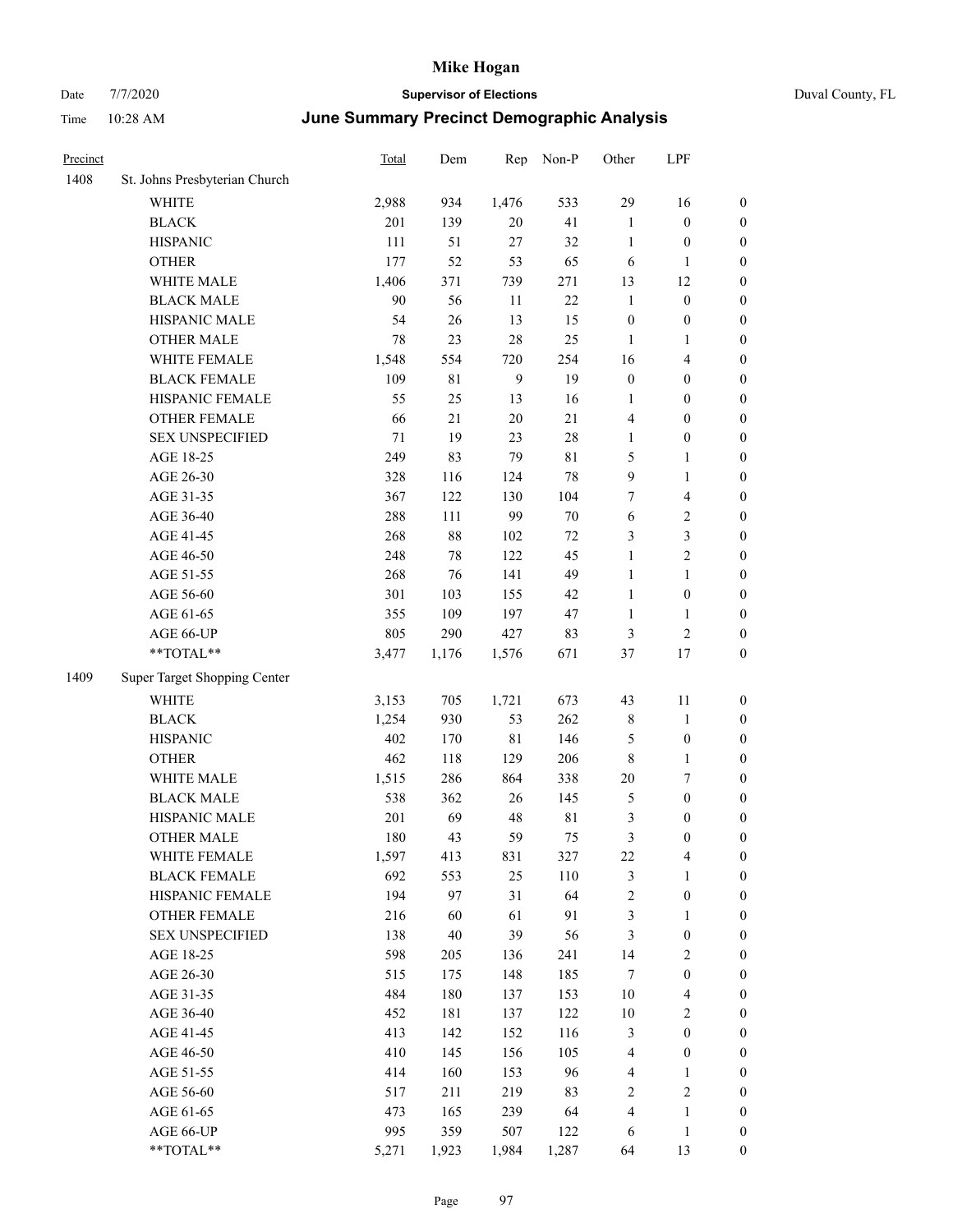# Date 7/7/2020 **Supervisor of Elections** Duval County, FL Time 10:28 AM **June Summary Precinct Demographic Analysis**

| Precinct |                                | Total | Dem    | Rep            | Non-P   | Other                   | LPF                     |                  |
|----------|--------------------------------|-------|--------|----------------|---------|-------------------------|-------------------------|------------------|
| 1410     | Fleet Reserve                  |       |        |                |         |                         |                         |                  |
|          | WHITE                          | 2,583 | 537    | 1,407          | 590     | 36                      | 13                      | 0                |
|          | <b>BLACK</b>                   | 1,589 | 1,234  | 67             | 276     | $10\,$                  | $\sqrt{2}$              | 0                |
|          | <b>HISPANIC</b>                | 407   | 169    | $72\,$         | 162     | $\sqrt{2}$              | $\sqrt{2}$              | 0                |
|          | <b>OTHER</b>                   | 486   | 161    | 119            | 202     | $\sqrt{2}$              | $\sqrt{2}$              | $\boldsymbol{0}$ |
|          | WHITE MALE                     | 1,152 | 180    | 671            | 278     | 15                      | $8\,$                   | $\boldsymbol{0}$ |
|          | <b>BLACK MALE</b>              | 602   | 426    | 38             | 133     | 4                       | 1                       | $\boldsymbol{0}$ |
|          | HISPANIC MALE                  | 182   | 70     | 37             | 75      | $\boldsymbol{0}$        | $\boldsymbol{0}$        | $\boldsymbol{0}$ |
|          | <b>OTHER MALE</b>              | 177   | 52     | 48             | 75      | $\mathbf{1}$            | $\mathbf{1}$            | $\boldsymbol{0}$ |
|          | WHITE FEMALE                   | 1,401 | 349    | 723            | 303     | 21                      | $\mathfrak s$           | 0                |
|          | <b>BLACK FEMALE</b>            | 960   | 786    | 27             | 140     | 6                       | $\mathbf{1}$            | 0                |
|          | HISPANIC FEMALE                | 216   | 97     | 30             | 85      | $\sqrt{2}$              | $\sqrt{2}$              | 0                |
|          | OTHER FEMALE                   | 241   | 92     | 58             | $90\,$  | $\boldsymbol{0}$        | $\mathbf{1}$            | 0                |
|          | <b>SEX UNSPECIFIED</b>         | 134   | 49     | 33             | 51      | $\mathbf{1}$            | $\boldsymbol{0}$        | $\boldsymbol{0}$ |
|          | AGE 18-25                      | 555   | 250    | 99             | 191     | 12                      | $\mathfrak{Z}$          | $\boldsymbol{0}$ |
|          | AGE 26-30                      | 515   | 222    | 117            | 168     | 4                       | $\overline{\mathbf{4}}$ | $\boldsymbol{0}$ |
|          | AGE 31-35                      | 489   | 196    | 120            | 162     | 6                       | $\mathfrak{S}$          | $\boldsymbol{0}$ |
|          | AGE 36-40                      | 467   | 205    | 105            | 151     | 3                       | 3                       | $\boldsymbol{0}$ |
|          | AGE 41-45                      | 391   | 163    | 122            | $100\,$ | 5                       | $\mathbf{1}$            | $\boldsymbol{0}$ |
|          | AGE 46-50                      | 400   | 159    | 154            | 83      | $\overline{4}$          | $\boldsymbol{0}$        | $\boldsymbol{0}$ |
|          | AGE 51-55                      | 460   | 180    | 171            | 105     | 4                       | $\boldsymbol{0}$        | 0                |
|          | AGE 56-60                      | 449   | 188    | 176            | 79      | 5                       | 1                       | 0                |
|          | AGE 61-65                      | 426   | 186    | 174            | 62      | 2                       | $\sqrt{2}$              | 0                |
|          | AGE 66-UP                      | 906   | 349    | 427            | 125     | $\mathfrak{S}$          | $\boldsymbol{0}$        | $\boldsymbol{0}$ |
|          | **TOTAL**                      | 5,065 | 2,101  | 1,665          | 1,230   | 50                      | 19                      | $\boldsymbol{0}$ |
| 1411     | Ortega United Methodist Church |       |        |                |         |                         |                         |                  |
|          | <b>WHITE</b>                   | 5,070 | 1,009  | 3,419          | 590     | 35                      | 17                      | $\boldsymbol{0}$ |
|          | <b>BLACK</b>                   | 115   | 89     | $\overline{4}$ | $20\,$  | $\sqrt{2}$              | $\boldsymbol{0}$        | $\boldsymbol{0}$ |
|          | <b>HISPANIC</b>                | 99    | $28\,$ | 51             | 18      | 2                       | $\boldsymbol{0}$        | $\boldsymbol{0}$ |
|          | <b>OTHER</b>                   | 196   | 47     | $80\,$         | 63      | 5                       | $\mathbf{1}$            | $\boldsymbol{0}$ |
|          | WHITE MALE                     | 2,369 | 385    | 1,645          | 315     | 17                      | $\boldsymbol{7}$        | $\boldsymbol{0}$ |
|          | <b>BLACK MALE</b>              | 53    | 35     | $\mathfrak{Z}$ | 14      | $\mathbf{1}$            | $\boldsymbol{0}$        | $\boldsymbol{0}$ |
|          | HISPANIC MALE                  | 48    | 16     | 23             | $\,8\,$ | $\mathbf{1}$            | $\boldsymbol{0}$        | 0                |
|          | <b>OTHER MALE</b>              | 74    | 17     | 33             | $22\,$  | 2                       | $\boldsymbol{0}$        | 0                |
|          | WHITE FEMALE                   | 2,650 | 617    | 1,738          | 268     | 18                      | 9                       | 0                |
|          | <b>BLACK FEMALE</b>            | 60    | 52     | $\mathbf{1}$   | 6       | $\mathbf{1}$            | $\boldsymbol{0}$        | $\boldsymbol{0}$ |
|          | HISPANIC FEMALE                | 50    | 12     | 27             | $10\,$  | $\mathbf{1}$            | $\boldsymbol{0}$        | $\overline{0}$   |
|          | OTHER FEMALE                   | 81    | 25     | 34             | 18      | 3                       | $\mathbf{1}$            | 0                |
|          | <b>SEX UNSPECIFIED</b>         | 95    | 14     | 50             | $30\,$  | $\boldsymbol{0}$        | $\mathbf{1}$            | 0                |
|          | AGE 18-25                      | 535   | 94     | 319            | 113     | 6                       | $\mathfrak{Z}$          | 0                |
|          | AGE 26-30                      | 393   | 73     | 246            | 69      | 5                       | $\boldsymbol{0}$        | 0                |
|          | AGE 31-35                      | 498   | 109    | 281            | 98      | 6                       | $\overline{\mathbf{4}}$ | 0                |
|          | AGE 36-40                      | 417   | 85     | 230            | 96      | 3                       | $\mathfrak{Z}$          | 0                |
|          | AGE 41-45                      | 379   | 82     | 223            | 66      | 5                       | $\mathfrak{Z}$          | 0                |
|          | AGE 46-50                      | 438   | 87     | 273            | 74      | 3                       | $\mathbf{1}$            | 0                |
|          | AGE 51-55                      | 442   | 93     | 293            | 48      | $\overline{\mathbf{4}}$ | $\overline{4}$          | 0                |
|          | AGE 56-60                      | 455   | 86     | 340            | 27      | 2                       | $\boldsymbol{0}$        | 0                |
|          | AGE 61-65                      | 504   | 124    | 347            | 31      | 2                       | $\boldsymbol{0}$        | $\boldsymbol{0}$ |
|          | AGE 66-UP                      | 1,417 | 339    | 1,001          | 69      | 8                       | $\boldsymbol{0}$        | $\boldsymbol{0}$ |

\*\*TOTAL\*\* 5,480 1,173 3,554 691 44 18 0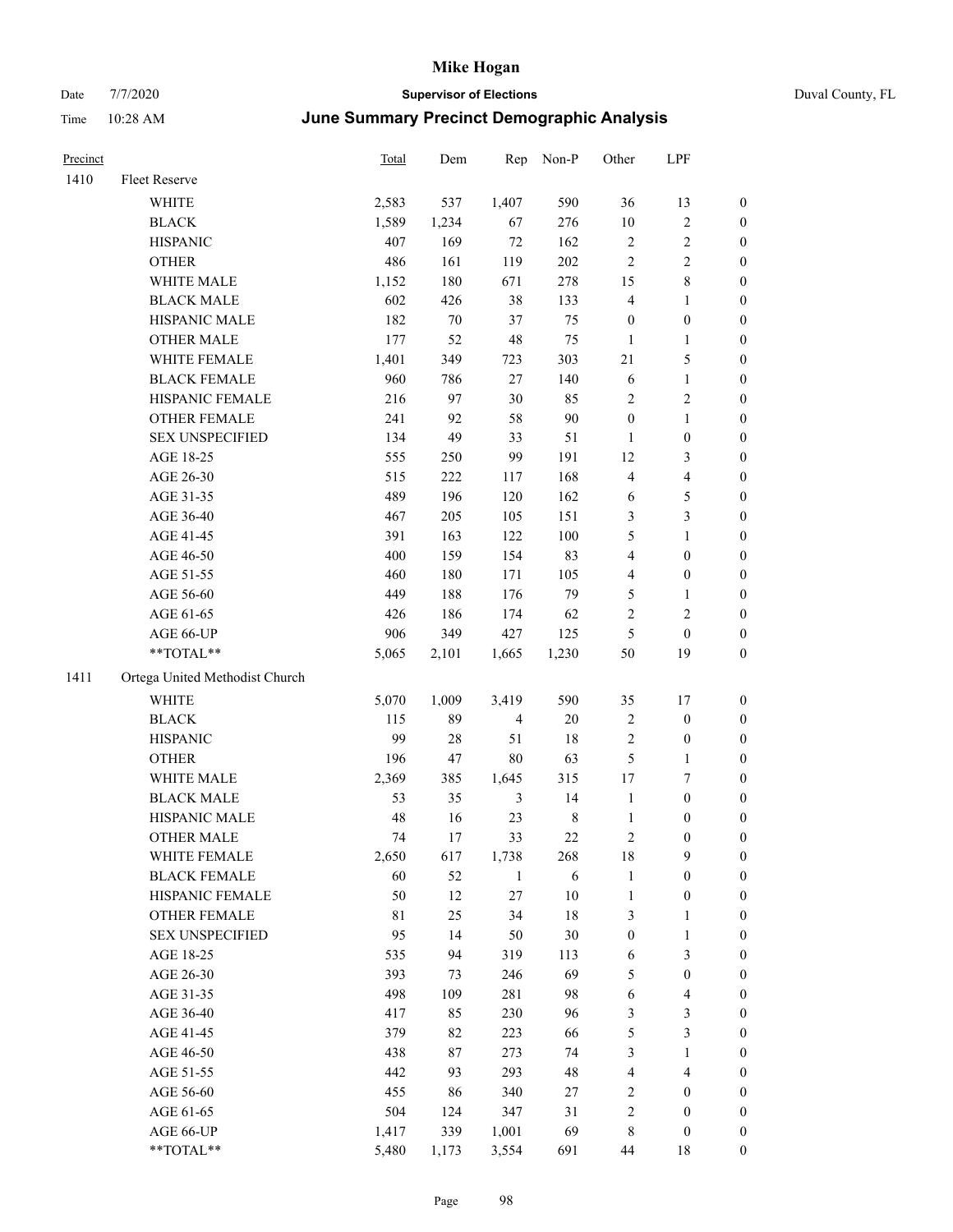| Precinct |                                    | Total       | Dem    | Rep         | Non-P  | Other            | LPF              |                  |
|----------|------------------------------------|-------------|--------|-------------|--------|------------------|------------------|------------------|
| 1412     | Saint Catherine's Episcopal Church |             |        |             |        |                  |                  |                  |
|          | <b>WHITE</b>                       | 1,896       | 583    | 880         | 396    | 25               | 12               | $\boldsymbol{0}$ |
|          | <b>BLACK</b>                       | 569         | 459    | 15          | 90     | $\mathfrak{S}$   | $\boldsymbol{0}$ | $\boldsymbol{0}$ |
|          | <b>HISPANIC</b>                    | 149         | 60     | $30\,$      | 53     | 5                | 1                | $\boldsymbol{0}$ |
|          | <b>OTHER</b>                       | 192         | 54     | 49          | 84     | 3                | 2                | $\boldsymbol{0}$ |
|          | WHITE MALE                         | 872         | 240    | 432         | 178    | 12               | 10               | $\boldsymbol{0}$ |
|          | <b>BLACK MALE</b>                  | 186         | 143    | $\tau$      | 33     | $\mathfrak{Z}$   | $\boldsymbol{0}$ | $\boldsymbol{0}$ |
|          | HISPANIC MALE                      | 66          | $27\,$ | 18          | 18     | $\sqrt{2}$       | 1                | $\boldsymbol{0}$ |
|          | <b>OTHER MALE</b>                  | 58          | 14     | 16          | 25     | $\mathbf{1}$     | 2                | $\boldsymbol{0}$ |
|          | WHITE FEMALE                       | 1,001       | 337    | 437         | 212    | 13               | 2                | $\boldsymbol{0}$ |
|          | <b>BLACK FEMALE</b>                | 370         | 308    | $\,$ 8 $\,$ | 52     | $\overline{2}$   | $\boldsymbol{0}$ | $\boldsymbol{0}$ |
|          | HISPANIC FEMALE                    | $8\sqrt{1}$ | 33     | 12          | 33     | $\mathfrak{Z}$   | $\boldsymbol{0}$ | $\boldsymbol{0}$ |
|          | <b>OTHER FEMALE</b>                | 89          | 29     | 23          | 35     | $\sqrt{2}$       | $\boldsymbol{0}$ | $\boldsymbol{0}$ |
|          | <b>SEX UNSPECIFIED</b>             | 83          | 25     | 21          | 37     | $\boldsymbol{0}$ | $\boldsymbol{0}$ | $\boldsymbol{0}$ |
|          | AGE 18-25                          | 259         | 107    | 52          | 92     | $\,$ 8 $\,$      | $\boldsymbol{0}$ | $\boldsymbol{0}$ |
|          | AGE 26-30                          | 310         | 139    | 67          | 90     | 9                | 5                | $\boldsymbol{0}$ |
|          | AGE 31-35                          | 298         | 126    | 76          | $87\,$ | 5                | 4                | $\boldsymbol{0}$ |
|          | AGE 36-40                          | 283         | 116    | 82          | 79     | $\overline{4}$   | 2                | $\boldsymbol{0}$ |
|          | AGE 41-45                          | 208         | 67     | 77          | 58     | 5                | 1                | $\boldsymbol{0}$ |
|          | AGE 46-50                          | 202         | 93     | 69          | 39     | $\mathbf{1}$     | $\boldsymbol{0}$ | $\boldsymbol{0}$ |
|          | AGE 51-55                          | 219         | 95     | 85          | 37     | $\mathbf{1}$     | 1                | $\boldsymbol{0}$ |
|          | AGE 56-60                          | 279         | 105    | 119         | 49     | $\overline{4}$   | $\overline{c}$   | $\boldsymbol{0}$ |
|          | AGE 61-65                          | 251         | 104    | 116         | 30     | 1                | $\boldsymbol{0}$ | $\boldsymbol{0}$ |
|          | AGE 66-UP                          | 494         | 203    | 229         | 62     | $\boldsymbol{0}$ | $\boldsymbol{0}$ | $\boldsymbol{0}$ |
|          | **TOTAL**                          | 2,806       | 1,156  | 974         | 623    | 38               | 15               | $\boldsymbol{0}$ |
| 1413     | Trinity Lutheran Church - ELCA     |             |        |             |        |                  |                  |                  |
|          | WHITE                              | 3,299       | 1,470  | 1,123       | 635    | 51               | 20               | $\boldsymbol{0}$ |
|          | <b>BLACK</b>                       | 245         | 181    | 12          | 51     | $\mathbf{1}$     | $\boldsymbol{0}$ | $\boldsymbol{0}$ |
|          | <b>HISPANIC</b>                    | 138         | 74     | 24          | 38     | $\overline{2}$   | $\boldsymbol{0}$ | $\boldsymbol{0}$ |
|          | <b>OTHER</b>                       | 250         | 118    | 43          | 79     | $\tau$           | 3                | $\boldsymbol{0}$ |
|          | WHITE MALE                         | 1,555       | 610    | 571         | 330    | 26               | 18               | $\boldsymbol{0}$ |
|          | <b>BLACK MALE</b>                  | 113         | 83     | 6           | 24     | $\boldsymbol{0}$ | $\boldsymbol{0}$ | $\boldsymbol{0}$ |
|          | HISPANIC MALE                      | 62          | 33     | 12          | 16     | 1                | $\boldsymbol{0}$ | $\boldsymbol{0}$ |
|          | <b>OTHER MALE</b>                  | 96          | 40     | 19          | 31     | $\overline{4}$   | $\overline{c}$   | $\boldsymbol{0}$ |
|          | WHITE FEMALE                       | 1,707       | 848    | 534         | 299    | 24               | $\sqrt{2}$       | $\boldsymbol{0}$ |
|          | <b>BLACK FEMALE</b>                | 129         | 97     | $\sqrt{5}$  | $26\,$ | $\mathbf{1}$     | $\boldsymbol{0}$ | $\boldsymbol{0}$ |
|          | HISPANIC FEMALE                    | $71\,$      | 39     | 11          | $20\,$ | $\mathbf{1}$     | $\boldsymbol{0}$ | $\boldsymbol{0}$ |
|          | OTHER FEMALE                       | 104         | 55     | 19          | $27\,$ | $\sqrt{2}$       | 1                | $\boldsymbol{0}$ |
|          | <b>SEX UNSPECIFIED</b>             | 95          | $38\,$ | 25          | 30     | $\sqrt{2}$       | $\boldsymbol{0}$ | $\boldsymbol{0}$ |
|          | AGE 18-25                          | 307         | 154    | 60          | $80\,$ | $10\,$           | 3                | $\boldsymbol{0}$ |
|          | AGE 26-30                          | 549         | 271    | 130         | 141    | 6                | $\mathbf{1}$     | $\boldsymbol{0}$ |
|          | AGE 31-35                          | 657         | 322    | 149         | 165    | 14               | $\boldsymbol{7}$ | $\boldsymbol{0}$ |
|          | AGE 36-40                          | 412         | 194    | 102         | 102    | $\mathbf{9}$     | 5                | $\boldsymbol{0}$ |
|          | AGE 41-45                          | 274         | 122    | $71\,$      | $70\,$ | 7                | 4                | $\boldsymbol{0}$ |
|          | AGE 46-50                          | 263         | 121    | 85          | 52     | $\overline{4}$   | 1                | $\boldsymbol{0}$ |
|          | AGE 51-55                          | 244         | 97     | 95          | 49     | $\sqrt{2}$       | 1                | $\boldsymbol{0}$ |
|          | AGE 56-60                          | 267         | 122    | 105         | 35     | $\sqrt{5}$       | $\boldsymbol{0}$ | $\boldsymbol{0}$ |
|          | AGE 61-65                          | 279         | 140    | 101         | 35     | $\sqrt{2}$       | 1                | $\boldsymbol{0}$ |
|          | AGE 66-UP                          | 679         | 299    | 304         | 74     | $\sqrt{2}$       | $\boldsymbol{0}$ | $\boldsymbol{0}$ |
|          | **TOTAL**                          | 3,932       | 1,843  | 1,202       | 803    | 61               | 23               | $\boldsymbol{0}$ |